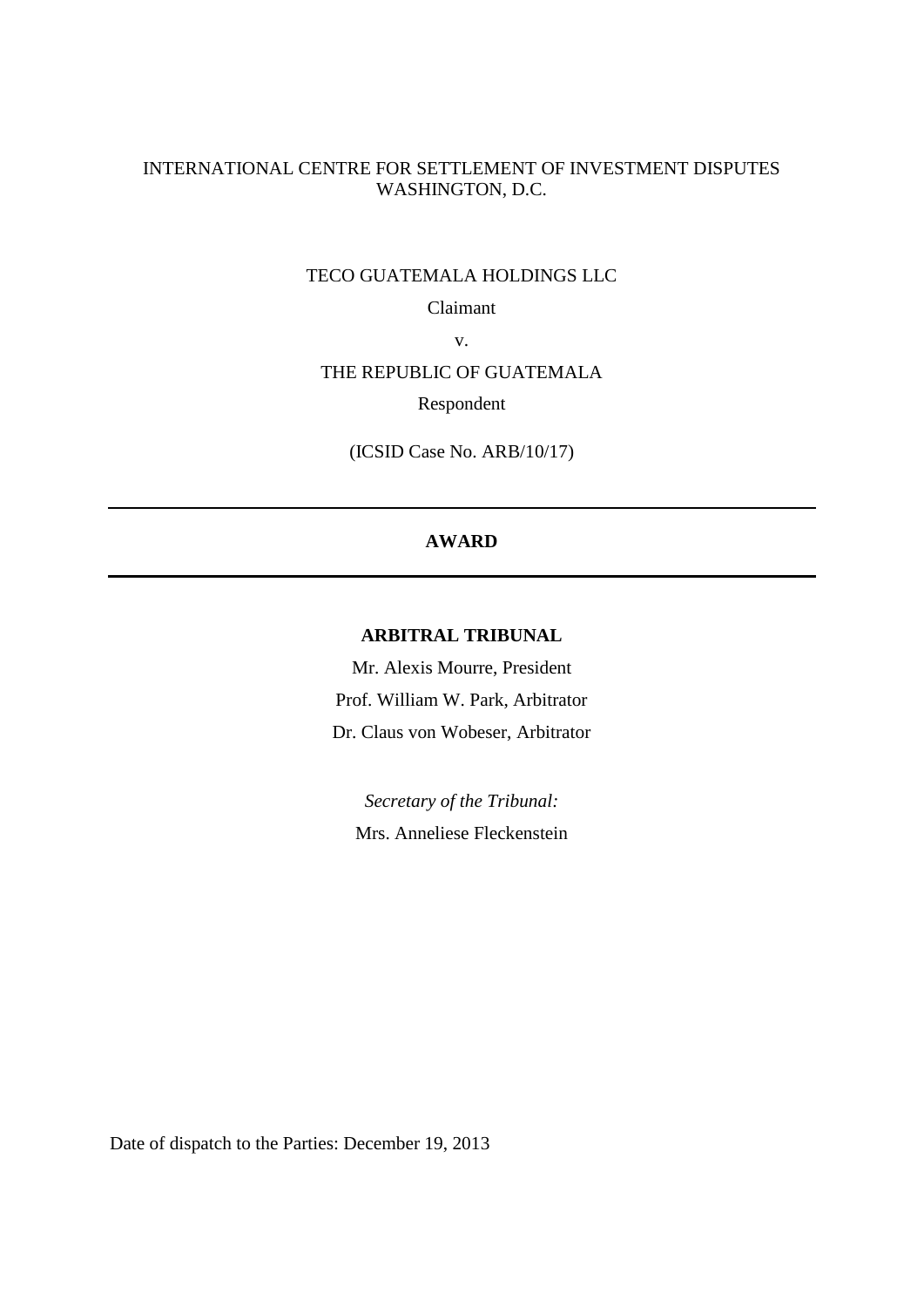*Representing the Claimant:*

Ms. Andrea Menaker Mr. Jamie M. Crowe White & Case, LLP Washington, D.C. 20005 Unites States of America and Mr. Phil Barringer Mr. Javier Cuevas TECO Guatemala Holdings, LLC Tampa, FL 33602 Unites States of America

*Representing the Respondent:*

Dr. Vladimir Aguilar Attorney General of the Republic of Guatemala Procuraduría de la República de Guatemala Guatemala City, Guatemala and Mr. Sergio de la Torre Gimeno Ms. María Luisa Flores Mr. Alexander Cutz Calderón Mr. Romeo López Guiterrez Ministry of Integration and Foreign Trade Ministry of Economy Guatemala City, Guatemala and Mr. Alejandro Arenales Mr. Alfredo Skinner-Klée Mr. Rodolfo Salazar Arenales & Skinner Klée Guatemala City, Guatemala and Mr. Nigel Blackaby Mr. Lluís Paradell Mrs. Noiana Marigo Mr. Jean-Paul Dechamps Ms. Lauren Friedman Ms. Michelle Grando Freshfields Bruckhaus Deringer US LLP Washington, D.C. 20004 Unites States of America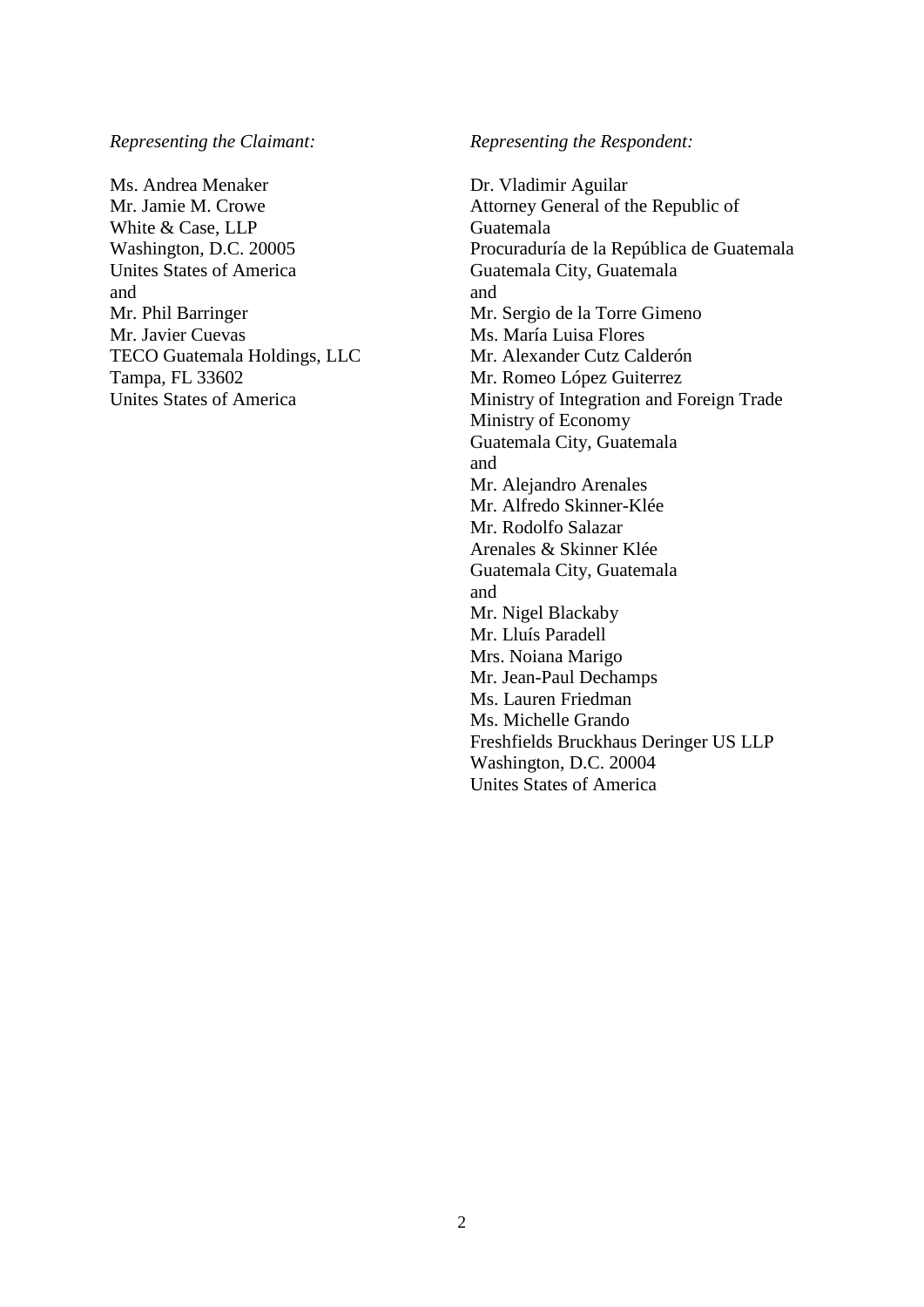# Contents

| I.        |    |                                                                                                 |  |
|-----------|----|-------------------------------------------------------------------------------------------------|--|
| A.        |    |                                                                                                 |  |
| <b>B.</b> |    |                                                                                                 |  |
| II.       |    |                                                                                                 |  |
| III.      |    |                                                                                                 |  |
| IV.       |    |                                                                                                 |  |
| A.        |    |                                                                                                 |  |
| <b>B.</b> |    |                                                                                                 |  |
|           | 1. |                                                                                                 |  |
|           |    | a)                                                                                              |  |
|           |    | b)                                                                                              |  |
|           |    | $\mathbf{c}$ )                                                                                  |  |
|           | 2. |                                                                                                 |  |
| C.        |    |                                                                                                 |  |
| D.        |    |                                                                                                 |  |
| Е.        |    |                                                                                                 |  |
| F.        |    |                                                                                                 |  |
| G.        |    |                                                                                                 |  |
|           | 1. |                                                                                                 |  |
|           | 2. |                                                                                                 |  |
|           | 3. |                                                                                                 |  |
|           | 4. | Establishment of the Expert Commission and discussion of the Operating Rules  41                |  |
|           | 5. |                                                                                                 |  |
|           | 6. | Calculation of tariffs for the 2008-2013 period and actions brought by EEGSA  45                |  |
|           | 7. |                                                                                                 |  |
| V.        |    |                                                                                                 |  |
| A.        |    |                                                                                                 |  |
|           | 1. |                                                                                                 |  |
|           | 2. | The Claimant cannot file an appeal before the Arbitral Tribunal against the decisions of the    |  |
|           |    | Guatemalan courts, it can only file a claim for denial of justice but it has not done so  54    |  |
|           | 3. |                                                                                                 |  |
| В.        |    |                                                                                                 |  |
|           | 1. | Teco's claim relates to a violation of the Treaty and is not a mere regulatory disagreement  56 |  |
|           | 2. |                                                                                                 |  |
|           | 3. |                                                                                                 |  |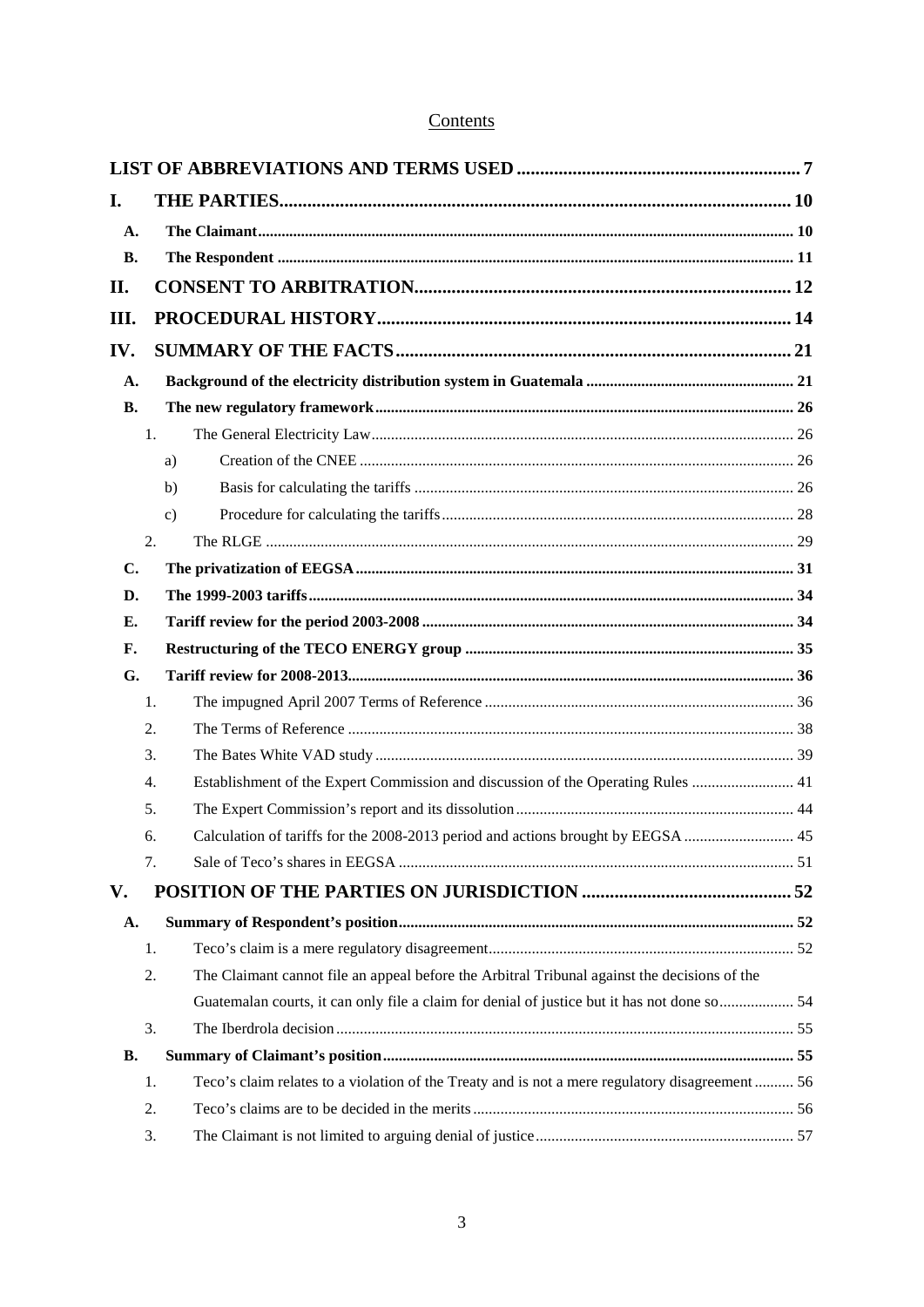|     | 4.            | The arbitral tribunal's decision in Iberdrola is not relevant to reviewing the Arbitral Tribunal's     |  |
|-----|---------------|--------------------------------------------------------------------------------------------------------|--|
|     |               |                                                                                                        |  |
| VI. |               |                                                                                                        |  |
| A.  |               |                                                                                                        |  |
|     | 1.            |                                                                                                        |  |
|     | a)            | The fundamental modification of the regulatory framework and the violation of Claimant's               |  |
|     |               |                                                                                                        |  |
|     |               | i. The VAD would be calculated based on the study submitted by the distributor                         |  |
|     |               | ii. The LGE established that the VAD would be calculated on the basis of the VNR of a distribution     |  |
|     |               |                                                                                                        |  |
|     |               | iii. Discrepancies between the distributor and the CNEE on the VAD study would be resolved by an       |  |
|     |               |                                                                                                        |  |
|     | b)            | Guatemala carried out the 2008 tariff review in bad faith and in an openly arbitrary manner 64         |  |
|     |               |                                                                                                        |  |
|     |               |                                                                                                        |  |
|     |               | iii. Attempts to manipulate the functioning of the Expert Commission by the CNEE 66                    |  |
|     |               |                                                                                                        |  |
|     |               |                                                                                                        |  |
|     | $\mathbf{c})$ | Guatemala's actions violated its obligation to accord fair and equitable treatment to Teco 69          |  |
|     |               | i. Substantial modification of the regulatory framework and frustration of the legitimate expectations |  |
|     |               |                                                                                                        |  |
|     |               |                                                                                                        |  |
|     | 2.            |                                                                                                        |  |
|     | a)            |                                                                                                        |  |
|     | b)            |                                                                                                        |  |
|     | $\mathbf{c})$ |                                                                                                        |  |
|     | d)            |                                                                                                        |  |
|     |               |                                                                                                        |  |
|     |               |                                                                                                        |  |
|     |               |                                                                                                        |  |
|     | e)            |                                                                                                        |  |
| В.  |               |                                                                                                        |  |
|     | 1.            | The minimum standard of treatment under the Treaty does not cover Teco's claims  76                    |  |
|     | 2.            | The alleged representations made by Guatemala and the alleged frustration of Teco's legitimate         |  |
|     |               |                                                                                                        |  |
|     | a)            |                                                                                                        |  |
|     | b)            |                                                                                                        |  |
|     | $\mathbf{c})$ |                                                                                                        |  |
|     | i.            |                                                                                                        |  |
|     |               |                                                                                                        |  |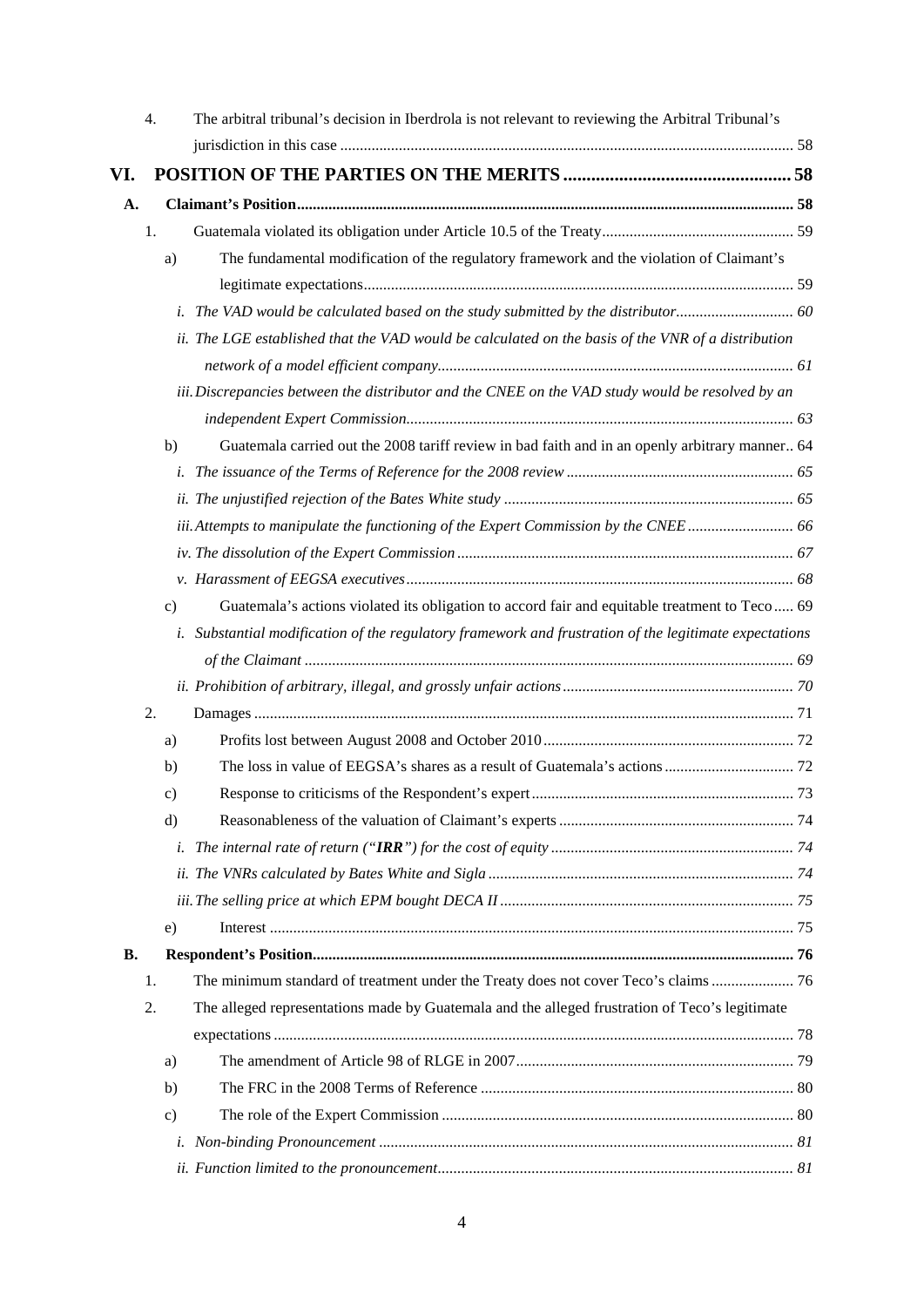|           |               | iii. These are aspects of domestic law that have already been decided by the Constitutional Court of |  |
|-----------|---------------|------------------------------------------------------------------------------------------------------|--|
|           |               |                                                                                                      |  |
| 3.        |               |                                                                                                      |  |
|           | a)            |                                                                                                      |  |
|           | b)            | The Bates White study and the use of the Sigla study by the CNEE to calculate the VAD 83             |  |
|           | $\mathbf{c})$ |                                                                                                      |  |
|           | d)            |                                                                                                      |  |
|           | e)            |                                                                                                      |  |
|           | f)            |                                                                                                      |  |
| 4.        |               |                                                                                                      |  |
|           | a)            |                                                                                                      |  |
|           | i.            |                                                                                                      |  |
|           |               |                                                                                                      |  |
|           | b)            |                                                                                                      |  |
|           | $\mathbf{c})$ | The sale of DECA II reflects the correct value for EEGSA in the actual scenario  89                  |  |
|           | d)            |                                                                                                      |  |
|           | e)            |                                                                                                      |  |
|           | f)            |                                                                                                      |  |
| VII.      |               |                                                                                                      |  |
| A.        |               |                                                                                                      |  |
| <b>B.</b> |               |                                                                                                      |  |
|           |               |                                                                                                      |  |
| A.        |               |                                                                                                      |  |
| 1.        |               |                                                                                                      |  |
| 2.        |               |                                                                                                      |  |
| 3.        |               | The Parties' disagreement was allegedly resolved by the Guatemalan courts and the Claimant           |  |
|           |               |                                                                                                      |  |
| 4.        |               | The Iberdrola tribunal made a jurisdictional finding in favor of Guatemala  100                      |  |
| В.        |               |                                                                                                      |  |
| 1.        |               |                                                                                                      |  |
|           | a)            |                                                                                                      |  |
|           | b)            |                                                                                                      |  |
|           | $\mathbf{c})$ |                                                                                                      |  |
|           | d)            | Whether the distributor's consultant and the Expert Commission could depart from the Terms           |  |
|           |               |                                                                                                      |  |
| 2.        |               | The alleged representations of the Respondent and Claimant's legitimate expectations at the time of  |  |
|           |               |                                                                                                      |  |
| 3.        |               |                                                                                                      |  |
|           | a)            |                                                                                                      |  |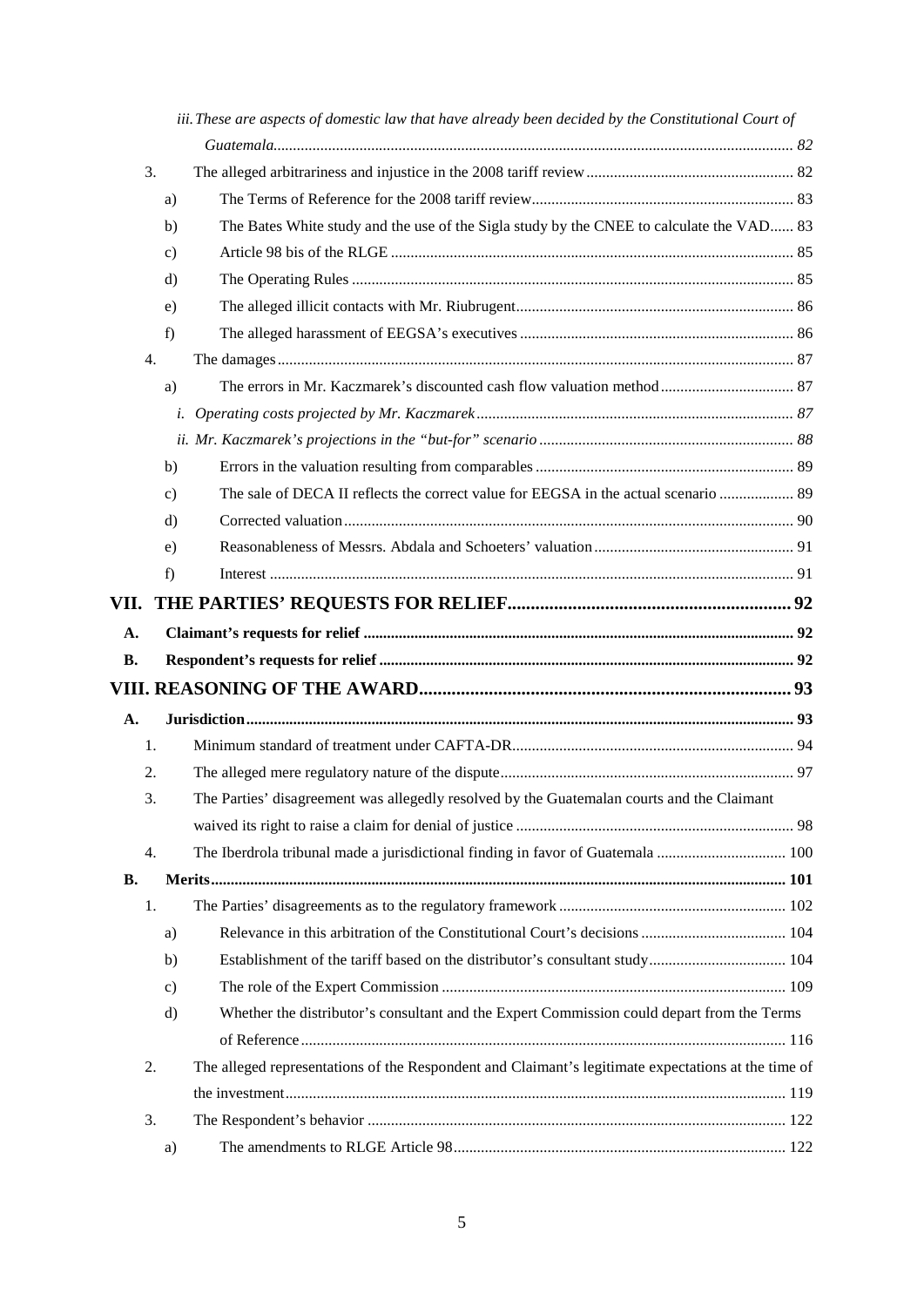|     | b)<br>The alleged manipulations of the Terms of Reference by the CNEE and the alleged lack of |                                                                                                |  |
|-----|-----------------------------------------------------------------------------------------------|------------------------------------------------------------------------------------------------|--|
|     |                                                                                               |                                                                                                |  |
|     | $\mathbf{c}$                                                                                  |                                                                                                |  |
|     | $\rm d$                                                                                       | The CNEE's rejection of the Expert Commission's report and decision to fix the tariff based on |  |
|     |                                                                                               |                                                                                                |  |
|     | e)                                                                                            |                                                                                                |  |
| IX. |                                                                                               |                                                                                                |  |
|     | 1.                                                                                            |                                                                                                |  |
|     | a)                                                                                            |                                                                                                |  |
|     | b)                                                                                            |                                                                                                |  |
|     | $\mathbf{c}$                                                                                  |                                                                                                |  |
|     | $\rm d$                                                                                       |                                                                                                |  |
|     | 2.                                                                                            |                                                                                                |  |
|     | 3.                                                                                            |                                                                                                |  |
|     | 4.                                                                                            |                                                                                                |  |
| X.  |                                                                                               |                                                                                                |  |
|     |                                                                                               |                                                                                                |  |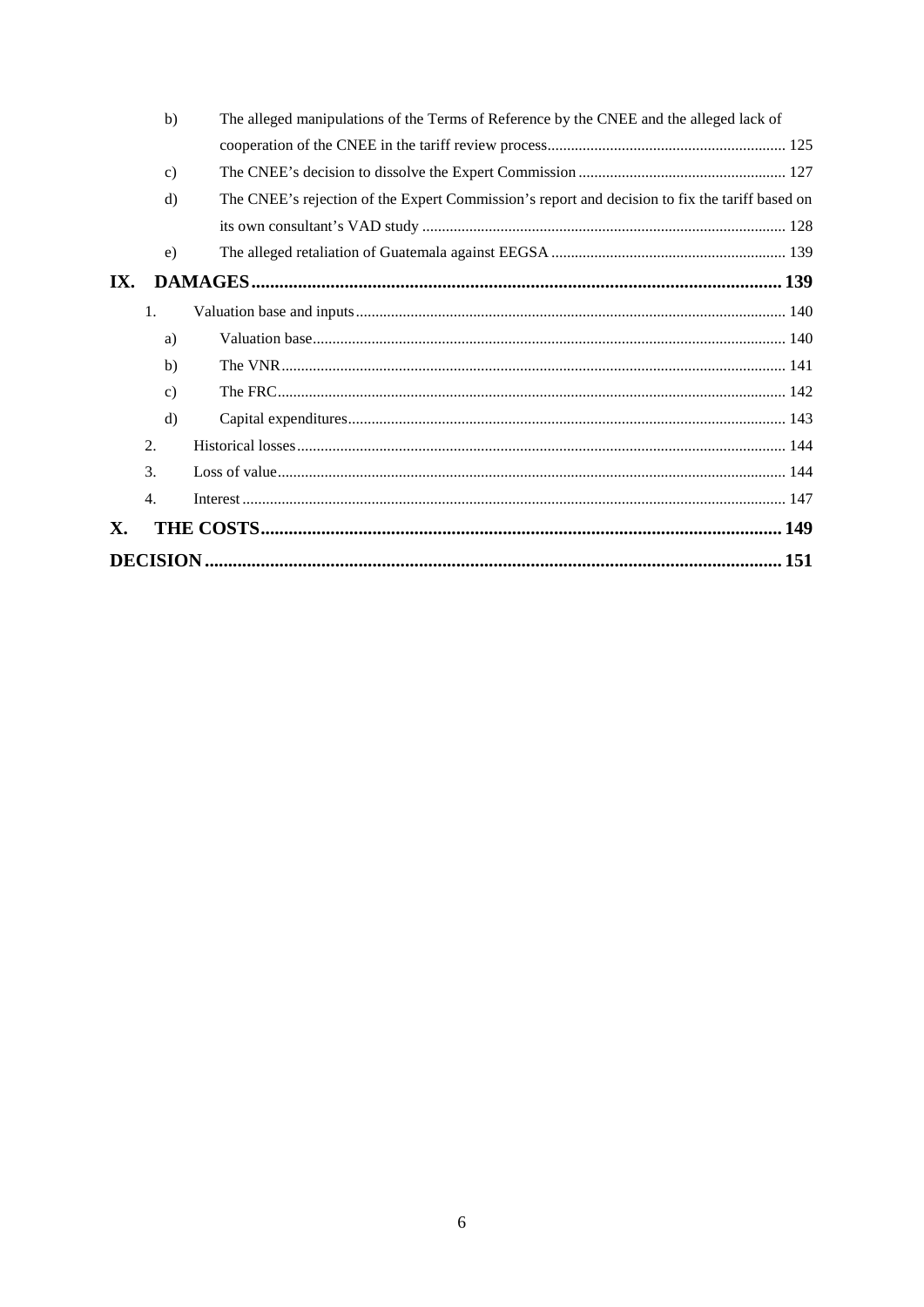# **LIST OF ABBREVIATIONS AND TERMS USED**

<span id="page-6-0"></span>**Bates White**: Bates White LLC

**Administrative and Financial Regulations:** ICSID Administrative and Financial Regulations

**Arbitration Rules**: ICSID Arbitration Rules

**Authorization Agreements**: Authorization Agreement for distribution of electricity in the departments of Guatemala, Sacatepéquez and Escuintla of May 15, 1998 and Authorization Agreement of February 2, 1999, for distribution of electricity in the departments of Chimaltenango, Santa Rosa and Jalapa.

**CAFTA-DR**: Free Trade Agreement between the Dominican Republic, the United States of America, and Central America

**CFD:** Cash flow discount (valuation method)

**CNEE**: Comisión Nacional de Energía Eléctrica (National Commission of Electric Energy)

**Counterfactual value**: Used to refer to the valuation of EEGSA, assuming that the CNEE had implemented the decisions of the Expert Commission to correct the EEGSA VAD study in 2008

**CRF**: Capital Recovery Factor (In original in Spanish: *Factor de Recuperación de Capital* "**FRC**").

**Current value**: Used to refer to the valuation of EEGSA in the actual conditions in which its shares were sold to EPM in October 2010

**DCF**: Discounted Cash Flow.

**DECA I**: Distribución Eléctrica Centro Americana S.A.

**DECA II**: Distribución Eléctrica Centro Americana Dos S.A.

**DEOCSA**: Distribuidora de Electricidad de Occidente S.A.

**DEORSA**: Distribuidora de Electricidad de Oriente S.A.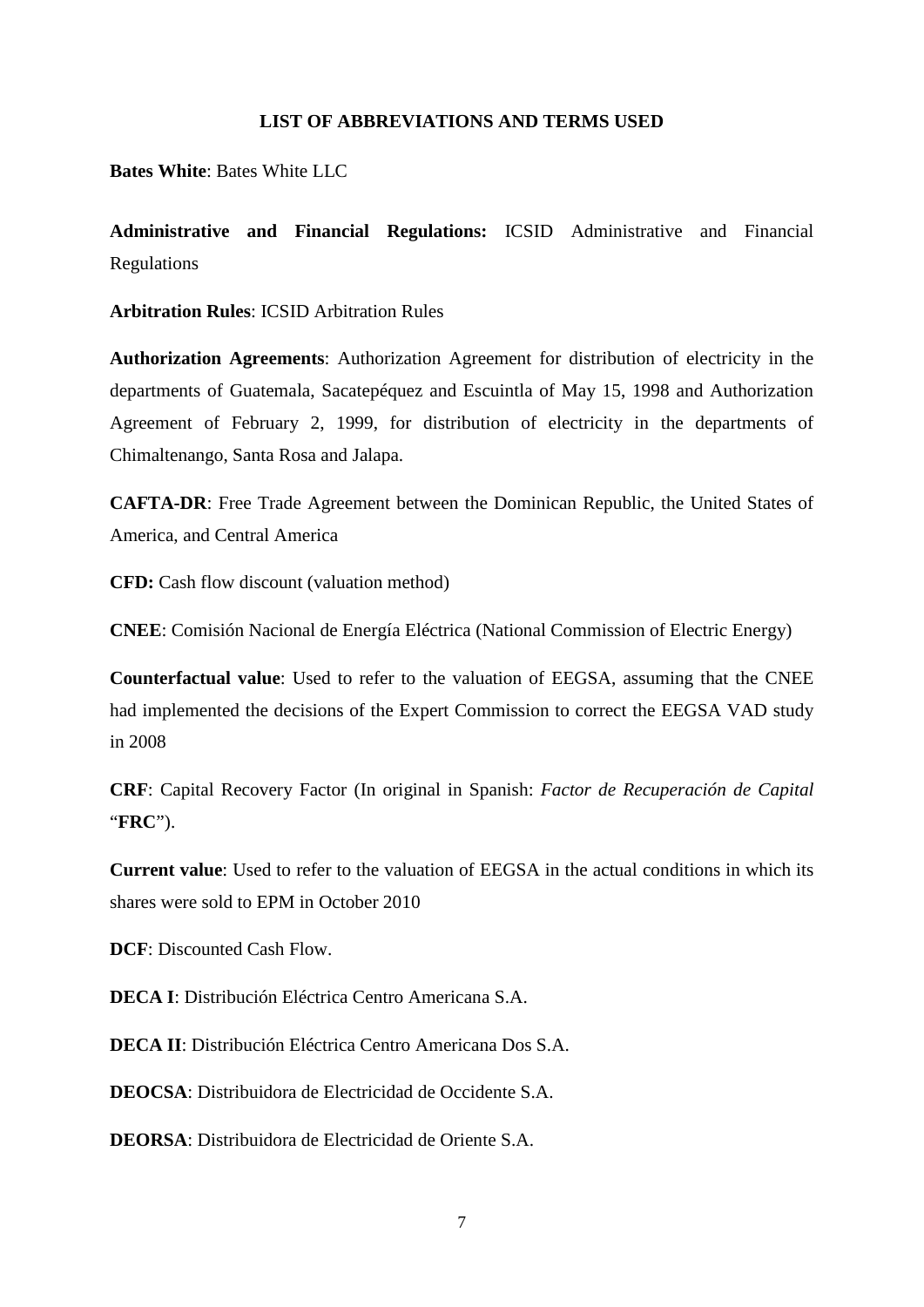**EDP**: Electricidade de Portugal S.A.

**EEGSA**: Empresa Eléctrica de Guatemala S.A.

**EPM**: Empresas Públicas de Medellín E.S.P.

**FET**: Fair and Equitable Treatment.

**FRC**: see CRF.

**Iberdrola**: Iberdrola Energía S.A.

**ICSID**: International Centre for Settlement of Investment Disputes

**ICSID Convention**: Convention on the Settlement of Investment Disputes between States and Nationals of Other States

**INDE**: Instituto Nacional de Electrificación (National Institute for Electrification)

**LGE**: General Electricity Law

**MEM**: Ministry of Energy and Mines of Guatemala

**Memorandum of Sale**: Information Memorandum of Sale of EEGSA prepared by *Salomon Smith Barney*, 1998

**Minutes of the First Session**: Record of the agreements reached between the Parties and the Arbitral Tribunal during the first session of the Tribunal Arbitral, held on May 23, 2011

**NAFTA**: North America Free Trade Agreement

**NERA**: NERA Economic Consulting S.A.

**NRV**: New Replacement Value (In original in Spanish: *Valor Nuevo de Reemplazo* "**VNR**").

**PA Consulting**: PA Consulting Services S.A.

**Parties**: Together, the Claimant and the Respondent

**Preliminary Memorandum**: Preliminary Information Memorandum of Sale of EEGSA prepared by *Salomon Smith Barney* in April 1998

**Purchase and Sales Agreement**: Share Purchase and Sales Agreement signed between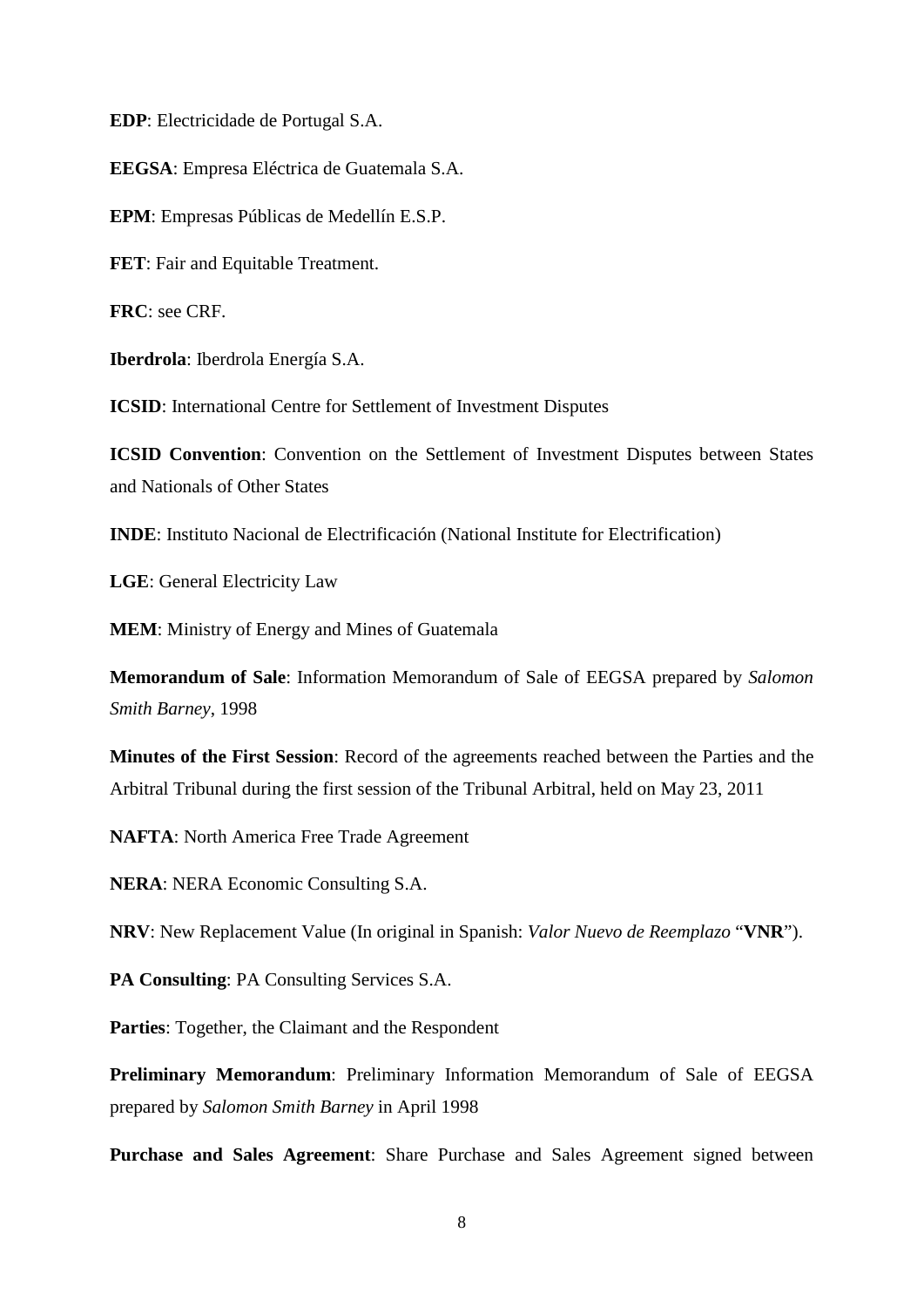DECA I and the Republic of Guatemala on September 11, 1998

**PW Report**: The report prepared by Price Waterhouse on January 11, 1991 on the privatization of EEGSA

**RLGE**: Regulations of the LGE, Government Resolution No. 256-97 of March 21, 1997, with subsequent modifications

**SIGLA**: Association formed by the consultants Sigla S.A. and Sistemas Eléctricos y Electrónicos de Potencia, Control y Comunicaciones S.A.

**TECO Energy Inc.:** The parent company of the Teco group dealing with energy

**Teco or the Claimant**: Teco Guatemala Holdings LLC

**Terms of Reference**: Terms of Reference for conducting the VAD study for EEGSA in the period 2008-2013; CNEE Resolution No. 13680-2007 of April 30 as amended by Resolution No. 124-2007 of October 9, 2007 and Resolution No. 5-2008 of January, 17, 2008.

**TPS:** Teco Power Service Corporation de Ultramar Guatemala, S.A.

**USAID**: The United States Agency for International Development

**VAD**: Value Added for Distribution (in original in Spanish *Valor Agregado de Distribución*)

**VNR**: see NRV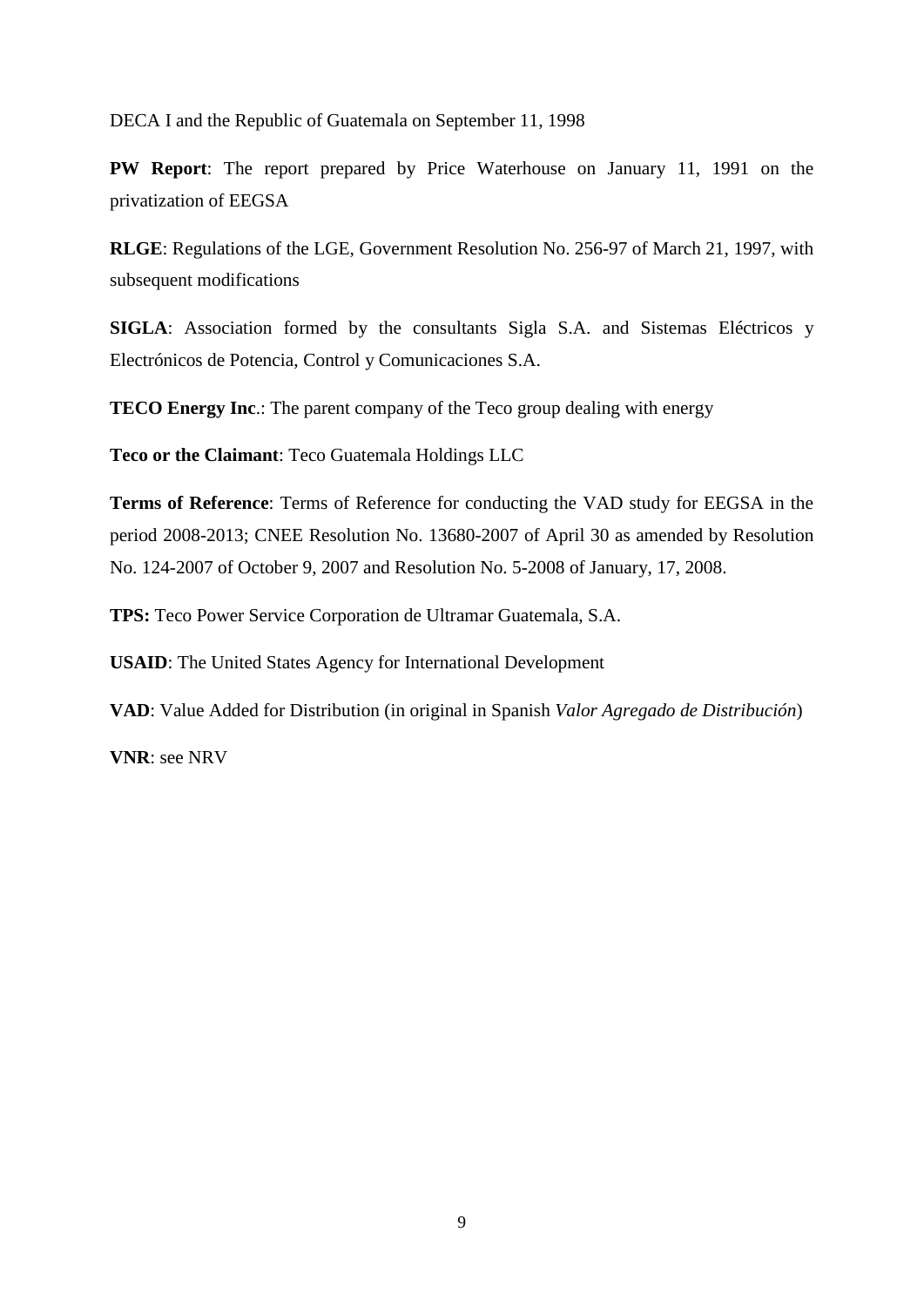#### <span id="page-9-0"></span>**I. THE PARTIES**

#### <span id="page-9-1"></span>**A. The Claimant**

- 1. Teco Guatemala Holdings LLC, the claimant in this arbitration ("**Teco**" or "**the Claimant**"), is a limited liability company established in 2005 under the laws of the state of Delaware in the United States of America.
- 2. Teco is a subsidiary entirely owned by *TECO Energy Inc*. ("**TECO ENERGY**"), a parent company established under the laws of the state of Florida, United States of America.
- 3. In 1998, another subsidiary of the group TECO ENERGY established in the Cayman Islands and known as Teco Power Service Corporation de Ultramar Guatemala, S.A. ("**TPS**"), together with Iberdrola Energía S.A. ("**Iberdrola**") and Electricidade de Portugal S.A. ("**EDP**"), formed the Guatemalan company Distribución Eléctrica Centro-Americana S.A. ("**DECA I**"), and through the latter company, acquired 80 percent of the capital of Empresa Eléctrica de Guatemala S.A. ("**EEGSA**").
- 4. EEGSA is a Guatemalan electricity company. Under Ministerial Agreement No. OM-158-98 of April 2, 1998 and the Authorization Agreement of May 15, 1998, the Ministry of Energy and Mines of Guatemala ("**MEM**") authorized EEGSA to distribute electricity in the departments of Guatemala, Sacatepéquez, and Escuintla for a period of 50 years. Following the privatization of EEGSA, under Ministerial Agreement No. OM-32-99 of January 11, 1999 and an Authorization Agreement of February 2, 1999, MEM also authorized EEGSA to distribute electricity in the departments of Chimaltenango, Santa Rosa and Jalapa for a period of 50 years.
- 5. In August 1999, DECA I was absorbed by EEGSA and another Guatemalan company known as Distribución Eléctrica Centro-Americana 2 S.A. ("**DECA II**") was created, which became the owner of 80 percent of the capital of EEGSA.
- 6. TPS owned 30 percent of the capital of DECA II and the remaining capital of that company was owned by Iberdrola (49 percent) and by EDP (21 percent).
- 7. In 2004, the shares of TPS in DECA II were transferred within the group TECO ENERGY to another subsidiary known as TWG Non-Merchant Inc., which later changed its name to TECO Guatemala Inc. In 2005, the shares of DECA II owned by TECO Guatemala Inc. were transferred to the Claimant.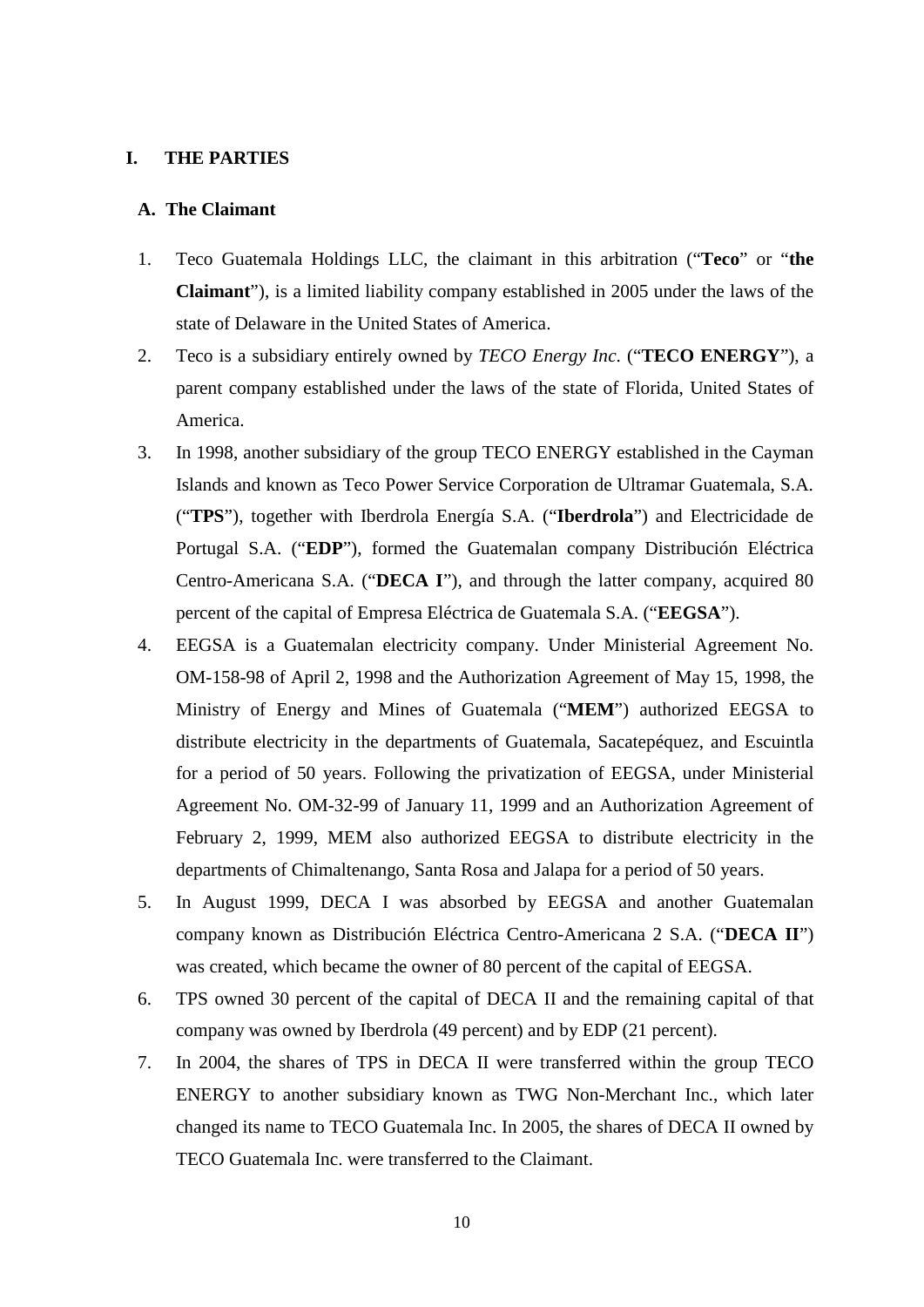- 8. In 2010, DECA II sold its shares in EEGSA to the Colombian firm Empresas Públicas de Medellín E.S.P. ("**EPM**").
- 9. In this procedure, Teco is represented by:

Andrea J. Menaker Jaime M. Crowe Petr Polášek Kristen M. Young *White & Case LLP* 701 Thirteenth Street, NW Washington, DC 20005-3807, USA. Tel. +1 202 626 3600 Phil Barringer Javier Cuebas *Teco Guatemala Holdings LLC* 702 North Franklin Street Tampa, FL 33602, USA

# <span id="page-10-0"></span>**B. The Respondent**

10. The Republic of Guatemala ("**Guatemala**" or "**the Respondent**") is the Respondent in this arbitration. In this procedure, Guatemala is represented by: Dr. Vladimir Aguilar Attorney General of the Republic of Guatemala *Procuraduría de la República de Guatemala* and Mr. Sergio de la Torre Gimeno Ms. María Luisa Flores Mr. Alexander Cutz Calderón Mr. Romeo López Guiterrez *Ministry of Integration and Foreign Trade Ministry of Economy* Guatemala City, Guatemala Alejandro Arenales Alfredo Skinner-Klée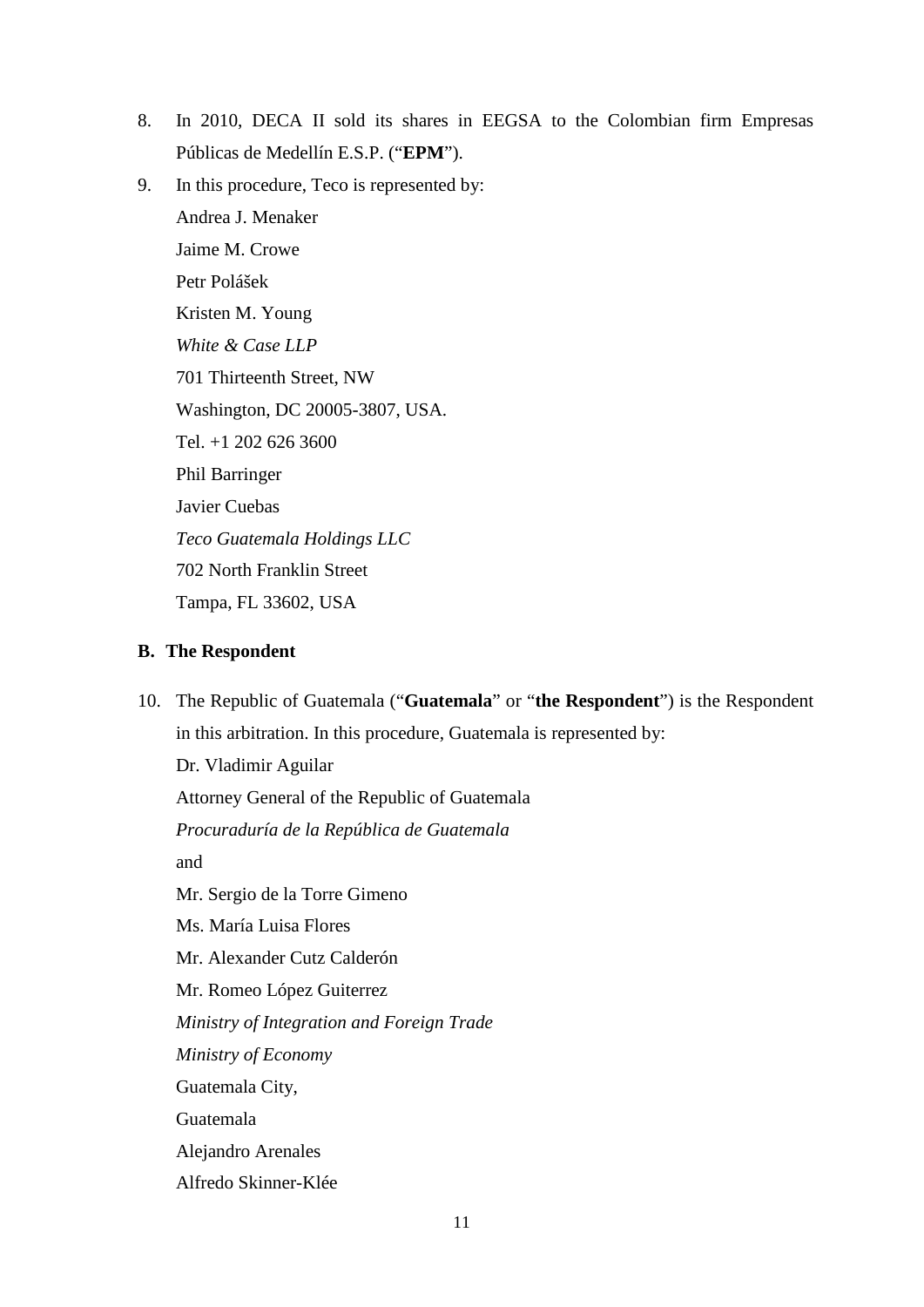Rodolfo Salazar *Arenales & Skinner Klée* 3ª calle 2-60 Zona 10, 01010 Edificio Topacio Azul, Of. 701 Guatemala City, Guatemala Tel. (+1 502) 2386-9300 Nigel Blackaby Lluis Paradell Noiana Marigo Jean Paul Deschamps Lauren Friedman Michelle Grando *Freshfields Bruckhaus Deringer LLP* 701 Pennsylvania Avenue N.W. Suite 600 Washington, DC 20004, USA Tel. (+1 202) 7774-519

11. The Arbitral Tribunal will refer to the Claimant and the Respondent together as "**the Parties**"

# <span id="page-11-0"></span>**II. CONSENT TO ARBITRATION**

12. The consent of the Republic of Guatemala to arbitration is established in Article 10.17.1 of the Free Trade Agreement between the Dominican Republic, the United States of America and Central America ("**CAFTA-DR**"), which provides that:

> "*Each Party consents to the submission of a claim to arbitration under this Section in Accordance with this Agreement.*"

13. Paragraphs 2 and 3 of Article 10.16 of CAFTA-DR, entitled "Submission of a Claim to Arbitration," provides that:

> "*2. At least 90 days before submitting any claim to arbitration under this Section, a claimant shall deliver to the respondent a written notice of its intention to submit the claim to arbitration ('notice of intent')* […].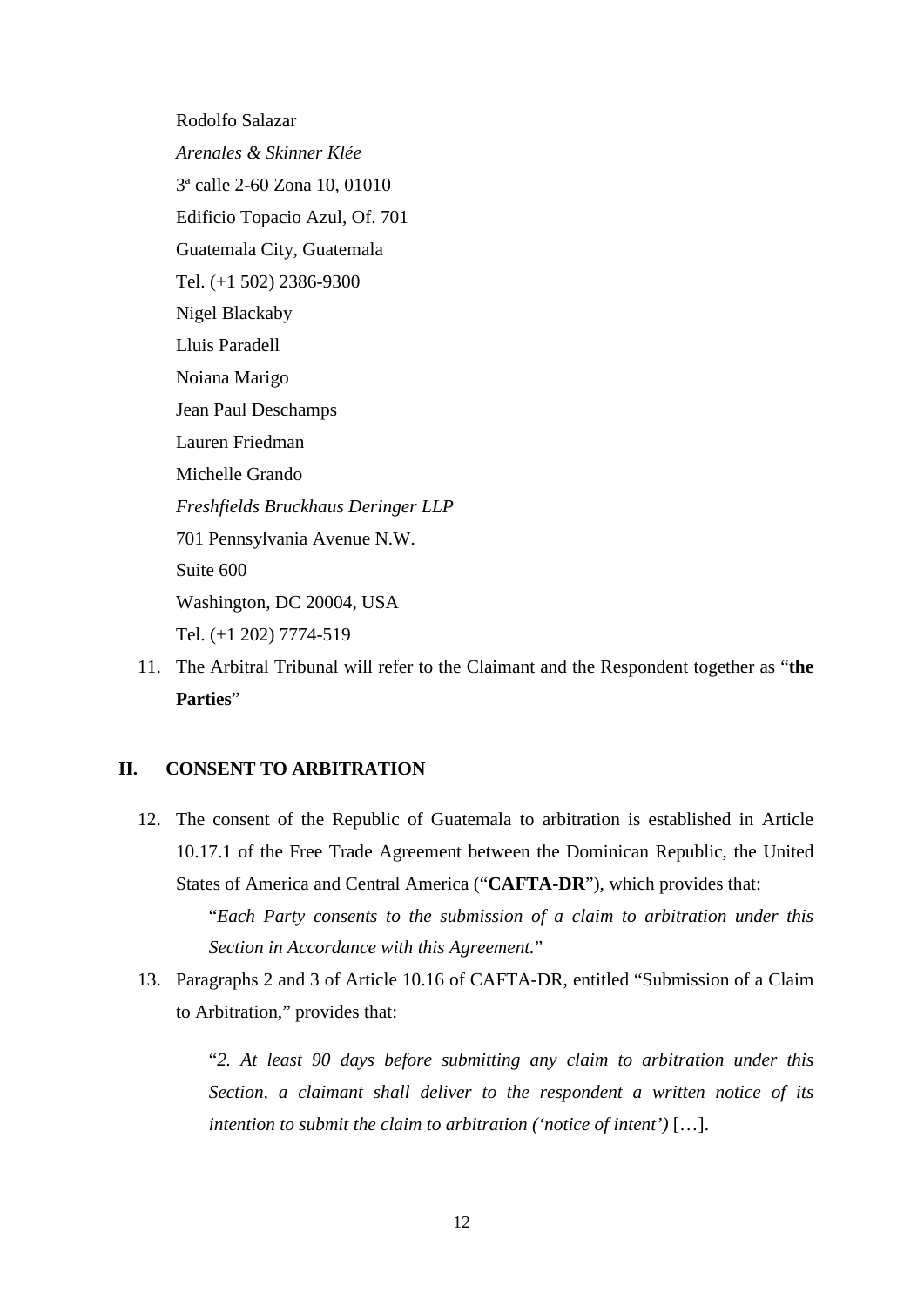*3. Provided that six months have elapsed since the events giving rise to the claim, a claimant may submit a claim referred to in paragraph 1:*

*(a) under the ICSID Convention and the ICSID Rules of Procedure for Arbitration Proceedings, provided that both the respondent and the Party of the claimant are parties to the ICSID Convention* […]"

# 14. Article 10.18 of CAFTA-DR provides that:

"*Conditions and Limitations on Consent of Each Party*

*1. No claim may be submitted to arbitration under this Section if more than three years have elapsed from the date on which the claimant first acquired, or should have first acquired, knowledge of the breach alleged under Article 10.16.1 and knowledge that the claimant (for claims brought under Article 10.16.1(a)), or the enterprise (for claims brought under Article 10.16.1(b)) has incurred loss or damage.*

*2. No claim may be submitted to arbitration under this Section unless:*

*(a) the claimant consents in writing to arbitration in accordance with the procedures set out in this Agreement; and*

*(b) the notice of arbitration is accompanied,*

*(i) for claims submitted to arbitration under Article 10.16.1(a), by the claimant's written waiver, and*

*(ii) for claims submitted to arbitration under Article 10.16.1(b), by the claimant's and the enterprise's written waivers of any right to initiate or continue before any administrative tribunal or court under the law of any Party, or other dispute settlement procedures, any proceeding with respect to any measure alleged to constitute a breach referred to in Article 10.16.*

*3. Notwithstanding paragraph 2(b), the claimant (for claims brought under Article 10.16.1(a)) and the claimant or the enterprise (for claims brought under Article 10.16.1(b)) may initiate or continue an action that seeks interim injunctive relief and does not involve the payment of monetary damages before a judicial or administrative tribunal of the respondent, provided that the action is brought for the sole purpose of preserving the claimant's or the enterprise's rights and interests during the pendency of the arbitration.*"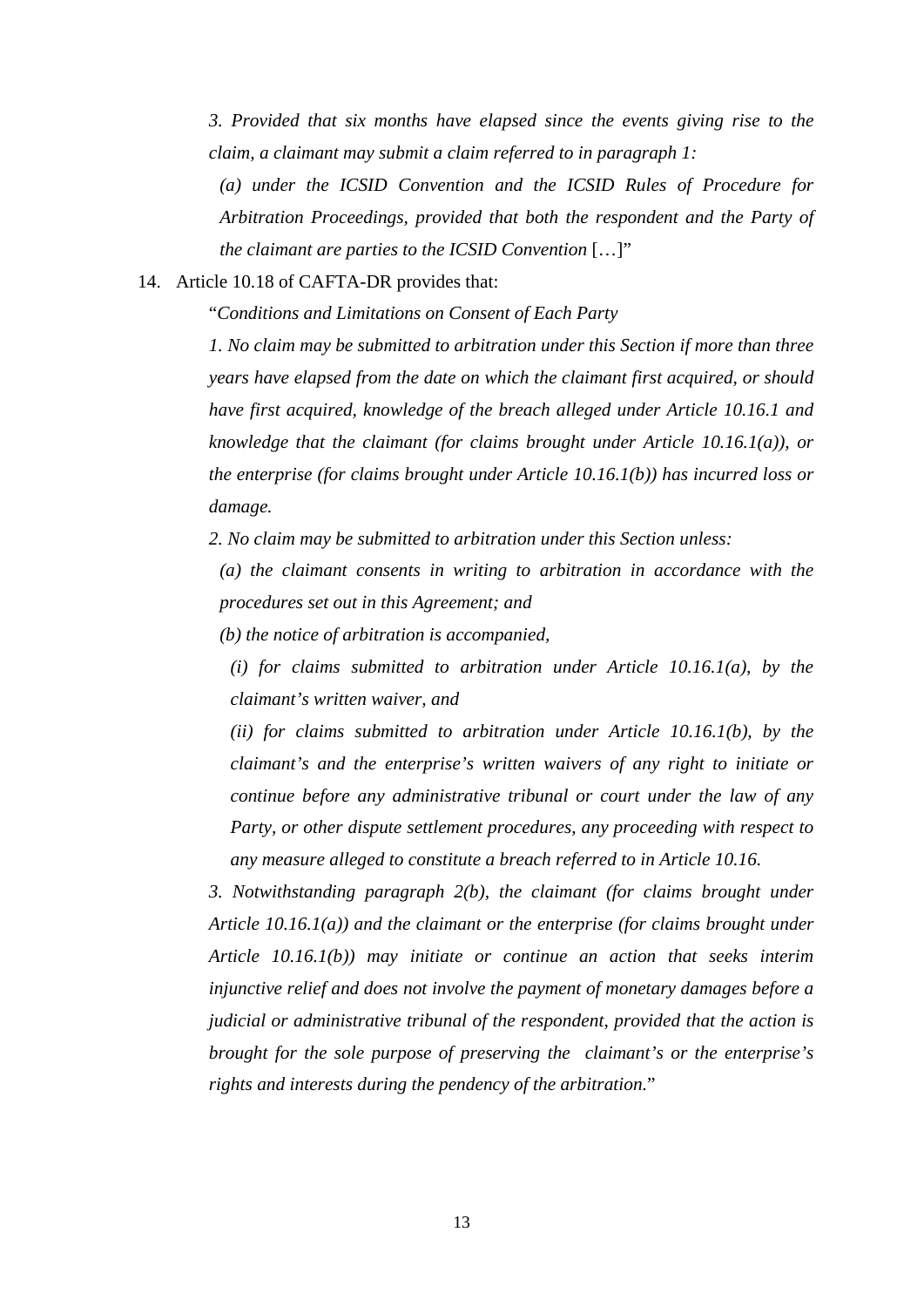- 15. The Claimant expressly consented to arbitration by submitting its request for arbitration ("**Request for Arbitration**") dated October 20, 2010 and satisfied all requirements provided by the CAFTA-DR for the commencement of the arbitration.<sup>[1](#page-13-1)</sup>
- 16. In Accordance with Article 10.18.2(b) of CAFTA-DR, Teco also waived its right to initiate or continue before any administrative tribunal or court under the law of any of the Parties any proceeding seeking compensation for any measure alleged to constitute a breach referred to in Article 10.16 of CAFTA-DR.<sup>[2](#page-13-2)</sup>
- 17. It is undisputed that the Claimant met the requirement of notice of intent, that more than six months elapsed since the events giving rise to the claim, and that the requirement of written consent by the Parties to arbitration was met.

### <span id="page-13-0"></span>**III. PROCEDURAL HISTORY**

- 18. On January 13, 2009, the Claimant submitted its letter of intent to Guatemala, in accordance with Article 10.16.2 of CAFTA-DR.
- 19. On October 20, 2010, the Claimant submitted its Request for Arbitration to the ICSID Secretariat, in accordance with Article 36 of the ICSID Convention.
- 20. On November 23, 2010, the Secretary-General registered the Claimant's Request for Arbitration.
- 21. On February 11, 2011, the Arbitral Tribunal was constituted, consisting of Professor William W. Park, appointed by the Claimant, Professor Rodrigo Oreamuno, appointed by the Respondent, and Mr. Alexis Mourre, appointed jointly by the Parties to be the President of the Arbitral Tribunal.
- 22. On March 30, 2011, following a request for disqualification lodged by the Claimant, Professor Oreamuno declined to serve on the Arbitral Tribunal. On same date, the Secretary General of the ICSID notified the Parties, in accordance with rule 10(1) of the ICSID Arbitration Rules (the "**Rules**"), that the proceeding would remain suspended in accordance with rule 10(2).
- 23. On April 5, 2011, the Respondent appointed Dr. Claus von Wobeser as arbitrator and the Claimant raised no objection to such appointment. Accordingly, on April 21, 2011 the Arbitral Tribunal was reconstituted with the following members: Professor William W. Park, Dr. Claus von Wobeser, and Mr. Alexis Mourre.

 $<sup>1</sup>$  Exhibit 3 to the Request for Arbitration.</sup>

<span id="page-13-2"></span><span id="page-13-1"></span> $2$  Exhibit 4 to the Request for Arbitration.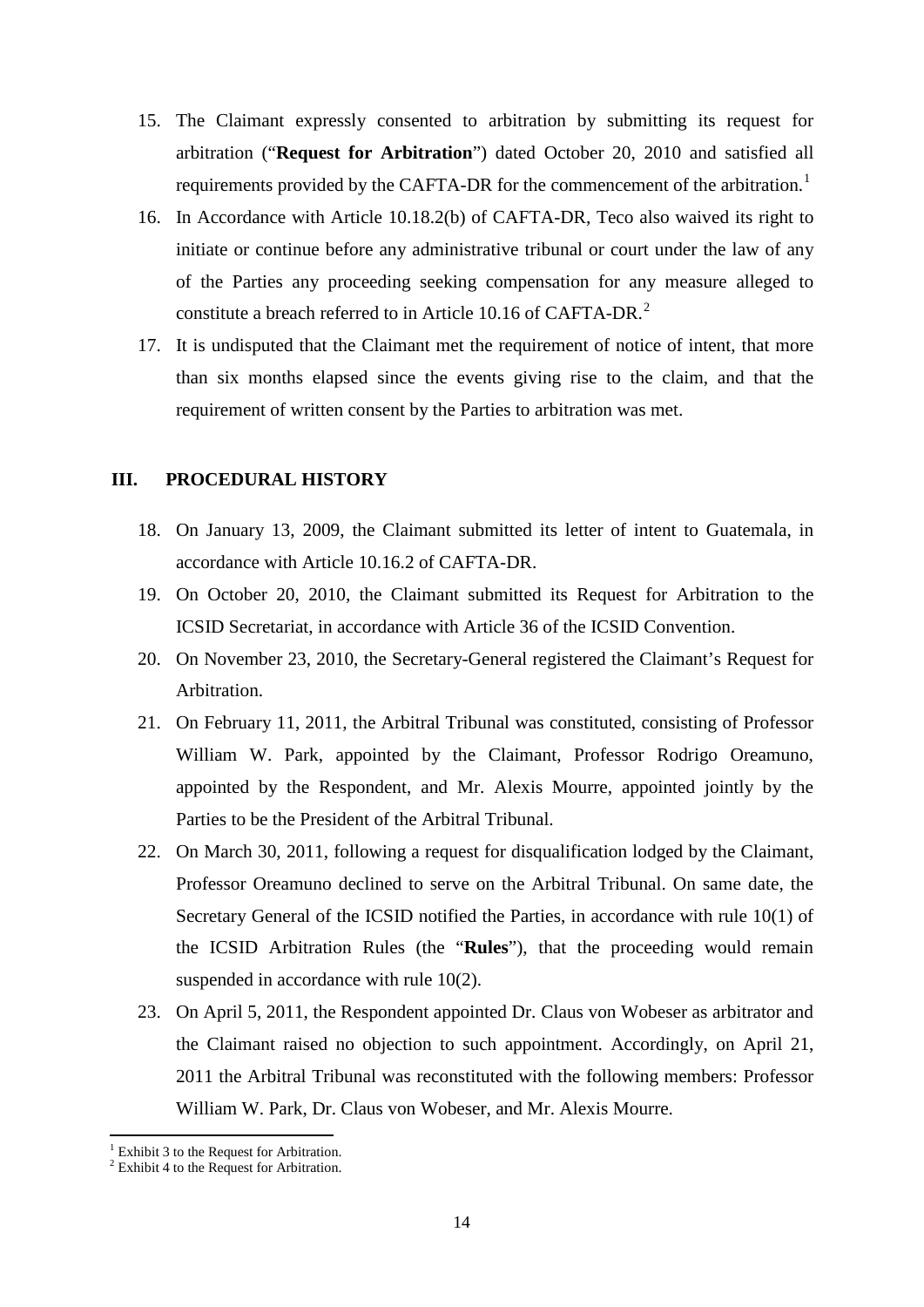- 24. On May 23, 2011, in accordance with rule 13(1), the Tribunal held its first session with the Parties by conference call. The session was recorded and the Arbitral Tribunal established minutes ("**Minutes of the First Session**") which were transmitted to the Parties on June 14, 2011.
- 25. The Minutes of the First Session recorded the Parties' agreement on the rules applicable to the arbitration and the provisional timetable. The Minutes of the First session also recorded that the Parties agreed that the Arbitral Tribunal had been properly constituted and that they had no objections to the appointment of its members.
- 26. On September 23, 2011, the Claimant submitted its Memorial (the "**Memorial**") together with factual exhibits **C-1** to **C-418**, legal exhibits **CL-1** to **CL-56**, the witness statements of Carlos Manuel Bastos (**CWS-1**), Sandra W. Callahan (**CWS-2**), Miguel Francisco Calleja Mediano (**CWS-3**), Leonardo Giacchino (**CWS-4**), Gordon L. Gillette (**CWS-5**) and Luis Maté (**CWS-6**), as well as the expert reports of Rodolfo Alegría Toruño (**CER-1**) and Brent C. Kaczmarek (**CER-2**).
- 27. On October 25, 2011, the Respondent confirmed that it would object to the Arbitral Tribunal's jurisdiction, but that it considered that it would be more effective for such objections to be considered at the same time as the merits. The Respondent therefore proposed the following schedule of proceedings, which was accepted by the Claimant and adopted by the Arbitral Tribunal:

"*1. Respondent's memorial on jurisdiction and counter-memorial on the merits to be submitted on January 24, 2012.*

*2. Claimant's counter-memorial on jurisdiction and reply on the merits to be submitted on May 24, 2012.*

*3. Respondent's rejoinder on the merits and jurisdiction to be submitted on September 24, 2012.*"[3](#page-14-0)

- 28. On December 16, 2011, the Arbitral Tribunal issued Procedural Order No. 1, dealing with certain requests for the production of documents made by the Respondent.
- 29. On January 24, 2012, the Respondent filed its memorial on jurisdiction and admissibility and counter-memorial on the merits (the "**Counter-Memorial**"), together with factual exhibits **R-1** to **R-162**, legal exhibits **RL-1** to **RL-17**, the witness statements of Carlos Eduardo Colóm Bickford (**RWS-1**), Enrique Moller

<span id="page-14-0"></span><sup>&</sup>lt;sup>3</sup> Respondent's letter to the Arbitral Tribunal of October 25, 2011.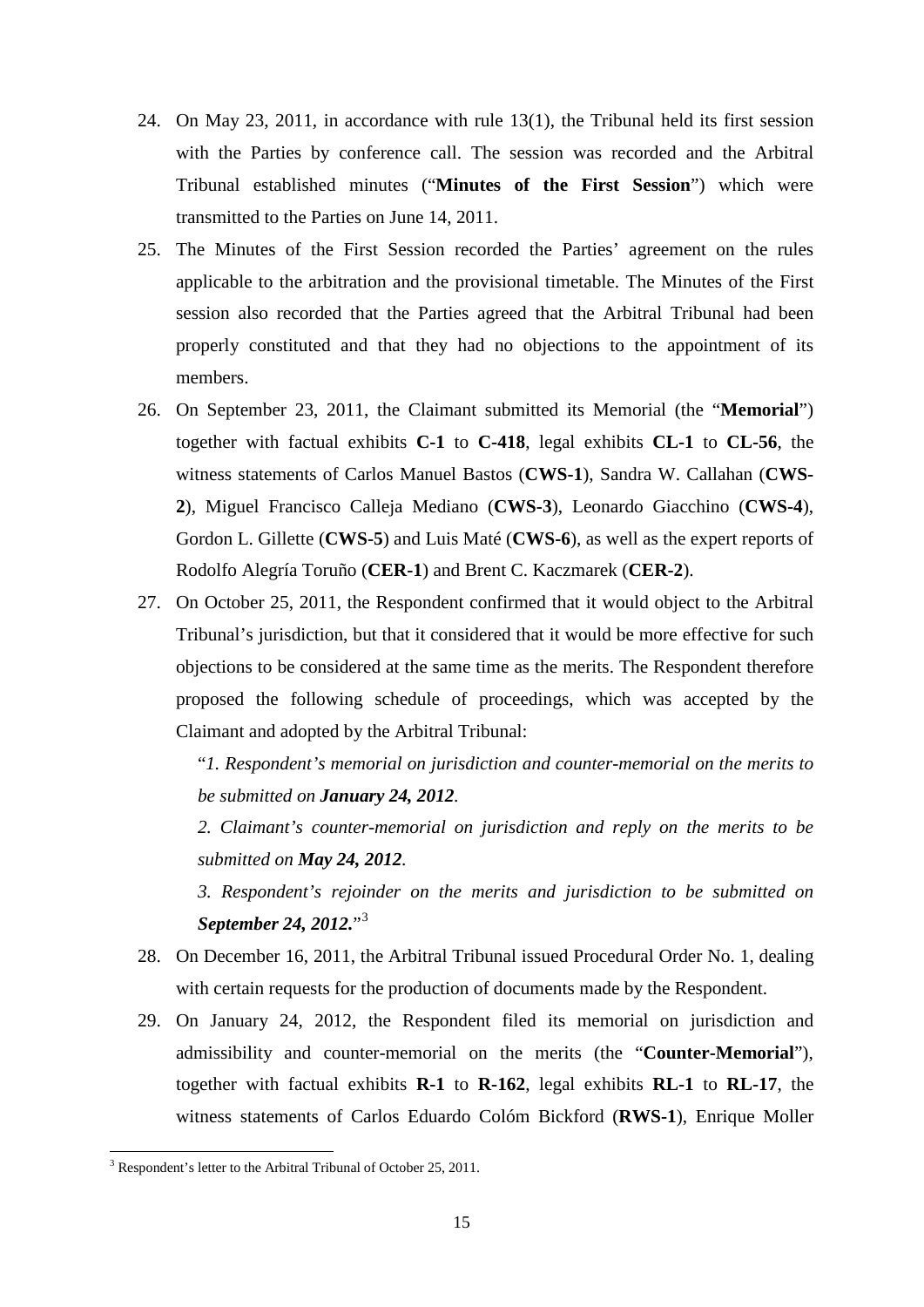Hernández (**RWS-2**), Alejandro Alberto Arnau Sarmiento, Mariana Álvarez Guerrero and Edgardo Leandro Torres (Mercados Energéticos) (**RWS-3**), as well as the expert reports of Manuel A. Abdala and Marcelo A. Schoeters (**RER-1**), Mario C. Damonte (**RER-2**) and Juan Luis Aguilar Salguero (**RER-3**).

- 30. On January 31, 2012, the Claimant requested the Arbitral Tribunal to exclude exhibits R-102, R-140, R-149, R-150, and R-151 and requested that the Respondent resubmit its Counter-Memorial after removing the references to such exhibits.
- 31. On February 2, 2012, the Claimant requested that paragraph 10.3 of the Minutes of the First Session be amended. On February 3, 2012, the Arbitral Tribunal asked the Parties to try to reach an agreement on the matter.
- 32. On February 9, 2012, the Parties agreed to amend the third paragraph of item 10 of the Minutes of the First Session concerning the obligation to translate documents by replacing "*including ICSID decisions*" with "*apart from ICSID or other international legal decisions.*"
- 33. On February 10, 2012, the Arbitral Tribunal issued its order on Claimant's January 31, 2012 request to exclude documents. The Arbitral Tribunal refused to exclude exhibits R-102, R-149, R-150 and R-151 from the record for such exhibits related to individuals who had submitted witness statements in the arbitration. Regarding exhibit R-140, the Arbitral Tribunal removed it from the record but gave the Respondent the option of replacing it by a document consisting solely of extracts from the statement made by Mr. Bastos in the Iberdrola arbitration.
- 34. On March 21, 2012, the Arbitral Tribunal issued its Procedural Order No. 2, dealing with Claimant's requests for the production of documents.
- 35. On March 28, 2012, the Claimant requested that the Arbitral Tribunal order the Respondent to produce a clean copy of document G3-25 produced by the Respondent in response to the Claimant's request to produce.
- 36. On March 30, 2012, the Arbitral Tribunal directed the Parties to confer and attempt to agree on the question of the time-limit for the non-disputing parties' submissions.
- 37. On April 4, 2012, the Respondent informed the Arbitral Tribunal that it agreed to produce a clean copy of document G3-25, but that such production did not amount to a waiver of the privilege of communications between the CNEE and its internal or external legal counsels.
- 38. On April 9, 2012, the Parties agreed that the time-limit for the submission of nondisputing parties' briefs would be October 8, 2012.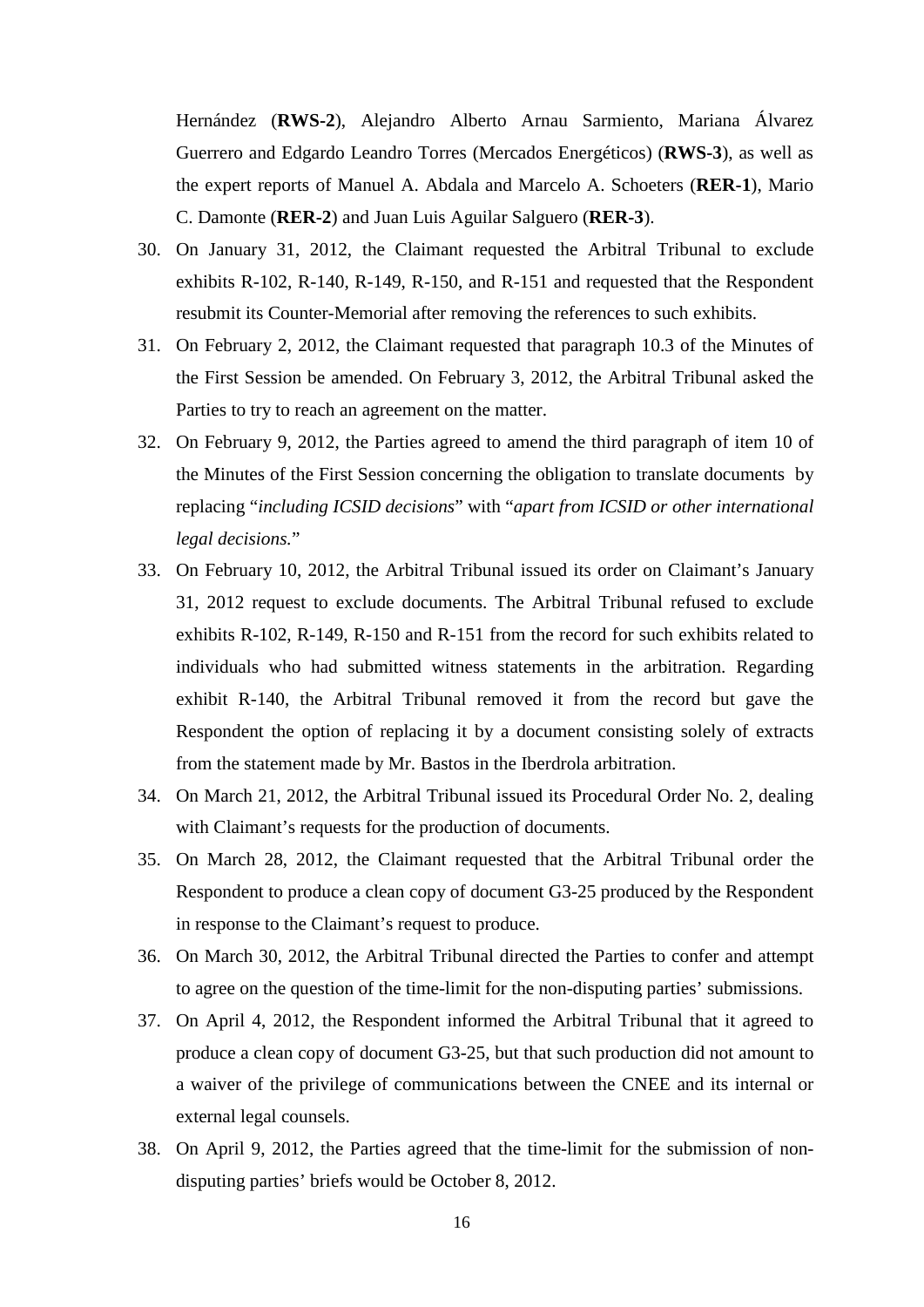- 39. On April 11, 2012, the Respondent confirmed that it had produced all the documents ordered by the Arbitral Tribunal in its Procedural Order No. 2.
- 40. On April 12, 2012, the Arbitral Tribunal noted the Parties' agreement on the timelimit for the submissions of the non-disputing parties. The non-disputing parties were notified by the ICSID Secretary General of such time-limit on April 18, 2012.
- 41. On May 24, 2012, the Claimant filed its reply (the "**Reply**"), together with factual exhibits **C-419** to **C-594**, legal exhibits **CL-57** to **CL-80**, the additional witness statements of Carlos Manuel Bastos (**CWS-7**), Sandra W. Callahan (**CWS-8**), Miguel Francisco Calleja Mediano (**CWS-9**), Leonardo Giacchino (**CWS-10**), Gordon L. Guillette (**CWS-11**) and Luis Maté (**CWS-12**) and the additional expert reports by Rodolfo Alegría Toruño (**CER-3**), Fernando Barrera Rey and Carlos Fernando Barrientos (**CER-4**) and Brent C. Kaczmarek (**CER-5**).
- 42. On September 24, 2012, the Respondent filed its rejoinder (the **"Rejoinder**"), together with factual exhibits **R-163** to **R-208**, legal exhibits **RL-18** to **RL-32**, the additional witness statements of Carlos Eduardo Colom Bickford (**RWS-4**) and Enrique Moller Hernández (**RWS-5**), and expert reports by Manuel A. Abdala and Marcelo A. Schoeters (**RER-4**), Mario C. Damonte (**RER-5**) and Juan Luis Aguilar Salguero (**RER-6**).
- 43. On September 27, 2012, the Claimant complained that the Respondent had addressed jurisdictional issues in its Rejoinder, while it had been agreed in the Minutes of the First Session that the Rejoinder would only deal with the merits. The Claimant therefore requested an opportunity to answer such jurisdictional arguments.
- 44. On October 1, 2012, the Arbitral Tribunal invited the Parties to "*confer and agree on the organization and agenda of the hearings*" and informed them that the Arbitral Tribunal would hold "*a pre-hearing conference call on Tuesday 11 December, 2012.*"[4](#page-16-0)
- 45. On the same date, the Respondent agreed that the Claimant would respond to its last jurisdictional arguments no later than November 9, 2012.
- 46. On October 5, 2012, the Governments of the Dominican Republic and the Republic of El Salvador submitted a non-disputing party brief pursuant to Article 10.20.2 of CAFTA-DR. On the same day, the Arbitral Tribunal granted an extension until

<span id="page-16-0"></span><sup>4</sup> Arbitral Tribunal message to the Parties of October 1, 2012.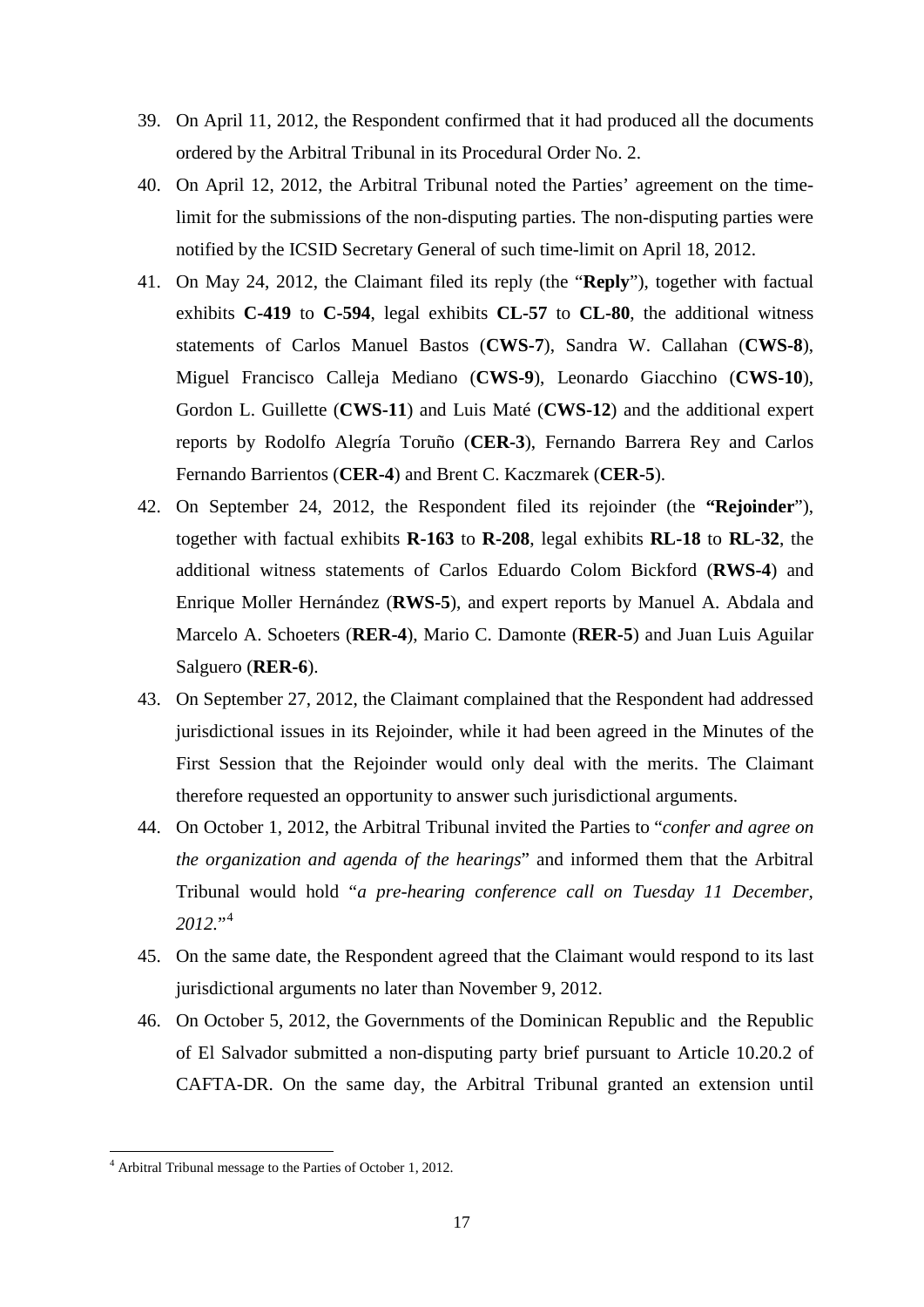November 23, 2012 of the time-limit for the other non-disputing parties to submit briefs.

- 47. On October 12, 2012, the Claimant requested that exhibits R-189, R-191, R-193, R-194, R-195, R-197, R-200 and R-202, as well as any reference to such exhibits in the Rejoinder or in other documents be excluded from the record.
- 48. On October 19, 2012, the Respondent objected to such request.
- 49. On October  $23^5$  $23^5$ , 2012, the Arbitral Tribunal decided to remove from the record exhibits R-189, R-191, R-193, R-194, R-195, R-197, R-200 and R-202, except for the parts of document R-202 relating to the evidence of Claimant's experts and witnesses whom the Respondent had decided to cross-examine. The Arbitral Tribunal also ordered the Respondent to remove any reference to such documents in its Rejoinder or other documents exhibited therewith.
- 50. On November 2, 2012, the Parties submitted to the Arbitral Tribunal their proposals for the organization of the evidentiary hearings.
- 51. On November 6, 2012, the Respondent submitted its Rejoinder without the references to the removed exhibits.
- 52. On November 8, 2012, the Claimant requested that the Arbitral Tribunal exclude witness statement RWS-3 and exhibit R-103 from the record since its authors would not be available for cross-examination at the evidentiary hearings.
- 53. On November 9, 2012, the Arbitral Tribunal informed the Parties of its decisions concerning the organization of the evidentiary hearings.
- 54. On the same date, the Claimant filed its rejoinder on jurisdiction and admissibility ("**Rejoinder on Jurisdiction**").
- 55. On November 15, 2012, the Republic of Honduras submitted a non-disputing party brief.
- 56. On November 19, 2012, the Respondent responded to Claimant's November 8, 2012 request for the exclusion of certain documents from the record.
- 57. On November 20, 2012, the Respondent submitted the third witness statement of Carlos Eduardo Colom Bickford (**RWS-6**) and exhibits R-209 to R-211.
- 58. On November 21, 2012, the Arbitral Tribunal decided to exclude RWS-3 from the record $<sup>6</sup>$  $<sup>6</sup>$  $<sup>6</sup>$  and admitted exhibit R-103 as documentary evidence.</sup>

<span id="page-17-1"></span><span id="page-17-0"></span>

<sup>&</sup>lt;sup>5</sup> The letter from the ICSID Secretariat was mistakenly dated October 15, 2012.<br><sup>6</sup> In accordance with the Minutes of the First Session, item 15, penultimate paragraph.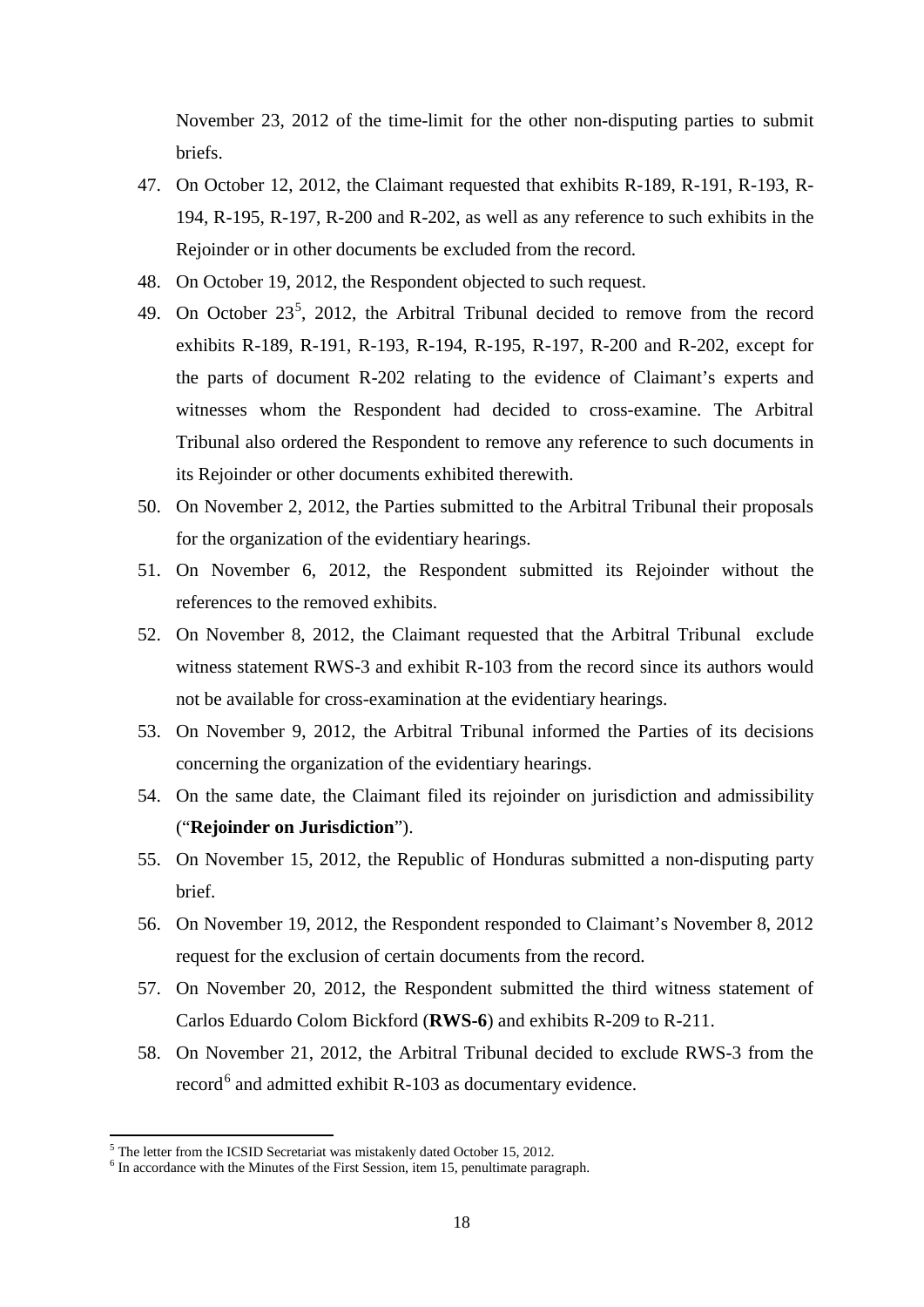- 59. On November 23, 2012, the United States of America submitted a non-disputing party brief.
- 60. On November 30, 2012, the Parties submitted the following list of witnesses and experts to be cross-examined:

Witnesses for the Claimant: Gordon L. Gillette Sandra W. Callahan Miguel Francisco Calleja Mediano Luis Maté Leonardo Giacchino Carlos Manuel Bastos Witnesses for the Respondent: Enrique Moller Hernández Carlos Eduardo Colóm Bickford Experts: Rodolfo Alegría Toruño Juan Luis Aguilar Salguero Fernando Barrera-Rey Mario C. Damonte Brent C. Kaczmarek

Manuel A. Abdala

- 61. On December 10, 2012, as permitted by the Arbitral Tribunal's letter of November 9, 2012, the Parties submitted new documents to be used at the hearings. The Claimant submitted exhibits **C-595** to **C-620** and the Respondent submitted exhibits **R-212** to **R-226**.
- 62. On December 11, 2012, a pre-hearing conference call was held between the Arbitral Tribunal and the Parties.
- 63. On December 21, 2012, the Parties submitted new additional documents in accordance with the Arbitral Tribunal's order of November 9, 2012. The Claimant submitted exhibits **C-621** to **C-625** and the Respondent submitted exhibits **R-227** to **R-233**.
- 64. The evidentiary hearing took place on January 21 and 22, 2013 in New York, and the following witnesses called by the Claimant were examined and cross-examined: Gordon L. Gillette, Sandra W. Callahan and Miguel Francisco Calleja.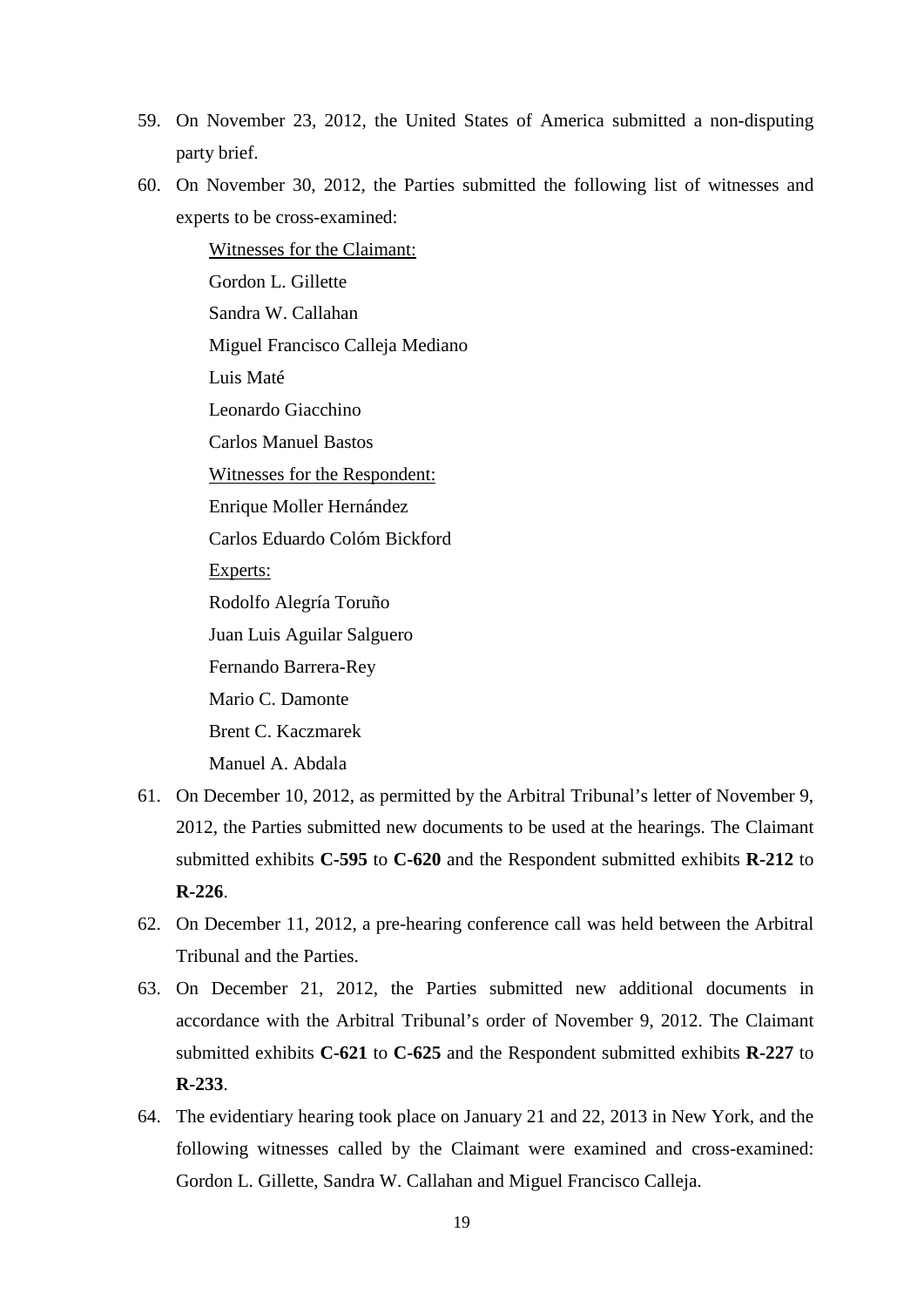- 65. On March 1, 2013, Carlos Manuel Bastos, a witness presented by the Claimant, was examined and cross-examined via videoconference.
- 66. On March 8 and 9, 2013, the hearing continued at ICSID in Washington, D.C. The following witnesses called by the Parties were examined: Leonardo Giacchino, Enrique Moller and Carlos Colóm Bickford, as well as the following experts: Rodolfo Alegría Toruño, Juan Luis Aguilar Salguero, Fernando Barrera Rey, Mario C. Damonte, Brent C. Kaczmarek and Manuel A. Abdala.
- 67. At the end of the hearing, the Arbitral Tribunal asked the Parties to consult and agree on the schedule and format of their post-hearing briefs and asked them whether they had any complaints about the way in which the proceedings had been conducted. Both Parties replied that they had no complaints in this respect.
- 68. On March 18, 2013, the Parties informed the Arbitral Tribunal that they had been unable to reach an agreement on the schedule and format of their post-hearing briefs.
- 69. On March 22, 2013, the Arbitral Tribunal decided that the Parties would submit two simultaneous rounds of post-hearing briefs. The Arbitral Tribunal did not impose page limitations but invited the Parties "*to make their best efforts to contain the volume of their briefs, which should not be duplicative of the Parties' existing*  memorials."<sup>[7](#page-19-0)</sup>
- 70. In the same communication, the Arbitral Tribunal also gave the Parties until July 5, 2013 to simultaneously submit their claims for costs and until July 19, 2013 to submit any rejoinders to the other party's claims for costs.
- 71. On June 10, 2013, each party submitted its post-hearing brief ("**PHB**"). Claimant also submitted exhibits **C-626** to **C-629**.
- 72. On June 18, 2013, the Claimant requested the Arbitral Tribunal to exclude certain information related to the Iberdrola arbitration from Respondent's PHB. On June 26, 2013, the Respondent objected to such request
- 73. On June 25, 2013, the Parties requested the Arbitral Tribunal to modify the schedule for the remaining filings as follows: Reply PHB on July 8, 2013; submissions on costs on July 24, 2013, and reply submissions on costs on August 7, 2013. The same date, the Arbitral Tribunal accepted the Parties' request.
- 74. On June 27, 2013, the Arbitral Tribunal decided that paragraphs 10, 152 and 155 as well as footnote 18 of Respondent's PHB would be disregarded. However, for

<span id="page-19-0"></span> $7$  March 22, 2013 Arbitral Tribunal letter to the Parties.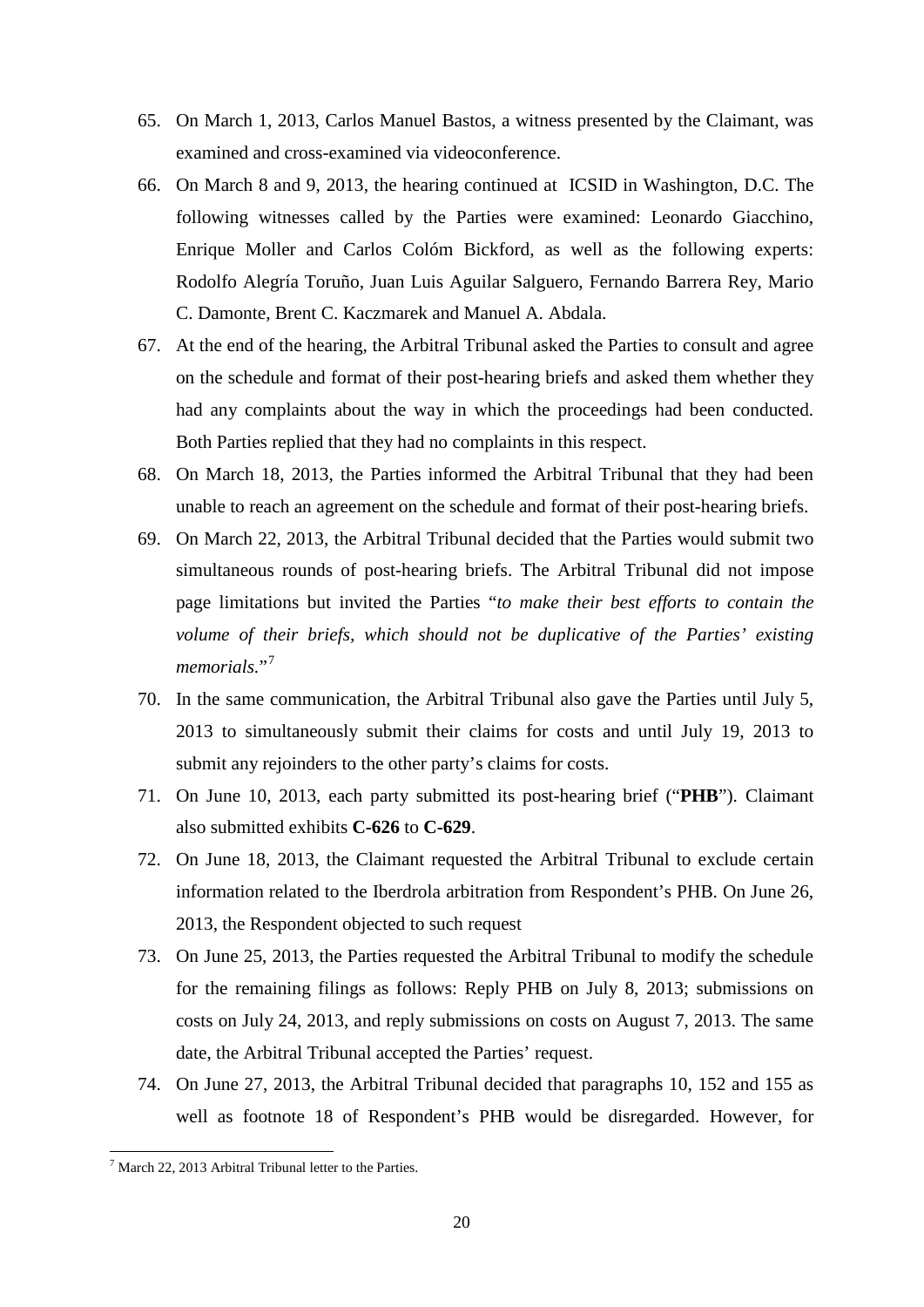practical purposes, the Arbitral Tribunal did not request that the Respondent resubmit its PHB. The Arbitral Tribunal also reminded the Parties "*that it will resolve this case on the basis of the direct oral and written evidence produced in this case, and that no consideration will be given to either the parties pleadings or the transcripts in the Iberdrola arbitration, save of course to the limited extent identified in the Tribunal's letters of 10 February and 15 October 2012*."

- 75. On July 8, 2013, each party submitted its second PHB.
- 76. On July 24, 2013 the Parties simultaneously submitted their claims for expenses and arbitration costs.
- 77. On August 7, 2013, the Parties simultaneously submitted their replies on costs. The Respondent submitted an updated claim for expenses on November 18, 2013, to take into account the payment of the third advance of fees and costs requested by ICSID in its letter of 7 August 2013.
- 78. On November 12, 2013, the Arbitral Tribunal declared the proceeding closed in accordance with Article 38 of the Rules.

#### <span id="page-20-0"></span>**IV. SUMMARY OF THE FACTS**

79. This dispute arose from the alleged violation by the *Comisión Nacional de Energía Eléctrica* (National Commission of Electric Energy) ("**CNEE**") of the Guatemalan regulatory framework for setting tariffs for distribution of energy by EEGSA, the electricity company in which the Claimant had an indirect share.

#### <span id="page-20-1"></span>**A. Background of the electricity distribution system in Guatemala**

- 80. At the end of the 1980s, Guatemala's public electricity sector was facing a series of difficulties due to insufficient generating capacity.<sup>[8](#page-20-2)</sup>
- 81. At that time, electricity generation in Guatemala was controlled by the *Instituto Nacional de Electrificación* ("**INDE**"), a State-owned body established by decree in 1959 to plan, design, construct, and finance works and facilities and to meet the electricity needs of the nation,<sup>[9](#page-20-3)</sup> while distribution was the responsibility of the

<span id="page-20-2"></span><sup>8</sup> Memorial, §§ <sup>11</sup>*et seq.*; Counter-Memorial, §§ 138 *et seq.* <sup>9</sup> Exhibits R-1, C-19, and C-323.

<span id="page-20-3"></span>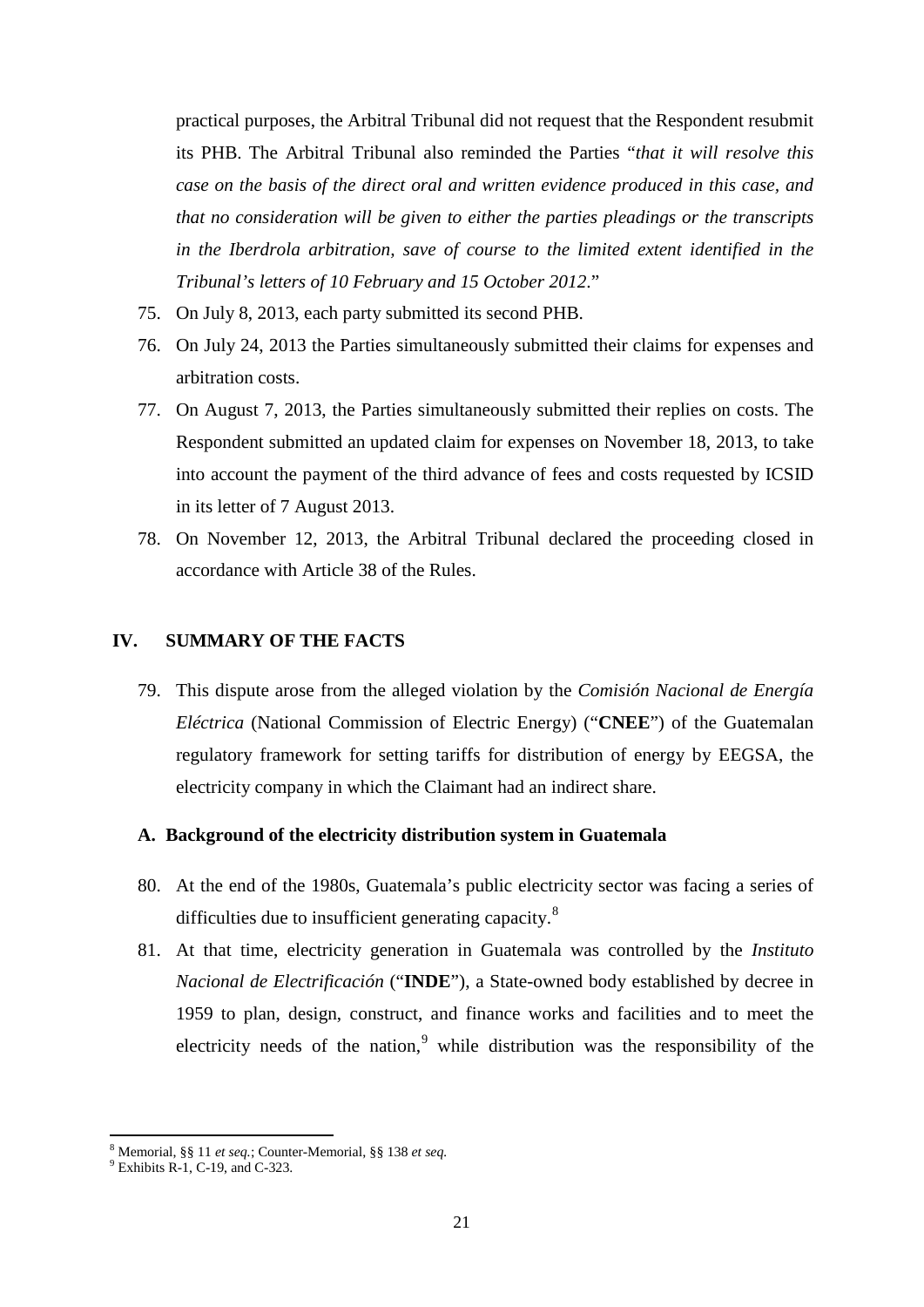*Empresa Eléctrica de Guatemala S.A.* ("**EEGSA**"), [10](#page-21-0) *Distribuidora Eléctrica de Occidente S.A.* ("**DEOCSA**"), and *Distribuidora Eléctrica de Oriente* ("**DEORSA**"), [11](#page-21-1) all public corporations. EEGSA, although originally a private electricity-generating company, became in 1977 part of the government electricity system under the control of the Ministry of Energy and Mines ("**MEM**").<sup>[12](#page-21-2)</sup> In 1983, MEM transferred its share in EEGSA to INDE.<sup>[13](#page-21-3)</sup>

- 82. The difficulties facing the sector were due, on the one hand, to the fact that INDE played a dual role of regulator and operator with little or no incentive to operate efficiently and, on the other, to external factors such as unfavorable climate conditions, the oil crisis of the 1970s, the depreciation of the Guatemalan currency, and the country's debt crisis, which made it difficult for INDE to invest the necessary funds.<sup>[14](#page-21-4)</sup>
- 83. Because of this situation, Guatemala considered the possibility of privatizing certain activities in the sector and in 1990 the President of Guatemala, Jorge Serrano, commissioned through the United States Agency for International Development ("**USAID"**) a study of possible options for the privatization of EEGSA. [15](#page-21-5) On January 11, 1991, Guatemala received a report that had been prepared by Price Waterhouse between September and November 1990 (the **"PW Report**"). [16](#page-21-6)
- 84. The PW Report concluded that the time was not yet ripe for privatization of EEGSA, for four main reasons:
	- "*Basic subsidy problem is not addressed – Subsidy problems in the power sector, although large, do not seem critical enough to rush a sale of EEGSA. This is particularly true because EEGSA is a relatively efficient operator compared to INDE, and privatizing EEGSA does not address the basic subsidy problem that would still be present in INDE's electricity rates.*
	- *Regulatory mechanisms are not established. – The lack of appropriate regulatory mechanisms could lead to monopoly pricing and sharp tariff increases if EEGSA were privatized at the present time.*

<span id="page-21-0"></span><sup>&</sup>lt;sup>10</sup> At the time, EEGSA mainly provided distribution services in the central region of Guatemala, the departments of Guatemala, Sacatepéquez, and Escuintla, which accounted for 80 percent of the country's electricity consumption.<br><sup>11</sup> Counter-Memorial, § 41; Statement RWS-1, § 31.

<span id="page-21-1"></span>

<span id="page-21-2"></span><sup>&</sup>lt;sup>12</sup> Report CER-1, § 8. Upon the expiration of the concession granted in 1922, 91.7 percent of EEGSA shares were acquired by the Government of Guatemala.

<span id="page-21-4"></span><span id="page-21-3"></span><sup>&</sup>lt;sup>13</sup> Memorial, footnote 13, Report CER-1.<br><sup>14</sup> Report CER-1, Exhibit C-19.<br><sup>15</sup> Report CER-2, § 28.<br><sup>16</sup> Exhibit C-7.

<span id="page-21-5"></span>

<span id="page-21-6"></span>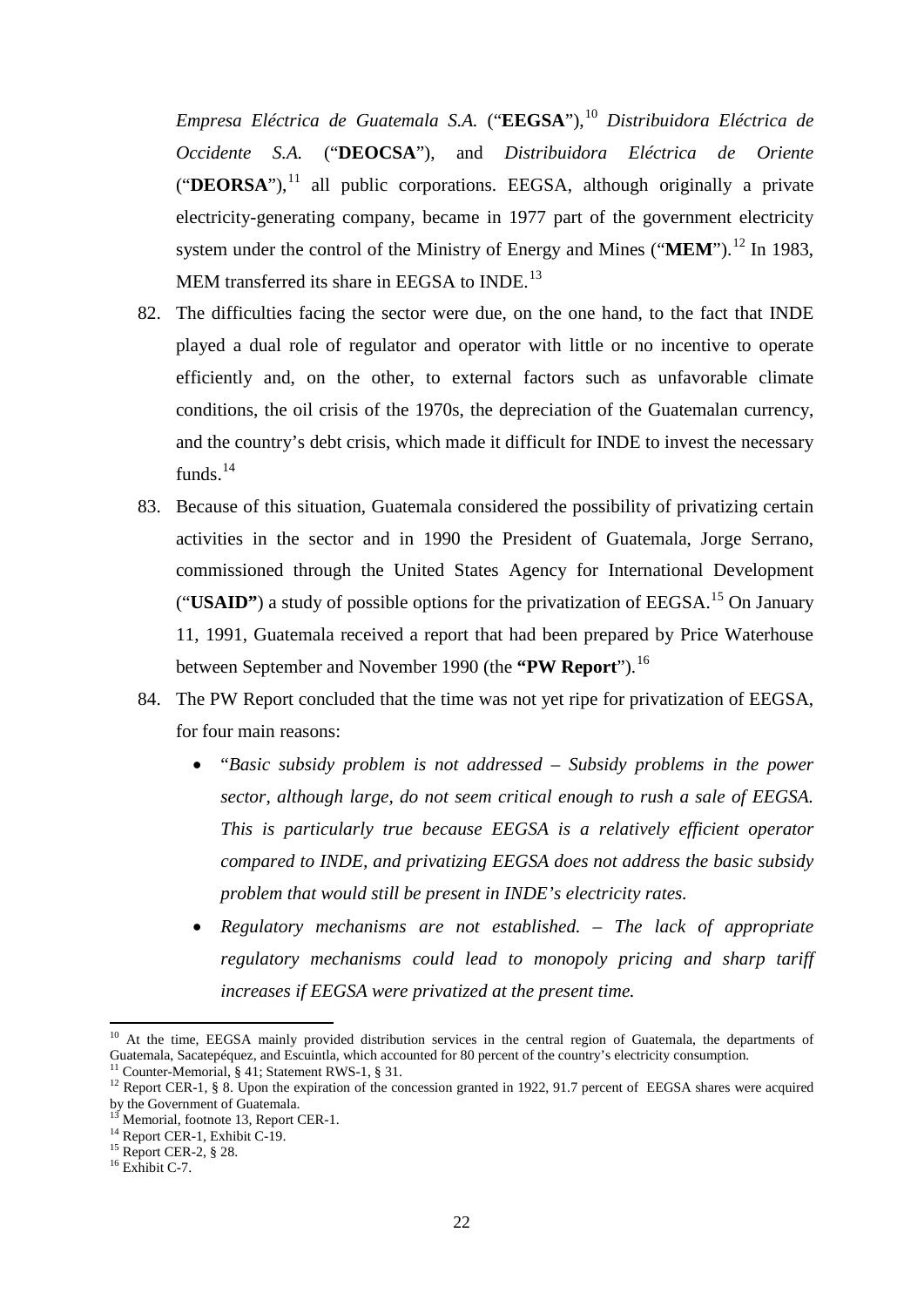- *Expected revenue from sale of EEGSA is low – the current economic situation, with high inflation, high interest rates, and exchange rate problems makes it a poor time to privatize due to the very low values that EEGSA is likely to command under such conditions. The limited interest of foreign investors and the lack of a local equity market are also issues that reduce the value of EEGSA to investors.*
- *EEGSA and INDE are currently too interdependent – EEGSA's close relationship and interdependency with INDE would have to be restructured to eliminate most subsidies and to establish power purchase contracts before any privatization. Further analysis would be required to examine the future of the entire Guatemalan electricity system, including INDE and the other electric*  distribution companies."<sup>[17](#page-22-0)</sup>
- 85. The PW Report also estimated the book value of EEGSA's shares at the time at US\$59.6 million, and its value based on expected cash flows at approximately US\$13.9 million. [18](#page-22-1)
- 86. Between 1991 and 1993, Guatemala increased its electricity tariffs in order to reduce the need for State subsidies<sup>[19](#page-22-2)</sup> and in 1992 it started to reorganize INDE and to reduce its role in electricity generation, allowing private players to become involved in electricity generation.<sup>[20](#page-22-3)</sup>
- 87. In 1993, the Government of Guatemala, through USAID, commissioned the Chilean firm Synex Ingenieros Consultores Ltda. ("**Synex**") to prepare a report describing the legal and regulatory framework needed to attain the goals of de-monopolizing and decentralizing the electricity sector in Guatemala and opening it to private participation.
- 88. Synex submitted its report ("**Synex Report**") in June 1993.
- 89. The authors of the report, Juan Sebastián Bernstein and Jean Jacques Descazeaux, mentioned "*the need to have clear rules of the game for the operation and development of the sector* […]*, particularly as regards generating, transmitting, and distributing companies,* [which] *implies defining the rights, obligations and limitations of the actors participating in the industry, including the government itself.*

<span id="page-22-3"></span><span id="page-22-2"></span>

<span id="page-22-1"></span><span id="page-22-0"></span><sup>&</sup>lt;sup>17</sup> Exhibit C-7, Executive Summary.<br><sup>18</sup> Exhibit C-7, p. 26.<br><sup>19</sup> Memorial, § 18; Exhibit C-10.<br><sup>20</sup> Report CER-2, § 30; Exhibit C-61.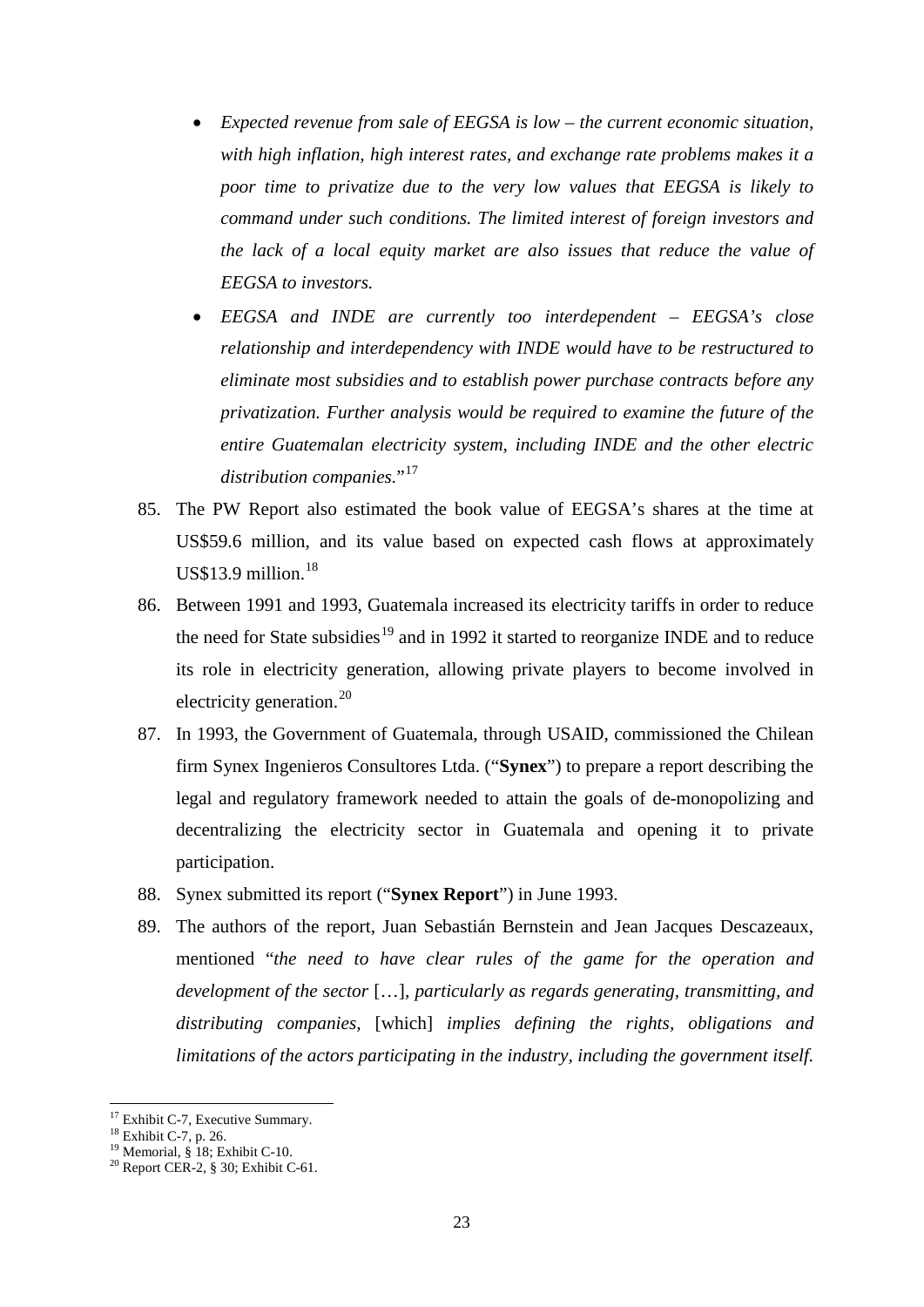*The need for a general body of laws regulating the functioning of the electric sector seems to be an absolute need, even more so if the declared objectives are the disappearance of the directing and normative role of INDE, the entrepreneurial decentralization of the sector, and the free access of investors to production, transport and distribution of electricity. Experience shows that, paradoxically, the functioning of decentralized and competitive schemes requires precise definitions of each party's obligations and rights if chaotic conditions are to be avoided in the industry's operation and development.* 

*The existing Guatemalan legislation is* […] *absolutely insufficient: it will obstruct the participation of private external investors in competitive generation and*  distribution."<sup>[21](#page-23-0)</sup>

- 90. In addition, since there was an apparent consensus among industry players that the regulatory bodies in the electricity industry were not functioning properly, Guatemala needed "*objective rules that define the parties' obligations and rights, thus preventing the arbitrary intervention of regulatory entities.*<sup>[22](#page-23-1)</sup> The authors stated that "*it would be possible to minimize the intervention of a regulatory organism in those matters most sensitive to regulation, such as price regulation in the segments with characteristics of a natural monopoly: transmission and distribution*," and suggested for that purpose "*a specific intervention* [...] *every five or 10 years, by a high-level ad-hoc Government entity, for example a Committee formed by the Ministers of Finance and of Energy and Mines to supervise a tariff outside study commissioned by the concession holders from a prestigious consulting agency. The permanent regulatory function would be limited to overseeing compliance with the law in matters such as safety of facilities* […]*, even if the arbitration of conflicting aspects might be given to arbitrating courts appointed by*  the parties."<sup>[23](#page-23-2)</sup>
- 91. On December 7, 1994, the Congress of the Republic of Guatemala adopted Decree 64-94, repealing the Law establishing INDE and approving changes designed to de-monopolize electricity generation and partially deregulate the electricity sector.<sup>[24](#page-23-3)</sup>

<span id="page-23-0"></span><sup>21</sup> Synex Report, p. 33 (Exhibit C-9). <sup>22</sup> *Ibid*., p. 34. <sup>23</sup> *Ibid*. <sup>24</sup> Exhibit C-397.

<span id="page-23-1"></span>

<span id="page-23-2"></span>

<span id="page-23-3"></span>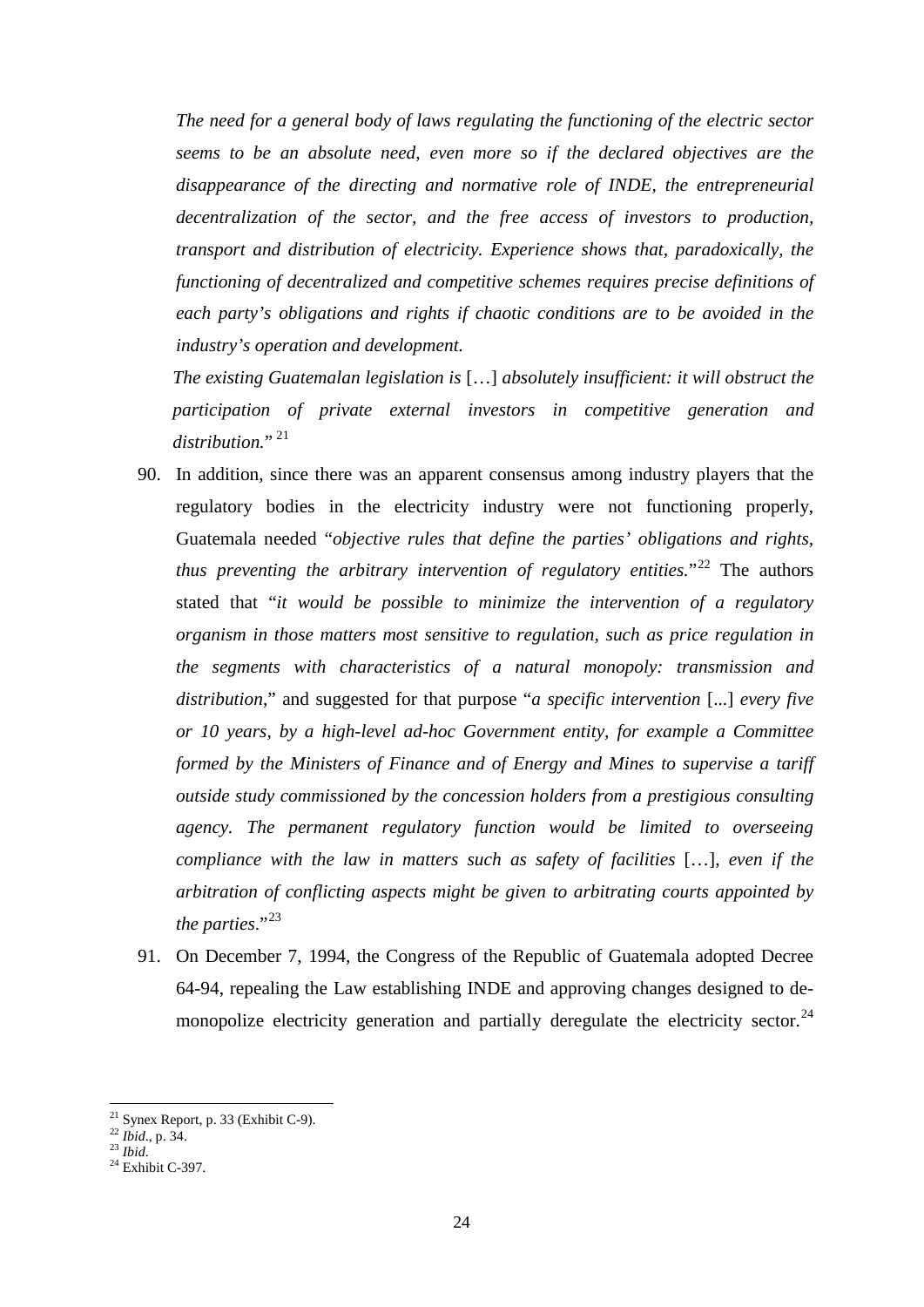Article 50 of the Organic Law on INDE specified that a comprehensive proposal for the reform of the sector would be submitted to Congress within six months.

- 92. Messrs. Bernstein and Descazeaux then drafted the new General Electricity Law and Regulations (the "**Draft LGE**"), the final version of which was submitted on April 4, 1995. [25](#page-24-0)
- 93. In their preamble to the Draft LGE, the authors stated that the text must "*adhere to the objectives of de-concentration and de-monopolization defined by the Government and by a large number of social and political classes of the country, and create the conditions to attract private investment in generation, transmission, and distribution of electricity*" and stated that, in developing the project, special emphasis had been placed on "*the need to establish transparent and objective regulations for those activities with the characteristics of a natural monopoly, such as transmission and*  distribution."<sup>[26](#page-24-1)</sup>
- 94. On September 19, 1996, the Congressional Commission on Energy and Mines issued a report recommending that Congress should adopt the Draft LGE. In its report, the Commission indicated that the objectives of the LGE were "*the establishment of a legal framework of general application that provides legal certainty to public and private investment in the subsector, as a basic condition for the securing of financing from international credit entities and from national capitals, which seek to invest in conditions of equality and competitiveness, so as to be able to ensure maximum benefits of quality and price for electricity services to users and the urgency of taking the service to the majority of the population—approximately 70 percent—that today lacks such service*…" It also included as the objectives of the LGE "*the demonopolization and de-politicization of the activities of the subsector, by creating entities and authorities that regulate and avoid the political interference that has caused, and can cause, so much distortion and damage, unless clear legal provisions of general application are established, which is precisely the intent of this law, seeking, above all, the common good*."[27](#page-24-2)

 $25$  Exhibit C-13.

<span id="page-24-2"></span><span id="page-24-1"></span><span id="page-24-0"></span><sup>&</sup>lt;sup>26</sup> *Ibid*., English translation provided by the Claimant.<br><sup>27</sup> Exhibit C-15, English translation provided by the Claimant.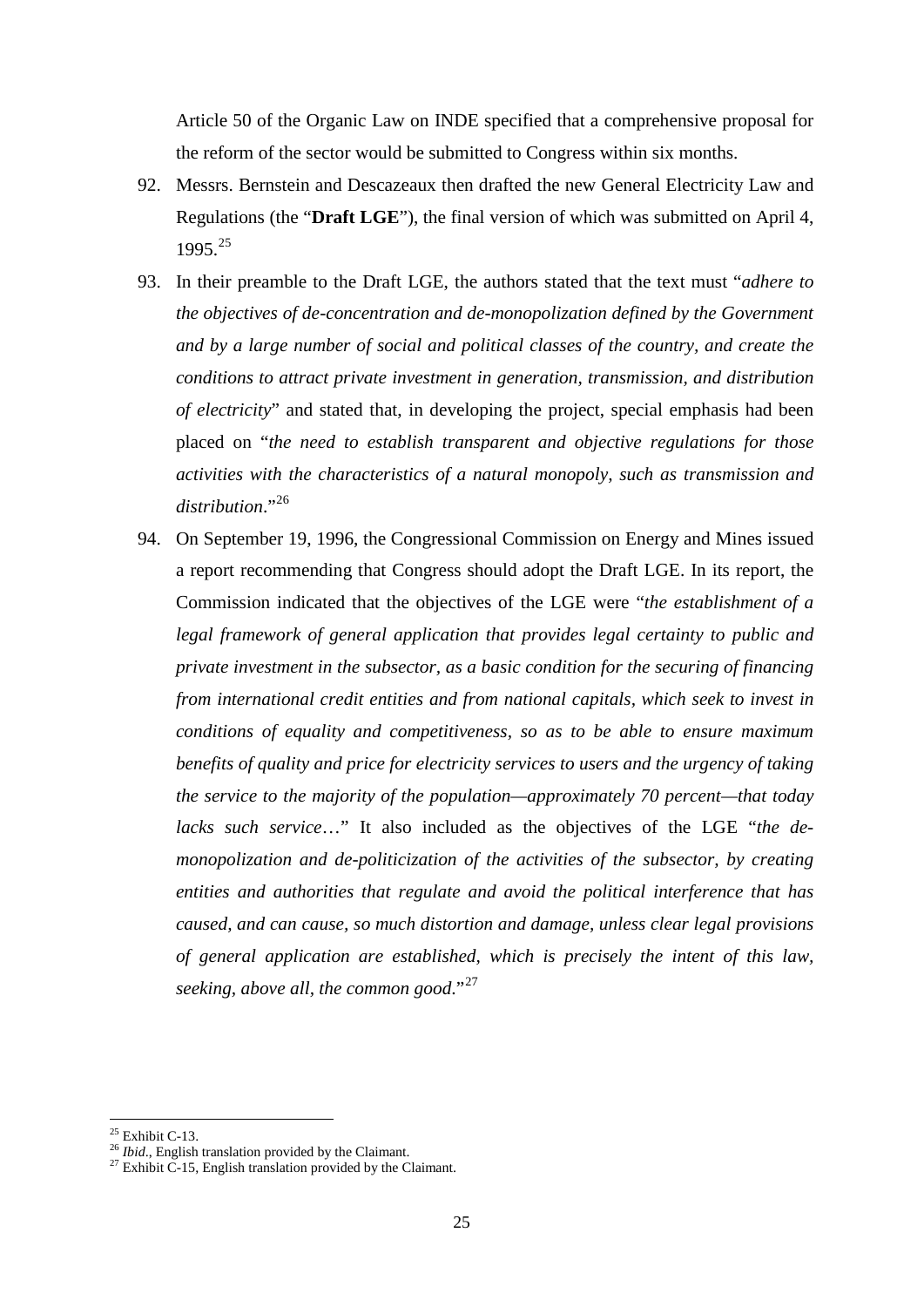#### <span id="page-25-0"></span>**B. The new regulatory framework**

- <span id="page-25-1"></span>95. On October 16, 1996, by Decree 93-96, the Congress of Guatemala adopted the General Electricity Law ("**LGE**"), which entered into force on November 15, 1996. [28](#page-25-4)
	- 1. The General Electricity Law

# **a) Creation of the CNEE**

- <span id="page-25-2"></span>96. The LGE created the **CNEE**, a technical organ with its own functions and budget for the discharge of its responsibilities and duties.<sup>[29](#page-25-5)</sup> The CNEE would be composed of three members appointed by the Executive Branch every five years, one from each of three slates proposed by the rectors of universities in Guatemala, the MEM, and wholesale agents.<sup>[30](#page-25-6)</sup>
- 97. The functions of the CNEE, as established in the LGE, are as follows:

"*a) Complying with and enforcing this law and its regulations on matters within its scope of responsibility and imposing penalties on violators.*

*b) Watching over and ensuring performance of the obligations of the awardees and holders of concessions, protecting the rights of users and preventing conduct that is against free competition, as well as abusive or discriminatory practices.*

*c) Defining the transmission and distribution rates subject to regulation in accordance with this law, as well as the methodology for calculation of the same.*

*d) Settling disputes that arise among agents of the electrical subsector, acting as arbitrator among the parties when the latter do not reach agreement.*

*e) Issuing technical regulations relative to the electrical subsector and overseeing compliance with them consistent with accepted international practices.*

*f) Issuing provisions and regulations to ensure free access to and use of the transmission lines and distribution networks in accordance with the provisions of this Law and its regulations*."[31](#page-25-7)

#### **b) Basis for calculating the tariffs**

<span id="page-25-3"></span>98. Section IV of the LGE concerns price regulation and Chapter III of that Section deals with the tariffs applicable to end consumers for final distribution.

 $28$  Exhibit C-17.

<span id="page-25-7"></span>

<span id="page-25-6"></span><span id="page-25-5"></span><span id="page-25-4"></span><sup>&</sup>lt;sup>29</sup> LGE, art. 4; RLGE, art. 29.  $^{30}$  LGE, art. 5.  $^{31}$  LGE, art. 4, English translation provided by the Claimant (Exhibit C-17).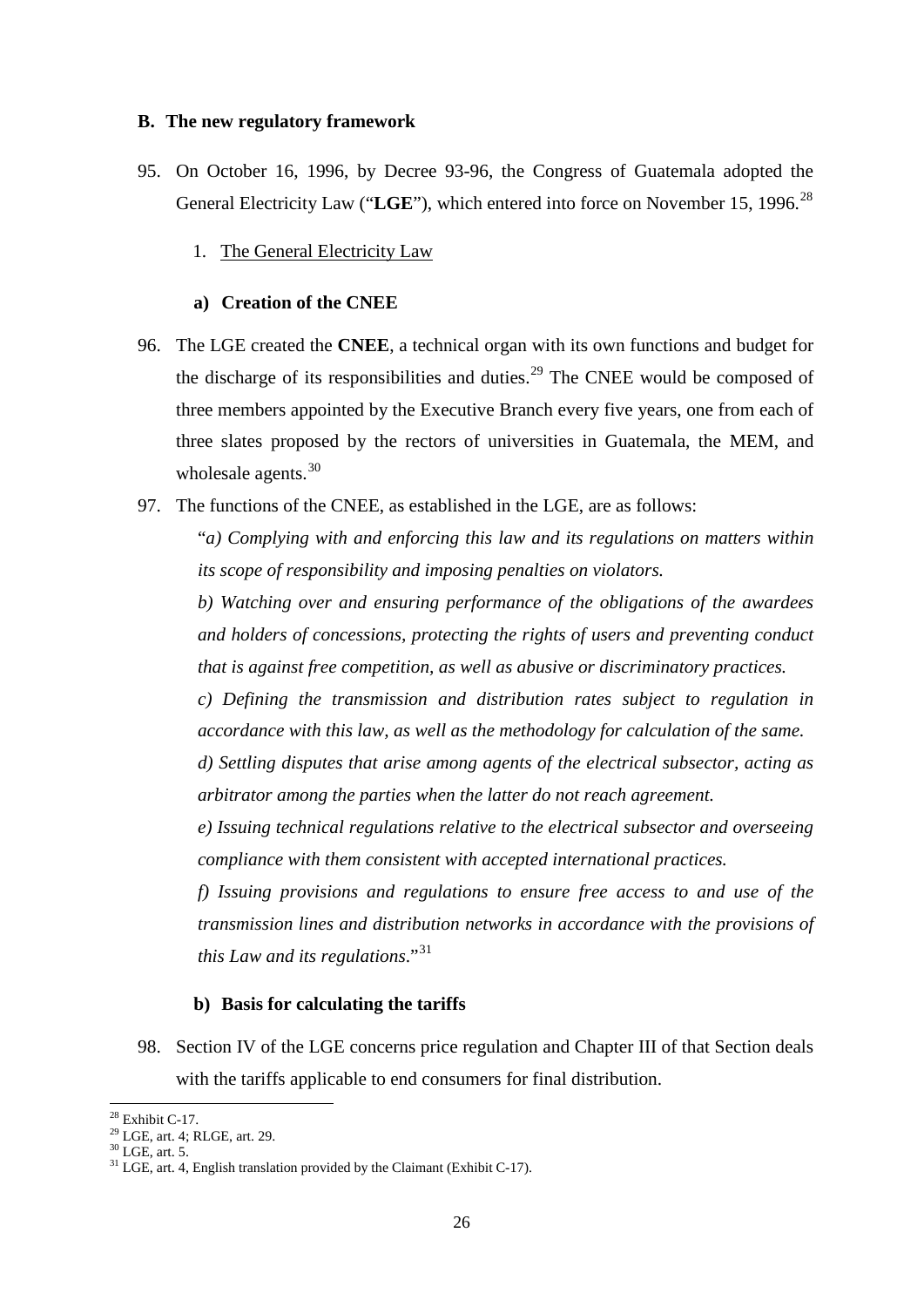99. Article 71 of the LGE provides that:

"*The rates to end consumers for the final distribution service, in their components of power and energy, shall be calculated by* [the CNEE] *as the sum of the weighted price of all the distributor purchases referenced to the inlet to the distribution network and the Value Added of Distribution (Valor Agregado de Distribución – VAD)* […].

*The VAD is the average cost of capital and operation of a distribution network of a benchmark-efficient company operating in a given density area*."[32](#page-26-0)

- 100. Article 71 of the LGE follows the "model enterprise" system, whereby VAD does not reimburse the distributor for its real costs but pays it on the basis of the costs that a hypothetical efficient company would have incurred.<sup>[33](#page-26-1)</sup>
- 101. According to Article 72 of the LGE, the VAD "*shall take into account at least the following basic components:*
	- *a) Costs associated with the user, regardless of its demand for power and energy.*

*b) Average distribution losses, broken down into their power and energy components.*

*c) Costs of capital, operation, and maintenance associated with distribution, stated by unit of power supplied.*"

- 102. Article 73 provides that "*the cost of capital per unit of power shall be calculated as the constant annuity of cost of capital corresponding to the New Replacement Value*  ("**NRV**" or in Spanish original: *Valor Nuevo de Reemplazo* "**VNR**") *of an economically sized distribution network. The annuity will be calculated with the typical useful life for distribution facilities and the discount rate that is used in calculation of the rates. The operation and maintenance cost will be that corresponding to efficient management of the benchmark distribution network*.*"*
- 103. In this connection, Article 67 of the LGE provides that "*the investment annuity shall be calculated based on the New Replacement Value of the optimally designed facilities, using the discount rate that is used in the calculation of the rates and a useful life of thirty (30) years. The New Replacement Value is the cost involved in building the works and physical assets of the authorization with the technology available on the market to provide the same service. The concept of economically*

<span id="page-26-0"></span><sup>&</sup>lt;sup>32</sup> LGE, art. 71, English translation provided by the Claimant (Exhibit C-17).<br><sup>33</sup> Memorial, § 32; Counter-Memorial, § 146.

<span id="page-26-1"></span>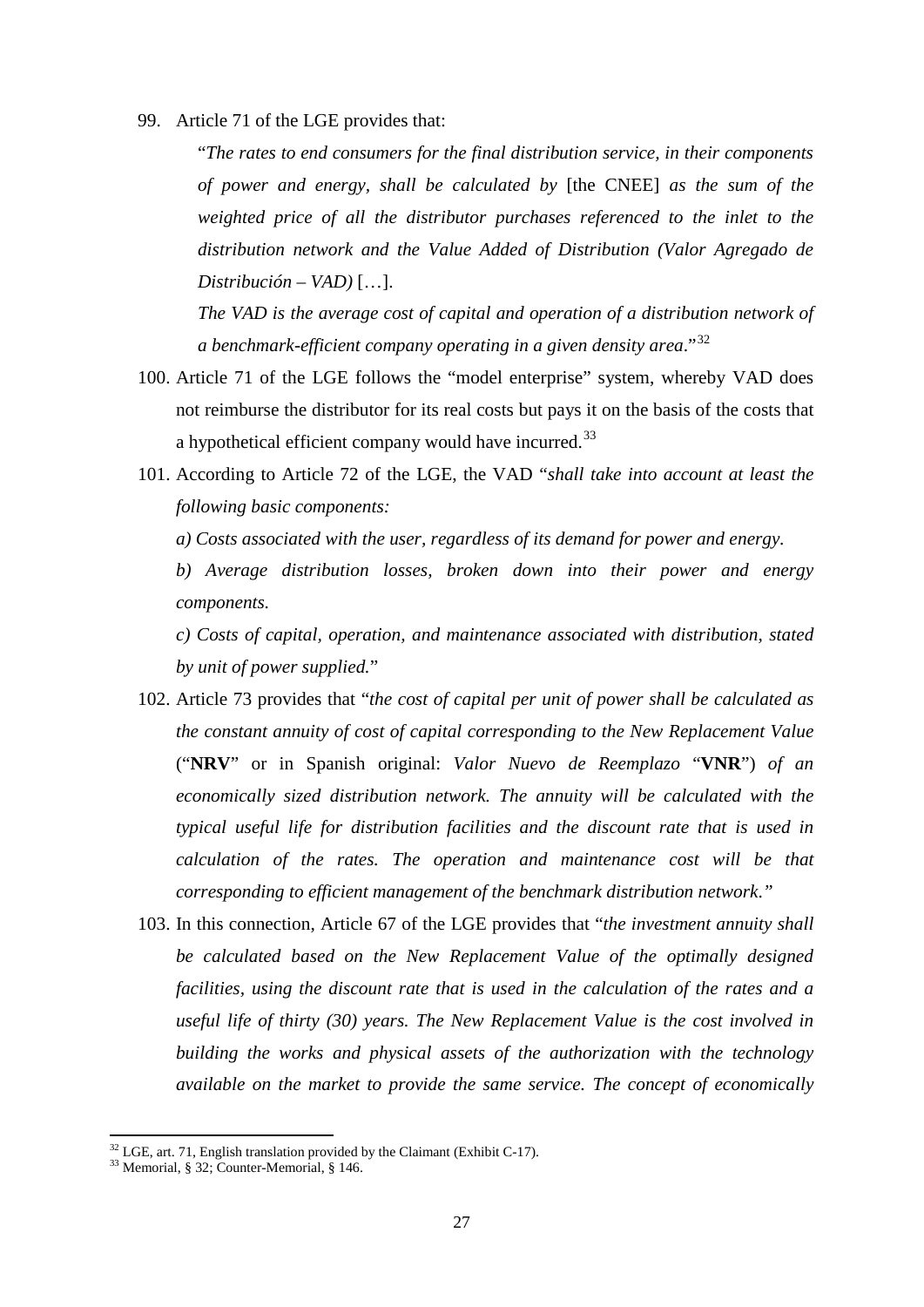*adapted installation involves recognizing in the New Replacement Value only those facilities or parts of facilities that are economically justified to provide the required service*."[34](#page-27-1)

- 104. Article 76 of the LGE specifies that the "*rates shall strictly reflect the economic cost of acquiring and distributing the electric energy*."[35](#page-27-2)
- 105. Article 79 refers to the applicable discount rate and states: "*the discount rate to be used in this Law to determine the rates shall be equal to the rate of cost of capital determined by* [the CNEE] *through studies commissioned with private entities that specialize in the matter, and it must reflect the rate of cost of capital for activities of similar risk in the country. Cost of capital rates different from those for the activities of transmission and distribution may be used. In any event, if the discount rate should be less than an annual real rate of seven percent or greater than an annual real rate of thirteen percent, the latter values, respectively, will be used*."

## **c) Procedure for calculating the tariffs**

- <span id="page-27-0"></span>106. Regarding the procedure for calculating tariffs, the regulatory framework establishes that the VAD used to calculate tariffs will be determined on the basis of a study conducted by a consultant commissioned by each distributor.
- 107. For this purpose, Article 74 of the LGE provides that "*each distributor shall calculate the VAD components through a study entrusted to an engineering firm prequalified by the Commission* [the CNEE]."
- 108. These engineering firms were to work under terms of reference drawn up by the CNEE, which would have the right to monitor the progress of such studies.<sup>[36](#page-27-3)</sup>
- 109. Once completed, the VAD studies would be reviewed by the CNEE, which would be able to comment on them. $37$
- 110. In case of written objections, Article 75 of the LGE provides that "[the CNEE] *and the distributors shall agree on the appointment of an expert commission* (the "**Expert Commission**") *made of three members, one appointed by each party and the third by mutual agreement*." In this case, "*The Expert Commission shall*

<span id="page-27-2"></span><span id="page-27-1"></span><sup>&</sup>lt;sup>34</sup> LGE, art. 67, English translation provided by the Claimant (Exhibit C-17).<br><sup>35</sup> LGE, art. 76, English translation provided by the Claimant (Exhibit C-17).<br><sup>36</sup> RLGE, art. 97. <br><sup>37</sup> RLGE, art. 98.

<span id="page-27-3"></span>

<span id="page-27-4"></span>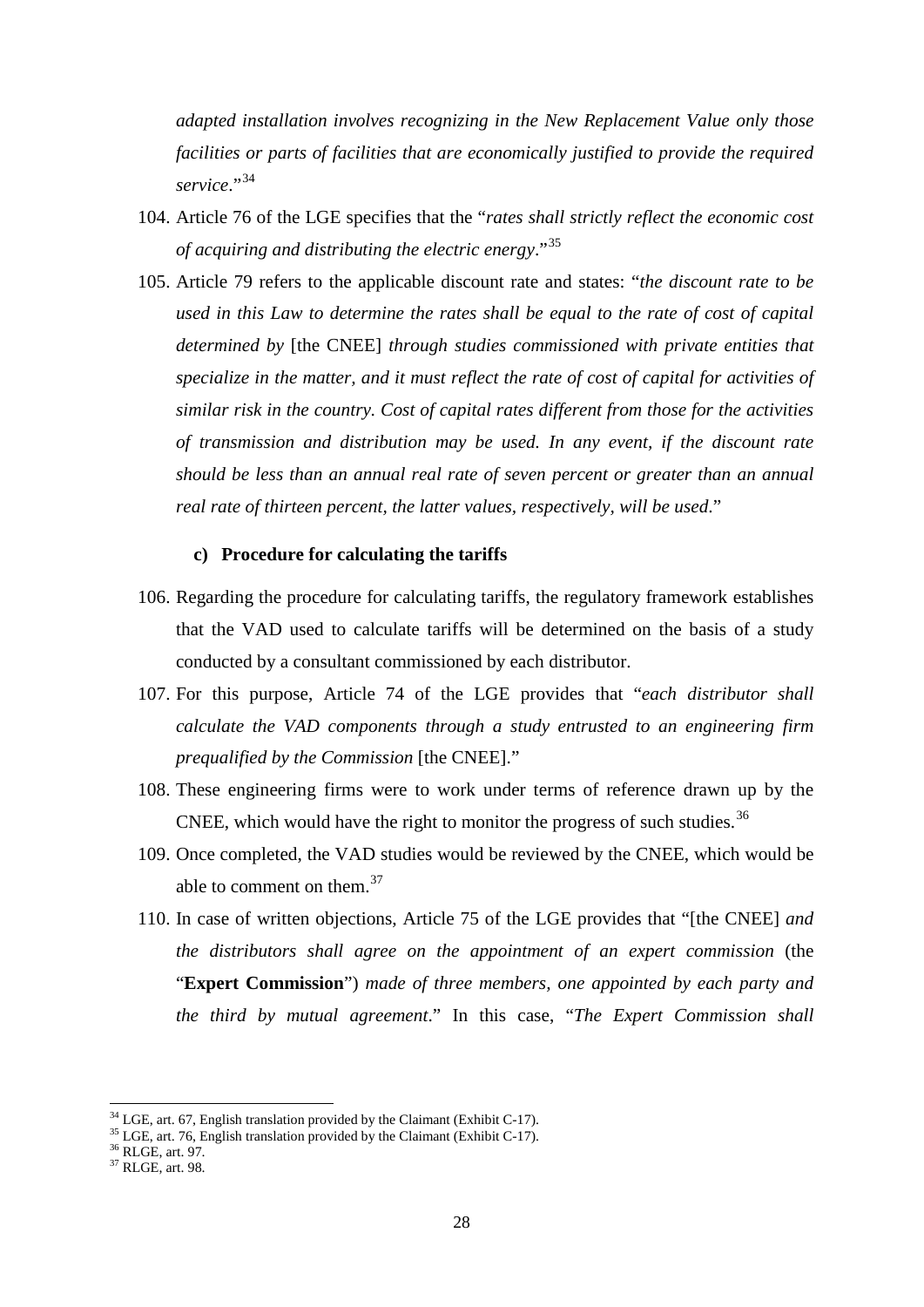*pronounce itself on the differences in a period of 60 days counted from its appointment*."[38](#page-28-1)

- 111. The LGE specifies that the time-limits for the preparation of such studies, the review, submission of comments and the appointment of the Expert Commission, would be set in the Regulation.<sup>[39](#page-28-2)</sup>
- 112. Article 77 of the LGE states that "*the methodology for determination of the rates shall be reviewed by* [the CNEE] *every five (5) years during the first half of January of the year in question*."
	- 2. The RLGE
- <span id="page-28-0"></span>113. On March 21, 1997, pursuant to the transitory provisions of the LGE, the President of Guatemala and the MEM issued Government Resolution No. 256-97 containing the LGE Regulation (the "**RLGE**"). [40](#page-28-3) The RLGE was amended successively in  $2003, ^{41}$  $2003, ^{41}$  $2003, ^{41}$   $2007, ^{42}$  $2007, ^{42}$  $2007, ^{42}$  and  $2008.$ <sup>[43](#page-28-6)</sup>
- 114. The RLGE, in particular, establishes the parameters for the establishment by the CNEE of the terms of reference for the studies that distributors were to commission to consulting firms,<sup>[44](#page-28-7)</sup> as well as the deadlines for performing the necessary actions in the tariff review process.
- 115. Regarding the time-limits, the RLGE specifies that the CNEE would deliver the terms of reference to each distributor every five years, eleven months before the initial effective date of the tariffs. [45](#page-28-8)
- 116. Once the terms of reference had been provided, each distributor would have three months to submit its tariff study to the CNEE. The study would include the resulting tariff schedules, the adjustment formulas and a backup report.<sup>[46](#page-28-9)</sup>
- 117. Thereafter, the CNEE would have one month to approve or reject the studies submitted by distributors, "*making the observations it deems pertinent*."[47](#page-28-6)

<sup>&</sup>lt;sup>38</sup> LGE, art. 75, English translation provided by the Claimant (Exhibit C-17).

<span id="page-28-3"></span>

<span id="page-28-5"></span><span id="page-28-4"></span>

<span id="page-28-7"></span><span id="page-28-6"></span>

<span id="page-28-2"></span><span id="page-28-1"></span><sup>39</sup> LGE, art. 77.<br>  $^{40}$  Exhibit C-21.<br>  $^{41}$  Exhibit C-105.<br>  $^{42}$  Exhibit C-105.<br>  $^{43}$  Exhibit C-105.<br>  $^{44}$  RLGE 1998, art. 86-92, 97.<br>  $^{45}$  RLGE 1998, art. 98. The original time-limit of 11 months was extended

<span id="page-28-9"></span><span id="page-28-8"></span><sup>&</sup>lt;sup>46</sup> *Ibid*. The original time-limit of three months was extended to four months by the 2007 amendment to the RLGE (Exhibit C-105).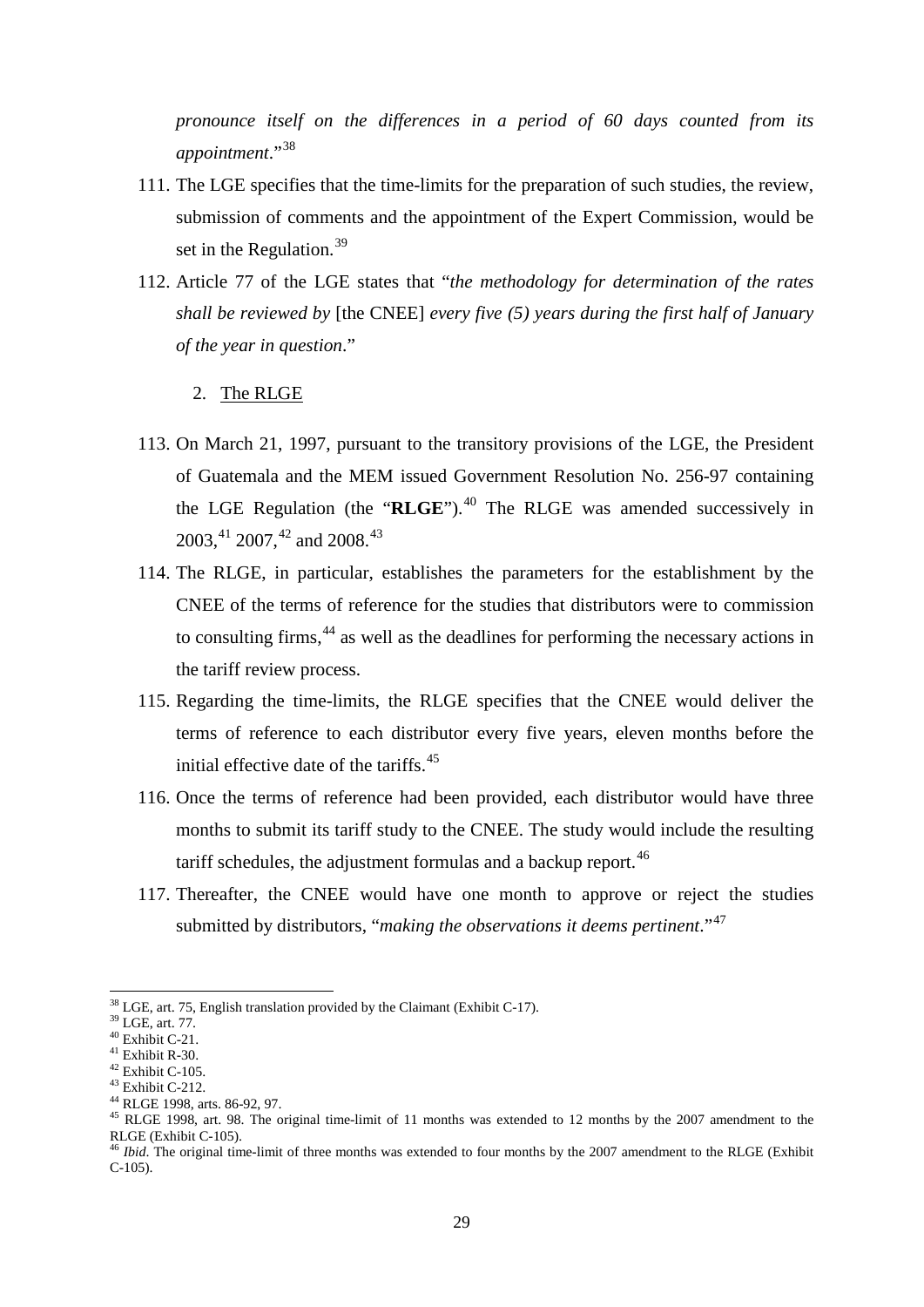118. Once the CNEE had submitted observations, the RLGE provides that:

"*The Distributor, through the consultant company, shall analyze the observations, perform the corrections to the studies, and shall deliver them to* [the CNEE] *within the term of fifteen days after receiving the observations. If discrepancies between* [the CNEE] *and the Distributor persist, the procedure stipulated in Article 75 of the Law shall be followed.*"[48](#page-29-0)

119. As noted above, Article 75 of the LGE provides that, in such a case:

"[The CNEE] *and the distributors shall agree on the appointment of an Expert Commission made of three members, one appointed by each party and the third by mutual agreement*," and the Expert Commission *"shall rule on the differences in a period of 60 days counted from its appointment*."[49](#page-29-1)

120. The last paragraph of Article 98 of the RLGE established that:

"*So long as the Distributor does not deliver the tariff studies or does not perform the corrections to same, according to what is stipulated in the previous paragraphs, it may not modify its tariffs and the tariffs in effect at the time of the termination of the effective term of such tariffs shall continue to apply*."[50](#page-29-2)

121. However, Article 98 of the RLGE was amended in 2007. On March 2, 2007, the MEM issued Government Resolution No. 68-2007. Article 98 of the RLGE, as amended by that Government Resolution, reads as follows:

"*In case of the Distributor's failure to deliver the studies or the corrections to same, the Commission shall be empowered to issue and publish the corresponding tariff schedule, based on the tariff study the Commission performs independently or performing the corrections to the studies begun by the distributor*." [51](#page-29-3)

122. In 2003, the second paragraph of Article 99 of the RLGE was also amended. Article 99 in its 1998 version provided that:

"Once the tariff study referred to in the previous Articles has been approved, [the CNEE] *shall set the definitive tariff studies* [sic] *within a term not greater than one month as of the date on which the definitive study was approved, and shall publish them no later than April 30, in the Official Gazette. If [the CNEE] has not* 

<sup>47</sup> *Ibid*. The original time-limit of one month was extended to two months by the 2007 amendment to the RLGE (Exhibit C-105).<br> $48 \text{ Ibid.}$  English translation provided by the Claimant (Exhibit C-21).

<span id="page-29-3"></span><span id="page-29-2"></span>

<span id="page-29-1"></span><span id="page-29-0"></span><sup>&</sup>lt;sup>49</sup> LGE, art. 75.<br><sup>50</sup> RLGE 1998, art. 98. English translation provided by the Claimant (Exhibit C-21).<br><sup>51</sup> RLGE as amended in 2007, art. 98, English translation provided by the Claimant (Exhibit C-104).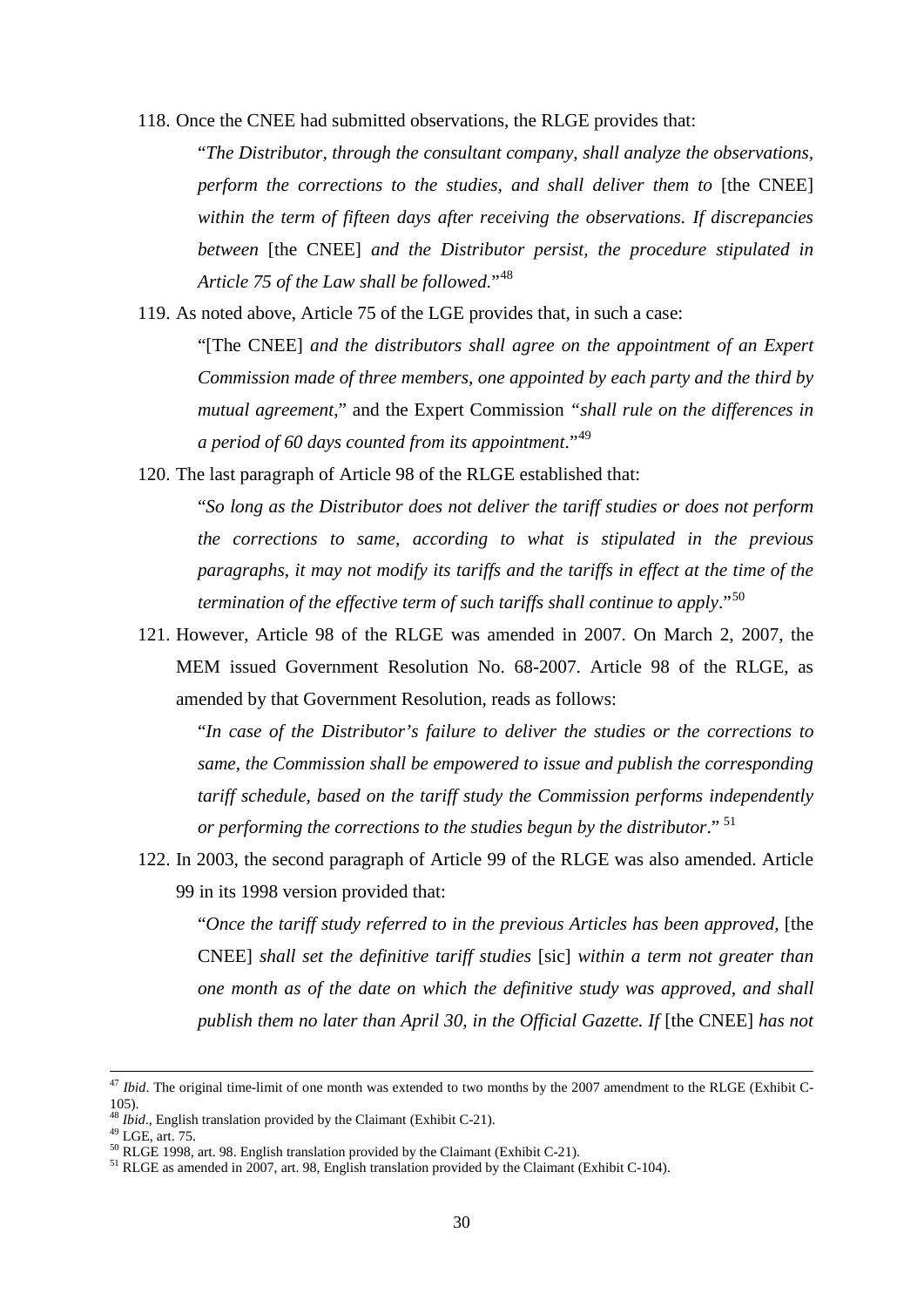*published the new tariffs, same may be adjusted by the distributors based on the effective adjustment formulas, save for what is set forth in the last paragraph of the previous Article. The tariffs shall apply as of May 1, immediately following the date of approval by* [the CNEE]."<sup>[52](#page-30-1)</sup>

123. In its amended 2003 version, Article 99 provides that:

"*If the Commission has not published the new tariffs, the tariffs of the previous tariff schedule shall continue to be applied, with their adjustment formulas* […] *In no case shall the Final Distribution activity of the electric service be carried out without an effective tariff schedule. Given the circumstance in which a Distributor does not have a tariff schedule, the National Electric Energy Commission shall be responsible for immediately issuing and making effective a tariff schedule so as to comply with such stated principle*."[53](#page-30-2)

## <span id="page-30-0"></span>**C. The privatization of EEGSA**

- 124. On February 13, 1997, the Government of Guatemala announced its intention to privatize EEGSA and, on December 17 of that same year, President Álvaro Arzú issued Government Resolution No. 865-97, authorizing the privatization by public offering and national and international auction, in accordance with the Law on Government Procurement, of 96 percent of the EEGSA's share capital owned by the State. [54](#page-30-3)
- 125. According to Government Resolution No. 865-97, EEGSA was responsible for organizing the public offering<sup>55</sup>, for which purpose it established a High-Level Committee and enlisted the services of *Salomon Smith Barney Holdings Inc.* ("**Salomon Smith Barney**") as financial consultant.
- 126. In April 1998, Salomon Smith Barney prepared a preliminary information memorandum (the "**Preliminary Memorandum**"), which was sent to potential investors, including TECO ENERGY.<sup>[56](#page-30-5)</sup>
- 127. The Preliminary Memorandum established the goal of selling all EEGSA's shares as follows: 80 percent would be offered to strategic investors by national and

<span id="page-30-1"></span> $52$  Exhibit C-21, English translation provided by the Claimant.<br> $53$  Exhibit C-105, English translation provided by the Claimant.

<span id="page-30-2"></span>

<span id="page-30-3"></span><sup>&</sup>lt;sup>54</sup> Exhibit C-23. The difference in the percentage of EEGSA shares owned by the State (91.7 percent in 1972 and 96.1) percent in 1997) is due to the fact that profits were ploughed back by EEGSA in 1995 (see footnote 12).<br>
<sup>55</sup> Exhibit C-23, arts. 3-7. <sup>56</sup> Exhibit C-27.

<span id="page-30-5"></span><span id="page-30-4"></span>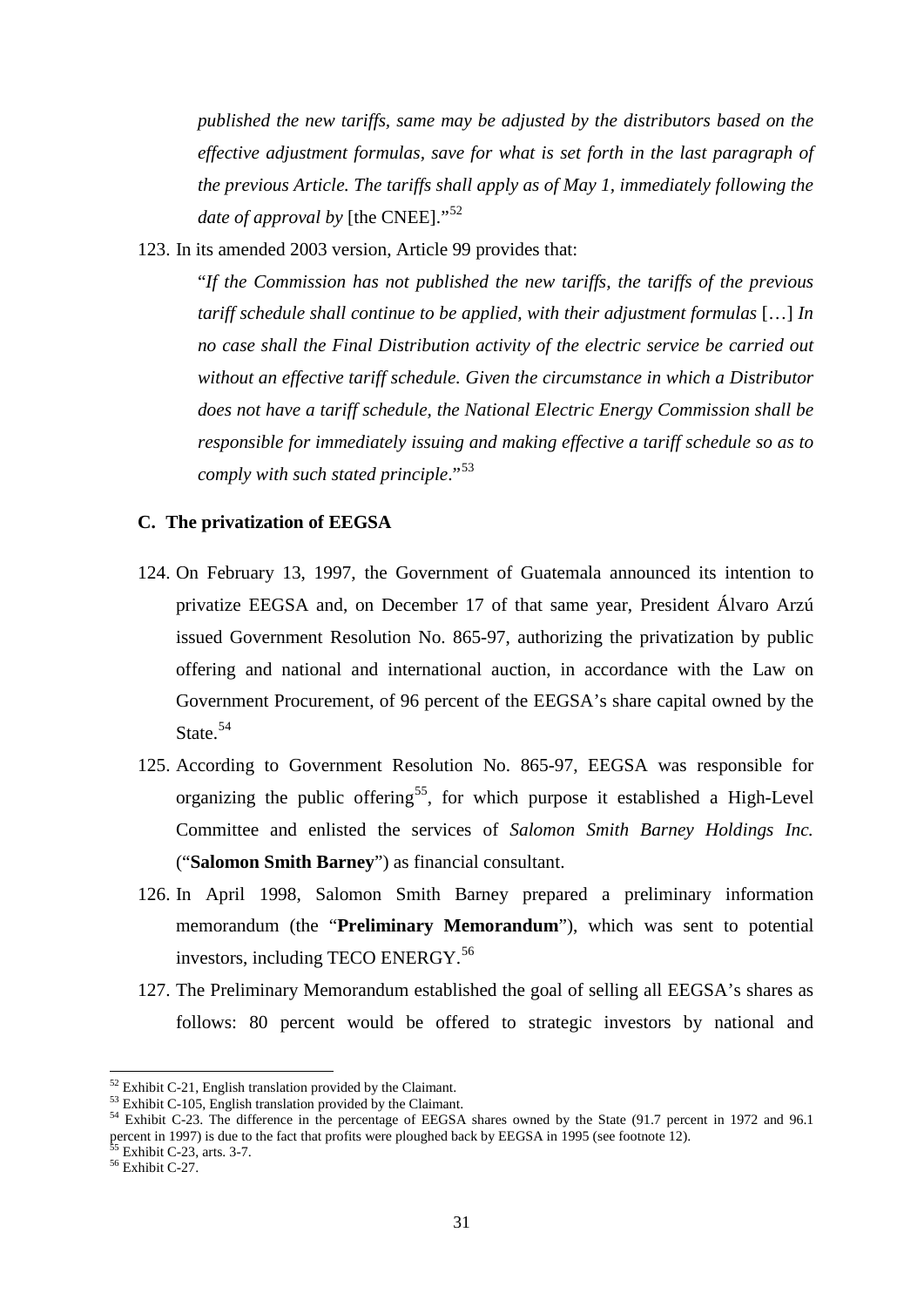international public bidding and the remaining 16.1 percent owned by the State would be sold to "priority investors" (EEGSA employees, users, and the general public). The 3.9 percent of shares that Guatemala did not control and that belonged to private investors would remain under the control of those investors.

128. The Preliminary Memorandum referred to the regulatory framework as follows:

"*Pursuant to the provisions of the Law and the Regulations, tariffs for regulated customers* […] *are set by adding (i) the average cost of energy purchased by the distribution company* […] *and (ii) the* valor agregado de distribución *(the Value Added for Distribution, or 'VAD').*

*Costs of energy purchased that are used to calculate tariffs for regulated consumers shall be calculated every five years and are based on a model efficient distribution company.* […] *It is the duty of* [the CNEE] *to ensure that tariffs are set on a pass-through basis*."[57](#page-31-0)

129. After describing the concept of VAD in the LGE and the RLGE, the Preliminary Memorandum notes that:

"*VADs must be calculated by distributors using a study commissioned from an engineering firm* […]. [The CNEE] *will review those studies and may make observations, but in the event of discrepancy, a Commission of three experts will be convened to resolve the differences*."[58](#page-31-1)

- 130. A few paragraphs later, the Memorandum states that EEGSA had in the past "*subsidized the market, which seriously undermined the company's financial health. However, the new Law tackles this problem directly by allowing the companies (INDE and EEGSA) to set tariffs on the basis of market prices*."[59](#page-31-2)
- 131. In May 1998, EEGSA opened a data room and issued the terms of reference for the public offering,<sup>[60](#page-31-3)</sup> as well as a memorandum of sale (the "**Memorandum of Sale**")<sup>[61](#page-31-4)</sup> and a draft share sale contract. A presentation was also prepared for a road show ("**Road Show**") to take place from May 11 to May 21, 1998.<sup>[62](#page-31-5)</sup>

<span id="page-31-1"></span><span id="page-31-0"></span>

<sup>&</sup>lt;sup>57</sup> *Ibid*., pp. 9-10.<br><sup>58</sup> *Ibid*., p. 64, Tribunal's translation.<br><sup>59</sup> *Ibid*., Tribunal's translation.<br><sup>60</sup> Exhibit C-30.<br><sup>61</sup> Exhibit C-29.<br><sup>62</sup> Exhibit C-28.

<span id="page-31-2"></span>

<span id="page-31-3"></span>

<span id="page-31-4"></span>

<span id="page-31-5"></span>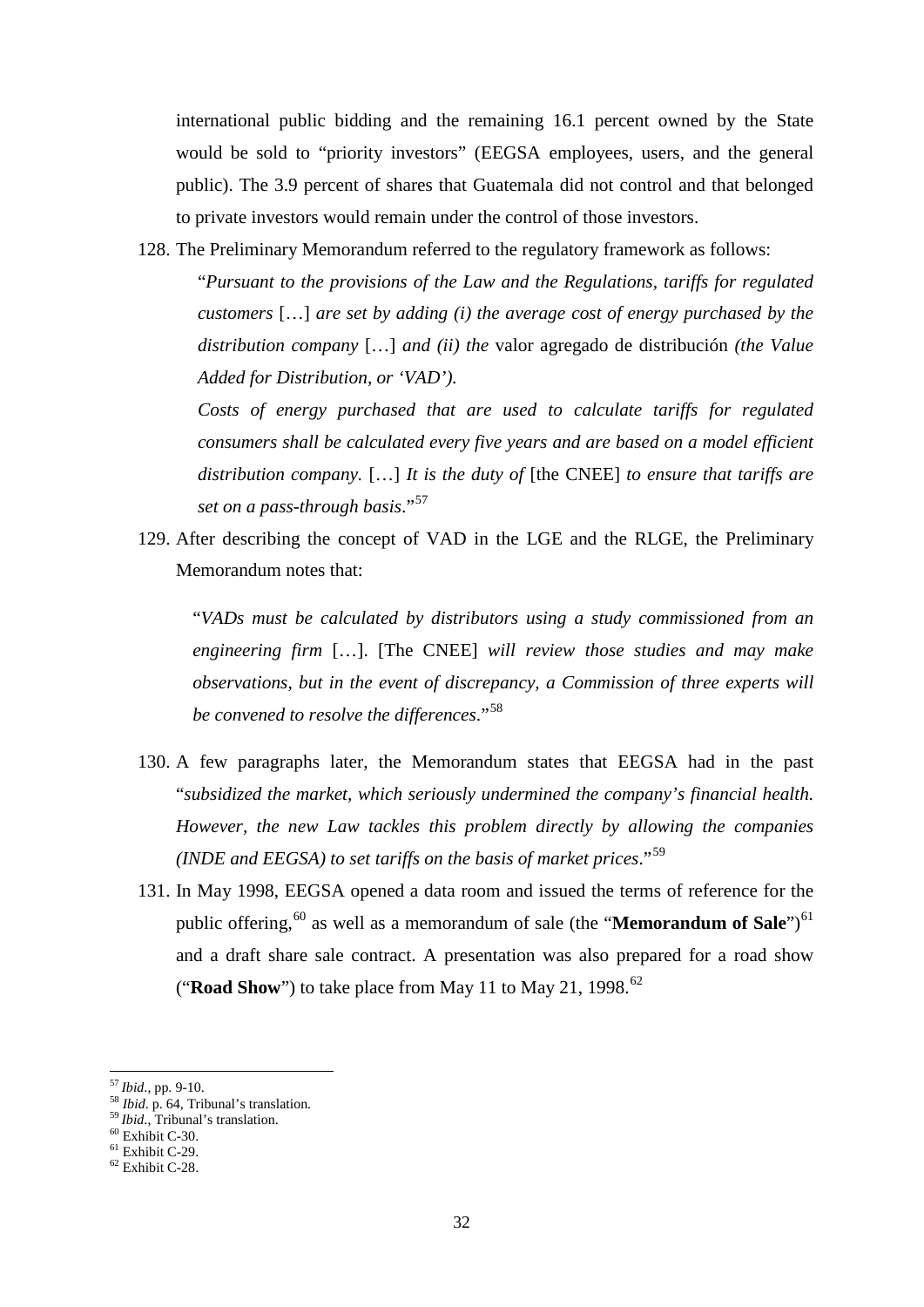132. The Memorandum of Sale refers to the VAD calculation and to the system envisaged in the LGE in case of a difference between the CNEE and the distributor:

"*VADs must be calculated by distributors by means of a study commissioned from an engineering firm, but the Commission may dictate that the studies be grouped by density.* [The CNEE] *will review those studies and can make observations, but in the event of discrepancy, a Commission of three experts will be convened to resolve the differences. The Law states that for the purposes of the tariffs to be first set in May 1998,* [the CNEE] *may rely on VADs taken from other countries applying a similar methodology (such as Chile, Peru, and El Salvador, for*  example)."<sup>[63](#page-32-0)</sup>

- 133. In July 1998, the Board of Directors of TECO ENERGY recommended to proceed with the investment.<sup>[64](#page-32-1)</sup>
- 134. On July 9, 1998, during an internal presentation on the privatization of EEGSA, the management of TECO ENERGY expressed the view that the contemplated investment would create opportunities for synergies as well as additional protection for the group's existing investments in Guatemala.<sup>[65](#page-32-2)</sup>
- 135. TECO ENERGY decided to participate in the share offering through its entirely owned subsidiary *Teco Power Service Corporation de Ultramar Guatemala, S.A.* (TPS). In order to prepare its bid, TPS formed a consortium (the "**Consortium**") with Iberdrola and EDP. [66](#page-32-3)
- 136. On July 15, 1998, the Board of Directors of TECO ENERGY authorized TPS to participate in the offer.<sup>[67](#page-32-4)</sup>
- 137. As required by Article 3.2 of the terms of reference for the public offering, the Consortium formed a Guatemalan investment company known as Distribución Eléctrica Centro Americana, S.A. (DECA I) to acquire EEGSA's shares.<sup>[68](#page-32-5)</sup> The participation of the Consortium members in DECA I was as follows: 49 percent for Iberdrola, 30 percent for TPS and 21 percent for EDP.<sup>[69](#page-32-6)</sup>

<span id="page-32-2"></span>

<span id="page-32-1"></span><span id="page-32-0"></span><sup>&</sup>lt;sup>63</sup> Exhibit C-29, p. 49.<br><sup>64</sup> Exhibit C-32, p. 6.<br><sup>65</sup> Exhibit C-33; Statement CWS-11, §5. Teco owned two electric power plants, "*Alborada*" and "*San José*", which supplied all of EEGSA's electricity.

<span id="page-32-3"></span><sup>&</sup>lt;sup>66</sup> Memorial, § 60. The Consortium was initially composed of Iberdrola, TPS and Coastal Power Corp., but finally Coastal Power Corp withdrew and was replaced by EDP: see Statement CWS-5, § 15.

<span id="page-32-6"></span>

<span id="page-32-5"></span><span id="page-32-4"></span><sup>&</sup>lt;sup>67</sup> Exhibit C-34.<br><sup>68</sup> Statement CWS-5, § 15. <sup>69</sup> *Ibid*.; Exhibit C-40, p. 7; Memorial, § 60.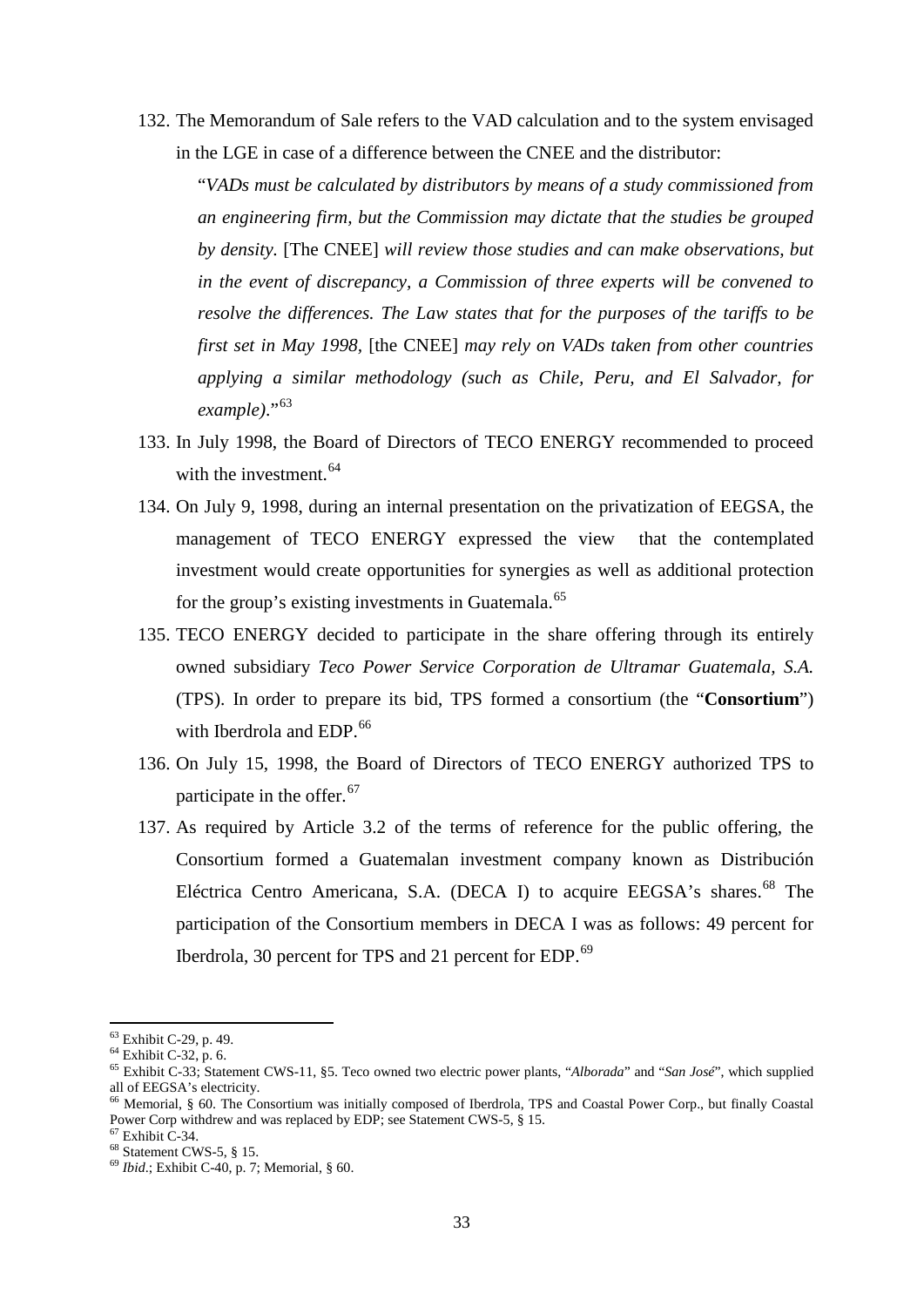- 138. On July 30, 1998, after being pre-qualified, the Consortium made an offer of US\$520 million for 80 percent of the shares of EEGSA, and was declared the successful bidder. [70](#page-33-2)
- 139. The closing took place on September 11, 1998.<sup>[71](#page-33-3)</sup>
- 140. In 1999, DECA I merged with EEGSA, and Iberdrola, TPS and EDP formed a new Guatemalan company known as Distribución Eléctrica Centro Americana Dos, S.A. (DECA II) to be the holding for their participation.<sup>[72](#page-33-4)</sup>

#### <span id="page-33-0"></span>**D. The 1999-2003 tariffs**

- 141. In accordance with the transitory provision 2 of the LGE, the VAD calculation procedure specified in chapter III of the LGE was not applied to the setting of tariffs for the initial period following privatization. Instead, the VAD for such initial period was established on the basis of the values used in other countries following a similar methodology. In particular, the CNEE used the values applied in El Salvador in the first quarter of 1996, adjusted to reflect Guatemala's electricity system and economic situation. [73](#page-33-5)
- 142. On July 17, 1998, the CNEE adopted Resolution No. 15-1998, setting EEGSA tariffs for the period between July 1, 1998 and June 30, 2003.<sup>[74](#page-33-6)</sup>
- 143. According to the Claimant, during the first five-year tariff period, EEGSA was very successful, increasing its client base and energy consumption and reducing energy losses and operating costs.<sup>[75](#page-33-7)</sup> The Consortium also invested almost US\$100 million in additional capital in EEGSA in order to maintain, modernize, and expand its network,<sup>[76](#page-33-8)</sup> and Teco lent EEGSA over US\$11 million.<sup>[77](#page-33-9)</sup>

#### <span id="page-33-1"></span>**E. Tariff review for the period 2003-2008**

144. For the setting of tariffs in the next period, on October 9, 2002, the CNEE pre-qualified six consultants to undertake the distributor's VAD study.<sup>[78](#page-33-10)</sup> EEGSA selected NERA Economic Consulting S.A. ("**NERA**"), headed by Mr. Leonardo

<sup>&</sup>lt;sup>70</sup> Statement CWS-5, § 16; Exhibit C-36.

<span id="page-33-6"></span><span id="page-33-5"></span><span id="page-33-4"></span>

<span id="page-33-7"></span>

<span id="page-33-9"></span><span id="page-33-8"></span>

<span id="page-33-3"></span><span id="page-33-2"></span><sup>&</sup>lt;sup>71</sup> Memorial, § 63; Statement CWS-5, § 16; Exhibit C-38.<br><sup>72</sup> Memorial, § 63; Statement CWS-5, § 16; Exhibit C-44.<br><sup>73</sup> Exhibit C-20; Statement CWS-4, § 5; Report CER-2, § 86.<br><sup>74</sup> Exhibit C-35.<br><sup>75</sup> Memorial, §§ 68-69;

<span id="page-33-10"></span>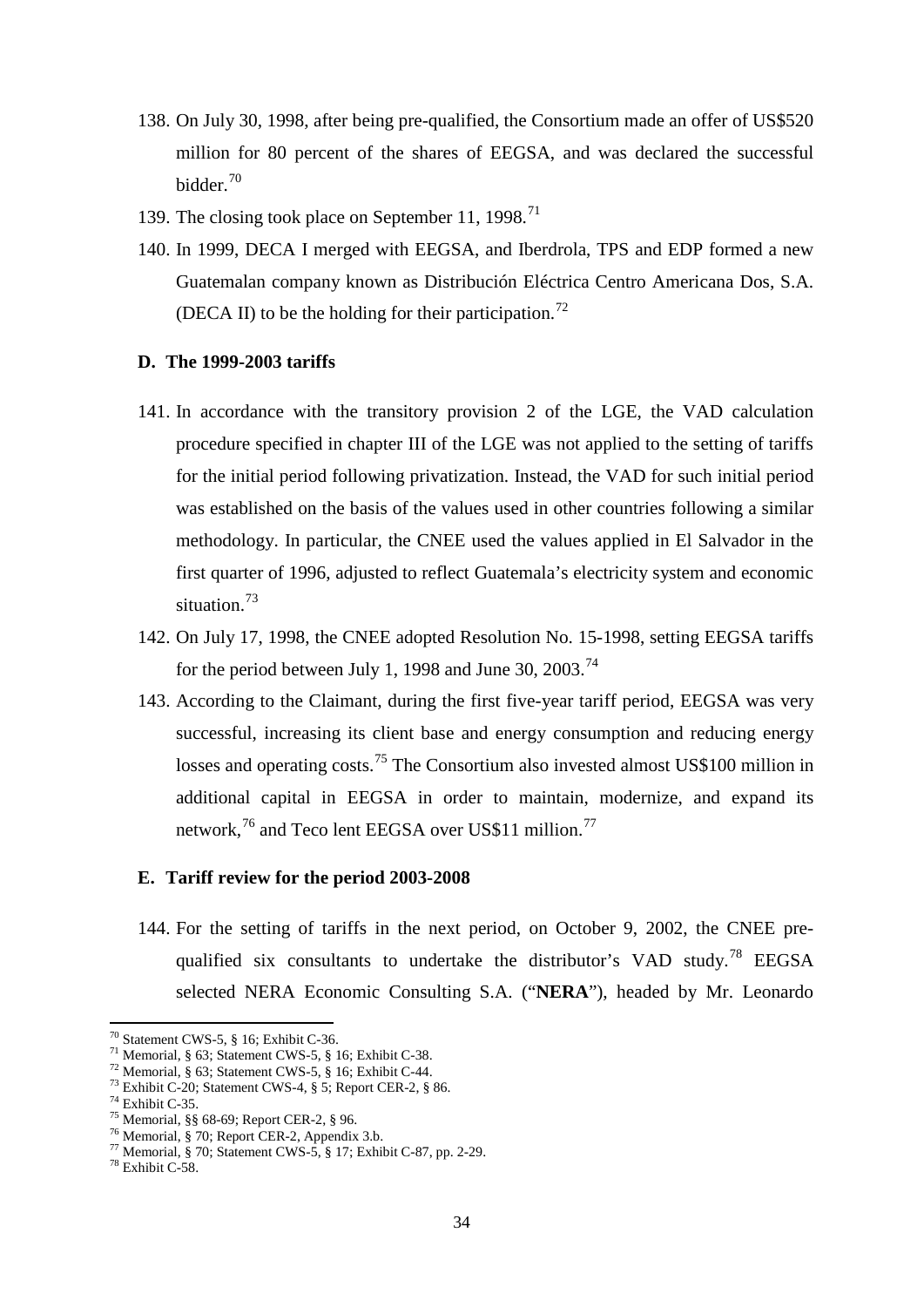Giacchino. On its side, the CNEE engaged PA Consulting Services S.A. ("**PA Consulting**") to advise it. [79](#page-34-1)

- 145. On October 23, 2002, the CNEE issued the terms of reference for the 2003-2008 tariff review.<sup>[80](#page-34-2)</sup> In particular, the terms of reference specified that the consultant should base the calculations on the actual network and make the necessary adjustments to optimize it and bring it closer to the model of an efficient distributor (top-down approach). [81](#page-34-3)
- 146. EEGSA submitted the NERA final revised study on July 30, 2003.<sup>[82](#page-34-4)</sup>
- 147. The CNEE accepted the corrected study and on July 31, 2003 it issued the Resolutions No.  $66-2003^{83}$  $66-2003^{83}$  $66-2003^{83}$  and  $67-2003^{84}$  $67-2003^{84}$  $67-2003^{84}$  setting EEGSA tariffs for the 2003-2008 period.
- 148. The revision resulted in an increase in EEGSA's VAD of 12.83 percent (low voltage) and 70.78 percent (medium voltage). <sup>[85](#page-34-7)</sup>
- 149. During the second tariff period, the annual return of EEGSA on capital invested was between 7 and 10 percent.<sup>[86](#page-34-8)</sup>

### <span id="page-34-0"></span>**F. Restructuring of the TECO ENERGY group**

- 150. Between 1998 and 2005, the TECO ENERGY group was restructured.
- 151. On May 4, 2004, an intermediary company was established between TECO ENERGY and TPS, known as TWG Non-Merchant Inc.<sup>[87](#page-34-9)</sup> (subsequently known as Teco Guatemala Inc.<sup>[88](#page-34-10)</sup>), to which TPS's shares in DECA II were transferred.<sup>[89](#page-34-11)</sup>
- 152. Teco Guatemala Holdings LLC, the Claimant in this arbitration, was constituted on April 26, 2005 and TPS's shares in DECA II were transferred to it.<sup>[90](#page-34-12)</sup>

<sup>79</sup> Statements CWS-6, § 4; CWS-3, § 9; CWS-4, §§ 4 and 9.

<span id="page-34-4"></span>

<span id="page-34-3"></span><span id="page-34-2"></span><span id="page-34-1"></span><sup>&</sup>lt;sup>80</sup> Exhibit C-59.<br><sup>81</sup> Exhibit C-99, pp. 85-87; Statement CWS-4, § 4; Report CER-2, § 88; Counter-Memorial, § 258.<br><sup>82</sup> Exhibit C-77; Statement CWS-3, § 10. The corrected study specified a VNR of US\$584 million and a rev US\$110 million per annum, see Exhibit C-75, art. 3, table 2; Statement CWS-4, §§ 13 and 73.<br>
<sup>83</sup> Exhibit C-78.<br>
<sup>84</sup> Exhibit C-79.<br>
<sup>85</sup> Counter-Memorial, § 258.<br>
<sup>86</sup> Memorial, § 81; Statement CWS-4, § 19.<br>
<sup>87</sup> Reply, §

<span id="page-34-6"></span><span id="page-34-5"></span>

<span id="page-34-8"></span><span id="page-34-7"></span>

<span id="page-34-9"></span>

<span id="page-34-10"></span>

<span id="page-34-12"></span><span id="page-34-11"></span>maintained its indirect interest in EEGSA from the outset of the investment.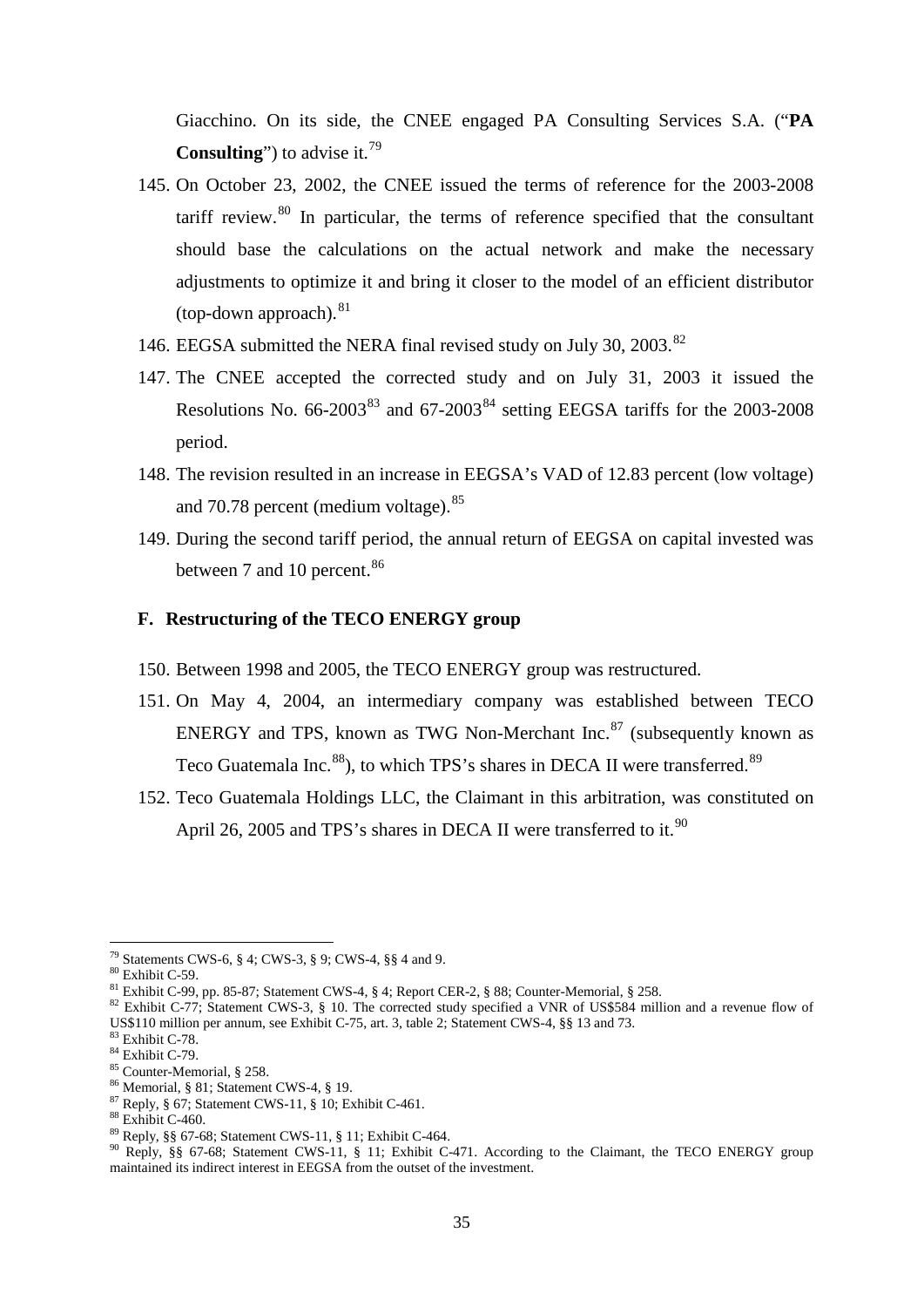## <span id="page-35-1"></span><span id="page-35-0"></span>**G. Tariff review for 2008-2013**

## 1. The impugned April 2007 Terms of Reference

- 153. On April 30, 2007, the CNEE transmitted to EEGSA the terms of reference for the tariff review for the period 2008-2013 ("**Terms of Reference**"). [91](#page-35-2)
- 154. In May 2007, the term of office of the former Board of Directors of the CNEE expired and the new Board was appointed in the manner specified in the LGE and the RLGE.<sup>[92](#page-35-3)</sup> The new Board of Directors of the CNEE was composed of Enrique Moller, Carlos Colom Bickford and César Augusto Férnandez.<sup>[93](#page-35-4)</sup>
- 155. On May 8, 2007, EEGSA made an administrative recourse to the CNEE asking for the revocation of the Terms of Reference.<sup>[94](#page-35-5)</sup> In particular, EEGSA complained that the Terms of Reference had laid down methodological and procedural guidelines that pre-determined the consultant's VAD study.<sup>[95](#page-35-6)</sup> In addition, according to EEGSA, the Terms of Reference granted the CNEE powers and created obligations for EEGSA and its consultant that were not provided by the LGE, such as the obligation for the CNEE to approve each stage of the study before the study could continue and the possibility that the CNEE could consider the study as undelivered in certain circumstances for the purposes of Article 98 of the RLGE.<sup>[96](#page-35-7)</sup>
- 156. On May 11, 2007, EEGSA submitted to the CNEE its detailed comments on the Terms of Reference.<sup>[97](#page-35-8)</sup> In particular, EEGSA proposed the addition of an article clarifying that the Terms of Reference were guidelines subject to the LGE or the RLGE, and that the consultant could depart from the Terms of Reference if it could justify doing so.<sup>[98](#page-35-9)</sup>
- 157. On May 15, 2007, the CNEE rejected EEGSA's application for the revocation of the Terms of Reference.<sup>[99](#page-35-10)</sup> On May 29, 2007, EEGSA brought an action in court for protection of its constitutional rights (*amparo*), requesting that the Terms of Reference be declared inapplicable (with the exception of items 1.1 and the first

<span id="page-35-5"></span>

<span id="page-35-7"></span>

<span id="page-35-2"></span><sup>&</sup>lt;sup>91</sup> Exhibit C-106.

<span id="page-35-3"></span><sup>92</sup> Counter-Memorial, § 291.<br><sup>93</sup> *Ibid.*, § 292.<br><sup>94</sup> Exhibit C-107.<br><sup>95</sup> *Ibid.*, p. 5, § 1.<br><sup>96</sup> *Ibid.*, pp. 5-6.<br><sup>97</sup> Exhibit C-108.<br><sup>98</sup> *Ibid.*, p. 5.<br><sup>99</sup> Exhibit C-109.

<span id="page-35-4"></span>

<span id="page-35-6"></span>

<span id="page-35-8"></span>

<span id="page-35-9"></span>

<span id="page-35-10"></span>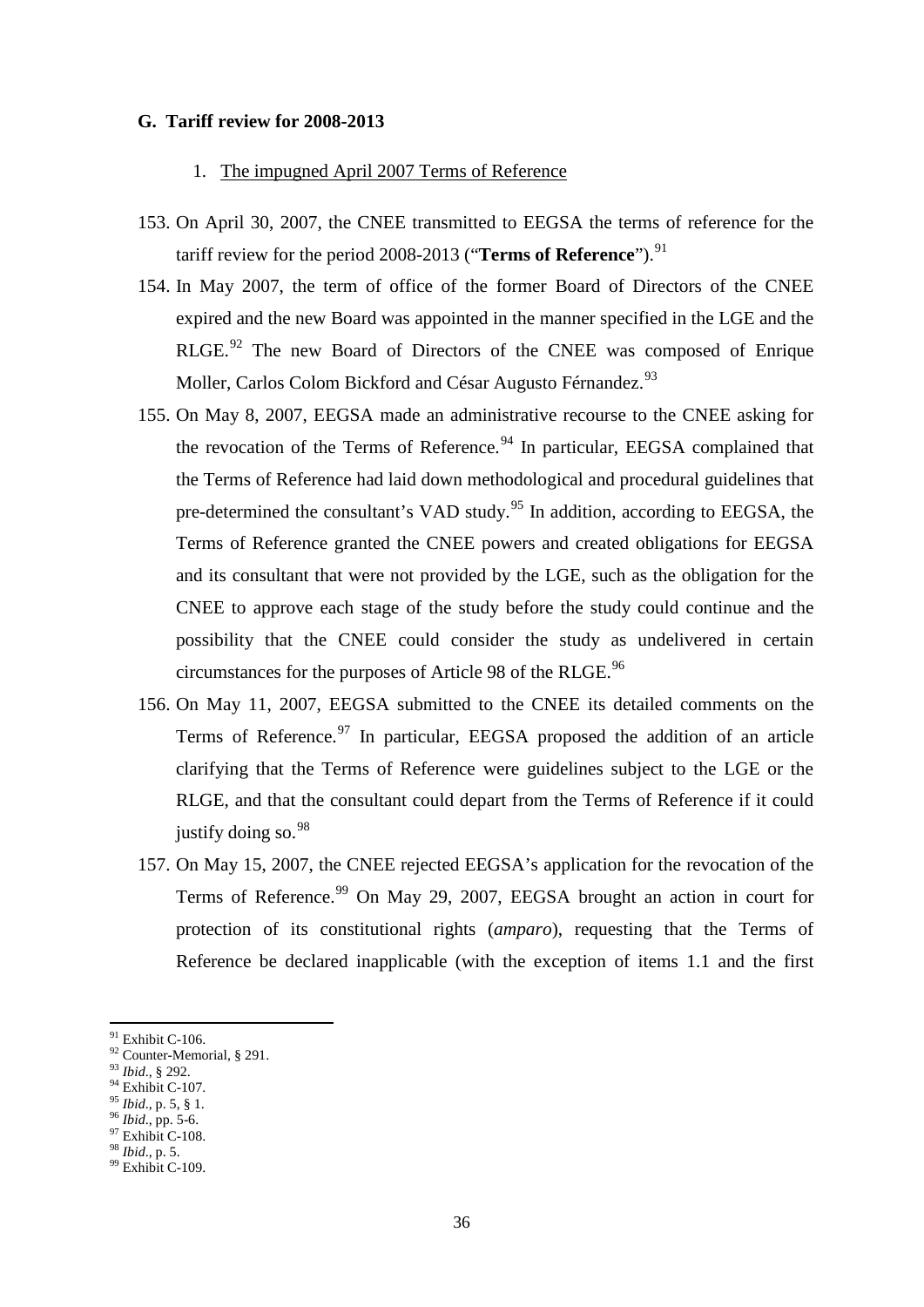paragraph of item 1.4) because they empowered the CNEE to calculate the components of the VAD, which was not allowed by the LGE. $^{100}$  $^{100}$  $^{100}$ 

- 158. EEGSA's claim of *amparo* submitted that: "*in the procedure of the Law, if the Commission does not agree with the study prepared by the Consultant, the differences are submitted to the decision of an Expert Commission, which has the final word. In the procedure of the Impugned Act, if the CNEE does not like the study, it considers it not delivered and issues its own VAD without any study*."[101](#page-36-1)
- 159. On June 4, 2007, the sixth Court of first instance in civil proceedings granted EEGSA's provisional protection of its constitutional rights (*amparo provisional*) and temporarily suspended the application of the Terms of Reference.<sup>[102](#page-36-2)</sup> This protection was provisionally confirmed by the same court on June 11, 2007,  $^{103}$  $^{103}$  $^{103}$  pending a decision on the merits of the case. As will be seen below, the parties subsequently reached an agreement on the disputed issue and no decision was ultimately made on the merits.
- 160. On June 21, 2007, the CNEE issued Resolution No. 55-2007, pre-qualifying as consultants to prepare the tariff study the firms PA Consulting, Quantum S.A., Mercados Energéticos S.A. ("**Mercados Energéticos**"), Synex, Bates White LLC ("**Bates White**") and the consortium Sigla S.A./Electrotek ("**Sigla**"). [104](#page-36-4)
- 161. The CNEE also engaged Alejandro Arnau and Jean Riubrugent, from Mercados Energéticos, to advise it on the review of the Terms of Reference, in light of the amendments requested by EEGSA.
- 162. On July 27, 2007, the CNEE issued a public bid in view of hiring a consultant that would assist it during the tariff review. [105](#page-36-5)
- 163. On August 1, 2007, EEGSA engaged Bates White as its VAD consultant. The project director within Bates White was Mr. Giacchino, who had performed the same function for NERA in the 2003 tariff review process.<sup>[106](#page-36-6)</sup>
- 164. On October 26, 2007, the CNEE decided to select Sigla as its own consultant.<sup>[107](#page-36-7)</sup> The CNEE also received advice from Alejandro Arnau and Jean Riubrugent from

<span id="page-36-0"></span> $100$  Exhibit C-112, p. 4, § 2.

<span id="page-36-3"></span>

<span id="page-36-4"></span>

<span id="page-36-6"></span><span id="page-36-5"></span>

<span id="page-36-2"></span><span id="page-36-1"></span><sup>101</sup> *Ibid.*, 4.D, p. 6.<br>
<sup>102</sup> Exhibit C-114.<br>
<sup>103</sup> Exhibit C-115.<br>
<sup>104</sup> Exhibit C-117.<br>
<sup>105</sup> Exhibit R-40.<br>
<sup>106</sup> Statements CWS-3, § 23; CWS-6, § 15.<br>
<sup>107</sup> Exhibit R-46.

<span id="page-36-7"></span>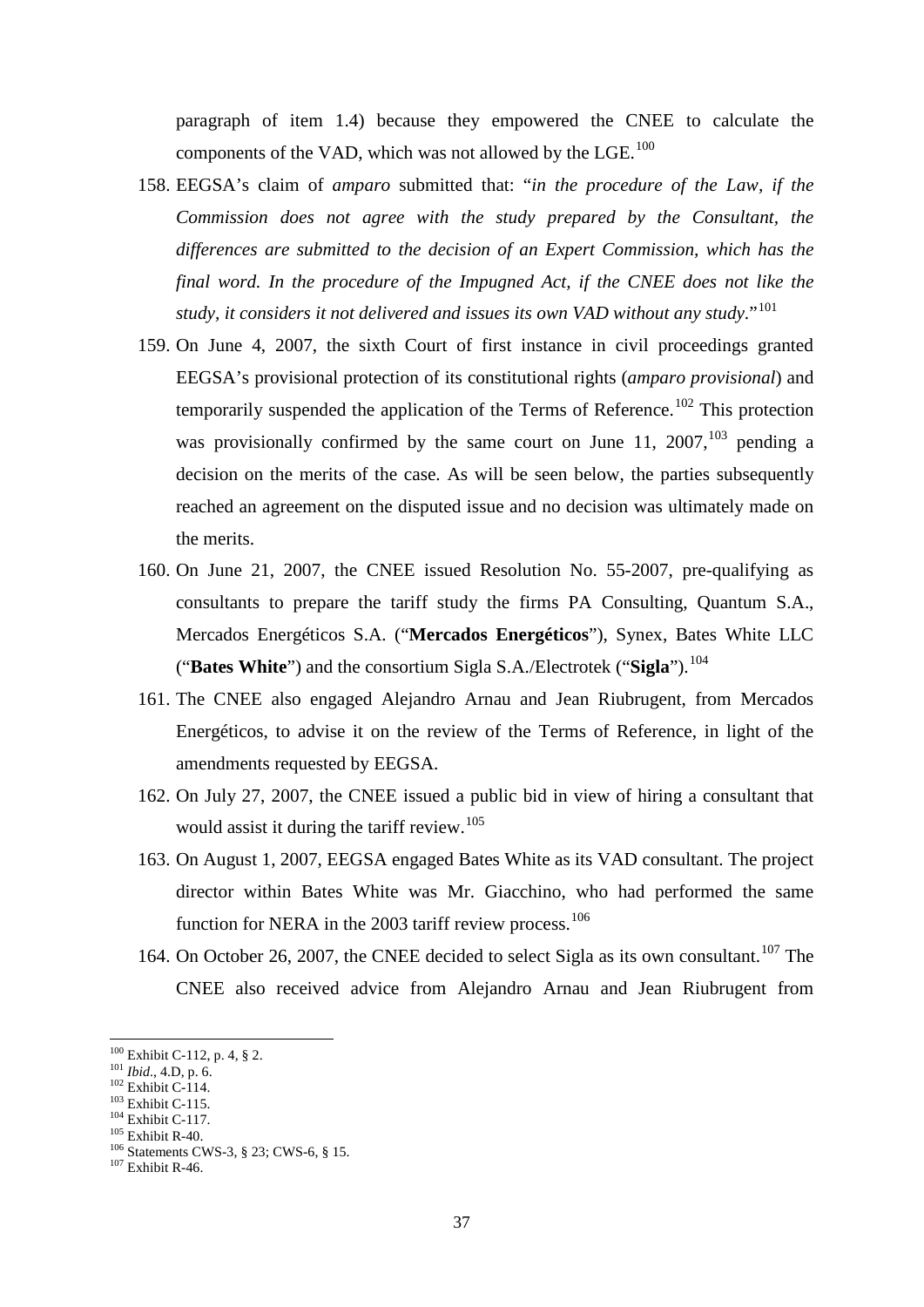Mercados Energéticos, who had assisted them in reviewing the Terms of Reference. [108](#page-37-0)

### 2. The Terms of Reference

- 165. In the second half of 2007, meetings were held between EEGSA and the CNEE to discuss the Terms of Reference, during which the CNEE agreed to replace Articles 1.7.4 and 1.9 of the Terms of Reference by new Articles 1.6.4 and 1.8.<sup>[109](#page-37-1)</sup>
- 166. The new Article 1.6.4 eliminated the possibility that the CNEE could interrupt the consultant's study if it considered that the stage report did not comply with the Terms of Reference.
- 167. The new Article 1.8 eliminated the possibility that the CNEE could consider the study as not delivered under Article 98 of the RLGE if it determined that information was missing or if it did not agree with the result. Article 1.8 was worded as follows:

"*As prescribed in Section 98 of the Rules, the CNEE shall have a period of two (2) months to evaluate the Study's Final Report submitted by the Distributor. As a result of the evaluation, the CNEE shall make such observations as it may deem necessary. The Distributor shall analyze said observations, make any corrections it deems appropriate and send the corrected final report of the study to the CNEE within fifteen (15) days of receiving the observations*."[110](#page-37-2)

- 168. The CNEE also agreed to eliminate a public consultation stage originally included in the April 2007 Terms of Reference.<sup>[111](#page-37-3)</sup>
- 169. EEGSA and the CNEE also agreed to include a new Article 1.10 in the Terms of Reference, entitled "Scope of the Terms of Reference". Article 1.10 was worded as follows:

"*These terms of reference set forth the guidelines to follow in preparation of the Study, and for each one of its Stages and/or described and defined studies. If there are changes in the methodologies set forth in the Study Reports, which must be fully justified, the CNEE shall make such observations regarding the changes as it deems necessary, confirming that they are consistent with the guidelines for the Study.*

<span id="page-37-0"></span><sup>&</sup>lt;sup>108</sup> Counter-Memorial, §§ 307 and 323.

<span id="page-37-2"></span><span id="page-37-1"></span><sup>109</sup> Statements CWS-3, § 21; CWS-6, § 11; Report CER-1, §§ 49-50.<br>
<sup>110</sup> Exhibit C-127, art. 1.8.<br>
<sup>111</sup> Exhibit C-108, art. 1.10; Counter-Memorial, § 309.

<span id="page-37-3"></span>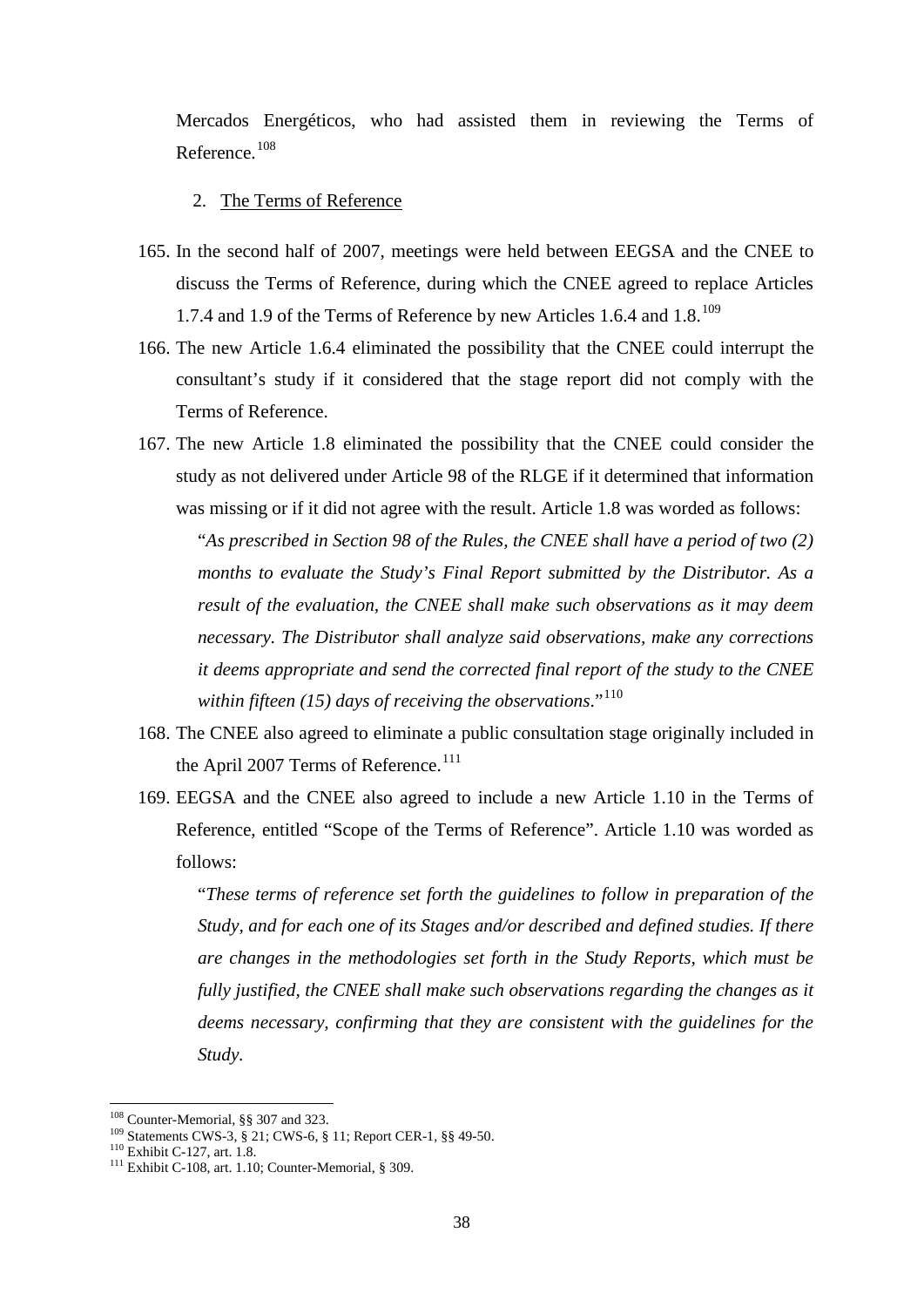*These terms of reference do not constitute a legal or regulatory modification, and therefore, in case of a controversy between one of the provisions of these terms of reference and the Law or the Regulations, the provisions of the latter shall prevail, in all cases applying the principle of legal hierarchy. In addition, any omission of these terms of reference, relative to aspects defined in the Law and the Regulations for tariff matters, shall be understood to be incorporated into the terms of reference.*"<sup>112</sup>

- 170. On August 6, 2007, EEGSA withdrew its request for protection of constitutional rights[113](#page-38-1) (*amparo*) and on October 9, 2007, the CNEE issued Resolution 124-2007, containing an addendum to the April 2007 Terms of Reference.<sup>[114](#page-38-2)</sup>
	- 3. The Bates White VAD study
- 171. On October 29, 2007, Bates White submitted its Stage A report to EEGSA and the  $CNEE.$ <sup>[115](#page-38-3)</sup>
- 172. On November 12, 2007, the CNEE contracted Sigla as its consultant to assist it in the tariff review process.<sup>[116](#page-38-4)</sup>
- 173. On the same date, the CNEE asked EEGSA and Bates White to prepare a presentation on their Stage A report for a technical meeting to be held on November 20, 2007. [117](#page-38-5)
- 174. On November 20, 2007, Bates White presented its Stage A report via video conference to the representatives of EEGSA and the CNEE, and to the CNEE's consultants, Mercados Energéticos and Sigla, who met for that purpose in the offices of EEGSA.
- 175. After the meeting, Bates White started to prepare its Stages B and C reports.<sup>[118](#page-38-6)</sup>
- 176. On December 17, 2007, the CNEE sent a note to EEGSA stating that the Stage A report had not been properly submitted. The basis for that statement was that the formalities for the appointment of EEGSA's consultant had not been observed and

<span id="page-38-0"></span><sup>&</sup>lt;sup>112</sup> Exhibit C-127, English version provided by the Claimant.<br><sup>113</sup> Exhibit C-124.<br><sup>114</sup> Exhibit C-127.<br><sup>115</sup> Exhibit C-132.<br><sup>116</sup> Exhibit C-133. <sup>118</sup> Memorial, § 113; Statement CWS-4, § 22.

<span id="page-38-1"></span>

<span id="page-38-2"></span>

<span id="page-38-3"></span>

<span id="page-38-4"></span>

<span id="page-38-5"></span>

<span id="page-38-6"></span>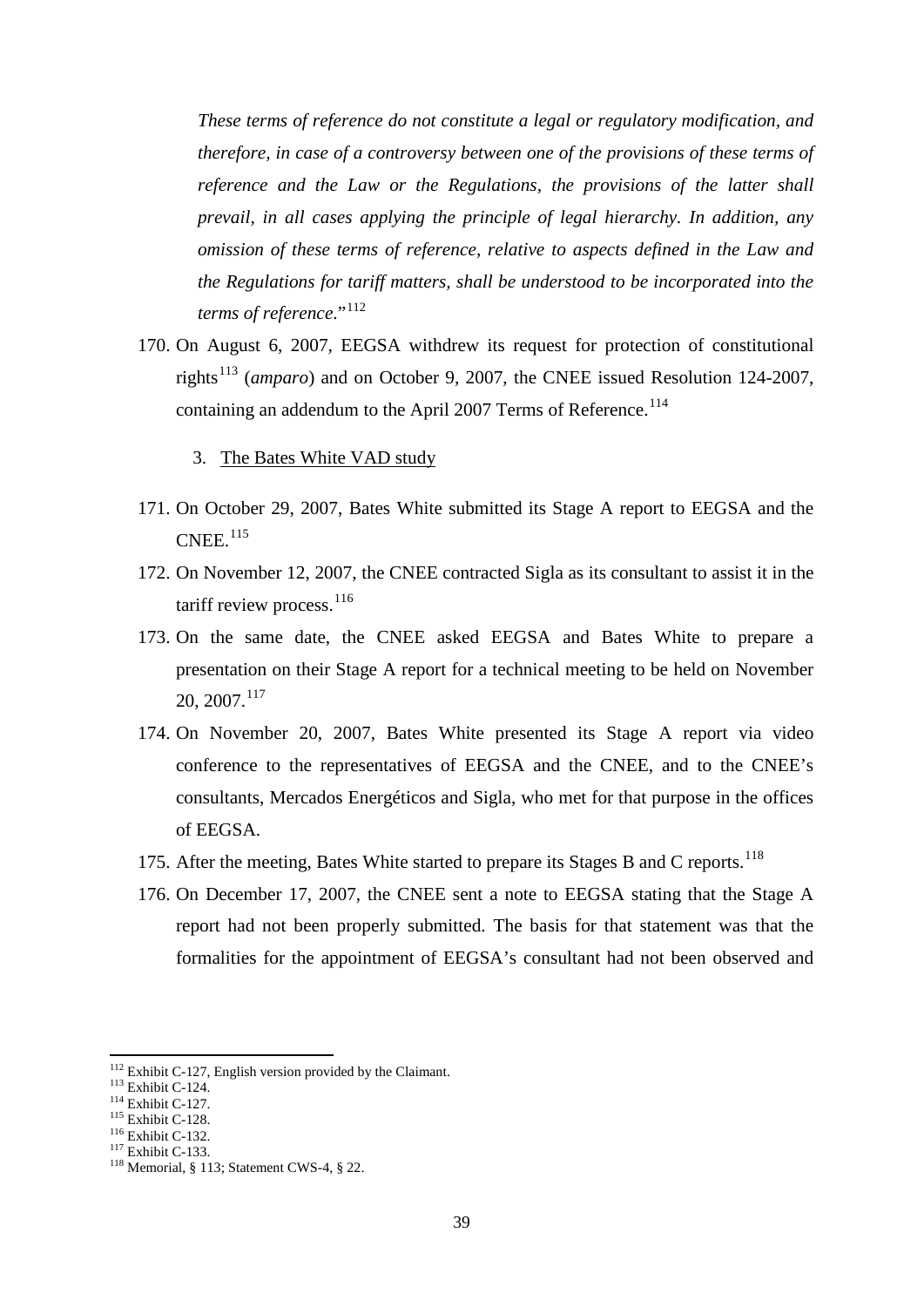that the CNEE had not been provided with all the information that EEGSA had given to Bates White.<sup>[119](#page-39-0)</sup>

- 177. On January 17, 2008, the CNEE issued resolutions No. 04-2008 and 05-2008.<sup>[120](#page-39-1)</sup> In the former, the CNEE set at 7 percent the real annual discount rate to be used to calculate distribution tariffs.<sup>[121](#page-39-2)</sup> The latter included an addendum containing amendments to the Terms of Reference.<sup>[122](#page-39-3)</sup> These amendments contained new provisions relating to the capital recovery formula, including a 50 percent depreciation factor.<sup>[123](#page-39-4)</sup>
- 178. The January 2008 addendum to the Terms of Reference also included new delivery dates for each stage report, including the Stage A report.
- 179. On January 25, 2008, in accordance with the schedule established in the January 2008 addendum, Bates White submitted a new Stage A report,  $^{124}$  $^{124}$  $^{124}$  as well as its Stage B report<sup>[125](#page-39-6)</sup> and a copy of its contract with EEGSA.<sup>[126](#page-39-7)</sup>
- 180. On January 30, 2008, the CNEE sent a note to EEGSA stating that, before the reports could be considered as properly submitted, EEGSA had to provide additional documentation. [127](#page-39-8)
- 181. On January 31, 2008, EEGSA sent to the CNEE the requested additional documents. [128](#page-39-9)
- 182. On February 12, 2008, the CNEE stated that Bates White's Stage A report did not comply with the Terms of Reference and could therefore not be used as a basis for subsequent reports.<sup>[129](#page-39-10)</sup>
- 183. Bates White corrected its report to reflect some of the comments made by the CNEE and rejected others, which it considered to be unfounded.<sup>[130](#page-39-11)</sup>
- 184. EEGSA submitted to the CNEE Bates White's subsequent stage reports, and the CNEE commented on them. [131](#page-39-12)

 $119$  Exhibit C-134.

<span id="page-39-2"></span>

<span id="page-39-3"></span>

<span id="page-39-4"></span>

<span id="page-39-5"></span>

<span id="page-39-6"></span>

<span id="page-39-7"></span>

<span id="page-39-8"></span>

<span id="page-39-10"></span><span id="page-39-9"></span>

<span id="page-39-12"></span><span id="page-39-11"></span>

<span id="page-39-1"></span><span id="page-39-0"></span><sup>&</sup>lt;sup>119</sup> Exhibit C-134.<br><sup>121</sup> Exhibit C-153 or R-54.<br><sup>121</sup> Exhibit C-152.<br><sup>122</sup> Exhibit C-152.<br><sup>123</sup> Exhibit C-156 or R-54.<br><sup>123</sup> Exhibit C-157.<br><sup>125</sup> Exhibit C-157.<br><sup>126</sup> Exhibit C-154.<br><sup>125</sup> Exhibit C-154.<br><sup>127</sup> Exhibit C-1 March 25, 2008, CNEE sent its comments to EEGSA on Stages E (Exhibit C-176) and F (Exhibit C-175).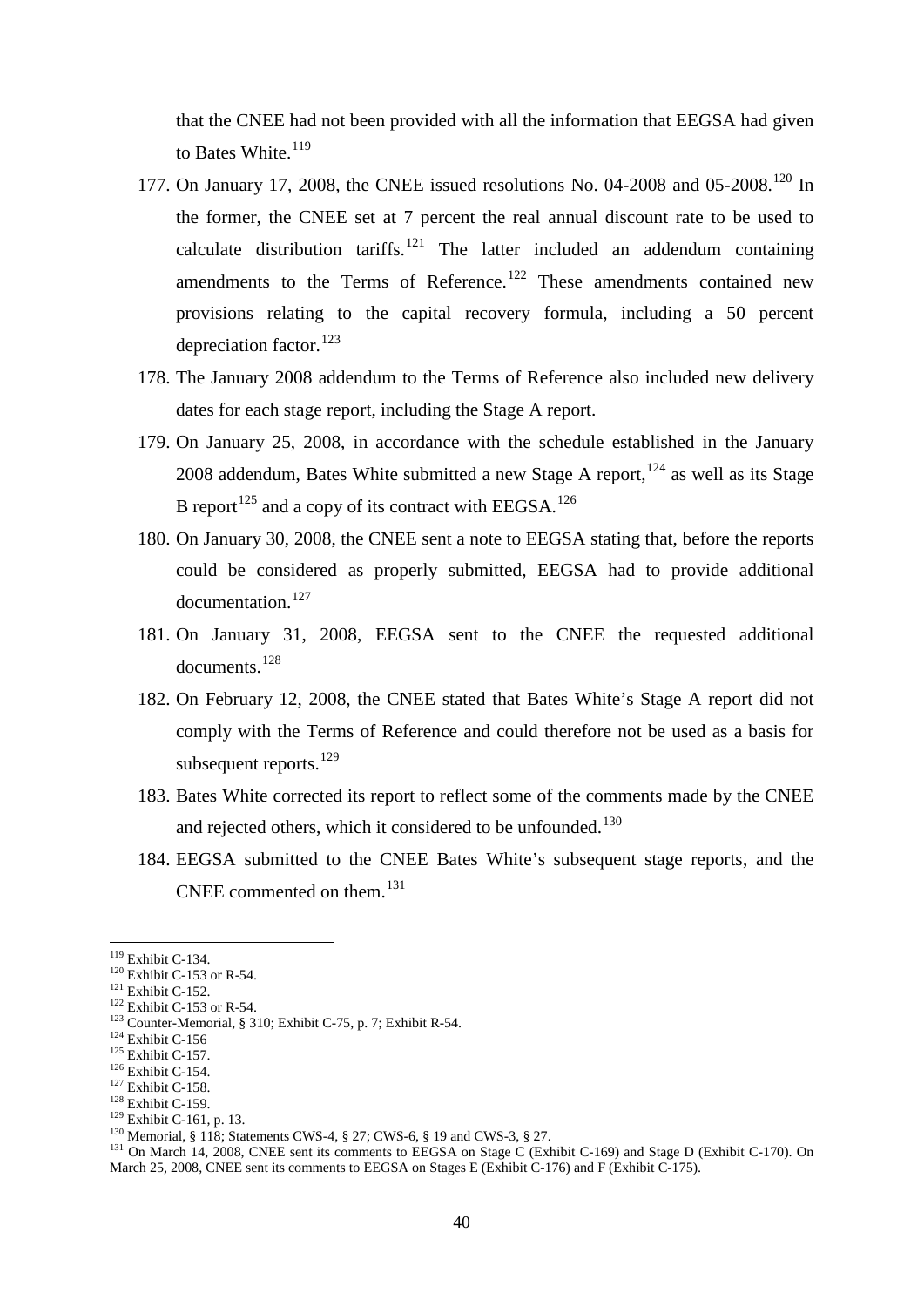- 185. On March 31, 2008, EEGSA submitted the Bates White's final study to the CNEE, together with final versions of each of the stage reports. [132](#page-40-0) The VNR resulting from the final study was US\$1,695 million, almost three times the value of US\$583.68 million calculated in 2003.<sup>[133](#page-40-1)</sup>
- 186. On April 11, 2008, the CNEE issued Resolution No. 63-2008, rejecting the study and directing EEGSA to "*perform the corrections to the studies and* […] *deliver them to the Commission within the term of 15 days after receiving the observations*."[134](#page-40-2)
- 187. On April 22, 2008, a meeting was held between the directors of the CNEE and the chairman of the Board of EEGSA, Mr. Gonzalo Pérez. At the meeting, Mr. Pérez gave a presentation on the possibility of increasing the VAD but reducing the tariff component of energy costs, so that the VAD increase would not affect tariffs. In the presentation, EEGSA proposed a VAD increase of 10 percent, rather than the increase of 100 percent that would result from its consultant's study as corrected on the basis of the CNEE comments.<sup>[135](#page-40-3)</sup> The CNEE did not respond to such proposal.<sup>[136](#page-40-4)</sup>
- 188. EEGSA submitted the corrected Bates White study on May 5, 2008, in which the consultant accepted some observations made by the CNEE and incorporated the relevant amendments, but rejected others.<sup>[137](#page-40-5)</sup> On the same day, Mr. Giacchino of Bates White responded to the observations made by the CNEE on the March 31, 2008 study. [138](#page-40-6)
- 189. The VNR resulting from the corrected May 5, 2008 study was US\$1.3 billion. [139](#page-40-7)
	- 4. Establishment of the Expert Commission and discussion of the Operating Rules
- 190. On May 13, 2008, the CNEE informed EEGSA that it would be necessary to establish an Expert Commission and invited it to a meeting the next day to discuss its constitution and working methods.<sup>[140](#page-40-8)</sup>
- 191. On May 14, 2008, representatives of EEGSA and the CNEE met again to discuss the establishment of the Expert Commission and the CNEE then proposed to EEGSA a

<span id="page-40-0"></span><sup>&</sup>lt;sup>132</sup> Appendix to Statement RWS-1.

<span id="page-40-2"></span><span id="page-40-1"></span><sup>&</sup>lt;sup>133</sup> Counter-Memorial, § 331.<br><sup>134</sup> Exhibit C-193, English Translation provided by the Claimant, p. 3.<br><sup>135</sup> Exhibit C-194; Statements CWS-6, §§ 22-23 and CWS-3, § 29.<br><sup>136</sup> Statements CWS-5, § 20 and CWS-3, § 31.<br><sup>137</sup>

<span id="page-40-4"></span><span id="page-40-3"></span>

<span id="page-40-6"></span><span id="page-40-5"></span>

<span id="page-40-7"></span>

<span id="page-40-8"></span>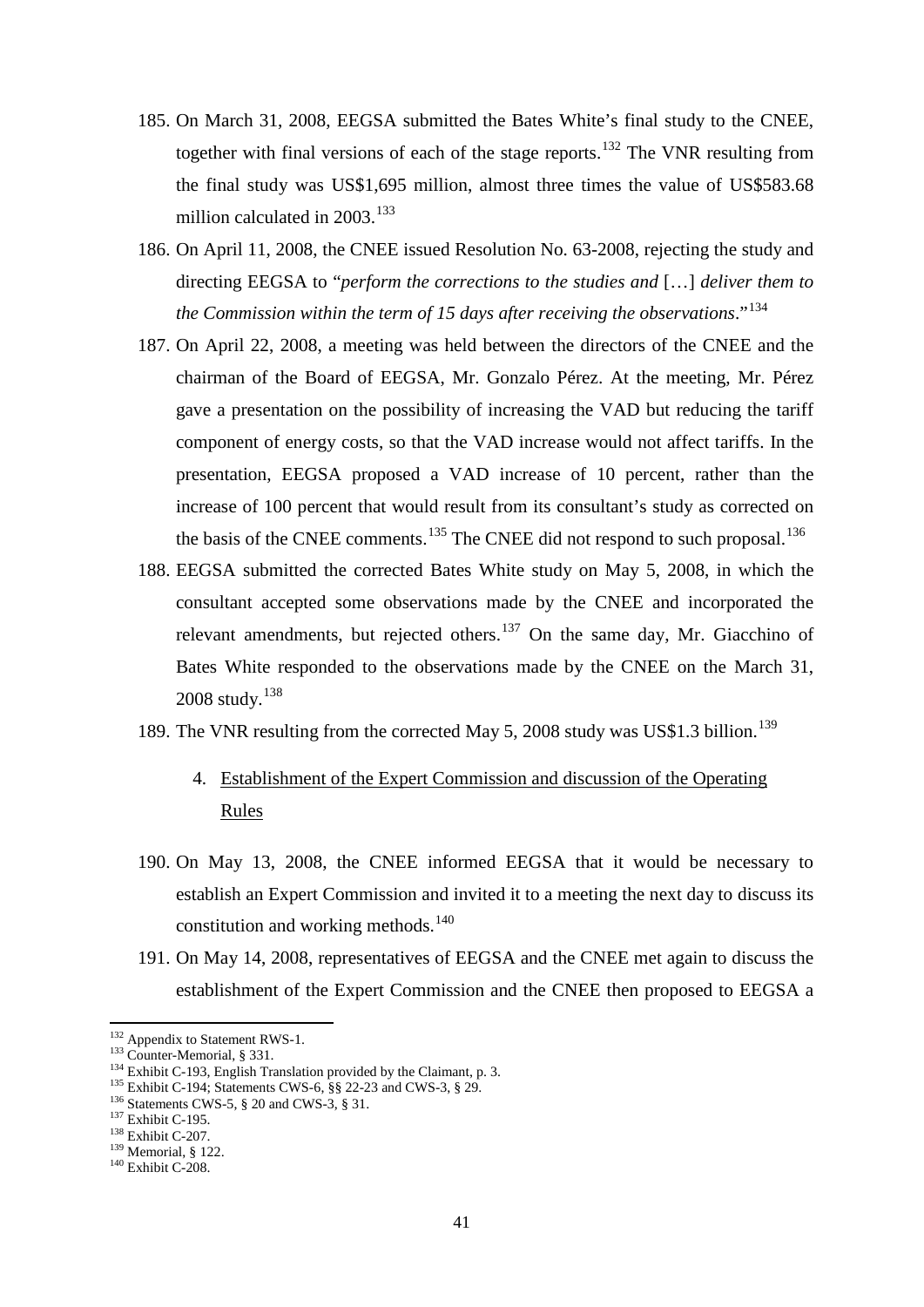general operating framework.<sup>[141](#page-41-0)</sup> EEGSA rejected the proposals and suggested that specific rules of procedure should be set, to which the CNEE agreed in principle.<sup>[142](#page-41-1)</sup>

- 192. On May 16, 2008, the CNEE transmitted to EEGSA its Resolution No. 96-2008 of May 15, 2008, stating in the last paragraph of the preamble that EEGSA had ignored "*all the observations performed by the Commission through said Resolution CNEE-63-2008, incorporating in the Distribution Value Added Study unsolicited changes and additional modifications, which consequently altered other elements of the study; as such, pursuant to current legislation,* [the CNEE] *is charged with establishing the discrepancies with the Distribution Value Added Study to then establish the Expert Commission*."[143](#page-41-2)
- 193. The CNEE consequently decided in Resolution No. 96-2008 "*to establish the Expert Commission referred to in Article 75 of the General Law of Electricity, which must pronounce itself on the discrepancies in the Study of Empresa Eléctrica de Guatemala, Sociedad Anónima, listed below, verifying the correct application of the Terms of Reference (ToR) of the Distribution Value Added Study approved by* [the CNEE]."[144](#page-41-3) The CNEE listed nine categories of discrepancies to be considered by the Expert Commission.<sup>[145](#page-41-4)</sup>
- 194. As regards the membership of the Expert Commission, EEGSA decided to appoint Mr. Leonardo Giacchino, the Bates White project director, <sup>[146](#page-41-5)</sup> while the CNEE appointed Mr. Jean Riubrugent, consultant from Mercados Energéticos.<sup>[147](#page-41-6)</sup>
- 195. On May 19, 2008, Government Resolution No. 145-2008 added an Article 98 bis to the RLGE, entitled "*Procedure and terms to constitute the Expert Commission*," establishing that the CNEE and the distributor had three days to form the Expert Commission, consisting of one expert appointed by each party and a third appointed by mutual agreement. If no agreement could be reached on the third member of the Expert Commission, that member would be appointed by the MEM from amongst the candidates proposed by the parties.<sup>[148](#page-41-7)</sup>

<span id="page-41-3"></span>

<span id="page-41-0"></span> $141$  Exhibit R-70.

<span id="page-41-2"></span><span id="page-41-1"></span><sup>&</sup>lt;sup>142</sup> Counter-Memorial, § 361. CNEE also sent a proposal for specific rules to EEGSA the following day, Exhibit C-210.<br><sup>143</sup> Exhibit C-209, last preambular paragraph. English translation was provided by the Claimant.<br><sup>144</sup>

<span id="page-41-4"></span>

<span id="page-41-5"></span>

<span id="page-41-7"></span><span id="page-41-6"></span>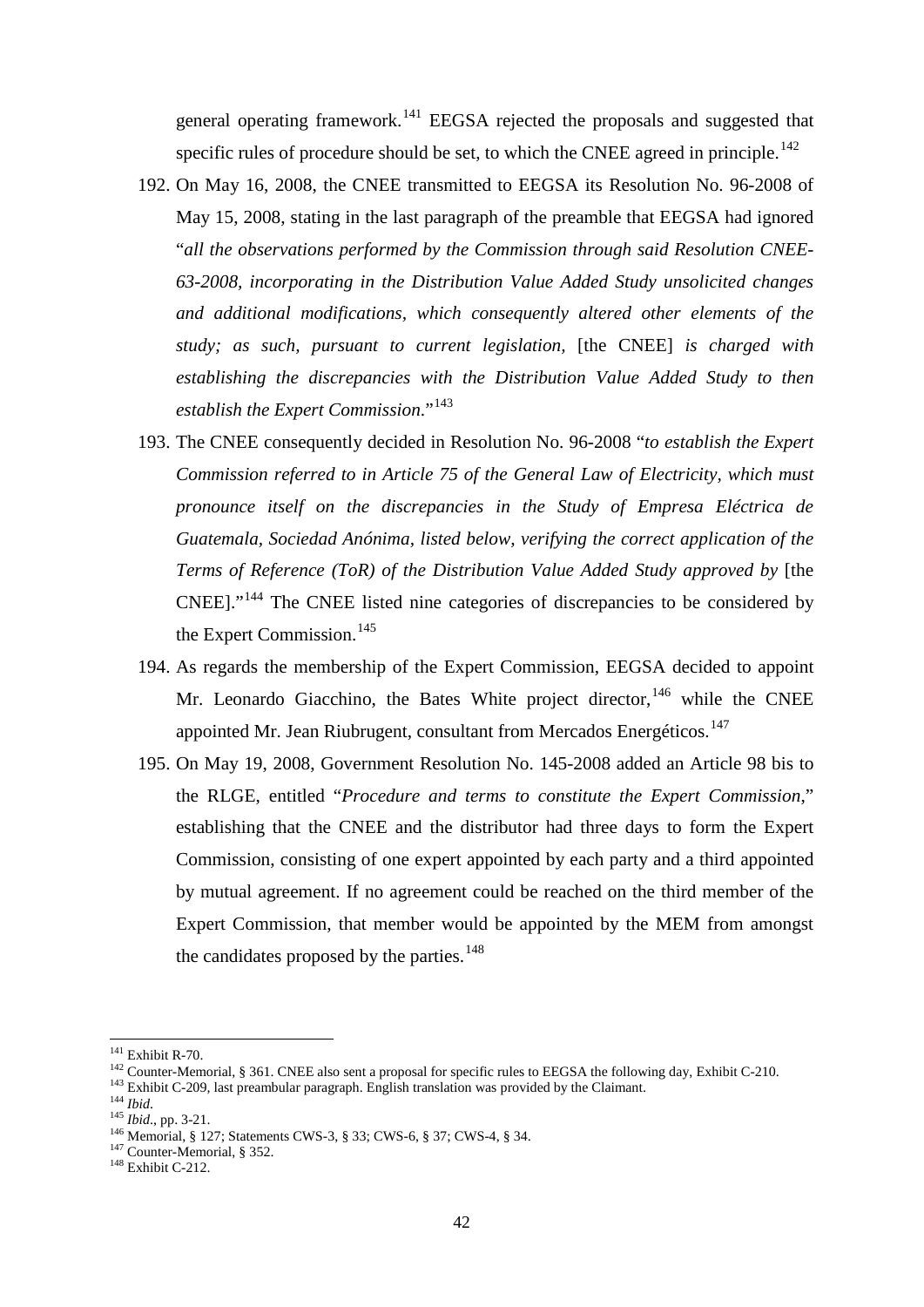- 196. This Government Resolution was published on May 26, 2008 and came into force on May 27, 2008, so that it was not applicable to the current tariff review process for 2008-2013. [149](#page-42-0)
- 197. Also on May 19, 2008, EEGSA transmitted to the CNEE draft operating rules ("**Operating Rules**") for the Expert Commission. [150](#page-42-1)
- 198. Although EEGSA agreed that Bates White would have to correct the study in order to reflect the Expert Commission's pronouncements<sup>[151](#page-42-2)</sup>, there was no agreement as to who would then assess whether such corrections properly reflected the Expert Commission's views. The CNEE proposed that it would have to make such determination itself, <sup>[152](#page-42-3)</sup> while EEGSA considered that the Expert Commission would have to ascertain whether the corrections correctly reflected its views.<sup>[153](#page-42-4)</sup>
- 199. On May 21, 2008, following a meeting with EEGSA, the CNEE proposed new draft Operating Rules, providing that the CNEE would review and approve the corrections in the light of the opinions of the Expert Commission. [154](#page-42-5)
- 200. On May 23, 2008, EEGSA complained that the Resolution No. 96-2008 had unilaterally and arbitrarily established the discrepancies to be resolved by the Expert Commission, including items to which the CNEE had not previously objected.<sup>[155](#page-42-6)</sup> According to EEGSA, the Resolution constituted "*a violation of the guarantees of National Treatment and Minimum Treatment Level, as well as a constructive expropriation attempt of* [EEGSA], *according to what is stipulated in several international treaties to which Guatemala is a party*."[156](#page-42-7)
- 201. On May 23, 2008, Mr. Quijivix, of the CNEE, circulated a new version of the Operating Rules, highlighting rules 8, 9, and 12 which had not yet been agreed.<sup>[157](#page-42-8)</sup>
- 202. A further version of the draft Operating Rules was circulated by Mr. Quijivix on May 28, 2008.<sup>[158](#page-42-9)</sup> The Claimant submits that this version of the rules was accepted by the CNEE.<sup>[159](#page-42-10)</sup> The Respondent maintains that no agreement was reached on that draft.<sup>[160](#page-42-11)</sup>

<span id="page-42-0"></span> $149$  Memorial, § 135.

<span id="page-42-2"></span><span id="page-42-1"></span><sup>&</sup>lt;sup>150</sup> Exhibit C-211.<br><sup>151</sup> Rules proposed by EEGSA on May 19, 2008, rule 14 (Exhibit C-211), and Operating Rules proposed by CNEE on May<br>15, 2008, § 3 (Exhibit C-210).

<span id="page-42-5"></span>

<span id="page-42-7"></span><span id="page-42-6"></span>

<span id="page-42-8"></span>

<span id="page-42-10"></span><span id="page-42-9"></span>

<span id="page-42-11"></span>

<span id="page-42-4"></span><span id="page-42-3"></span><sup>&</sup>lt;sup>152</sup> Exhibit C-210, § 3.<br>
<sup>153</sup> Exhibit C-211, rule 14.<br>
<sup>154</sup> Exhibit C-211, rule 13.<br>
<sup>155</sup> Exhibit C-215.<br>
<sup>156</sup> Ibid.<br>
<sup>157</sup> Exhibit C-214.<br>
<sup>158</sup> Exhibit C-218.<br>
<sup>159</sup> Memorial, § 137.<br>
<sup>160</sup> Counter-Memorial, §§ 36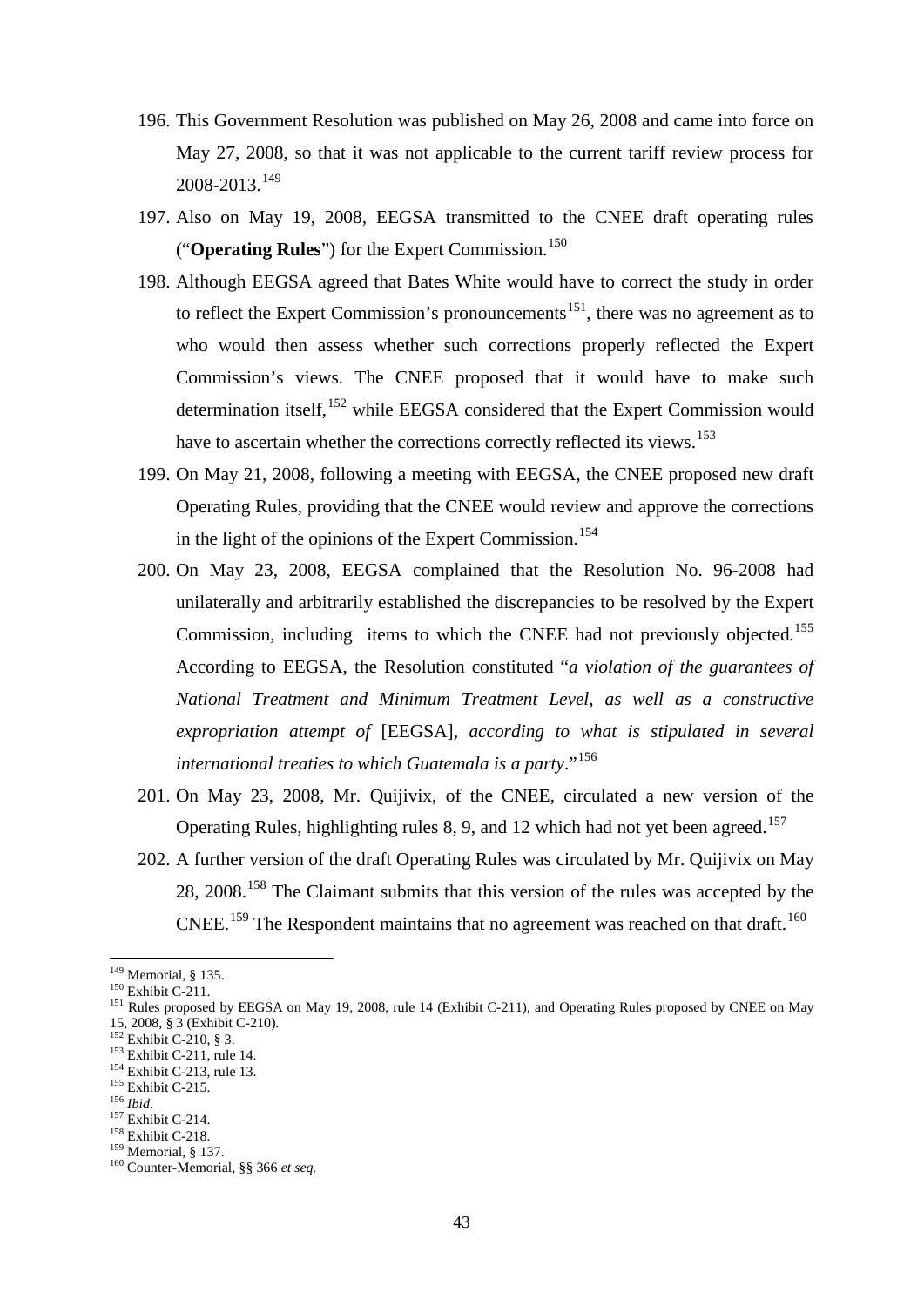- 203. On May 28, 2008, the President of the CNEE, Carlos Colom, proposed that Carlos Bastos should be appointed to chair the Expert Commission. EEGSA agreed, after informing the CNEE that Mr. Bastos had in the past participated in a small project for EEGSA on the wholesale electricity market.<sup>[161](#page-43-0)</sup>
- 204. On June 2, 2008, Mr. Calleja of EEGSA forwarded to Mr. Bastos the e-mail from Mr. Quijivix dated May 28, 2008, with the last draft of the proposed Operating Rules.<sup>[162](#page-43-1)</sup> The Claimant submits that Mr. Calleja informed Mr. Quijivix that he had done so, <sup>[163](#page-43-2)</sup> but the Respondent denies having been informed of this.<sup>[164](#page-43-3)</sup>
- 205. A few days later, the CNEE, EEGSA, and Mr. Bastos discussed certain administrative matters relating to the proceedings to be followed before the Expert Commission. [165](#page-43-4)
- 206. On June 6, 2008, the CNEE and EEGSA signed the deed of appointment of the Expert Commission. On June 12, 2008, the experts informed both parties that they were assuming their functions and described their understanding of their mission.<sup>[166](#page-43-5)</sup>
- 207. On June 26, 2008, the chairman of the Expert Commission, Mr. Carlos Bastos, signed separate service contracts with the CNEE<sup>[167](#page-43-6)</sup> and with EEGSA.<sup>[168](#page-43-7)</sup>
	- 5. The Expert Commission's report and its dissolution
- 208. On July 23 and 24, 2008, certain Guatemalan newspapers published articles reproducing statements made by the President of the CNEE, Mr. Colom, according to which the Expert Commission's report would not be binding and would only be considered as recommendations that the CNEE could elect to implement.<sup>[169](#page-43-8)</sup>
- 209. On July 25, 2008, the Expert Commission delivered its report to the CNEE and to EEGSA.<sup>[170](#page-43-9)</sup> On the same date, the CNEE adopted its Resolution No. 3121, dissolving the Expert Commission.
- 210. In its report, the Expert Commission summarized its findings as follows:

<span id="page-43-0"></span> $161$  Exhibits C-233 and C-151.

<span id="page-43-2"></span><span id="page-43-1"></span><sup>&</sup>lt;sup>162</sup> Exhibit C-220.<br><sup>163</sup> Memorial, § 140; Statement CWS-3, § 42.<br><sup>164</sup> Counter-Memorial, §§ 368 *et seq.*<br><sup>165</sup> *Ibid.*, § 370.<br><sup>166</sup> Exhibit R-83.<br><sup>167</sup> Exhibit R-84.<br><sup>169</sup> Exhibit R-84.<br><sup>169</sup> Exhibits C-242 and C-243.

<span id="page-43-3"></span>

<span id="page-43-5"></span><span id="page-43-4"></span>

<span id="page-43-6"></span>

<span id="page-43-7"></span>

<span id="page-43-9"></span><span id="page-43-8"></span>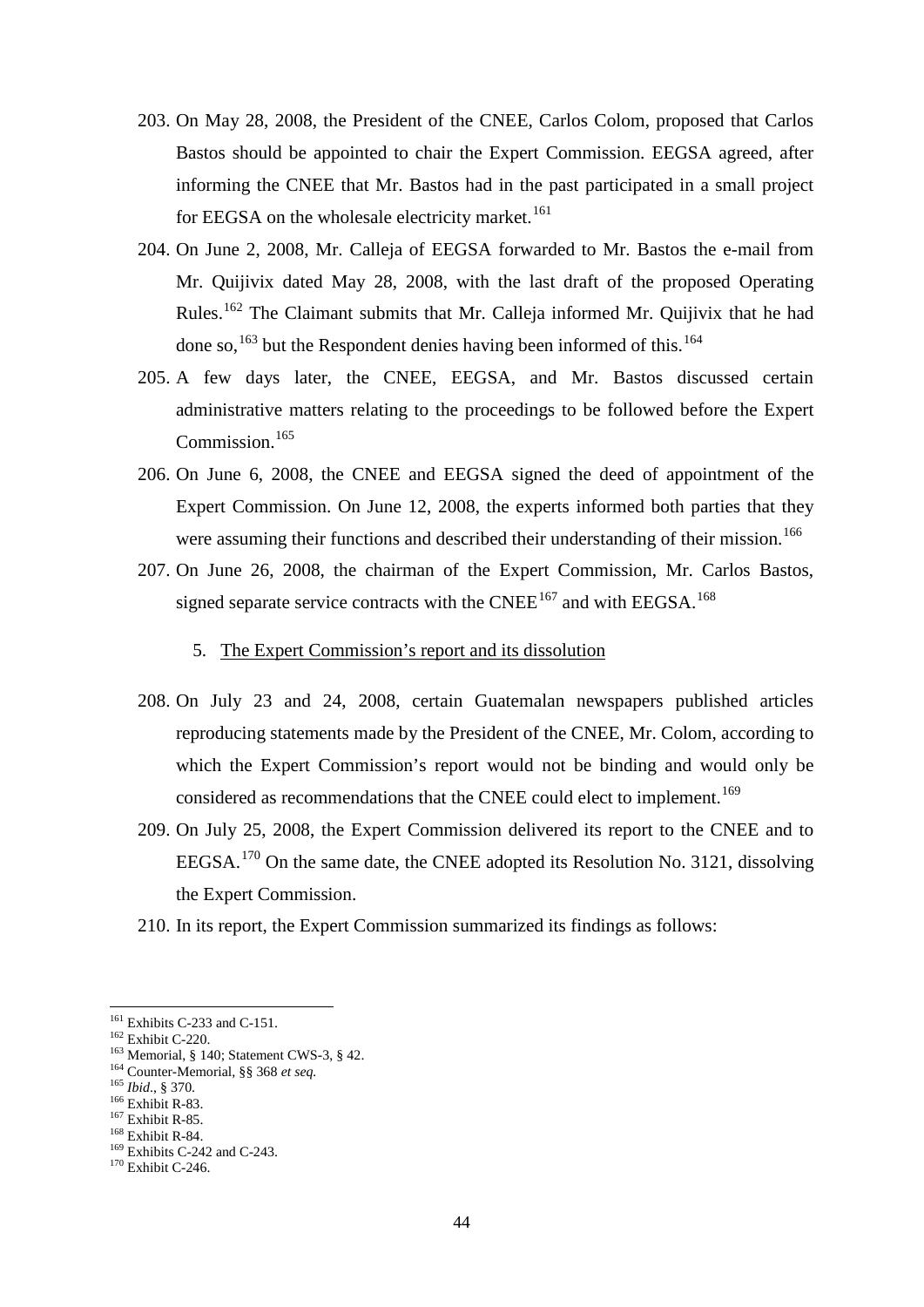"*The issue is to discern whether the Consultant's Tariff Study, considering the ToR as guidelines, has performed a task that is in accordance with the requirements of the Law and the Regulations, or otherwise determine if given the justifications of the deviations, the CNEE maintained and certifies that the requirements of the ToR better reflect the requirements of the Law*."[171](#page-44-0)

- 211. On July 28, 2008, Mr. Giacchino of Bates White sent a letter to the Expert Commission, with a copy to the CNEE and EEGSA, stating that the Bates White study has been modified "*taking into account the decisions of the Expert Commission* [...] *for your verification that the changes made do faithfully reflect the decision of the Expert Commission*."[172](#page-44-1)
- 212. EEGSA also sent to the CNEE, along with a copy of Bates White's letter mentioned above, copies of the revised stage reports and a CD with the supporting files.  $173$  The final revised Bates White study calculated an VNR of US\$1,053 million.<sup>[174](#page-44-3)</sup>
- 213. On even date, the CNEE notified EEGSA of its Resolution No. 3121 dissolving the Expert Commission. [175](#page-44-4)
- 214. On the same day, the CNEE wrote to Mr. Bastos acknowledging receipt of the Expert Commission's report, and informing him that "*the activities corresponding to the execution of* [his] *contract ended July 25, with the delivery of the referenced report*."[176](#page-44-5)

## 6. Calculation of tariffs for the 2008-2013 period and actions brought by EEGSA

215. On July 29, 2008, EEGSA brought an action for the protection of its constitutional rights (*amparo*), requesting that CNEE's Resolution No. 3121 be reversed and that the CNEE be ordered to comply with the Expert Commission's report.<sup>[177](#page-44-6)</sup> EEGSA informed the members of the Expert Commission that its recourse had the effect of suspending the CNEE's Resolution and that the Expert Commission should therefore proceed to review whether the Bates White study reflected its opinions.<sup>[178](#page-44-7)</sup>

<span id="page-44-0"></span><sup>&</sup>lt;sup>171</sup> Ibid., p. 13, English version.

<span id="page-44-3"></span>

<span id="page-44-2"></span><span id="page-44-1"></span><sup>&</sup>lt;sup>172</sup> Exhibit C-253; Statement CWS-4, § 65.<br><sup>173</sup> Exhibit C-254.<br><sup>174</sup> Exhibit C-265; Statement CWS-4, §§ 71-72.<br><sup>175</sup> Exhibit C-247.<br><sup>176</sup> Exhibit C-251.<br><sup>177</sup> Exhibit C-249.<br><sup>178</sup> Statement CWS-3, § 47; Exhibit C-270.

<span id="page-44-4"></span>

<span id="page-44-5"></span>

<span id="page-44-7"></span><span id="page-44-6"></span>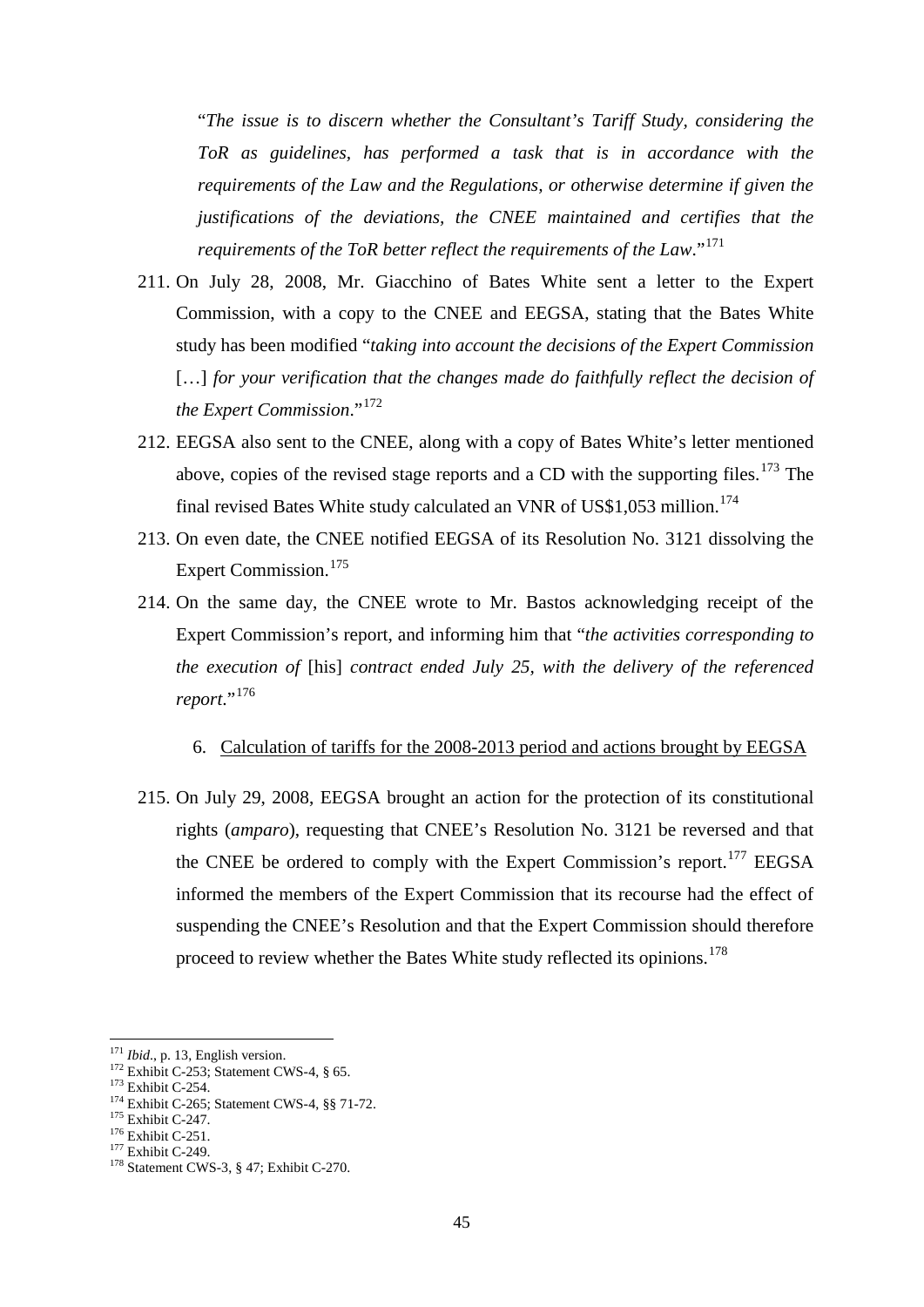- 216. On the same date, Mr. Bastos sent a letter to the other members of the Expert Commission inviting them to a meeting to analyze the last version of the Bates White's study.<sup>[179](#page-45-0)</sup> Mr. Riubrugent, the member of the Expert Commission appointed by the CNEE, confirmed on July 30 that he would participate by conference call.<sup>[180](#page-45-1)</sup>
- 217. On July 30, 2008, the Court of first instance of Guatemala admitted EEGSA's recourse of *amparo* and provisionally ordered the CNEE to "*comply in full with the decision of the Expert Commission, allowing it to conclude its work, especially the final review of the changes presented to the Expert Commission by the firm Bates White*", and to "*abstain from using mechanisms tending to manipulate, change or unilaterally interpret those changes already approved*."[181](#page-45-2)
- 218. However, on the same day, the Court suspended the amparo proceedings on the grounds that EEGSA had not exhausted the available administrative remedies.<sup>[182](#page-45-3)</sup>
- 219. On July 31, 2008, Mr. Riubrugent informed Mr. Giacchino and Mr. Bastos that, in view of the situation and of instructions given to him by the CNEE regarding the end of his obligations and the fact that he might be overstepping his authority, he would not participate in the conference call scheduled for July 31.<sup>[183](#page-45-4)</sup>
- 220. The experts Bastos and Giacchino nonetheless met at Bates White's offices in Washington D.C.
- 221. On the following day, both experts sent a letter to the CNEE and EEGSA announcing that they had reviewed all the documents concerning the tariff calculation and verified that all the Expert Commission's pronouncements had been implemented in Bates White's July 28, 2008 revised study.<sup>[184](#page-45-5)</sup>
- 222. On even date, the CNEE issued Resolutions No. 144-2008, 145-2008, and 146-2008.
- 223. In Resolution No. 144-2008, dated July 29, 2008, the CNEE stated that the Expert Commission's report had confirmed that Bates White's May 2008 study had failed "*to correct all of the observations made… through said Resolution CNEE-63-2008*." Consequently, in accordance with Articles 98 and 99 of the RLGE, the CNEE was empowered to set the tariffs on the basis of its own VAD study.<sup>[185](#page-45-6)</sup>

<span id="page-45-0"></span><sup>&</sup>lt;sup>179</sup> Exhibit C-271.

<span id="page-45-3"></span>

<span id="page-45-5"></span><span id="page-45-4"></span>

<span id="page-45-2"></span><span id="page-45-1"></span><sup>&</sup>lt;sup>180</sup> Exhibit C-281.<br><sup>181</sup> Exhibit C-275.<br><sup>182</sup> Exhibit C-278.<br><sup>183</sup> Exhibit C-281.<br><sup>184</sup> Exhibit C-284 and C-288.<br><sup>185</sup> Exhibit C-272.

<span id="page-45-6"></span>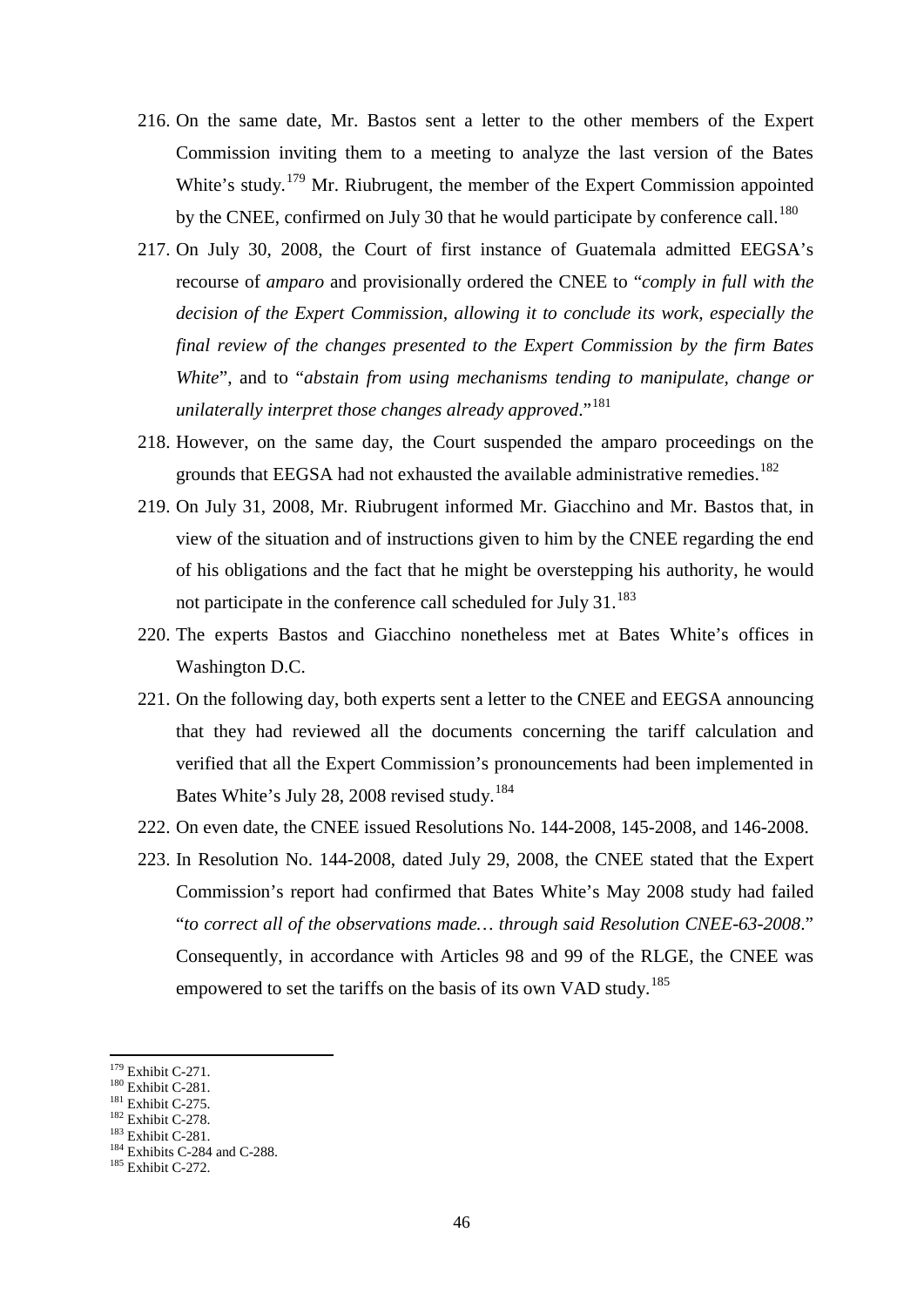- 224. In Resolutions No.145-2008 and 146-2008, the CNEE set the tariffs and periodic adjustment formulas for EEGSA clients, effective August 1, 2008 and July 31,  $2013$ ,  $^{186}$  $^{186}$  $^{186}$  on the basis of the Sigla study.  $^{187}$  $^{187}$  $^{187}$
- 225. The Sigla study adopted the Capital Recovery Factor ("**CRF**" or in its Spanish original: *Factor de Recuperación de Capital* "**FRC**") set forth in the Terms of Reference and consequently depreciated the VNR by 50 percent.<sup>[188](#page-46-2)</sup> In addition the Sigla study used 2006 prices for its calculation instead of the prices available in 2007,<sup>[189](#page-46-3)</sup> and applied a different method for determining the density of demand in the EEGSA distribution area.<sup>[190](#page-46-4)</sup>
- 226. The Sigla study concluded to an VNR of US\$465.3 million (implying a VAD of US\$85 million). Such VNR was lower than the VNR that had been calculated for the 2003-2008 tariff period, which was US\$583.7 million. [191](#page-46-5)
- 227. On August 1, 2008, EEGSA initiated administrative recourses against Resolutions No. 144-2008, 145-2008 and 146-2008.<sup>[192](#page-46-6)</sup> On August 12, it filed an action of *amparo* requesting protection against the CNEE Resolution No. 3121. [193](#page-46-7)
- 228. In August 2008, EEGSA unsuccessfully met with the CNEE and with Guatemalan government officials in an attempt to reach an agreement on the applicable tariffs.<sup>[194](#page-46-8)</sup>
- 229. On August 20, 2008, the MEM rejected the administrative recourse against Resolutions No. 144-2008, 145-2008 and 146-2008.<sup>[195](#page-46-9)</sup> The basis for the MEM's decision was that these resolutions were not directed to individuals but were rather texts of a general nature applying to all consumers of EEGSA's electricity distribution service.<sup>[196](#page-46-10)</sup>
- 230. EEGSA started to invoice using the new tariffs on August 21, 2008.<sup>[197](#page-46-11)</sup>
- 231. On August 26, 2008, EEGSA brought a second action for constitutional protection against Resolution No. 144-2008.

<span id="page-46-1"></span><span id="page-46-0"></span><sup>&</sup>lt;sup>186</sup> Exhibits C-273 and C-274.

<span id="page-46-4"></span><span id="page-46-3"></span><span id="page-46-2"></span>

<sup>&</sup>lt;sup>186</sup> Exhibits C-273 and C-274.<br>
<sup>187</sup> Exhibit C-272.<br>
<sup>187</sup> Exhibit C-267, Stage D, p. 2; *ibid.* Stage G, p. 3; Report CER-2, §§ 13, 119, 122.<br>
<sup>189</sup> Exhibit C-267, Stage D, p. 1; *ibid.* Stage G, p. 1.<br>
<sup>190</sup> See Exhibi

<span id="page-46-5"></span>

<span id="page-46-8"></span><span id="page-46-7"></span><span id="page-46-6"></span>

<span id="page-46-9"></span>

<span id="page-46-11"></span><span id="page-46-10"></span>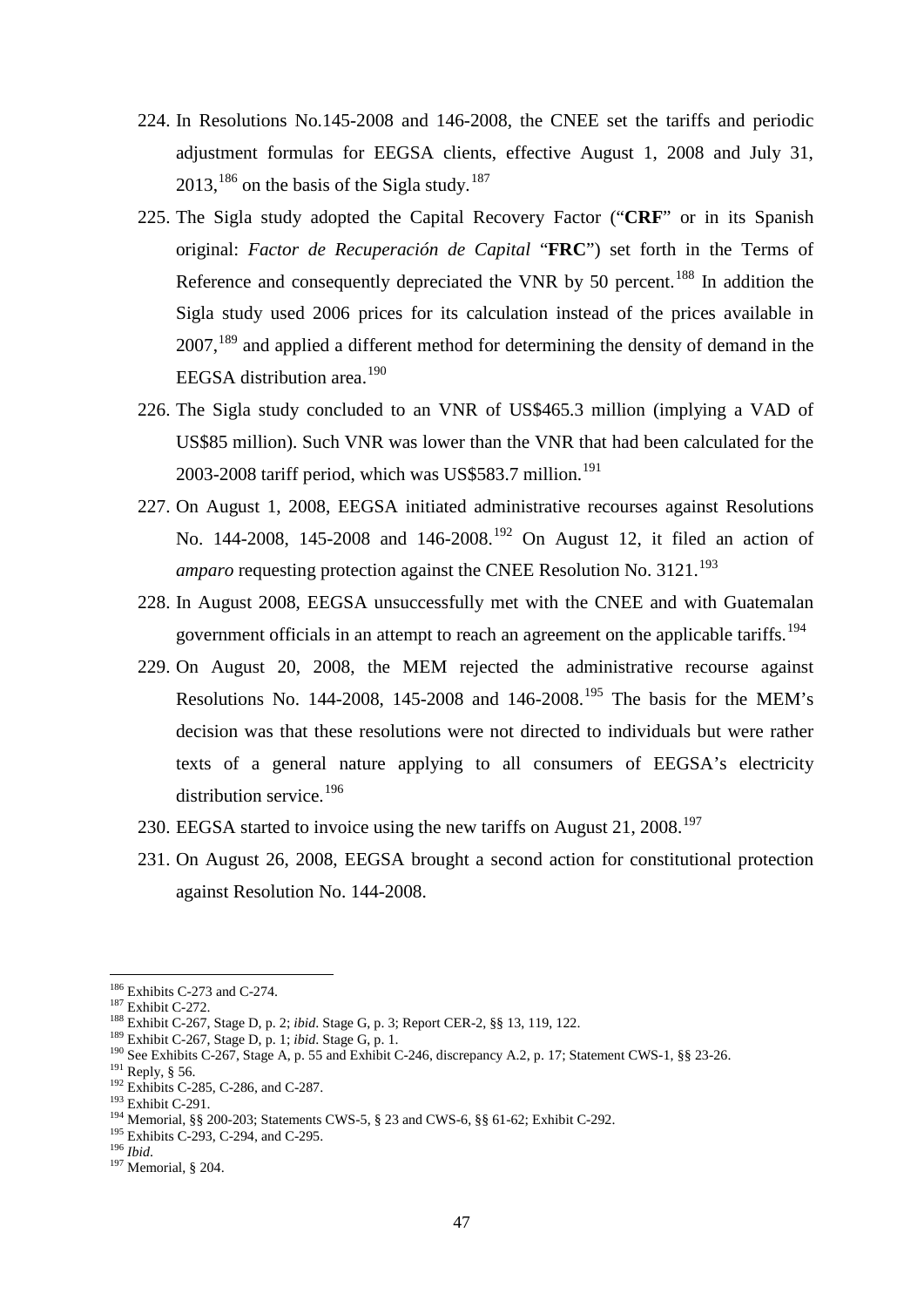- 232. On May 15, 2009, the second Civil Court of first instance granted EEGSA protection against Resolution No. 144-2008, <sup>[198](#page-47-0)</sup> and on August 31, 2009 the eighth Civil Court of first instance granted protection against CNEE Ruling 3121 and ordered the CNEE to issue a new resolution guaranteeing the right of defense and the principles of due process and legality, "*allowing the Expert Commission to fulfill the purpose for which it was created in the first place*."[199](#page-47-1)
- 233. The CNEE subsequently appealed against these judicial decisions and, in a majority decision dated November 18, 2009, the Constitutional Court reversed the judgment of the second civil court of first instance, thus putting an end to the judicial proceedings against Resolution No. 144-[200](#page-47-2)8.<sup>200</sup>
- 234. Such decision reads in its relevant parts as follows:

"*Expecting the Expert Commission to decide a conflict and empowering it to issue a binding decision breaches the principle of legality of the Rule of Law, and this is because even if persons can do anything* [that is] *not forbidden by the law (Section 5 of the Constitution), authorities can only do what the law allows them to do (Section 154 ibidem); therefore, if we only consider the General Electricity Law, the power to approve tariff schemes is vested in the National Electricity Commission and in no way, whether directly or indirectly, in an expert commission, the nature of which has been considered.* 

[…]

*Understanding that the members in charge of the experts' study have a further role or that their report is binding breaches Section 154, paragraph three, of the Constitution, which forbids the delegation of duties, unless authorized by law, which is not the case under the General Electricity Law, which does not contain any provisions transferring the power to set forth or issue the tariff scheme for the five-year period to the Expert Commission.*

*It is evident that the National Electricity Commission, not having the obligation to be bound by the opinion issued by the Expert Commission, caused no damage to its counterparty by deciding to dissolve the Expert Commission, taking into consideration that its purpose had been fulfilled and, therefore, the right to due process invoked in the amparo action herein has been observed in all its phases.* 

<span id="page-47-0"></span><sup>&</sup>lt;sup>198</sup> Exhibit C-328.

<span id="page-47-2"></span>

<span id="page-47-1"></span> $\frac{199}{200}$  Exhibit C-330.<br> $\frac{200}{200}$  Exhibit C-331.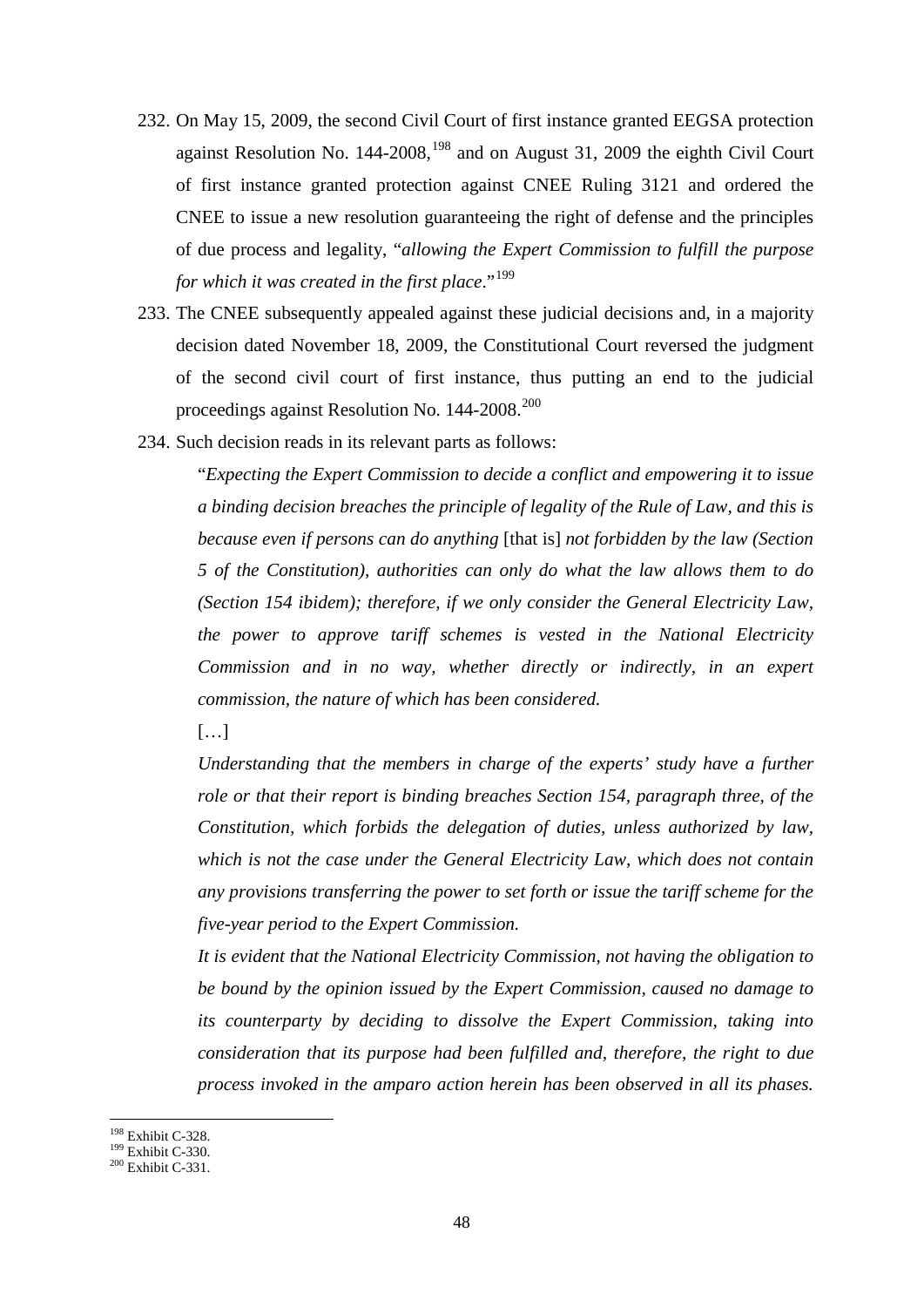*The role of the National Electricity Commission of fixing the tariff schemes is a legitimate power granted by the General Electricity Law whereby it represents the State, and regulated in Sections 60, 61, 7,1 and 73 of the mentioned law, which must restrict any discretional excess, since it refers to verifiable concepts stating that those tariffs 'must be compatible with standard distribution costs of efficient companies,' structured 'to promote equal treatment of consumers and the sector's economic efficiency,' that 'the Distribution Added Value shall be related to the average capital and operations costs of a distribution network of an efficient company of reference,' and, likewise that the 'cost of operation and maintenance shall correspond to an efficient management of the reference distribution network.' It is estimated that tariffs fixed, when the report by the Expert Commission has not been accepted as valid to guide this policy, cannot be, within its discretion, harmful or unreasonably arbitrary, in view of the indicators of efficient operators as a reference, as the one conditioned in temporary Section 2 of the related Law, which made reference to the 'values used in other countries applying a similar methodology.' However, the rationality of the tariff schemes approved was not reported as damage or as evidence in this amparo action, and the only damage reported focused on the concept of legal due process, which was already analyzed (paragraph a) of section VI of the conclusions)*."[201](#page-48-0)

235. In a second judgment, dated February 24, 2010, the Constitutional Court reversed the judgment of the eighth civil court of first instance and considered that the dissolution of the Expert Commission could not be damaging to EEGSA, since the Commission's report was not binding on the CNEE. The judgment reads as follows:

"… *it should be noted that Sections 75 and 77 of the General Electricity Law and the third paragraph of Section 98 and Section 98 bis of its Rules set forth the procedure to create the Expert Commission and the time frame for the Commission to meet and to issue an opinion on the matters submitted thereto: the discrepancies arising from the tariff study based on the terms of reference. In the case at hand, the Expert Commission was created in compliance with the relevant Law and its Rules and, within the statutory period, issued its opinion on the discrepancies found by the National Electricity Commission between the tariff study submitted by the petitioner and the terms of reference previously set by the* 

<span id="page-48-0"></span><sup>201</sup> *Ibid*., p. 18 *et seq*., English translation provided by the Claimant.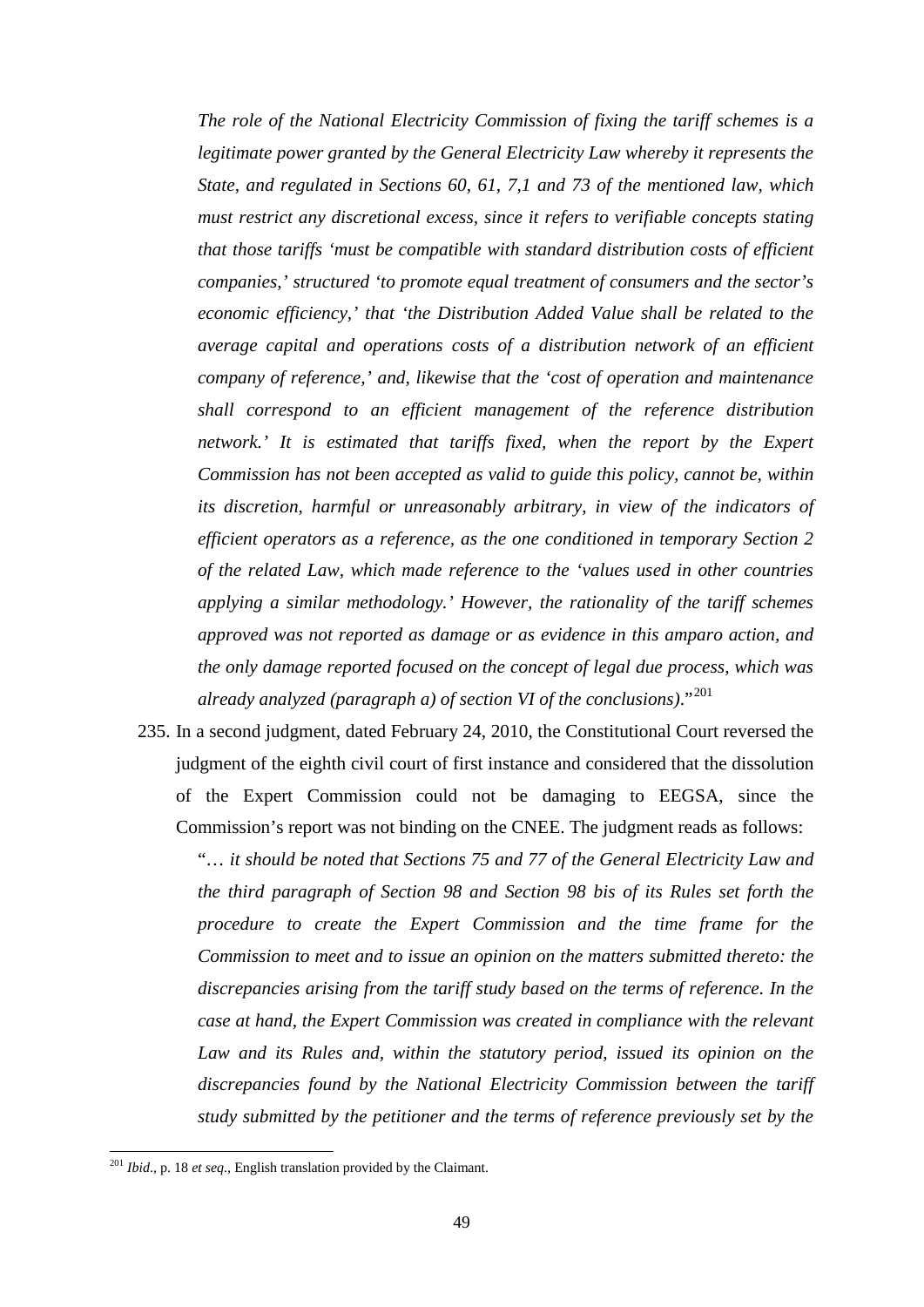*respondent authority. It should be pointed out that the Law and its Rules—the only Guatemalan legal rules applicable in the case—empower the Expert Commission only to issue its opinion on the above-mentioned discrepancies. In submitting its opinion, the Expert Commission performed the duty imposed thereon by the Law and its Rules. Therefore, given that it had already fulfilled its legal purpose, that it was a temporary rather than a permanent commission empowered to issue an opinion enabling the competent authority to set the tariffs, and that it had to meet no other duty in the proceedings, the dissolution of the commission could by no means cause damage to the petitioner because the respondent authority merely followed the procedure established by the Law and its Rules*."

 $[...]$ 

*As ruled on this issue by the Court* […]*, in relation to the nature of the experts' opinion discussed herein, it is worthy of note that 'Expertise understood as wisdom, practice, experience, or skill in a science and art, has traditionally been used as an aid to which authorities resort when they need to make a decision regarding a certain subject. An expert is an assistant who provides an opinion on the best decision, although, pursuant to common legislation and Guatemalan*  legal practice, it is understood that scientific and technical knowledge do not *constitute a judgment, but rather elements to guide the decision to be made by the authorities. Therefore, the authority making the decision has no obligation to base such decision on the experts' opinions…' Additionally, in reference to the scope of opinions like this, this Court has held that: 'Regarding its scope, the opinion is not binding upon the body seeking the advice whenever books of authority classify it as optional—advice that the Administration is not obliged to require—or compulsory—advice that is expressly necessary pursuant to the law—unless the opinion is expressly binding, as required by law and as a basis for the administrative decision.'* […]

*Based on the above remarks, requiring the Expert Commission to solve the dispute between the petitioner and the respondent authority; granting it jurisdiction to issue a binding decision; and even empowering it to approve the tariff studies, as the Court held, would violate the well-developed legality principle of the Rule of Law and would infringe the principle of public office subject to the law, because the General Electricity Law* […] *entitle*[s] *the*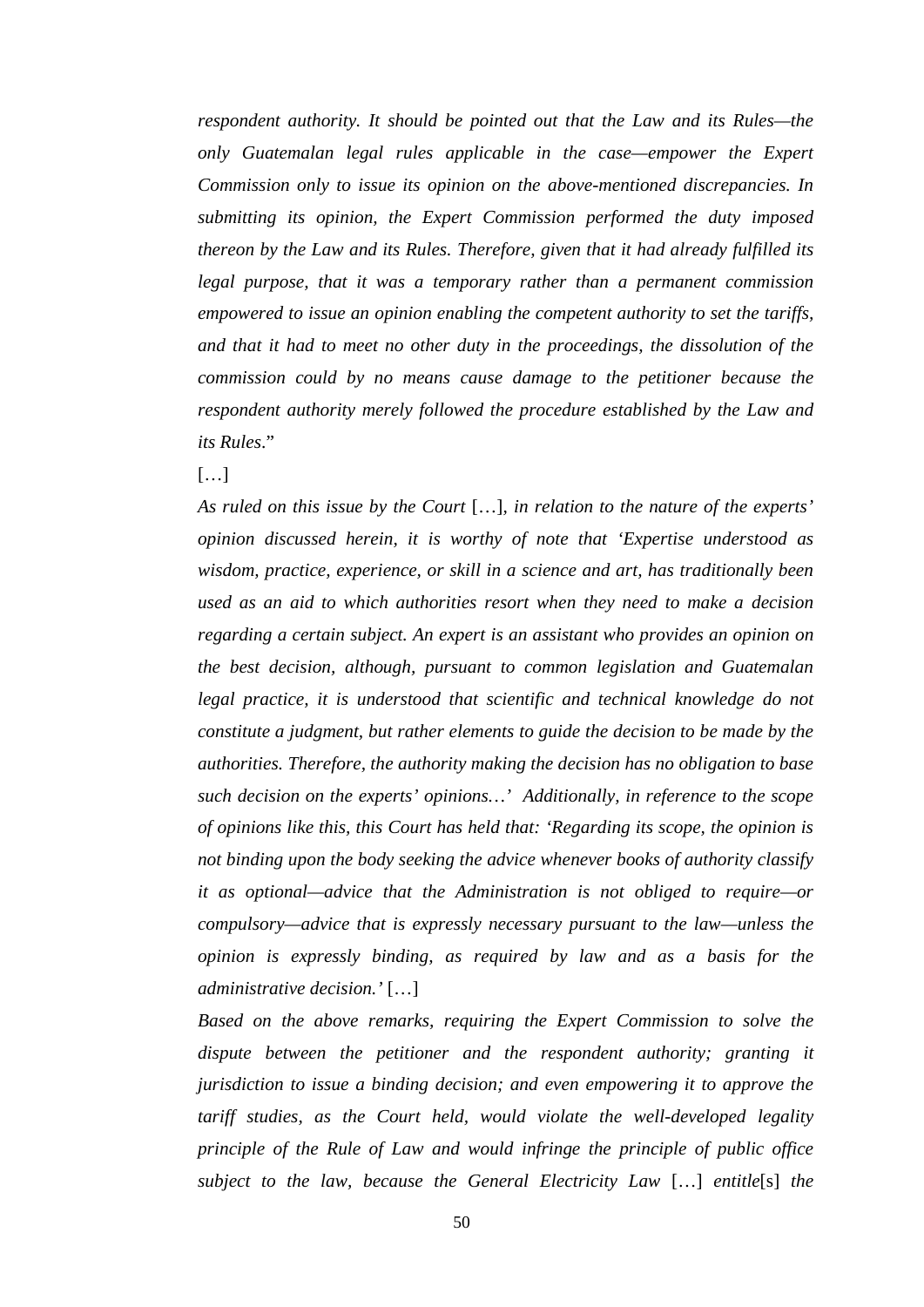*National Electricity Commission, as the only responsible agency, to set distribution tariffs and to approve tariff studies* […]*, which constitutes a public duty that, in keeping with Section 154 of the Guatemalan Constitution, may not be delegated.*

 $[\ldots]$ 

*… in the Guatemalan legal system, the National Electricity Commission shall review the studies conducted by the distributor and, in the event of discrepancies, shall appoint an Expert Commission, which shall issue an opinion on the discrepancies within 60 days following its creation. The Rules provide that, if the Distributor fails to send the studies or corrections to those studies, the National Electricity Commission (governmental agency of public law) may issue and publish the related tariff scheme based on the tariff study prepared independently by the commission or making the necessary corrections to the studies prepared by the distributor.* […] *In view of the above, the National Electricity Commission caused no damage to the petitioner when it dissolved the Expert Commission and when it followed the procedure to devise the tariff schemes, given that such task a state duty, as has been pointed out—is a lawful power granted by Sections 60, 61, 71 and 73 of the General Electricity Law*."[202](#page-50-0)

7. Sale of Teco's shares in EEGSA

- 236. In mid-2010, the Colombian firm EPM informed Iberdrola that it was interested in purchasing EEGSA. Teco and its partners started negotiations to sell DECA II to EPM and, after a few weeks of negotiations, on October 6, 2010, EPM made the Consortium a firm offer to purchase DECA II for US\$605 million. [203](#page-50-1) Teco's share of the price for its 30 percent ownership of DECA II was US\$181.5 million.<sup>[204](#page-50-2)</sup>
- 237. On October 21, 2010, the Consortium and EPM closed the sale of DECA II for the amount specified in EPM's offer of October 6, 2010.<sup>[205](#page-50-3)</sup>

<span id="page-50-1"></span><span id="page-50-0"></span><sup>&</sup>lt;sup>202</sup> Exhibit C-345, pp. 15-17, English translation provided by the Claimant.<br><sup>203</sup> Exhibit C-352.<br><sup>204</sup> Statement CWS-2, § 11.<br><sup>205</sup> Exhibit C-356.

<span id="page-50-2"></span>

<span id="page-50-3"></span>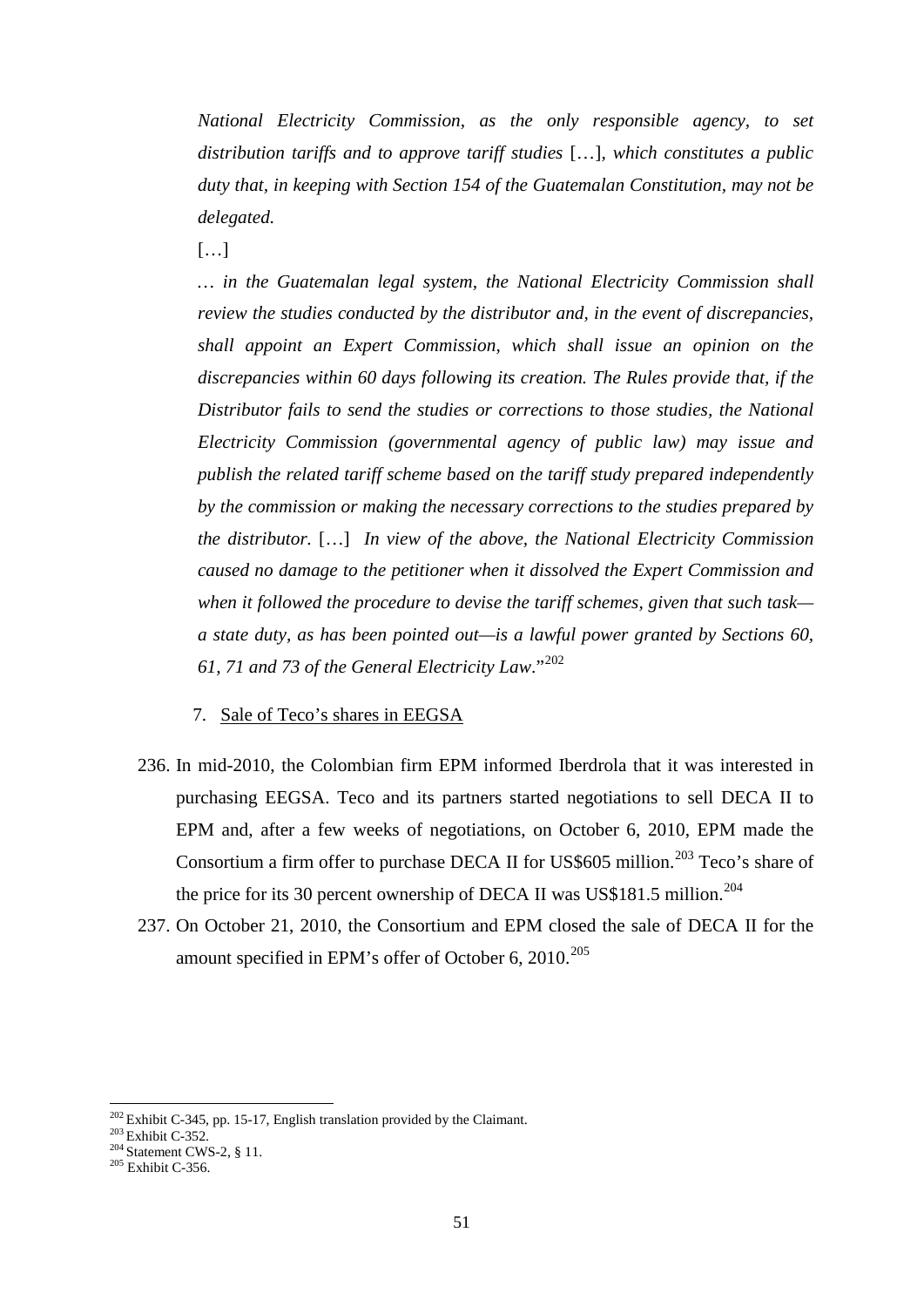## **V. POSITION OF THE PARTIES ON JURISDICTION**

### **A. Summary of Respondent's position**

238. The Respondent contends that: (**1**) the case stated by the Claimant is nothing more than a regulatory disagreement on the interpretation of Guatemalan domestic law, the interpretation of which is not a matter for this Arbitral Tribunal but for the Guatemalan courts, which have already decided the issue. According to the Respondent (**2**) the Claimant cannot use an international mechanism to file an appeal against the decisions of the Supreme Court of Guatemala and could only have challenged those decisions under international law by presenting a denial of justice claim. This has not been done, however, and there has been no allegation by the Claimant in this regard. Finally, (**3**) the Respondent cites the decision of the Arbitral Tribunal in the Iberdrola case.

### 1. Teco's claim is a mere regulatory disagreement

- 239. Guatemala contends that the Claimant's claim is essentially based on its disagreement with the way the Guatemalan regulator interpreted and applied the regulatory framework in the tariff review process for 2008-2013.<sup>[206](#page-51-0)</sup>
- 240. Although the Claimant refers to the amendments to Article 98 RLGE in 2007 and 2008, such is not the basis for its claim. What Claimant submits is that such provision, as amended in 2007, was incorrectly applied by the CNEE. In addition, Teco never complained about the 2007 amendment before this arbitration, and such a claim would now be time-barred. With respect to the 2008 amendment, Claimant admits that it was not applied, and therefore could not have caused Teco any harm.<sup>[207](#page-51-1)</sup>
- 241. The Claimant's claim is therefore limited to the CNEE's interpretation of the Guatemalan regulatory framework concerning the role of the Expert Commission and the regulator's power to approve the VAD and EEGSA's rate of return based on a tariff study prepared by its own consultant rather than by the distributor's consultant.[208](#page-51-2)
- 242. Respondent argues that such regulatory disagreements cannot give rise to claims under the Treaty because the CNEE has the right and duty to interpret the law and

 $206$  Rejoinder, § 38.

<span id="page-51-2"></span><span id="page-51-1"></span><span id="page-51-0"></span><sup>206</sup> Rejoinder, § 38. <sup>207</sup> Counter-Memorial, § 59; Rejoinder, § 41. <sup>208</sup> Counter-Memorial, §§ 55 and 78; Rejoinder, §§ <sup>40</sup>*et seq*.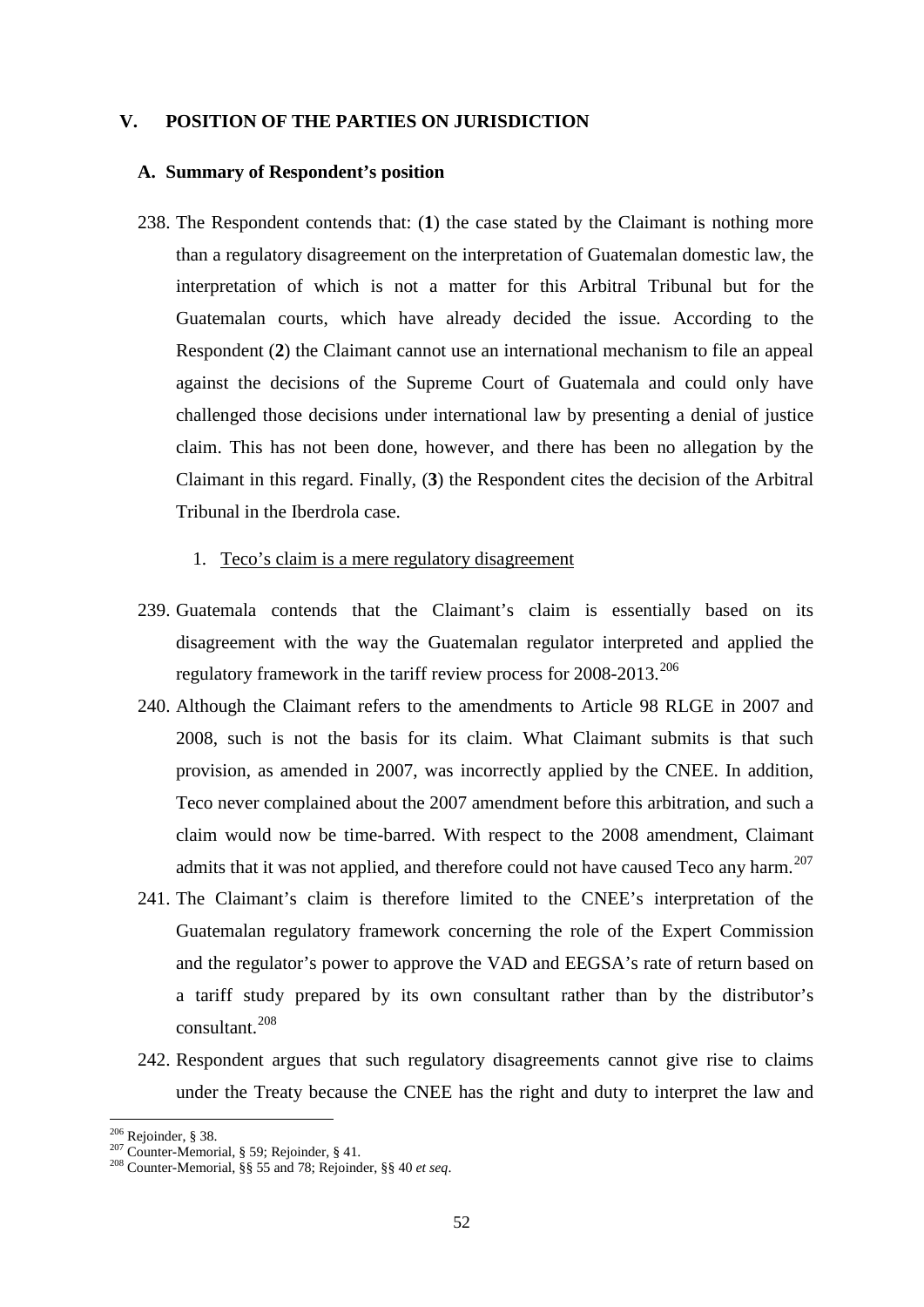take positions on issues that are within its jurisdiction. The General Electricity Law (LGE) itself and its regulations provide that the CNEE is the party responsible for complying with and enforcing these laws,  $209$  and in particular they provide that the CNEE has the responsibility to "*define the transmission and distribution tariffs* [...] *as well as the methodology for calculation of the same*" and to conduct the tariff review process.<sup>[210](#page-52-1)</sup>

- 243. Even if the regulator was mistaken in its interpretation of the regulatory framework, this cannot result in a violation of an international treaty, particularly when local courts have already decided on the matter.<sup>[211](#page-52-2)</sup>
- 244. The Claimant itself realized that their differences in respect to the regulatory framework should be brought before the courts of Guatemala. The Claimant and EEGSA challenged the April 2008 Terms of Reference before the Guatemalan courts and obtained a temporary protection measure. The Claimant also raised their differences regarding the procedure for fixing the tariffs before the courts of Guatemala, and in particular the interpretation of the role of the Expert Commission; these appeals were admitted and processed by the courts of Guatemala, but ultimately the Constitutional Court decided in favor of the CNEE.
- 245. On November 18, 2009, the Constitutional Court decided whether the ruling of the Expert Commission was binding, as well as on the disputed extent of the regulator's power to set the tariff based on its own consultant's VAD study. The Respondent summarizes as follows what is in its view the content of the court's decisions in this respect: "*a) The CNEE is the only entity empowered to approve the tariffs and is not authorized to delegate this function; (b) The Expert Commission has the sole function of issuing a pronouncement on discrepancies between the VAD study submitted by the distributor and the Terms of Reference issued by the CNEE; (c) The regulatory framework does not establish any additional function for the Expert Commission after it has issued its pronouncement; (d) Because of the advisory nature of expert reports under Guatemalan law and the responsibility of the CNEE to approve the tariffs, the pronouncement of the Expert Commission cannot be binding; and (e) Finally, the Court affirmed the regulatory nature of the CNEE's function to*

<sup>&</sup>lt;sup>209</sup> Counter-Memorial, § 56.

<span id="page-52-2"></span><span id="page-52-1"></span><span id="page-52-0"></span><sup>210</sup> *Ibid.*, § 57; LGE arts. 4 (c), 61 and 71.<br><sup>211</sup> Counter-Memorial, § 112.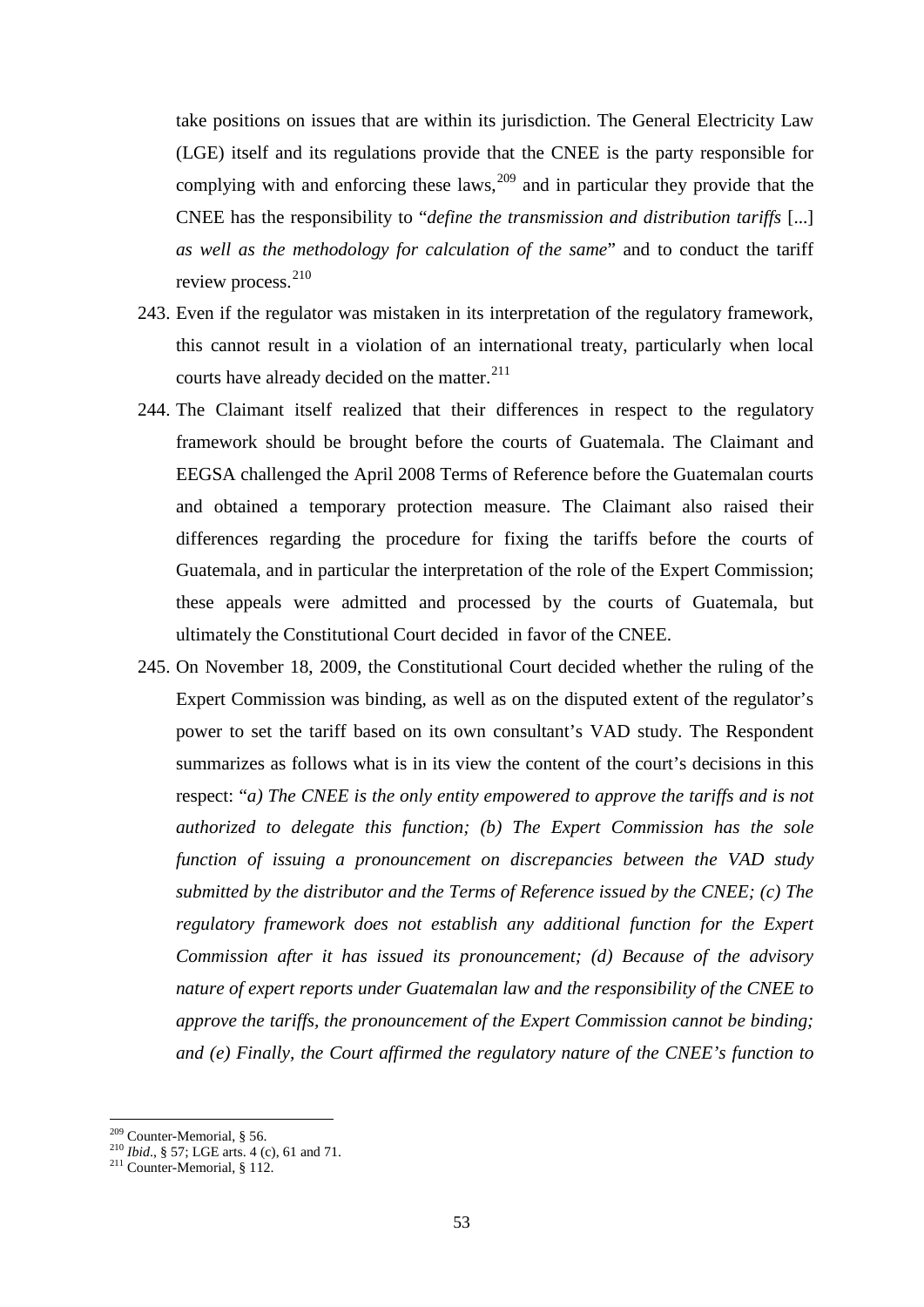*approve the tariffs, which must reflect legal criteria, in particular the costs, including the cost of capital.*"<sup>[212](#page-53-0)</sup>

- 246. The Respondent further asserts that, in its decision of February 24, 2010, the Constitutional Court found that: "*(a) the relevant legislation does not grant the Expert Commission any function other than to issue a pronouncement on the discrepancies between the CNEE and the distributor; (b) the dissolution of the Expert Commission once its pronouncement had already been issued could not have caused harm to EEGSA; and (c) given the advisory nature of expert pronouncements under Guatemalan law and the non-delegable nature of the CNEE's duties and responsibilities regarding adoption of the tariffs, according to the principles of legality and organization of the public administration, the pronouncement of the Expert Commission cannot be binding.*"[213](#page-53-1)
	- 2. The Claimant cannot file an appeal before the Arbitral Tribunal against the decisions of the Guatemalan courts, it can only file a claim for denial of justice but it has not done so
- 247. According to Guatemala, the Claimant is now asking the Arbitral Tribunal to act as an appellate court on these issues, which, is not possible, as has been established by many investment arbitration tribunals.<sup>[214](#page-53-2)</sup> The Claimant could only have submitted an international claim if it had claimed and proved that there was a denial of justice, which it has not alleged.<sup>[215](#page-53-3)</sup>
- 248. When disagreements between a regulator and the regulated entities arise, what the State must ensure is that its courts are available to provide due process and do not issue arbitrary decisions. A State is internationally responsible only when this

<span id="page-53-0"></span><sup>&</sup>lt;sup>212</sup> Counter-Memorial, § 125; Rejoinder, § 49 (b).

<span id="page-53-2"></span><span id="page-53-1"></span><sup>213</sup> Counter-Memorial, § 126; Rejoinder, § 49 (a).<br><sup>213</sup> Counter-Memorial, § 79-83 and Rejoinder, § 62 *et seq.* citing *ADF Group Inc. v. United States of America*, ICSID Case No. ARB (AF)/001, Award, January 9, 2003 (CL-4), § 190 (hereinafter "*ADF* Award"), *Robert Azinian et al. v. United Mexican States*, ICSID Case No. ARB (AF)/97/2), Award, November 1, 1999 (RL-2), § 99; *Waste Management Inc. v. United Mexican States*, ICSID Case No. ARB (AF)/00/3, Award, April 30, 2004 (CL-46), § 12 (hereinafter "*Waste Management* Award"); *Saluka Investments BV v. Czech Republic*, UNCITRAL Case, Partial Award, March 17, 2006 (CL-42) (hereinafter "*Saluka* Award"), *Generation Ukraine v. Ukraine,* ICSID Case No. ARB/00/9, Award, September 16, 2003 (RL-6) (hereinafter "*Generation Ukraine* Award")*; EnCana Corporation v. Republic of Ecuador*, LCIA Case No. UN3481, (hereinafter "*EnCana v. Ecuador*", Award, February 3, 2006 (RL-9), § 194; *Marvin Feldman v. United Mexican States*, ICSID Case No. ARB (AF)/99/1, Final Award, December 16, 2002 (RL-5), §§ 134, 140; *GAMI Investments Inc. v. United Mexican States*, UNCITRAL, Final Award, November 15, 2004 (RL-7), § 100; *Parkerings-Compagniet AS v. Republic of Lithuania,* ICSID Case No. ARB/05/8, Award, September 11, 2007 (RL-10) (hereinafter "*Parkerings-Compagniet* Award"), §§ 315-317; *Iberdrola Energía SA v. Republic of Guatemala*, ICSID Case No. ARB/09/5, Award, August 17, 2012 (RL-34) (hereinafter "*Iberdrola* Award"), §§ 369-372 and 418-421. <sup>215</sup> Counter-Memorial §§ 113-118.

<span id="page-53-3"></span>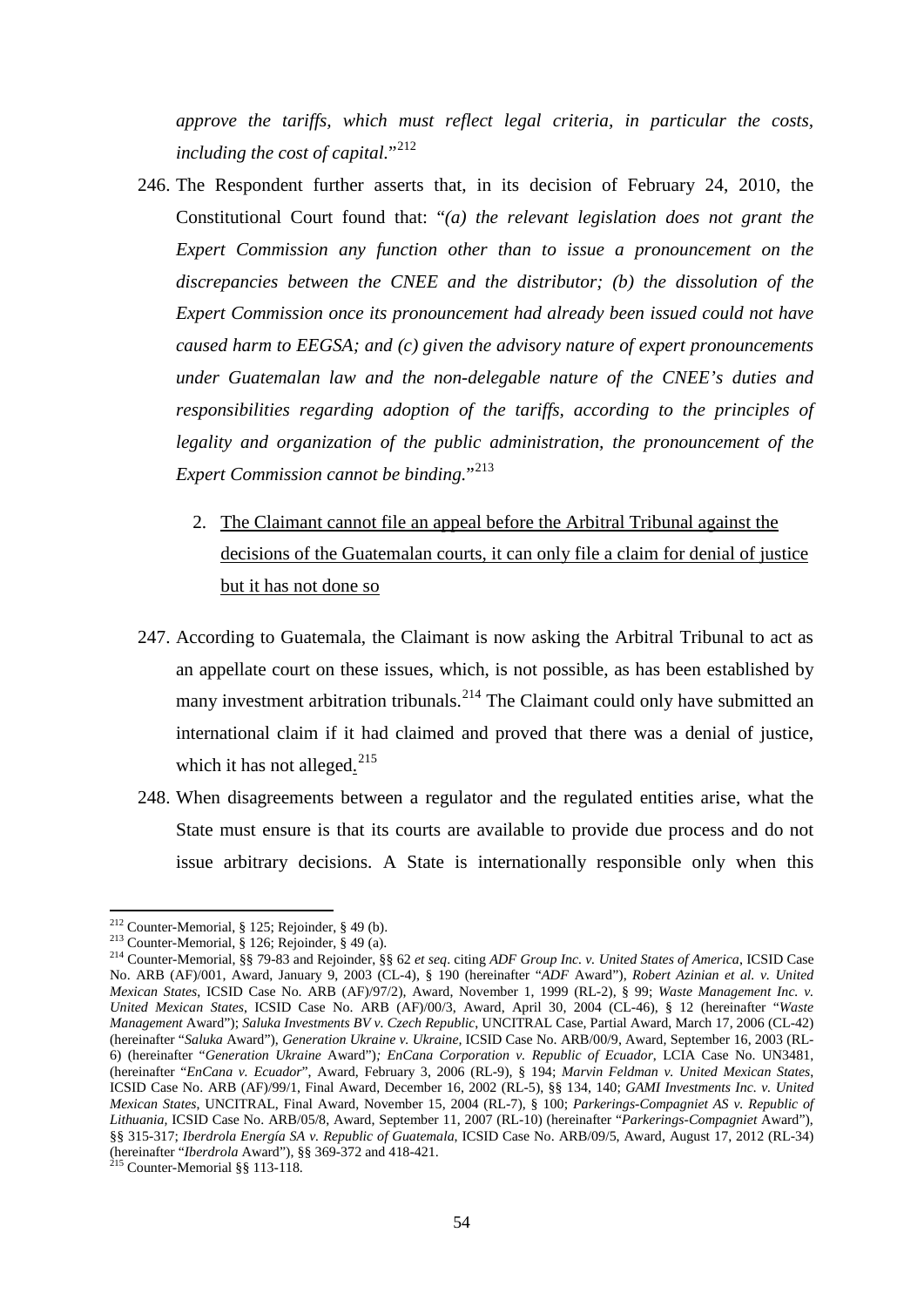process fails, as Guatemala's conduct is not limited to the performance of the CNEE but also includes the actions of its courts.<sup>[216](#page-54-0)</sup>

- 249. In this regard, the Respondent contends that the Claimant only alleges that the decisions of the Constitutional Court were wrong or incorrect and that they appear to have been *"influenced by political considerations,*" but does not provide any substantiation, foundation, or evidence whatsoever for such contentions.<sup>[217](#page-54-1)</sup>
- 250. To the contrary, the Guatemala's Constitutional Court granted the Claimant a full opportunity to expound its arguments and issued reasoned and informed decisions. Moreover, the Constitutional Court has repeatedly demonstrated its independence from political power. $^{218}$  $^{218}$  $^{218}$ 
	- 3. The Iberdrola decision
- 251. The Respondent asserts that its position on the lack of jurisdiction of the Arbitral Tribunal is supported by the decision of the tribunal in the Iberdrola case.<sup>[219](#page-54-3)</sup>
- 252. The Iberdrola case is identical to the present case as to the facts. On the same facts, the Arbitral Tribunal decided that it was dealing with a claim under Guatemalan law and not international law, and that in order to deal with such claims it "*would have to act as regulatory authority, as administrative entity and as trial court*." As a consequence, after dismissing the denial of justice claim, the Iberdrola tribunal concluded that it did not have jurisdiction to decide the case.<sup>[220](#page-54-4)</sup>
- 253. Respondent also notes that the Iberdrola case was based on the BIT between Spain and Guatemala, under which the autonomous standard of treatment is more demanding than the international minimum standard applicable to this case. Even so, the tribunal found that the claims were not justiciable under international law.<sup>[221](#page-54-5)</sup>

#### **B. Summary of Claimant's position**

254. According to Teco: (**1**) the claim concerns a violation of the Treaty and is not merely a regulatory disagreement. In any case (**2**) the Claimant argues that the basis for its claims is something that should be decided on the merits. Teco also argues that (**3**) it

<span id="page-54-0"></span><sup>&</sup>lt;sup>216</sup> *Ibid.*, §§ 113, 117.<br><sup>217</sup> Rejoinder, § 45.

<span id="page-54-3"></span><span id="page-54-2"></span><span id="page-54-1"></span><sup>&</sup>lt;sup>218</sup> Counter-Memorial, § 128 and footnote 120.<br><sup>219</sup> *Iberdrola* Award, *supra* footnote 214.<br><sup>220</sup> Rejoinder, § 60.<br><sup>221</sup> *Ibid.*, § 61.

<span id="page-54-4"></span>

<span id="page-54-5"></span>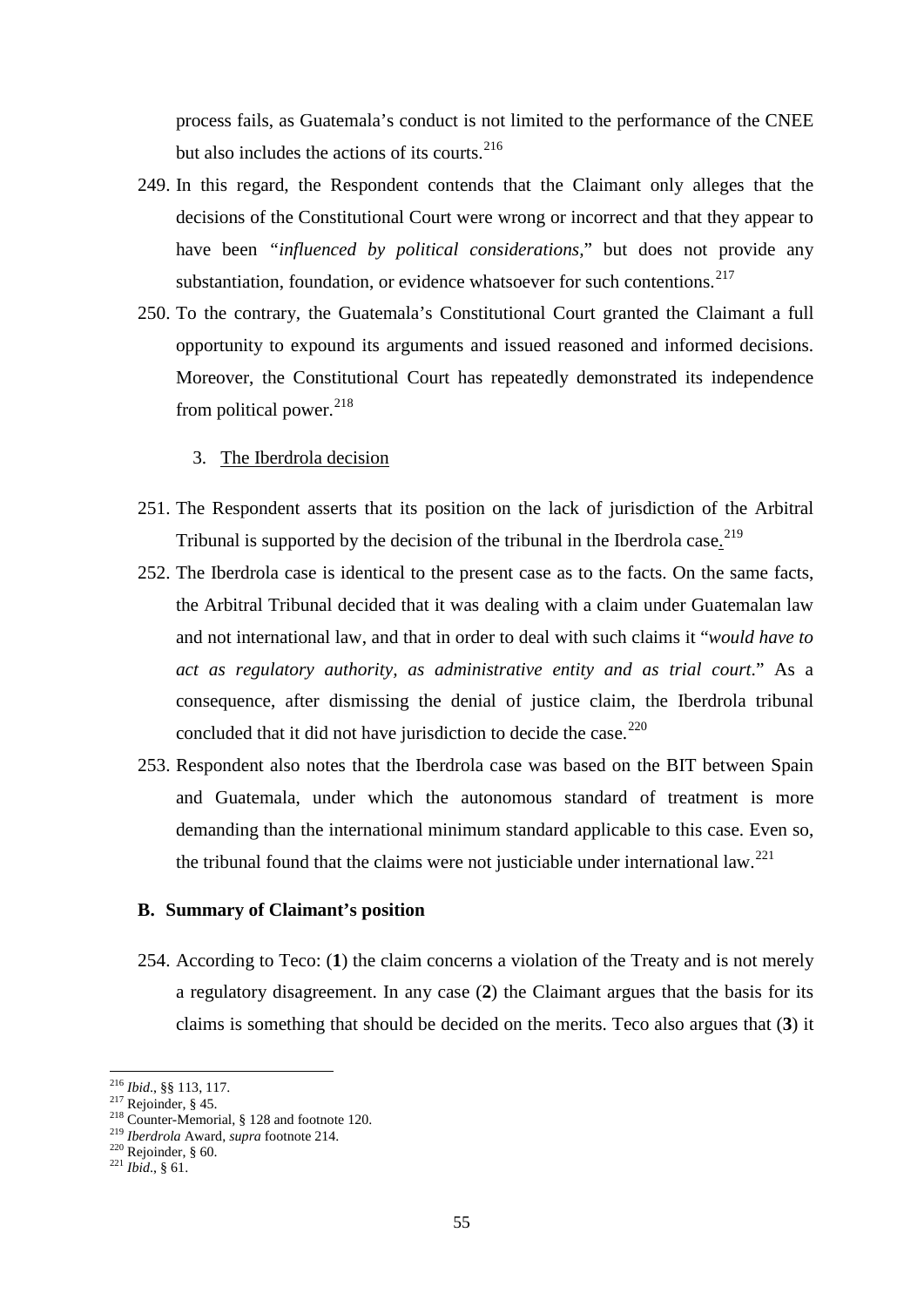is not limited to bringing a claim for denial of justice, and that (**4**) the decision in Iberdrola is not relevant to the jurisdiction of this Arbitral Tribunal.

- 1. Teco's claim relates to a violation of the Treaty and is not a mere regulatory disagreement
- 255. Respondent's jurisdictional objections are unfounded and should be rejected because the Claimant is not pleading a mere regulatory disagreement. Nor is it asking the Arbitral Tribunal to act as an extraordinary court of appeal. What Claimant is asking for is a review of Guatemala's actions during the 2008-2013 tariff review process, in light of Respondent's obligation under Article 10.5 of the Treaty to accord Teco's investment fair and equitable treatment.<sup>[222](#page-55-0)</sup>
- 256. The Claimant does not require the Arbitral Tribunal to act as a regulatory body or as an extraordinary court of appeal. Teco is in fact not asking the Arbitral Tribunal to decide whether the decisions of the Expert Commission were correct. Nor is it asking that it conducts a new tariff review for the 2008-2013 period or that it reviews Guatemalan court decisions. The point Teco is raising in this arbitration is that Guatemala was under an international obligation to comply with the Expert Commission's decisions, regardless of whether such decisions were correct as a technical matter under Guatemalan law. What the Arbitral Tribunal must decide is whether Guatemala acted contrary to its previous actions, in violation of the Claimant's legitimate expectations, or arbitrarily and in bad faith in re-calculating EEGSA's VAD for the 2008-2013 period. The Arbitral Tribunal is also called to decide whether there was a fundamental change to the legal and regulatory framework and therefore a violation of the Respondent's obligations under the Treaty.<sup>[223](#page-55-1)</sup>

## 2. Teco's claims are to be decided in the merits

257. According to the Claimant, in assessing its jurisdiction, the Arbitral Tribunal needs not establish that the claims are correct in substance. It is sufficient that it establishes that the facts alleged by the Claimant, if proved, would be likely to fall within the

<span id="page-55-0"></span><sup>&</sup>lt;sup>222</sup> Rejoinder on Jurisdiction, § 3.

<span id="page-55-1"></span><sup>222</sup> Rejoinder on Jurisdiction, § 3. 223 Reply, §§ 8, 246 *et seq*.; Rejoinder on Jurisdiction, § 14.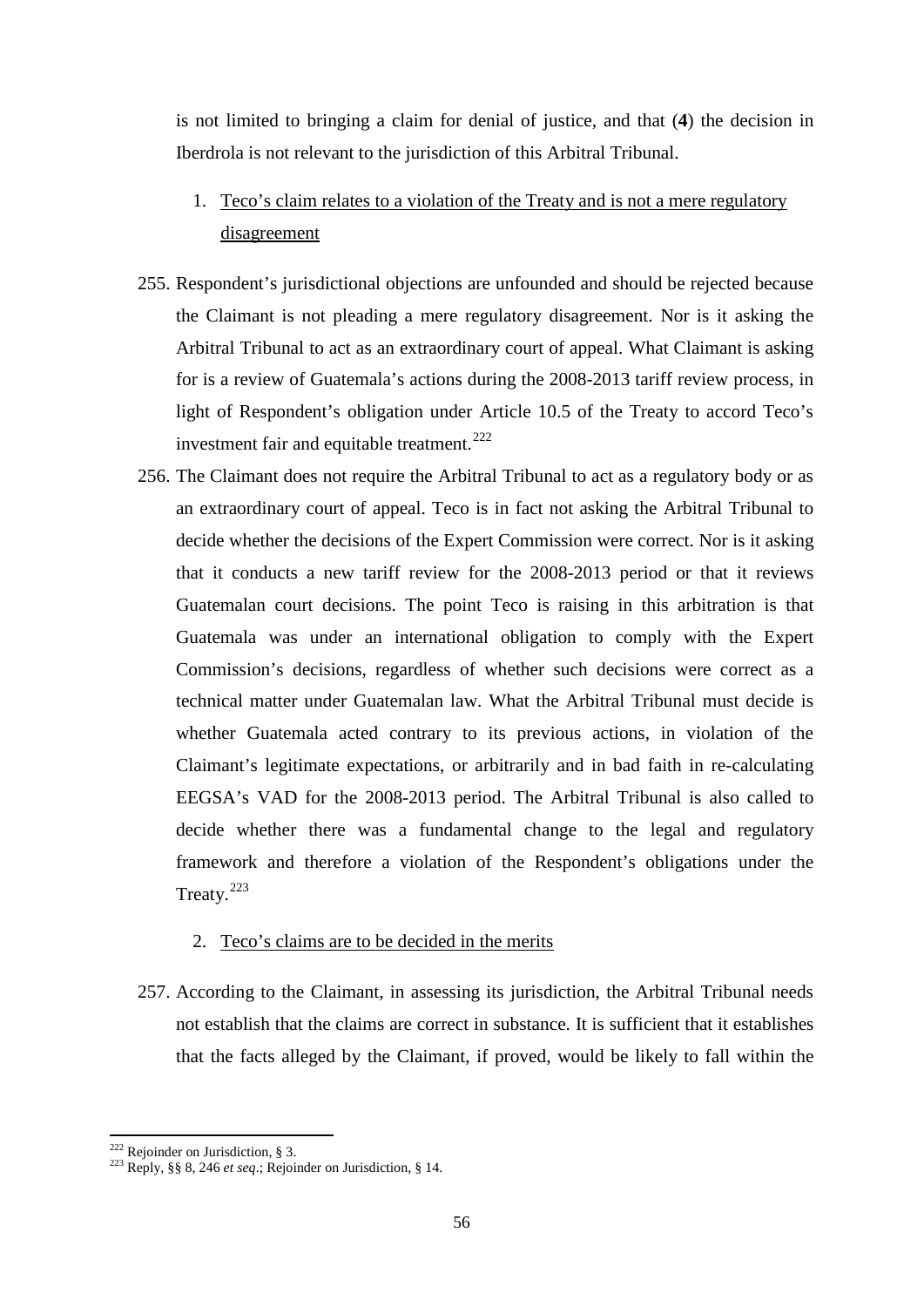Treaty provisions.<sup>[224](#page-56-0)</sup> This approach is supported by a long line of consistent arbitral decisions.<sup>[225](#page-56-1)</sup> The Claimant avers that its claim and the underlying facts comply with the above requirement because, if proven, they would constitute a breach of the Treaty.<sup>[226](#page-56-2)</sup>

- 258. Although the Respondent cited several decisions to support its allegations of lack of jurisdiction,<sup>[227](#page-56-3)</sup> it failed to cite a single decision in which a tribunal declined jurisdiction in the circumstances of the present case.<sup>[228](#page-56-4)</sup> This shows that the decision on whether this claim turns on a mere difference of opinion over regulatory interpretation or on a violation of the Treaty is a matter to be decided in the merits and cannot form the basis for a jurisdictional objection.<sup>[229](#page-56-5)</sup>
	- 3. The Claimant is not limited to arguing denial of justice
- 259. Contrary to Respondent's contentions, the decisions made by the Constitutional Court of Guatemala do not deprive the Arbitration Tribunal of its jurisdiction, nor do they limit the Claimant to making a claim for denial of justice.<sup>[230](#page-56-6)</sup>
- 260. As a matter of fact, such decisions have no res judicata effect with respect to the Claimant, as the causes of action in the present proceedings are different from those present in the Iberdrola arbitration. The parties involved are also different. Moreover, the fact that a domestic court has found the CNEE's actions to be lawful does not

<span id="page-56-1"></span><span id="page-56-0"></span><sup>224</sup> Reply, § 284; Rejoinder on Jurisdiction, §§ 9 *et seq*. 225 *Bayindir Insaat Turizm Ticaret Ve Sanayi v. Islamic Republic of Pakistan*, ICSID Case No. ARB/03/29, Decision on Jurisdiction, November 14, 2005 (CL-84) (hereinafter "*Bayindir* Decision"), § 197; *Telefónica S.A. v. Argentine Republic*, ICSID Case No. ARB/03/20, Decision on Jurisdiction, May 25, 2006 (CL-96), § 56 (hereinafter "*Telefónica* Decision"); *Oil Platforms Claims Tribunal Iran-US*., ICJ, 803, 856, Ruling on preliminary objections, December 12, 1996 (CL-63), § 32; *Saipem SpA v. Bangladesh*, ICSID Case No. ARB/05/07, Decision on Jurisdiction, March 21, 2007 (CL-93), §§ 85-86; *SGS Société Générale de Surveillance S.A. v. Republic of the Philippines*, ICSID Case No. ARB/02/6, Decision on Jurisdiction, January 29, 2004 (CL-69), § 157; *Methanex Corporation v. United States of America*, UNCITRAL (NAFTA Chapter 11), First Partial Award, August 7, 2002 (CL-64), §§ 116-121; *Plama Consortium Ltd. v. Bulgaria*, ICSID Case No. ARB/03/24, Decision on Jurisdiction, February 8, 2005, (CL-66), §§ 118-119; *Bayindir Insaat Turizm Ticaret Ve Sanayi AS v. Islamic Republic of Pakistan*, ICSID Case No. ARB/03/29, Award, August 27, 2009 (CL-59), §§ 193-197; *Jan de Nul N.V. & Dredging International N.V. v. Arab Republic of Egypt*, ICSID Case No. ARB/07/21, Award, November 6, 2008, (RL-11), §§ 69-71; *Construttori Salini S.p.A. and Italstrade S.p.A. v. Hashemite Kingdom of Jordan*, ICSID Case No. ARB/02/13, Award, January 13, 2006 (CL-67), §§ 137-151; *Noble Energy Inc. and Machala Power Cia Ltd. v. Republic of Ecuador and General Electricity Council*, ICSID Case No. ARB/05/12, Decision on Jurisdiction, March 5, 2008 (CL-65), §§ 150-153; *Desert Line Projects LLC v. Republic of Yemen, ICSID Case No. ARB/05/17, Award, February 6, 2008 (CL-61), §§ 129-132.*<br><sup>226</sup> Rejoinder on Jurisdiction, § 13.<br><sup>227</sup> Counter-Memorial, §§ 79-112.<br><sup>228</sup> Reply, § 283.<br><sup>229</sup> Ibid., § 286.

<span id="page-56-3"></span><span id="page-56-2"></span>

<span id="page-56-4"></span>

<span id="page-56-5"></span>

<span id="page-56-6"></span>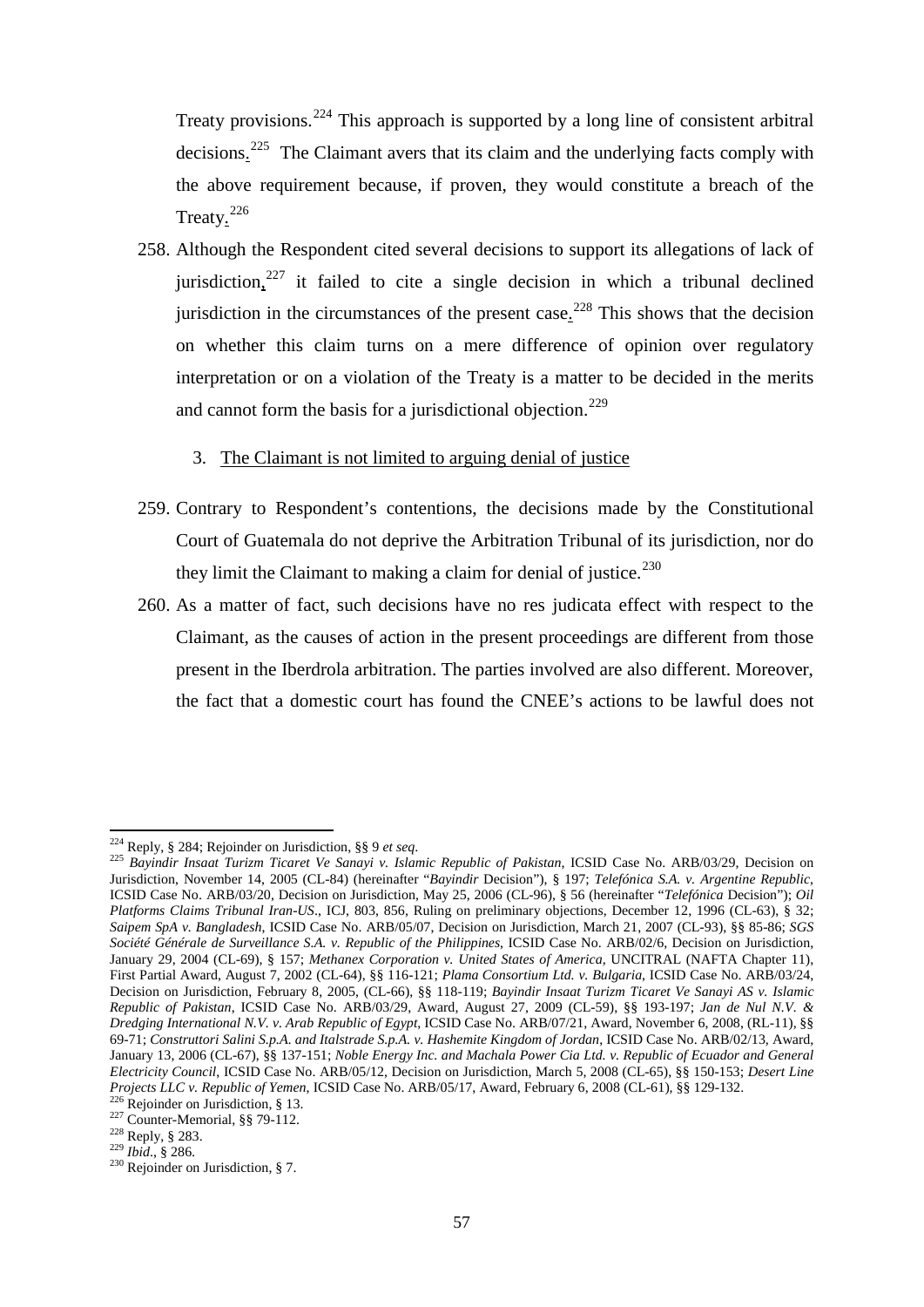preclude international liability, as it is well established that a State may not rely upon the provisions of its own internal law to avoid its international obligations.<sup>[231](#page-57-0)</sup>

- 4. The arbitral tribunal's decision in Iberdrola is not relevant to reviewing the Arbitral Tribunal's jurisdiction in this case
- 261. The Claimant also avers that the decision in Iberdrola<sup>[232](#page-57-1)</sup> is not relevant because of the different way in which that case was presented. $2^{23}$
- 262. In addition, the Claimant alleges that the Iberdrola tribunal erred to the extent that it concluded it did not have jurisdiction to consider issues of domestic law in a regulatory context, as investment tribunals frequently rule on issues of domestic law in determining whether there has been a breach of an investment treaty.<sup>[234](#page-57-3)</sup>
- 263. Finally, Teco submits that, in the Iberdrola case, the Arbitral Tribunal failed to analyze or even consider the claims relating to the legitimate expectations. In the present case it cannot be said that Teco's legitimate expectations arguments concern a mere regulatory disagreement under Guatemalan law. In fact, according to the Claimant, this is an aspect that does not depend at all upon the correct interpretation of Guatemalan law.<sup>[235](#page-57-4)</sup>

## **VI. POSITION OF THE PARTIES ON THE MERITS**

### **A. Claimant's Position**

264. According to the Claimant: **(1)** Guatemala breached Article 10.5 of the Treaty by failing to give fair and equitable treatment to Teco's investment, with the aim of

 $^{231}$  *Ibid.*, § 7.

<span id="page-57-3"></span>

<span id="page-57-2"></span><span id="page-57-1"></span><span id="page-57-0"></span><sup>&</sup>lt;sup>232</sup>*Iberdrola* Award, *supra* footnote 214.<br><sup>233</sup> Rejoinder on Jurisdiction, §§ 4, 25 *et seq.*<br><sup>233</sup> Rejoinder on Jurisdiction, §§ 4, 25 *et seq.*<br><sup>234</sup> Ibid., §§ 5, 31 *et seq.* citing *Ioannis Kardossopoulos v. Georgi* July 6, 2007 (CL-88), § 145; *Asian Agricultural Products Ltd. v. Democratic Socialist Republic of Sri Lanka*, ICSID Case No. ARB/87/3, Final Award, June 27, 1990 (CL-82), § 21; *Total S.A. v. Argentine Republic*, ICSID Case No. ARB/04/1, Decision on Liability, December 27, 2010 (CL-70), § 39 (hereinafter "*Total* Decision"); *Azurix Corp. v. Argentine Republic*, ICSID Case No. ARB/01/12, Decision on Jurisdiction, December 8, 2003 (CL-83), § 95; *EDF International S.A., SAUR International S.A. and Leon Participaciones Argentinas S.A. v. Argentine Republic*, ICSID Case No. ARB/03/23, Award, June 11, 2012 (CL-86), §§ 994-1051; *Railroad Development Corp. v. Republic of Guatemala*, ICSID Case No. ARB/07/23, Award, June 29, 2012 (CL-92), § 235 citing *Waste Management* Award, *supra* footnote 214, *PSEG Global Inc*. and *Konya Elektrik Uretim ve Ticaret Limited Sirketi v. Republic of Turkey*, ICSID Case No. ARB/02/5, Award, January 19, 2007 (CL-37), §§ 246-248; *Tecmed Environmental Technology, S.A. v. United Mexican States*, ICSID Case No. ARB (AF)/00/2, Award, May 29, 2003 (CL-95), §§ 164-166.<br><sup>235</sup> Rejoinder on Jurisdiction, § 43.

<span id="page-57-4"></span>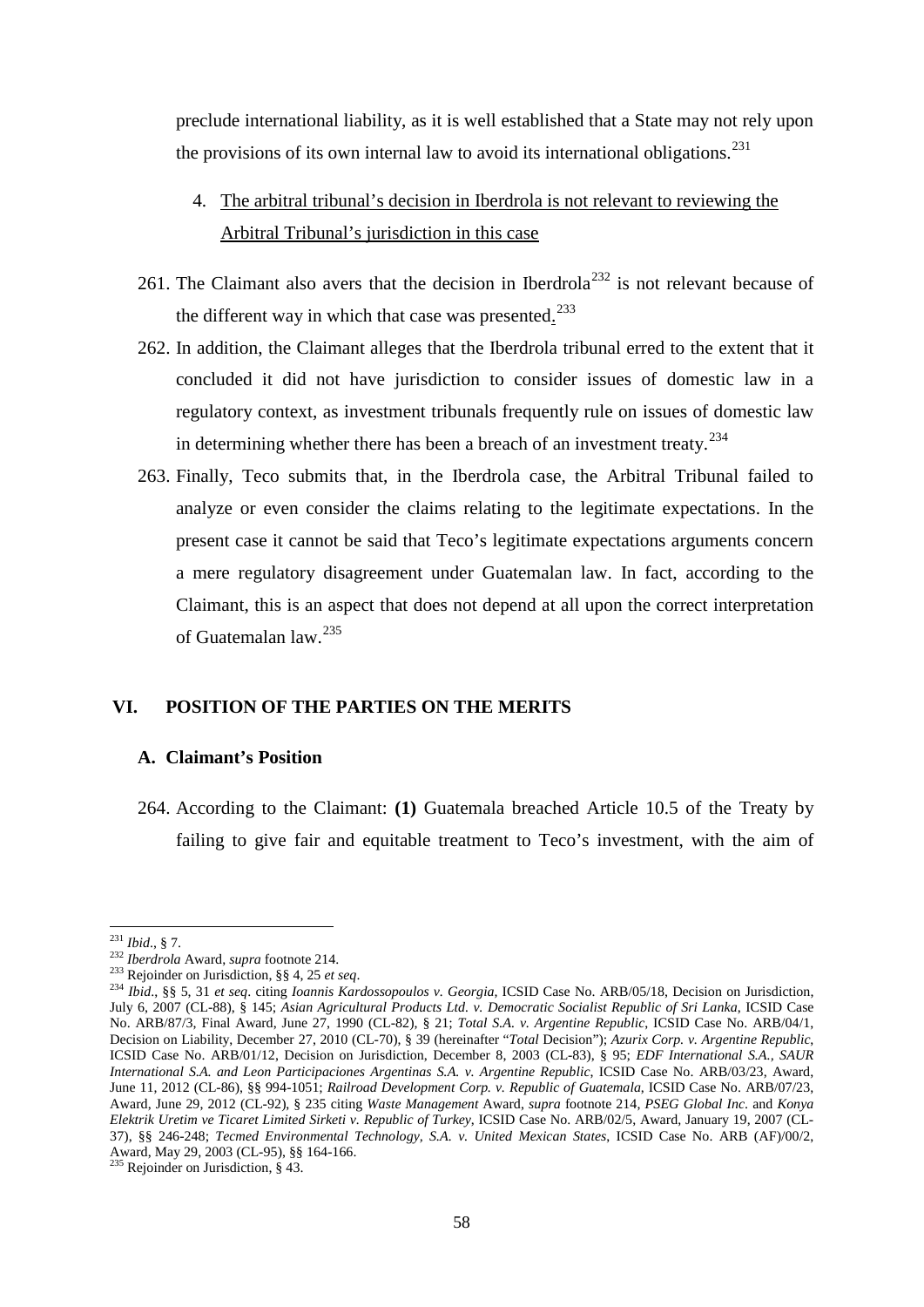imposing an unreasonably low VAD on EEGSA, and in doing so **(2)** it caused the Claimant to suffer damages for which compensation has to be paid.

- 1. Guatemala violated its obligation under Article 10.5 of the Treaty
- 265. The Claimant argues that Guatemala violated its obligation of fair and equitable treatment, first **(a)** when it modified fundamentally the legal and regulatory framework, contrary to its representations, thus frustrating Teco's legitimate expectations and, second, **(b)** when it engaged in unfair and arbitrary actions during the 2008-2013 tariff review process, with the intent of controlling the process and its outcome. According to Teco, **(c)** Respondent's actions constitute breaches of Article 10.5 of the Treaty.

# **a) The fundamental modification of the regulatory framework and the violation of Claimant's legitimate expectations**

- 266. Teco argues that Guatemala made representations to the Claimant that were designed to induce it to invest in the country's electricity sector, and that after having obtained the benefit of a high price for EEGSA's shares, the Respondent frustrated Teco's legitimate expectations.
- 267. Contrary to the submissions of the Respondent, States are liable for failing to respect the investor's legitimate expectations,  $2^{36}$  and the protection of legitimate expectations is a fundamental aspect of the obligation to accord fair and equitable treatment under the customary international law minimum standard of treatment.<sup>[237](#page-58-1)</sup>
- 268. In respect of Guatemala's argument that Teco did not exist at the time of EEGSA's privatization, the Claimant asserts that Teco is part of the same group of companies that originally acquired EEGSA, and that the acquisition in 2005 was merely an internal corporate transfer within the group. Moreover, according to Teco, the companies involved shared virtually all the same officers and directors.<sup>[238](#page-58-2)</sup> Accordingly, the Claimant argues that Teco shared the expectations of the other companies of the same group.<sup>[239](#page-58-3)</sup>

<span id="page-58-0"></span><sup>&</sup>lt;sup>236</sup> Memorial, §§ 245-258; Reply, § 254.

<span id="page-58-1"></span><sup>&</sup>lt;sup>237</sup> Reply, § 255, citing *BG Group v. Argentina Republic*, UNCITRAL Case, Final Award, December 24, 2007, (CL-9), § 310, (hereinafter "*BG Group* Award") which in turn cites *Waste Management* Award, *supra* footnote 214, § 98, and

<span id="page-58-3"></span><span id="page-58-2"></span><sup>&</sup>lt;sup>238</sup> Reply, § 67-68; Statement CWS-11, §§ 10-11; Exhibits C-324, C-526, C-527, C-543, C-428, C-459, C-461, C-464, C-471, C-526, C-469, and C-472.<br><sup>239</sup> Reply, § 68.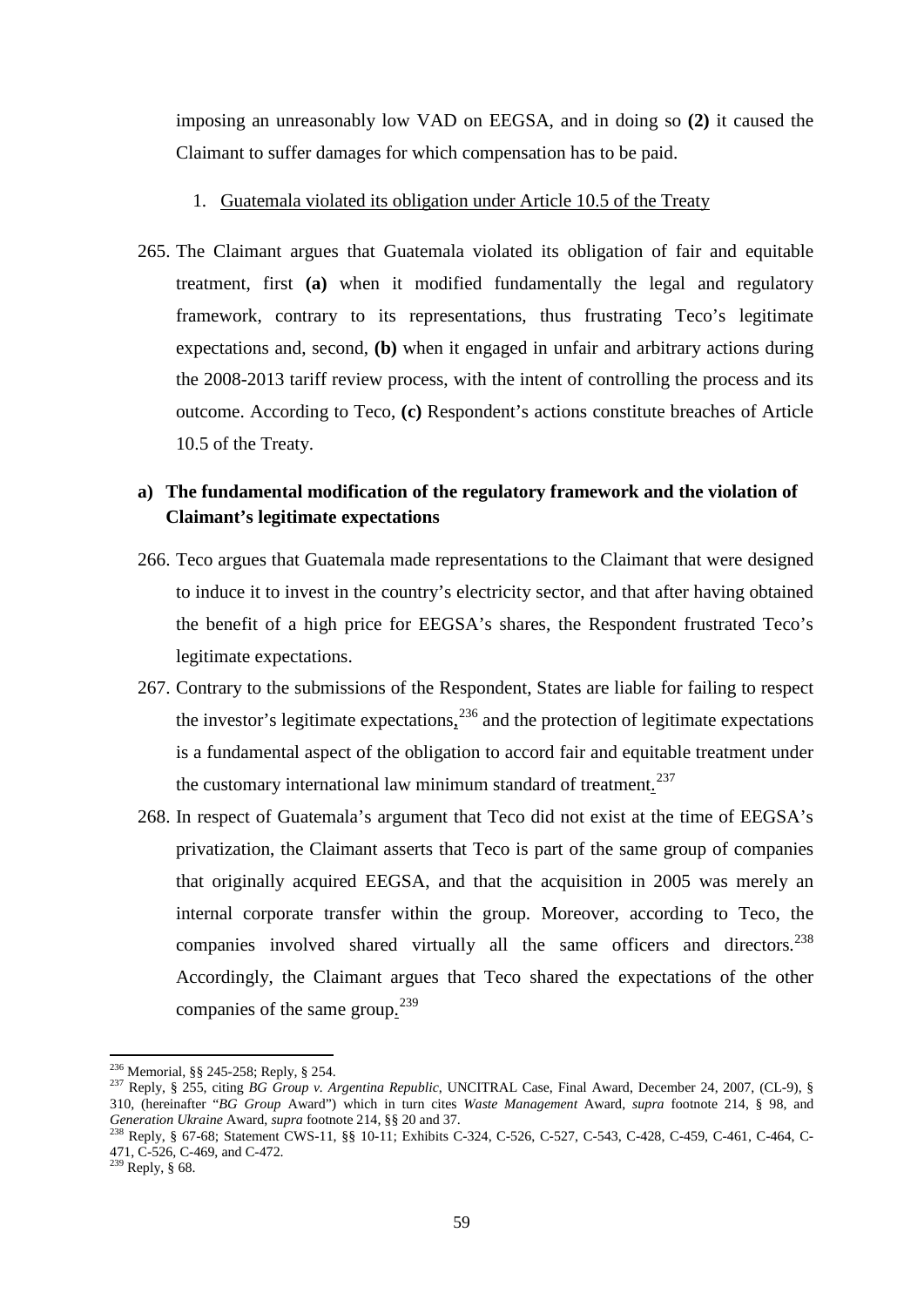- 269. Regarding the violation of its legitimate expectations, Teco avers that Guatemala by virtue of the specific provisions of the LGE and the RLGE,  $240$  as well as the statements it made during the road show<sup>[241](#page-59-1)</sup> and in the Memorandum of Sale<sup>[242](#page-59-2)</sup> to promote the sale of EEGSA's shares – made the following representations, which it immediately thereafter betrayed: (i) that the VAD would be calculated based on a study commissioned by the distributor; (ii) that the VAD would be calculated on the basis of the VNR of a distribution network of a model efficient company; and (iii) that, in case of discrepancies between EEGSA and the CNEE on the VAD study, the discrepancies would be resolved by an independent Expert Commission.
	- *i. The VAD would be calculated based on the study submitted by the distributor*
- 270. The Respondent made representations on several occasions according to which VADs must be calculated by a consultant chosen by the distributor.<sup>[243](#page-59-3)</sup>
- 271. Article 74 of the LGE provides specifically that the VAD components should be calculated by the distributor through a study conducted by one of the firms prequalified by the CNEE.
- 272. The Memorandum of Sale also stated that the VAD was to be calculated by distributors by means of a study commissioned from an engineering firm.<sup>[244](#page-59-4)</sup>
- 273. Teco avers that such representations implied an essential guarantee for the investor, assuring the latter that it would play an important role in the setting of the VAD. This was an essential part of the balancing that the LGE struck between the distributor and the regulator in the tariff review process.  $245$
- 274. The Respondent nonetheless amended Article 98 of the LGE in 2007 to give the CNEE an option, in certain cases, to set the VAD on the basis of a study prepared by its own consultant rather than by the distributor's.<sup>[246](#page-59-6)</sup>
- 275. According to the Claimant, such an amendment was contrary to Guatemala's representation that the VAD would be established based on a study provided by the distributor, which involved a system of checks and balances between the regulatory

- 
- 
- <span id="page-59-3"></span>

 $240$  Exhibits C-17 and C-21.

<span id="page-59-5"></span><span id="page-59-4"></span>

<span id="page-59-6"></span>

<span id="page-59-2"></span><span id="page-59-1"></span><span id="page-59-0"></span><sup>&</sup>lt;sup>241</sup> Exhibit C-28.<br>
<sup>242</sup> Exhibit C-29.<br>
<sup>243</sup> Rejoinder on Jurisdiction, § 15.<br>
<sup>244</sup> Memorandum of Sale, p. 63 (Exhibit C-29).<br>
<sup>245</sup> Transcript, Day 1, 11:34, §§ 7 *et seq.*<br>
<sup>246</sup> Article 98 as amended in 2007 (Exhib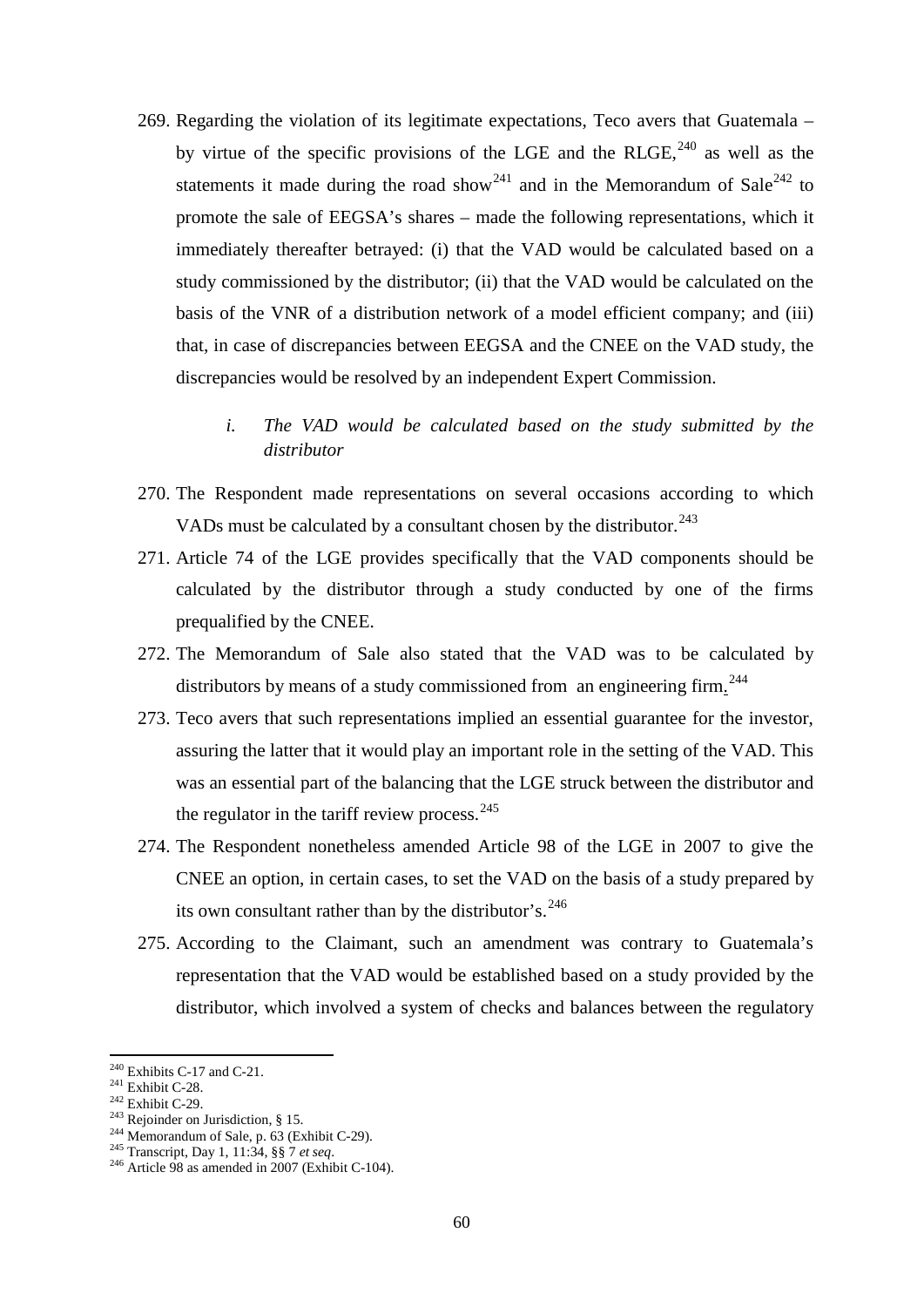authority and the distributors so that the tariffs would be set on the basis of objective and impartial criteria. $247$  Teco states that the amendment was also unconstitutional, as it modified a statutory provision by regulation.<sup>[248](#page-60-1)</sup>

- 276. Teco argues that, despite the illegality of said amendment, it decided not to challenge it in 2007, first because it considered that the new provision would not be applicable to it because EEGSA planned on submitting its consultant's studies to the CNEE in a timely and complete manner, and second because it did not want to strain its relationship with the CNEE at a time when the 2008 tariff review process was about to begin.<sup>[249](#page-60-2)</sup>
- 277. This amendment provided support to the November 18, 2009 decision of the Constitutional Court of Guatemala, in which the court approved the CNEE's decision to apply its own tariff.<sup>[250](#page-60-3)</sup> As a matter of fact, without such an amendment, there would have been no basis in the LGE or the RLGE for the CNEE to rely upon its own VAD study to calculate EEGSA's VAD for the 2008-2013 tariff period.<sup>[251](#page-60-4)</sup>
- 278. The Claimant therefore argues that this amendment of the LGE and the way in which it was interpreted by Guatemala was a fundamental departure from the regulatory framework upon which Teco had relied when making its investment.<sup>[252](#page-60-5)</sup>
- 279. Finally, contrary to the Respondent's contention, its allegations regarding the 2007 amendment to Article 98 of the RLGE are not time-barred under the Treaty, because according to Article 10.16(2)(b-c) of the Treaty, the investor is not required to identify every measure about which it complains in its notice of intent. In any event, the Claimant did indeed identify this amendment in its Request for Arbitration.<sup>[253](#page-60-6)</sup>
	- *ii. The LGE established that the VAD would be calculated on the basis of the VNR of a distribution network of a model efficient company*
- 280. Article 73 of the LGE provides that the distributor's return should be calculated based on the VNR of a model efficient company, and Article 79 of the LGE states

<sup>&</sup>lt;sup>247</sup> Memorial, § 264; Report CER-1, §§ 20-40.

<span id="page-60-3"></span>

<span id="page-60-2"></span><span id="page-60-1"></span><span id="page-60-0"></span><sup>&</sup>lt;sup>248</sup> Memorial, § 90; Report CER-1, § 40.<br><sup>249</sup> Reply, § 100.<br><sup>249</sup> Reply, § 100.<br><sup>250</sup> *Ibid.*, §§ 214-215; Exhibit C-331, p. 15-20.<br><sup>251</sup> Rejoinder on Jurisdiction, § 20; Reports CER-3, § 78 and CER-1, § 67.<br><sup>252</sup> Rejoi

<span id="page-60-6"></span><span id="page-60-5"></span><span id="page-60-4"></span>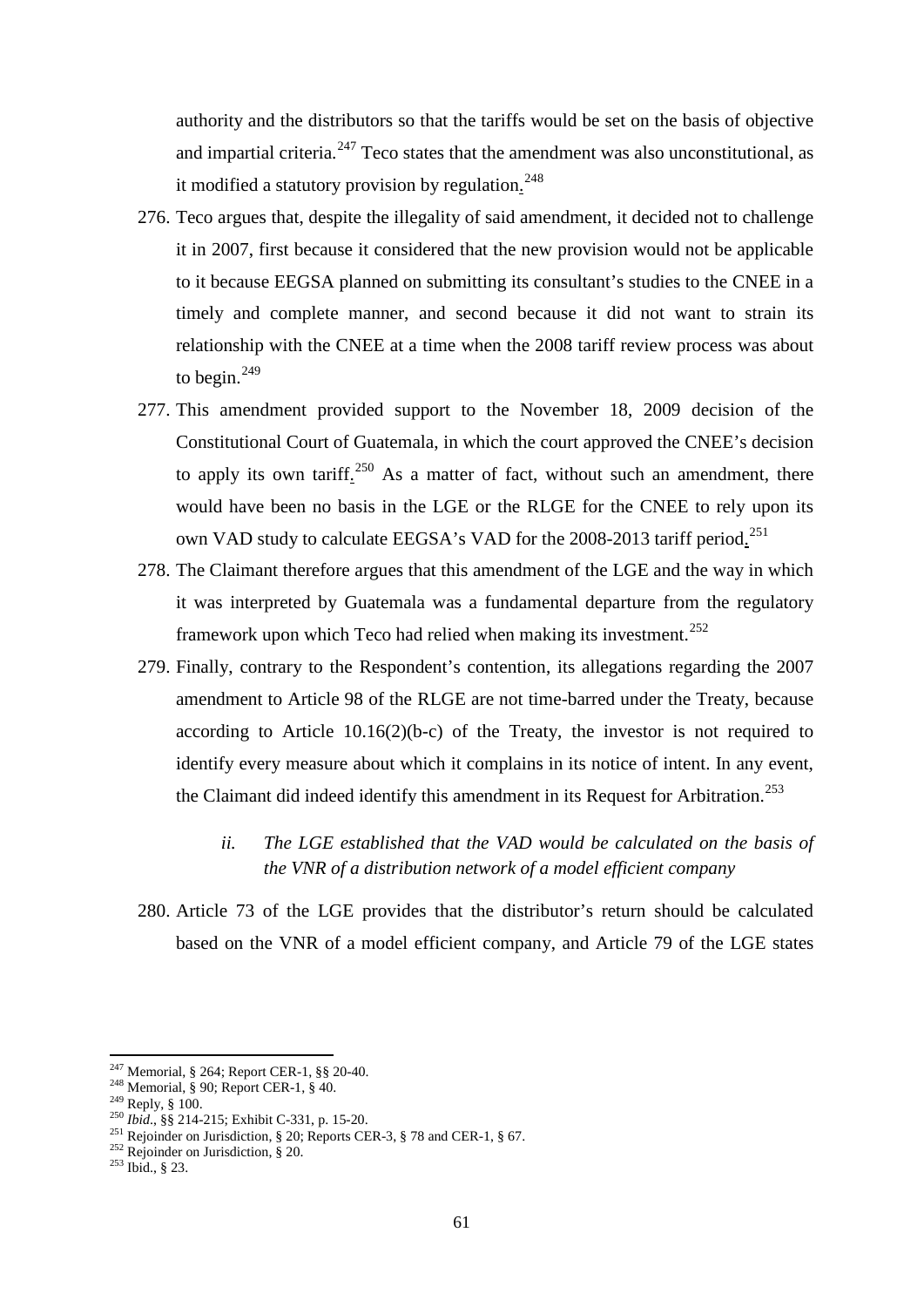that the rate of return should correspond to a rate of between 7 percent and 13 percent of the VNR.<sup>[254](#page-61-0)</sup>

- 281. The VNR, which is the basis for calculating the distributor's VAD, can therefore not be reduced by depreciation, since the concept of new replacement value is inconsistent with a depreciated value.<sup>[255](#page-61-1)</sup>
- 282. The Claimant avers that Guatemala introduced the model company concept in the LGE in order to increase EEGSA's privatization value,  $256$  which explains why the consortium paid US\$520 million for EEGSA despite the valuation, made some years before in the PW Report, of only US\$13.9 million.<sup>[257](#page-61-3)</sup>
- 283. Teco, having paid a value higher than the actual value for EEGSA's assets, needed to recover its investment base through higher electricity tariffs guaranteed by the  $LGE.$ <sup>[258](#page-61-4)</sup>
- 284. This expectation was frustrated by Resolution No. 05-2008, which amended the FRC initially contained in the Terms of Reference and thereby cut by half the VNR of the model company. According to Teco, the exchanges between the CNEE and its consultant show that the unlawful calculation of the FRC was designed with the specific purpose of significantly reducing EEGSA's VAD.<sup>[259](#page-61-5)</sup>
- 285. According to Teco, this provision violated the LGE as it depreciated by half the value of a fictitious company that should by law have been considered as new.
- 286. The Expert Commission confirmed that the FRC imposed by the CNEE in the Terms of Reference was contrary to the express provisions of the LGE. The CNEE misinterpreted the concept of the VNR as established in the law, and this had the effect of halving the return that had been promised to  $EEGSA.<sup>260</sup>$  $EEGSA.<sup>260</sup>$  $EEGSA.<sup>260</sup>$
- 287. Teco also argues that, because of other irregularities committed by the CNEE, the latter imposed tariffs upon EEGSA based on a VAD that did not meet the expected rate of return. [261](#page-61-7)

<span id="page-61-0"></span><sup>&</sup>lt;sup>254</sup> Memorial, § 261; LGE, art. 79 (Exhibit C-17).

<span id="page-61-2"></span><span id="page-61-1"></span><sup>&</sup>lt;sup>255</sup> Memorial, § 33 and footnote 104; Exhibit C-246.<br><sup>256</sup> Memorial, § 262; Report CER-2, §§ 59-64.<br><sup>257</sup> Memorial, §§ 34, 62, and 271; Report CER-2, §§ 58, 64 and 65.<br><sup>258</sup> Memorial, § 262.<br><sup>259</sup> Reply, §§ 51 (footnote

<span id="page-61-4"></span><span id="page-61-3"></span>

<span id="page-61-5"></span>

<span id="page-61-6"></span>

<span id="page-61-7"></span>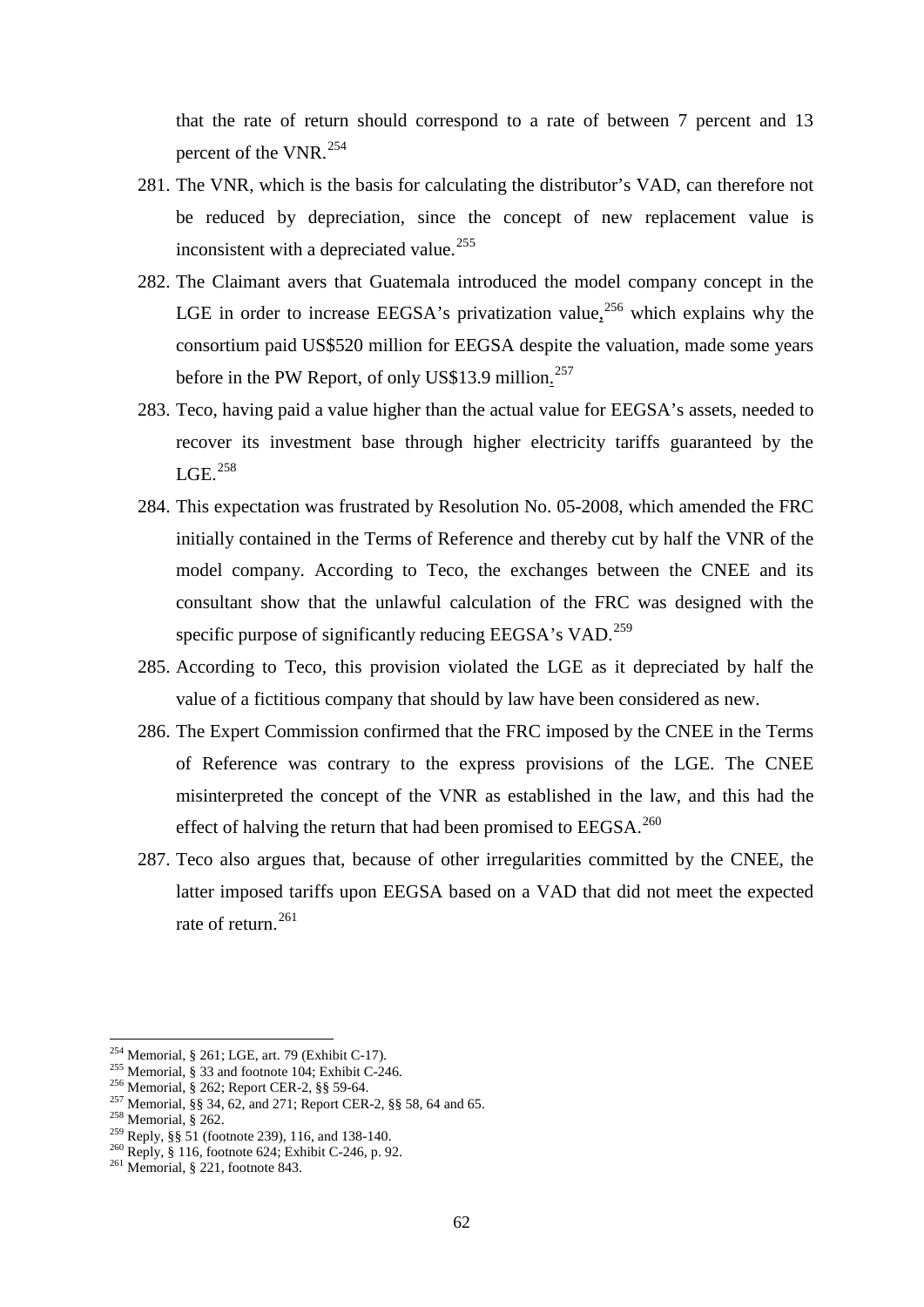- *iii. Discrepancies between the distributor and the CNEE on the VAD study would be resolved by an independent Expert Commission*
- 288. Article 75 of the LGE provides that, in case of discrepancies between the distributor and the CNEE on the VAD study, an Expert Commission shall pronounce itself on such discrepancies.
- 289. Furthermore, when promoting the privatization of EEGSA, Guatemala reported in the Memorandum of Sale to potential investors that "*in the event of discrepancy, a Commission of three experts will be convened to resolve the differences.*"<sup>[262](#page-62-0)</sup>
- 290. Indeed, the terms of reference for the 2003 tariff review provided that any discrepancies would be "reconciled" by the Expert Commission.<sup>[263](#page-62-1)</sup>
- 291. The CNEE also stated in November 2003, during judicial proceedings unrelated to this arbitration, that *"*[i]*n the event of discrepancies, pursuant to Article 98* [of the RLGE] *and* [Article] *75 of the* [LGE]*, an Expert Commission shall be constituted, which shall resolve* [the discrepancies] *in a term of 60 days.*<sup>[264](#page-62-2)</sup>
- 292. In Teco's submission, the Respondent's argument that the Expert Commission's decisions were merely advisory and non-binding is disproved by Guatemala's own behavior. In fact, had it been so, Guatemala would not have attempted to interfere with the appointment of the chairman of the Expert Commission and to influence Mr. Jean Riubrugent.<sup>[265](#page-62-3)</sup> Respondent's position that the CNEE had the power to unilaterally calculate the VAD irrespective of the Expert Commission's determinations would also be inconsistent with its own argument that Article 98 bis, which provided for the possibility that the Government could appoint the chairman of the Expert Commission, was necessary in order to prevent indefinite delays in the calculation of the VAD.<sup>[266](#page-62-4)</sup>
- 293. Guatemala's arguments that the mission of the Expert Commission was limited to noting the existence of discrepancies, or that the use of the verb "*pronounce*" in the LGE implied that the Expert Commission could only express a non-binding opinion, are opportunistic. Guatemala only adopted such positions once it found that the decision of the Expert Commission implied an increase in EEGSA's VAD.

<span id="page-62-0"></span><sup>&</sup>lt;sup>262</sup> Exhibit C-29, p. 49.

<span id="page-62-2"></span><span id="page-62-1"></span><sup>263</sup> Memorial, § 278.<br>
<sup>263</sup> Memorial, § 278.<br>
<sup>264</sup> CNEE Answer to Constitutional Challenge 1782-2003 dated November 10, 2003, English translation provided by the Claimant (Exhibit C-81), Scheme, p. 6.

<span id="page-62-4"></span><span id="page-62-3"></span><sup>&</sup>lt;sup>265</sup> Reply, §§ 138-140; Rejoinder on Jurisdiction, § 17. <sup>266</sup> Rejoinder on Jurisdiction, § 22, referring to Rejoinder, §§ 212-213.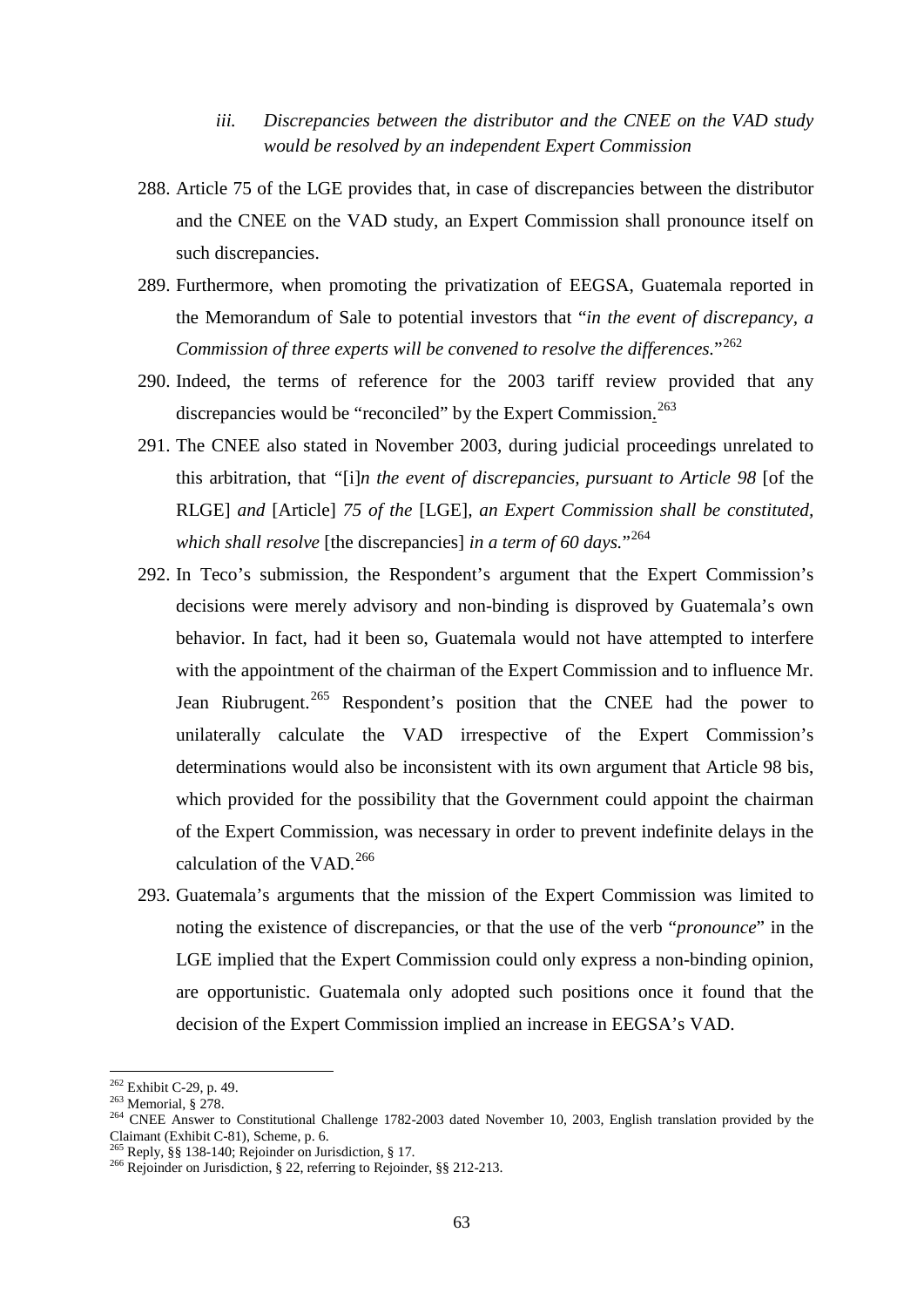- 294. Both the specific meaning of the term "pronounce" in a legal context<sup>[267](#page-63-0)</sup> and the logical meaning of said provision in the LGE as well as the other representations made by Guatemala indicate that the Expert Commission had the authority to resolve disputes between the distributor and the CNEE in a binding manner.
- 295. The representations made in this respect were relevant to the investor, as the powers granted to the Expert Commission ensured a fair, depoliticized and efficient method of resolving disputes between the CNEE and the distributor.<sup>[268](#page-63-1)</sup>
- 296. In breach of the many representations made by Guatemala and the CNEE, the CNEE decided to ignore the Expert Commission's report and to instead impose a VAD based on a study prepared by its own consultant Sigla, which neither EEGSA nor its consultant knew about and in preparation of which they had no input.<sup>[269](#page-63-2)</sup>
- 297. In Teco's submission, it is only after having learnt of the Expert Commission's adverse rulings that the CNEE came up with the argument that the Expert Commission's role was limited to recording the differences between the CNEE and the distributor. It did so in order to justify its decision to dissolve the Expert Commission, disregard its report and impose a VAD based on the Sigla report.<sup>[270](#page-63-3)</sup>
- 298. The Claimant also alleges that, in its decisions of November 18, 2009 and February 24, 2010, the Guatemalan Constitutional Court misinterpreted the applicable regulatory framework. According to Teco, those decisions are so devoid of reasons and so contrary to the law that it can only be concluded that they were motivated by political interest to prevent any increase in electricity rates, as shown in the statement of the President of Guatemala and uncle of the CNEE's chairman, Mr. Alvarez Colom, in which he stated that reducing tariffs had been an achievement of his administration.[271](#page-63-4)

# **b) Guatemala carried out the 2008 tariff review in bad faith and in an openly arbitrary manner**

299. Teco's claim is also based on the fact that the Respondent conducted the tariff review for the 2008-2013 period in an unjust and arbitrary manner, intending to manipulate the process and control the outcome of the tariff review.

<span id="page-63-0"></span><sup>&</sup>lt;sup>267</sup> Reply, § 43; Exhibit C-50; Reports CER-1, § 76 and CER-3, § 38.

<span id="page-63-3"></span><span id="page-63-2"></span>

<span id="page-63-1"></span><sup>&</sup>lt;sup>268</sup> Memorial, § 44.<br><sup>269</sup> *Ibid.*, § 268.<br><sup>270</sup> Reply, §§ 158-164; Rejoinder on Jurisdiction, § 18; Exhibit C-547.<br><sup>271</sup> Transcript, Day 1, p. 59, §§ 17 *et seq.*; Exhibit C-604.

<span id="page-63-4"></span>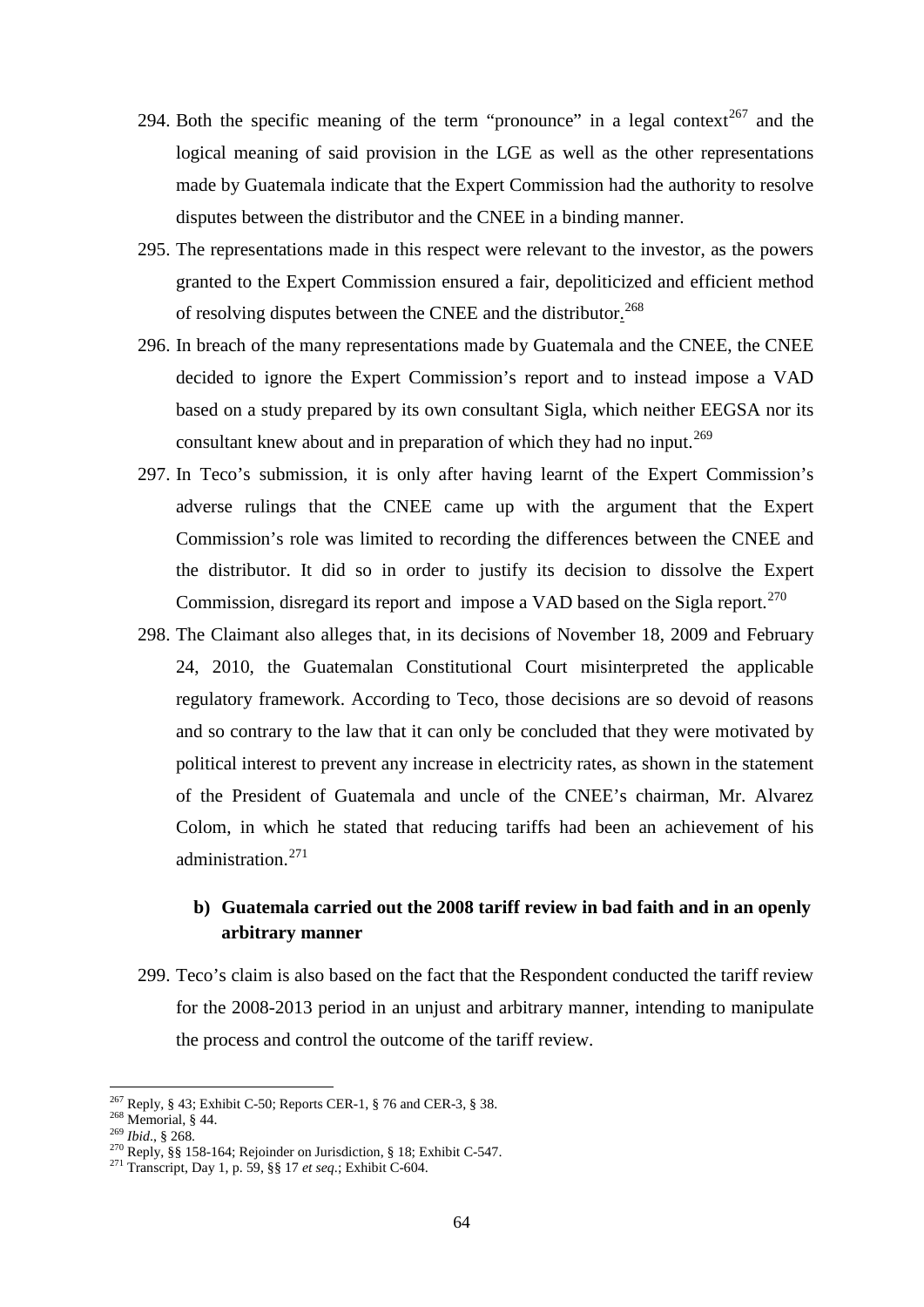- 300. The Claimant's arguments in this respect relate to: **(***i***)** the issuance of the Terms of Reference which included illegal provisions; **(***ii***)** the unjustified rejection of the Bates White study; *(iii)* the attempts to tamper with the functioning of the Expert Commission; **(***iv***)** the unilateral dissolution of the Expert Commission before it had completed its work; and **(***v***)** the harassment of EEGSA's executives.
	- *i. The issuance of the Terms of Reference for the 2008 review*
- 301. The Claimant contends that the CNEE drafted the Terms of Reference for the 2008- 2013 period so as to require a reduction in the VAD while granting itself the right to interfere in and even stop the studies if it disagreed with their content, all this being contrary to the relevant provisions of the LGE and the RLGE. $^{272}$  $^{272}$  $^{272}$
- 302. Article 1.9 of the Terms of Reference was particularly controversial, as it gave the CNEE discretion to deem the distributor's study "*not received*" within the meaning of the recently amended Article 98 of the RLGE if any section of the study was lacking or even if, in its own judgment, this study did not conform to the Terms of Reference or was incomplete. According to the Claimant, this provision would allow the CNEE to position itself to ignore the distributor's study and replace it with its own study whenever it did not like the study presented by the distributor.<sup>[273](#page-64-1)</sup>
- 303. Teco challenged these Terms of Reference and only withdrew its appeal after the CNEE agreed to modify them and include two key provisions: Article 1.8, according to which the distributor only needed to make the corrections to the study that it deemed appropriate; and Article 1.10, stating that the Terms of Reference were only guidelines subject to the LGE and its regulations and that the distributor could deviate from the Terms of Reference if it considered that they contravened the  $LGE.<sup>274</sup>$

### *ii. The unjustified rejection of the Bates White study*

- 304. The Claimant alleges that the CNEE, for trivial reasons, refused to accept several stages of the Bates White study, thus hindering and delaying the normal procedure.
- 305. Guatemala used frivolous excuses for not accepting the Bates White stage reports, such as the lack of signature from an EEGSA-authorized representative on the letter

<span id="page-64-0"></span><sup>&</sup>lt;sup>272</sup> Memorial, § 266; Report CER-2, §§ 41-45; Statements CWS-3, §§ 15-18, and CWS-6, §§ 8-9.<br><sup>273</sup> Memorial, § 99; Report CER-1, §§ 41-43.<br><sup>274</sup> Memorial, §§ 106-107; Reply, §§ 107-109.

<span id="page-64-1"></span>

<span id="page-64-2"></span>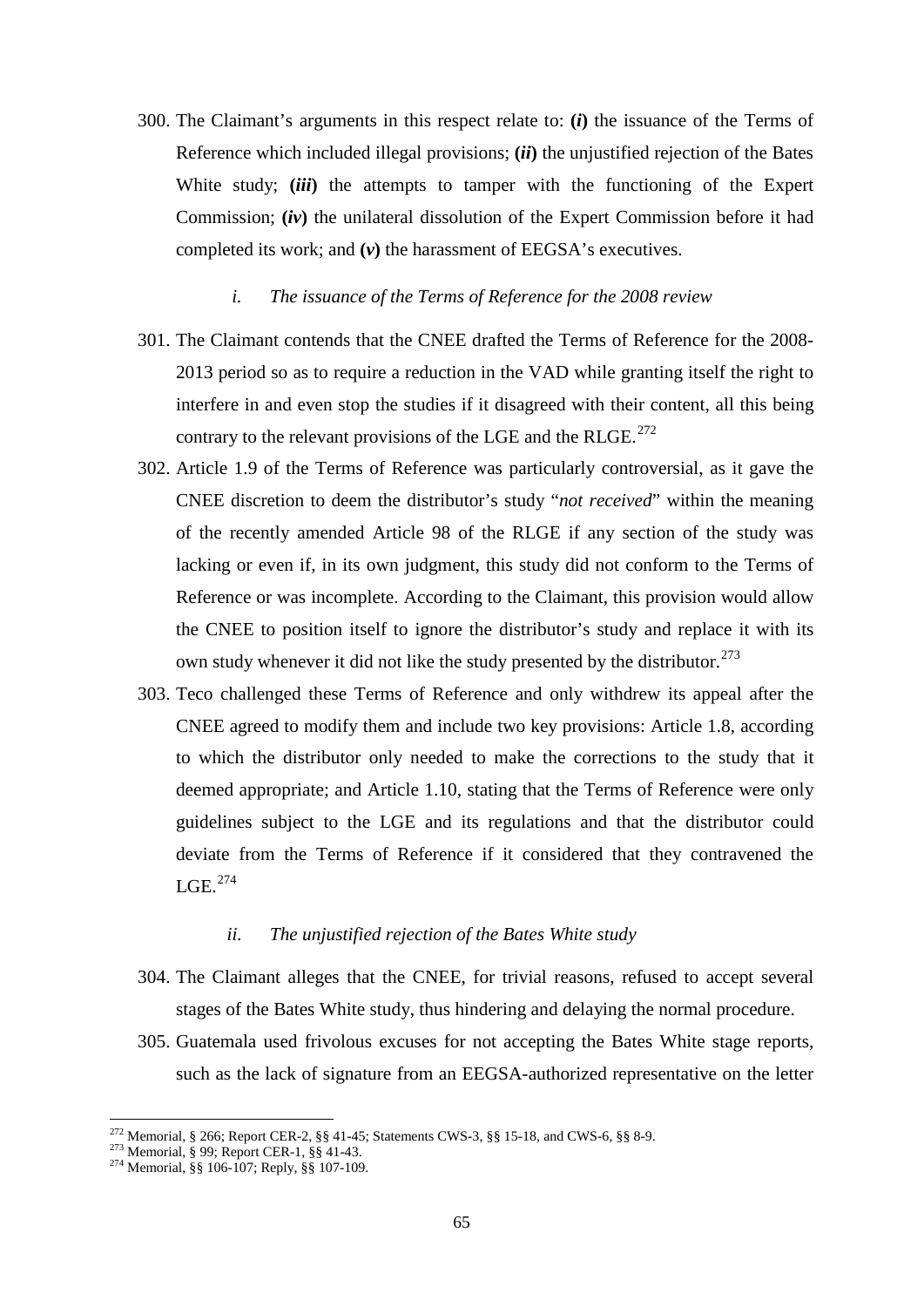accompanying the stage reports of the study or the lack of a deed appointing the EEGSA consultant.[275](#page-65-0)

306. Finally, after putting up several obstacles to the admission of the stage reports and having made several corrections to them, the CNEE decided that there were still discrepancies in the May 5, 2008 version of the Bates White VAD study and called for the formation of an Expert Commission, setting forth the discrepancies to be resolved. However, when dealing with this in its Resolution No. 96-2008, the CNEE distorted the presentation of the discrepancies to include aspects of the Bates White study to which it had not previously objected and which Bates White could not therefore have been able to either correct or answer.

## *iii. Attempts to manipulate the functioning of the Expert Commission by the CNEE*

307. The Respondent attempted to manipulate the functioning of the Expert Commission in various ways: through the adoption of Article 98 bis RLGE; by trying to establish that it would be the CNEE that would ultimately verify whether the consultant complied with the Expert Commission's rulings; and by maintaining improper contacts with the member of the Expert Commission appointed by the CNEE, Mr. Jean Riubrugent.

## • *The adoption of Article 98 bis RLGE*

- 308. After convening the Expert Commission, Guatemala added Article 98 bis to the RLGE, allowing it to appoint the third member of the Expert Commission, in contradiction with Article 75 LGE.
- 309. According to the Claimant, although this provision was not enforced by the CNEE because EEGSA would have challenged its retroactivity, its adoption demonstrates the CNEE's attempts to improperly, arbitrarily, and unfairly control the tariff review process in violation of Teco's legitimate expectation that the tariff review would be performed in a fair and depoliticized manner.<sup>[276](#page-65-1)</sup>

<span id="page-65-0"></span><sup>275</sup> Memorial, §§ 113 *et seq*.; Reply, §§ 117 *et seq*. <sup>276</sup> Reply, § 249.

<span id="page-65-1"></span>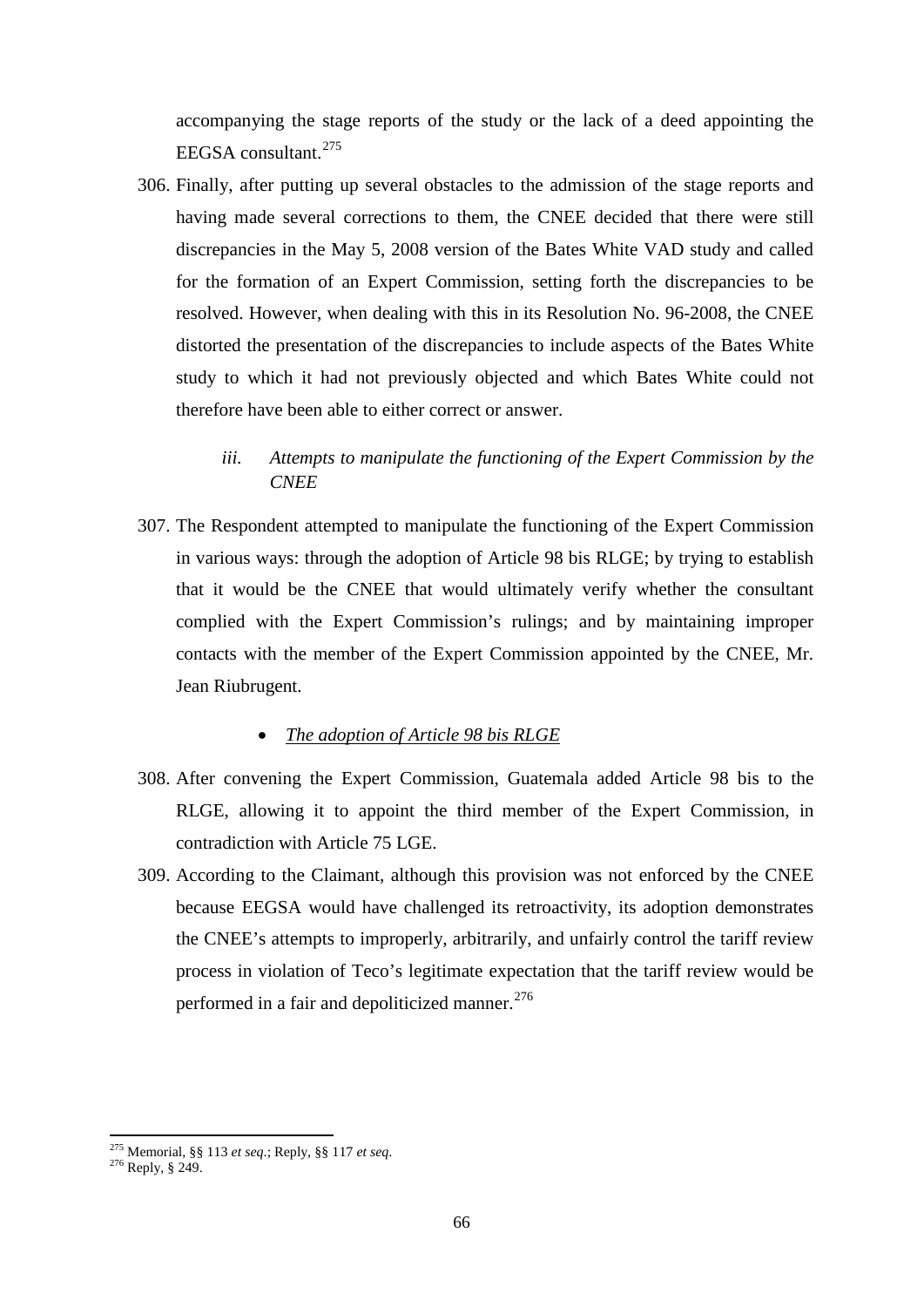## • *The attempt to have the CNEE decide on the incorporation of the rulings of the Expert Commission in the consultant's study*

- 310. During the negotiations to establish the Operating Rules of the Expert Commission, the CNEE sought to reserve for itself the last word on whether the Bates White study had implemented the Expert Commission's rulings, thereby allowing it to manipulate the outcome of the process.<sup>[277](#page-66-0)</sup>
- 311. An agreement was reached in this respect between EEGSA and the CNEE to include Article 12 of the Operating Rules. According to Article 12, the Expert Commission would be entrusted to review whether the VAD study had complied with the Expert Commission's decisions. The Operating Rules were communicated to the chairman of the Expert Commission.<sup>[278](#page-66-1)</sup>

## • *Improper communications with the expert appointed by the CNEE*

- 312. The Claimant argues that, contrary to the provisions of the LGE, according to which the experts should be impartial and independent, and contrary to the Operating Rules, according to which any ex parte contact with the members of the Expert Commission was prohibited, the CNEE remained in contact throughout the process with its expert, who was instructed to take decisions that suited them.<sup>[279](#page-66-2)</sup>
- 313. In particular, Teco argues that the emails exchanged between the CNEE and Mr. Riubrugent show that the CNEE had devised an unlawful FRC calculation with its consultant for the specific purpose of reducing the VAD, and then provided its own appointee expert, Mr. Riubrugent, with materials to support the CNEE's position within the Expert Commission.<sup>[280](#page-66-3)</sup>

### *iv. The dissolution of the Expert Commission*

314. Once the Expert Commission had issued its report and the CNEE had realized that such report would imply an increase in the VAD, the CNEE dissolved the Expert Commission without allowing it to review and approve the corrections made in the Bates White study. The CNEE thus disregarded Article 12 of the Operating Rules to which the parties had agreed. In addition, the CNEE threatened its expert, Mr.

 $277$  Memorial, § 267.

<span id="page-66-3"></span>

<span id="page-66-2"></span><span id="page-66-1"></span><span id="page-66-0"></span><sup>278</sup> *Ibid.*, §§ 137 *et seq.*<br><sup>279</sup> Reply, §§ 139-140.<br><sup>280</sup> *Ibid.*, § 4; Exhibits C-494 and C-496.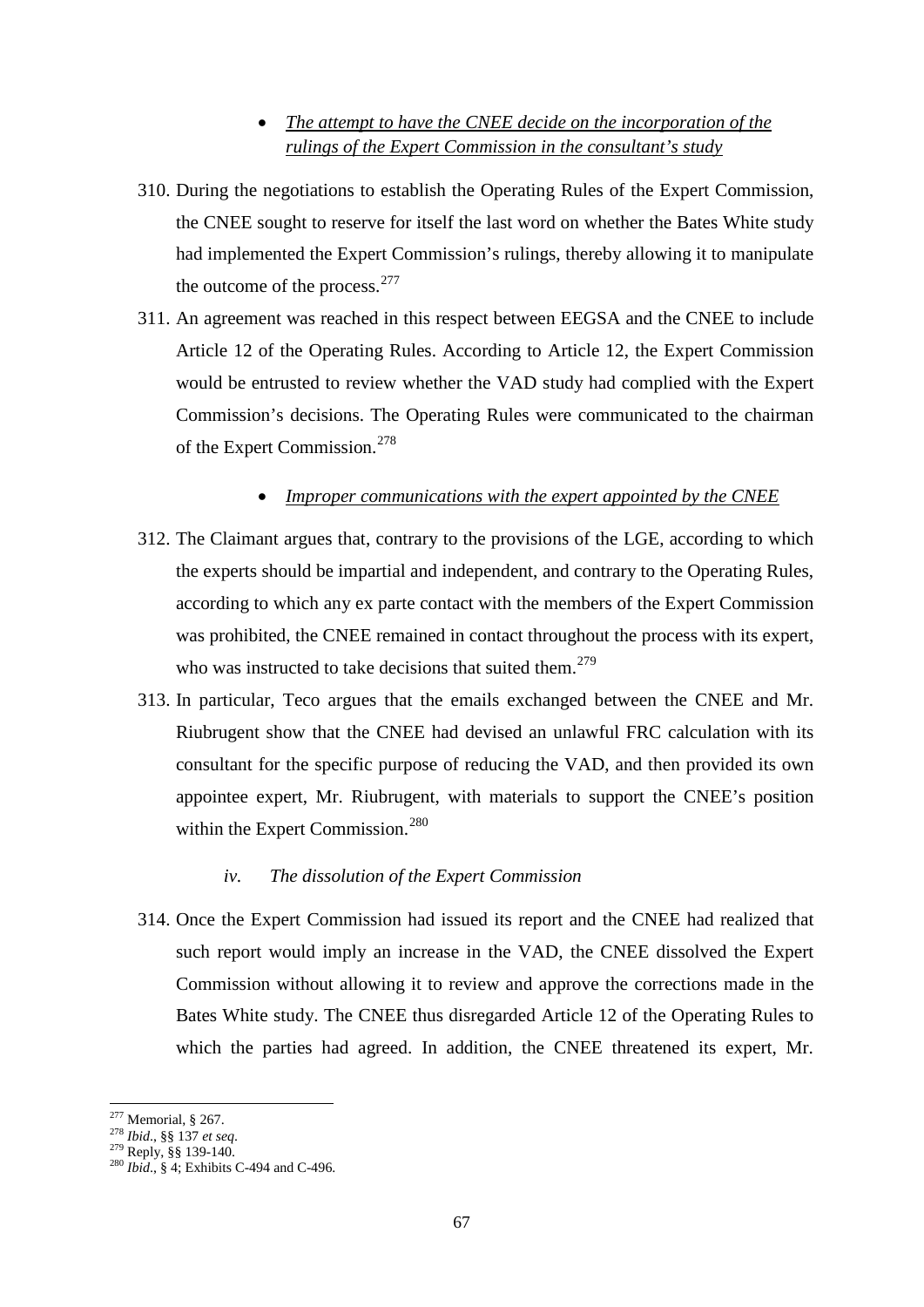Riubrugent, in order to dissuade him from participating in the review of the corrected Bates White study.<sup>[281](#page-67-0)</sup>

- 315. Finally, the CNEE ignored the report of the Expert Commission, as well as the statements of engineers Bastos and Giacchino according to which Bates White had corrected its study in compliance with the report, and it instead imposed a VAD based on a study prepared by its own consultant, Sigla, which neither EEGSA nor its consultant knew about and in which they had had no input.<sup>[282](#page-67-1)</sup>
- 316. As a consequence, unreasonably low tariff rates were set for the 2008-2013 period. Such tariffs were set arbitrarily, entirely at the discretion of the CNEE, in violation of the provisions of the LGE and contrary to Teco's legitimate expectations.<sup>[283](#page-67-2)</sup>
- 317. The tariffs set by the CNEE were economically unviable for Teco, which was forced to sell its shares in EEGSA for a price significantly lower than their value and at a substantial loss.<sup>[284](#page-67-3)</sup>

### *v. Harassment of EEGSA executives*

- 318. The Claimant alleges that, after having carried out the 2008 tariff review, the Respondent took actions to harass EEGSA executives, ultimately forcing them to leave Guatemala.<sup>[285](#page-67-4)</sup>
- 319. In particular, on August 26, 2008, the Guatemalan Public Prosecutor's Office petitioned the Criminal Court to issue arrest warrants against two of EEGSA's senior managers, including Mr. Maté, on patently baseless charges. The warrants were issued by the Court on August 29, 2008. Although a provisional recourse of *amparo* suspending the arrest warrant was issued by the Criminal Court a few days later, Mr. Maté, who was out of the country at the time, decided not to return to Guatemala.<sup>[286](#page-67-5)</sup>
- 320. Teco also notes that on September 1, 2008, while Mr. Calleja was on a radio program discussing the CNEE's unlawful actions and the severe economic consequences for

 $281$  Memorial, § 268.

<span id="page-67-3"></span>

<span id="page-67-5"></span><span id="page-67-4"></span>

<span id="page-67-2"></span><span id="page-67-1"></span><span id="page-67-0"></span><sup>282</sup> *Ibid.*, § 268.<br>
<sup>283</sup> *Ibid.*, § 268.<br>
<sup>284</sup> Reply, §§ 217-219.<br>
<sup>285</sup> *Ibid.*, §§ 208 *et seq.*<br>
<sup>286</sup> Memorial, § 205; Exhibit C-299; Statement CWS-6, §§ 70-71.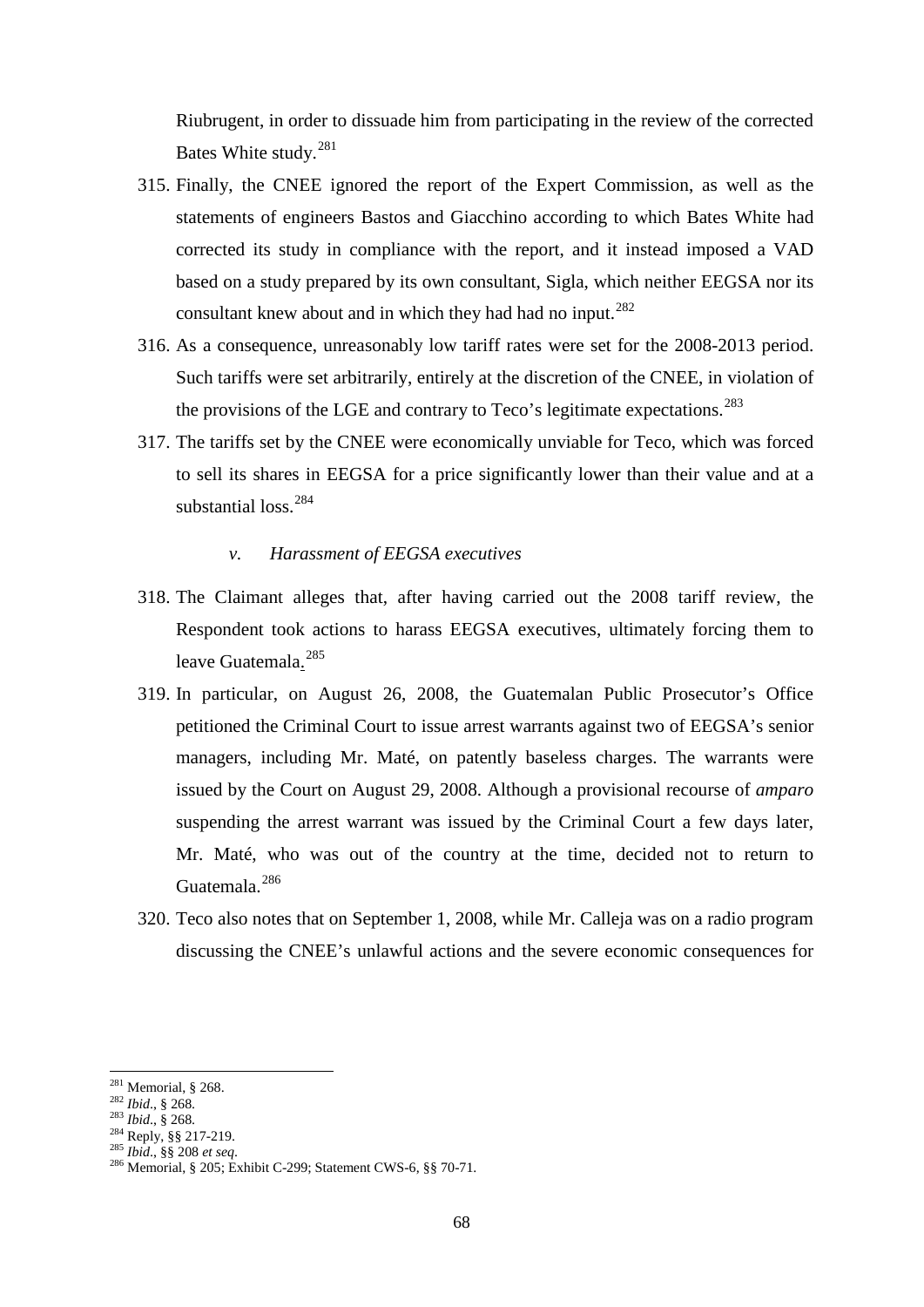EEGSA, his car was broken into and his laptop stolen. After this incident, Mr. Calleja also decided to leave Guatemala with his family.<sup>[287](#page-68-0)</sup>

## **c) Guatemala's actions violated its obligation to accord fair and equitable treatment to Teco**

- 321. Teco states that Guatemala violated its obligation to accord its investment fair and equitable treatment when it **(i)** substantially altered the regulatory framework, frustrating the legitimate expectations of the Claimant, and **(ii)** acted arbitrarily, illegally, and in bad faith during the 2008 tariff review process.
	- *i. Substantial modification of the regulatory framework and frustration of the legitimate expectations of the Claimant*
- 322. The Claimant alleges that, just as in the case of actions of the *Media Council* in *CME v. Czech Republic*, the actions of the CNEE cannot be considered as part of the normal exercise of regulatory authority in compliance and enforcement of the law. To the contrary, the CNEE substantially changed the regulatory framework that had been established to attract investors and upon which Teco had relied to make its investment.[288](#page-68-1)
- 323. A breach by the State of specific representations made to foster investment is a violation of the minimum standard of treatment.<sup>[289](#page-68-2)</sup> Contrary to Guatemala's contention, and as established by all tribunals constituted under NAFTA or other investment treaties having addressed the issue, the investor's legitimate expectations are protected. [290](#page-68-3)
- 324. Teco accepts that the protection of legitimate expectations does not refer to mere subjective expectations and that expectations should be analyzed objectively, checking whether the State made specific representations on which a reasonable investor would have relied to make their investment.<sup>[291](#page-68-4)</sup>

<sup>&</sup>lt;sup>287</sup> Memorial, § 206; Statement CWS-3, § 55.

<span id="page-68-2"></span><span id="page-68-1"></span><span id="page-68-0"></span><sup>288</sup> Memorial, § 200, Statement CWS-3, § 55.<br><sup>288</sup> Memorial, § 269.<br><sup>289</sup> Transcript, Day 1, p. 116, citing *ADC Affiliate Limited and ADC & ADMC Management Limited v. Republic of Hungary,* ICSID Case No. ARB/03/16 (hereinafter *"ADC v. Hungary"* and *Duke Energy Electroquil Partners and Electroquil S.A. v. <br>Republic of Ecuador*, ICSID Case No. ARB/04/19 (hereinafter *"Duke Energy v. Ecuador"*).

<span id="page-68-3"></span>Reply, § 254 citing ADC v. Hungary, supra footnote 289, Award, October 2, 2006 (CL-3), § 424; BG Group Award, *supra* footnote 237, §§ 295, 310; *Waste Management* Award, *supra* footnote 214, § 98; *International Thunderbird Gaming Corporation v. United Mexican States,* UNCITRAL, Award, January 26, 2006 (CL-25) (hereinafter "*Thunderbird* Award")*, Glamis Gold v. United States of America*, UNCITRAL, Award, June 8, 2009 (CL-23) (hereinafter "*Glamis Gold* Award"); *Duke Energy v. Ecuador supra* footnote 289, Award, August 18, 2008 (CL-19), §§ 337, 340. <sup>291</sup> Transcript, Day 1, p. 68, § 24 - p. 69, § 15.

<span id="page-68-4"></span>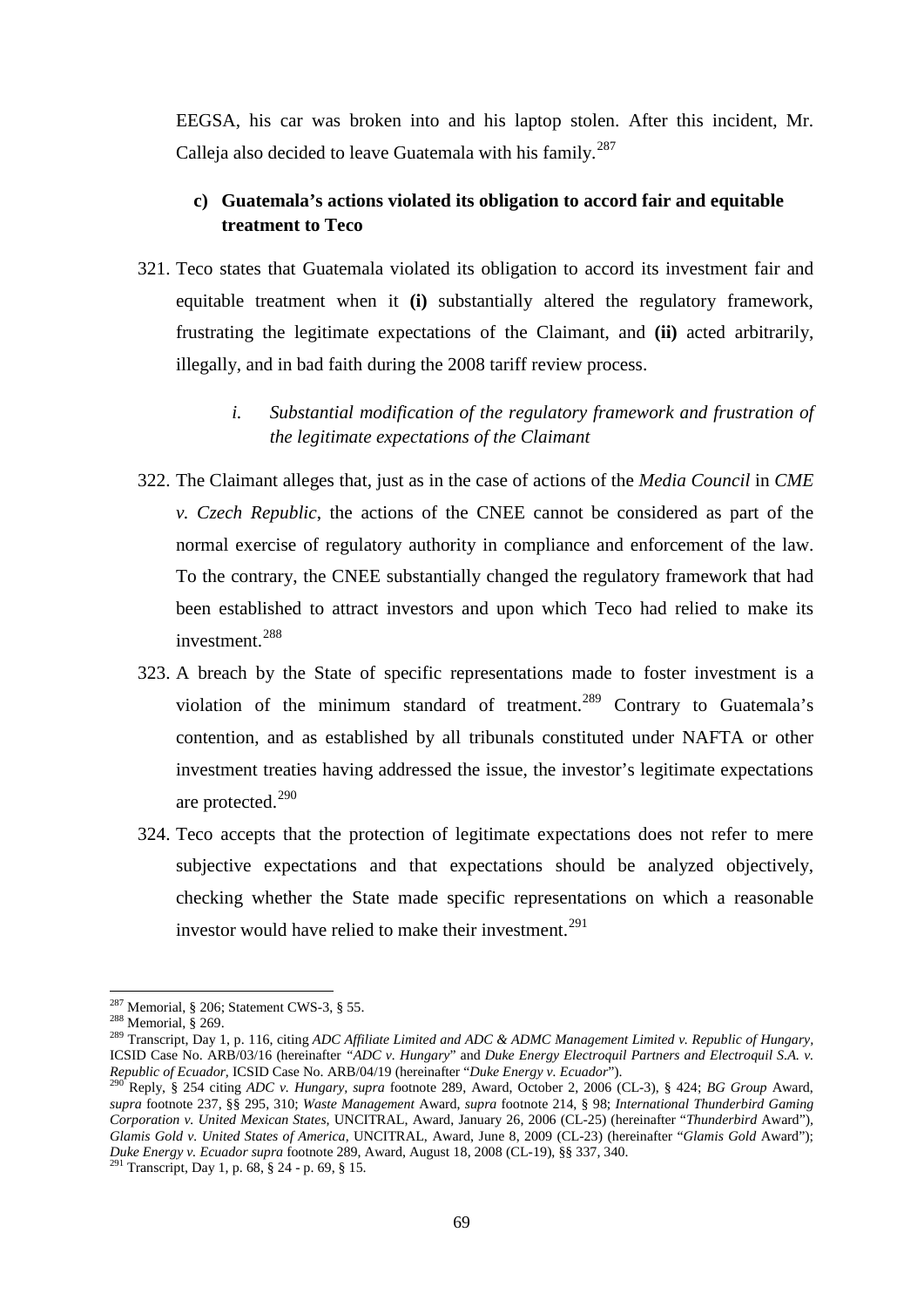- 325. Such representations can be made through laws, regulations or policies declared by the State. They can also emanate from prospectuses or offering circulars in the case of a privatization even if such documents have not been prepared by the State when they are issued on its behalf. $292$
- 326. As stated by the ICSID Secretary General, "*[t]he weight of authority suggests that an undertaking or promise need not be directed specifically to the investor and that reliance on publicly announced representations or well-known market conditions is a sufficient foundation for investor expectations.*"[293](#page-69-1)
- 327. As a consequence, if the State fundamentally changes its regulations or policies, whether through amendments to the existing regulation or by issuing a new and different interpretation of the same, this would defeat the legitimate expectations of the investor and would violate the obligation of fair and equitable treatment. The Claimant argues, relying on the *Total* decision,<sup>[294](#page-69-2)</sup> that although the obligation of fair and equitable treatment does not operate as a stability clause or prevent the State from changing its laws, in the case of long-term investments, regulations should provide a clear framework for future operations. The concept of regulatory fairness or regulatory certainty applies, and the State cannot therefore change its regulatory regime so as to prevent the investor from recouping its investment and making reasonable profits.<sup>295</sup>
- 328. The Claimant alleges that Guatemala failed to ensure a stable and predictable legal and business environment; it disregarded the system of checks and balances established under the LGE and the RLGE by ignoring the Expert Commission's Report and Bates White's revised study, and it fundamentally altered the legal and business environment under which Teco had invested in EEGSA.<sup>[296](#page-69-4)</sup>

## *ii. Prohibition of arbitrary, illegal, and grossly unfair actions*

329. The Claimant contends that the obligation to accord fair and equitable treatment, as it has been understood in virtually all NAFTA arbitration decisions or under the Treaty, prohibits conduct that is arbitrary, grossly irregular, unjust, or idiosyncratic and

<span id="page-69-1"></span><span id="page-69-0"></span><sup>292</sup> Reply, § 259, 265-266. <sup>293</sup> *Ibid*., § 258, citing Kinnear M. "*The Continuous Development of the Fair and Equitable Treatment Standard*" in *Investment Treaty Law, Current Issues III* (2009), A. Bjorklund, I. Laird, S. Ripinsky (eds.) (CL-73) p. 228. <sup>294</sup> *Total* Decision, *supra* footnote 234, § 122. <sup>295</sup> Reply, § 260. 296 Memorial, § 270.

<span id="page-69-3"></span><span id="page-69-2"></span>

<span id="page-69-4"></span>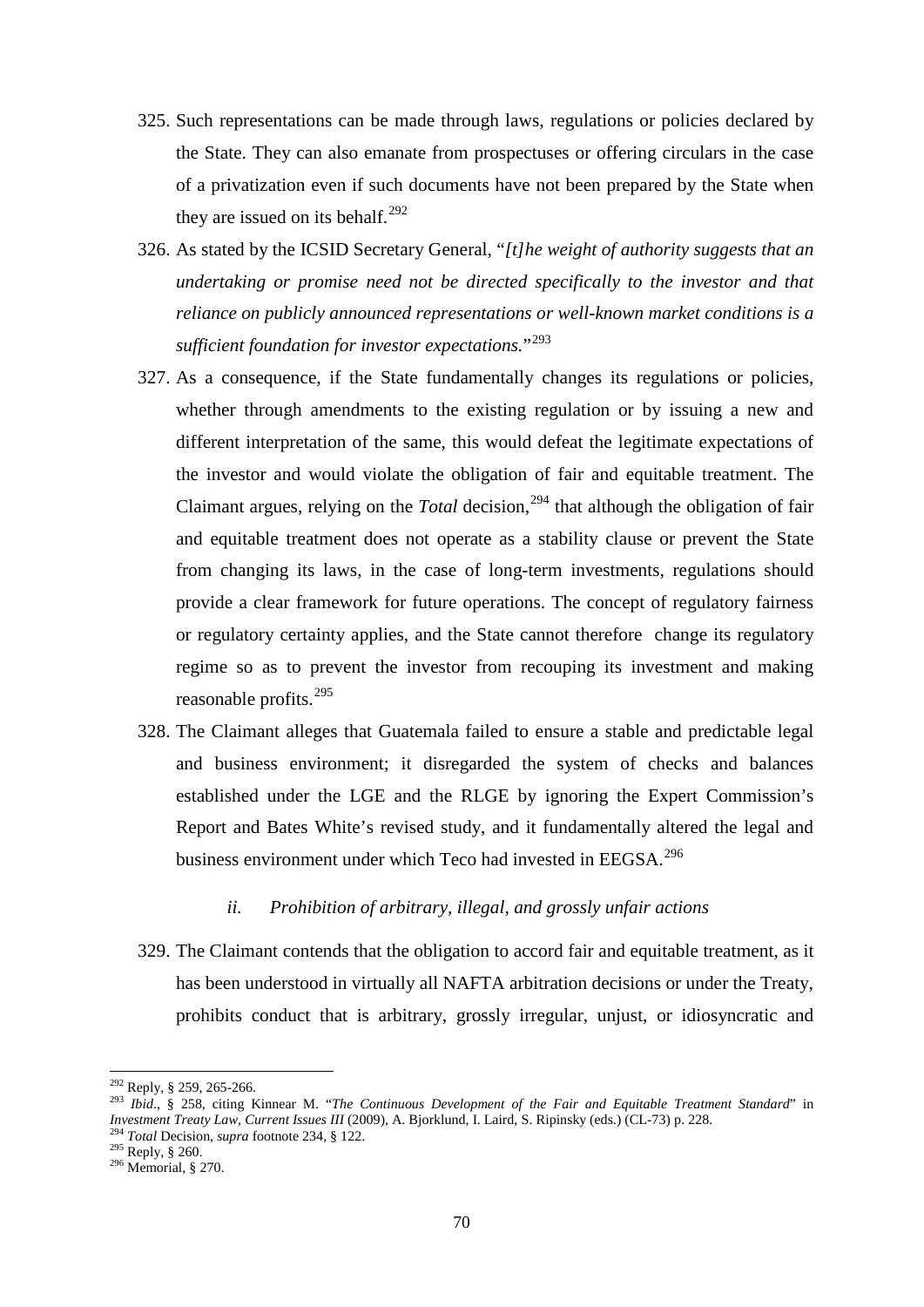behaviors that exhibit a complete lack of transparency and candor in an administrative proceeding.

- 330. Several tribunals have established that, although it is not necessary to prove bad faith in order to establish a violation of the minimum standard of treatment, if it is proved that the State acted in bad faith this establishes a violation of the standard.<sup>[297](#page-70-0)</sup>
- 331. Guatemala's actions infringed "*a sense of fairness, equity and reasonableness*", in violation of the standard set forth by the NAFTA tribunal in *Merrill v. Ring*, [298](#page-70-1) and as such they "*constitute an unexpected and shocking repudiation of* [the LGE's] *policy's very purpose and goals or otherwise subvert a domestic law or policy for an ulterior motive*."[299](#page-70-2)
- 332. According to Teco, as in *Biwater Gauff v. Tanzania*, Guatemala's *"failure to put in place an independent, impartial regulator, insulated from political influence, constitutes a breach of the fair and equitable treatment standard, in that it represents a departure from* [the investor's] *legitimate expectation.*"[300](#page-70-3)

### 2. Damages

- 333. Teco argues that the fact that the CNEE has fixed the VAD too low for the 2008- 2013 period has caused it considerable loss and, in particular, it claims compensation for **(a)** lost cash flow that its investment would have earned had EEGSA been able to collect the VAD to which it was entitled between August 1, 2008, the date the CNEE imposed its tariffs, and October 21, 2010 when Teco sold its investment in EEGSA, plus **(b)** the difference between the actual market value of Teco's EEGSA shares in October 2010 with the VAD approved by the CNEE and the amount that its shares would have been worth had Guatemala not breached its Treaty obligations. In addition, Teco is also claiming **(c)** pre- and post-award compounded interest at a rate of 8.8 percent. [301](#page-70-4)
- 334. According to the Claimant, the compensation awarded by the Arbitral Tribunal must be complete, that is, it must compensate for the injuries caused by the internationally

<span id="page-70-0"></span><sup>297</sup> Transcript, Day 1, pp. 115 *et seq*., citing *Alex Genin and others v. Republic of Estonia,* ICSID Case No. ARB/99/2, Award, June 25, 2001 (RL-3) (hereinafter "*Genin* Award"), *Glamis Gold* Award, *supra* footnote 290.<br><sup>298</sup> Memorial, § 280; CL-29, § 210.<br><sup>299</sup> Memorial, § 280; CL-12, § 293.<br><sup>300</sup> Memorial, § 280; CL-10, § 615.<br><sup>301</sup> Cl

<span id="page-70-1"></span>

<span id="page-70-2"></span>

<span id="page-70-3"></span>

<span id="page-70-4"></span>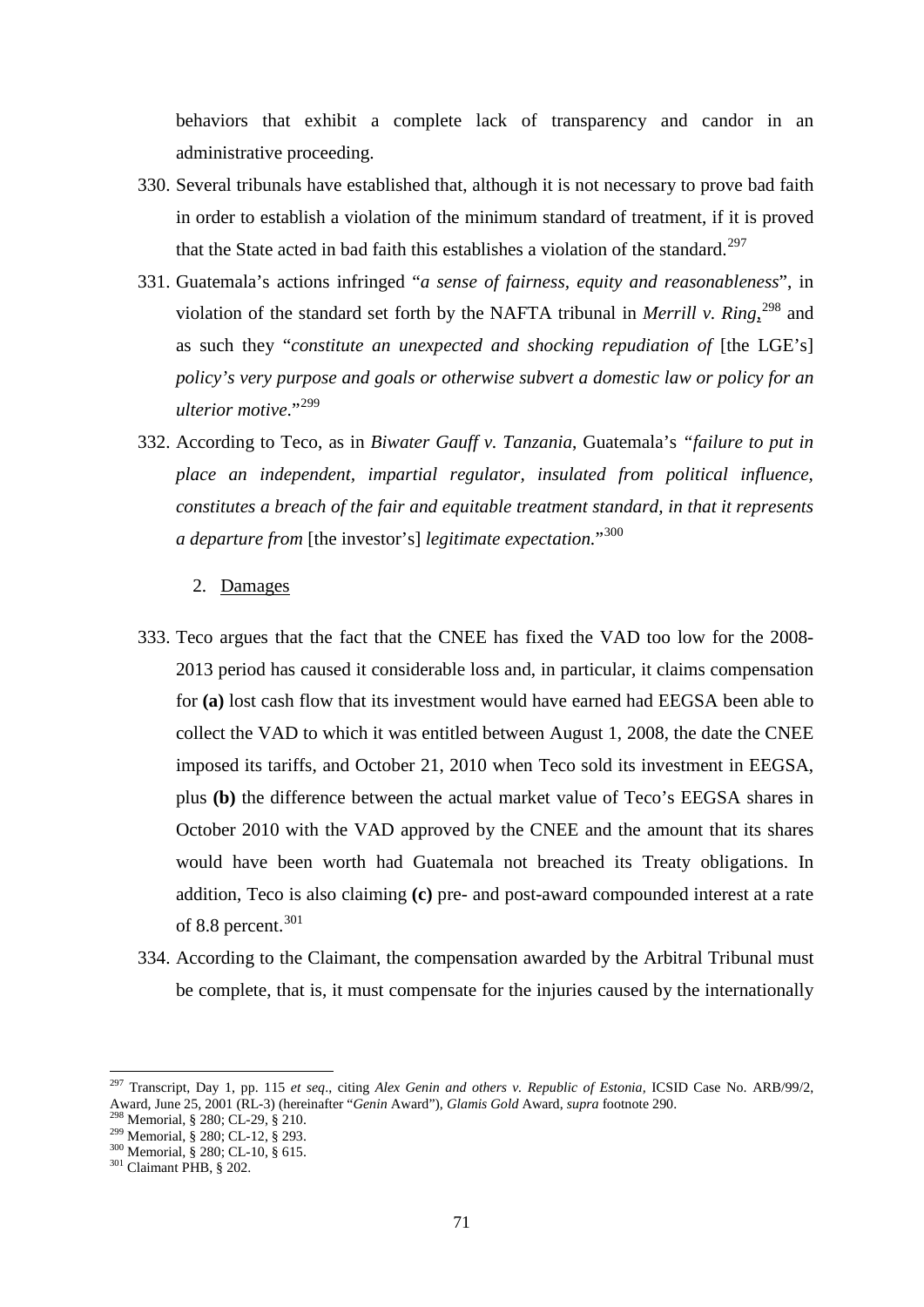unlawful act and re-establish the status quo that would have existed but for the wrongful act.<sup>[302](#page-71-0)</sup>

#### **a) Profits lost between August 2008 and October 2010**

- 335. Regarding Teco's lost profits between August 1, 2008 and October 21, 2010, the Claimant asserts that they constitute the difference between the actual historical results and the cash flow projection made by Mr. Kaczmarek if the Bates White corrected final report had been applied.<sup>[303](#page-71-1)</sup>
- 336. Mr. Kaczmarek used EEGSA's current and projected financial statements to calculate the loss of free cash flow of the firm,  $304$  and estimated EEGSA's cash flows loss between August 1, 2008 and October 21, 2010 at US\$87 million.<sup>[305](#page-71-3)</sup> As a consequence, Teco's loss, given its 24.3 percent stake in the company, was US\$21,100,552.<sup>[306](#page-71-4)</sup>

#### **b) The loss in value of EEGSA's shares as a result of Guatemala's actions**

- 337. To determine the loss in value of EEGSA's shares, Mr. Kaczmarek calculated the value of the company in the current scenario, i.e. with tariffs set according to the values established in the Sigla study ("**actual value**") and compared it with the value that the company would have had if the tariffs had been fixed according to the corrected Bates White final study ("**but-for value**").<sup>[307](#page-71-5)</sup>
- 338. Mr. Kaczmarek calculated both values by three different methods: the discounted cash flow ("**DCF**") method, the comparable publicly-traded companies method, and the comparable transactions method. Then the expert assigned to each specific valuation method a certain weighting, depending on the level of confidence that he thought they deserved. Thus, he assigned a value of 60 percent to the DCF Approach, 30 percent to the comparable publicly-traded company approach, and 10 percent to the comparable transaction approach.<sup>[308](#page-71-6)</sup>

<span id="page-71-0"></span><sup>&</sup>lt;sup>302</sup> Memorial, § 281; Chorzow Factory PCIJ, Ser. A. No. 17, 1928 (CL-15).

<span id="page-71-3"></span>

<span id="page-71-2"></span><span id="page-71-1"></span><sup>&</sup>lt;sup>303</sup> Memorial, §§ 284-286.<br><sup>304</sup> Report CER-2, § 155.<br><sup>304</sup> Report CER-5, p. 9, Table 3. Expert Kaczmarek concluded that cash flow in the "but-for" scenario was US\$170 million, from which the cash flow in the actual scenario of US\$83 million should be subtracted to get the amount of flow lost: US\$87 million.<br><sup>306</sup> Report CER-5, § 141, Table 14.

<span id="page-71-6"></span><span id="page-71-5"></span><span id="page-71-4"></span><sup>&</sup>lt;sup>307</sup> Memorial, §§ 283-286.<br><sup>308</sup> Memorial, § 296; Report CER-2, § 218.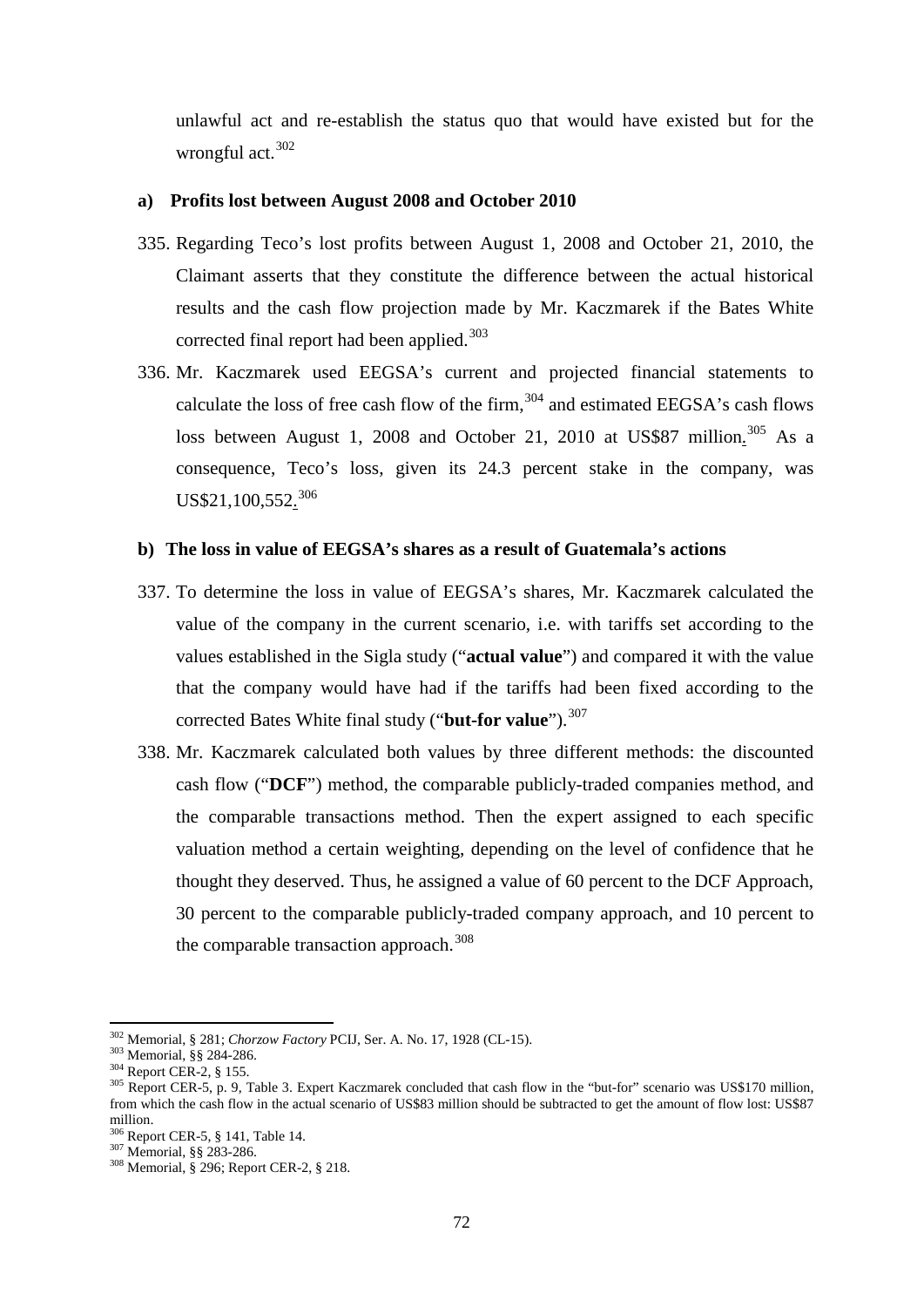- 339. Based on these calculations, the Claimant's expert concluded that EEGSA's actual value was US\$562.4 million and its but-for value US\$1,479.3 million.<sup>[309](#page-72-0)</sup>
- 340. Mr. Kaczmarek then subtracted US\$87.6 million from EEGSA's net debt as of October 21, 2010 and concluded that the capital investment of the Claimant, considering its percentage of 24.26 percent equity interest in the company, amounted to US\$115,198,529 and US\$337,683,311 in the actual and "but-for" scenarios respectively. Therefore, Teco's loss as a result of the decrease in fair market value of its shares in EEGSA is US\$222,484,783. $^{310}$  $^{310}$  $^{310}$

#### **c) Response to criticisms of the Respondent's expert**

- 341. Teco submits that the arguments used by Respondent's expert to criticize the reference made by Mr. Kaczmarek to comparable <sup>[311](#page-72-2)</sup> companies and the use of the comparable transactions method are incorrect.<sup>[312](#page-72-3)</sup>
- 342. The sample employed by Kaczmarek in fact included twelve businesses and nine transactions while, according to most leading practitioners, significant confidence can be derived from a sample of four to seven companies.<sup>[313](#page-72-4)</sup>
- 343. Moreover, Teco rejects Guatemala's claim that the weighting of the various methods was arbitrary and results-oriented,  $3^{314}$  $3^{314}$  $3^{314}$  and argues that the procedure to assign the weights was based on objective criteria. Mr. Kaczmarek had legitimate reasons to assign greater weight to businesses or operations that were the most similar to  $EEGSA.<sup>315</sup>$  $EEGSA.<sup>315</sup>$  $EEGSA.<sup>315</sup>$
- 344. Regarding the criticisms according to which the Claimant's expert underestimated the capital costs, the Claimant states that when calculating EEGSA's value, its expert properly projected EEGSA's actual capital expenditures<sup>[316](#page-72-7)</sup> rather than those of a model company, which is what the capital costs figures in the Bates White Study represent.<sup>[317](#page-72-8)</sup>
- 345. Teco also avers that Guatemala's expert miscalculated the amount of capital expenditures in the Bates White study by adding together the capital expenditures

<span id="page-72-4"></span>

<span id="page-72-1"></span><span id="page-72-0"></span><sup>&</sup>lt;sup>309</sup> Reply, § 303; Report CER-5, § 140, Table 13.<br><sup>310</sup> Report CER-5, §§ 140-141.<br><sup>311</sup> Report RER-1, § 73.<br><sup>312</sup> Reply, §§ 292 *et seq.*<br><sup>313</sup> Ibid., § 293.<br><sup>314</sup> Report RER-1, §§ 72-76.<br><sup>315</sup> Reply, § 294; Report CER-2,

<span id="page-72-2"></span>

<span id="page-72-3"></span>

<span id="page-72-5"></span>

<span id="page-72-7"></span><span id="page-72-6"></span>

<span id="page-72-8"></span>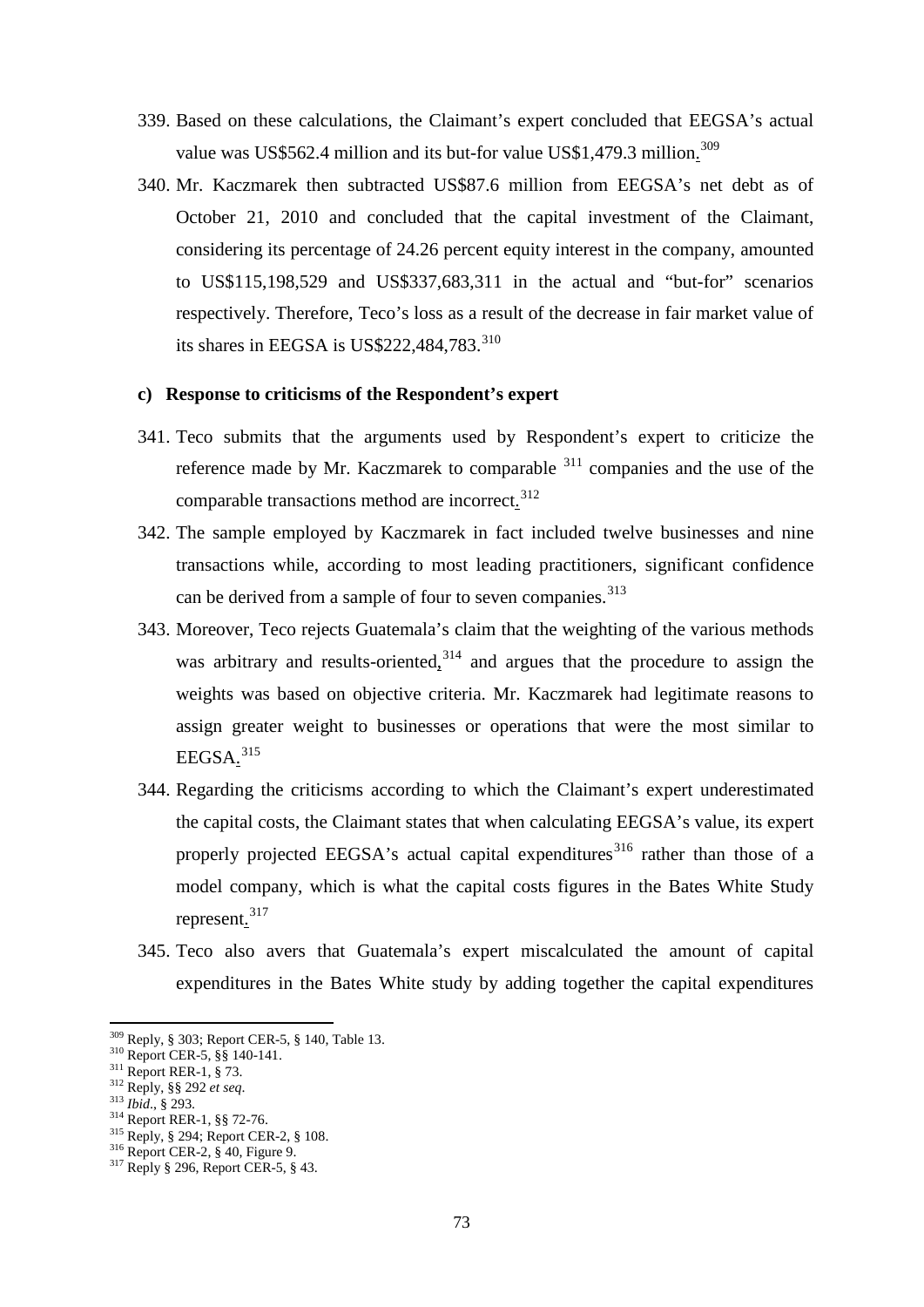and the return of the capital portion of the VAD. Said expert's projections for EEGSA's capital expenditures are out of line with the capital costs of EEGSA itself or the amount of capital expenditures for other comparable distribution companies.<sup>[318](#page-73-0)</sup>

- 346. Moreover, the Claimant argues that Respondent's expert did not calculate EEGSA's "but-for" valuation by using the Bates White study, but relied instead on Mr. Damonte's model, which does not incorporate all of the Expert Commission's rulings.<sup>[319](#page-73-1)</sup> The Claimant argues that it makes no sense to calculate EEGSA's value in the "but-for" scenario by using a model that does not accept the Expert Commission's rulings.<sup>[320](#page-73-2)</sup>
- 347. Regarding the value of Teco in the actual scenario, the Claimant agrees that the real transaction price of the company that is being valued is the best evidence of that company's actual value; in this case, however, the sale was of DECA II and not only of EEGSA, and the price paid by EPM did not specify the price paid for EEGSA, thus the Claimant considered it more appropriate to conduct the valuation using other traditional valuation methods.<sup>[321](#page-73-3)</sup>

#### **d) Reasonableness of the valuation of Claimant's experts**

- 348. According to the Claimant, the three following additional tests show that its expert's valuation is reasonable.<sup>[322](#page-73-4)</sup>
- *i. The internal rate of return ("IRR") for the cost of equity* 
	- 349. In both scenarios, actual (0.6 percent) and "but-for" (7.7 percent), the IRR is below the real cost of equity  $(11.01 \text{ percent.}^{323})$  $(11.01 \text{ percent.}^{323})$  $(11.01 \text{ percent.}^{323})$
- *ii. The VNRs calculated by Bates White and Sigla*
	- 350. According to Mr. Kaczmarek, the valuation of EEGSA could be checked against EEGSA's VNR, which should approximate the fair market value of EEGSA. He submits that the valuation of EEGSA in the "but-for" scenario was within 6 percent of Bates White's VNR value, and that the valuation of EEGSA in the actual scenario

<span id="page-73-0"></span><sup>&</sup>lt;sup>318</sup> Reply, § 297; Reports CER-2, § 40, Figure 9; CER-5, §§ 39-41, Figure 2.

<span id="page-73-1"></span><sup>&</sup>lt;sup>319</sup> Reply, § 299; Counter-Memorial, § 603. Expert Damonte, for example, failed to incorporate the decision of the Expert Commission on the FRC, preferring to create his own formula. While the Expert Commission formula allowed EEGSA to get a return on the 81 percent of the VNR, Mr. Damonte's formula depreciates the capital base by 30 percent.<br><sup>320</sup> Reply, §§ 299 *et seq*.<br><sup>321</sup> *Ibid.*, § 302.<br><sup>322</sup> Report CER-2, §§ 155-156.<br><sup>323</sup> Memorial, § 300; Reply, §

<span id="page-73-3"></span><span id="page-73-2"></span>

<span id="page-73-4"></span>

<span id="page-73-5"></span>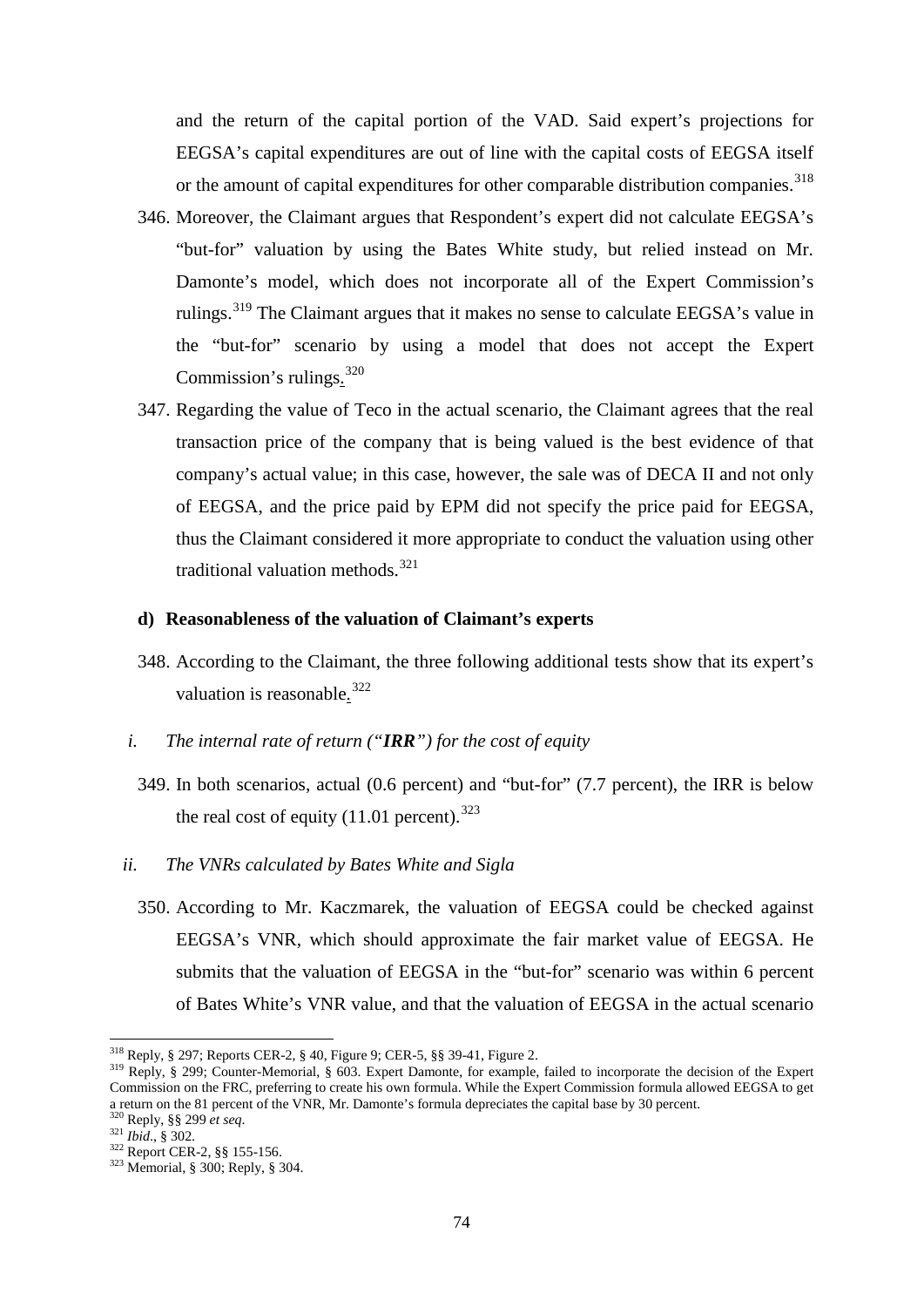was lower than Sigla's VNR because Sigla used the CNEE's FRC, which reduced EEGSA's return on capital. $324$ 

- *iii. The selling price at which EPM bought DECA II* 
	- 351. Teco received US\$181.5 million for its share of DECA II, and analyzing the value allocated to each company of DECA II, EEGSA accounted for 62.2 percent, which, according to the Claimant, results in an implied valuation for EEGSA of US\$498 million.<sup>[325](#page-74-1)</sup>

### **e) Interest**

- 352. Article 10.26(1) of the Treaty provides for an award of monetary damages and any "applicable interest". The Claimant therefore contends that it should be awarded both pre-award and post-award compound interest at a rate of 8.8 percent up to the date of effective discharge of the obligations.<sup>[326](#page-74-2)</sup>
- 353. Respondent's expert Dr. Abdala acknowledged at the hearing that this would be an appropriate pre-award interest rate for the period between August 1, 2008 and October 21, 2010, since it corresponds to EEGSA's WACC at that time<sup>327</sup>.
- 354. Claimant argues that the same interest rate should be applied from the date of the sale of EEGSA up to the date of the award because Teco sold its interest in EEGSA as a result of Respondent's actions during the 2008-2013 tariff review.
- 355. According to the Claimant, this same rate should also apply to post-award interest because, as explained by its expert Mr. Kaczmarek, there is no reason to differentiate between the rate applicable pre- and post- award.<sup>[328](#page-74-4)</sup>
- 356. As the ILC Articles on State Responsibility also recognize, interest must run until the date the obligation to pay is fulfilled.<sup>[329](#page-74-5)</sup>
- 357. Interest should be capitalized annually, for it is now widely recognized that "*tribunal practice has shifted towards awarding compound interest when requested by the claimant*."[330](#page-74-6)

<span id="page-74-0"></span><sup>324</sup> Memorial, §§ 302 et seq; Report CER-2, §§ 234-235.

<span id="page-74-3"></span>

<span id="page-74-4"></span>

<span id="page-74-6"></span><span id="page-74-5"></span>

<span id="page-74-2"></span><span id="page-74-1"></span><sup>&</sup>lt;sup>325</sup> Memorial, § 305; Report CER-2, § 241.<br><sup>326</sup> Claimant PHB, § 202.<br><sup>327</sup> *Ibid*.; Transcript, Day 6, p. 1587, §§ 7-13.<br><sup>328</sup> Claimant PHB, § 202; Transcript, Day 6, p. 1599, §§ 17-20.<br><sup>329</sup> Memorial, § 309.<br><sup>330</sup> *Ibi International Responsibility* 618 (2010) (CL-51); F.A. Mann "*Compound Interest as an Item of Damage in International Law*," 21 UC DAVIS L. J. 577, 586 (1988) (CL-52); *Metalclad Corporation v. United Mexican States*, ICSID Case No. ARB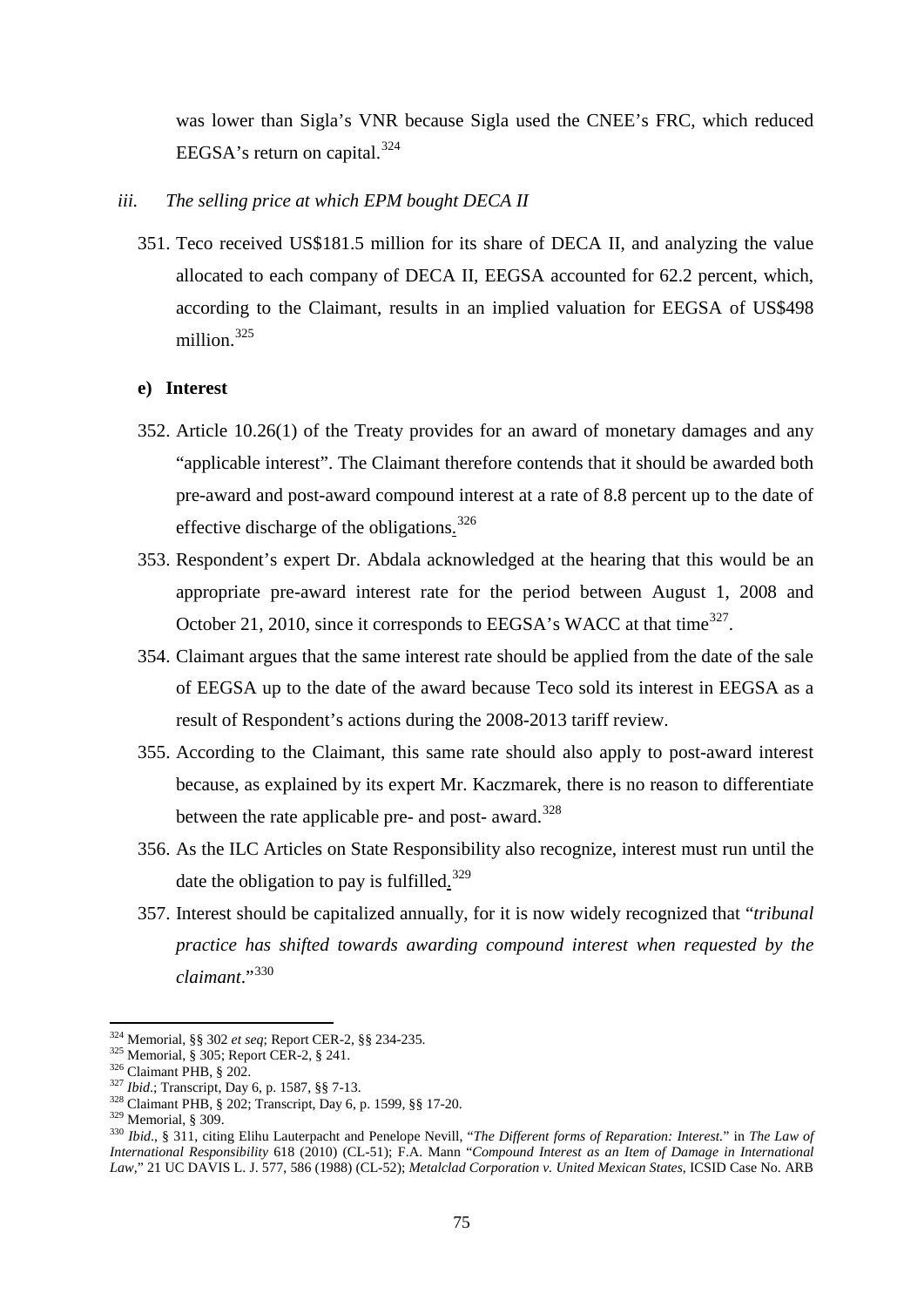- 358. The Claimant opposes the Defendant's contention that a risk-free rate similar to that applied to U.S. sovereign debt<sup>[331](#page-75-0)</sup> should be applied. As a matter of fact, this would not be a commercially reasonable rate because it is not available to participants in the commercial sector. According to Teco, the Respondent does not cite a single case in which an arbitral tribunal has ordered capitalized interest to be paid at a risk-free rate.[332](#page-75-1)
- 359. The Claimant also rejects Guatemala's argument that interest accruing after the sale of EEGSA should be set at a risk-free rate because, since that time, the Claimant was no longer exposed to the risk of operating said company. According to Teco, that fact is irrelevant because EEGSA was valued by discounting projected future cash flows at the company's cost of capital.<sup>[333](#page-75-2)</sup>

### **B. Respondent's Position**

- 360. According to the Respondent: **(1)** the dispute between the Parties in this arbitration relates to a difference of opinion regarding the application of the regulatory framework of the electricity sector in Guatemala, which is not covered by the minimum standard of treatment under the Treaty. The Respondent, nevertheless, answered the specific allegations made by the Claimant with respect to **(2)** the alleged frustration of its legitimate expectations, and **(3)** the alleged injust and arbitrary actions taken by the State in the tariff review process. Finally, **(4)** Guatemala addressed Claimant's claim for damages.
	- 1. The minimum standard of treatment under the Treaty does not cover Teco's claims
- 361. The applicable standard is the minimum standard of treatment under international law in accordance with Article 10.5 of the Treaty. Guatemala contends that the Claimant therefore has the burden of proof of the "*general and consistent practice of*

<sup>(</sup>AF)/97/1, Award, August 30, 2000 (CL-30), § 128; *Cargill Incorporated v. United Mexican States*, ICSID Case No. ARB (AF)/05/2, Award, September 18, 2009 (CL-12) (hereinafter "*Cargill* Award"), § 544; *Pope & Talbot Inc. v. Government of Canada*, UNCITRAL (NAFTA), Award of damages, May 31, 2002, (CL-36), § 90; *Gemplus S.A., SLP, S.A. and Gemplus Industrial, S.A. de C.V. v. United Mexican States*, ICSID Cases No. ARB (AF)/04/3 & ARB (AF)/04/4, Award, June 16, 2010

<span id="page-75-1"></span><span id="page-75-0"></span><sup>(</sup>CL-22), §§ 16-26. <sup>331</sup> Report RER-1, §§ 108-111. <sup>332</sup> Reply, § 318. <sup>333</sup> *Ibid*., § 320.

<span id="page-75-2"></span>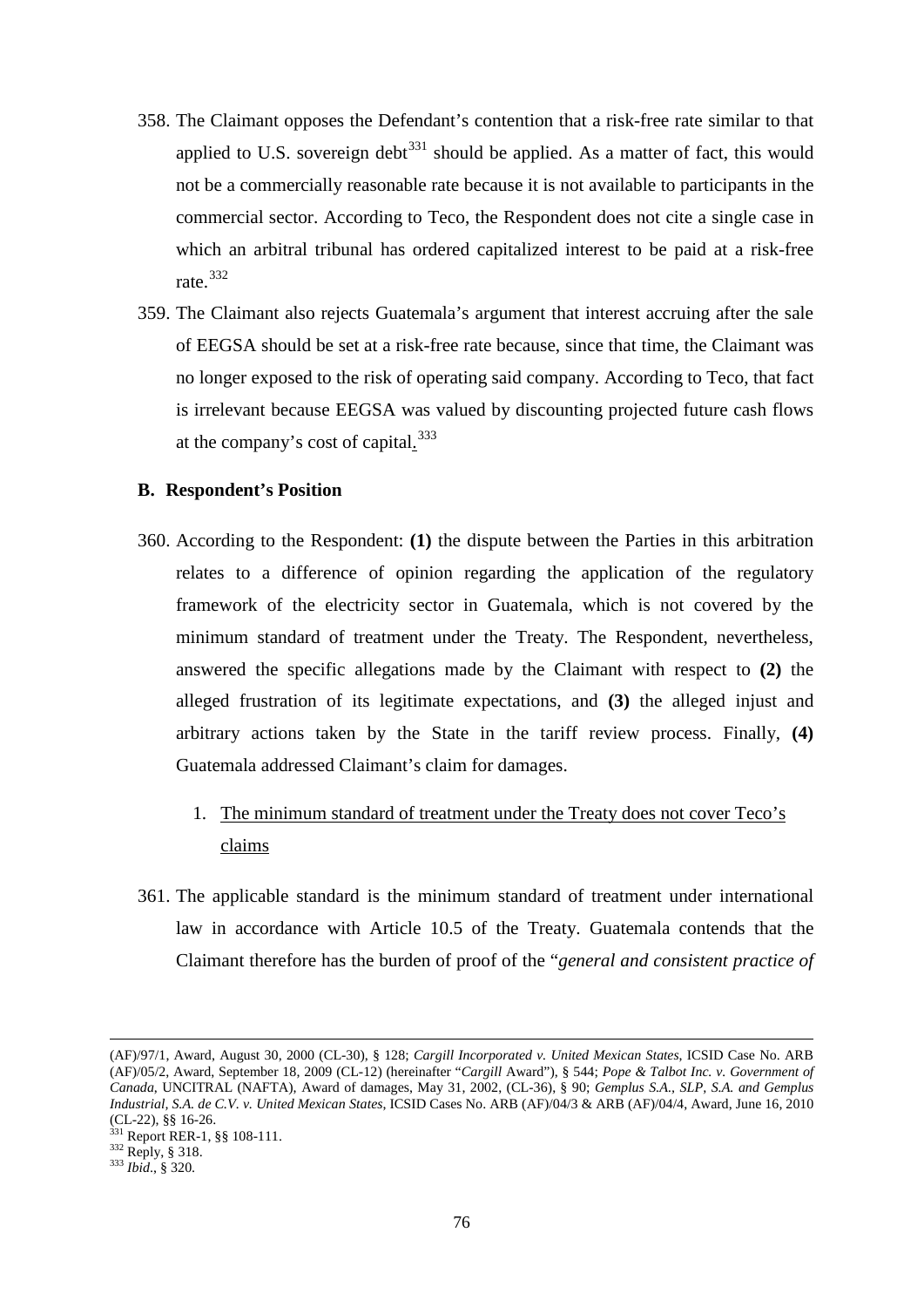*States that they follow from a sense of legal obligation*" in order to provide content to the minimum standard of treatment, but it has not satisfied this burden. [334](#page-76-0)

- 362. In order to constitute a breach of the international minimum standard of treatment, the State's conduct must be particularly egregious against the investor's interests, as various Arbitral Tribunals constituted under NAFTA or other treaties have decided.[335](#page-76-1)
- 363. The international minimum standard of treatment accords an ample margin of appreciation to the State, it is therefore not to be applied to disputes stemming from supposed irregularities allegedly contrary to the domestic law, the determination of which is reserved for the local courts.<sup>[336](#page-76-2)</sup> Although the decision of a regulatory body may be subject to criticism or even be contrary to law from the perspective of the relevant domestic legislation, it does not for that reason alone violate international law. For this, the conduct must constitute a deliberate violation of the regulatory authority's obligations or an insufficiency of Government action falling far below international standards.<sup>[337](#page-76-3)</sup>
- 364. The Respondent contends that the present case concerns discrepancies between the investor and the regulator regarding the interpretation of the regulatory framework and cannot be considered a case of direct and shocking repudiation of the applicable rules. Therefore, the Claimant's claims must be brought before the domestic courts.[338](#page-76-4)
- 365. Guatemala's position is that a violation of domestic law does not breach the international minimum standard of treatment unless it is a manifest and unjustified repudiation of a right and the victim did not have access to domestic courts, that is, justice has been denied.<sup>[339](#page-76-5)</sup> However, the Respondent submits that the Claimant has already brought its case before the local courts of Guatemala, that such courts were available to hear its claims and have done so independently and impartially, as is

<span id="page-76-0"></span><sup>&</sup>lt;sup>334</sup> Counter-Memorial, § 463.

<span id="page-76-1"></span><sup>&</sup>lt;sup>335</sup> Ibid., §§ 464 et seq., citing *Cargill Award, supra* footnote 330, §§ 284-286; *Glamis Gold Award, supra* footnote 290, §§<br>616-617; *Thunderbird Award, supra* footnote 290, § 194; *Genin Award, supra* footnote 297, §

<span id="page-76-2"></span><sup>336</sup> Counter-Memorial, §§ 468 et seq., citing SD Myers, Inc. v. Government of Canada, UNCITRAL; International *Thunderbird Gaming Corporation v. United Mexican States,* UNCITRAL; *GAMI Investments Inc. v. United Mexican States; Cargill Incorporated v. United Mexican States; ADF Group Inc. v. United States of America,* ICSID Case No. ARB(AF):00/1; *Alex Genin and others v. Republic of Estonia,* ICSID Case No. ARB/99/2; *Glamis Gold Ltd. v. United States of America,* UNCITRAL*; EnCana v. Ecuador, supra* footnote 214. 337 Counter-Memorial, § 477. <sup>338</sup> *Ibid*., § 479. <sup>339</sup> *Ibid*., § 484.

<span id="page-76-3"></span>

<span id="page-76-4"></span>

<span id="page-76-5"></span>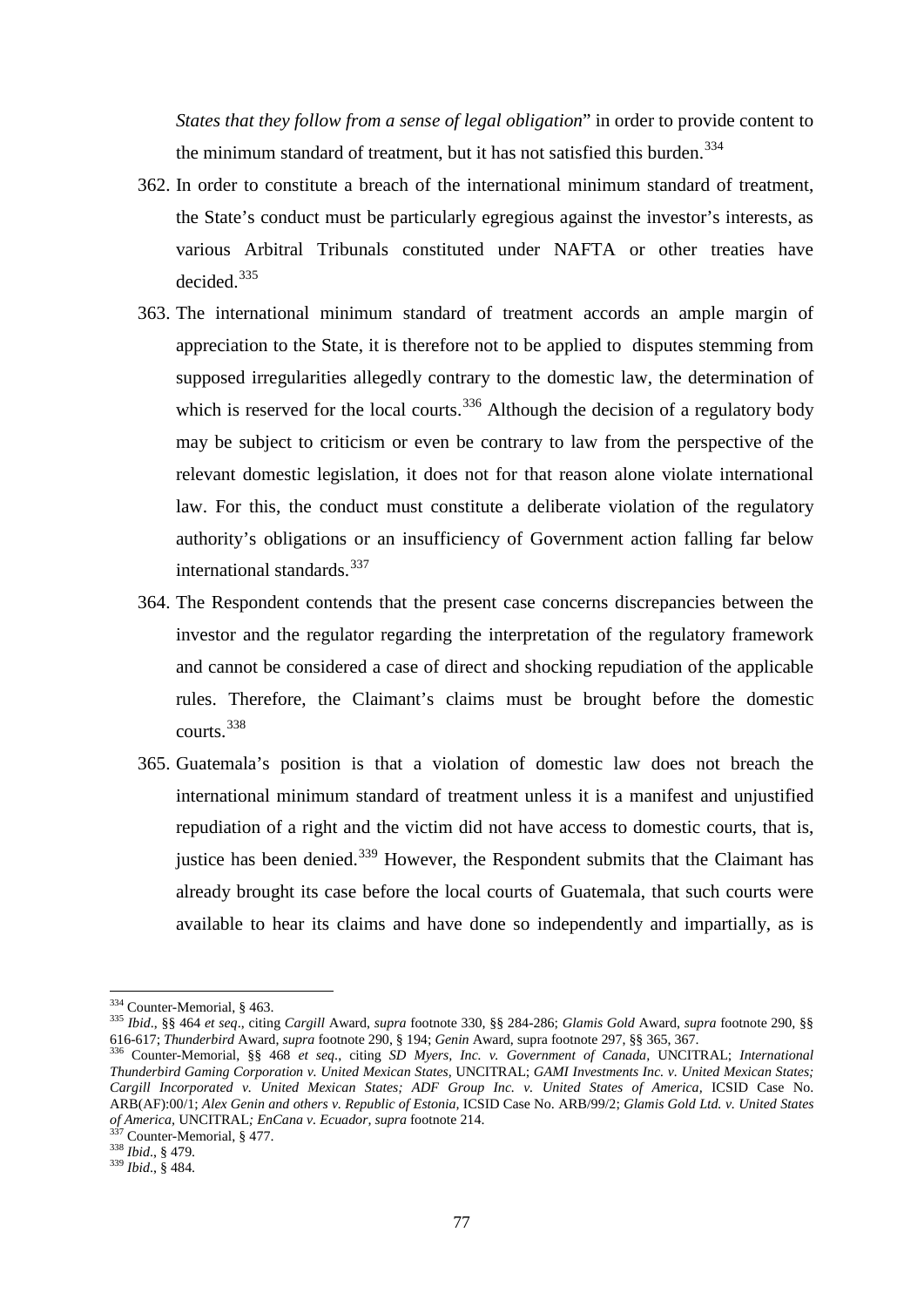clear from the various favorable decisions obtained by the Claimant.<sup>[340](#page-77-0)</sup> In any case, the Claimant has not alleged denial of justice in this arbitration.<sup>[341](#page-77-1)</sup>

- 366. Finally, the doctrine of legitimate expectations does not apply in the context of the international minimum standard of treatment, as the practice and *opinio juris* of State Parties to the Treaty demonstrate.<sup>[342](#page-77-2)</sup> Guatemala submits that the Claimant has yet to provide a single example of a violation of the international minimum standard of treatment in which the breach of legitimate expectations was found to be the basis of the State's responsibility.<sup>[343](#page-77-3)</sup>
- 367. Furthermore, the autonomous standard referred to by the Claimant, although not applicable in this case, does not protect the mere ordinary expectations of an investor that a public authority will not breach a contract or will not commit any irregularity under the applicable regulatory framework.<sup>[344](#page-77-4)</sup>
	- 2. The alleged representations made by Guatemala and the alleged frustration of Teco's legitimate expectations
- 368. The Respondent argues that, contrary to Claimant's averment, the electricity regulatory framework under which Teco made its investment continues to be in effect because, although there have been some adjustments to the regulations, these are normal and were expected and accepted by Teco in the Authorization Agreements, which did not contain any stability clause.<sup>[345](#page-77-5)</sup>
- 369. Teco's own attitude is inconsistent with its claims in the arbitration, as shown by the declarations of its CEO who, three months before initiating arbitration, stated that Guatemala was a market in which the rules were clear and there was certainty.<sup>[346](#page-77-6)</sup>
- 370. Moreover, Guatemala rejects the idea that Teco could have created legitimate expectations at the time that EEGSA was privatized, because at that time Teco had yet to come into existence. Indeed, Teco was created in 2005 and it was only then

<span id="page-77-0"></span> $340$  Rejoinder, § 48.

<span id="page-77-3"></span>

<span id="page-77-5"></span><span id="page-77-4"></span>

<span id="page-77-2"></span><span id="page-77-1"></span><sup>&</sup>lt;sup>341</sup> Notice of Arbitration, §§ 71 *et seq*. Rejoinder on Jurisdiction, §§ 49 *et seq*.<br><sup>342</sup> Rejoinder, § 172.<br><sup>343</sup> Ibid., § 182.<br><sup>343</sup> Ibid., §§ 183-184, citing *Parkerings-Compagniet* Award, *supra* footnote 214, §§ 3 and February 2, 1999, see above,  $§$  4.<br><sup>346</sup> Counter-Memorial,  $§$  44.

<span id="page-77-6"></span>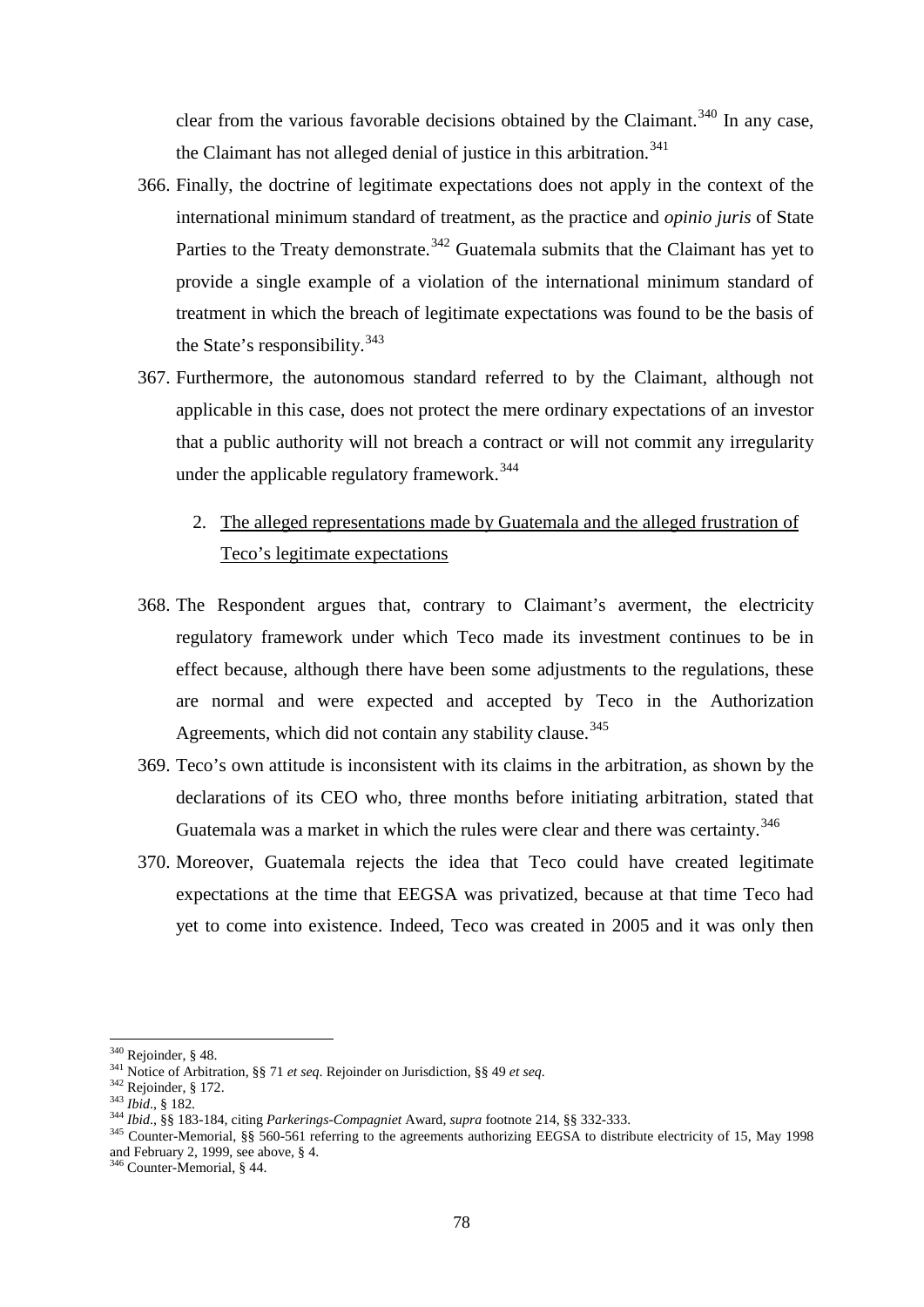that it acquired the shares in EEGSA, so expectations could hardly have been created based on the statements of Guatemala during the privatization process.<sup>[347](#page-78-0)</sup>

- 371. Although Teco has alleged that EEGSA's shares always belonged to the same group of companies and the expectations of the group were transferred to Teco, a simple reference to being a member of a group is not enough to exclude an analysis of the transfer of legitimate expectations. According to Guatemala, this would require inquiring into and demonstrating what the expectations of each company of the group were in relation to the investment in Guatemala.<sup>[348](#page-78-1)</sup> The Claimant has not proven that the company that acquired the EEGSA shares in 1998 had the same executives as Teco.<sup>349</sup>
- 372. With regard to the regulatory framework and the tariff-setting process, Guatemala responded to the Claimant's allegations about **(a)** the amendment of Article 98 of the RLGE in 2007, **(b)** the FRC in the 2008 Terms of Reference, and **(c)** the role of the Expert Commission.

### **a) The amendment of Article 98 of RLGE in 2007**

- 373. Guatemala contends that, contrary to the allegations of the Claimant, the 2007 amendment to Article 98 RLGE was not politically conceived to interfere with the 2008 tariff review, nor was it unconstitutional or in violation of the LGE. $^{350}$  $^{350}$  $^{350}$
- 374. The 2007 amendment originated in an amendment of Articles 98 and 99 of the RLGE made in 2003, which had solved some problems concerning the tariff review timeframe and sought to address the situation in which, for whatever reason, the distributor did not have a tariff schedule in place after the expiration of the existing tariff.[351](#page-78-4)
- 375. The 2007 amendment to Article 98 RLGE sought to correct the undesirable situation that could arise if the distributor did not submit or correct its study, for in such cases the RLGE would have rewarded the distributor with the continued application of the existing tariffs, which could be beneficial for the defaulting distributor because in an

<span id="page-78-0"></span><sup>347</sup> Ibid., §§ 541 et seq.

<span id="page-78-3"></span>

<span id="page-78-2"></span><span id="page-78-1"></span><sup>347</sup> *Ibid*., §§ 541 *et seq.* <sup>348</sup> Rejoinder, § 178. <sup>349</sup> *Ibid*., § 178-181. <sup>350</sup> Counter-Memorial, § 260. <sup>351</sup> *Ibid*., §§ 265-266.

<span id="page-78-4"></span>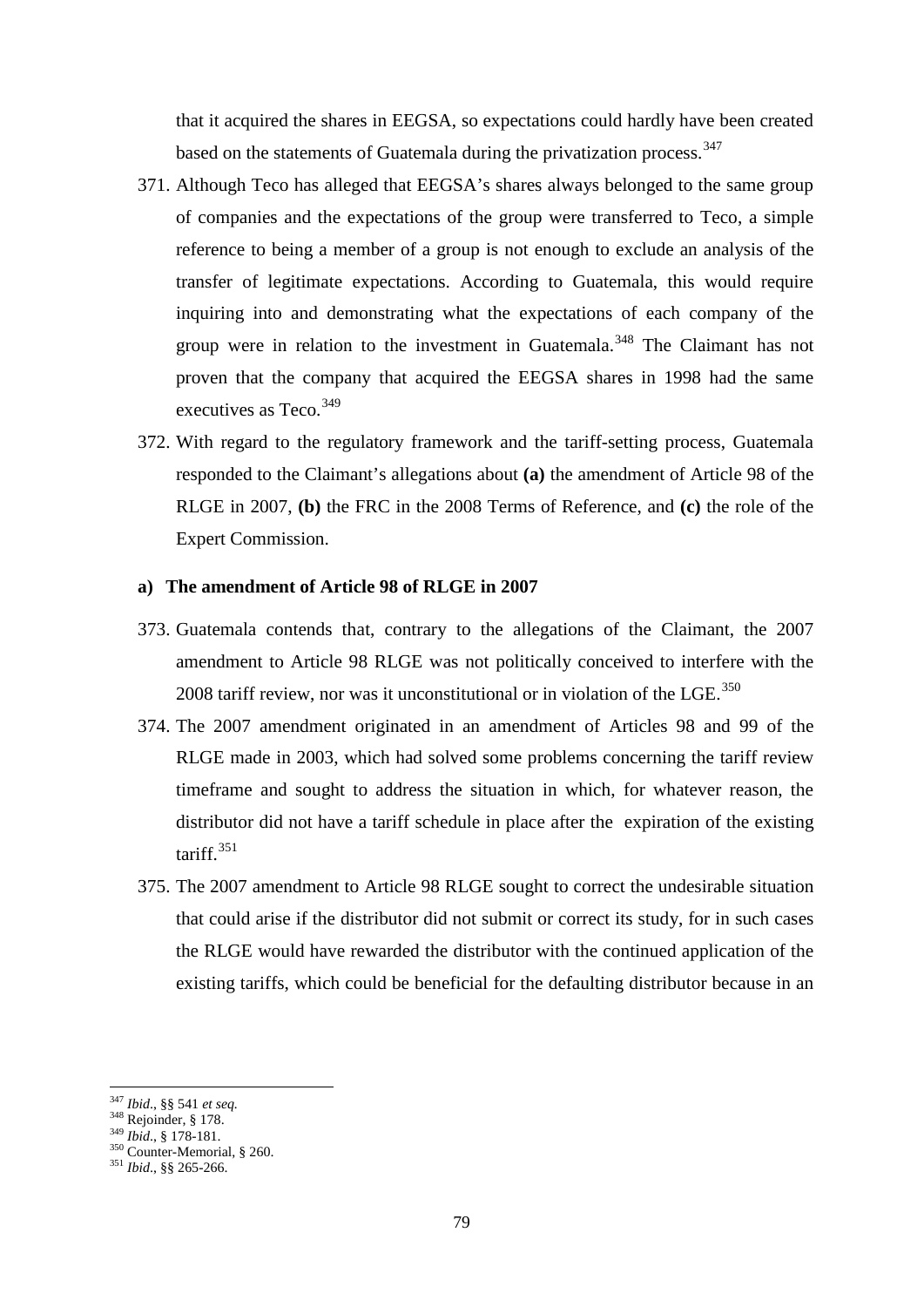efficient business system, the distributor tends to reduce costs progressively, which should result in a reduction of tariffs.<sup>[352](#page-79-0)</sup>

376. In any case, at no point before this arbitration did EEGSA or its shareholders ever object to the 2003 and 2007 RLGE reforms.<sup>[353](#page-79-1)</sup> In fact, given that the modification took place in March 2007 and the Claimant only raised the argument in its October 2010 Request for Arbitration, such claim falls outside the three year time limitation provided by Article 10.18.1 of CAFTA-DR and is therefore time-barred.<sup>[354](#page-79-2)</sup>

#### **b) The FRC in the 2008 Terms of Reference**

- 377. According to the Respondent, the FRC was established by the CNEE in the Terms of Reference for the 2008 review and EEGSA never disputed that provision.<sup>[355](#page-79-3)</sup> The argument put forward by EEGSA's consultant, Bates White, according to which they raised no objection to the factor two in this formula but simply ignored it because it was understood to be a mistake, cannot be admitted.<sup>[356](#page-79-4)</sup>
- 378. In addition, this formula was adopted in the Terms of Reference of all other electricity distribution companies. Unlike EEGSA, other electricity distribution companies – DEORSA and DEOCSA – discussed it with the CNEE and reached an agreement to reduce the depreciation from 50 percent to 42.2 percent.<sup>[357](#page-79-5)</sup> According to the Respondent, calculating the return on a gross capital base would be contrary to the LGE, the basic principles of regulatory economics and the previous practice of the CNEE. Literature published on the subject by Mr. Giacchino himself also considered that to be the case.<sup>[358](#page-79-6)</sup> The Expert Commission shared that view.

#### **c) The role of the Expert Commission**

- 379. The LGE only provides that the Expert Commission should "pronounce itself" on the discrepancies between the CNEE and the distributor's consultant, and that it had a period of sixty days in which to do so.
- 380. Guatemala contends, therefore, that **(i)** the "pronouncement" of the Expert Commission was not binding, and that **(ii)** the role of the Expert Commission was

<span id="page-79-0"></span><sup>352</sup> Ibid., §§ 277 et seq.

<span id="page-79-3"></span>

<span id="page-79-4"></span>

<span id="page-79-6"></span><span id="page-79-5"></span>

<span id="page-79-2"></span><span id="page-79-1"></span><sup>353</sup> *Ibid.*, § 283.<br>
354 *Rejoinder*, § 21 and footnote 27.<br>
355 *Ibid.*, § 306.<br>
356 Statement CWS-4, § 59.<br>
357 Rejoinder, § 330; Reports RER-5, § 389 and RER-2, § 192.<br>
358 Counter-Memorial, § 399; Rejoinder, § 447; Exh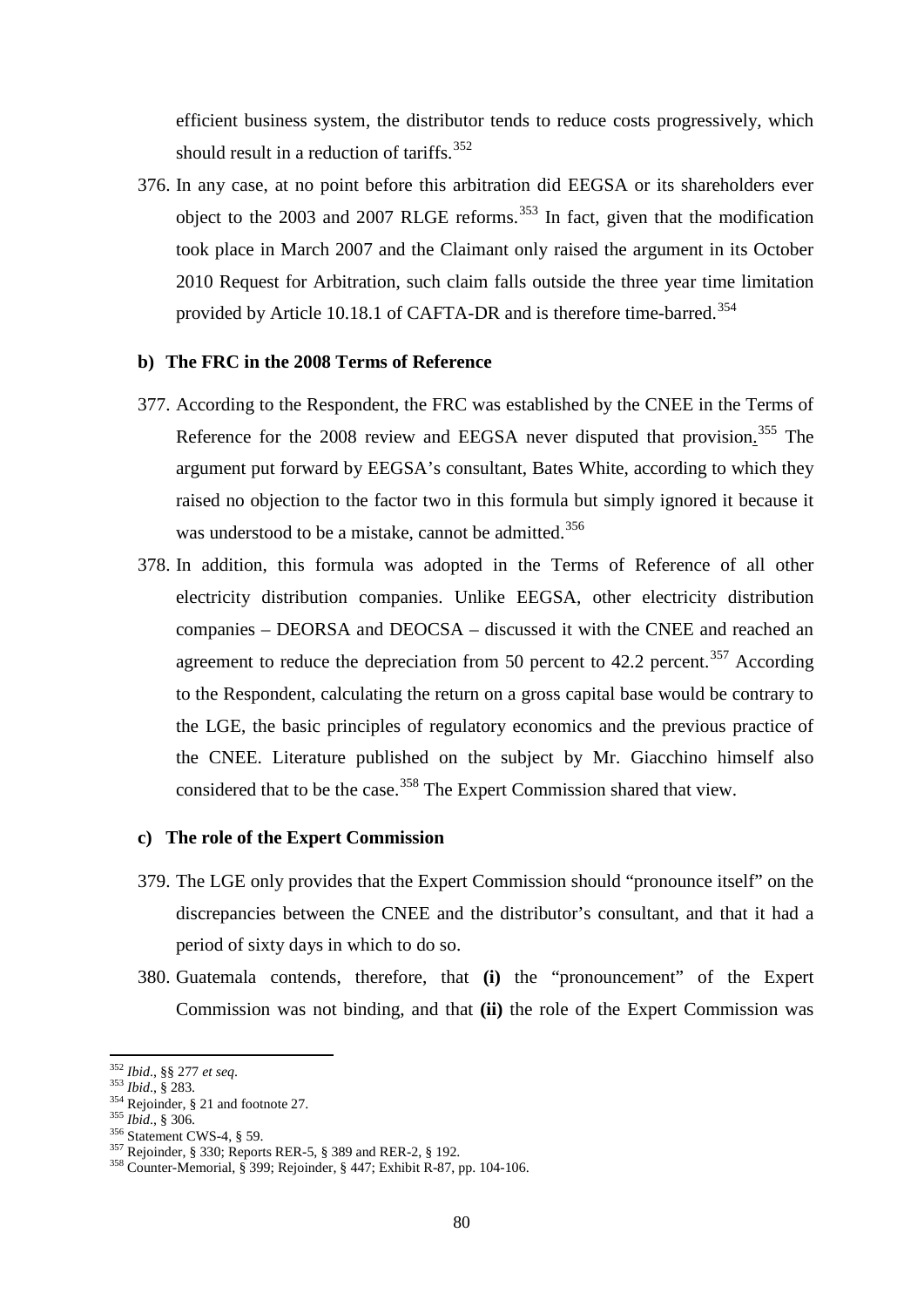terminated when it pronounced itself on the discrepancies because there was no provision for any post-ruling procedure. In any event, **(iii)** the Claimant reiterates that those issues relate to the interpretation of the applicable domestic law and were already decided upon by the competent court.

#### *i. Non-binding Pronouncement*

- 381. The pronouncements of the Expert Commission on the discrepancies between the CNEE and the distributor's consultant were not binding and should be interpreted as a technical opinion for the benefit of the CNEE.<sup>[359](#page-80-0)</sup>
- 382. The Respondent points out that, under the LGE, the CNEE has the power and responsibility to approve tariffs and enforce the  $LGE$ .<sup>[360](#page-80-1)</sup>
- 383. According to Guatemala, this interpretation is derived from the fact that there is no express provision establishing that the Expert Commission's report should be binding for the purposes of determining the VAD. On the contrary, the term "pronounce itself," according to the Dictionary of the Royal Spanish Academy, means to "declare" or "show oneself to be in favor or against something."<sup>[361](#page-80-2)</sup>
- 384. Moreover, under Guatemalan civil law, expert opinions are always advisory in nature. Article 3 of the Law on Administrative Proceedings provides that a decision by a technical body cannot be binding.<sup>[362](#page-80-3)</sup>

#### *ii. Function limited to the pronouncement*

385. The Respondent contends that nowhere in the LGE or the RGLE is it provided that the Expert Commission should perform any additional functions once it has made its pronouncement. Nor is there any statement regarding this in the presentations made by Guatemala prior to privatization, when the Official Commission was being incorporated, or in the contract between the CNEE and members of the Expert Commission. Therefore, once the Expert Commission has issued a pronouncement, the task returns to the CNEE which, according to the LGE and the RLGE, is the authority responsible for setting the distributors' VAD and setting tariff schedules.

<span id="page-80-1"></span><span id="page-80-0"></span><sup>&</sup>lt;sup>359</sup> Counter-Memorial, §§ 501 *et seq*.; Report RER-3, § 48.<br><sup>360</sup> Counter-Memorial § 502; LGE, arts. 4, 60, 61, and 71; RLGE, arts. 3, 82, 83, 92, 93(3) and 99.<br><sup>361</sup> Counter-Memorial, § 502 (d); Exhibit R-154.<br><sup>362</sup> Re

<span id="page-80-3"></span><span id="page-80-2"></span>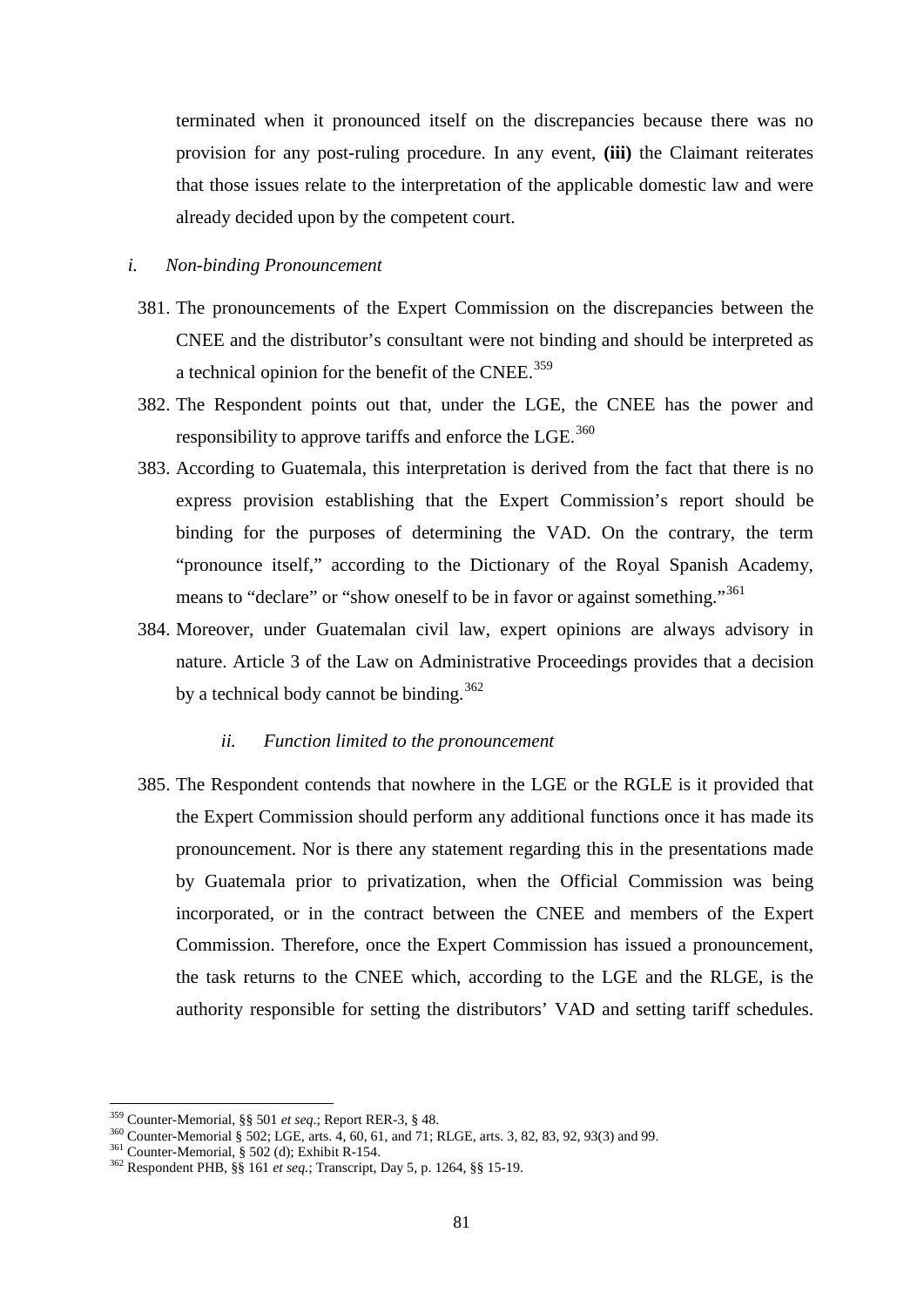At no time is it stated that the Expert Commission could replace the CNEE in these tasks. $363$ 

# *iii. These are aspects of domestic law that have already been decided by the Constitutional Court of Guatemala*

- 386. In any case, the Respondent asserts that both the role of the Expert Commission and the scope of its pronouncements are matters of interpretation of Guatemalan law that were decided by the Constitutional Court of Guatemala through fully reasoned decisions and after a proper judicial process in which all the Claimant's procedural safeguards were respected.<sup>[364](#page-81-1)</sup>
- 387. Finally, the Respondent denies the allegations made by Teco that the Constitutional Court's decision were politically influenced. There is no evidence of any such influence and the Constitutional Court has demonstrated its independence on numerous occasions.<sup>[365](#page-81-2)</sup>

## 3. The alleged arbitrariness and injustice in the 2008 tariff review

- 388. The Respondent contends that the Claimant uses the term "arbitrary" to reinforce its claim without even elaborating on the concept of arbitrariness.<sup>[366](#page-81-3)</sup> Guatemala denies having conducted the 2008 tariff review in an arbitrary and unfair manner, and argues that the CNEE only fulfilled its role as laid down in the LGE to establish the terms of the review and to verify the VAD studies presented by distributors.<sup>[367](#page-81-4)</sup>
- 389. The statements made by Teco's executives, their purchaser (EPM) and other foreign agents operating in the electricity market in Guatemala, as well as the actual figures regarding foreign investment in the country, all confirm that the system is not arbitrary and that there are proper legal safeguards in Guatemala.<sup>[368](#page-81-5)</sup>
- 390. In particular, the Respondent replied to the Claimant's contentions regarding **(a)** the Terms of Reference for the 2008 tariff review, **(b)** the Bates White study and use of the Sigla study to calculate EEGSA's VAD, **(c)** Article 98 bis of the RLGE, **(d)** the alleged Operating Rules of the Expert Commission, **(e)** the alleged improper contacts

<sup>363</sup> Rejoinder, §§ 432 et seq.

<span id="page-81-3"></span>

<span id="page-81-5"></span><span id="page-81-4"></span>

<span id="page-81-2"></span><span id="page-81-1"></span><span id="page-81-0"></span><sup>&</sup>lt;sup>364</sup> Counter-Memorial, §§ 124 *et seq.*<br><sup>365</sup> *Ibid.*, §§ 33-34.<br><sup>366</sup> *Ibid.*, §§ 525 *et seq.*<br><sup>367</sup> Memorial, §§ 531-532; Reply, § 169.<br><sup>368</sup> Transcript, Day 1, p. 209, §§ 17 *et seq.*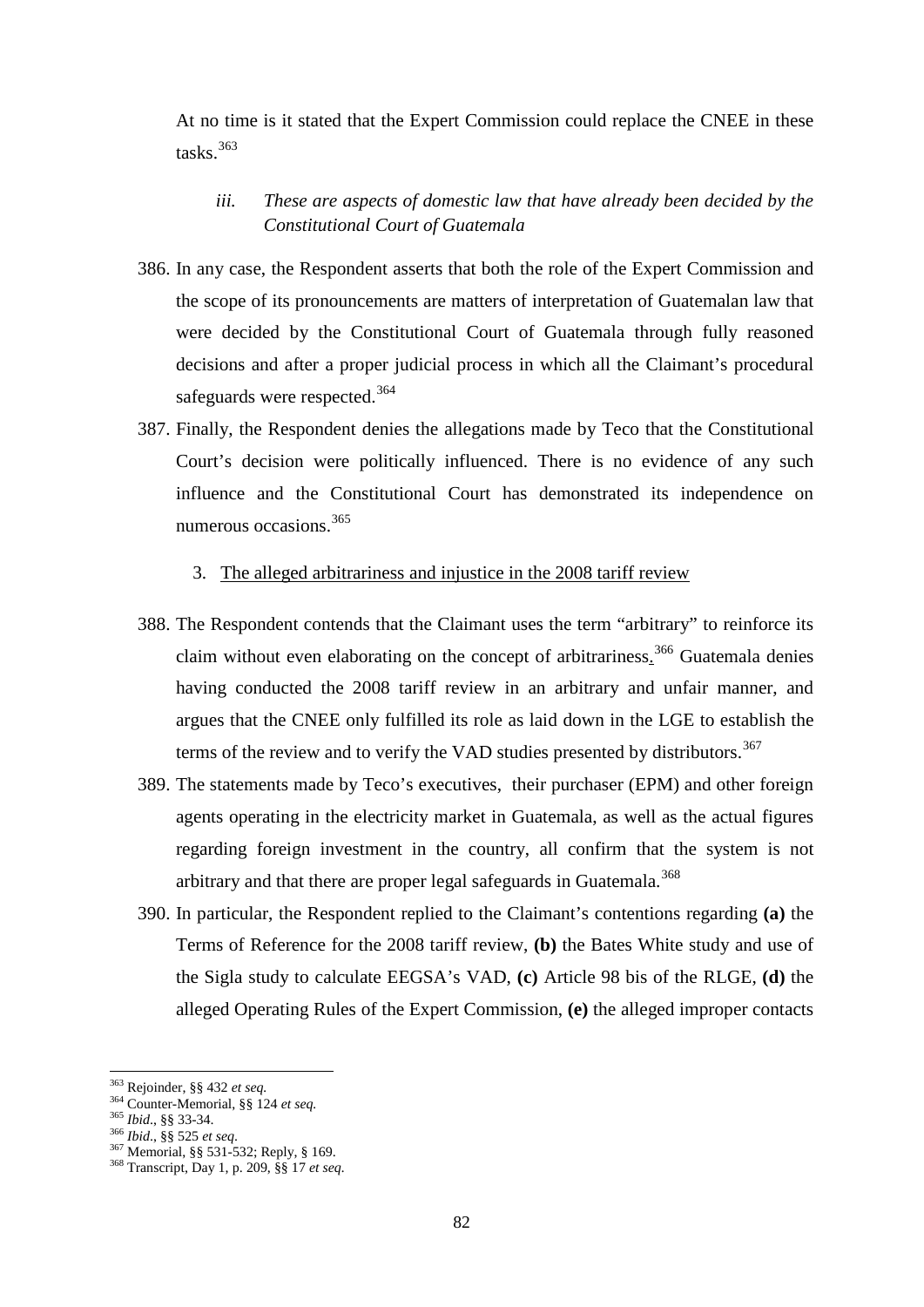between the CNEE and Mr. Riubrugent, and **(f)** the alleged harassment of EEGSA's executives.

#### **a) The Terms of Reference for the 2008 tariff review**

- 391. Guatemala notes that the terms of reference applicable to the previous tariff review for 2003-2008 granted the CNEE an equal or greater degree of control, and EEGSA accepted that at the time without any objection.<sup>[369](#page-82-0)</sup> In particular, the provision in Article 1.9 that "*the CNEE may also consider the Study as not received if, in its own judgment, the results requested in the ToR were not included, such that the Study may be deemed to be incomplete, or to provide a partial or distorted portrayal*" [370](#page-82-1) already existed in the 2003-2008 tariff review terms of reference.<sup>[371](#page-82-2)</sup>
- 392. The CNEE decided to make certain modifications in order to avoid the delays that the *amparo* procedure would entail, but without sacrificing any of its powers.<sup>[372](#page-82-3)</sup> In particular, the inclusion of Article 1.10 did not imply that the CNEE was delegating its legal power to approve the distributor's VAD study,  $373$  as can be seen by comparing the wording proposed by EEGSA ("*the consultant may vary, in a justified manner, the methodologies [...] based on its knowledge and experience"*) and the wording finally adopted (*"in the event of deviations in the methodologies set forth* [...] which must be fully justified, the CNEE shall make such observations regarding *the changes as it deems necessary, confirming that they are consistent with the guidelines of the Study*").[374](#page-82-5)

# **b) The Bates White study and the use of the Sigla study by the CNEE to calculate the VAD**

- 393. Guatemala contends that, by rejecting the stage reports of the Bates White study, by making relevant comments to the consultant, and finally by stating their discrepancies, the CNEE was only complying with its legal obligations as a regulatory body.
- 394. Bates White refused from the beginning of the review process to submit supporting information and documentation that was necessary for the CNEE to perform an audit

<span id="page-82-1"></span>

<span id="page-82-2"></span>

<span id="page-82-4"></span><span id="page-82-3"></span>

<span id="page-82-0"></span><sup>&</sup>lt;sup>369</sup> Counter-Memorial, §§ 301 *et seq.*<br><sup>370</sup> Exhibit C-106, English translation provided by the Claimant.<br><sup>371</sup> Rejoinder, § 297.<br><sup>372</sup> Counter-Memorial, § 306.<br><sup>373</sup> Ibid., §§ 314-315; Rejoinder, § 299; Statement RWS-4

<span id="page-82-5"></span>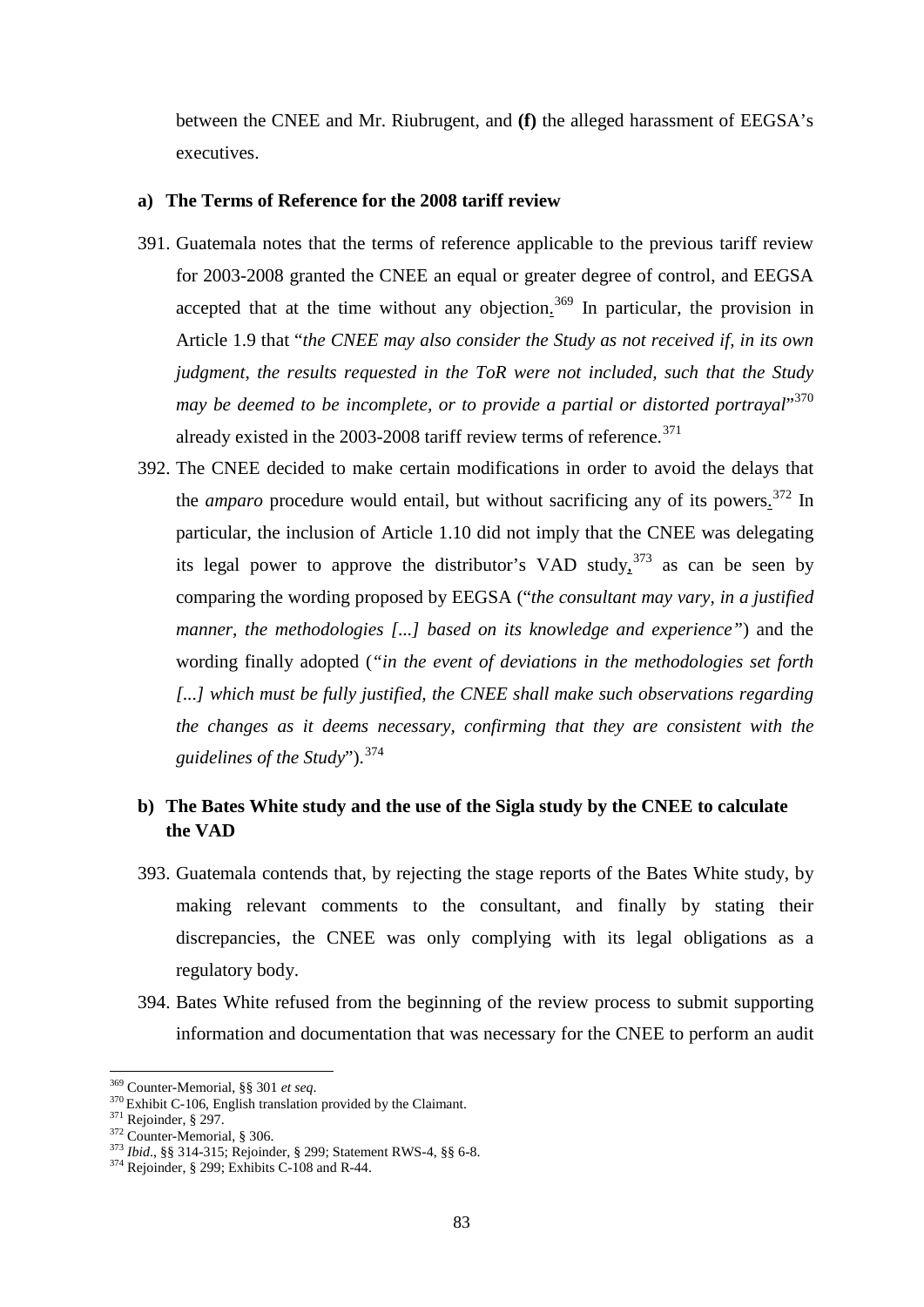of the study. In addition, its study reports were not traceable, that is to say the interlinking between the data could not be verified $375$ . In fact, this was one of the discrepancies brought to the attention of the Expert Commission, in respect of which it ruled in favor of the CNEE.<sup>[376](#page-83-1)</sup>

- 395. The Respondent points out that the first VNR calculated by Bates White in 2008 was up from US\$744 million at the end of the previous period to US\$1,695 million in the first March 2008 Bates White study, representing an increase of 245 percent in the required capital base, which is even more striking that Mr. Giacchino had participated in both studies. According to Guatemala, these figures are even more significant when compared with the predictions of Teco's *business model*, in which an increase in the 2008 VAD of between 2 percent and 3 percent in actual terms was projected.[377](#page-83-2)
- 396. The VAD, initially estimated at US\$552 million would also immediately change to US\$454 million in the corrected May 5, 2008 study, and US\$252 million in the July 28, 2008 version, reflecting the lack of credibility of the Bates White study.<sup>[378](#page-83-3)</sup>
- 397. Furthermore, in a meeting requested by the President of Iberdrola in Latin America, Mr. Gonzalo Pérez, the latter declared that the Bates White study was not useful and proposed that the CNEE agree on a limited increase of the VAD over the previous period, that is US\$175 million.<sup>[379](#page-83-4)</sup> This, according to Guatemala, shows that the values contained in the tariff studies did not reflect the economic reality or an efficient VNR.<sup>[380](#page-83-5)</sup>
- 398. The Bates White study did not comply with the LGE or with the Terms of Reference; it was full of errors and inconsistencies and could not be audited. In fact, the Expert Commission issued a pronouncement in favor of the CNEE in 56 percent of the discrepancies submitted to it, including the exclusion of underground lines, issues of traceability of the study, and non-use of comparable prices in the international market.<sup>[381](#page-83-6)</sup>

<span id="page-83-0"></span> $375$  Counter-Memorial, § 513(a).

<span id="page-83-2"></span><span id="page-83-1"></span><sup>&</sup>lt;sup>376</sup> Exhibit R-87, pp. 15-17.<br><sup>377</sup> Transcript, Day 1, p. 217, §§ 4-10.<br><sup>378</sup> Transcript, Day 1, p. 225, §§ 22 *et seq.*<br><sup>379</sup> Exhibit R-65.<br><sup>380</sup> Rejoinder, § 355.<br><sup>381</sup> Counter-Memorial, §§ 390 *et seq.* 

<span id="page-83-4"></span><span id="page-83-3"></span>

<span id="page-83-5"></span>

<span id="page-83-6"></span>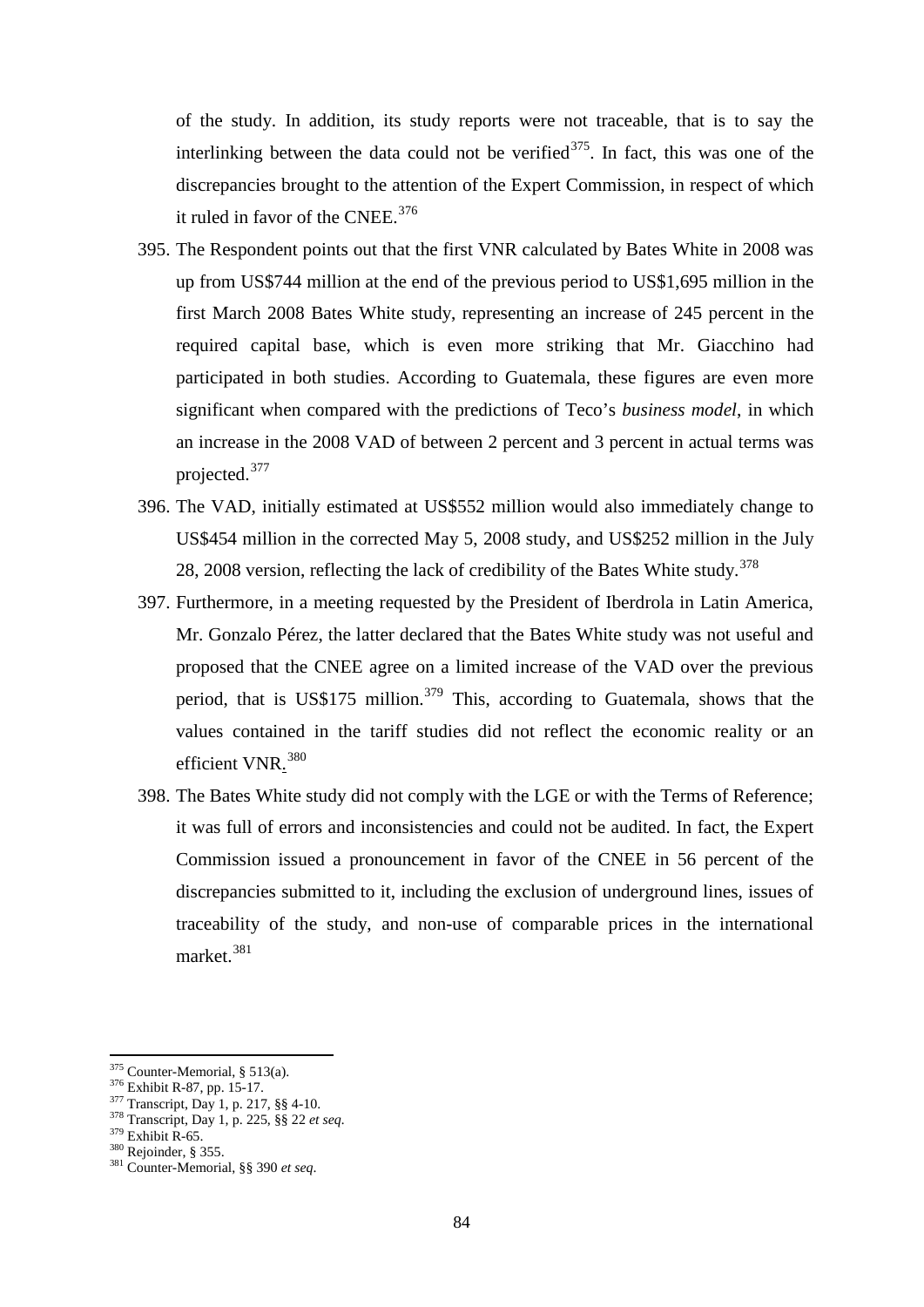- 399. Guatemala also affirms that the July 28, 2008 Bates White study did not incorporate the totality of pronouncements issued by the Expert Commission, as confirmed subsequently by a study of Mercados Energéticos.<sup>[382](#page-84-0)</sup>
- 400. In view of the above, the Bates White study was not reliable and the CNEE exercised its powers and responsibilities in accordance with the law when it rejected it and decided to instead use the Sigla study to calculate the VAD.<sup>[383](#page-84-1)</sup>

#### **c) Article 98 bis of the RLGE**

- 401. The Respondent asserts that the adoption of Article 98 bis of the RLGE in 2008 was only intended to fill a lacuna in the RLGE if the CNEE and the distributor failed to agree on the appointment of the chairman of the Expert Commission, in which case the RLGE did not provide a solution.<sup>[384](#page-84-2)</sup>
- 402. Nothing can be inferred from the fact that Article 98 bis provides that the chairman of the Expert Commission should be appointed by the Government of Guatemala, because the appointment had to be made from names included in a list provided by both parties, and also because the LGE and the RLGE established the conditions that all the members of the Expert Commission should fulfill.<sup>[385](#page-84-3)</sup>
- 403. In any event, this provision was not applied in this case because the parties agreed to appoint Mr. Bastos as chairman of the Expert Commission. As a consequence, it cannot have caused damage to Teco.<sup>[386](#page-84-4)</sup>

#### **d) The Operating Rules**

- 404. The Respondent denies that the parties reached an agreement on the Operating Rules applicable to the Expert Commission, and in particular on the purportedly adopted Rule 12, which provided that the Expert Commission would be responsible for confirming whether the distributor's study reflected its opinions.<sup>[387](#page-84-5)</sup>
- 405. Although these rules were discussed on several occasions and several drafts proposed by each party were exchanged, the parties never reached a final agreement on the Operating Rules, which were therefore never adopted.<sup>[388](#page-84-6)</sup>

<span id="page-84-0"></span><sup>&</sup>lt;sup>382</sup> Ibid., §§ 428 et seq.; Exhibit R-103.

<span id="page-84-4"></span><span id="page-84-3"></span>

<span id="page-84-2"></span><span id="page-84-1"></span><sup>383</sup> Counter-Memorial, § 511 *et seq.*<br>
384 *Ibid.*, § 353; Rejoinder, § § 212 and 400 *et seq.*<br>
<sup>385</sup> Transcript, Day 1, p 273, § § 1-10.<br>
<sup>386</sup> Rejoinder, § 400; Memorial, § 135; Statement RWS-1, § 121.<br>
<sup>387</sup> Counter-M

<span id="page-84-6"></span><span id="page-84-5"></span>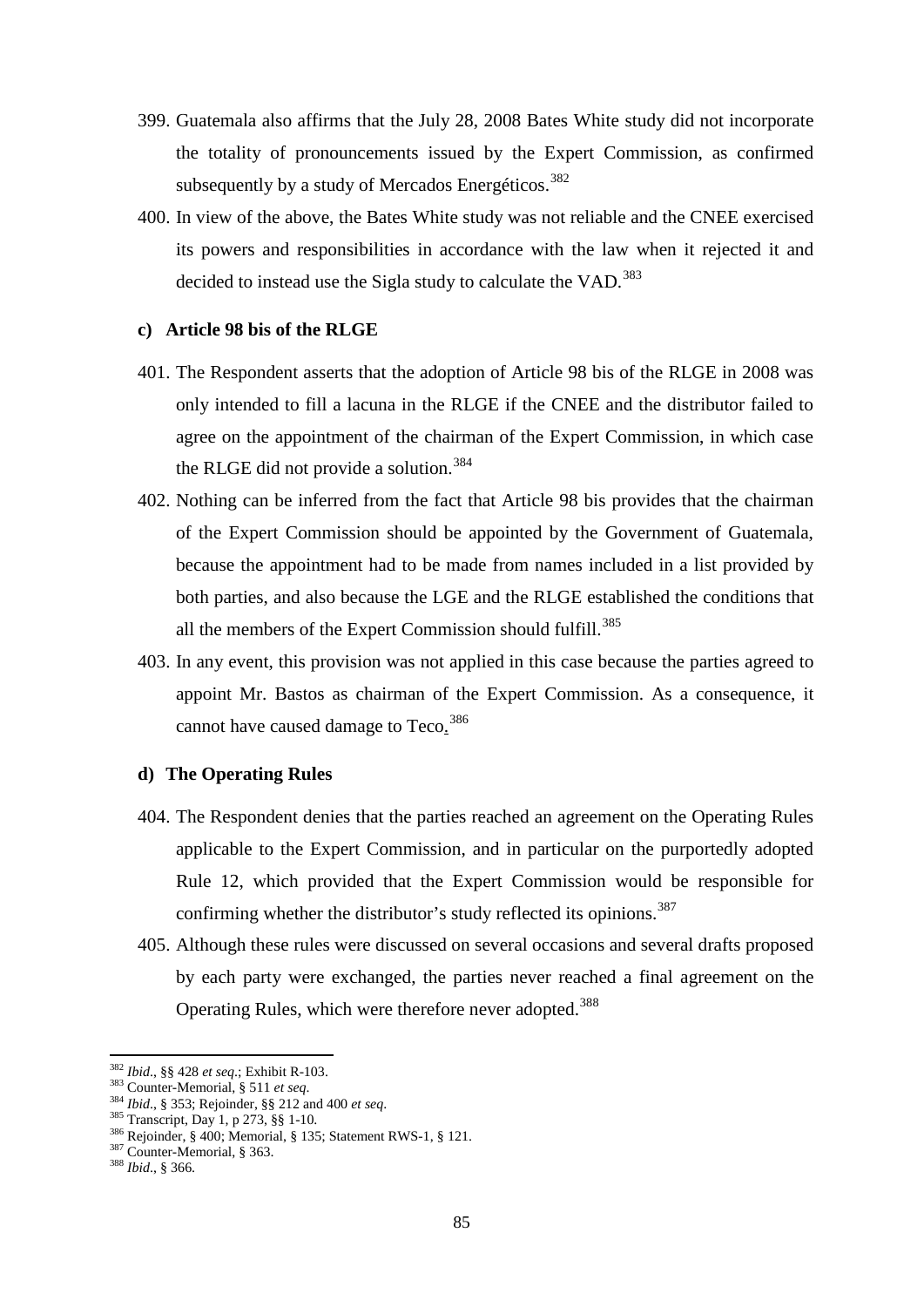- 406. This is evidenced by the fact that, even in the purported final version of the Operating Rules, the heading reads "Proposed Operating Rules." Furthermore, as for any decision taken by an administrative agency of the State, any agreement by the CNEE regarding the Operating Rules had to be formalized in an official document. As a matter of fact and as a matter of law, State bodies do not exercise their authority through emails or simple letters but by way of official documents. It is also noteworthy that there is no mention of the purportedly adopted Operating Rules in the document establishing the Expert Commission or in the contracts signed between the experts and the CNEE.<sup>[389](#page-85-0)</sup>
- 407. The only documents presented by the Claimant to prove its claim are emails more precisely internal EEGSA emails – as well as an email sent by Mr. Giacchino to the chairman of the Expert Commission without copying the CNEE.<sup>[390](#page-85-1)</sup> Such evidence is insufficient.

### **e) The alleged illicit contacts with Mr. Riubrugent**

- 408. According to Guatemala, the exchanges of emails that took place in December and January 2008 between Mr. Jean Riubrugent and the CNEE are innocuous and were intended only to clarify technical issues,  $391$  to exchange information and to make clarifications<sup>[392](#page-85-3)</sup> in order for the latter to have a better understanding of the position of the CNEE $^{393}$  $^{393}$  $^{393}$ .
- 409. Teco's arguments in this respect are absurd because EEGSA appointed in the Expert Commission Dr. Leonardo Giacchino, who was its own consultant and had himself authored the Bates White study, which the Expert Commission had to analyze.<sup>[394](#page-85-5)</sup>

#### **f) The alleged harassment of EEGSA's executives**

410. The arguments relating to the alleged criminal prosecution of EEGSA's executives only seek to give a political flavor to the Claimant's claim in order to raise it to the international level. [395](#page-85-6)

<span id="page-85-2"></span>

<span id="page-85-4"></span><span id="page-85-3"></span>

<span id="page-85-1"></span><span id="page-85-0"></span><sup>&</sup>lt;sup>389</sup> *Ibid.*, §§ 371 *et seq.*<br><sup>390</sup> Exhibit R-79.<br><sup>391</sup> Rejoinder, § 43; Exhibits C-567 and C-490.<br><sup>392</sup> Rejoinder, § 43; Exhibits C-499, C-504, and C-505.<br><sup>393</sup> Rejoinder, § 43; Exhibits C-489, C-496, C-501, and C-500.

<span id="page-85-6"></span><span id="page-85-5"></span>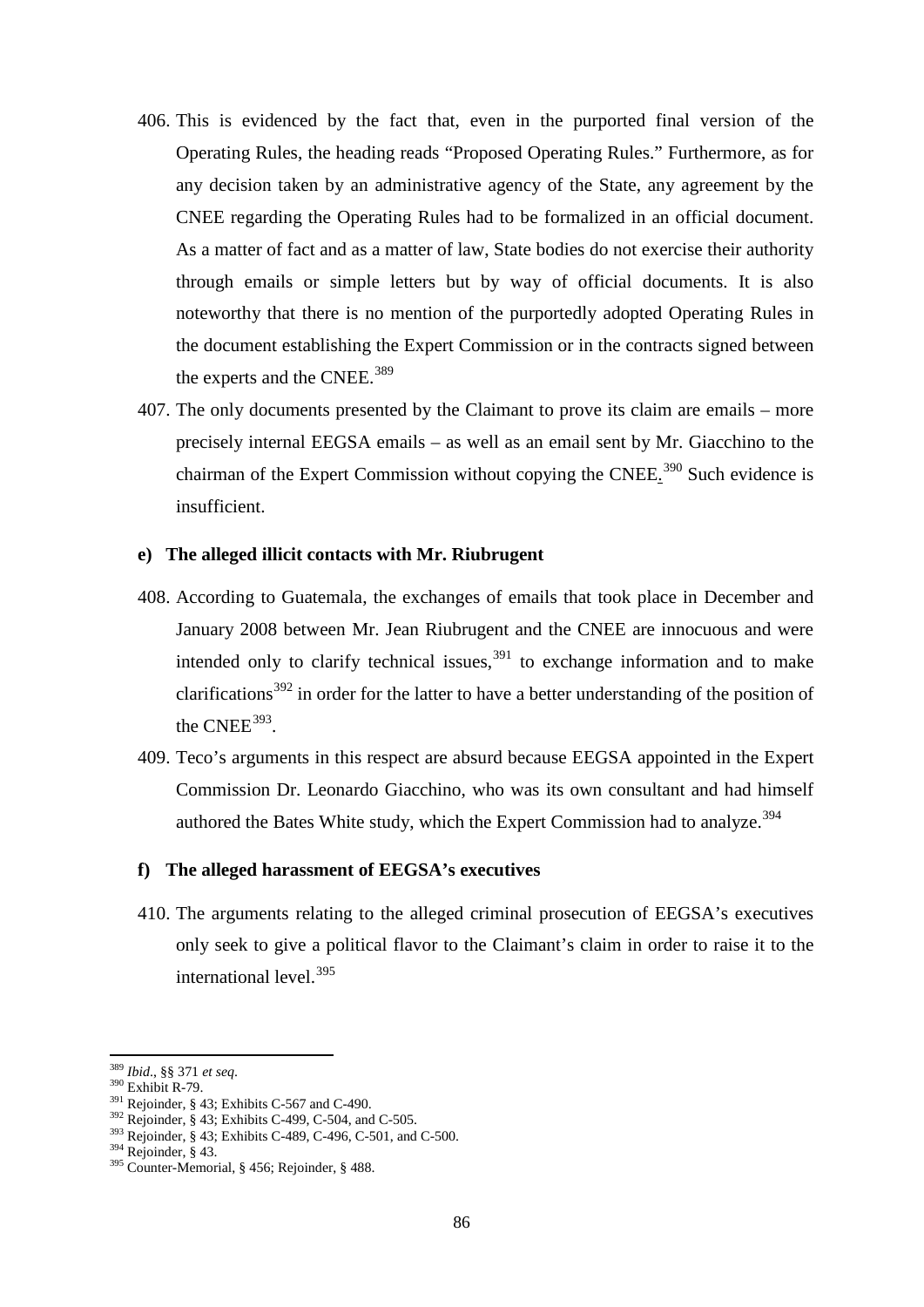- 411. At the time when the arrest warrant was issued, the tariff schedules had already been in force for almost a month. In addition, the Office of the Public Prosecutor is an agency of the Public Ministry, a local decentralized entity that acted on its own, and the CNEE executives had themselves been the object of similar complaints. In any case, the arrest warrant was revoked two days after issuance by the Court of Appeals in Guatemala City.[396](#page-86-0)
- 412. As to the theft of Mr. Calleja's laptop, it is in Respondent's submission unfounded and frivolous, and was probably caused by the latter's own negligence. In addition, the Claimant did not present any evidence to prove the theft or the basis for its accusations.[397](#page-86-1)
	- 4. The damages
- 413. The Respondent contends that, even if the Arbitral Tribunal decides that it has jurisdiction and Guatemala violated its obligations under the Treaty, it must in any case conclude that Teco has not suffered any loss.<sup>[398](#page-86-2)</sup>
- 414. The Respondent presents **(1)** the main errors in the valuation made by Mr. Kaczmarek, to then **(2)** provide a corrected valuation of the alleged damage suffered by Teco, and finally **(3)** criticize the parameters of reasonableness advanced by experts Abdala and Schoeters.

#### **a) The errors in Mr. Kaczmarek's discounted cash flow valuation method**

#### *i. Operating costs projected by Mr. Kaczmarek*

415. The Claimant's arguments as to its operating costs are not credible. Teco's expert estimated that EEGSA should have a high income to meet the future costs of operating and investment, but when he calculates the costs that EEGSA will actually incur in the future, he assumes operating and investment costs that are significantly lower, which results in an artificial increase in the company's value.<sup>[399](#page-86-3)</sup>

<sup>&</sup>lt;sup>396</sup> Exhibit C-301.

<span id="page-86-3"></span>

<span id="page-86-2"></span><span id="page-86-1"></span><span id="page-86-0"></span><sup>&</sup>lt;sup>397</sup> Counter-Memorial, § 459.<br><sup>398</sup> Rejoinder, § 494.<br><sup>399</sup> Counter-Memorial, § 601; Report RER-1, § 41.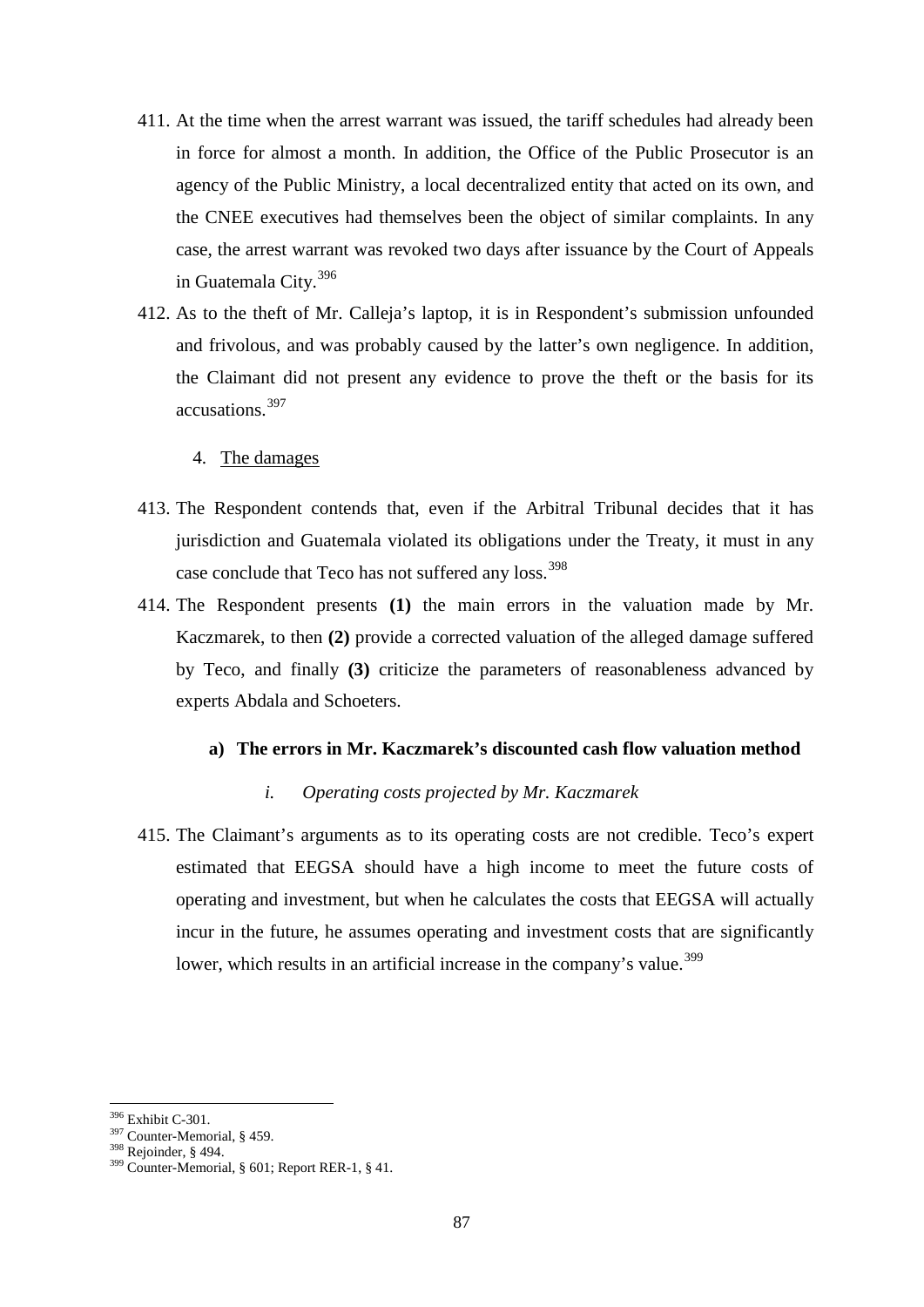#### *ii. Mr. Kaczmarek's projections in the "but-for" scenario*

- 416. The projections made by Mr. Kaczmarek based on the July 28, 2008 Bates White study in order to calculate the historical and future damages are incorrect because he uses the result of the study without verifying whether its premises are reasonable or whether it properly includes the pronouncements of the Expert Commission in their entirety.[400](#page-87-0) The Barrera report is a preconceived analysis which was tailor-made to support the Bates White study and contains no genuine analysis of the validity of said study.<sup>[401](#page-87-1)</sup>
- 417. The July 28, 2008 Bates White study does not accurately reflect all of the pronouncements of the Expert Commission, as confirmed by the CNEE's consultant Mercados Energéticos, and by the expert Mr. Damonte, $402$  who, by incorporating the pronouncements<sup>[403](#page-87-3)</sup> of the Expert Commission, arrives at a VNR that is about 40 percent lower than that of the Bates White study.<sup>[404](#page-87-4)</sup>
- 418. Furthermore, the level of depreciation used by Kaczmarek is inadequate, as he accepts the formula adopted by the Expert Commission without considering that the Expert Commission could not change that formula without overstepping its powers.
- 419. In addition, the formula adopted by Kaczmarek contains serious conceptual and implementation errors. The formula overcompensates the investor. As correctly pointed out by Mr. Damonte:

"*The formula proposed by the EC calculates the average of depreciation plus the return on capital, starting, in each tariff revision, from capital without depreciation and subtracting the accumulated depreciation each year for five years.* [...] *Conceptually, this means that each tariff period will begin with accumulated depreciation at zero, and it will be depreciated over five years only. In the next period the cycle will repeat. My conclusion is that, by applying it during various tariff periods, assets will be depreciating over five years and then all the depreciation accrued over the five years is reincorporated in the assets in* 

<span id="page-87-3"></span><span id="page-87-2"></span>

<span id="page-87-1"></span><span id="page-87-0"></span><sup>&</sup>lt;sup>400</sup> Counter-Memorial, § 603.<br><sup>401</sup> Rejoinder, §§ 499-500.<br><sup>402</sup> Counter-Memorial, § 603; Exhibit R-103, Statement RWS-3.<br><sup>403</sup> Mr. Damonte states that to apply many of the pronouncements of the Expert Commission, additi optimizations impossible to achieve in the time available are required, Report RER-2, § 176. 404 Reports RER-2, Chapter 5 and RER-1, § 50.

<span id="page-87-4"></span>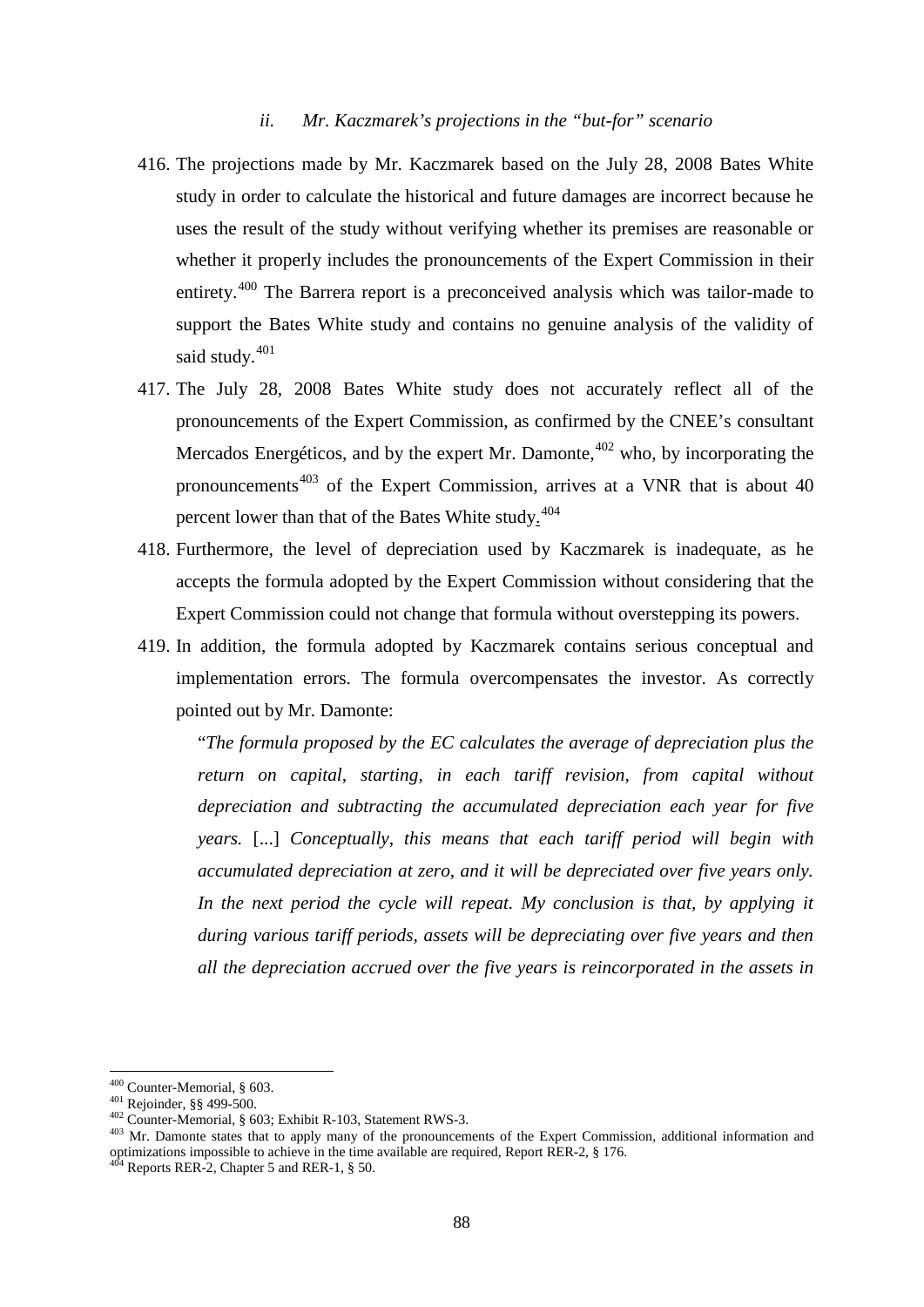*the next tariff period. This procedure is clearly wrong, as evidenced by the Net Present Value Test.*"[405](#page-88-0)

420. Mr. Damonte proposes using the "Constant Annuity" formula, which is commonly used and in fact was used in the 2003-2008 review period. According to this formula, Mr. Damonte gets a depreciation factor of 1.42 for the capital base, which means that the network's accumulated depreciation is 30 percent and the return would be calculated on the remaining 70 percent.<sup>[406](#page-88-1)</sup>

#### **b) Errors in the valuation resulting from comparables**

- 421. The Respondent contends that the comparable valuation method used by Mr. Kaczmarek is not relevant in this case, and the DCF method should be preferred for the following reasons:
	- i. The small sample size used (twelve public corporations and nine transactions) makes them volatile and rather unreliable $\frac{1}{2}^{407}$  $\frac{1}{2}^{407}$  $\frac{1}{2}^{407}$
	- ii. The companies and transactions selected have characteristics different from those of EEGSA; as a consequence, the comparison is far-fetched;<sup>[408](#page-88-3)</sup>
	- iii. The valuation is based on the EBITDA that was estimated by Mr. Kaczmarek by using the DCF method, this method however suffers from errors that make it inappropriate, <sup>[409](#page-88-4)</sup> and
	- iv. The *ad hoc* weighting used by Mr. Kaczmarek in averaging is unjustified and biased. Mr. Kaczmarek assigns a greater weight to companies or transactions with higher multiples, thereby artificially producing a higher valuation for EEGSA.<sup>[410](#page-88-5)</sup>

# **c) The sale of DECA II reflects the correct value for EEGSA in the actual scenario**

422. Guatemala contends that the best reference for establishing EEGSA's value in the actual scenario is the price paid by EPM to acquire the DECA II block of shares;

<span id="page-88-0"></span><sup>&</sup>lt;sup>405</sup> Counter-Memorial, § 606, citing Report RER-2, §§ 178-179.

<span id="page-88-2"></span><span id="page-88-1"></span><sup>&</sup>lt;sup>406</sup> Counter-Memorial, § 607; Reports RER-1, § 71 and RER-2, Chapter 6.3.<br><sup>407</sup> Report RER-1, § 73, Mr. Kaczmarek admits he has the least amount of confidence in his valuation by comparables calculations for these reason

<span id="page-88-4"></span><span id="page-88-3"></span><sup>&</sup>lt;sup>408</sup> Exhibit R-112; Report RER-1, §§ 73, 76. <sup>409</sup> Report RER-1, § 74. <sup>410</sup> *Ibid.*, § 75.

<span id="page-88-5"></span>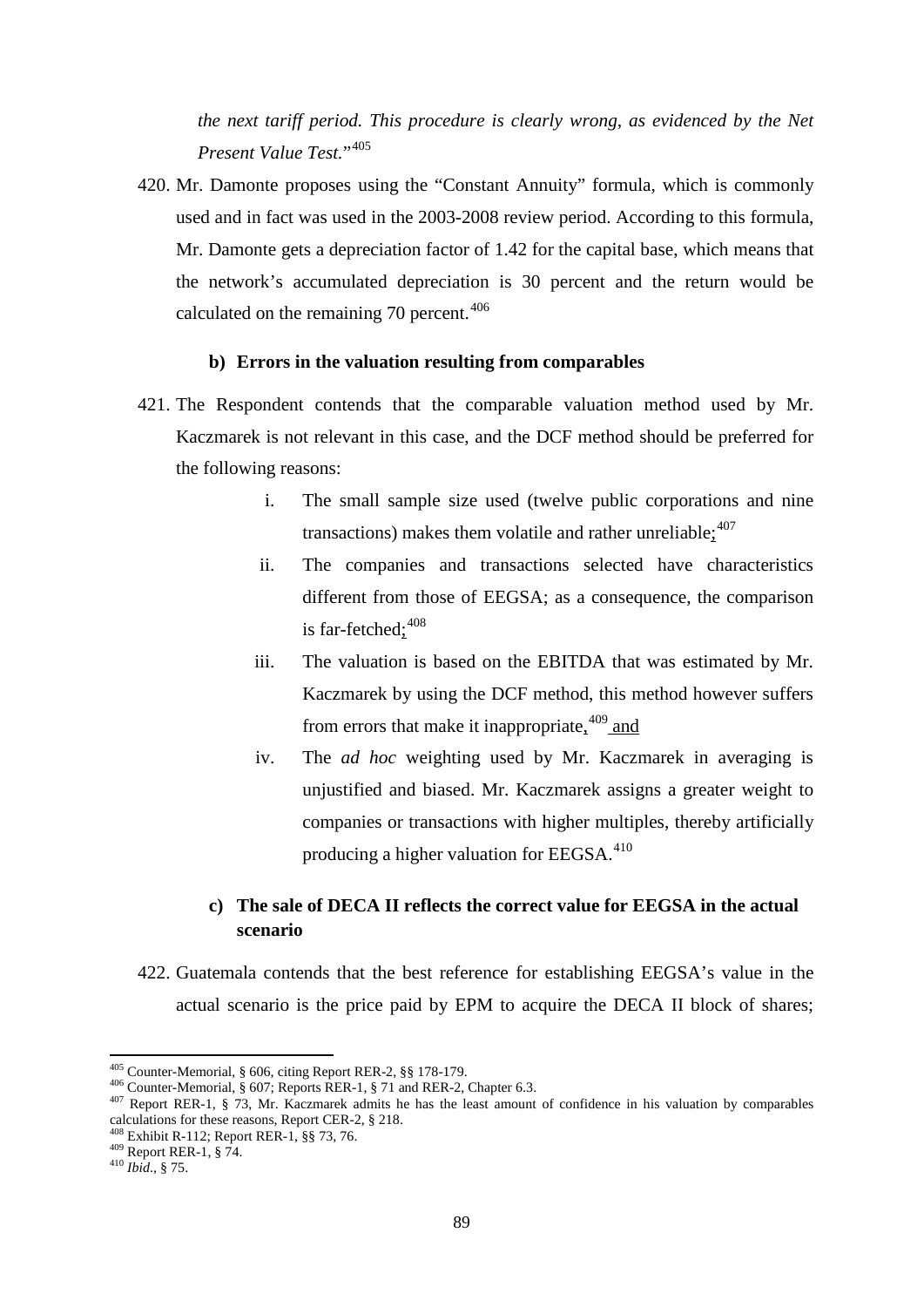such price in fact reflects the agreement between independent parties under free market conditions, and it is free from the possible errors that are inherent in the DCF method and from the lack of companies that could be properly compared to  $EEGSA.<sup>411</sup>$  $EEGSA.<sup>411</sup>$  $EEGSA.<sup>411</sup>$ 

- 423. Both Teco and Iberdrola have maintained that EPM's offer was a "global value," and that it was impossible to identify the price paid for EEGSA in the DECA II transaction.<sup>[412](#page-89-1)</sup>
- 424. However, during the arbitration proceedings, Guatemala obtained a document prepared by Citibank, EEGSA's advisor in the sale of its shares, which shows a value of US\$582 million.[413](#page-89-2) Thus, the Respondent contends that this value, which was provided by Teco itself, should be used.<sup>[414](#page-89-3)</sup>
- 425. In any case, in its reliance to the DCF method to assess EEGSA's sale price, Mr. Kaczmarek underestimated EEGSA's value by relying on an EBITDA for 2009 instead of more current information available at the time of the DECA II sale, that could have more precisely reflected the reality of EEGSA's business. The experts Abdala and Schoeters, who used that latter information, calculated the value as US\$518 million,<sup>[415](#page-89-4)</sup> which is the value that ought to have been attributed to EEGSA in the alternative.<sup>[416](#page-89-5)</sup>

#### **d) Corrected valuation**

- 426. Once its experts corrected the existing errors in the valuation submitted by the Claimant, the losses alleged by Teco are reduced to zero if the value of EEGSA provided by Citibank is used, or to US\$8.1 million if using a value inferred from the sale in the actual scenario. $417$
- 427. The Respondent also argues that the damage is zero if the Arbitral Tribunal considers that the FRC should include a 50 percent depreciation. In this respect, Teco never sought or justified a modification of the FRC, as DEORSA and DEOCSA did.<sup>[418](#page-89-7)</sup>
- 428. According to Guatemala, this is because, in the actual scenario, EEGSA invested less than expected, making greater funds available for shareholders.<sup>[419](#page-89-3)</sup>

<span id="page-89-0"></span><sup>&</sup>lt;sup>411</sup> Counter-Memorial, § 612.

<span id="page-89-3"></span>

<span id="page-89-4"></span>

<span id="page-89-6"></span><span id="page-89-5"></span>

<span id="page-89-2"></span><span id="page-89-1"></span><sup>&</sup>lt;sup>412</sup> *Ibid.*, § 613.<br>
<sup>413</sup> Report RER-1, § 82; Exhibit C-531, p. 7.<br>
<sup>414</sup> Counter-Memorial, § 615.<br>
<sup>415</sup> *Ibid.*, § 614; Report RER-1, § 81.<br>
<sup>416</sup> Counter-Memorial, §§ 614-615.<br>
<sup>417</sup> Rejoinder, §§ 508-510; Report RE

<span id="page-89-7"></span>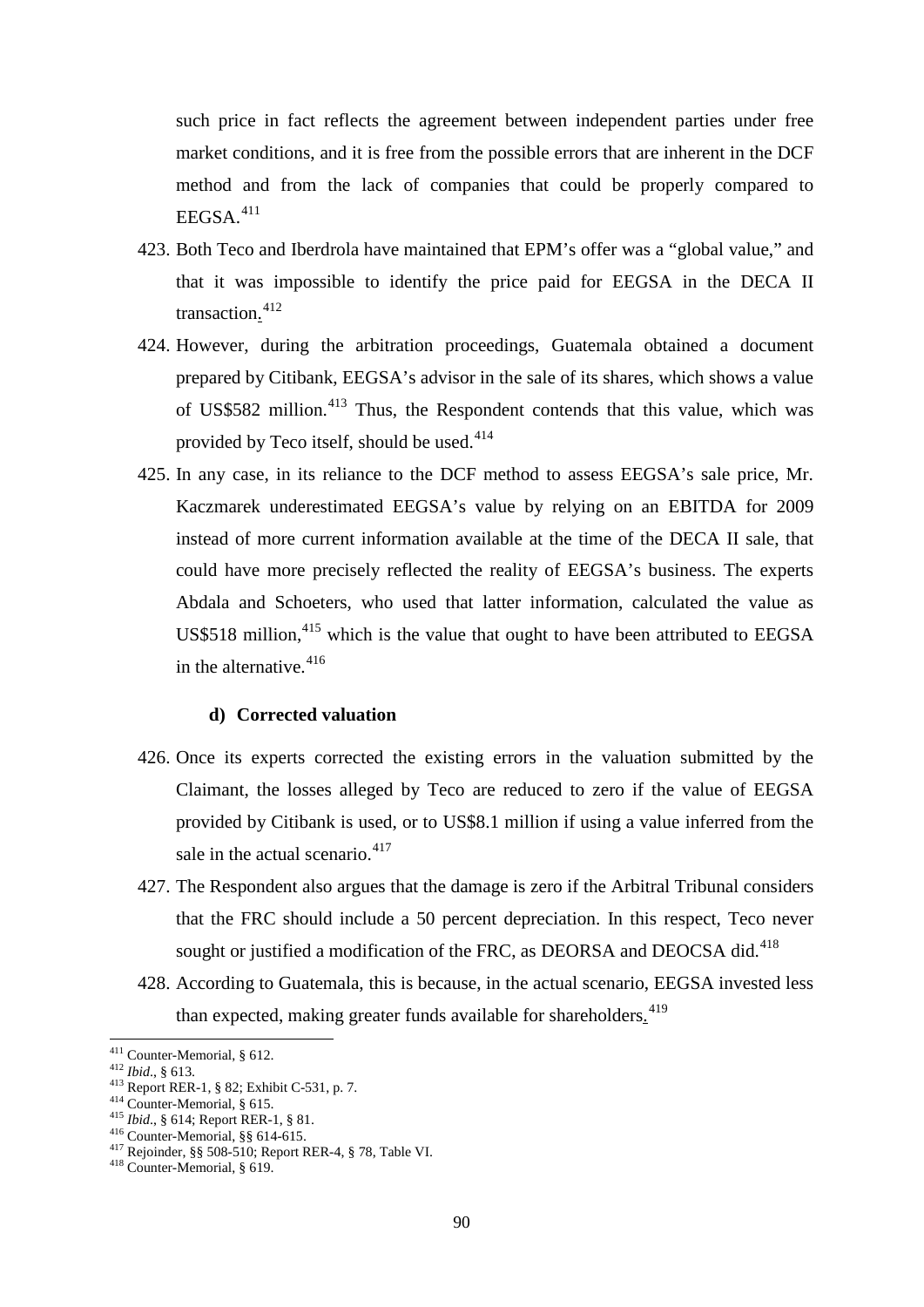#### **e) Reasonableness of Messrs. Abdala and Schoeters' valuation**

- 429. The valuation of EESGA's VAD proposed by Messrs. Abdala and Schoeters is reasonable. As a matter of fact, the historical evolution of the VAD as well as the analysis performed by Messrs. Abdala and Schoeters are in line with the VAD of Compañía de Alumbrado Eléctrico de El Salvador ("**CAESS**") (the main distributor of electricity in El Salvador).
- 430. Moreover, Messrs. Abdala and Schoeters have suggested as an additional verification that the proposed VNR be compared to the Accounting Asset Base (or RAB), estimated at US\$483 million, which is very similar to Mr. Damonte's corrected VNR (net of depreciation), which was estimated at US\$466.8 million. $420$
- 431. The experts proposed by Guatemala present an additional proof of reasonableness by calculating the IRR prospectively at the time of the second tariff review (2008). This method, using the corrected model, results in a value of 7.3 percent, in line with the regulatory requirement of 7 percent.<sup>[421](#page-90-1)</sup> The IRR calculation proposed by Mr. Kaczmarek to support the Bates White study is completely incorrect<sup>[422](#page-90-2)</sup> because: (i) it refers to an IRR of the shareholder, which the regulatory framework simply does not contemplate, (ii) it includes activities that are not covered under the regulatory framework, which are thus unrelated to the alleged measures, (iii) it calculates the IRR from 1998, thus covering a period that is not related to the 2008 tariff review, and (iv) it takes into account the price offered in the tender, when nothing in the regulatory framework permits this.

#### **f) Interest**

432. The Respondent argues that in order to update the historical losses claimed to their currency value as of October 21, 2010, it is necessary to actualize the presumed damages calculated by the cash flow method from the date the damages occurred until the aforementioned date, and in order to do so, it is necessary to apply an actualization factor based on EEGSA's cost of capital, which is best represented by the WACC. $423$ 

<sup>&</sup>lt;sup>419</sup> Rejoinder, § 510; Report RER-4, §§ 70-71.

<span id="page-90-3"></span><span id="page-90-2"></span>

<span id="page-90-1"></span><span id="page-90-0"></span><sup>420</sup> Rejoinder, § 496; Report RER-4, §§ 24, 45-50.<br>
421 Rejoinder, § 512; Report RER-4, §§ 65-67.<br>
422 Rejoinder, § 517; Report RER-4, §§ 51-67.<br>
423 Counter-Memorial, § 624; Report RER-1, Section V.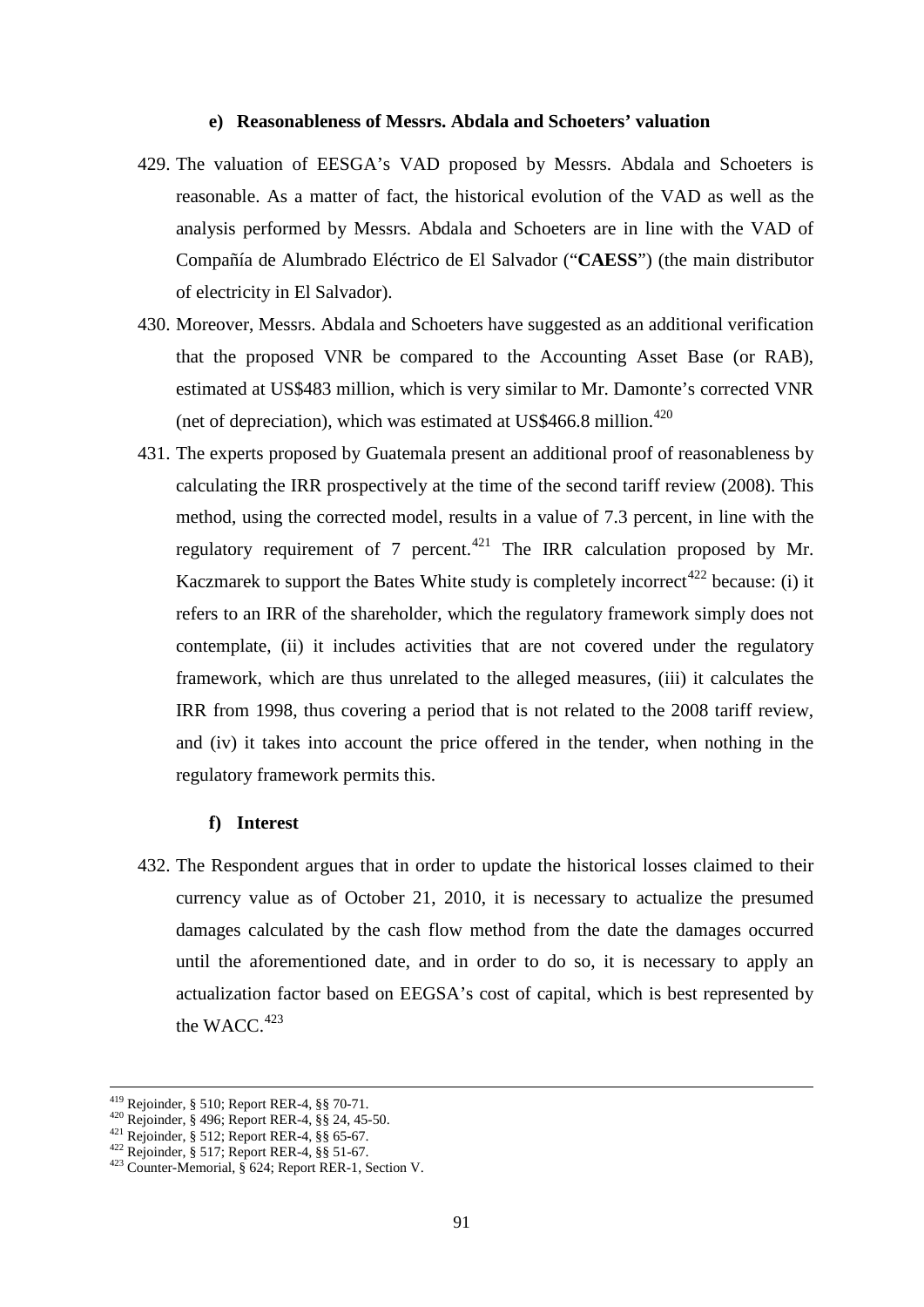433. According to Guatelama, it would be appropriate to use, post October 21, 2010, an actualization factor based on a risk-free rate, such as US 10-year government bonds (2.8 percent during the period of October 2010-December 2011)<sup>[424](#page-91-0)</sup>. As a matter of fact, such a risk-free rate would reflect the fact that, starting from the moment when Teco relinquished its participation in EEGSA, it was no longer exposed to the risk of operating that company.[425](#page-91-1)

### **VII. THE PARTIES' REQUESTS FOR RELIEF**

### **A. Claimant's requests for relief**

- 434. In its July 8, 2013 Post-Hearing Reply, the Claimant requested that the Arbitral Tribunal issue an Award:
	- 1. Finding that the Tribunal has jurisdiction *ratione materiae* over the Claimant's claim arising under Article 10.5 of DR-CAFTA;
	- 2. Finding that Respondent has breached its obligation under Article 10.5 of the DR-CAFTA to accord Claimant's investment in EEGSA fair and equitable treatment;
	- 3. Ordering Respondent to pay compensation to Claimant in the amount of US\$243.6 million;
	- 4. Ordering the Respondent to pay interest on the above amount at 8.8 percent, compounded from 1 August 2008 until full payment has been made; and
	- 5. Ordering Respondent to pay Claimant's legal fees and costs incurred in these proceedings.

### **B. Respondent's requests for relief**

- 435. In its July 8, 2013 Post-Hearing Reply, the Respondent requested that the Arbitral Tribunal:
	- 1. Declare that it does not have jurisdiction over the claim filed by TGH;
	- 2. Alternatively and subsidiarily, to reject each and every one of the claims made by TGH on their merits; and, in addition to either case;

 $\overline{a}$ 

<span id="page-91-1"></span><span id="page-91-0"></span><sup>&</sup>lt;sup>424</sup> Respondent PHB Reply, § 175; Report RER-1, § 111.<br><sup>425</sup> Counter-Memorial, § 626; Rejoinder, § 519; Reports RER-1, Section V and RER-4, §§ 81, 83 and 84.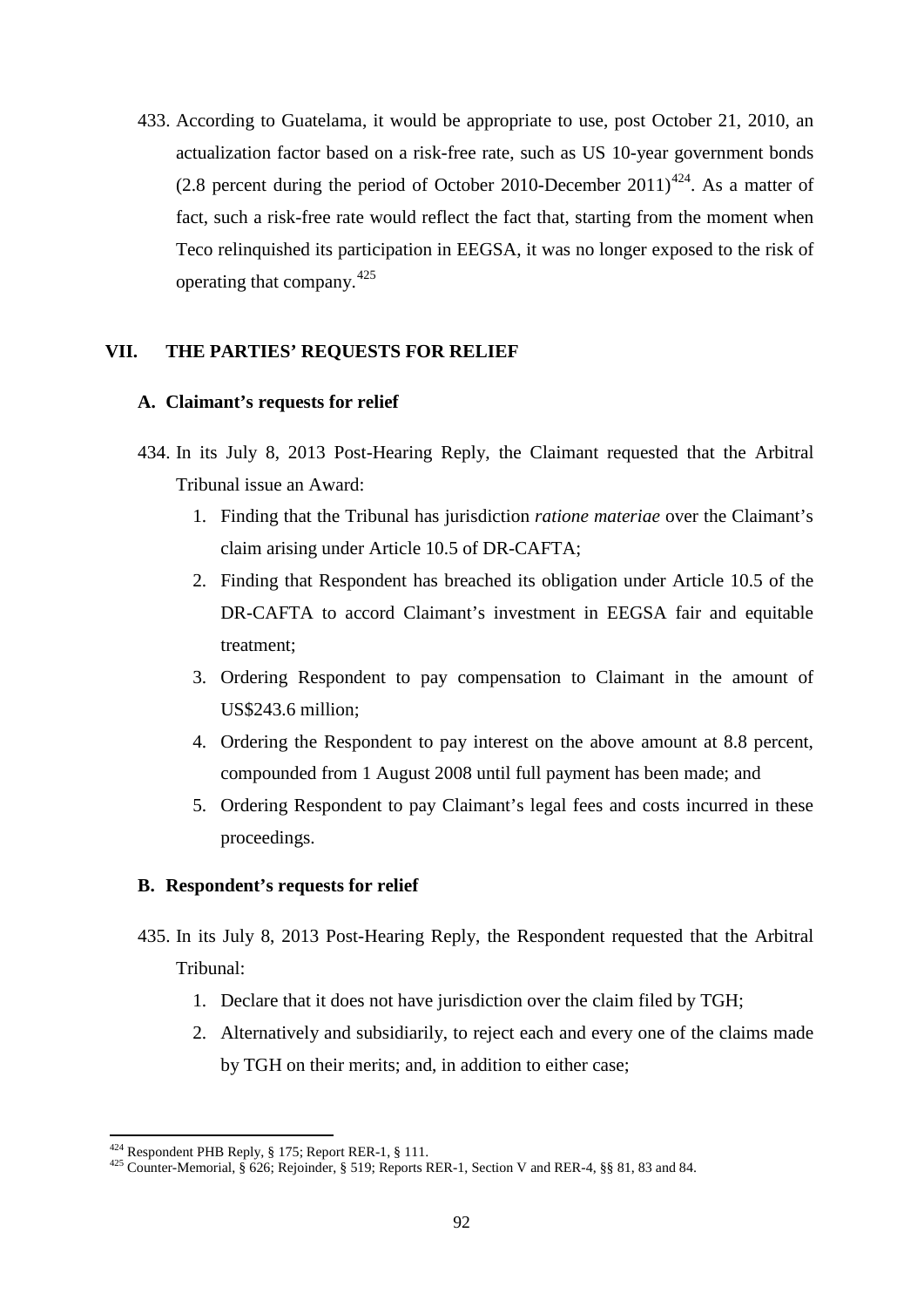- 3. Grant any other compensation to Guatemala that the Tribunal deems appropriate and fair; and
- 4. Order that TGH pay all costs of these arbitration proceedings, including the fees and costs of the Tribunal and ICSID as well as all fees and costs incurred by Guatemala for its legal representation in this arbitration, with interest prior and subsequent to the award being issued until the date of actual payment.

### **VIII. REASONING OF THE AWARD**

436. The Arbitral Tribunal will first deal with the Parties' positions on jurisdiction (**A**), and then with the merits (**B**).

#### **A. Jurisdiction**

- 437. As an initial matter, it is not in dispute that Guatemala, under the reservations that will be discussed hereafter, has consented to arbitrate claims arising from an investment under CAFTA-DR.
- 438. It is also not in dispute that Claimant's 30 percent shareholding in EEGSA qualifies as an investment pursuant to Article 10.28 of CAFTA-DR. Article 10.28 (b) of CAFTA-DR qualifies as an investment any asset that an investor owns or control, including shares in an enterprise.
- 439. It is equally not in dispute that Claimant's 30 percent shareholding in EEGSA qualifies as an investment under Article 25.1 of the ICSID Convention.
- 440. Finally, it is not in dispute that the Claimant qualifies as an investor pursuant to CAFTA-DR.
- 441. Respondent's jurisdictional objections are (**2**) that the Claimant raises a mere regulatory disagreement as to the interpretation of the laws of Guatemala, which cannot give raise to claims under CAFTA-DR, (**3**) that such disagreement was resolved by the Guatemalan courts and that the Claimant waived its right to raise a claim for denial of justice, and (**4**) that the Arbitral Tribunal should give deference to the jurisdictional decision made by the Iberdrola arbitral tribunal in favor of Guatemala.
- 442. The Arbitral Tribunal will address each of these objections, after having defined the content of the minimum standard of treatment under CAFTA-DR (**1**).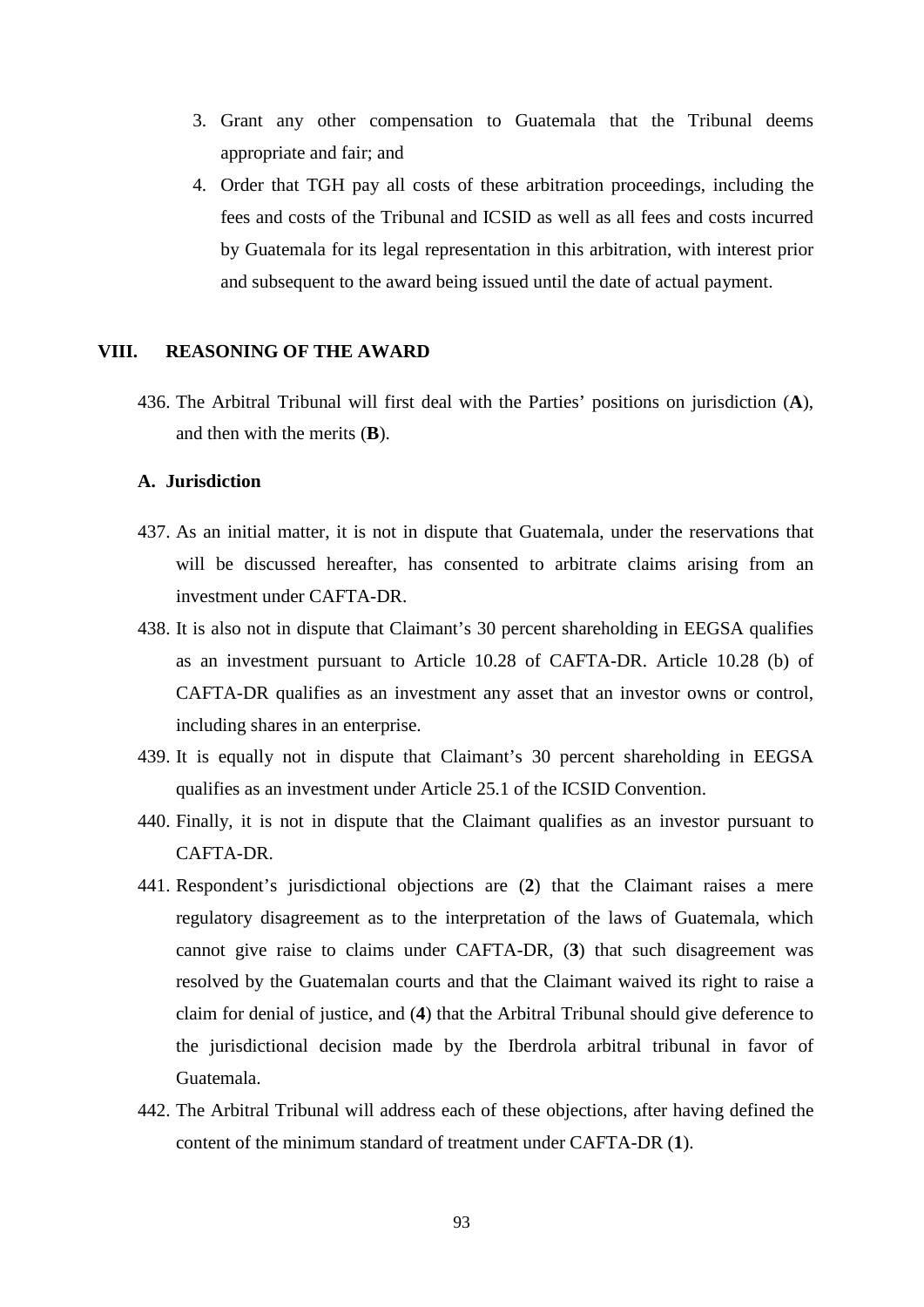#### 1. Minimum standard of treatment under CAFTA-DR

443. The minimum standard applicable to this case is defined as follows in Article 10.5, paragraph 2, of the CAFTA-DR: "*For greater certainty, paragraph 1 prescribes the customary international law minimum standard of treatment of aliens as the minimum standard of treatment to be afforded to covered investments. The concepts of 'fair and equitable treatment' and 'full protection and security' do not require treatment in addition to or beyond that which is required by that standard, and do not create additional substantive rights. The obligation in paragraph 1 to provide:*

*(a) 'fair and equitable treatment' includes the obligation not to deny justice in criminal, civil, or administrative adjudicatory proceedings in accordance with the principle of due process embodied in the principal legal systems of the world; and*

*(b) 'full protection and security' requires each Party to provide the level of police protection required under customary international law.*"

- 444. In order to assess whether it has jurisdiction to decide the present dispute, the Arbitral Tribunal must determine whether the facts alleged by the Claimant are capable, if proven, of constituting breaches of the Respondent's international obligations under CAFTA-DR.
- 445. As found by many arbitral tribunals, in performing this task, the Arbitral Tribunal applies a *prima facie* test. [426](#page-93-0)
- 446. Claimant essentially avers that Guatemala failed to accord its investment treatment in accordance with customary international law, in particular fair and equitable treatment ("**FET**").
- 447. In order for the Arbitral Tribunal to assess whether the Claimant has made a *prima facie* case of breach by Guatemala of its obligation to grant FET, it is necessary, as a threshold matter, to define the applicable standard under Article 10.5 of the CAFTA-DR.
- 448. In this respect, Article 10.5(2) provides that FET under CAFTA-DR does not require treatment in addition to or beyond what is required by the minimum standard of treatment applicable under customary international law. Article 10.5 also provides that the minimum standard "*includes the obligation not to deny justice in criminal,*

<span id="page-93-0"></span><sup>426</sup> *Telefónica* Decision, *supra* footnote 225; *Bayindir* Decision *supra* footnote 225, § 197; *Impregilo S.p.A. v. Islamic Republic of Pakistan*, ICSID Case No. ARB/03/3, Decision on Jurisdiction, April 22, 2005.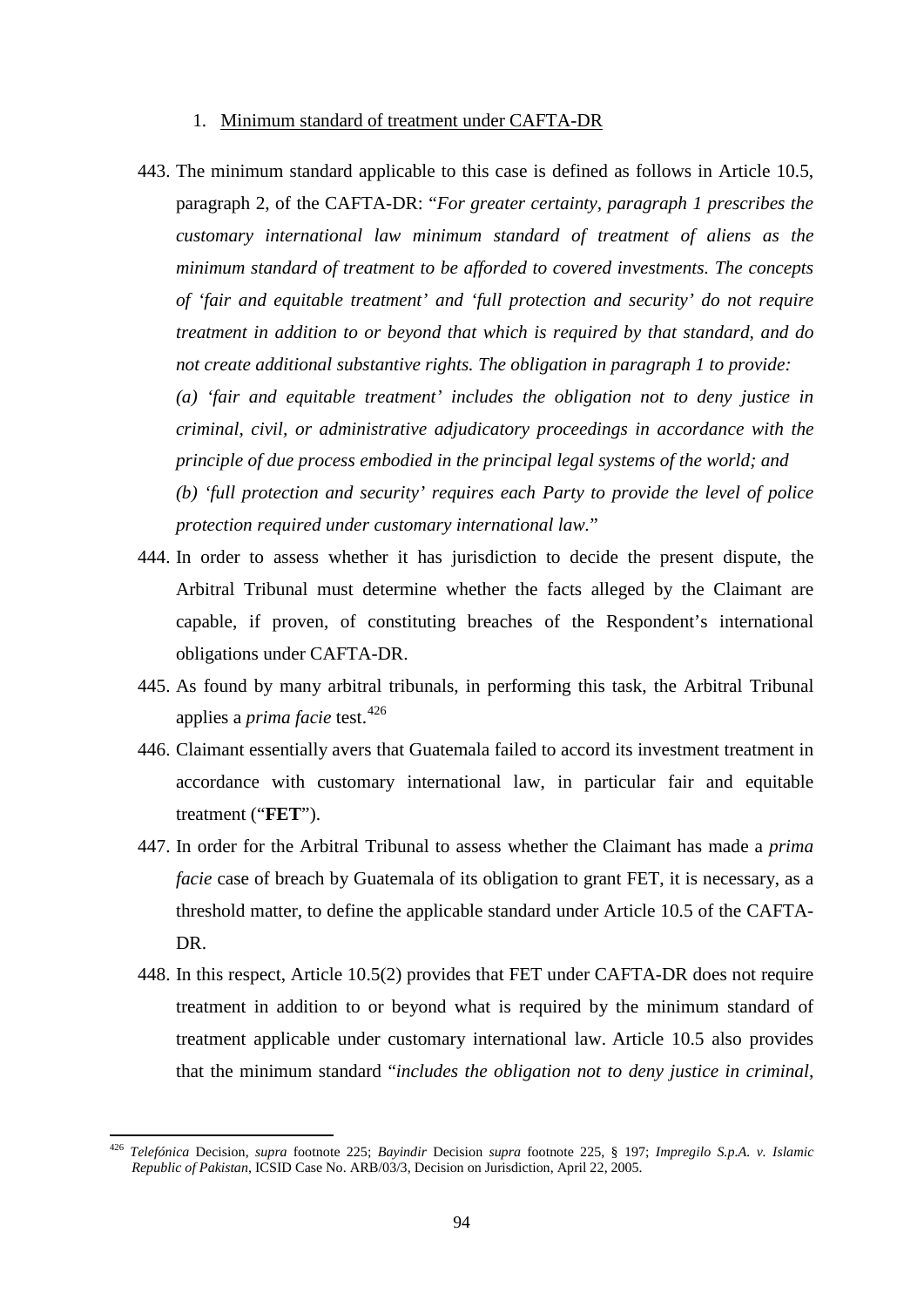*civil, or administrative adjudicatory proceedings in accordance with the principle of due process embodied in the principal legal systems of the world.*"

- 449. Guatemala avers that, under the minimum standard, the State conduct must be "*extreme and outrageous*"<sup>[427](#page-94-0)</sup> in order to constitute a breach of Article 10.5.
- 450. Guatemala relies, in this respect, on several awards made under the North America Free Trade Agreement ("NAFTA").<sup>[428](#page-94-1)</sup>
- 451. Guatemala further submits that, unless the State conduct constitutes "*a deliberate violation of the regulatory authority's duties and obligations or an insufficiency of action falling far below international standards*<sup>"429</sup>, any dispute as to the State's regulatory conduct should be submitted to the local courts, and "*only if the local court has committed a denial of justice may a claim of unfair and inequitable treatment be submitted to an international tribunal.*"[430](#page-94-3)
- 452. According to the Claimant, the minimum standard of FET prohibits conduct that is arbitrary, grossly irregular, unjust or idiosyncratic, and behaviors that exhibit a complete lack of transparency and candor in an administrative proceeding.<sup>[431](#page-94-4)</sup>
- 453. The Claimant also considers that although it is not necessary to prove bad faith in order to establish a violation of the minimum standard, such a violation is established if the State acted in bad faith. [432](#page-94-5)
- 454. The Arbitral Tribunal considers that the minimum standard of FET under Article 10.5 of CAFTA-DR is infringed by conduct attributed to the State and harmful to the investor if the conduct is arbitrary, grossly unfair or idiosyncratic, is discriminatory or involves a lack of due process leading to an outcome which offends judicial propriety.
- <span id="page-94-7"></span>455. The Arbitral Tribunal agrees with the many arbitral tribunals<sup>[433](#page-94-6)</sup> and authorities<sup>[434](#page-94-7)</sup> that have confirmed that such is the content of the minimum standard of treatment in customary international law.

<span id="page-94-0"></span><sup>&</sup>lt;sup>427</sup> Counter-Memorial, § 464.

<span id="page-94-1"></span><sup>427</sup> Counter-Memorial, § 464. <sup>428</sup> *Cargill* Award, *supra* footnote 330, § 296; *Glamis Gold* Award, *supra* footnote 290, §§ 616-617; *Thunderbird* Award, supra footnote 290, § 194; Counter-Memorial, §§ 474 *et seq.*<br><sup>429</sup> Counter-Memorial, § 477.<br><sup>430</sup> Ibid., § 480.<br><sup>431</sup> Memorial, § 233, citing *Waste Management* Award, *supra* footnote 214, § 98: "*Taken together, the S.D* 

<span id="page-94-2"></span>

<span id="page-94-4"></span><span id="page-94-3"></span>*ADF and Loewen cases suggest that the minimum standard of treatment of fair and equitable treatment is infringed by conduct attributable to the State and harmful to the claimant if the conduct is arbitrary, grossly unfair, unjust or idiosyncratic, is discriminatory and exposes the claimant to sectional or racial prejudice, or involves a lack of due process*

<span id="page-94-6"></span><span id="page-94-5"></span><sup>&</sup>lt;sup>432</sup> Transcript, Day 1, pp. 114 et seq., citing Genin Award, supra footnote 297, and Glamis Gold Award, supra footnote 290.<br><sup>433</sup> Waste Management Award, supra footnote 214, § 98; Glamis Gold Award, supra footnote 290, §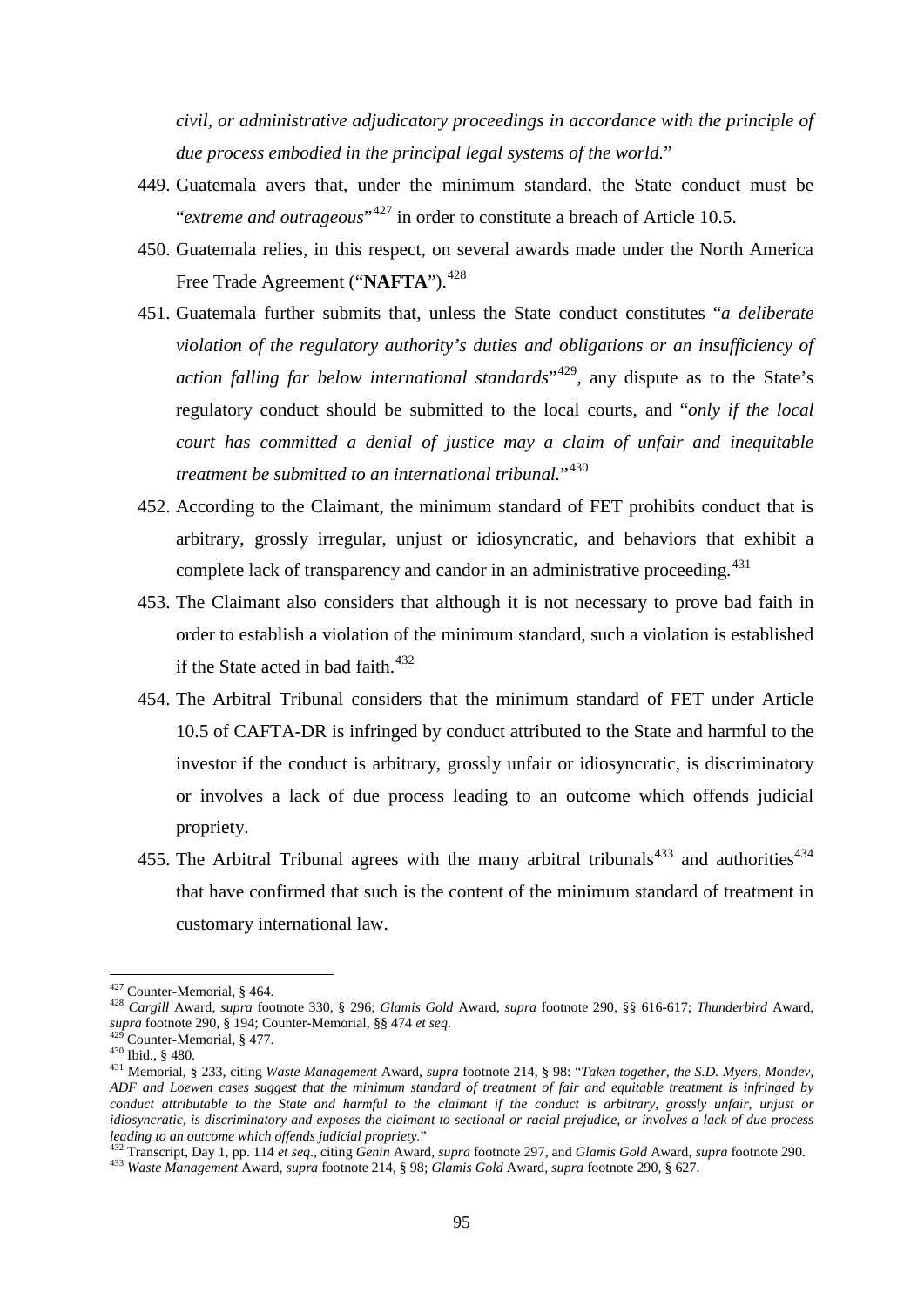- 456. The Arbitral Tribunal also considers that the minimum standard is part and parcel of the international principle of good faith<sup> $435$ </sup>. There is no doubt in the eyes of the Arbitral Tribunal that the principle of good faith is part of customary international law<sup>[436](#page-95-1)</sup> as established by Article 38.1(b) of the Statute of the International Court of Justice, and that a lack of good faith on the part of the State or of one of its organs should be taken into account in order to assess whether the minimum standard was breached.
- 457. Finally, the Arbitral Tribunal considers that, pursuant to Article 10.5 of CEFTA-DR, a lack of due process in the context of administrative proceedings such as the tariff review process constitutes a breach of the minimum standard. In assessing whether there has been such a breach of due process, it is relevant that the Guatemalan administration entirely failed to provide reasons for its decisions or disregarded its own rules.
- 458. Based on such principles, the Arbitral Tribunal considers that a willful disregard of the fundamental principles upon which the regulatory framework is based, a complete lack of candor or good faith on the part of the regulator in its dealings with the investor, as well as a total lack of reasoning, would constitute a breach of the minimum standard.<sup>[437](#page-95-2)</sup>
- 459. In the case at hand, the Claimant alleges that Guatemala's actions infringed "*a sense of fairness, equity and reasonableness*"[438](#page-95-3), and "*constitutes an unexpected and shocking repudiation of* [the LGE's] *policy's very purpose and goals or otherwise subverts a domestic law or policy for an ulterior motive.*"[439](#page-95-4)

<sup>434</sup> Grierson-Weiler and Laird "Standards of Treatment", Chapter 8, *The Oxford Handbook of International Investment Law*, Oxford University Press, 2008, pp. 270-271; MacLachlan, Shore, and Weininger "Treatment of Investors", Chapter 7, International Investment Arbitration, Oxford University Press, 2007, pp 226 et seq.<br>
<sup>435</sup> Grierson-Weiler and Laird, "Standards of Treatment", Chapter 8, *The Oxford Handbook of International Investment Law*,

<span id="page-95-0"></span>p. 272, as well as the authors and decisions quoted in footnote 31; in particular, Schreuer "Fair and Equitable Treatment in Arbitral Practice, 6 *JWIT*, § 384: "*Arbitral Tribunals have confirmed that good faith is inherent in fair and equitable treatment*", and Dolzer "Fair and Equitable Treatment: a Key Standard in Investment Treaties" 39 *Int'Law* 87 (2005) § 91. "*The substance of the standard of fair and equitable treatment will in large part overlap with the meaning of a good faith clause in its broader setting, with one significant aspect embracing the related notions of venire contra factum proprium and*

<span id="page-95-1"></span>*estoppel*". <sup>436</sup> Anthony D'Amato "Good Faith" in *Encyclopedia of Public International Law,* 1992, p. 600: "*The principle of good faith is rooted in a natural law conception of customary international law.* […] *The principle of good faith thus owes its present authoritative status to the natural law foundations of general international law, to customary international law as derived* 

<span id="page-95-2"></span>*from the articulation of that custom in numerous treaties* [...]".<br><sup>437</sup> For abuse of authority, Grierson-Weiler and Laird, "Standards of Treatment" in *The Oxford Handbook of Investment*<br>International Law. Oxfords Univer

<span id="page-95-3"></span><sup>&</sup>lt;sup>438</sup> Memorial, § 280, citing *Merrill & Ring Forestry L.P. v. Government of Canada*, UNCITRAL, Award, March 31, 2010<br>(CL-29), § 210.<br><sup>439</sup>

<span id="page-95-4"></span>Memorial, § 280 citing *Cargill* Award, *supra* footnote 330, § 293.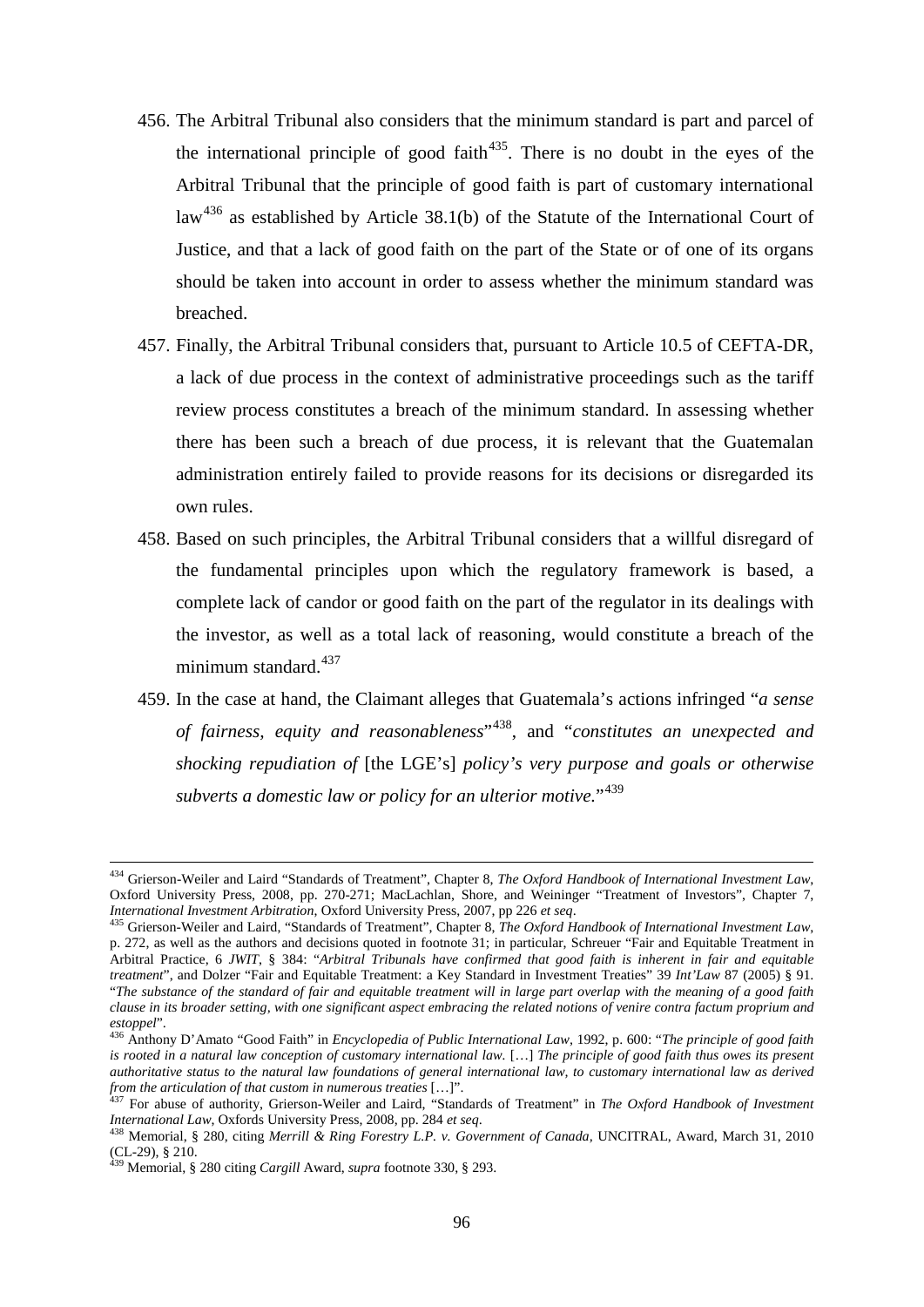- 460. Essentially, the Claimant alleges that, by failing to abide by the conclusions of the Expert Commission and by unilaterally imposing a tariff based on its own consultant's study, Guatemala repudiated the fundamental principles upon which the regulatory framework was based and upon which it relied when making the investment. [440](#page-96-0)
- 461. The Claimant also alleges that the CNEE failed to act in good faith in the process of establishing the tariff for 2008-2013, and acted in manifest breach of the law in disbanding the Expert Commission in July 2008.<sup>[441](#page-96-1)</sup>
- 462. Such allegations are supported by evidence that the Arbitral Tribunal will have to assess.
- 463. According to the Claimant, such behavior does not only constitute a breach of the regulatory framework established by Guatemala, but also a breach of Respondent's international obligations under CAFTA-DR.<sup>[442](#page-96-2)</sup>
- 464. The Arbitral Tribunal considers that the Claimant has made allegations that are such, if proved, as to establish a breach of Guatemala's obligations under the minimum standard, as defined in previous sections of this award.
- 465. There is in fact no doubt in the eyes of the Arbitral Tribunal that, if the Claimant proves that Guatemala acted arbitrarily and in complete and willful disregard of the applicable regulatory framework, or showed a complete lack of candor or good faith in the regulatory process, such behavior would constitute a breach of the minimum standard.

#### 2. The alleged mere regulatory nature of the dispute

- 466. The Arbitral Tribunal disagrees with Guatemala's argument that Teco's claim, in spite of its "labeling" as a breach of international law, would be no more than a domestic dispute on the interpretation of Guatemalan law, which does not fall within the jurisdiction of an international tribunal.<sup>[443](#page-96-3)</sup>
- 467. As said above, this dispute is about whether the Respondent breached its obligations under the minimum standard of treatment. It is an international dispute in which the Arbitral Tribunal will be called to apply international law.

<sup>440</sup> Claimant PHB, § 134.

<span id="page-96-3"></span>

<span id="page-96-2"></span><span id="page-96-1"></span><span id="page-96-0"></span><sup>441</sup> Memorial, §§ 143 *et seq.*<br><sup>442</sup> Claimant PHB, §§ 38 *et seq.* 443 Counter-Memorial, §§ 3, 100-106.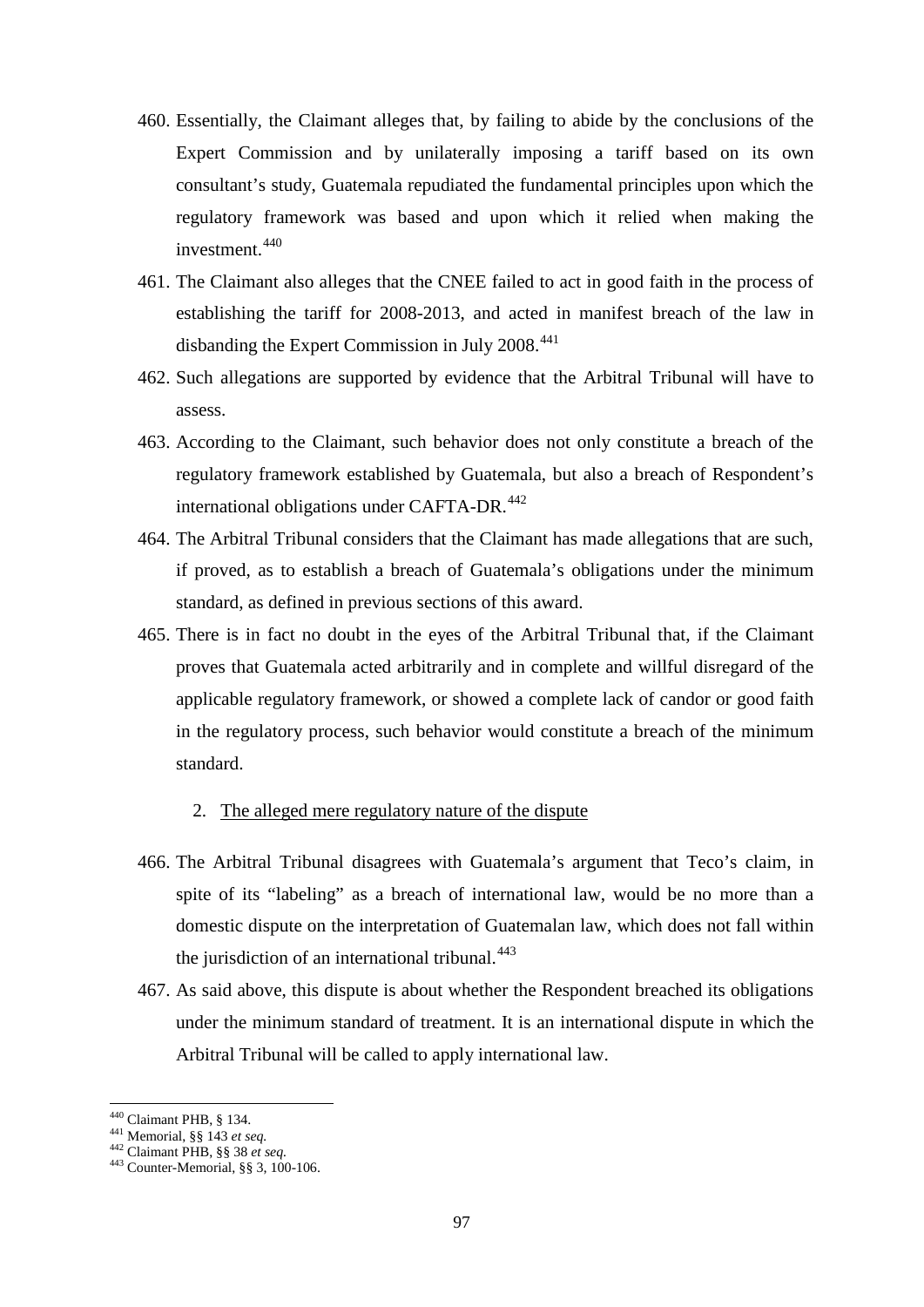- 468. The fact that, in order to assess the Respondent's alleged responsibility in international law, the Arbitral Tribunal will have to decide certain points of interpretation of the regulatory framework by applying Guatemalan law, does not and cannot deprive the Arbitral Tribunal of its jurisdiction.
- 469. Article 42(1) of the ICSID Convention is very clear in that international tribunals can and must apply the laws of the host State to the questions in dispute that are submitted to such law.
- 470. However, in spite of the fact that this Arbitral Tribunal will have to apply Guatemalan law to some of the questions in dispute, the fundamental question that this Arbitral Tribunal ultimately has to decide is, on the evidence, whether the Respondent's behavior is such as to constitute a breach of the minimum standard of treatment under international law.
	- 3. The Parties' disagreement was allegedly resolved by the Guatemalan courts and the Claimant waived its right to raise a claim for denial of justice
- 471. The Arbitral Tribunal also disagrees with the conclusions drawn by Guatemala from the absence of a denial of justice claim.
- 472. The fact that the Claimant did not make the argument that there was a denial of justice in Guatemalan judicial proceedings cannot deprive the Arbitral Tribunal of its jurisdiction to assess whether the Respondent's conduct was in breach of its international obligations.
- 473. The Claimant's case is in fact not based on denial of justice before the Guatemalan courts, but primarily on the arbitrary conduct of the CNEE in establishing the tariff, as well as on an alleged lack of due process in the tariff review process.
- 474. It is indeed true that the Guatemalan courts have decided some of the questions in dispute concerning the interpretation of the Guatemalan regulatory framework and the regularity of some of the CNEE's decisions under such law. It is also true that this Arbitral Tribunal will have to apply Guatemalan law to some of the regulatory aspects of the dispute, and that, in so doing, it may have to defer to the decisions made by the Guatemalan courts when such aspects of the dispute are subject to Guatemalan law.
- 475. However, the Arbitral Tribunal's task is fundamentally to assess the legal relevance of the facts under customary international law. As a consequence, although the decisions made by the Constitutional Court of Guatemala will have consequences on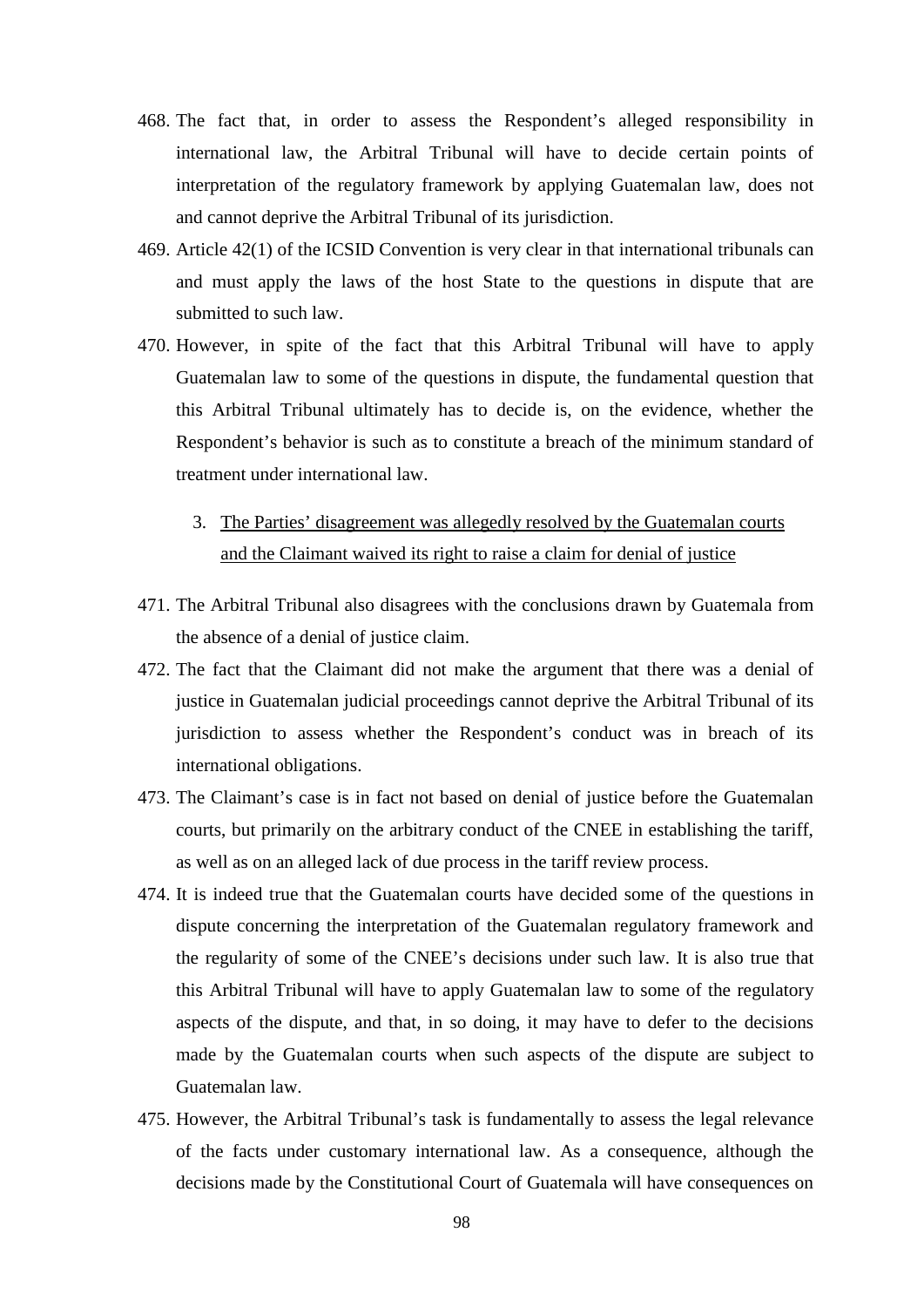the findings that the Arbitral Tribunal will have to make under Guatemalan law, such circumstance cannot deprive the Arbitral Tribunal of its jurisdiction to decide the case under international law. In addition, as will be discussed further, the parties in the Guatemalan court proceedings were in any event different.

- 476. The Arbitral Tribunal disagrees with Guatemala that the Claimant asks it *"to act as an appellate court of third or fourth instance in matters governed by Guatemalan law.*"<sup>[444](#page-98-0)</sup>
- 477. This Tribunal's task is not and cannot be to review the findings made by the courts of Guatemala under Guatemalan law. The Arbitral Tribunal's task is rather to apply international law to the facts in dispute, including the content of Guatemalan law as interpreted by the Constitutional Court.
- 478. The Arbitral Tribunal also disagrees that "*Guatemala cannot be held responsible under the treaty and international law solely on the basis of whether an entity such as the CNEE has acted rightly or wrongly in the exercise of its functions.*"[445](#page-98-1)
- 479. It is in fact undisputed (for Guatemala did not make an argument to the contrary) that the CNEE is a State organ and that its actions are attributable to Guatemala in international law. The conduct of a state organ such as the CNEE is indeed attributable to the State. Article 4 of the ILC Articles on State Responsibility provides to that effect that: "*The conduct of any State organ shall be considered an act of that State under international law, whether the organ exercises legislative, executive, judicial or any other functions, whatever position it holds in the organization of the State, and whatever its character as an organ of the central Government or of a territorial unit of the State*", and that *"an organ includes any person or entity which has that status in accordance with the internal law of the State.*"[446](#page-98-2)
- 480. If the behavior of the CNEE is found to have been grossly unfair or idiosyncratic, or if the CNEE is found to have acted in bad faith or with a complete lack of candor in the regulatory process, such a behavior would constitute a breach of the minimum standard in international law.

<sup>&</sup>lt;sup>444</sup> Ibid., § 79.

<span id="page-98-2"></span><span id="page-98-1"></span><span id="page-98-0"></span><sup>444</sup> *Ibid*., § 79. <sup>445</sup> *Ibid*., § 114. <sup>446</sup> Draft Articles on Responsibility of States for Internationally Wrongful Acts of the International Law Commission of the United Nations.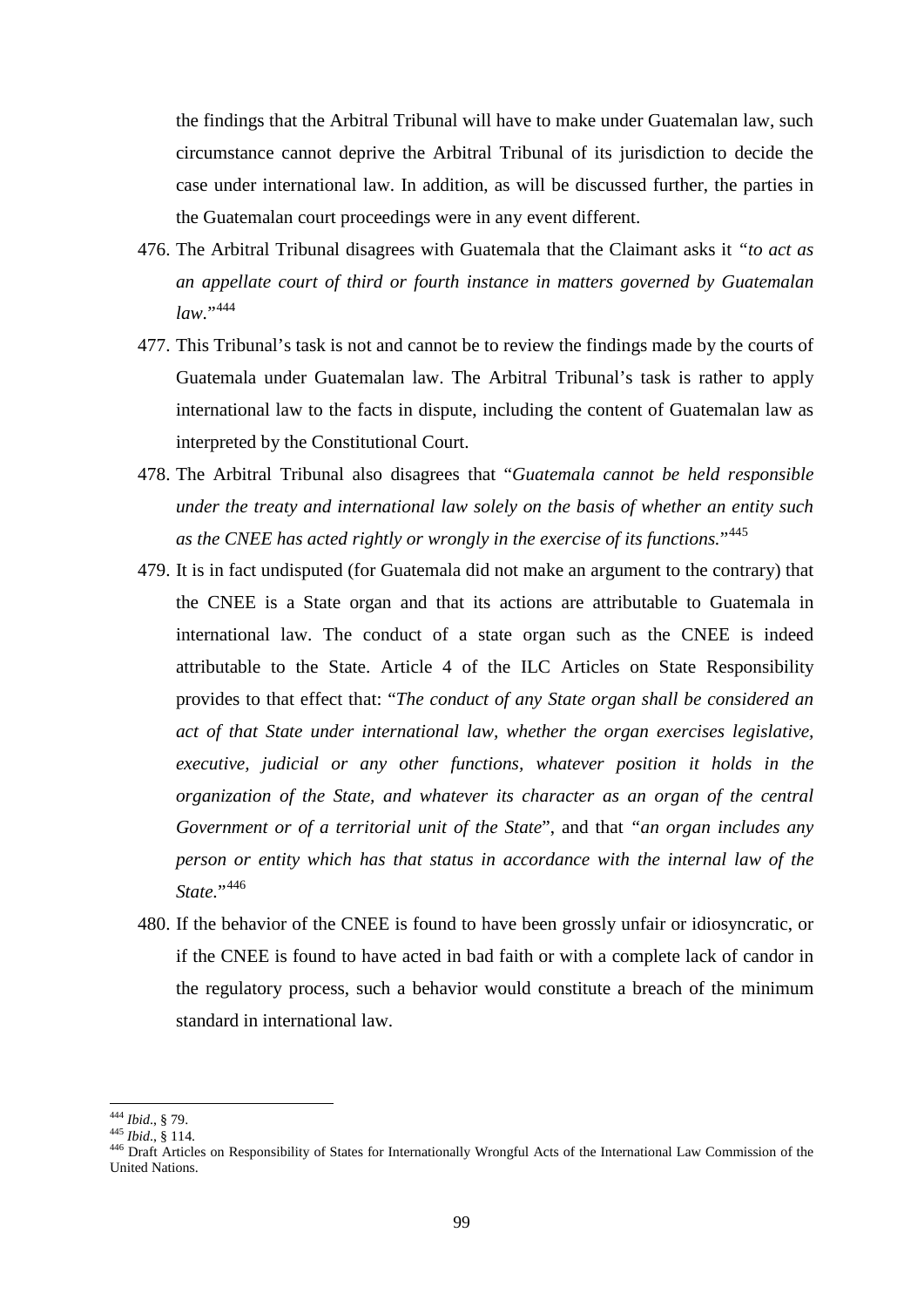- 481. In particular, would the Arbitral Tribunal find as the Claimant avers that the CNEE willfully disregarded the fundamental principles of the regulatory framework in force at the time of the tariff review process in dispute, such a disregard would amount to a breach of international law.
- 482. The Arbitral Tribunal also disagrees with Guatemala's contention that, in case of disagreement on the actions or decisions taken by the regulator "*the State cannot be held responsible* […] *since another branch of the Government, the judiciary, has been called to intervene and has issued a decision on the matter.*"[447](#page-99-0)
- 483. As a matter of fact, as said above, the disputes resolved by the Guatemalan judiciary are not the same as the one which this Arbitral Tribunal now has to decide. The Arbitral Tribunal may of course give deference to what was decided as a matter of Guatemalan law by the Guatemalan Constitutional Court. However, such decisions made under Guatemalan law cannot be determinative of this Arbitral Tribunal's assessment of the application of international law to the facts of the case.
- 484. In addition, as said above, the loss allegedly suffered by the Claimant derives primarily from the actions taken by the CNEE, rather than from the decisions made by the Guatemalan judiciary. As a consequence, there is no need for the Claimant to establish a denial of justice in order to find the State in breach of its international obligations as a consequence of the actions taken by the CNEE.

### 4. The Iberdrola tribunal made a jurisdictional finding in favor of Guatemala

485. The Respondent has in several occasions relied on the award made on 17 August 2012 by the Iberdrola arbitral tribunal. The Respondent did not however submit that the Iberdrola decision would have *res judicata* effects in the present case, or that it would be binding or have the value of a precedent. Guatemala has nonetheless underlined that the Iberdrola case is identical to the present one as to the facts, and that the Iberdrola tribunal had to apply an autonomous standard of treatment which is more demanding for the States than the minimum standard applicable to the present case.<sup>[448](#page-99-1)</sup>

<span id="page-99-0"></span><sup>&</sup>lt;sup>447</sup> Counter-Memorial, § 113.

<span id="page-99-1"></span><sup>447</sup> Counter-Memorial, § 113. <sup>448</sup> Respondent PHB, §§ 75-76; *Iberdrola* Award, *supra* footnote 214.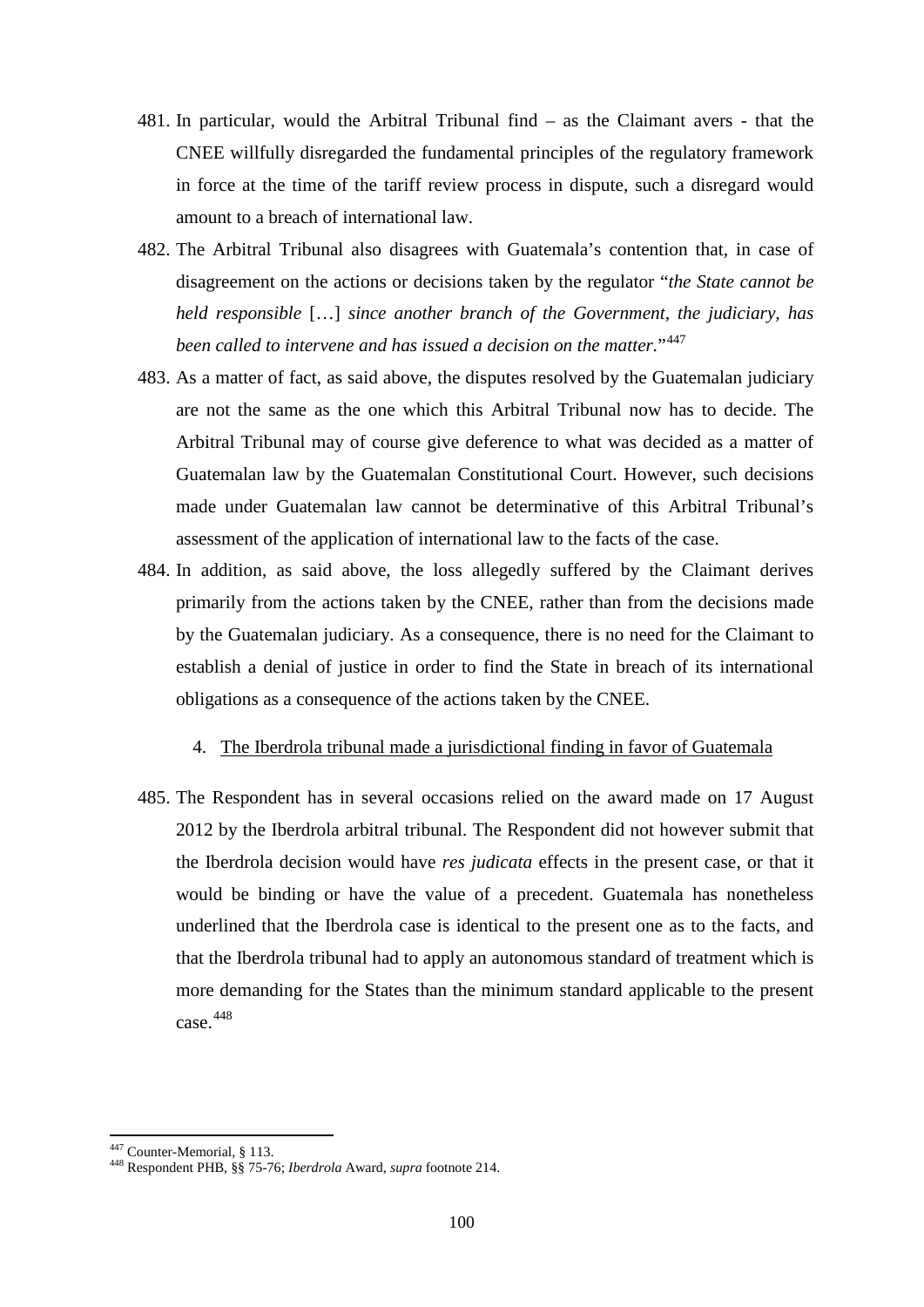- 486. The Arbitral Tribunal has made it clear, in the course of this arbitration, that it would not rely on evidence presented in the Iberdrola arbitration.<sup>[449](#page-100-0)</sup> Although the factual matrix in both cases is similar, the applicable treaties and the parties are different. In addition, the legal arguments and the evidence have been presented differently.
- 487. The Arbitral Tribunal's task is to resolve the present dispute on the basis of the legal arguments and the evidence presented before it. As a consequence, the Arbitral Tribunal, in making its findings on jurisdiction, cannot and will not rely on the findings of the Iberdrola tribunal.
- 488. Based on the foregoing, the Arbitral Tribunal finds that it has jurisdiction to decide the dispute.

## **B. Merits**

- 489. The present dispute essentially rests on an allegation of abuse of power by the regulator and disregard of the regulatory framework in the context of an administrative tariff review process.
- 490. The Arbitral Tribunal, in deciding this dispute, is mindful of the deference that international tribunals should pay to a sovereign State's regulatory powers.
- 491. As the Methanex tribunal stated: "a*s a matter of general international law, a nondiscriminatory regulation for a public purpose, which is enacted in accordance with [due](http://www.kluwerarbitration.com/document.aspx?id=KLI-KA-1235598&query=AND%28content:%22regulatory%22,content:%22due%22,content:%22process%22%29#match5) process and, which affects, inter alias, a foreign investor or investment, is not deemed expropriatory and compensable unless specific commitments had been given by the regulating government to the then putative foreign investor contemplating investment that the government would refrain from such regulation.*"[450](#page-100-1) The Arbitral Tribunal agrees.
- 492. However, the deference to the State's regulatory powers cannot amount to condoning behaviors that are manifestly arbitrary, idiosyncratic, or that show a complete lack of candor in the conduction of the regulatory process.
- 493. As a consequence, although the role of an international tribunal is not to secondguess or to review decisions that have been made genuinely and in good faith by a sovereign in the normal exercise of its powers, it is up to an international arbitral

<span id="page-100-0"></span><sup>&</sup>lt;sup>449</sup> Letters from the Arbitral Tribunal to the Parties dated February 10, 2012, October 23, 2012, and June 27, 2013.

<span id="page-100-1"></span><sup>450</sup> Methanex Corporation v. the United States of America, UNCITRAL (NAFTA), Final Award, August 3, 2005, § 7 of part IV.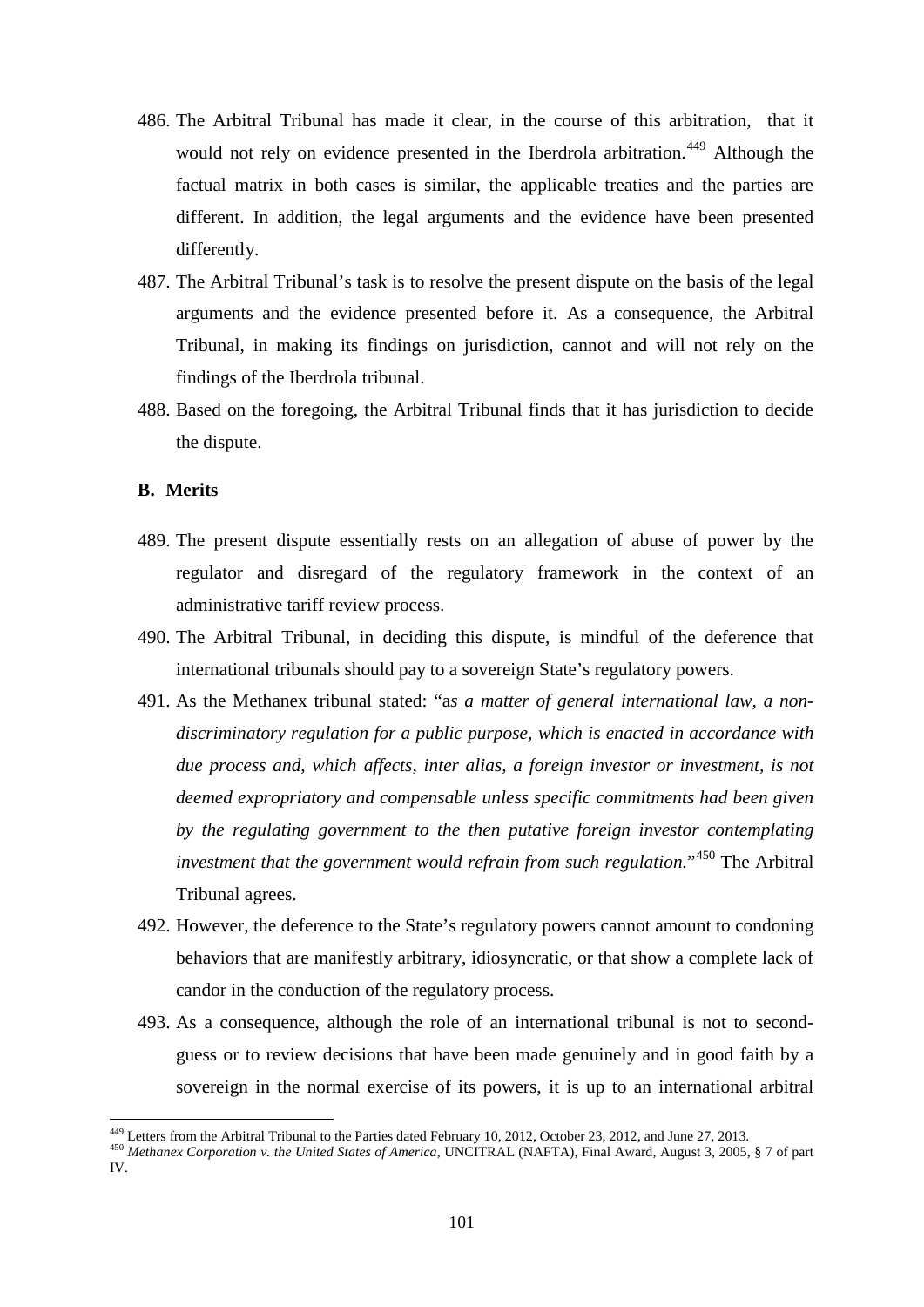tribunal to sanction decisions that amount to an abuse of power, are arbitrary, or are taken in manifest disregard of the applicable legal rules and in breach of due process in regulatory matters.

- 494. In order to support their respective positions, the Parties have made opposed submissions as to the content of the regulatory framework. The Arbitral Tribunal will thus first (**1**) address the Parties' disagreements as to the interpretation of the LGE and the RLGE.
- 495. The Arbitral Tribunal will then (**2**) address the Parties' arguments as to the alleged representations made by the Respondent to the Claimant, and Claimant's alleged legitimate expectations deriving from such representations.
- 496. The Arbitral Tribunal will then (**3**) deal with the Parties' arguments relating to the Respondent's behavior, and (**4**) decide whether such behavior constitutes a breach of Respondent's international obligations.

#### 1. The Parties' disagreements as to the regulatory framework

- 497. The Claimant's case is based in large part on the assertion that the CNEE willfully and without reasons disregarded the regulatory framework applicable to the setting of electricity tariffs in Guatemala, as established by the LGE and the RLGE.
- 498. The Parties are however in disagreement not only on the interpretation of certain specific provisions of the LGE and the RLGE, but also on the fundamental principles upon which the regulatory framework is premised as far as the tariff review process is concerned.
- 499. It is therefore necessary, before entering into any analysis of Claimant's assertions that the CNEE disregarded the regulatory framework, to address these disagreements.
- 500. In dealing with these matters, the Arbitral Tribunal will apply Guatemalan law, in light of the relevant findings of the Guatemala Constitutional Court.<sup>[451](#page-101-0)</sup>
- 501. The regulatory framework establishes two sets of rules regarding the establishment of electricity tariffs. The first relates to the method of calculation of the tariff, while the second – which the Tribunal considers of greater relevance for the solution of this dispute – applies to the regulatory process leading to the establishment of the tariff.

<span id="page-101-0"></span> $\overline{a}$ <sup>451</sup> Article 42.1 of the ICSID Convention.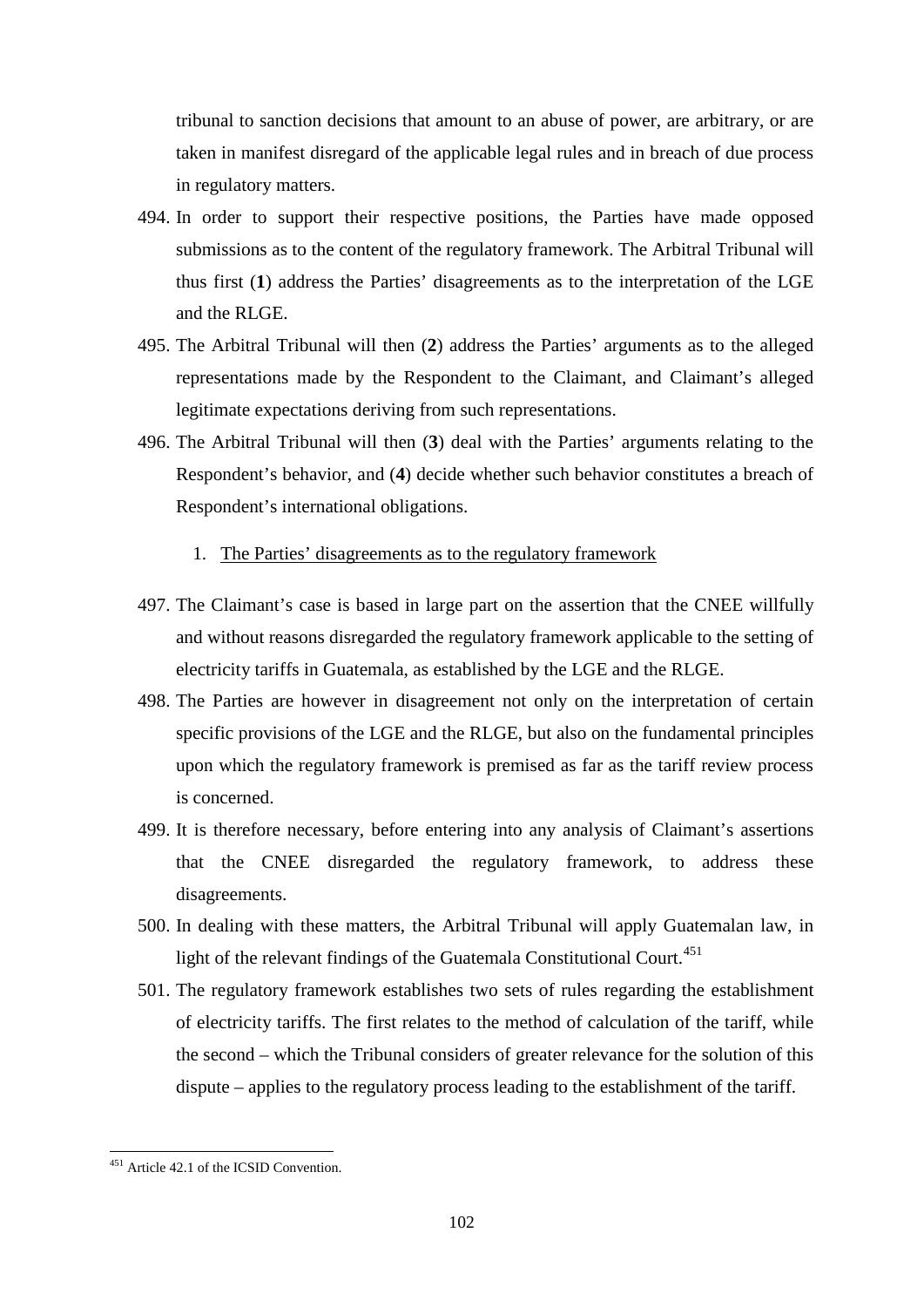- 502. The Arbitral Tribunal considers that, as far as the regulatory process leading to the establishment of the tariffs is concerned, the regulatory framework rests on two clear fundamental principles.
- 503. The first is that (**b**), save in the limited exceptions set by the regulatory framework, the tariff would be established based on a VAD study made by a consultant commissioned by the distributor.
- 504. The second is that (**c**), in case of disagreement between the distributor and the CNEE on such study, a neutral Expert Commission would be called to pronounce itself.
- 505. The Arbitral Tribunal considers that both principles are the cornerstone of the regulatory framework as far as the tariff review process is concerned.
- 506. By providing that the tariff would be established based on a VAD study realized by the distributor's consultant, the regulatory framework guarantees that the distributor would have an active role in determining the VAD and prevents the regulator from determining it alone and discretionally, save in limited circumstances.
- 507. By providing that the regulator would have to make reasoned observations on the distributor's VAD study, the regulatory framework also ensured that setting the tariff would be a bilateral and cooperative process.
- 508. Finally, by providing that an Expert Commission would pronounce itself on any disagreement between the regulator and the distributor concerning the VAD, the regulatory framework intended to ensure the neutrality and objectivity of the tariff review process.
- 509. The Arbitral Tribunal will examine these principles in more detail in following sections of this award.
- 510. The Arbitral Tribunal will then deal with the Parties' disagreement on the effects of the Terms of Reference and whether Bates Whites and the Expert Commission were allowed to depart from the same (**d**).
- 511. As a preliminary matter, the Arbitral Tribunal will discuss the extent to which it needs to give deference to the decisions made by the Constitutional Court on matters of interpretation of the LGE and the RLGE (**a**).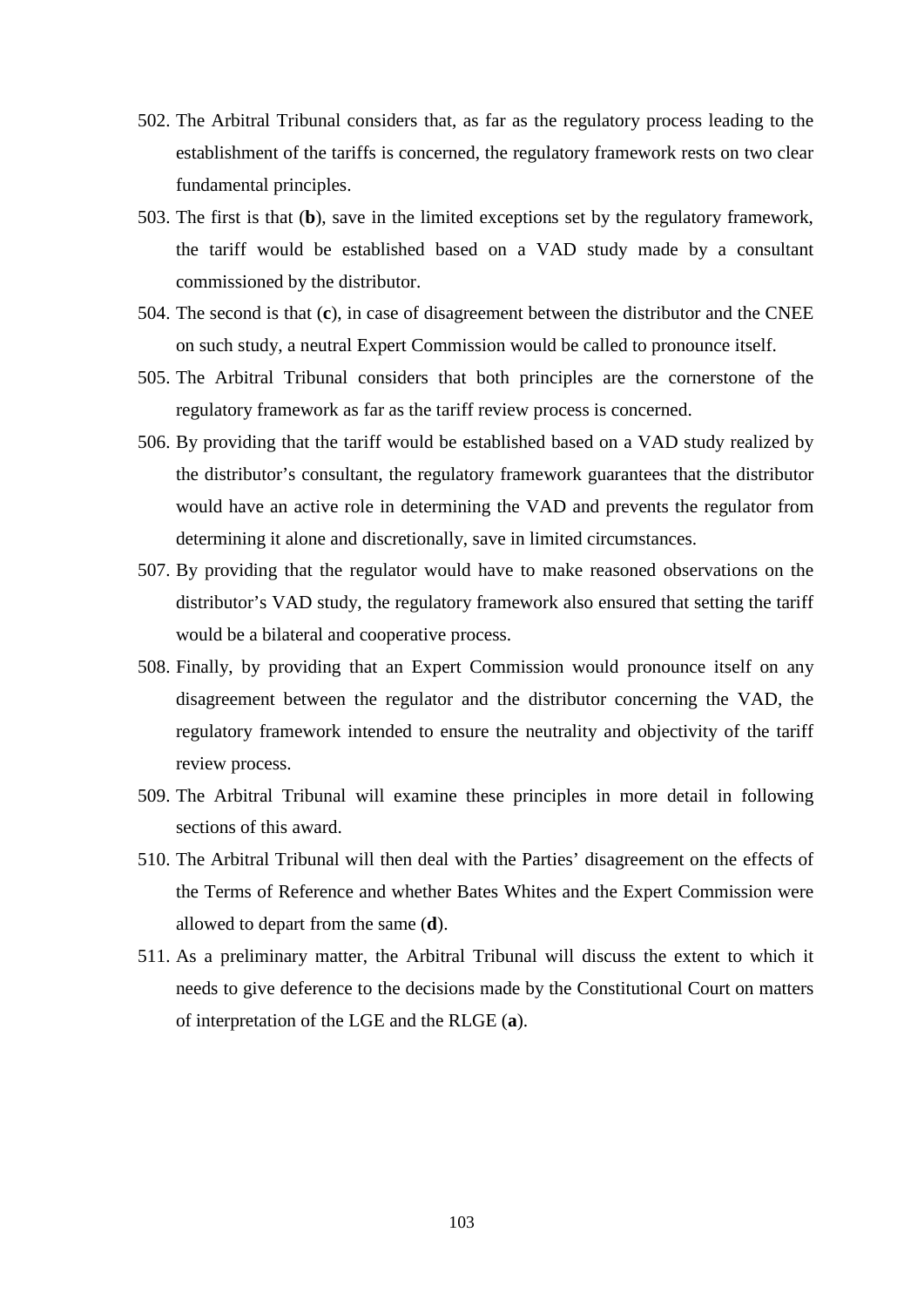### **a) Relevance in this arbitration of the Constitutional Court's decisions**

- 512. As explained in previous sections of this award<sup>452</sup>, further to several sets of judicial proceedings initiated by EEGSA, the Constitutional Court of Guatemala rendered two decisions.
- 513. The first is dated November 18, 2009 and essentially decides that, because the Expert Commission's report is not binding upon the CNEE and because the regulator has the exclusive power to set the tariffs, the CNEE was entitled to fix the tariffs on the basis of its own independent study.
- 514. The second is dated February 24, 2010 and essentially decides that the CNEE was entitled to disband the Expert Commission on July 28, 2008.
- 515. Guatemala has submitted on several occasions that these decisions have disposed of the dispute submitted to this Arbitral Tribunal.<sup>[453](#page-103-1)</sup> The Arbitral Tribunal disagrees.
- 516. As a matter of fact, the decisions of the Constitutional Court cannot have the effect of a precedent or have any *res judicata* effect in this arbitration. Nor can they obviously have disposed of the present dispute.
- 517. Not only are the parties different (EEGSA and the CNEE before the national court and Teco and Guatemala in this arbitration), but this Tribunal has to resolve an entirely different dispute on the basis of different legal rules. The Arbitral Tribunal has to assess whether the regulator's conduct materializes a breach of the State's obligations under the customary international law minimum standard.
- 518. As a consequence, this Arbitral Tribunal is not bound by the Constitutional Court's decisions.
- 519. The findings of the Constitutional Court may nevertheless be relevant to the solution of the present international law dispute. However, this is only so insofar as the Constitutional Court interpreted aspects of the regulatory framework that are submitted to Guatemalan law and which the Arbitral Tribunal finds of relevance in order to assess whether the State's international obligations were breached.

#### **b) Establishment of the tariff based on the distributor's consultant study**

520. It is undisputed that the electricity tariffs, under Article 71 of the LGE, are based on "*the sum of the weighted price of all the distributor purchases referenced to the inlet* 

<span id="page-103-1"></span><span id="page-103-0"></span>

<sup>452</sup> See above, §§ 233-235*.* <sup>453</sup> Counter-Memorial, §§ 124 *et seq.*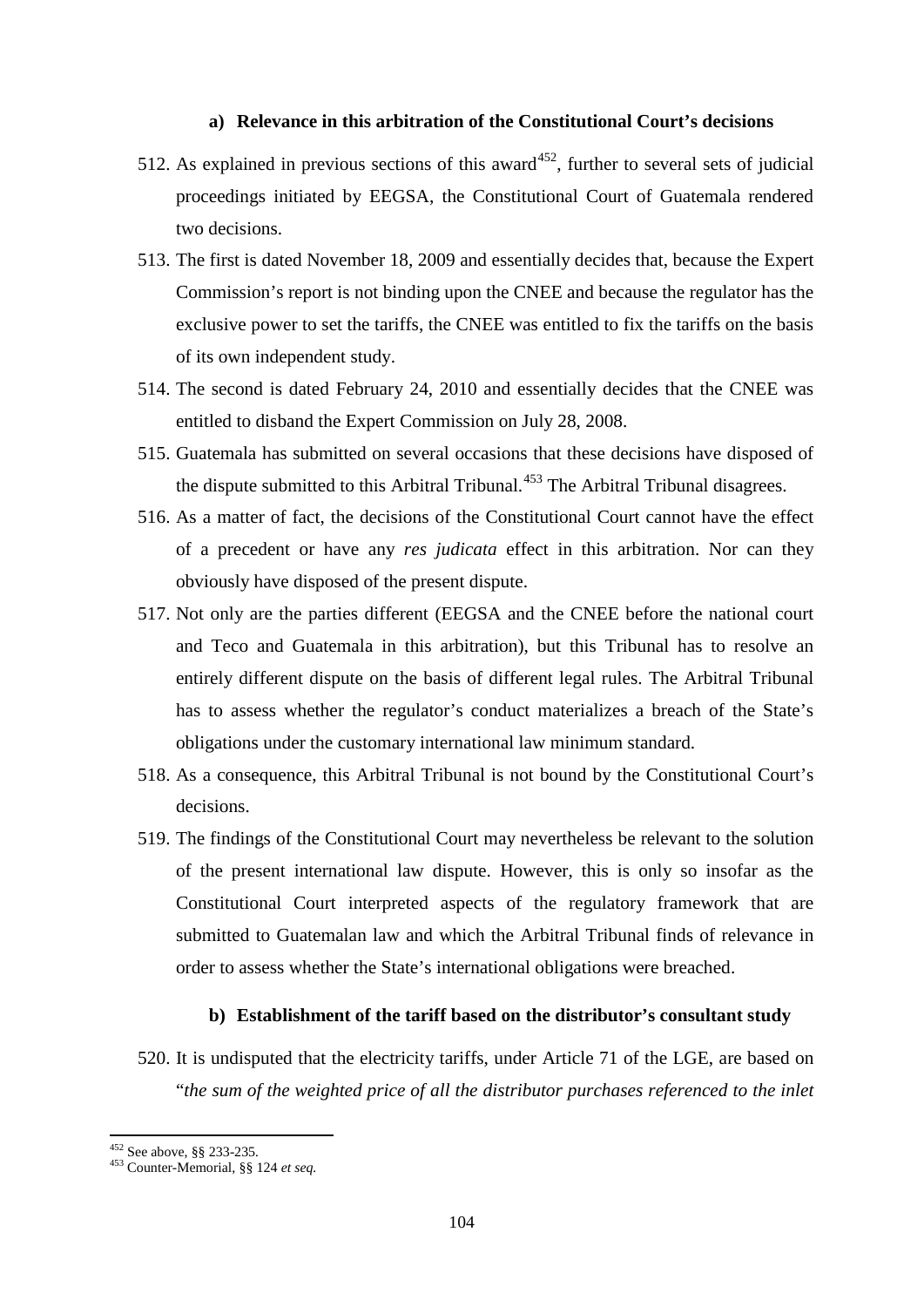*to the distribution network and the Valued Added Distribution*" (Valor Agregado de Distribución - VAD).<sup>[454](#page-104-0)</sup> The VAD is therefore one of the factors that is used by the CNEE in fixing the tariffs.

- 521. It is also undisputed that, pursuant to Article 71 of the LGE, the VAD is "*the average cost of capital and operation of a distribution network of a benchmark efficient company operating in a given density area.*"[455](#page-104-1)
- 522. Pursuant to Article 74 of the LGE, "*each distributor shall calculate the VAD components through a study entrusted to an engineering firm prequalified by the Commission. The Commission may decide that several distributors commission only one study if the distribution densities are similar in each group and use only one VAD to determine the rates of all qualified companies in the same group.*"[456](#page-104-2)
- 523. Article 97, second paragraph of the RLGE, provides that the CNEE establishes a list of pre-qualified consultants amongst which the distributor elects the one entrusted to realize its VAD study. Article 97 of the RLGE, third paragraph, provides for the obligation for each distributor to contract one of the pre-qualified consultants to establish its VAD study.
- 524. Article 98 of the RLGE sets limited circumstances in which the regulator may disregard the distributor's study and establish the VAD based on its own unilateral study.
- 525. Article 98 provides to that effect that "*in case of the distributor's failure to deliver the studies or the corrections to same, the Commission shall be empowered to issue and publish the corresponding tariff schedule, based on the tariff study the Commission performs independently or performing the corrections to the studies begun by the distributor.*"<sup>[457](#page-104-3)</sup>
- 526. Article 98 therefore clearly establishes that the CNEE could calculate the VAD on the basis of its own independent study in two limited occurrences: (i) in case of a failure by the distributor to deliver its own study, or (ii) in case of a failure by the distributor to correct its study according to the LGE and the RLGE.
- 527. The LGE therefore clearly establishes the principle that the VAD component of the tariff would be established on the basis of a study realized by a consultant pre-

 $454$  LGE art. 71. English translation provided by the Claimant (Exhibit C-17).

<span id="page-104-3"></span>

<span id="page-104-2"></span><span id="page-104-1"></span><span id="page-104-0"></span><sup>454</sup> LGE art. 71, English translation provided by the Claimant (Exhibit C-17). 455 *Ibid*. 456 *Ibid*., art. 74. <sup>457</sup> RLGE, art. 98, English translation provided by the Claimant (Exhibit C-105).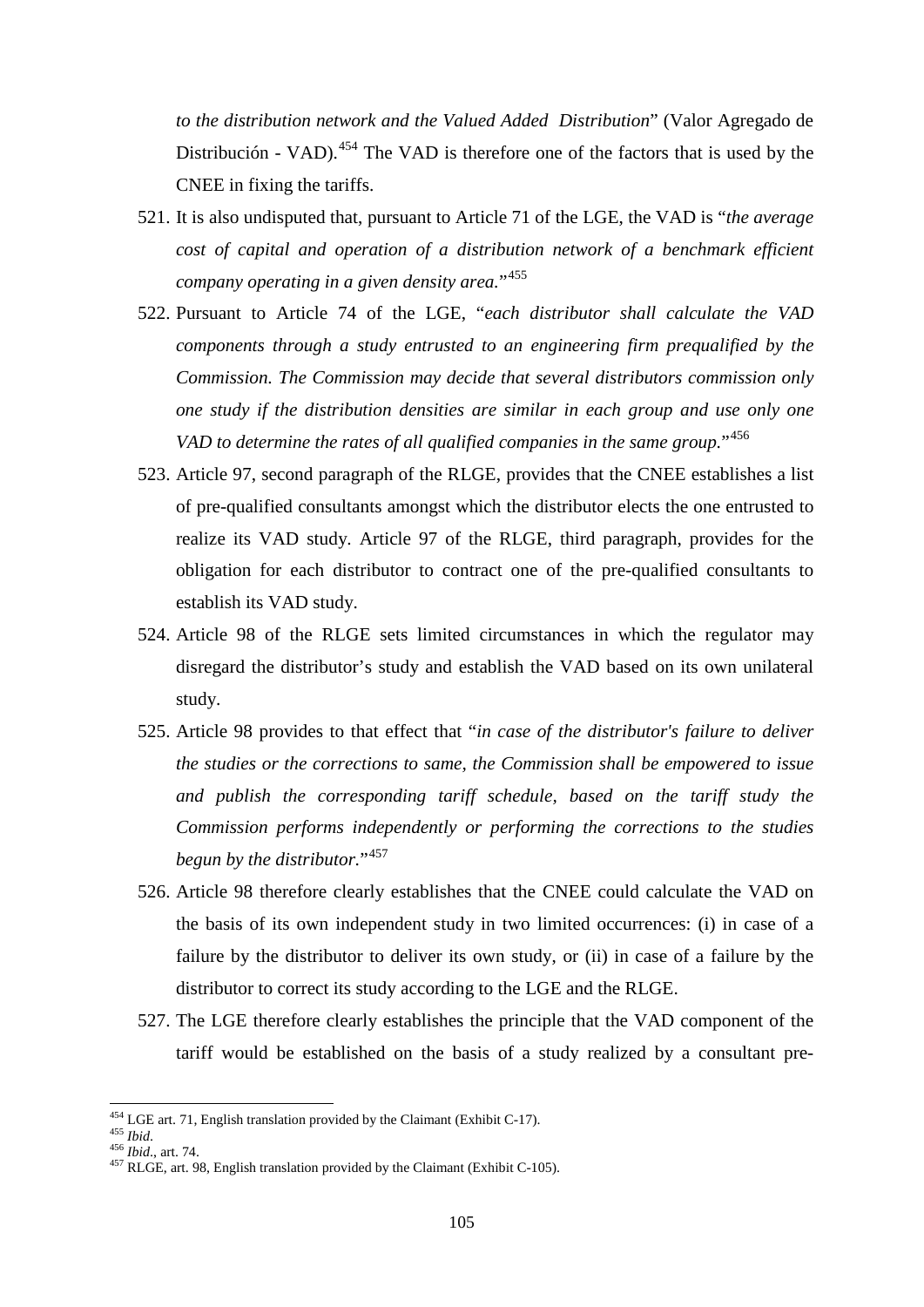qualified by the CNEE and chosen by the distributor. Once the VAD is so established, the CNEE can calculate and fix the tariffs.

- 528. Respondent contends in this respect that "*the approved law contains no obligation to ensure that the VAD approved is the one determined by the distributor's study.*"[458](#page-105-0) The Arbitral Tribunal disagrees.
- 529. First, it would not make any sense for the regulatory framework to establish a process whereby the distributor is requested to submit a VAD study, the regulator is requested to comment on the same, and a neutral Expert Commission is called to make a pronouncement in case of disagreement, if the regulator had the discretion to disregard the distributor's study.
- 530. Second, Article 98 RLGE is very clear in that the regulator may only disregard the distributor's VAD study and apply its own unilateral VAD study in limited circumstances. As a consequence, if such circumstances are not met, the regulator has the obligation to set the VAD on the basis of the distributor's study.
- 531. This is of course not to say that the distributor's study is binding upon the regulator. The regulator may disagree on certain parts of the study, in which case the Expert Commission would make a pronouncement which, although not in itself binding, the regulator would in good faith have to consider with care. What Article 98 excludes, however, is the regulator's discretion to reject without reasons the distributor's study and – as the case may be – the Expert Commission's pronouncements.
- 532. Such principles were obviously of great relevance to any electricity distributor in Guatemala.
- 533. It is relevant in this respect that these principles were considered, in the 1993 study contracted by USAID from the consultants Juan Sebastian Bernstein and Jean Jacques Descazeaux for the benefit of the government of Guatemala at the time of the privatization of the country's electricity sector, as an important element of the depolitization of the tariff review process: "*The problem of the likely mal-functioning of a regulatory organism in electricity has been forcefully put forward in Guatemala. This perception is shared by the political, social and economic sectors consulted in the country. In the consultant's judgment, this reinforces the need of having objective rules which define the parties' obligations and rights, thus preventing the arbitrary intervention of regulatory entities. It is thought that it would be possible to minimize*

<span id="page-105-0"></span><sup>&</sup>lt;sup>458</sup> Respondent PHB, § 49.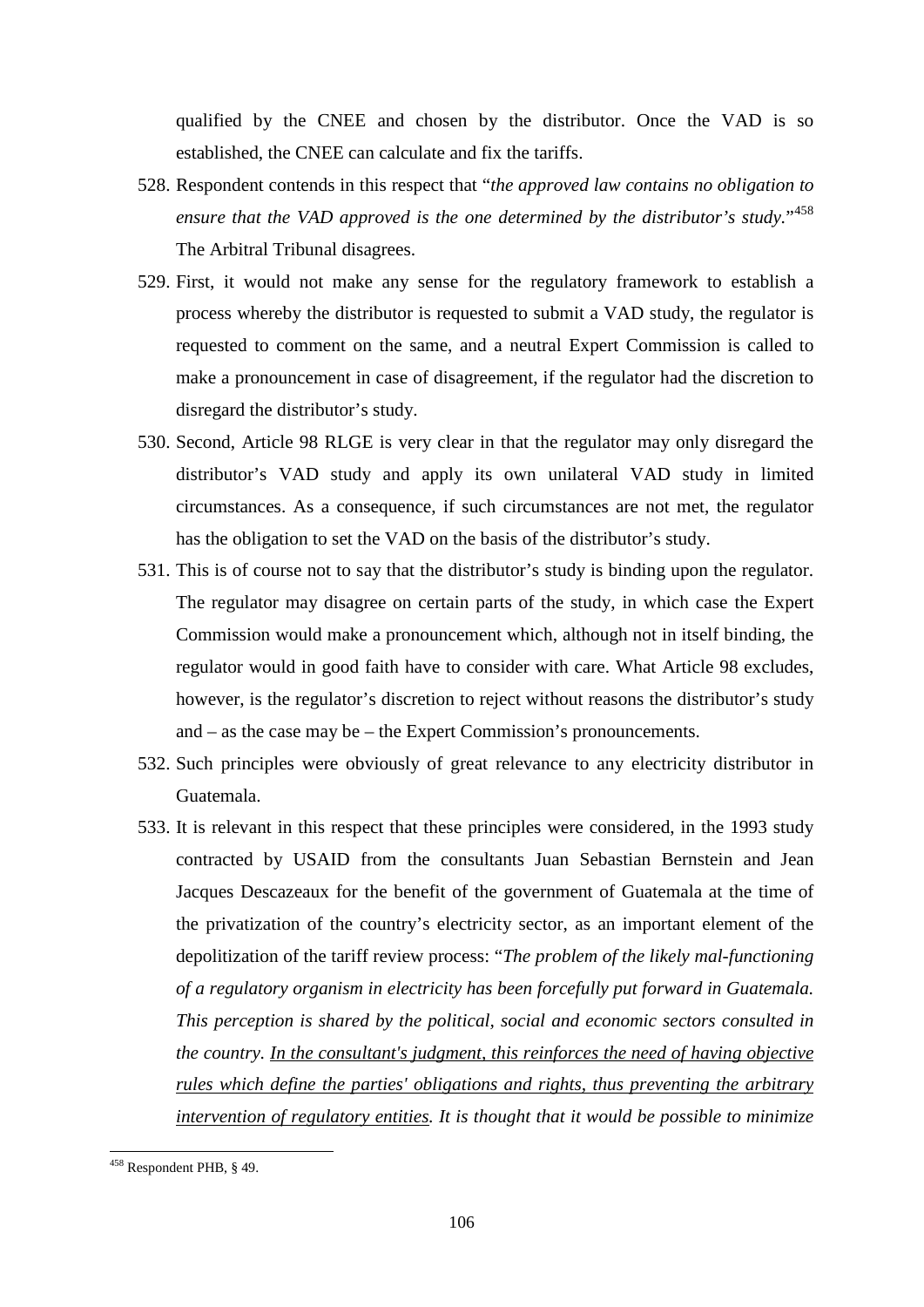*the intervention of a regulatory organism in those matters most sensitive to regulation, such as price regulation in the segments with characteristics of a natural monopoly: transmission and distribution. In this case, a specific intervention might be considered, for example, every 5 or 10 years, by a high level ad-hoc Government entity, for example, a Committee formed by the Ministers of Finance and of Energy and Mines, to supervise a tariff outside study commissioned by the concession holders from a prestigious consulting agency. The permanent regulatory function would be limited to overseeing compliance with the law in matters such as safety of facilities (a function that might be assigned to the Ministry of Energy and Mines, for example), even if the arbitration of conflicting aspects might be given to arbitrating courts appointed by the parties.*"[459](#page-106-0)

- 534. The question here is whether the regulatory framework permitted the regulator, in the circumstances of the case, to disregard the distributor's study and to apply its own. The Parties are in disagreement in this regard.
- 535. It is undisputed that EEGSA did not fail to deliver its VAD study. Such study was in fact commissioned from Bates White and delivered to the CNEE for the first time in March 2008<sup>460</sup>, i.e. within the three months' time-limit provided by Article 98 of the RLGE, second paragraph. Guatemala has not submitted that EEGSA would not have timely delivered its VAD study.
- 536. Guatemala's argument is rather that EEGSA failed to correct its study.
- 537. The Parties however have opposing views as to the circumstances in which the distributor should be considered as having failed to correct its study pursuant to Article 98 of the RLGE.
- 538. In a nutshell, the Claimant submits that only those corrections upon which no disagreement existed, or those which, in case of disagreement, had been approved by the Expert Commission, had to be implemented.<sup>[461](#page-106-2)</sup>
- 539. In contrast, Guatemala's position is that, pursuant to Article 98 of the RLGE, and because the Expert Commission's conclusions have no binding effect, the distributor was obliged to implement *all* the CNEE's observations, regardless of whether a disagreement existed.<sup>[462](#page-106-3)</sup>

<span id="page-106-0"></span><sup>459</sup> *Restructuring the Power Sector in Guatemala: Analysis of Decentralization and Private Participation Mechanisms, Final Report,* by Messrs. Bernstein and Descazeaux (Exhibit C-9), underlined by the Arbitral Tribunal. 460 Appendix to Statement RWS-1.<br><sup>460</sup> Claimant PHB, § 70.<br><sup>462</sup> Counter-Memorial, § 207.

<span id="page-106-1"></span>

<span id="page-106-2"></span>

<span id="page-106-3"></span>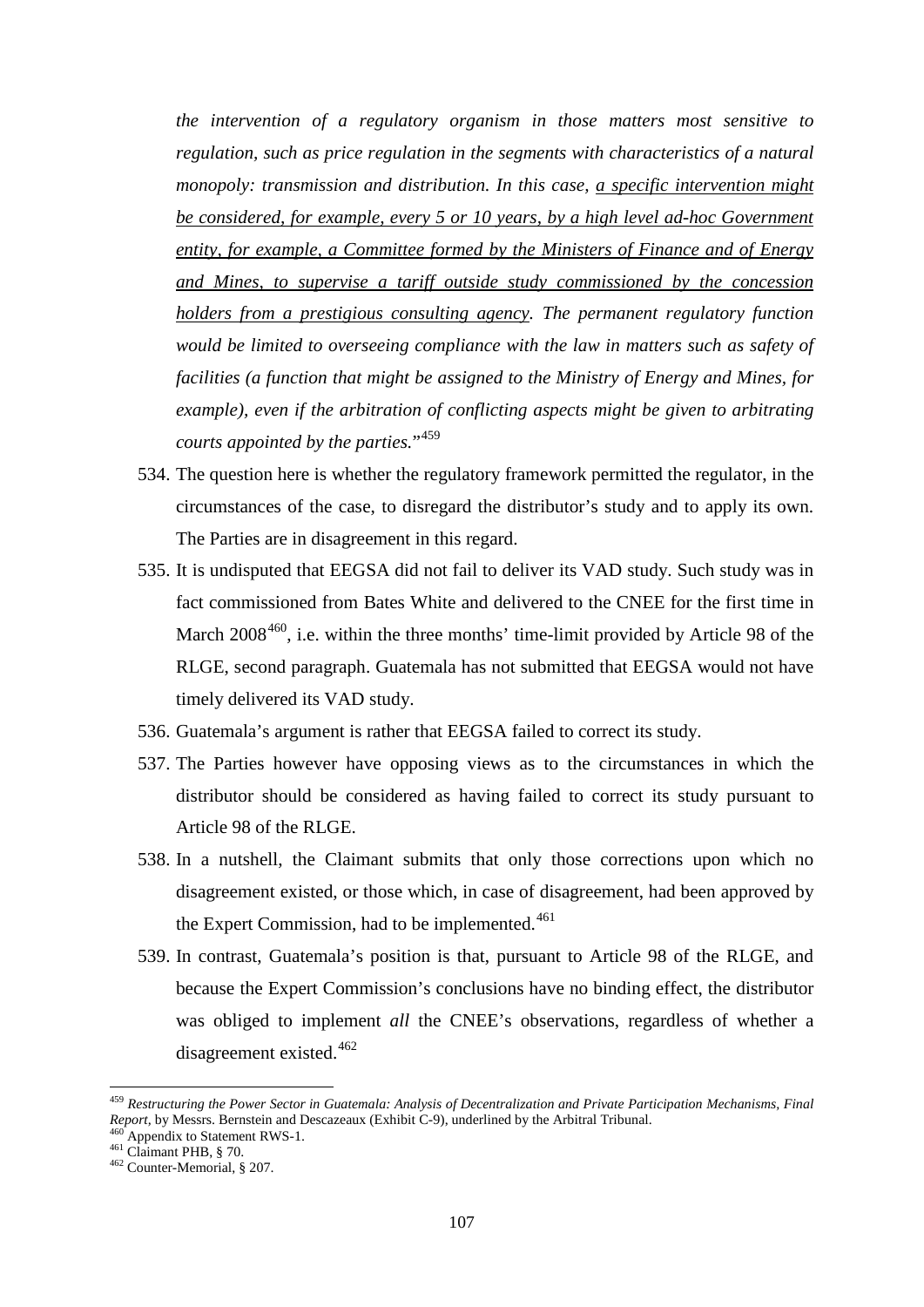- 540. It should be noted, at this juncture, that whether there was a failure by EEGSA to correct its study has not been decided as a matter of Guatemalan law by the Constitutional Court.
- 541. Although the Constitutional Court refers, in page 14 of its 24 February 2010 decision<sup>[463](#page-107-0)</sup>, to the fact that the CNEE "*realized*" that EEGSA had incurred into an "*omission*", and consequently decided to fix the tariff on the basis of its own independent study, neither EEGSA or the CNEE ever requested the Constitutional Court to decide whether such an "*omission*" existed pursuant to Article 98 RLGE. [464](#page-107-1) The mention, in the Constitutional Court's decision, of an "*omission*" on the part of EEGSA to implement the corrections, therefore appears to be no more than a factual reference to the CNEE's submissions.
- 542. Likewise, when the Constitutional Court decided that the CNEE was entitled to apply a tariff calculated on the basis of the VAD established by its own independent study<sup>[465](#page-107-2)</sup>, it only did so on the basis that, in Guatemalan law, an expert report cannot be binding and that the law reserves for the regulator the exclusive power to set the tariffs. [466](#page-107-3)
- 543. The Constitutional Court did therefore not opine on whether, pursuant to Article 98 of the RLGE, EEGSA indeed failed to correct its VAD report.
- 544. As confirmed by Guatemala's own submissions in the arbitration: "*the Constitutional Court did not rely on the amended RLGE Article 98 to establish the lawfulness of the CNEE's conduct.*"[467](#page-107-4) Guatemala further submits that Article 98 "*does not form the basis for the Court's decision*"[468](#page-107-5) and "*had no influence on the Court's decision.*"[469](#page-107-6)
- 545. Nor did the Constitutional Court, as will be seen in further sections of this award, decide whether, despite the Expert Commission's report not being binding, the CNEE nonetheless had the duty to consider it and provide reasons for its decision to disregard it. Such question will thus have to be decided by the Arbitral Tribunal.
- 546. Whether the CNEE was entitled, pursuant to Article 98 of the RLGE, to apply a tariff based on its own independent VAD study raises the fundamental question of the role of the Expert Commission. Such question will now be addressed.

<sup>&</sup>lt;sup>463</sup> Exhibit C-345.

<span id="page-107-4"></span><span id="page-107-3"></span>

<span id="page-107-2"></span><span id="page-107-1"></span><span id="page-107-0"></span><sup>463</sup> Exhibit C-345. <sup>464</sup> *Ibid*. <sup>465</sup> Exhibit C-331. <sup>466</sup> *Ibid*. <sup>467</sup> Respondent PHB, § 62. <sup>468</sup> *Ibid*., § 64. <sup>469</sup> *Ibid*., § 66.

<span id="page-107-5"></span>

<span id="page-107-6"></span>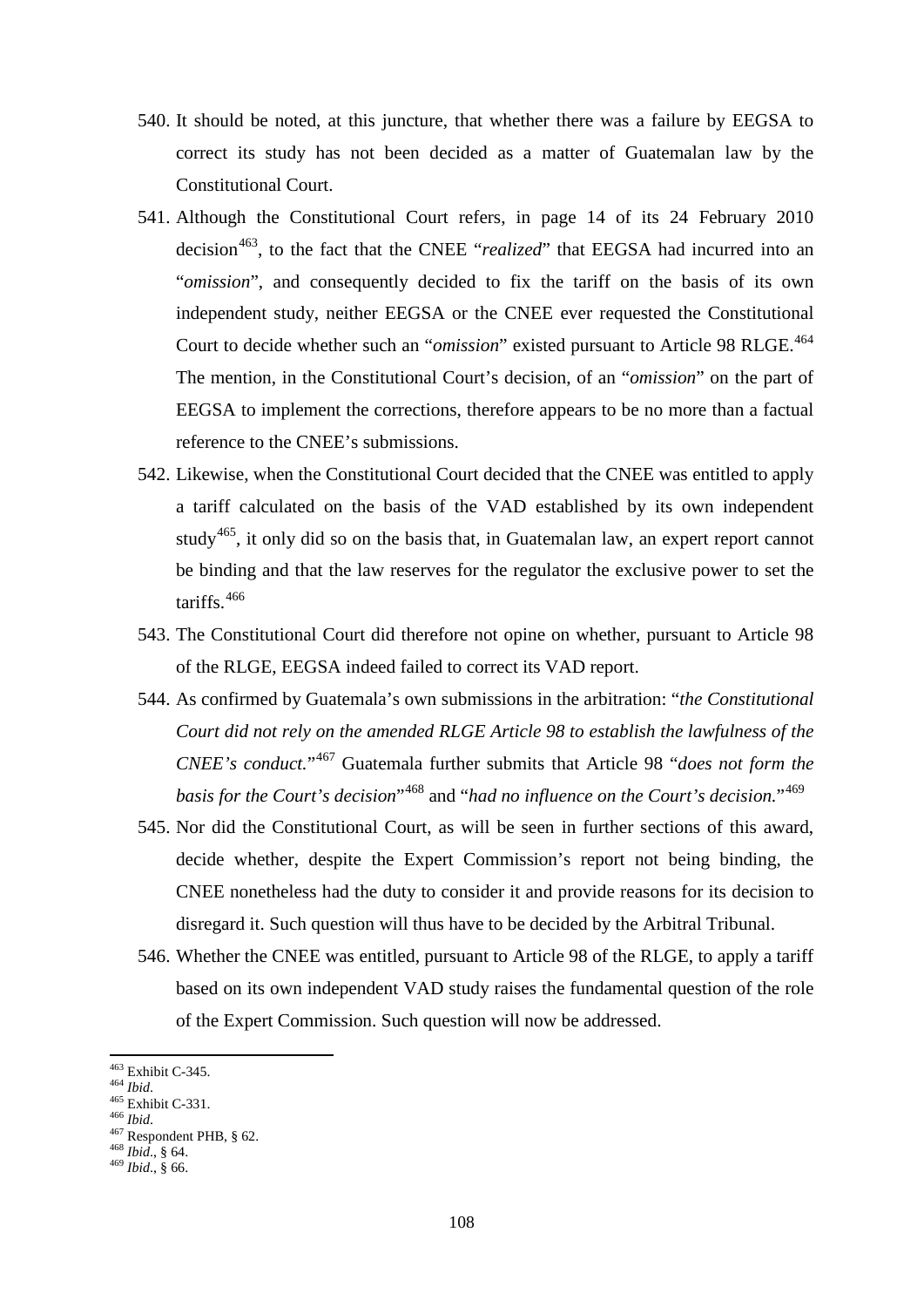#### **c) The role of the Expert Commission**

- 547. In brief, the Claimant avers that the Expert Commission's determinations were binding and that the CNEE was therefore obliged to follow its conclusions.<sup>[470](#page-108-0)</sup>
- 548. It follows from that position that, by refusing to implement those of the CNEE's observations on the Bates White study that were disputed and in respect of which the Expert Commission had not ruled in favor of the CNEE, EEGSA did not fail to correct its study pursuant to Article 98 of the RLGE. As a consequence, the CNEE was not entitled to fix the tariff on the basis of its own independent study. $471$
- 549. The Respondent avers, to the contrary, that the Expert Commission's role was merely advisory and that its conclusions were therefore not binding upon the CNEE. [472](#page-108-2)
- 550. The Respondent also submits that, according to the regulatory framework, the CNEE retains the exclusive power to fix the tariffs, and that EEGSA consequently had the obligation to implement all its observations. According to the Respondent, the Expert Commission's role was limited to verifying that EEGSA had done so.
- 551. The Respondent submits accordingly that: "*given the consultant's obligation under the regulatory framework to "incorporate" the corrections required by the CNEE such that the study would comply with the Terms of Reference (RLGE Article 98), the only discrepancies that could remain for consideration by the Expert Commission are: (i) whether the distributor made the corrections; or (ii) whether the corrections*  were properly implemented."<sup>[473](#page-108-3)</sup>
- 552. This position is consistent with the position taken by the CNEE in its Resolution No. 144-2008 of July 29, 2008, whereby the CNEE considered, in order to approve the tariff based on its own independent study, that "*according to what is set forth in current legislation, the National Electric Energy Commission, through Resolution CNEE-96-2008, recorded the discrepancies with the Tariff Study in writing and ordered the constitution of the Expert Commission, which remitted its decision on July twenty-five, two thousand eight, and after analyzing the same, it was confirmed that the Tariff Study presented by Empresa Eléctrica de Guatemala, Sociedad*

<sup>470</sup> Memorial, §§ 43, 213 et seq.

<span id="page-108-3"></span><span id="page-108-2"></span>

<span id="page-108-1"></span><span id="page-108-0"></span><sup>471</sup> *Ibid.*, § 192.<br><sup>472</sup> Counter-Memorial, § 502.<br><sup>473</sup> Rejoinder, § 380, see also Counter-Memorial, § 207.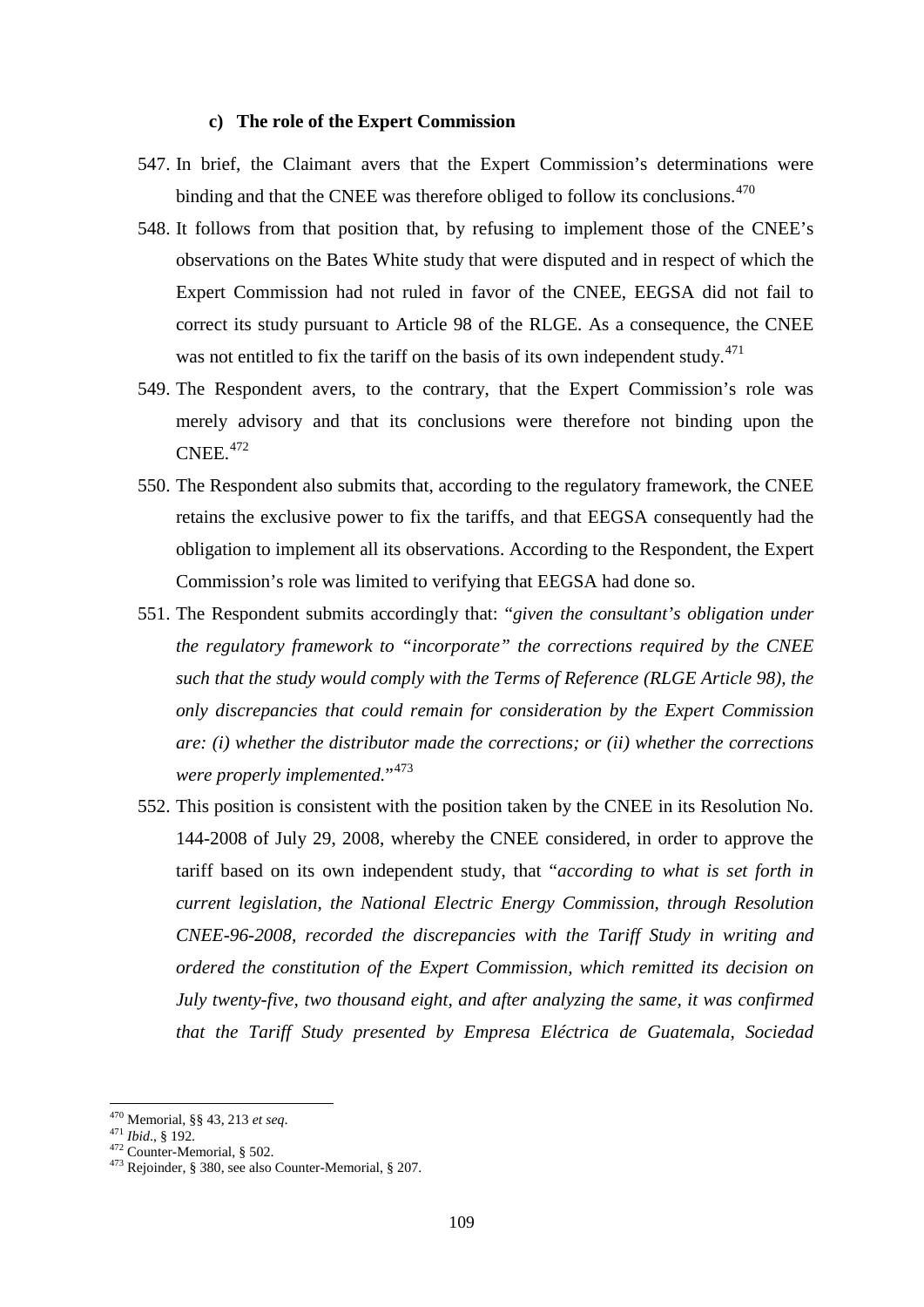*Anónima, through Note GG-060-2008, failed to perform all the corrections pursuant to the observations indicated in Resolution CNEE-63-2008.*"[474](#page-109-0)

- 553. Respondent's view is therefore that EEGSA had the duty to implement all the corrections requested by the CNEE, and that the Expert Commission's role was limited to verifying that "*the corrections were properly implemented.*"[475](#page-109-1) As a consequence, in refusing to incorporate the corrections upon which there was a disagreement, EEGSA failed to implement the corrections pursuant to Article 98 of the RLGE and the CNEE was entitled to fix the tariff on the basis of its own independent study.
- 554. The Respondent further took the view that the CNEE could reject the Bates White study because "*EEGSA and Bates White were not cooperative during the tariff review process, which cast doubts on the reliability of the Bates White study*"[476](#page-109-2), and because "*the Expert Commission confirmed that the Bates White study was flawed*" since "*the database submitted by Bates White was* […] *not traceable and interlinked*" and was "*not accompanied by a supporting database.*"[477](#page-109-3) As a consequence, because the CNEE could not "*perform an audit of the model*", it "*believed that the regulations not only allowed, but also required it to approve a tariff study that was reliable.*"<sup>[478](#page-109-4)</sup>
- 555. In order to assess whether such arguments are correct, it is necessary to perform an analysis of the relevant provisions of the regulatory framework in light of the decisions made by the Constitutional Court.
- 556. The relevant provisions of the LGE and the RLGE in this respect are Article 75 of the LGE and Article 98, third paragraph, of the RLGE.
- 557. Article 75 of the LGE provides in its original Spanish language that: "*La* [CNEE] *revisará los estudios efectuados y podrá formular observaciones a los mismos. En caso de discrepancias formuladas por escrito, la* [CNEE] *y las distribuidoras deberán acordar el nombramiento de una Comisión Pericial de tres integrantes, uno nombrado por cada parte y el tercero de común acuerdo. La Comisión Pericial se*

<sup>&</sup>lt;sup>474</sup> Exhibit C-272.

<span id="page-109-2"></span><span id="page-109-1"></span><span id="page-109-0"></span><sup>475</sup> *Ibid.*<br>476 Counter-Memorial, § 513.<br><sup>477</sup> *Ibid.*, § 515. 478 *Ibid.*, § 516.

<span id="page-109-3"></span>

<span id="page-109-4"></span>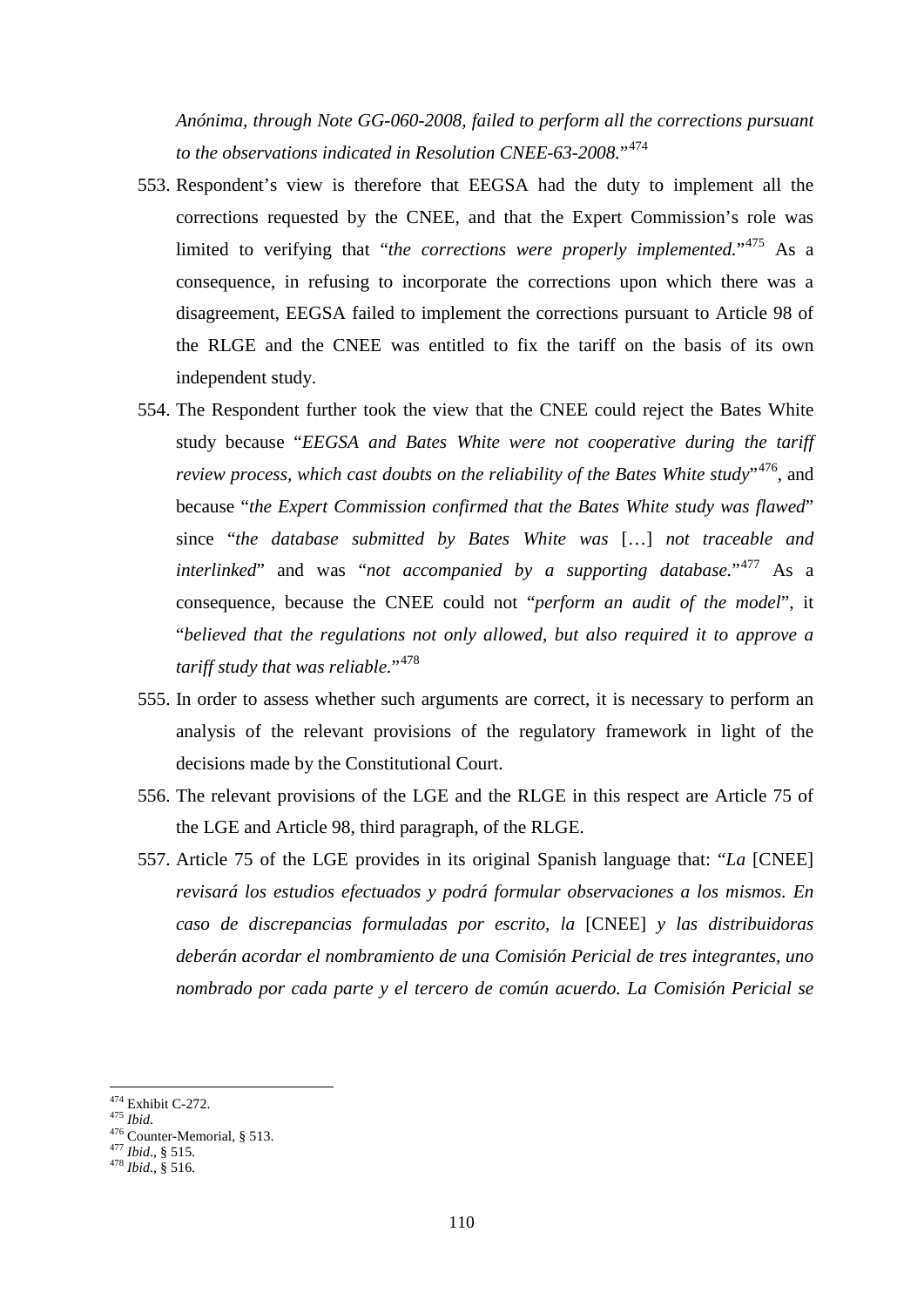*pronunciará sobre las discrepancias, en un plazo de 60 días contados desde su conformación.*"[479](#page-110-0)

- 558. The dispute arises in large part from a difference on the exact meaning of the Spanish term "*se pronunciará*" in the final sentence of Article 75. According to the Claimant, this term means that the Expert Commission had the powers of an adjudicator.<sup>[480](#page-110-1)</sup> As a consequence, the CNEE had the obligation to base the tariff on the Bates White study as amended in accordance with the determinations of the Expert Commission. According to the Respondent, this term means that the Expert Commission had to express a non-binding view, with the consequence that the CNEE had no obligation to defer to its conclusions. [481](#page-110-2)
- 559. As a threshold matter, the Arbitral Tribunal notes that the Constitutional Court made it very clear, in its decisions of November 18, 2009 and February 24, 2010, that the report of the Expert Commission would only have an "*illustrative or informative*" value, and that the Commission had no power to determine in a binding manner a dispute between the CNEE and EEGSA.<sup>[482](#page-110-3)</sup>
- 560. The Arbitral Tribunal considers that this is a point of interpretation of Article 75 of the LGE that is submitted to Guatemalan law, and in respect of which it is proper to defer to the decision made by the Constitutional Court.
- 561. This being said, the Arbitral Tribunal notes that the Constitutional Court was not called to decide whether, in spite of the Expert Commission's report having an "*informative*" value, the CNEE nevertheless had the obligation, under the regulatory framework, to give it serious consideration when establishing the tariff, or to give reasons for a decision to depart from it.
- 562. Obviously, the Constitutional Court cannot have intended to say that the CNEE could arbitrarily and without reasons disregard the Expert Commission's recommendations. In fact, at no point in either of its two decisions does the Constitutional Court say that fixing the tariff would be an entirely discretionary exercise on the part of the

<span id="page-110-0"></span><sup>479</sup> English translation provided by the Claimant (Exhibit C-17): "*The Commission* [CNEE] *shall review the studies performed and may make comments on the same. In case of differences made in writing, the Commission* [CNEE] *and the distributors shall agree on the appointment of an Expert Commission made of three members, one appointed by each party and the third by mutual agreement. The Expert Commission shall rule on the differences in a period of 60 days counted from* 

<span id="page-110-3"></span>

<span id="page-110-2"></span><span id="page-110-1"></span>*its appointment*". <sup>480</sup> Memorial, §§ <sup>213</sup>*et seq*. <sup>481</sup> Rejoinder, §§ 142 *et seq*. <sup>482</sup> Exhibit C-331, p. 14 (English version) and Exhibit C-345, pp. 16-17 (English version).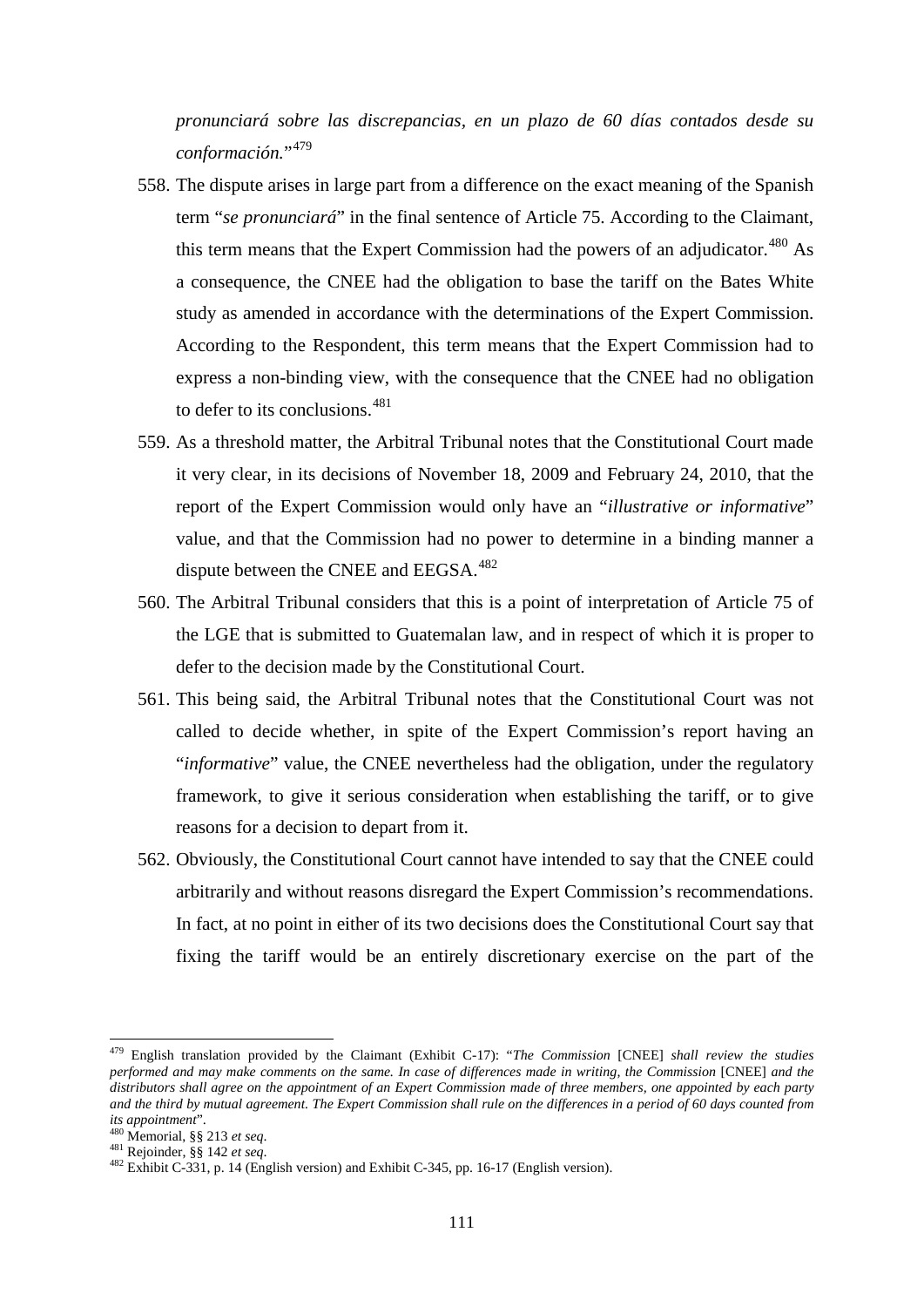regulator. And such a conclusion would, for the reasons that will be explained below, be manifestly at odds with the regulatory framework.

- 563. It is clear that the regulator did not enjoy unlimited discretion in fixing the tariff. The entire regulatory framework is based on the premise that it would not be so. In this respect, the Constitutional Court noted in its decision of November 18, 2009 that it had not been called to assess the "*rationality*" of the adopted tariff.<sup>[483](#page-111-0)</sup> Such term can be understood both with respect to the content of the tariff and with the process leading to its establishment.
- 564. What the Constitutional Court intended to say is clearly that, because the CNEE retains the exclusive power to fix the tariff, such power could not be delegated in all or part to the Expert Commission. This does not mean, however, that the Expert Commission's report should not have been given serious consideration by the CNEE. It does not mean, either, that the CNEE had unlimited discretion to depart from it without valid reasons. In addition, the role of the Expert Commission was limited to the determination of the VAD, which is only an element of the tariff.
- 565. The Arbitral Tribunal is of the view that, although the conclusions of the Expert Commission were not binding in the sense that it had no adjudicatory powers, the CNEE nevertheless had the duty, under the regulatory framework, to give them serious consideration and to provide valid reasons in case it decided to depart from them.
- 566. This view is confirmed, as will be seen thereafter, by the considerable importance given to the Expert Commission in the LGE and in the RLGE, as well as in the behavior of the regulator and the distributor in the tariff review process.
- 567. As an initial matter, the language used in Article 75 of the LGE clearly suggests that, in case of a disagreement between the CNEE and the distributor on the distributor's VAD report, such disagreement would be resolved on the basis of a determination made by the Expert Commission.
- 568. If the Expert Commission's role had only been, as Respondent suggests, to make sure that the observations made by the CNEE had been fully implemented by the distributor, this sentence would make no sense whatsoever. It is clear in Article 75 of the LGE that the Expert Commission's role was to provide a solution to

<span id="page-111-0"></span><sup>&</sup>lt;sup>483</sup> Exhibit C-331, p. 20 (English version).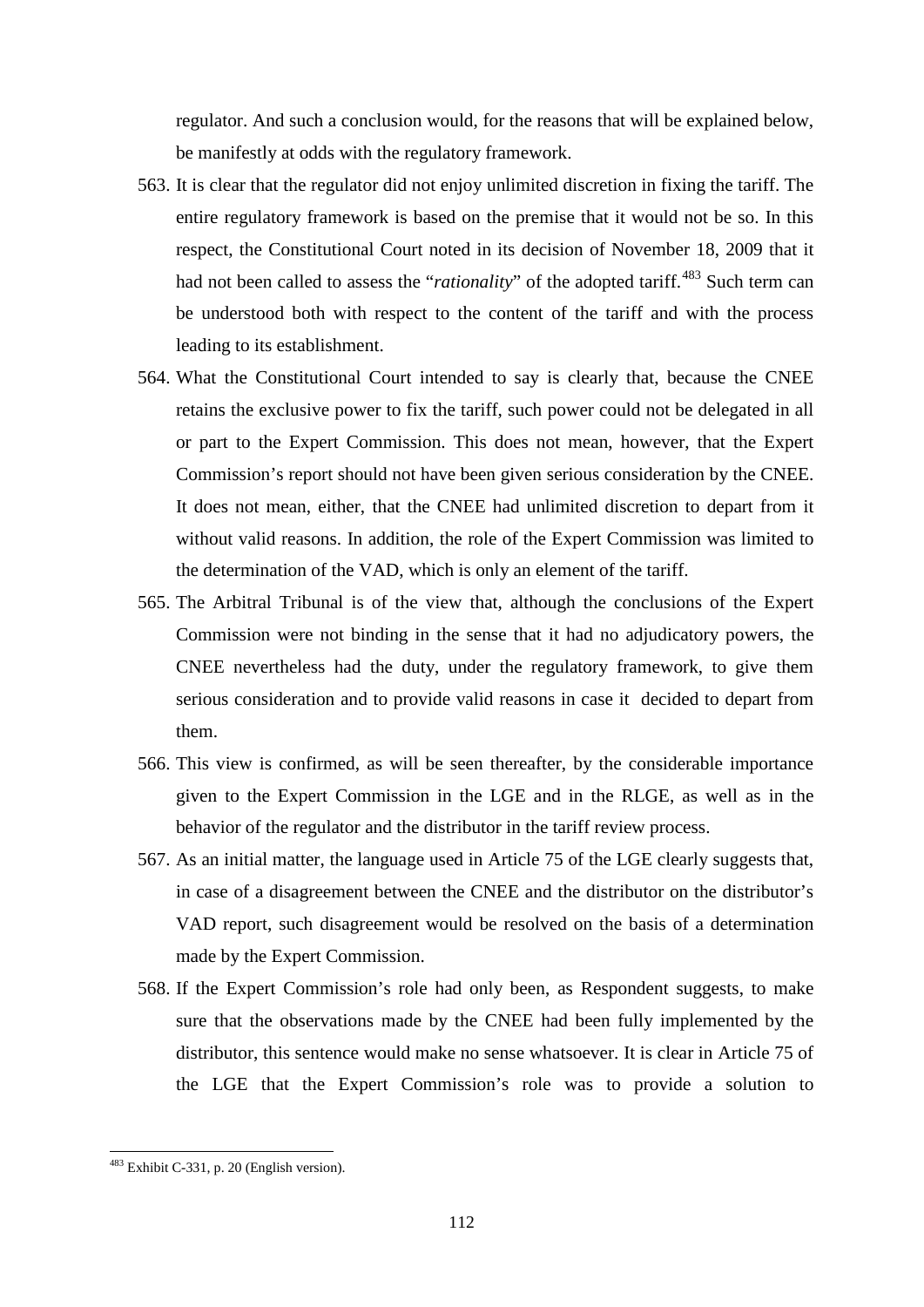disagreements between the CNEE and the distributor, not to act as the guardian of the regulator's views.

- 569. Likewise, if the Expert Commission's role was only that of an expert to the CNEE, there would have been no need whatsoever for a rule such as Article 75 of the LGE. According to Article 5 of the LGE, the CNEE could at any time contract experts as it saw fit.<sup>[484](#page-112-0)</sup> It is clear that the intervention of the Expert Commission was provided for the benefit of both parties, in the context of a bilateral cooperative process.
- 570. The bilateral nature of expertise proceedings is confirmed by the language used in Article 98 of the RLGE, which provides that the fees of the third member of the Expert Commission are paid in equal shares by the CNEE and the distributor.
- 571. Of even more relevance to the Arbitral Tribunal is the fact that the LGE intended the Expert Commission to be a neutral body. Article 75 of the LGE provides, to that effect, that the Expert Commission would be composed of three members, one appointed by each party and the third one by agreement of the parties.
- 572. This constitution mechanism, similar to that of an arbitral tribunal, shows that the LGE intended to make sure that the Expert Commission, in pronouncing itself on the parties' differences, would act in a neutral manner.
- 573. The facts of the case show that the parties have devoted a considerable amount of care to the manner in which the Expert Commission would be constituted in order to make sure that it would act in a neutral manner. For example, the parties verified the absence of conflicts of interest of its members, which is exactly what would have been done for an adjudicating body.<sup>[485](#page-112-1)</sup>
- 574. The Arbitral Tribunal draws two conclusions from such facts.

- 575. The first is that, contrary to Respondent's contention, the role of the Expert Commission was not limited to verifying that all the CNEE's observations were implemented in the distributor's VAD study. The Expert Commission was not the guardian of the interest of the CNEE, but a neutral body whose task was to provide, in a non-binding manner, solutions to the disputes between the parties.
- 576. The second is that the conclusions of the Expert Commission were meant to have a greater authoritative value than those of a consultant that the regulator could have

<span id="page-112-0"></span><sup>484</sup> LGE, art. 5, penultimate paragraph: "*The Commission may request professional counsel, consulting and experts that it requires for its functions*", English translation provided by the Claimant (Exhibit C-17).<br><sup>485</sup> Prior to agreeing with the CNEE that Carlos Bastos would be the president of the Expert Commission, EEGSA "revealed"

<span id="page-112-1"></span>to the CNEE that Mr. Bastos had in the past advised EEGSA in an unrelated matter, as well as the fees that EEGSA had paid in this occasion to Mr. Bastos.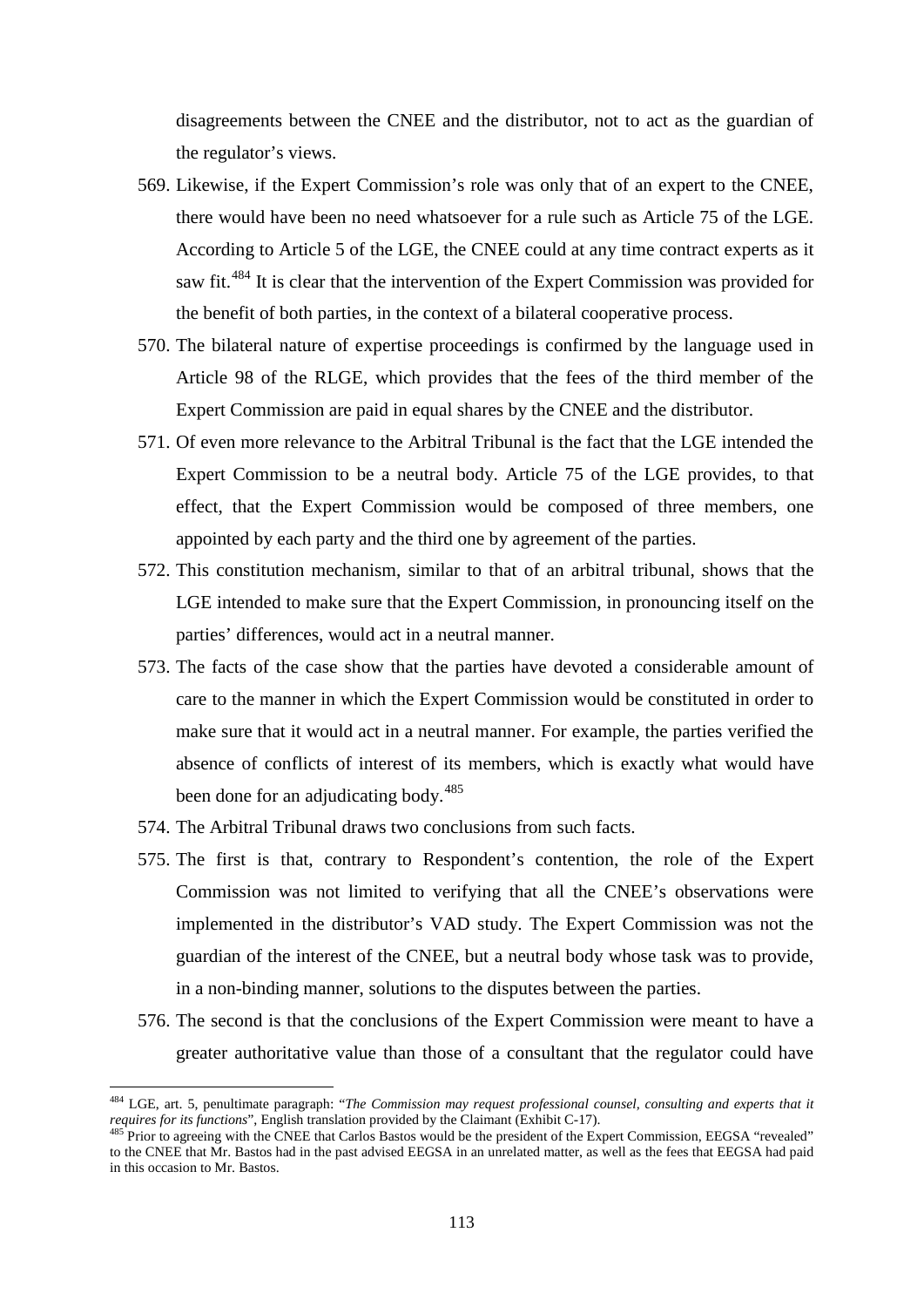contracted for its own benefit. If the regulator had the discretion to disregard the Expert Commission's conclusions without providing any reasons, the regulatory framework would make no sense.

- 577. It follows that the distributor could not have the obligation to implement corrections to its VAD report upon which a disagreement had properly been submitted to the Expert Commission.
- 578. Because the Expert Commission's role was to permit the resolution of disputes between the parties, it makes perfect sense to construe Article 98 of the RLGE, third paragraph, as subjecting the distributor's obligation to make the corrections requested by the CNEE to the pronouncement of the Expert Commission in case of disagreement.
- 579. It would in fact be entirely nonsensical for the regulatory framework to provide that, in case of a disagreement between the CNEE and the distributor on the distributor's VAD study, a neutral Expert Commission would be constituted to pronounce itself (Article 75 of the LGE), and at the same time to oblige the distributor to immediately incorporate any such point of disagreement in its VAD study.
- 580. It would be even more nonsensical to allow the regulator to unilaterally impose its own VAD study because observations upon which there were disagreements and that were subject to a pending pronouncement of the Expert Commission had not been immediately incorporated in the VAD study.
- 581. The regulatory framework clearly provides otherwise. Pursuant to Article 75 of the LGE and Article 98 of the RLGE, once the distributor has submitted its VAD study, the CNEE makes its observations and, unless there is a disagreement properly submitted to the Expert Commission, the distributor has to correct the study accordingly. In case of a disagreement referred to the Expert Commission, however, the distributor has no obligation to immediately correct its VAD study until the Expert Commission has pronounced itself. Article 98 of the RLGE, third paragraph, provides to that effect that, once the regulator has made its observations "*if discrepancies between the Commission and the distributor persist, the procedure stipulated in Article 75 of the Law shall be followed*".
- 582. The regulatory framework is less clear as to the deference that the CNEE had to give to the Expert Commission's report. As said above, although the Expert Commission had no adjudicatory powers and although its report was, in the words of the Constitutional Court, technically "*informative*", the importance given to the Expert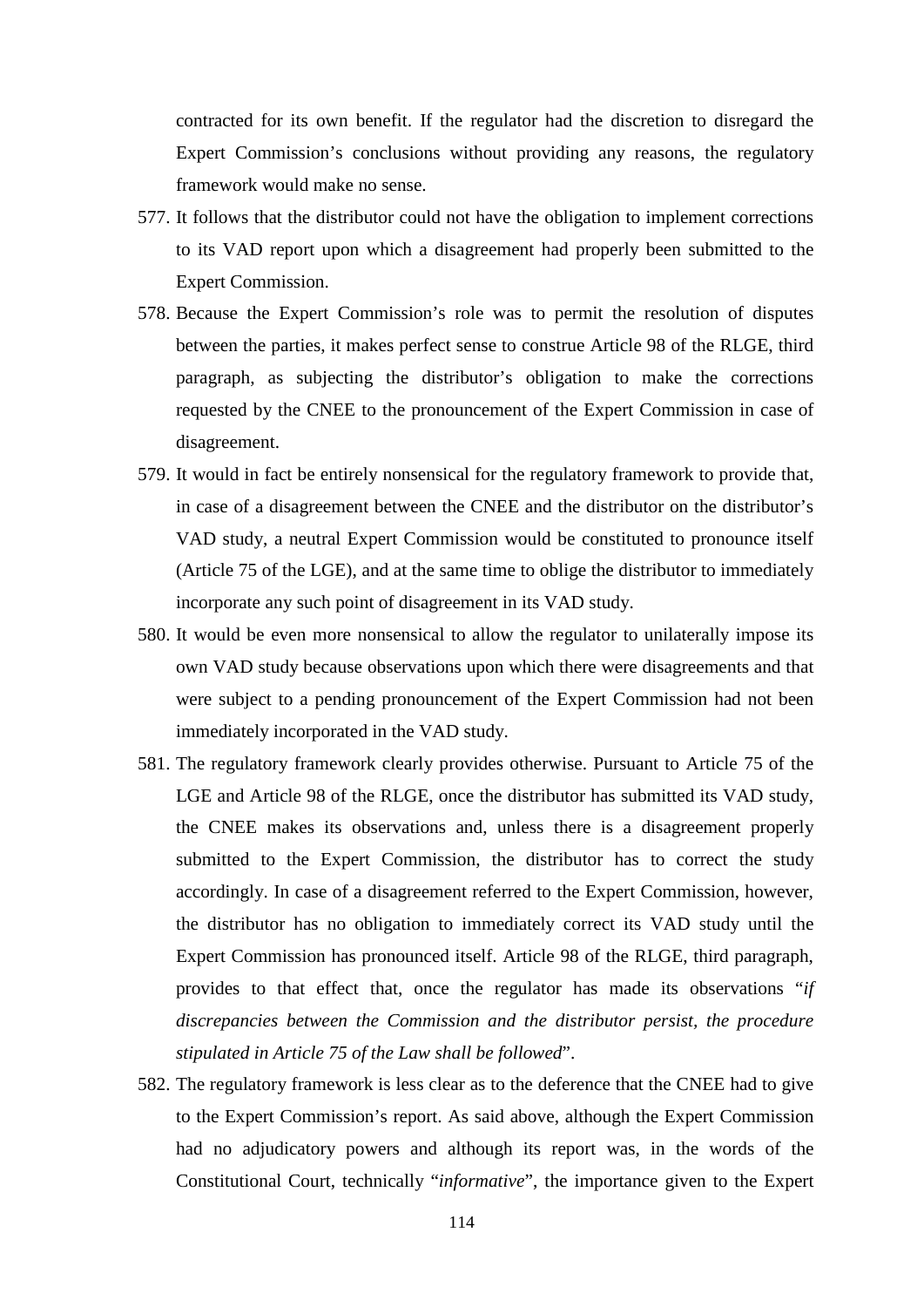Commission in the LGE and the RLGE, as well as the behavior of the parties to the tariff review process, show that the distributor was entitled to expect that the Commission's conclusions be seriously considered and taken into account by the regulator in fixing the VAD.

- 583. In view of the Arbitral Tribunal, the regulator could not decide to disregard the Expert Commission's pronouncements without providing any reason. The obligation to provide reasons derives from both the regulatory framework and from the international obligations of the State under the minimum standard.
- 584. Under the regulatory framework, it would be entirely inconsistent to provide for an expert determination mechanism while at the same time allowing the regulator to disregard the Expert Commission's conclusions without any reasons. Admitting that the regulator could ignore the Expert Commission's conclusions without providing any reason would be tantamount to assimilating the Expert Commission to a consultant contracted by the regulator in its own interest, which is clearly not what was intended by the LGE and the RLGE.
- 585. First, the Parties would not have devoted so much care and attention to the expert determination process if the regulator had the right to entirely ignore the conclusions of the Expert Commission without providing reasons. Second, as said in earlier sections of this award, the Expert Commission was a neutral body, which was established by the regulatory framework in the interest of both parties.
- 586. In addition, the obligation for the regulator to provide reasons derives from the regulatory framework itself. Article 75 of the LGE and Article 98 of the RLGE oblige the regulator to provide its observations on the distributor's VAD study in writing. The distributor would otherwise be unable to explain why there is a disagreement on such observations and to refer such disagreement to the Expert Commission. It is in this respect undisputed that the observations made by the CNEE on Bates White's VAD study were indeed made in writing and carefully reasoned.<sup>[486](#page-114-0)</sup> There is no reason not to apply the same principle to the regulator's decision to depart from the Expert Commission's pronouncements.
- 587. Under the minimum standard, international law prohibits State officials from exercising their authority in an abusive, arbitrary or discriminatory manner. Article

<span id="page-114-0"></span><sup>&</sup>lt;sup>486</sup> See the CNEE's observations of April 11, 2008 (Exhibit C-193), and Resolution No. 96-2008 of May 16, 2008, establishing the discrepancies (Exhibit C-209).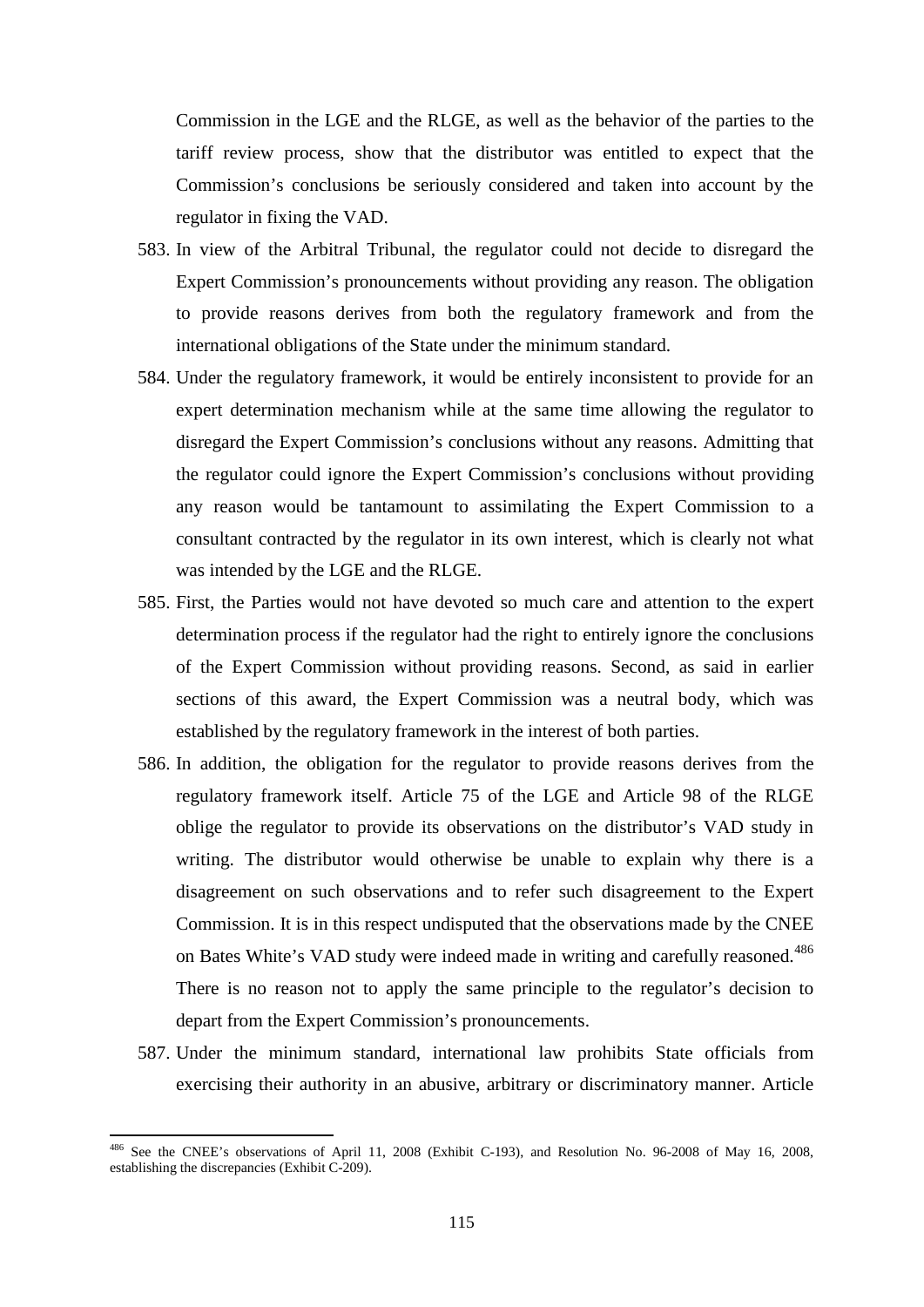10.5 CAFTA-DR also obliges the State to observe due process in administrative proceedings. A lack of reasons may be relevant to assess whether a given decision was arbitrary and whether there was lack of due process in administrative proceedings. As renowned authors have put it: "*if State officials can demonstrate that the decision was actually made in an objective and rational (i.e. reasoned) manner, they will defeat any claim made under the standard. If they cannot, the arbitrary conduct must be remedied.*<sup>"[487](#page-115-0)</sup> It is particularly so in the context of a tariff review process that is based on the parties' good faith cooperation, and in the context of which the parties had contemplated the intervention of a neutral body to resolve differences.

- 588. In sum, the Arbitral Tribunal concludes that, although the conclusions of the Expert Commission were not technically binding upon the CNEE, the CNEE had the duty to seriously consider them and to provide its reasons in case it would decide to disregard them.
- 589. The Arbitral Tribunal also concludes that, pursuant to Article 98 of the RLGE, the distributor was under no obligation to incorporate in its VAD study observations made by the CNEE in respect of which there was a disagreement properly submitted to the Expert Commission. Unless the regulator provided valid reasons to the contrary, it is only if and when the Expert Commission had pronounced itself in favor of the regulator that such an obligation would arise.

# **d) Whether the distributor's consultant and the Expert Commission could depart from the Terms of Reference**

- 590. Another point of disagreement between the Parties is whether the distributor's consultant and the Expert Commission could depart from the Terms of Reference.
- 591. Pursuant to Article of the 74 LGE, second paragraph, the CNEE had to establish terms of reference for each distributor's VAD study. Accordingly, in January 2008, the CNEE established Terms of Reference to be followed by Bates White in the making of its VAD study.
- 592. The Parties are essentially in disagreement on one important provision of the ToR, namely Article 1.10, which provides that "*These ToR set forth the guidelines to follow in preparation of the Study, and for each one of its Stages and/or described*

<span id="page-115-0"></span><sup>487</sup> Grierson-Weiler and Laird referring to the *Saluka* Award, supra footnote 216, in "Standards of Treatment", *The Oxford Handbook of International Investment Law*, Oxford University Press, 2008, pp. 284-285.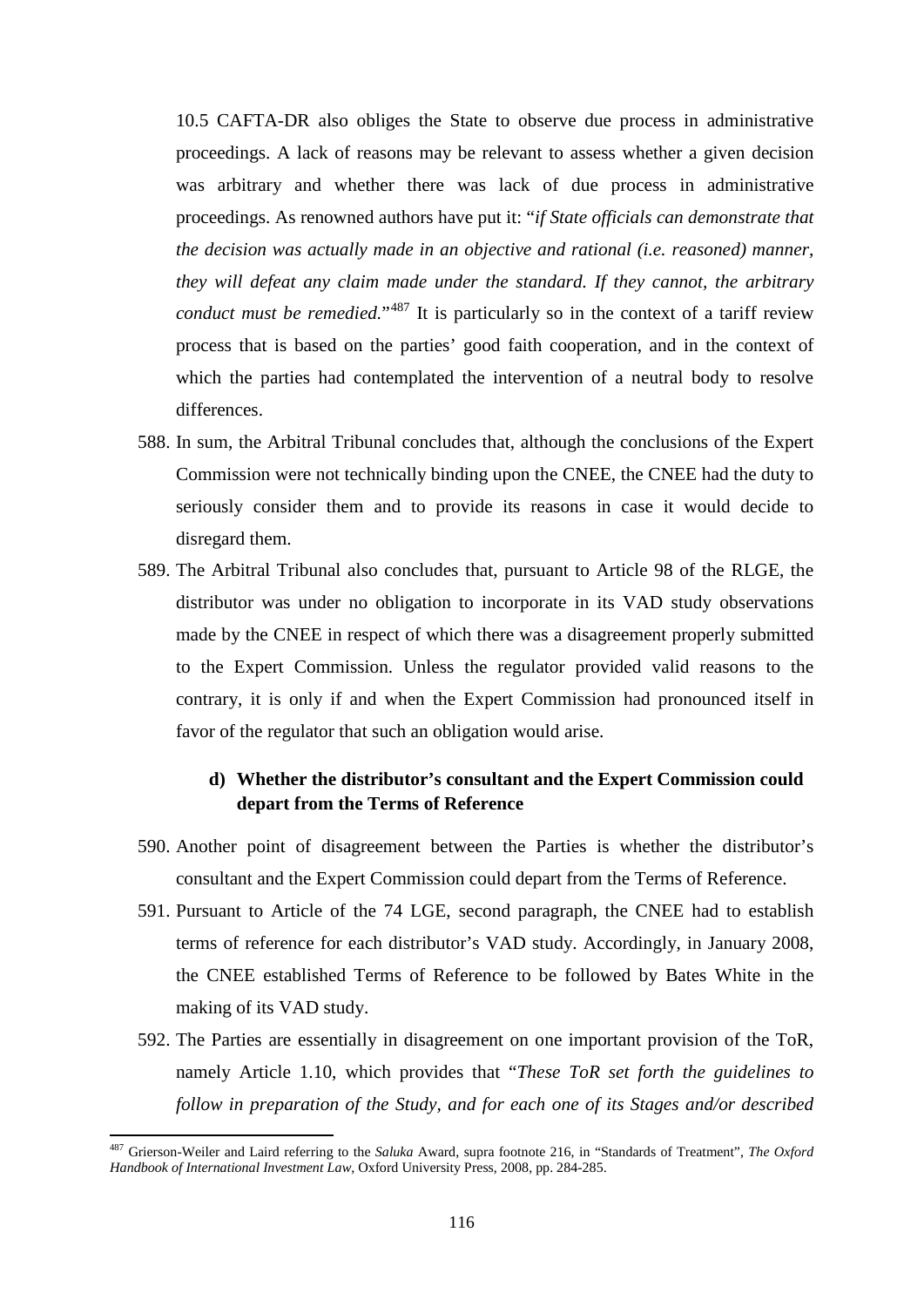*and defined studies. If there are changes in the methodologies set forth in the Study Reports, which must be fully justified, the CNEE shall make such observations regarding the changes as it deems necessary, confirming that they are consistent with the guidelines for the Study. These terms of reference do not constitute a legal or regulatory modification, and therefore, in case of a controversy between one of the provisions of these terms of reference and the Law or the Regulations, the provisions of the latter shall prevail, in all cases applying the principle of legal hierarchy. In addition, any omission of these terms of reference, relative to aspects defined in the Law and the Regulations for tariff matters, shall be understood to be incorporated into the TOR*". [488](#page-116-0)

- 593. The Claimant contends that Article 1.10 permitted the distributor's consultant to depart from the Terms of Reference in order to ensure that the VAD study would comport with the regulatory framework.<sup>[489](#page-116-1)</sup>
- 594. The Respondent, to the contrary, contends that Article 1.10 had a restricted scope and that only those changes that would be consistent with the Terms of Reference themselves could be introduced.<sup>[490](#page-116-2)</sup>
- 595. As the Arbitral Tribunal sees it, Article 1.10 of the Terms of Reference establishes two clear principles.
- 596. The first is that the Terms of Reference are "*guidelines*" ("*lineamientos*" in the original Spanish version), which term suggests a certain degree of generality and flexibility.<sup>[491](#page-116-3)</sup> In the Arbitral Tribunal's view, such term would not have been used if the drafters of the Terms of Reference had not intended to preserve a certain degree of flexibility in its application by the distributor's consultant and the Expert Commission.
- 597. Guatemala avers, in this respect, that the Terms of Reference were "*mandatory*". [492](#page-116-4) The Tribunal understands this submission in the sense that the Terms of Reference were binding upon the distributor and the Expert Commission. The Arbitral Tribunal can however only note that such term is not to be found in Article 1.10, and does not exist in the LGE and the RLGE.

<span id="page-116-1"></span><span id="page-116-0"></span><sup>488</sup> Exhibit C-417, English translation provided by the Claimant.<br><sup>489</sup> Claimant PHB, § 122.<br><sup>490</sup> Respondent PHB, § 89.<br><sup>491</sup> *Lineamientos* are guidelines, general criterion.<br><sup>492</sup> Counter-Memorial, § 316(a).

<span id="page-116-2"></span>

<span id="page-116-4"></span><span id="page-116-3"></span>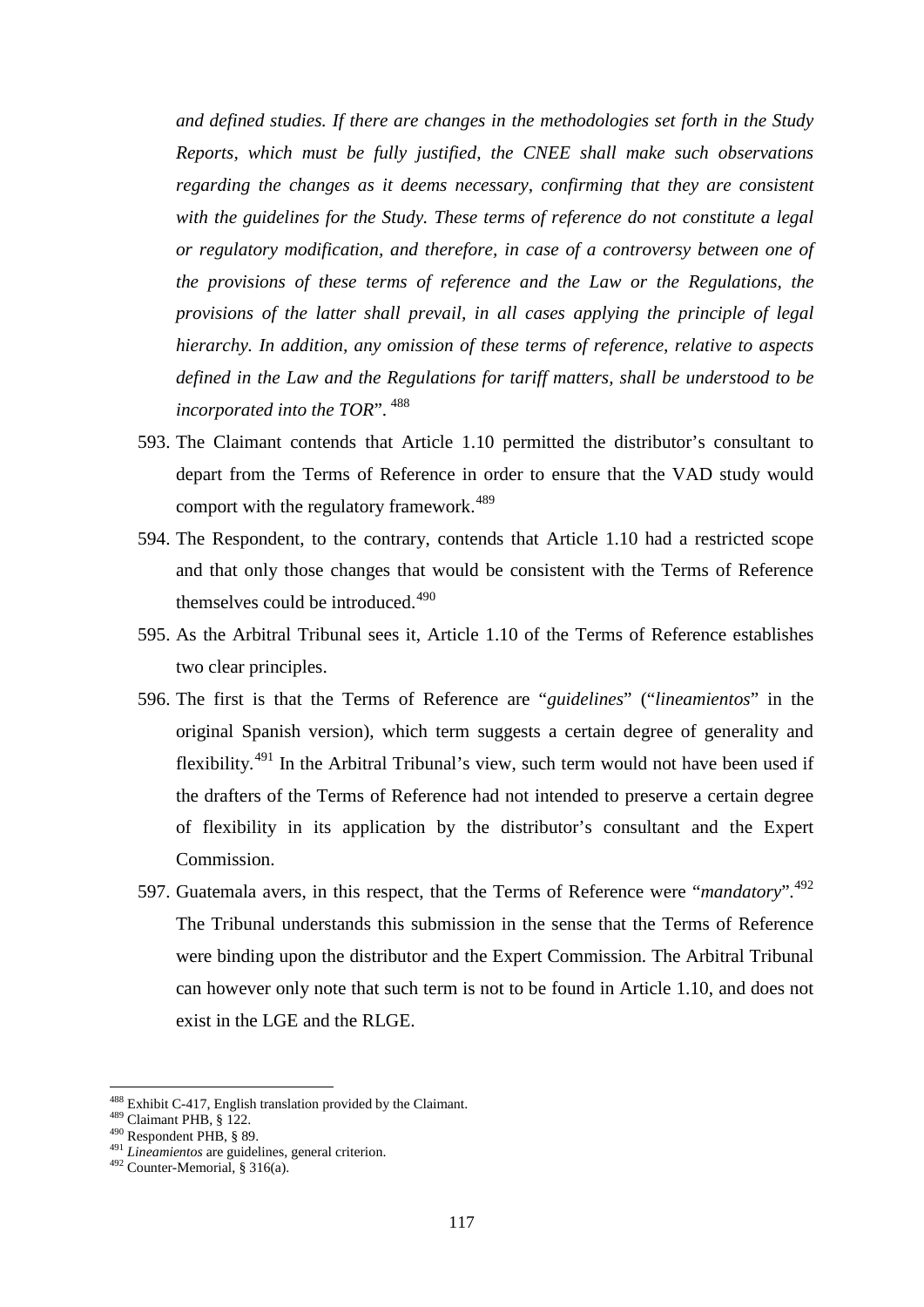- 598. Article 1.10, a provision that was intensely negotiated with the distributor<sup>[493](#page-117-0)</sup>, was precisely designed to define the extent to which the Terms of Reference would be binding, and it is against the provisions of Article 1.10 that the binding effect of the Terms of Reference needs to be assessed.
- 599. The second principle established in Article 1.10 is that the possibility of variations was admitted. Article 1.10, first paragraph, provides the possibility of "*changes in the methodologies set forth in the Study Reports*", which must then be "*fully justified*". Such changes are changes to the methodologies proposed in the Terms of Reference.
- 600. The last part of the first paragraph of Article 1.10 also provides that any such change needs to be consistent with "*the guidelines for the study*". The meaning of this last sentence is unclear and has been discussed at length at the hearing.
- 601. According to the testimony of the president of the CNEE, Carlos Colom Bickford, who was president of the CNEE at the time of the facts, the terms "*guidelines for the study*" at the end of the first paragraph of Article 1.10 are a reference to the Terms of Reference themselves.<sup>[494](#page-117-1)</sup> However, it seems rather circular to say that the Terms of Rerference are "*guidelines*" and that any variation from such guidelines needs to be consistent with the guidelines themselves.
- 602. Mr Giacchino from Bates White, and a former member of the Expert Commission, testified that the terms "*guidelines for the study*" referred to the regulatory framework. [495](#page-117-2)
- 603. This matter has been specifically discussed by the Expert Commission in its report. The Expert Commission considered that "*the duly justified deviations allowed by the Terms of Reference must lead to an application of a methodology in the tariff study that best reflects the requirements of the LGE and the RLGE*". [496](#page-117-3)
- 604. The Expert Commission thus opined that Article 1.10 permitted the distributor's consultant, under the control of the Expert Commission, to depart from the Terms of Reference in order to ensure that the VAD study would comport with the regulatory framework.

<span id="page-117-1"></span>

<span id="page-117-3"></span><span id="page-117-2"></span>

<span id="page-117-0"></span><sup>&</sup>lt;sup>493</sup> Memorial, § 107; Counter-Memorial, § 315.<br><sup>494</sup> Transcript, Day 5, p. 1148, § 12- p. 1150, § 8.<br><sup>495</sup> Transcript, Day 5, p. 845, § 15 – p. 847, § 17.<br><sup>496</sup> Expert Commission's Report, p. 14, English version (Exhibit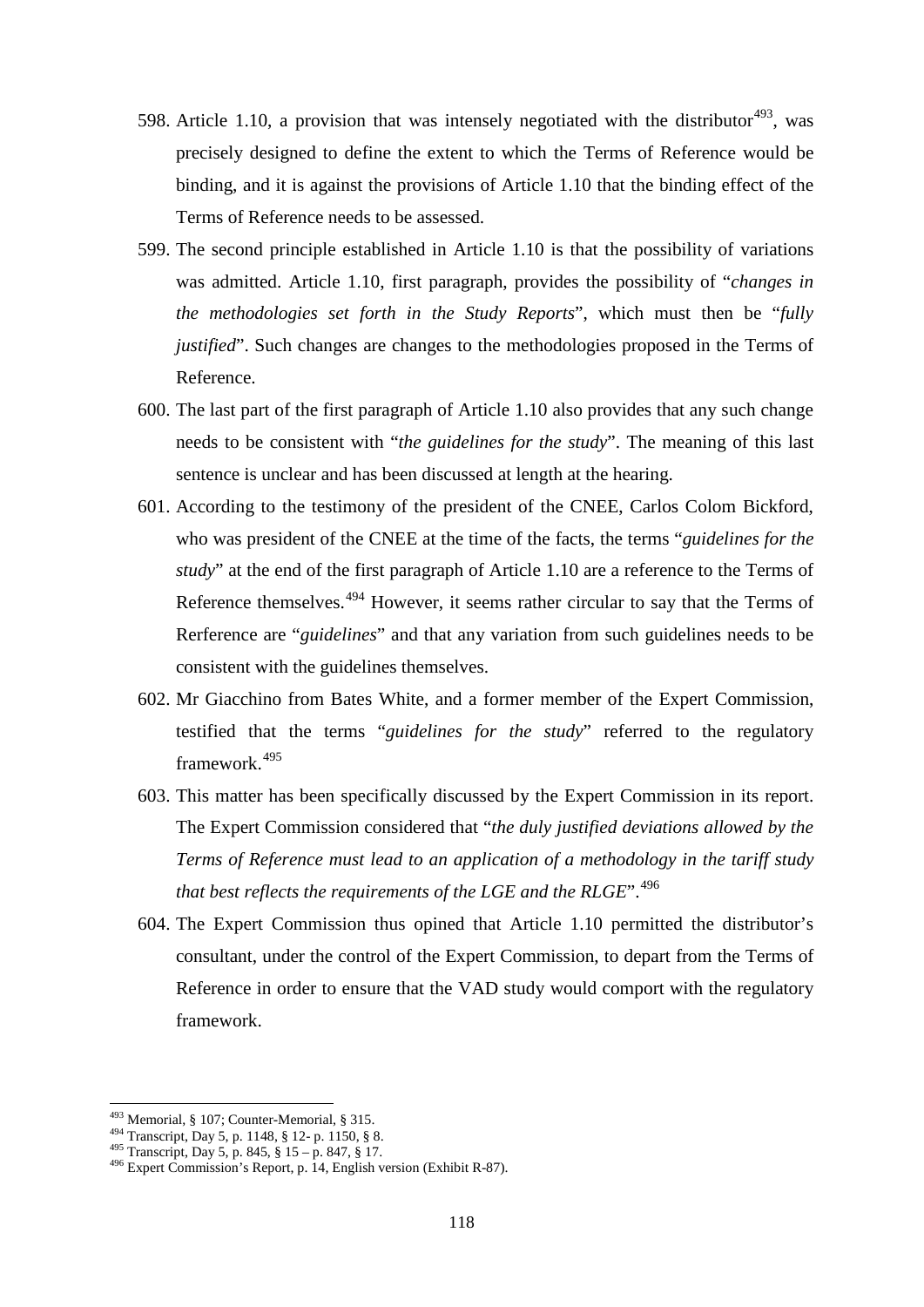- 605. As it is known, the CNEE did not, when it received the report, specifically object to such finding. It is only in the context of this arbitration that the Respondent developed an argument to the contrary.
- 606. The Arbitral Tribunal sees no reason to revisit the Expert Commission's finding in this respect. In fact, the Expert Commission's interpretation of Article 1.10 seems entirely reasonable: if the Terms of Reference were guidelines that could - according to its own terms - be varied, it is perfectly acceptable to consider that such variations had to be consistent with the principles set forth in the LGE and the RLGE.
- 607. Such finding of the Arbitral Tribunal is confirmed by the language of Article 1.10, second paragraph. Article 1.10, second paragraph, clearly establishes the principle that "*in case of a controversy between one of the provisions of these terms of reference and the Law or the Regulations, the provisions of the latter shall prevail, in all cases applying the principle of legal hierarchy.*"
- 608. Guatemala objects that, in case of a divergence between the Terms of Reference and the regulatory framework, the only recourse open to the distributor was a judicial challenge against the Terms of Reference.<sup>[497](#page-118-0)</sup> The Arbitral Tribunal disagrees.
- 609. Article 1.10 was designed precisely to allow the distributor's consultant, under the control of the Expert Commission, to depart from the Terms of Reference in case the Terms of Reference would not comport with the regulatory framework, thus avoiding the delays and complications of a judicial challenge.
- 610. This is of course not to say that the distributor or the Expert Commission had unfettered discretion to amend the Terms of Reference as they saw fit. Article 1.10 provides that any variation must be "*fully justified*" and be consistent with the regulatory framework.
	- 2. The alleged representations of the Respondent and Claimant's legitimate expectations at the time of the investment
- 611. TECO avers that Guatemala made specific representations that induced the Claimant to invest in the country's electricity sector<sup> $498$ </sup>, and then frustrated the legitimate expectations arising therefrom.<sup>[499](#page-118-2)</sup>

<span id="page-118-0"></span><sup>497</sup> Respondent PHB, § 84. <sup>498</sup> Claimant PHB, § 60. <sup>499</sup> *Ibid*., § 62.

<span id="page-118-2"></span><span id="page-118-1"></span>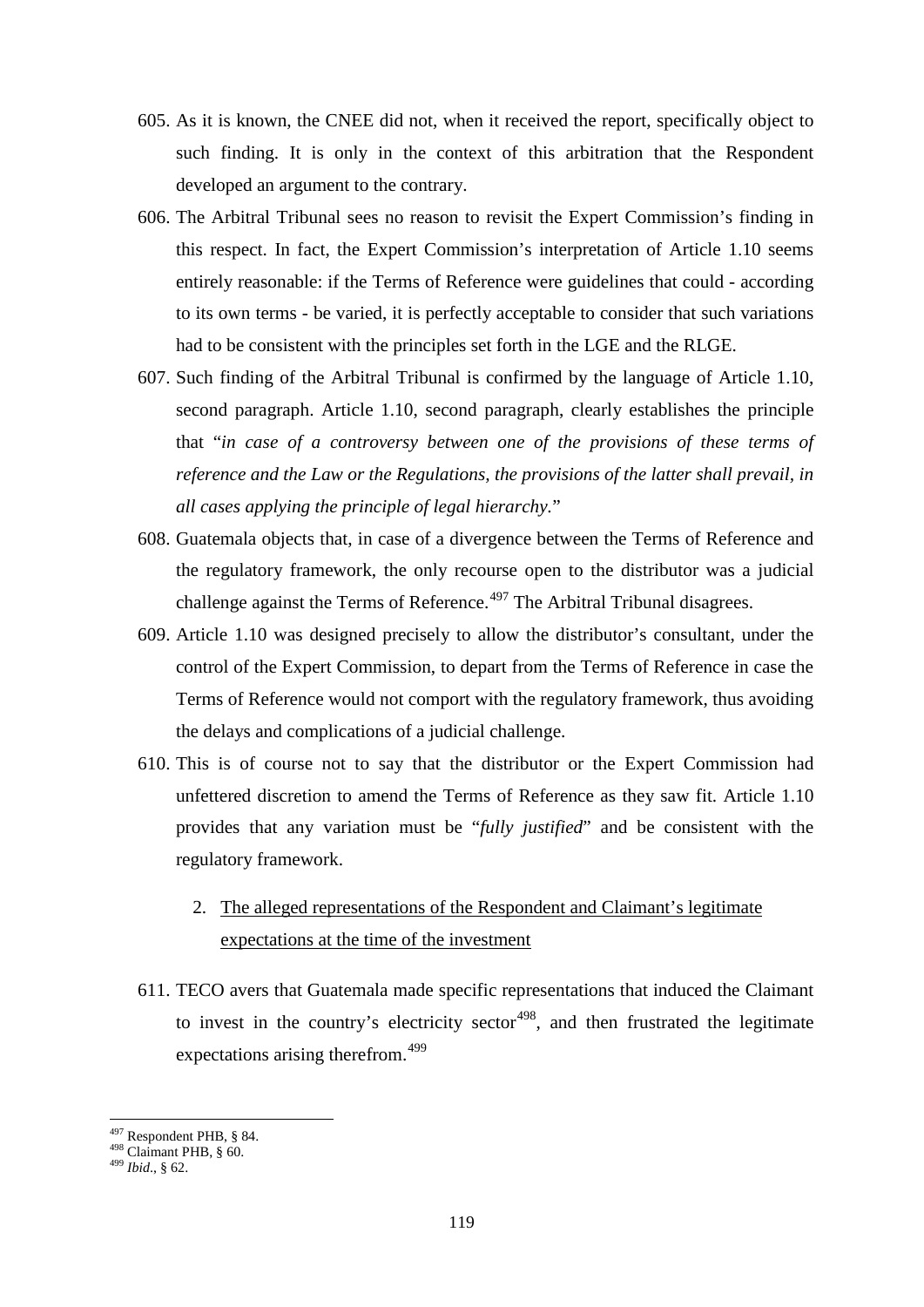- 612. The representations allegedly made by the Respondent were (i) that the VAD would be calculated on the new replacement value of an efficient company asset base<sup>[500](#page-119-0)</sup>, (ii) that EEGSA's consultant would calculate the  $VAD<sup>501</sup>$  $VAD<sup>501</sup>$  $VAD<sup>501</sup>$ , and (iii) that disputes concerning the same would be resolved by an Expert Commission. [502](#page-119-2)
- 613. The Claimant's arguments regarding the existence of representations made by Guatemala are essentially based on certain statements made in occasion of a presentation made by Guatemala in preparation for the privatization<sup>[503](#page-119-3)</sup>, as well as in the Memorandum of Sale prepared at the time by Salomon Smith Barney as EEGSA's financial consultant. [504](#page-119-4)
- 614. Page 19 of the presentation states that "*any material change in tariff methodology must be supported by a study conducted by an internationally recognized independent consultant.*"[505](#page-119-5) As for the Memorandum of Sale, it is more specific and states, in the relevant parts relating to the regulatory framework, that "*VADs must be calculated by distributors by means of a study commissioned from an engineering firm, but the Commission may dictate that the studies be grouped by density. The Commission will review those studies and can make observations, but in the event of discrepancy, a Commission of three experts will be convened to resolve the*  differences."<sup>[506](#page-119-6)</sup>
- 615. Attached to the Memorandum of Sale was an English-language draft of the future law of electricity, providing in Article 75 that "*the Commission* [CNEE] *shall review the studies performed and may make comments on the same. In case of differences made in writing, the Commission and the distributors shall agree on the appointment of an Expert Commission made of three members, one appointed by each party and the third by mutual agreement. The Expert Commission shall rule on the differences in a period of 60 days counted from its appointment.*"[507](#page-119-7)
- 616. The Respondent objects that any legitimate expectation can only belong to the entity having invested at the time of the privatization of EEGSA, and could not be transferred to the Claimant, who only acquired its shares in EEGSA in 2005.<sup>[508](#page-119-8)</sup> The

<span id="page-119-0"></span><sup>&</sup>lt;sup>500</sup> Ibid., §§ 63 et seq.

<span id="page-119-2"></span>

<span id="page-119-4"></span><span id="page-119-3"></span>

<span id="page-119-1"></span><sup>&</sup>lt;sup>501</sup> Ibid., §§ 70 *et seq.*<br>
<sup>502</sup> Ibid., §§ 70 *et seq.*<br>
<sup>503</sup> Memorial, § 55; Claimant PHB, § 61; Exhibit C-28.<br>
<sup>504</sup> Memorial, §§ 52 *et seq*.; Claimant PHB, § 61: Exhibit C-29.<br>
<sup>505</sup> Exhibit C-28.<br>
<sup>505</sup> Exhibit C

<span id="page-119-6"></span><span id="page-119-5"></span>

<span id="page-119-8"></span><span id="page-119-7"></span>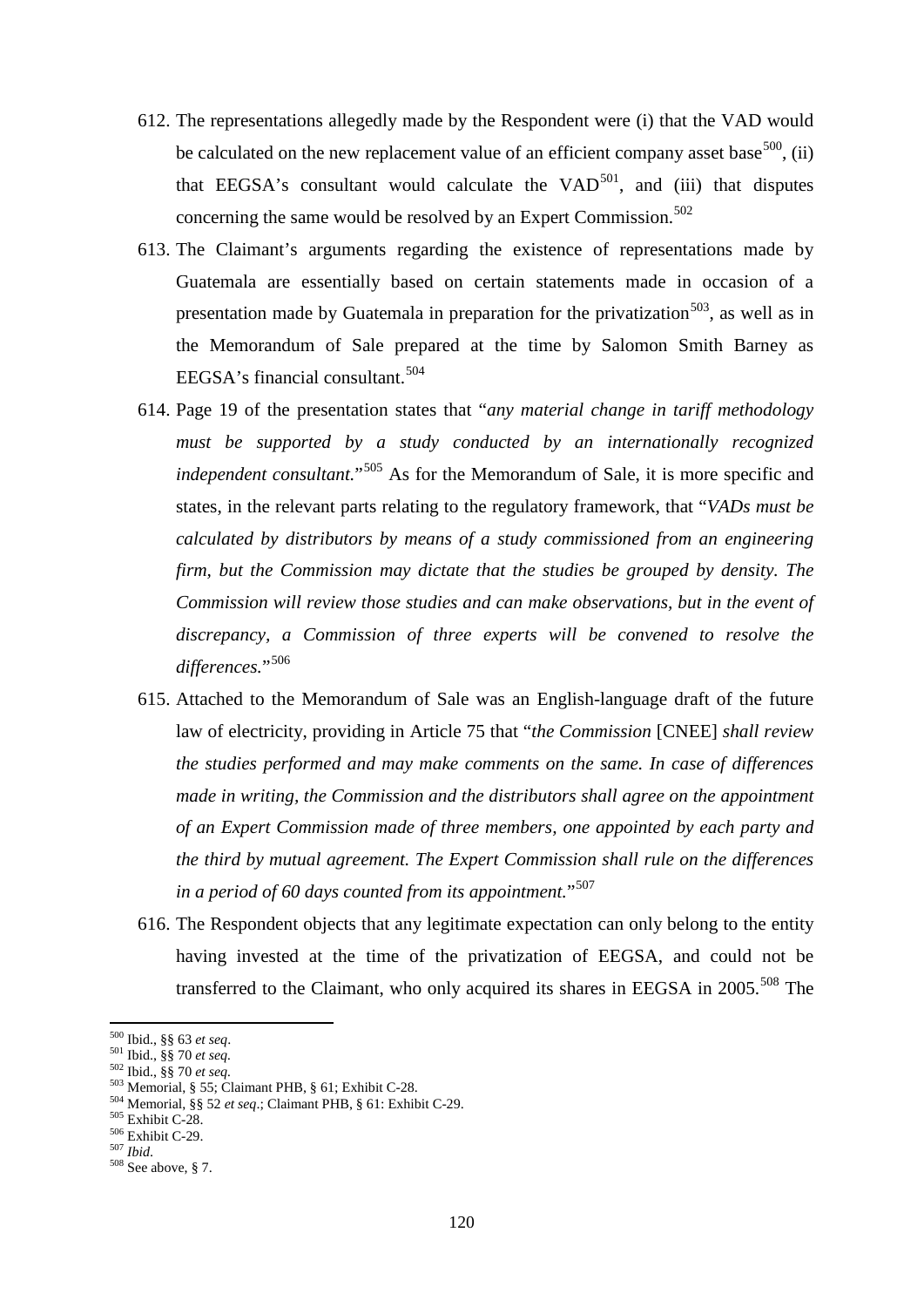Respondent also submits that legitimate expectations are not protected under the minimum standard of treatment.<sup>[509](#page-120-0)</sup> The Respondent further submits that the presentation and the Memorandum of Sale are in any event general and non-binding documents that could not, at the time, be understood as specific representations made by the State to the investor.<sup>[510](#page-120-1)</sup> Respondent finally objects that, in absence of a stabilization clause, the presentation and the Memorandum of Sale could not be understood as a representation that the regulatory framework would not change.<sup>[511](#page-120-2)</sup>

- 617. In the Arbitral Tribunal's view, in a regulatory context, a distinction needs to be made between the expectations arising from a specific representation that the legal framework will not change in all or in part, and the general expectation that the legal framework will not be applied arbitrarily.
- 618. The Arbitral Tribunal agrees with the Respondent that the presentation and the Memorandum of Sale did not include any specific representation that the regulatory framework would not evolve.
- 619. Such question is in any event irrelevant. As will be seen in further sections of this award<sup>512</sup>, the State will not be found responsible based on a lack of stability of the regulatory framework. Indeed, the amendments introduced in 2007 to the RLGE did not alter the fundamental principles upon which the regulatory framework was based. The basis for the State's responsibility is rather its repudiation of such fundamental principles and its breach of due process in administrative matters.
- 620. The legitimate expectations upon which the Claimant relies are rather that the LGE and the RLGE would be applied in a fair and non-arbitrary manner.
- 621. It is clear, in the eyes of the Arbitral Tribunal, that any investor has the expectation that the relevant applicable legal framework will not be disregarded or applied in an arbitrary manner. However, that kind of expectation is irrelevant to the assessment of whether a State should be held liable for the arbitrary conduct of one of its organs.<sup>[513](#page-120-4)</sup> What matters is whether the State's conduct has objectively been arbitrary, not what the investor expected years before the facts. A willful disregard of the law or an

<span id="page-120-2"></span>

<span id="page-120-4"></span><span id="page-120-3"></span>

<span id="page-120-1"></span><span id="page-120-0"></span><sup>&</sup>lt;sup>509</sup> Rejoinder, § 172.<br><sup>510</sup> Counter-Memorial, §§ 558-560.<br><sup>511</sup> *Ibid.*, §§ 562 *et seq.*<br><sup>512</sup> See below, § 629.<br><sup>513</sup> Non-Disputing Party Submissions of the Republic of El Salvador, §§ 13-14; the Dominican Republic, § Republic of Honduras, §§ 9-10.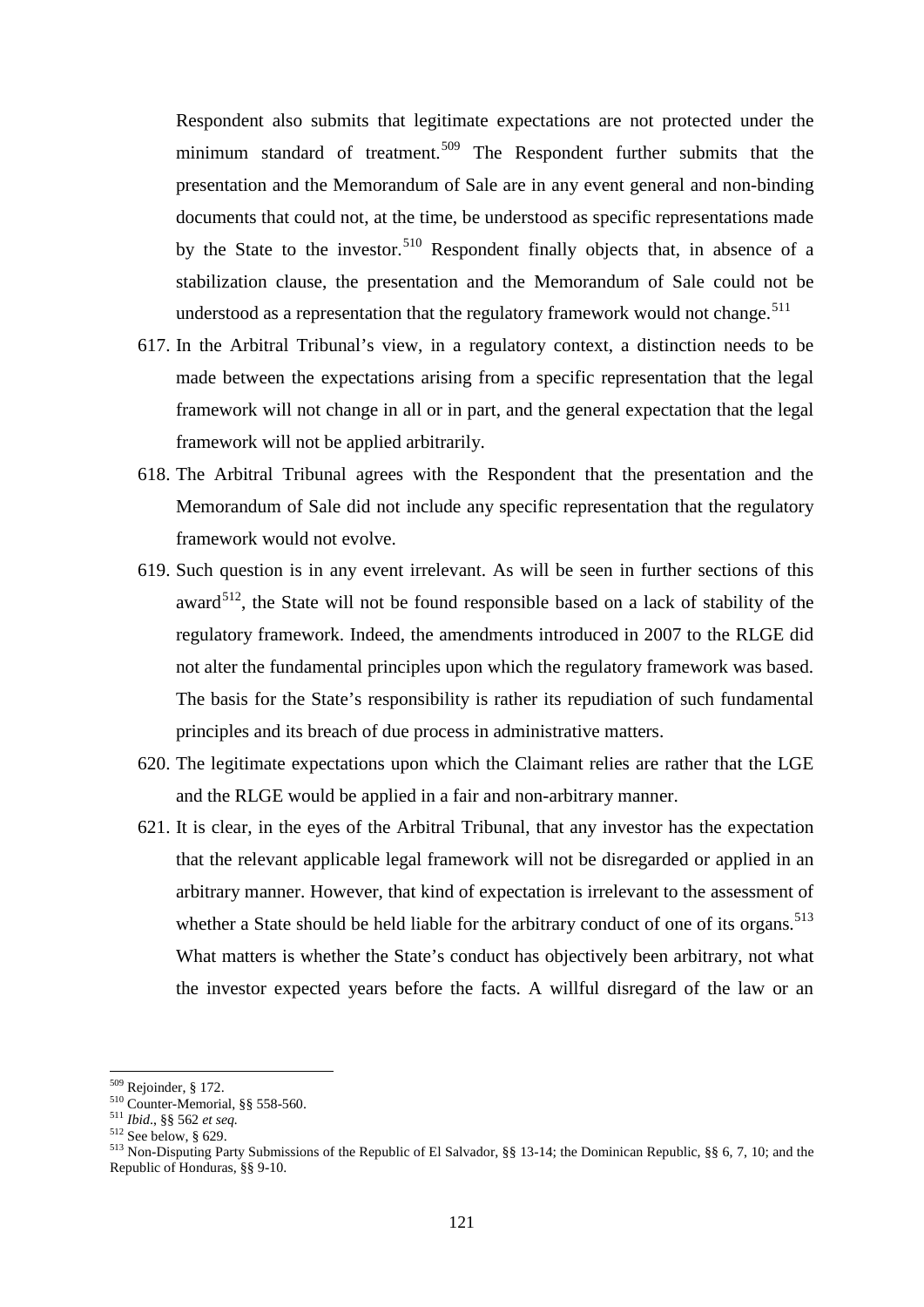arbitrary application of the same by the regulator constitutes a breach of the minimum standard, with no need to resort to the doctrine of legitimate expectations.

- 622. There is therefore no need to dwell any further on the Parties' arguments on representations and legitimate expectations. In particular, there is no need for the Tribunal to deal with the Parties' arguments as to whether the Claimant is entitled to rely on the alleged expectations of the entity that invested in EEGSA in 1998.
	- 3. The Respondent's behavior
- 623. The Claimant alleges that Guatemala breached the minimum standard by (**a**) amending to its own advantage article 98 of the RLGE, (**b**) manipulating the Terms of Reference and failing to cooperate in good faith with EEGSA during the tariff review process, (**c**) dissolving the Expert Commission, (**d**) refusing to consider the Expert Commission's report and fixing the tariff based on its own consultant's VAD study and (**e**) retaliating against EEGSA.

#### **a) The amendments to RLGE Article 98**

- 624. Claimant first submits that Guatemala, in breach of its international obligations, amended Article 98 the RLGE to permit, in certain circumstances, the tariff to be fixed on the basis of the regulator's independent study rather than on the distributor's study. [514](#page-121-0)
- 625. In the RLGE as adopted in 1997, Article 98 provided that, in the event that the distributor did not submit its study or the corrections requested by the regulator, the previous tariff would remain in force on a provisional basis. Article 98, as amended in 2007, provides that, in the same circumstances, the CNEE is entitled to publish the tariff on the basis of its own independent study.
- 626. As an initial matter, the Arbitral Tribunal agrees with the Respondent that Claimant's claims are time barred insofar as they are based on such purportedly illegal amendment of Article 98.
- 627. Article 10.18.1 of the CAFTA-DR provides that "[no] *claim may be submitted to arbitration pursuant to this Section if more than three years have elapsed from the date on which the claimant first acquired, or should have first acquired, knowledge of the breach alleged* […]."

<span id="page-121-0"></span><sup>514</sup> Memorial, § 84; Reply, § 91.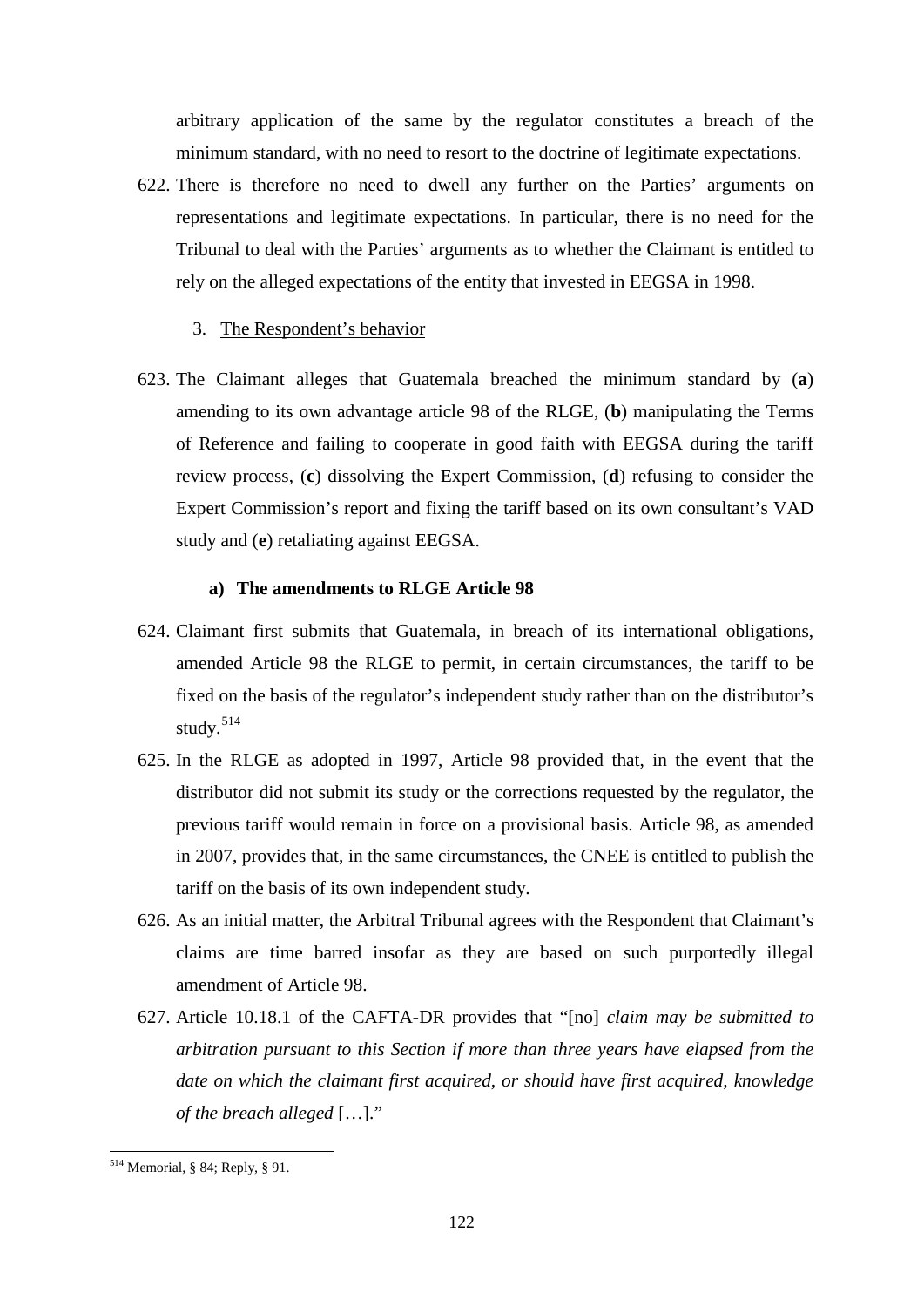- 628. In the case at hand, the amendment in dispute was published in the *Diario de Centro-America* in March 2007<sup>[515](#page-122-0)</sup>. As a consequence, the Claimant should have been aware of the amendment at that date or shortly thereafter. A claim that the Respondent, by adopting the amendment, breached its obligations under the treaty was therefore time-barred as from March 2010. As the Arbitral Tribunal sees it, and contrary to Claimant's submission<sup>[516](#page-122-1)</sup>, this is not a matter of jurisdiction but of admissibility. It is thus irrelevant that the Respondent<sup>[517](#page-122-2)</sup> failed to raise, in its Memorial of Jurisdiction and Admissibility, a jurisdictional objection in this respect.
- 629. At any rate, this argument is ill-grounded. As rightly pointed out by the Respondent, Guatemala never agreed or represented that the regulatory framework would remain unchanged. In absence of a stabilization clause, it is perfectly acceptable that the State amends the relevant laws and regulations as appropriate.<sup>[518](#page-122-3)</sup> It is only if a change to the regulatory framework is made in bad faith or with the intent to deprive the investor of the benefits of its investment that it could entail the State's international responsibility.
- 630. In the case at hand, the Arbitral Tribunal does not find the amendment to Article 98 RLGE to be unfair or arbitrary. If properly interpreted, Article 98 of the RLGE as amended does not give unfettered discretion to the regulator to apply its own independent study. In fact, as explained in earlier sections of this award<sup>[519](#page-122-4)</sup>, the amendment only permits the tariff to be based on the regulator's own study in two limited circumstances.
- 631. The first is when the distributor entirely fails to submit its study. In such a case, it is entirely understandable that the regulator would not be willing to freeze the previous tariff.
- 632. The second is when the distributor fails to implement the corrections requested by the regulator. The Arbitral Tribunal agrees with the Claimant that, as interpreted by Guatemala (i.e. that a failure by the distributor to apply changes upon which there is a disagreement submitted to the Expert Commission allows the regulator to

<span id="page-122-0"></span><sup>&</sup>lt;sup>515</sup> Exhibit C-105.

<span id="page-122-1"></span><sup>516</sup> Claimant PHB, § 116.<br>517 The Claimant refers erroneously to "the Claimant" rather than to "the Respondent" in the last sentence of § 116 of its<br>Post-Hearing Brief.

<span id="page-122-3"></span><span id="page-122-2"></span>Post-Hearing Brief. <sup>518</sup> *El Paso Energy International Company v. Argentine Republic*, ICSID Case No. ARB/03/15, Award, October 31, 2011, § 364; *Mobil Investments Canada Inc. and Murphy Oil Corporation v. Canada*, ICSID Case No. ARB(AF)/07/04, Decision on Liability, May 22, 2012, § 153.<br><sup>519</sup> See above §§ 524-526.

<span id="page-122-4"></span>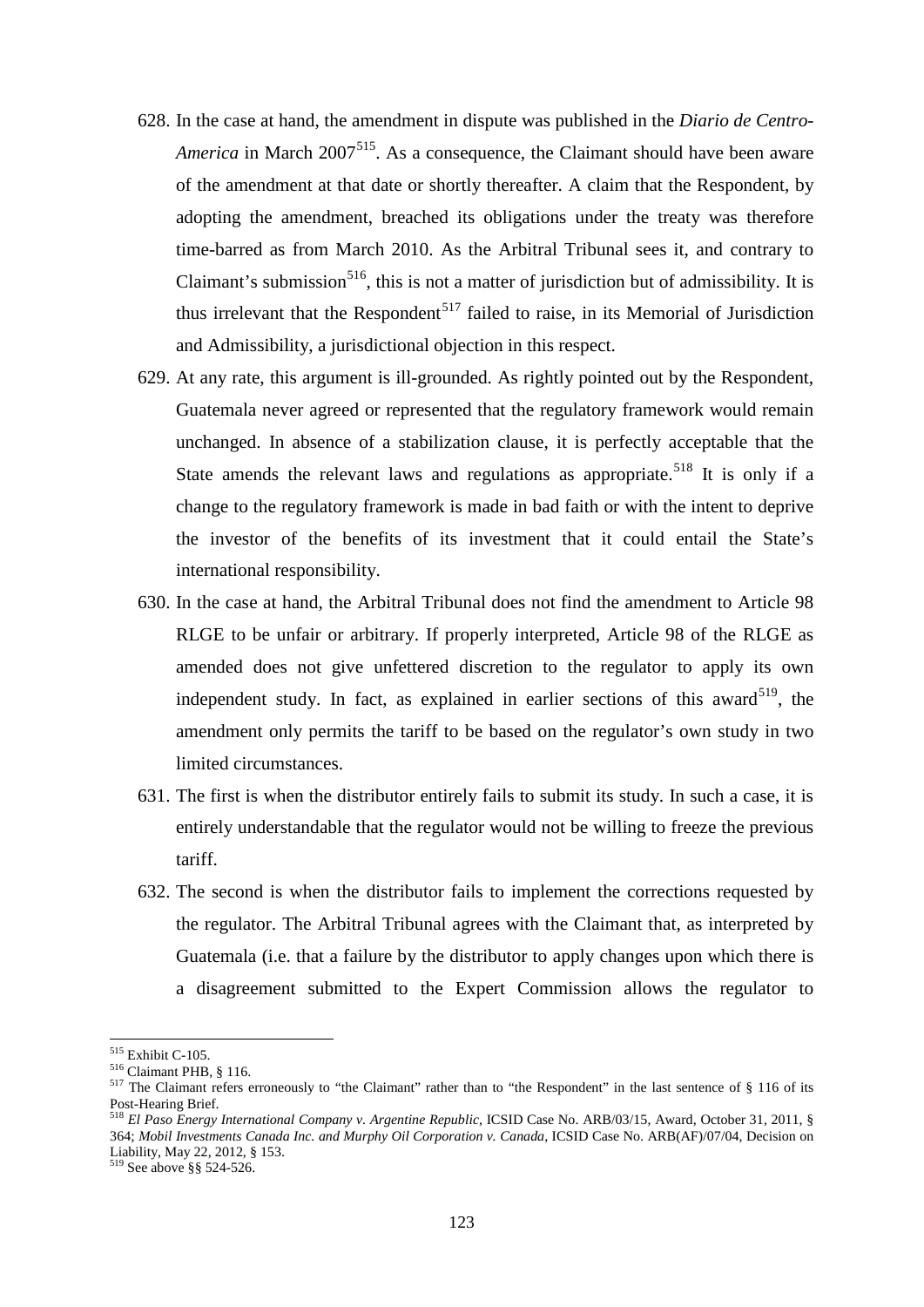immediately fix the tariff on the basis of its own study) would lead to the absurd result of rendering the expert determination procedure meaningless and to grant to the regulator unfettered discretion to fix the tariff. However, the Arbitral Tribunal has determined that such is not the meaning of RLGE Article 98 as amended.<sup>[520](#page-123-0)</sup>

- 633. RLGE Article 98 as amended, in referring to a distributor's failure to correct the VAD study, obviously applies to those corrections that are not in dispute, or in respect of which the Expert Commission found in favor of the regulator (or in respect of which the regulator would, after due consideration, have in good faith expressed reasons to disregard the report of the Expert Commission). The Arbitral Tribunal does not find it objectionable that, should the distributor fail to incorporate the corrections in such a situation, the regulator could decide to use its own independent study.
- 634. In assessing whether the 2007 amendment to article 98 is open to criticism, the Arbitral Tribunal also finds it relevant that the Claimant did not at the time object to the amendment, either by way of an informal complaint or by way of a *recurso de amparo*.
- 635. The second argument made by the Claimant regarding the alleged abuse of the State's power relates to the introduction in the RLGE, on May 19, 2008, of an Article 98bis pursuant to which, in case of disagreement between the regulator and the distributor, the third member of the Expert Commission would be appointed by the Ministry of Energy.<sup>[521](#page-123-1)</sup>
- 636. It is however undisputed that Article 98bis of the RLGE did not apply to the 2008- 2013 tariff due to the principle of non-retroactivity in Guatemalan law.
- 637. In the Arbitral Tribunal's view, because the Claimant sold its interest in EGGSA in October 2010 and did not therefore participate in the 2013-2018 tariff review process, it has no interest to claim damages as a consequence of the potentially harmful consequences of that change.
- 638. Based on the foregoing, the arbitral Tribunal rejects Claimant's arguments related to the abuse of the State's powers with respect to the amendments to article 98 of the RLGE.

<span id="page-123-1"></span><span id="page-123-0"></span>

<sup>&</sup>lt;sup>520</sup> See above, §§ 547-589.<br><sup>521</sup> Government Resolution No. 145-2008 (Exhibit C-212).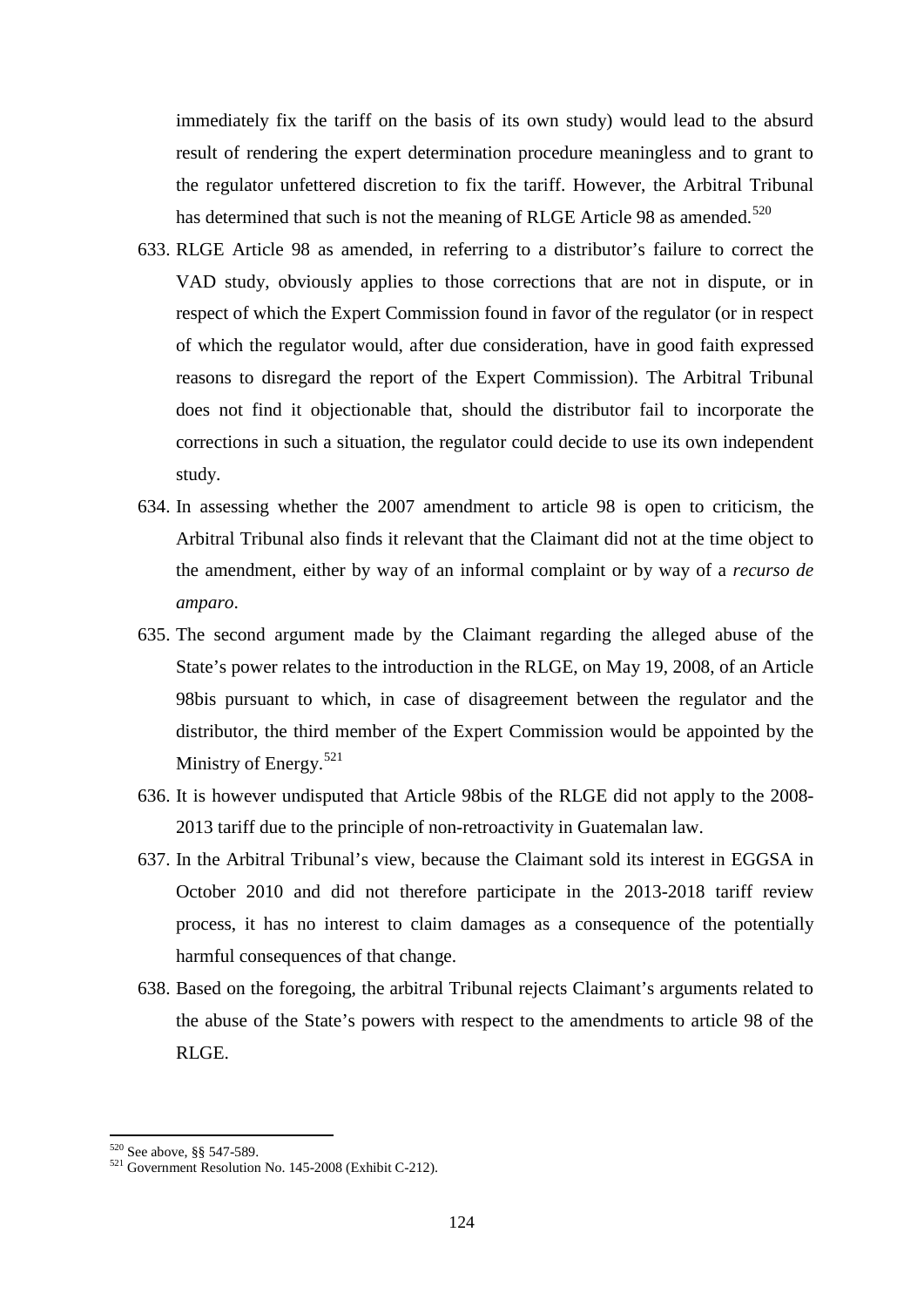# **b) The alleged manipulations of the Terms of Reference by the CNEE and the alleged lack of cooperation of the CNEE in the tariff review process**

- 639. The Claimant makes a series of allegations according to which the CNEE (i): attempted to include in the Terms of Reference a new Article 1.9 granting it unlimited discretion to declare EEGSA's VAD study as not received $522$ , (ii) inserted in the Terms of Reference an FRC formula that was inconsistent with the regulatory framework<sup>523</sup>, (iii) failed to cooperate in good faith to the tariff review process<sup>[524](#page-124-2)</sup> and (iv) tried to unduly influence the Expert Commission. $525$
- 640. As to the argument relating to the attempt by the CNEE to include a new Article 1.9 in the Terms of Reference, it is undisputed that the CNEE agreed to replace the proposed new Article 1.9 with the current Article 1.8 of the Terms of Reference, which has not been objected by the Claimant.<sup>[526](#page-124-4)</sup> As a consequence, Claimant's Article 1.9 argument is irrelevant.
- 641. The Claimant makes a series of other allegations according to which the Terms of Reference "*contained provisions that predetermine the results of the VAD study, in violation of LGE Article 74.*<sup>"[527](#page-124-5)</sup> However, the Claimant also submits that, as a consequence of the introduction of such provisions, the Parties agreed on Article 1.10 of the Terms of Reference as a safeguard, and EEGSA withdrew its *amparo*. [528](#page-124-6) As a consequence, such allegations are also irrelevant.
- 642. As to Claimant's allegation that the Respondent acted in a "*manifestly arbitrary manner by adding an FRC formula to EEGSA's 2008-2013 Terms of Rerference that was inconsistent with the regulatory framework*<sup>529</sup>, it is inconsistent with Claimant's position that the regulator accepted to introduce flexibility in Article 1.10 through the concept of guidelines and by opening the door to variations in order to ensure that the Terms of Reference would effectively comport with the regulatory framework.
- 643. If the regulator accepted (as the Arbitral Tribunal found in earlier sections of this award) that the distributor's VAD study could depart from the Terms of Reference on points where the Terms of Reference would not be consistent with the regulatory

- <span id="page-124-3"></span>
- <span id="page-124-2"></span><span id="page-124-1"></span><span id="page-124-0"></span><sup>523</sup> Ibid., § 130 et seq.<br><sup>524</sup> Ibid., §§ 136-138.<br><sup>525</sup> Ibid., § 148 et seq.<br><sup>525</sup> Ibid., § 119.<br><sup>527</sup> Ibid., § 120.<br><sup>528</sup> Ibid., § 121.<br><sup>528</sup> Ibid., § 121.
- <span id="page-124-4"></span>

<sup>&</sup>lt;sup>522</sup> Claimant PHB, §§ 118 et seq.

<span id="page-124-7"></span><span id="page-124-6"></span><span id="page-124-5"></span>

<sup>125</sup>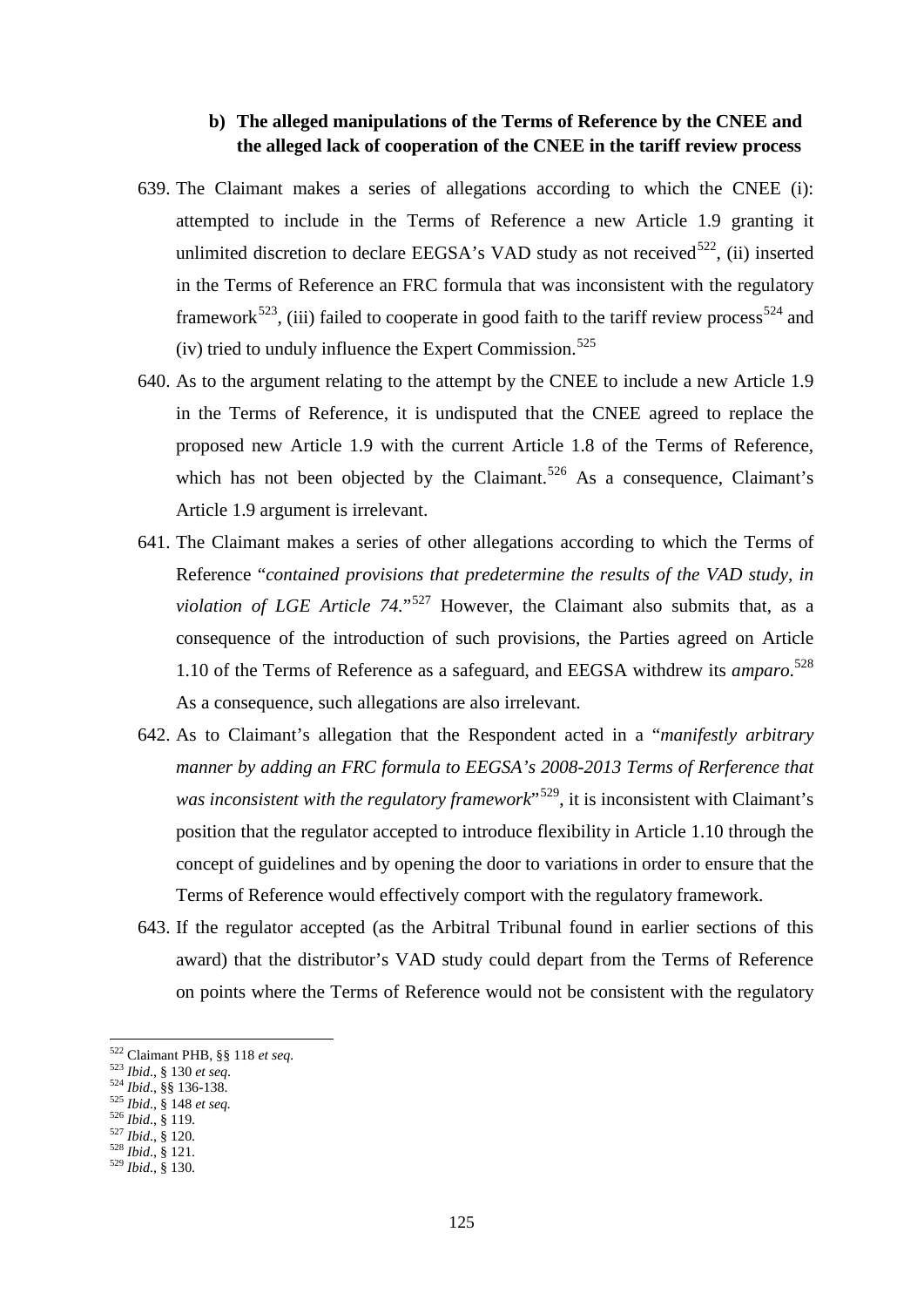framework, the introduction in the Terms of Reference of an FRC formula which was allegedly at odds with the law could not have caused any harm because such discrepancy could in any event have been corrected by the distributor's consultant itself under the control of the Expert Commission.

- 644. The Claimant further submits that, in the course of the tariff review process, "*the CNEE refused to hold any meaningful discussions with EEGSA and Bates White regarding EEGSA's VAD study, despite EEGSA's repeated requests.*"[530](#page-125-0) The Arbitral Tribunal does not find support in the record for such a submission. Quite to the contrary, the facts show that the regulator had continuous and intensive contacts with the distributor. In addition, such an allegation, if proved, would not materialize a breach of the State's obligations under the minimum standard in international law.
- 645. The Claimant finally submits that the CNEE attempted to manipulate the tariff review process and to unduly influence the Expert Commission.
- 646. The Claimant submits, first of all, that the CNEE abused its powers in the context of the establishment of the Expert Commission's Operating Rules by unduly trying to introduce a provision stating that the Expert Commission's report would not be binding upon the CNEE.<sup>[531](#page-125-1)</sup>
- 647. As an initial matter, the Arbitral Tribunal notes that neither the LGE nor the RLGE make any reference to the establishment of Operating Rules for the Expert Commission. As a consequence, although the regulator and the distributor attempted to establish such Operating Rules, there was no obligation on the part of the regulator to bring such discussions to a positive conclusion.
- 648. The Parties are in disagreement as to whether the regulator and the distributor ultimately agreed on Operating Rules for the Expert Commission. Claimant relies on Mr Colom's – the former president of the CNEE and a witness presented by Guatemala – testimony to aver that there was such an agreement on the Operating Rules, which Guatemala arbitrarily disavowed.<sup>[532](#page-125-2)</sup> To the contrary, Guatemala submits that, although there was an informal agreement on parts of the Operating Rules, a formal decision to adopt a full set of Operating Rules for the Expert

<sup>530</sup> Ibid., § 136.

<span id="page-125-2"></span>

<span id="page-125-1"></span><span id="page-125-0"></span><sup>530</sup> *Ibid*., § 136. <sup>531</sup> *Ibid*., § 142. <sup>532</sup> *Ibid*., § 145; Transcript, Day 5, p. 1120, §§ 3-18.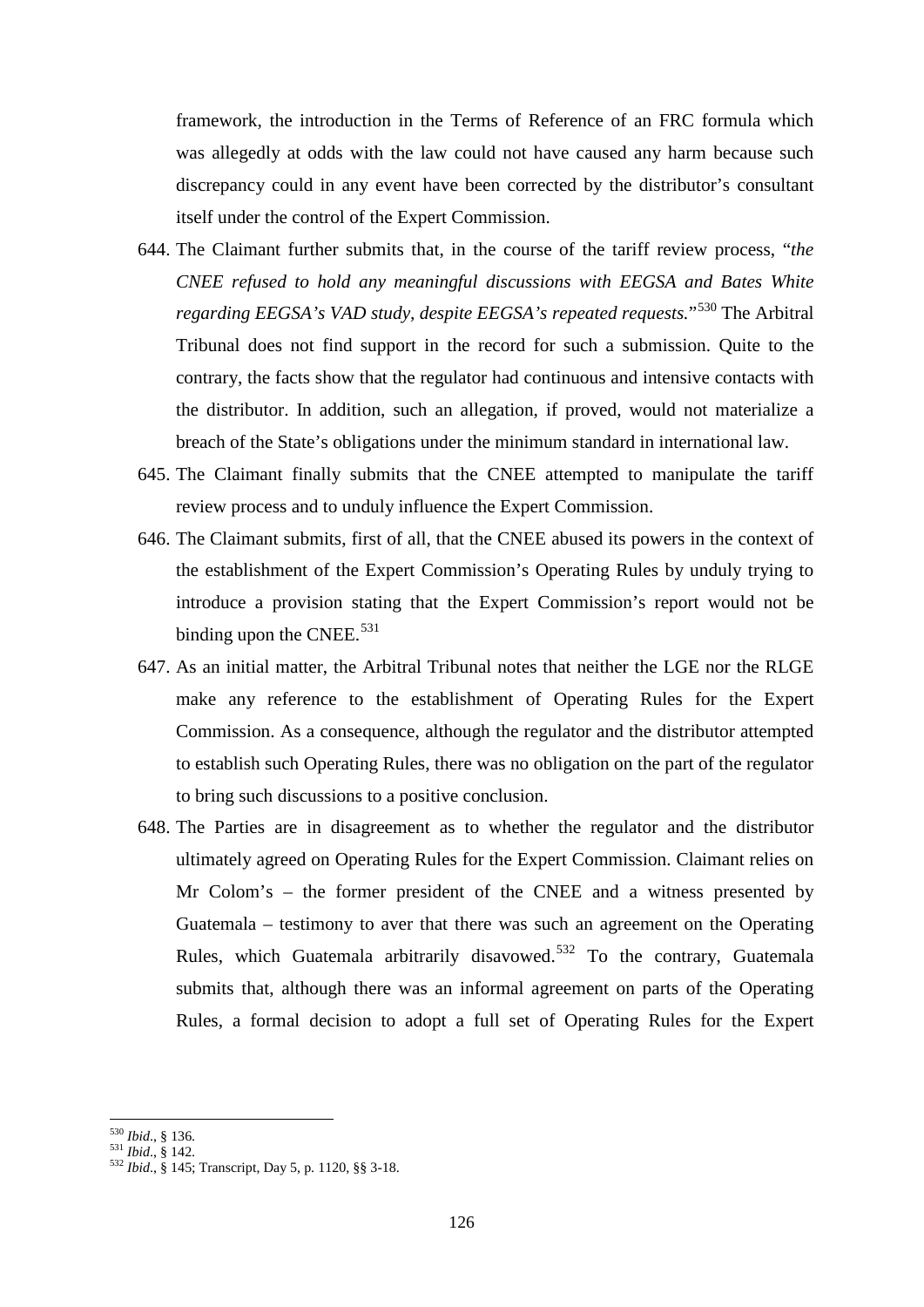Commission should have been made in writing and in compliance with the forms required by Guatemalan administrative law.<sup>[533](#page-126-0)</sup>

- 649. The Arbitral Tribunal finds no evidence in the record that Operating Rules were ever agreed between the regulator and the distributor. The only basis for the Claimant's averment that such an agreement existed is exhibit C-218, consisting of an e-mail from Mr. Calleja of EEGSA to Mr. Giacchino, forwarding draft Operating Rules and stating that they had been approved. However, Mr. Calleja's mail was not copied to the CNEE and there is no evidence in the record that the CNEE ever agreed to what Mr. Calleja understood to be the final Operating Rules.
- 650. The Arbitral Tribunal therefore rejects the Claimant's arguments that the CNEE arbitrarily disavowed the agreed Operating Rules.
- 651. The Claimant also submits that the CNEE tried to unduly influence the Expert Commission during the tariff review process by having *ex parte* contacts with its appointee, Mr. Riubrugent, while its own appointee, Mr. Giacchino, refrained from any such contacts. [534](#page-126-1)
- 652. The Arbitral Tribunal is not convinced that, in communicating with Mr. Riubrugent, the regulator acted improperly. The regulator may well have believed, in the absence of Operating Rules and in the absence of a legal framework applying in Guatemalan law to such expert proceedings, that each party could have contact with its own appointee in order to ensure the efficacy of the expert proceedings.

### **c) The CNEE's decision to dissolve the Expert Commission**

- 653. The CNEE received the Expert Commission's report on Friday July 25, 2008 at 4:00 pm. [535](#page-126-2) On Monday July 28, 2008, the CNEE sent to EEGSA its Resolution No. 3121 dissolving the Expert Commission "*by virtue of having met the purpose of its*  appointment."<sup>[536](#page-126-3)</sup>
- 654. The Claimant submits that the CNEE "*unilaterally dissolved the Expert Commission and threatened its own appointed expert in order to prevent the Expert Commission from reviewing and approving Bates White's VAD study under rule 12*", and that by so doing "*it undermined the very legal and regulatory framework that Guatemala*

<sup>533</sup> Respondent PHB, § 170.

<span id="page-126-2"></span><span id="page-126-1"></span><span id="page-126-0"></span><sup>534</sup> Claimant PHB, §§ 148 *et seq.*<br>535 Exhibit R-88.<br>536 Exhibit C-247.

<span id="page-126-3"></span>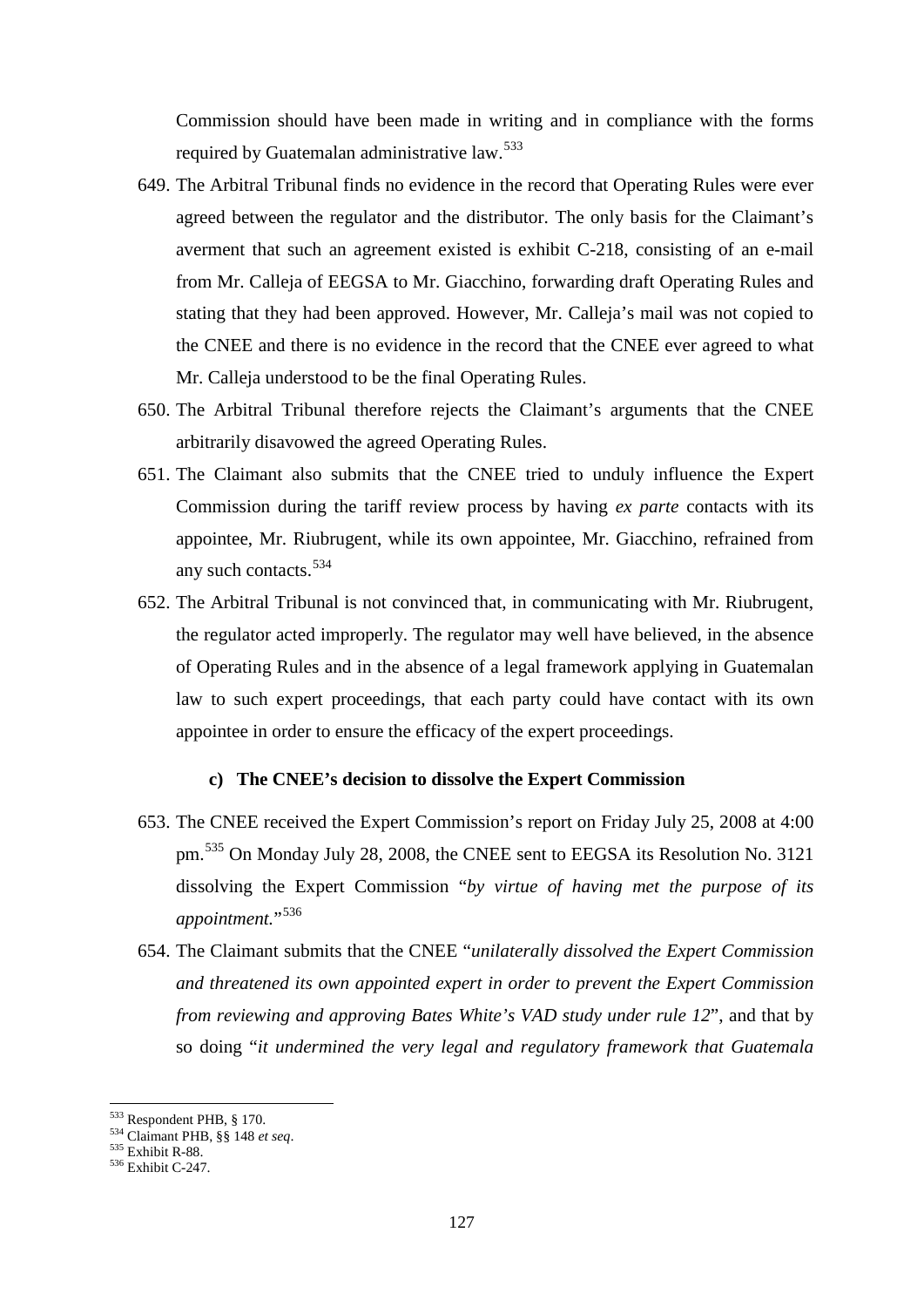*had adopted to depoliticize the tariff review process and to encourage foreign investment in its electricity sector.*"[537](#page-127-0)

- 655. The Arbitral Tribunal, however, found that the Expert Commission's Operating Rules, including the proposed rule 12 providing that the Expert Commission would continue to operate after its report to verify its implementation, had not been approved by the CNEE. In addition, there is nothing in the LGE or the RLGE providing or suggesting that the Expert Commission would have the role of verifying whether and how its pronouncements had been incorporated in the VAD study.
- 656. The Claimant avers that, because the Expert Commission "*is appointed based upon the agreement of both parties,* […] *neither the CNEE nor the Distributor* […] *has the authority to dissolve* [it] *unilaterally.*"[538](#page-127-1) However, what is relevant in the eyes of the Arbitral Tribunal is that the LGE and the RLGE only provide for the Expert Commission to pronounce itself on differences regarding the distributor's VAD study and that no provision is made concerning the implementation of its own pronouncements.
- 657. As a consequence, the Arbitral Tribunal finds that the CNEE was entitled, once its report had been submitted, to dissolve the Expert Commission. Clearly, the CNEE might have taken the view that keeping the Expert Commission alive was appropriate or useful in order to assist it in the implementation of its report. It nevertheless chose not to do so, and such choice does not constitute a manifest abuse of power or an arbitrary decision that would be in breach of the State's international obligations under the minimum standard of treatment.

# **d) The CNEE's rejection of the Expert Commission's report and decision to fix the tariff based on its own consultant's VAD study**

658. On July 29, 2008, the CNEE adopted its Resolution No. 144-2008, whereby it decided to fix the tariff on the basis of the VAD report prepared by its own consultant Sigla.

659. Resolution No. 144-2008 reads in its relevant parts as follows:

"*That according to the methodology established in the Terms of Reference, in numeral 1.10 it was established that the National Electric Energy Commission was to verify any variations from what was established in such terms, and as* 

<span id="page-127-0"></span><sup>537</sup> Reply, § 158. <sup>538</sup> *Ibid*., § 167.

<span id="page-127-1"></span>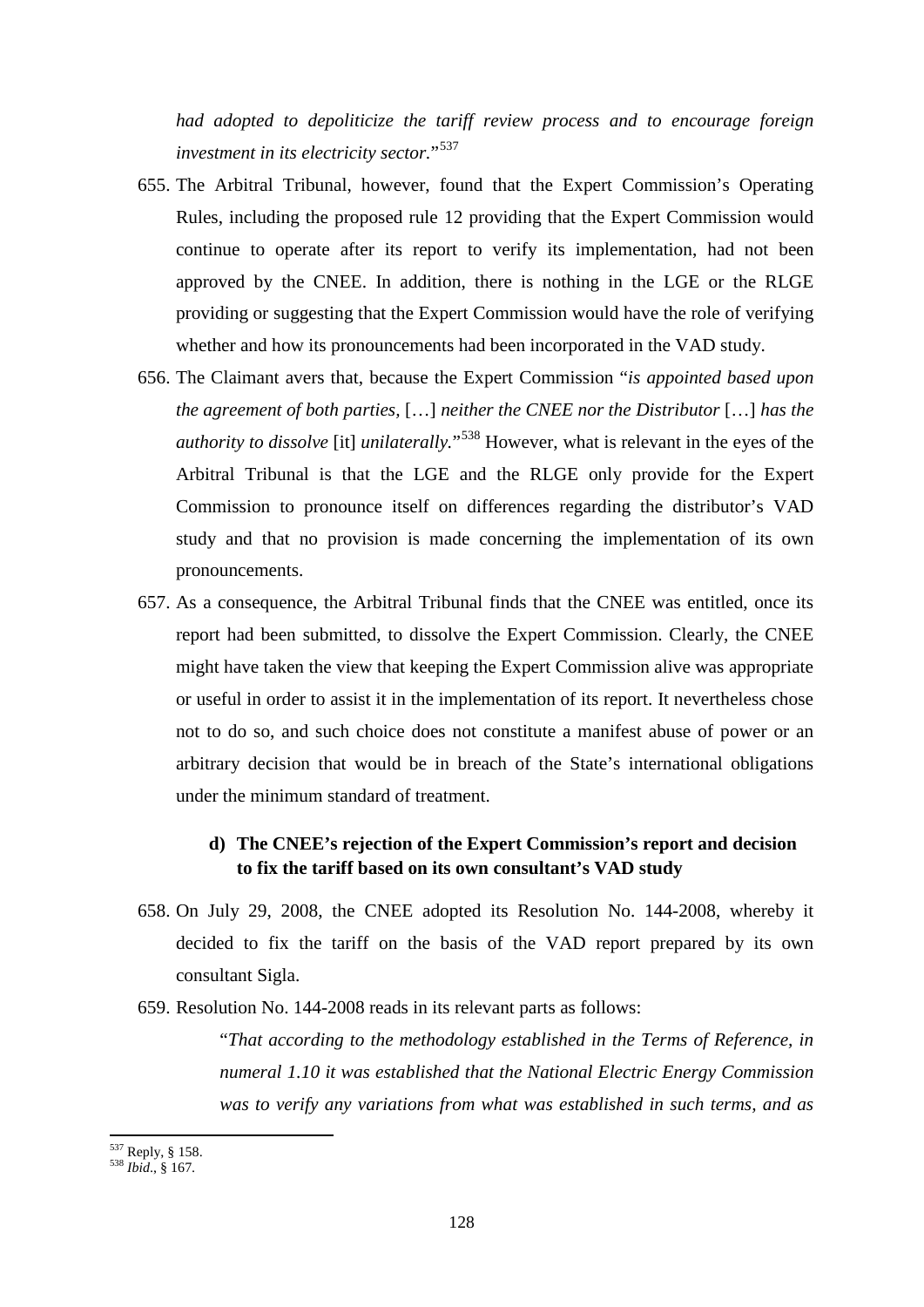*recorded in the administrative case file, during the stage of supervising the progress of such studies, and in accordance with article 74 of the General Law of Electricity, the Commission* [CNEE] *issued comments to the Distributor, pointing out that such variations were not justified according to the methodology and guidelines of the study.*

# *CONSIDERING:*

*That through a note identified as GG-045-2008 dated March thirty-one, two thousand eight, Empresa Eléctrica de Guatemala, Sociedad Anónima remitted to this Commission* [CNEE] *the Tariff Study for it to be declared valid according to what was established in article 98 of the Regulations of the General Law of Electricity, and that on April eleven, two thousand eight, the National Electric Energy Commission, through Resolution CNEE-63-2008, declared such study to be invalid, making the corresponding observations, for the study to be corrected by the Distributor through its consulting company, requiring that it conform to the Terms of Reference.*

### *CONSIDERING:*

*That on May five, two thousand eight, Empresa Eléctrica de Guatemala, Sociedad Anónima, through Note GG-060-2008, once again submitted to the National Electric Energy Commission the Tariff Study, failing to correct all of the observations made by the National Electric Energy Commission through said Resolution CNEE-63- 2008, as established by article 98 of the Regulations of the General Law of Electricity.*

#### *CONSIDERING:*

*That according to what is set forth in current legislation, the National Electric Energy Commission, through Resolution CNEE-96-2008, recorded the discrepancies with the Tariff Study in writing and ordered the constitution of the Expert Commission, which remitted its decision on July twenty-five, two thousand eight, and after analyzing same, it was confirmed that the Tariff Study presented by Empresa Eléctrica de Guatemala, Sociedad Anónima, through Note GG-060-2008, failed to perform all the corrections pursuant to the observations indicated in Resolution CNEE-63-2008.*

# *CONSIDERING:*

*That based on article 98 and 99 of the Regulations of the General Law of Electricity, the National Electric Energy Commission, by legal mandate, is*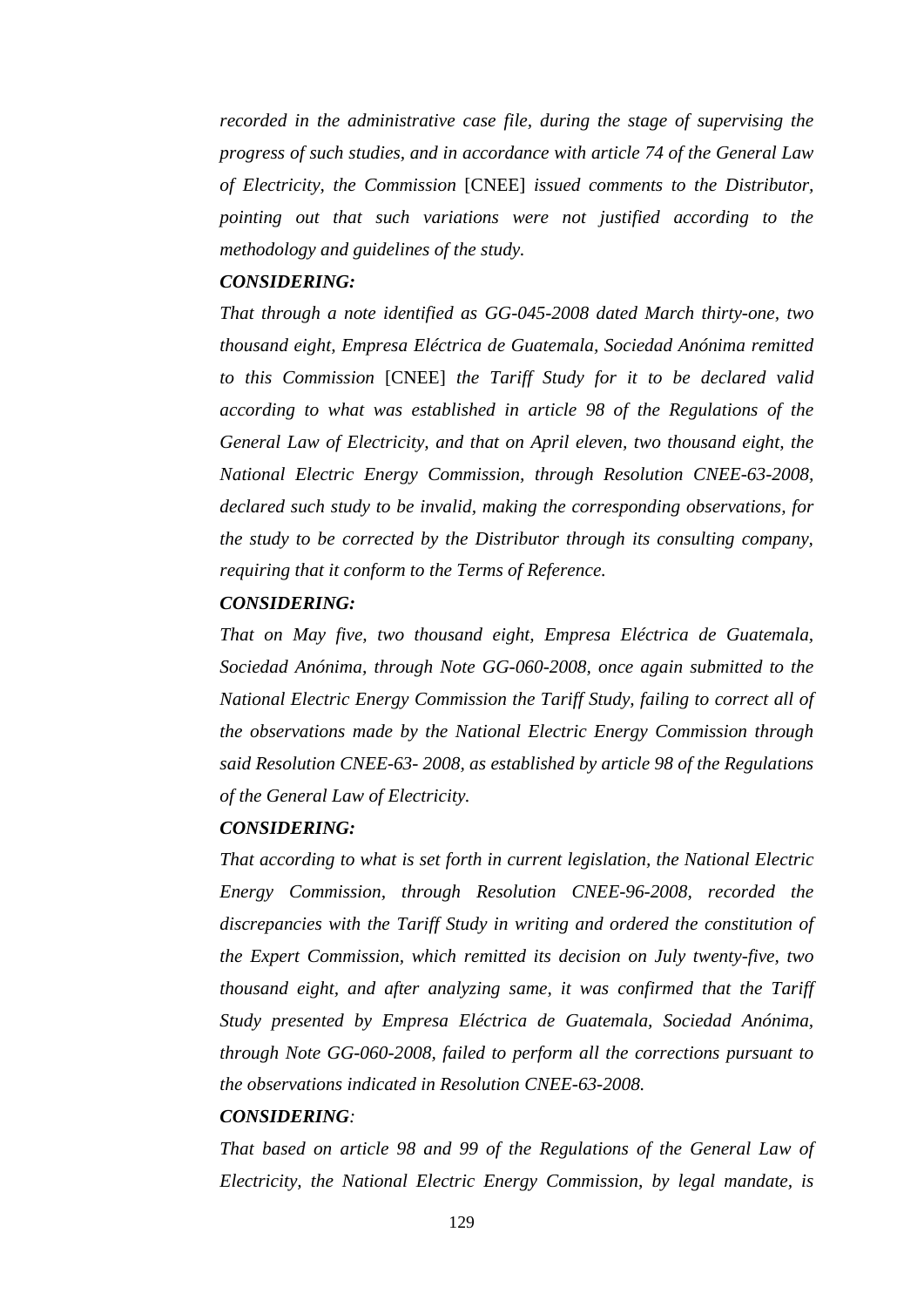*charged with approving a tariff study that is the basis for the setting of definitive tariffs.*

# *THEREFORE:*

*The National Electric Energy Commission, based on the above considerations and the cited laws and regulations,*

# *RESOLVES:*

*I. To definitively approve the Tariff Study prepared by the Association of companies made up of SISTEMAS ELÉCTRICOS Y ELECTRÓNICOS DE POTENCIA, CONTROL Y COMUNICACIONES, SOCIEDAD ANÓNIMA AND SIGLA, SOCIEDAD ANÓNIMA, which shall be the basis to issue and publish the tariff schedule corresponding to Empresa Eléctrica de Guatemala, Sociedad Anónima.*

*II. This resolution shall go into effect as of the date of its approval.*"[539](#page-129-0)

- 660. According to the Claimant, EEGSA's decision "*to impose its own unreasonably low VAD on EEGSA reflects a willful and deliberate disregard of the legal and regulatory framework*". [540](#page-129-1)
- 661. The Respondent, to the contrary, avers that under the regulatory framework, and in particular pursuant to Article 98 of the RLGE, once it had received the Expert Commission's report, the CNEE could either elect to correct the distributor's VAD study itself or, if it found such study to be unsatisfactory, to use the report prepared by its own consultant. [541](#page-129-2)
- 662. Still according to the Respondent, once it received the Expert Commission's report, the CNEE realized that it would have taken "*up to five weeks to incorporate certain pronouncements into the study, which made it impossible to correct the study within the available time remaining, furthermore, given that the Bates White model was not "linked", it was impossible to incorporate certain changes and carry out a sensibility analysis in an efficient manner*". In addition "*Bates White's refusal to provide* [an auditable study for over seven months] *created doubts about the integrity of the study and of the advisability of amending it.*"[542](#page-129-3)

<span id="page-129-1"></span><span id="page-129-0"></span><sup>539</sup> English Translation provided by the Claimant (Exhibit C-272). <sup>540</sup> Claimant PHB, § 164. <sup>541</sup> Rejoinder, § 451. <sup>542</sup> *Ibid.*, § 452.

<span id="page-129-2"></span>

<span id="page-129-3"></span>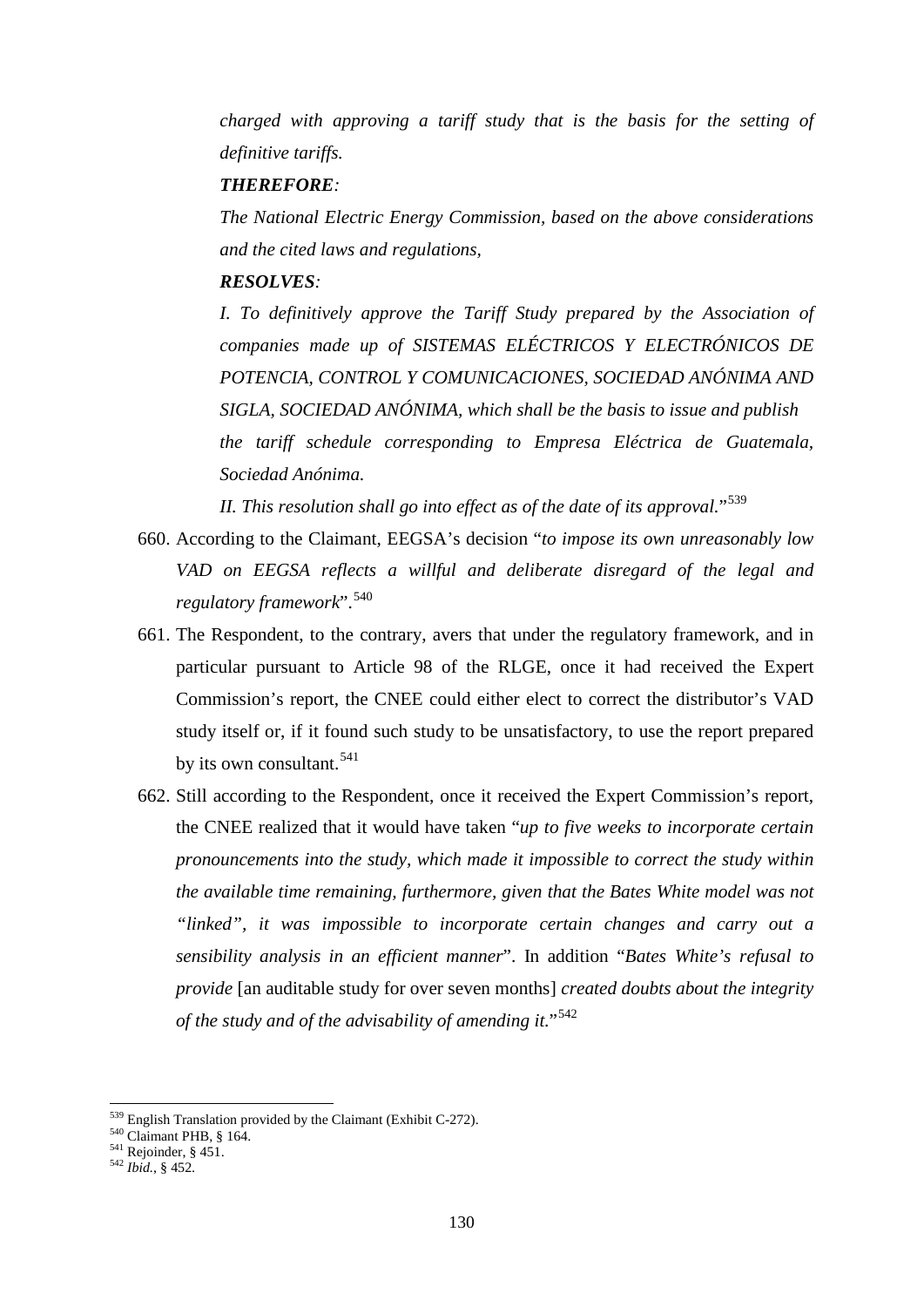- 663. The Respondent also avers that, when it received the corrected Bates White study on July 28, 2008, "*the Tariff Division concluded a preliminary review and verified that the models were neither supported nor linked and that the database was still a simple excel file without any automation to allow quick verification of the sources of efficient prices within the remaining two days.*"[543](#page-130-0)
- 664. The Arbitral Tribunal disagrees with the Respondent for the reasons that will be explained below. In the Arbitral Tribunal's view, in adopting Resolution No. 144- 2008, in disregarding without providing reasons the Expert Commission's report, and in unilaterally imposing a tariff based on its own consultant's VAD calculation, the CNEE acted arbitrarily and in violation of fundamental principles of due process in regulatory matters.
- 665. In so doing, the CNEE in fact repudiated the two fundamental principles upon which the tariff review process regulatory framework is premised: the principle that, save in the limited exceptions provided by the LGE and the RLGE, the tariff would be based on a VAD calculation made by a prequalified consultant appointed by the distributor; and the principle that, in case of a disagreement between the regulator and the distributor, such disagreement would be resolved having regard to the conclusions of a neutral Expert Commission.
- 666. As an initial matter, it is at this juncture necessary to summarize the Arbitral Tribunal's findings regarding the interpretation of the regulatory framework.
- 667. First, the Arbitral Tribunal found that, pursuant to Article 98 of the RLGE, the regulator is entitled to fix the tariff on the basis of his own VAD study only in two limited circumstances, i.e. when the distributor fails to submit its study and when the distributor fails to correct its study according to the observations of the regulator.<sup>[544](#page-130-1)</sup>
- 668. Second, the Arbitral Tribunal found that, because the regulatory framework provides that a neutral Expert Commission would pronounce itself on any disagreement regarding the observations of the regulator, RLGE Article 98 only mandates the distributor to implement such observations in respect of which (i) there is no disagreement, or (ii), in case of disagreement, the Expert Commission pronounced itself in favor of the regulator (unless the regulator expresses valid reasons to depart from the experts' pronouncements).<sup>[545](#page-130-2)</sup>

<span id="page-130-0"></span><sup>543</sup> Ibid., § 453.

<span id="page-130-1"></span><sup>&</sup>lt;sup>1*bid</sup>.*,  $\frac{1}{5}$  -155.<br>
544 See above, §§ 524-526.<br>
<sup>545</sup> See above, § 589.</sup>

<span id="page-130-2"></span>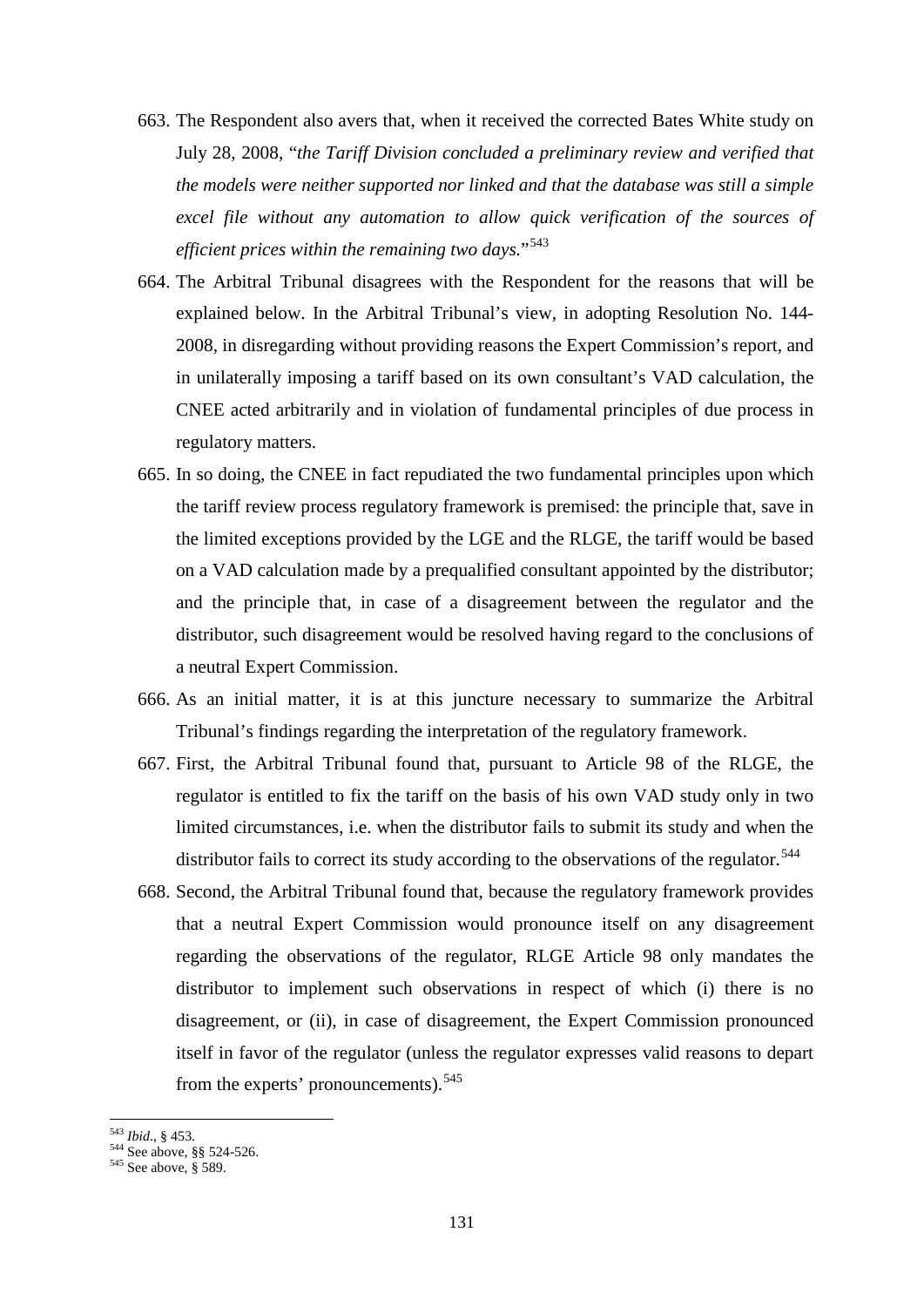- 669. Third, the Arbitral Tribunal found that the role of the Expert Commission was not, as Respondent contends, to verify that all the observations made by the regulator on the VAD study were implemented by the distributor's consultant. The role of the Expert Commission was rather to pronounce itself on any disagreement regarding such observations<sup>546</sup>, which implies that the Expert Commission could make findings either in favor or against the regulator.
- 670. The Arbitral Tribunal finally found that, although the findings of the Expert Commission are not technically binding in the sense that the Expert Commission has no adjudicatory powers, the regulator had the duty to give them serious consideration and to provide reasons in the case it decided to depart from them.<sup>[547](#page-131-1)</sup>
- 671. Based on those principles, the Arbitral Tribunal will now assess whether Resolution No. 144-2008 is arbitrary and constitutes a breach of the State's international obligations under the minimum standard of treatment.
- 672. As an initial matter, it is relevant that the Resolution was not based on the fact that the Expert Commission's report did not comport with the regulatory framework. It is not based, either, on a failure by Bates White to incorporate in its report the Expert Commission's pronouncements on the observations in dispute.
- 673. Resolution 144-2008 is rather based on the fact that the distributor omitted to implement in its study "*all of the observations made by the National Electric Energy Commission through* […] *Resolution CNEE-63- 2008*".
- 674. Resolution 63-2008 is the April 11, 2008 decision whereby the regulator made its observations on the first version of the Bates White VAD study.
- 675. As a consequence, the regulator's decision to apply its own VAD study was based on the fact that the distributor had failed to incorporate in its report all the observations as made *in April 2008*. Such alleged failure was therefore irrespective of the fact that there was a disagreement on such observations, and that the same had been referred to the Expert Commission.
- 676. The CNEE's decision is consistent with the Respondent's position that the role of the Expert Commission was limited to verifying that the distributor's consultant had implemented all of its observations.

<span id="page-131-1"></span><span id="page-131-0"></span>

 $546$  See above, § 574.<br> $547$  See above, § 588.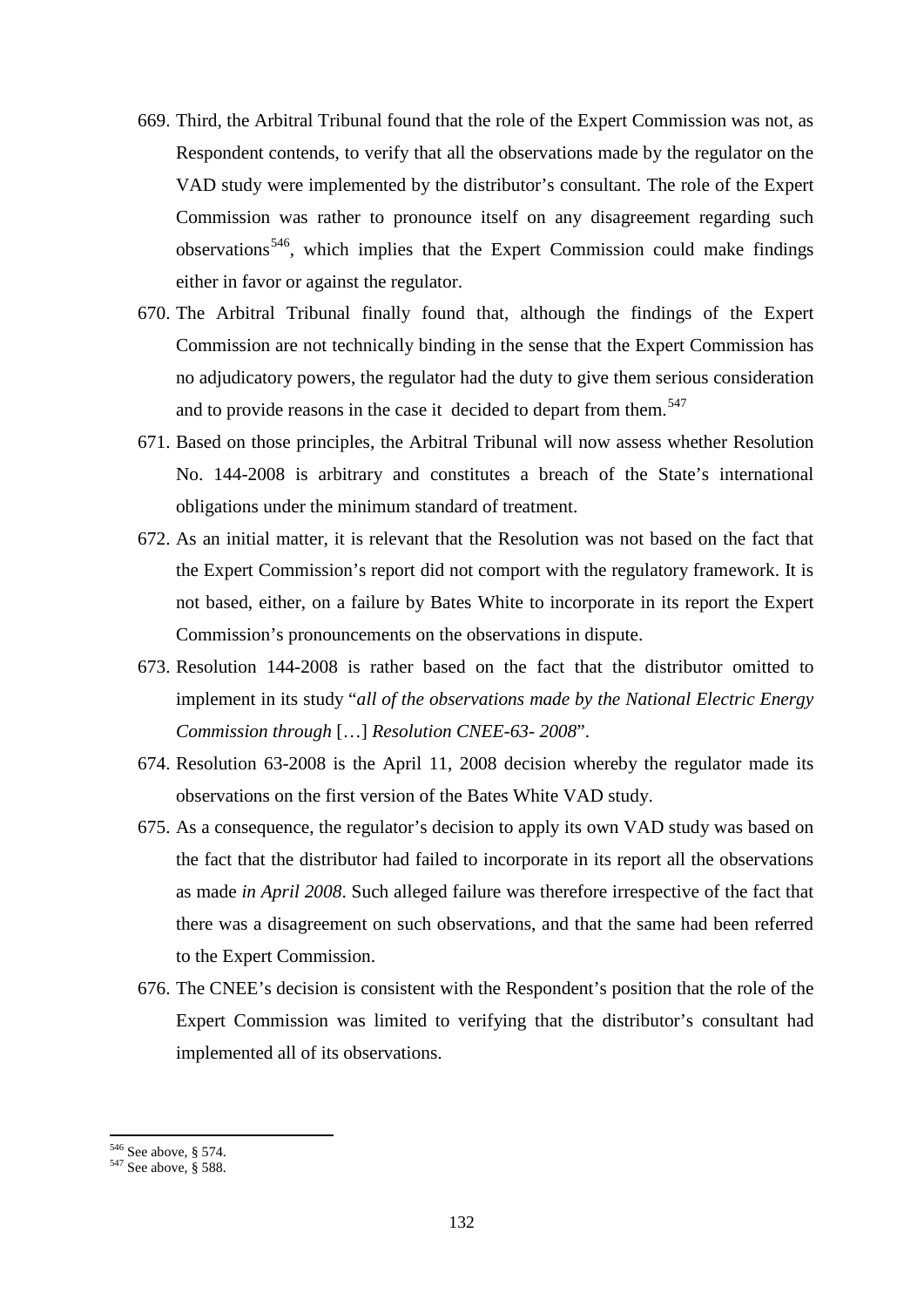- 677. Such position is however inconsistent with the regulatory framework, as interpreted by the Constitutional Court. The Constitutional Court made it clear that the Expert Commission had an advisory role, which implies that it had to provide its views in case of disagreement on the CNEE's observations. Given that the regulatory framework establishes the Expert Commission as a neutral body, it is clear that such views could be in favor or against the regulator.
- 678. Resolution 144-2008 shows, however, that the CNEE did not consider the report of the Expert Commission as the pronouncement of a neutral panel of experts which it had to take into account in establishing the tariff. The CNEE rather used the expert report to ascertain that some of the observations it had made in April 2008 had not been incorporated in the study, regardless of whether there was a disagreement, and irrespective of the views that had been expressed by the experts on such disagreements. In other words, the CNEE failed without any reasons to take the Expert Commission's pronouncements into account.
- 679. The Arbitral Tribunal also considers that the regulator's decision to apply its own consultant's study does not comport with Article 98 of the RLGE.
- 680. As a matter of fact, in order for the regulator's decision to comport with Article 98, it should have said that the distributor failed to correct its study according to the pronouncements of the Expert Commission, or explained why the regulator decided not to accept the Expert Commission's pronouncements.
- 681. The Arbitral Tribunal therefore concludes that Resolution No. 144-2008 is inconsistent with the regulatory framework. By rejecting the distributor's study because it had failed to incorporate the *totality* of the observations that the CNEE had made in April 2008, with no regard and no reference to the conclusions of the Expert Commission, the CNEE acted arbitrarily and in breach of the administrative process established for the tariff review.
- 682. In the Arbitral Tribunal's view, both the regulatory framework and the minimum standard of treatment in international law obliged the CNEE to act in a manner that was consistent with the fundamental principles on the tariff review process in Guatemalan law.
- 683. The CNEE, once it had received the Expert Commission's report, should have analyzed it and taken its conclusions onboard in establishing a tariff based on the Bates White VAD study, unless it had good reasons to consider that such conclusions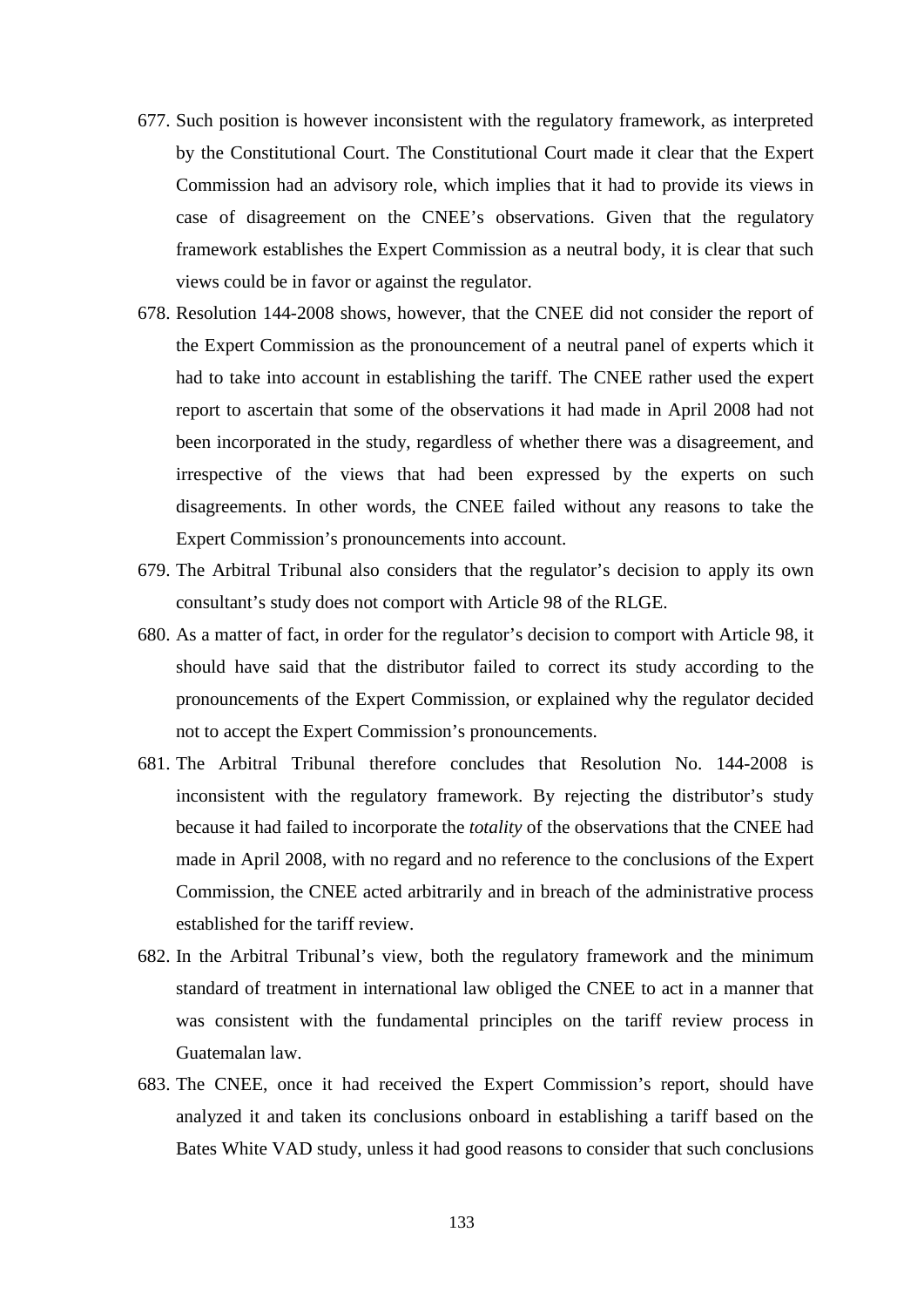were inconsistent with the regulatory framework, in which case it had the obligation to provide valid reasons to that effect. However, no such reasons were provided.

- 684. Guatemala avers that incorporating the Expert Commission's pronouncements in the Bates White's study would have taken too much time and would not have been compatible with the need to publish the tariff on August 1, 2008.<sup>[548](#page-133-0)</sup>
- 685. However, there is nothing in the regulatory framework obliging the CNEE to publish the tariff on the first day of the tariff period. Quite to the contrary, Article 99 of the RLGE provides that the tariff is published once it has been approved and no later than nine months after the beginning of the tariff period. As a consequence, the CNEE had until May 1, 2009 at the latest to publish the new tariff. Meanwhile, according to Article 99, the previous tariff could have remained in force with their adjustment formulas.
- 686. According to Guatemala, the agreed delivery date for the Expert Commission's pronouncement was set for mid-July 2008, specifically July 18.<sup>[549](#page-133-1)</sup> The CNEE subsequently agreed to extend such time limit "*to the week of 24 July, 2008.*"[550](#page-133-2) The Expert Commission complied in the extended time limit. The regulator was aware of the complexity of the issues raised and could not ignore that it would take more than a few days to consider the Expert Commission's conclusions and implement them in the VAD study.
- 687. In the Arbitral Tribunal's view, in accepting that the Expert Commission would deliver its report the week of July 24, 2008 (or even by mid July 2008), the CNEE also had to accept that it would not be able to seriously consider the experts' conclusions, correct the Bates White VAD study accordingly, and publish the tariff by August 1, 2008.
- 688. By accepting to receive the Expert Commission's report in the week of July 24, 2008, to then disregard it along with the Bates White study on the basis that such date did not leave enough time to publish the tariff by August 1, 2008, the CNEE acted in breach of the fundamental principles of due process as well as in a contradictory and aberrant manner.
- 689. Respondent acknowledges that it only conducted a "*preliminary review*" of the revised July 28 Bates White's study and concluded that, because the models were not

<sup>548</sup> Rejoinder, § 452.

<span id="page-133-2"></span><span id="page-133-1"></span><span id="page-133-0"></span><sup>548</sup> Rejoinder, § 452. <sup>549</sup> Counter-Memorial, § 388. <sup>550</sup> *Ibid*., §§ 388-389.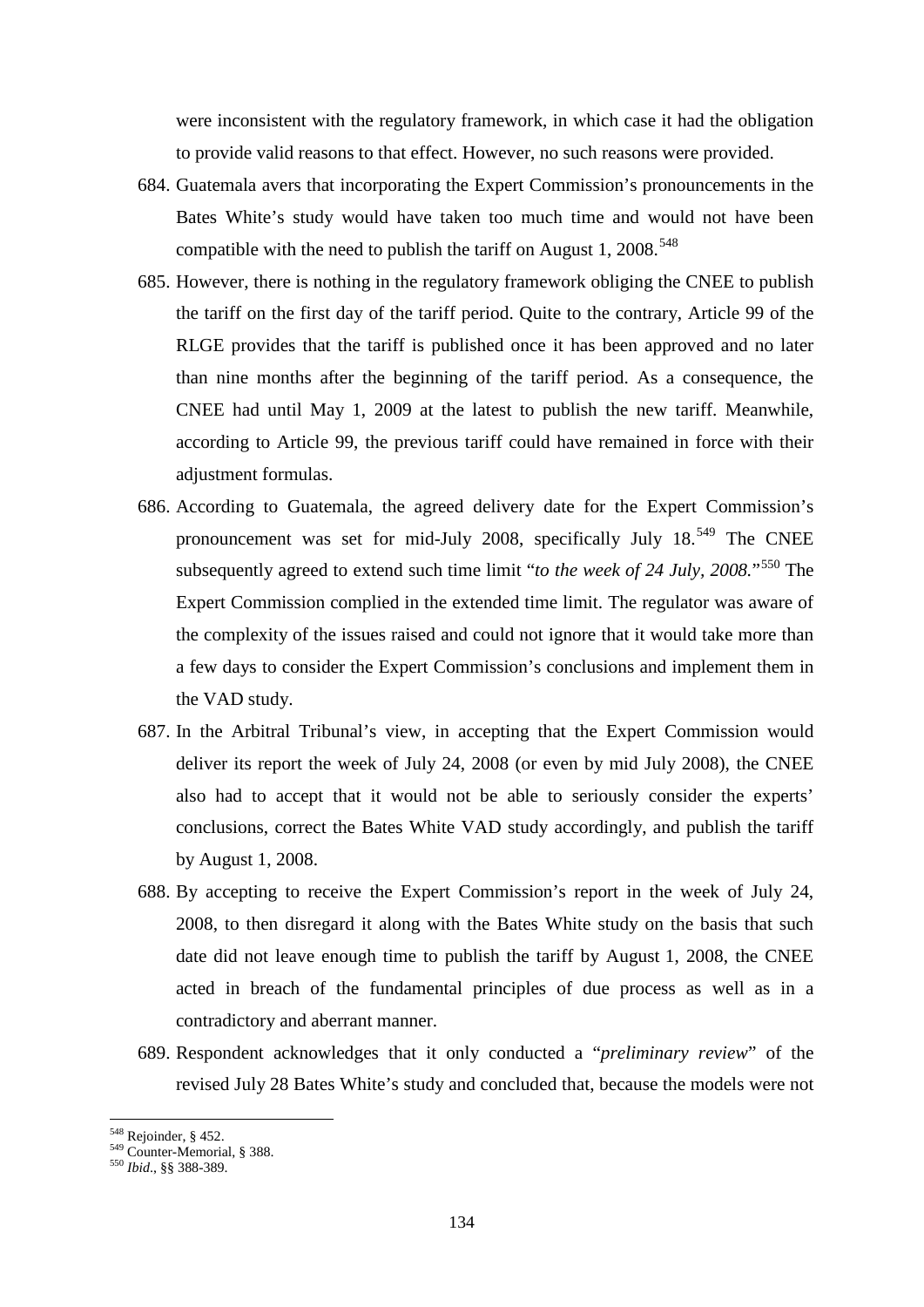linked and did not allow "*quick verifications of the sources of efficient prices*", it could not be amended "*within the two remaining days.*"[551](#page-134-0) 

- 690. In the Arbitral Tribunal's view, both under the regulatory framework and under the minimum standard of treatment, the CNEE could and should have taken the time, after careful review of the Expert Commission's report, to implement its conclusions in the Bates White's study. The "*preliminary review*" that the CNEE performed in less than one day was clearly insufficient to discharge that obligation. The Arbitral Tribunal can find no justification, other than its desire to reject the Bates White study in favor of the more favorable Sigla's study, for such a behavior.
- 691. The arbitrariness of the regulator's behavior is evidenced by the result of the "*preliminary review*"[552](#page-134-1) that it conducted over the weekend of 26-27 July of the Expert Commission's report and of its likely consequences on the May 5, 2008 version of the Bates White study.
- 692. The outcome of such review has been summarized in a document prepared by the CNEE itself<sup>[553](#page-134-2)</sup>, where the regulator states its view that, if corrected in accordance with the pronouncements of the Expert Commission, the May 5 Bates Whites study would have led to a VNR of US\$621 million (instead of the higher figure of US\$1,053 million proposed in the revised Bates Whites study). In the same document, the CNEE mentions that the VNR proposed by Sigla, its own independent consultant, was only US\$451 million.<sup>[554](#page-134-3)</sup>
- 693. The Arbitral Tribunal draws two conclusions from such fact.
- 694. First, this preliminary review shows that the CNEE could, had it taken additional time, have corrected the Bates Whites study according to the conclusions of the Expert Commission.
- 695. Second, the regulator knew at the time that correcting the Bates White study would have led to a higher VNR than the one proposed by Sigla.
- 696. Guatemala acknowledges that the Sigla report did not reflect the Expert Commission's pronouncements. Guatemala submits, in this respect, that the Claimant's position that the Sigla report was "*unjustified from a financial and engineering point of view* […] *is based upon a fundamental error, which is to assume*

 $551$  Reioinder, § 453.

<span id="page-134-1"></span><span id="page-134-0"></span><sup>551</sup> Rejoinder, § 453. <sup>552</sup> *Ibid*., § 441. The CNEE refers to both its review of the Expert Commission's Report (which took place over the 26-27 July week-end) and of the Bates White 28 July study as having been "*preliminar*". <sup>553</sup> Exhibit C-547. <sup>554</sup> *Ibid*., Chart at p. 8.

<span id="page-134-2"></span>

<span id="page-134-3"></span>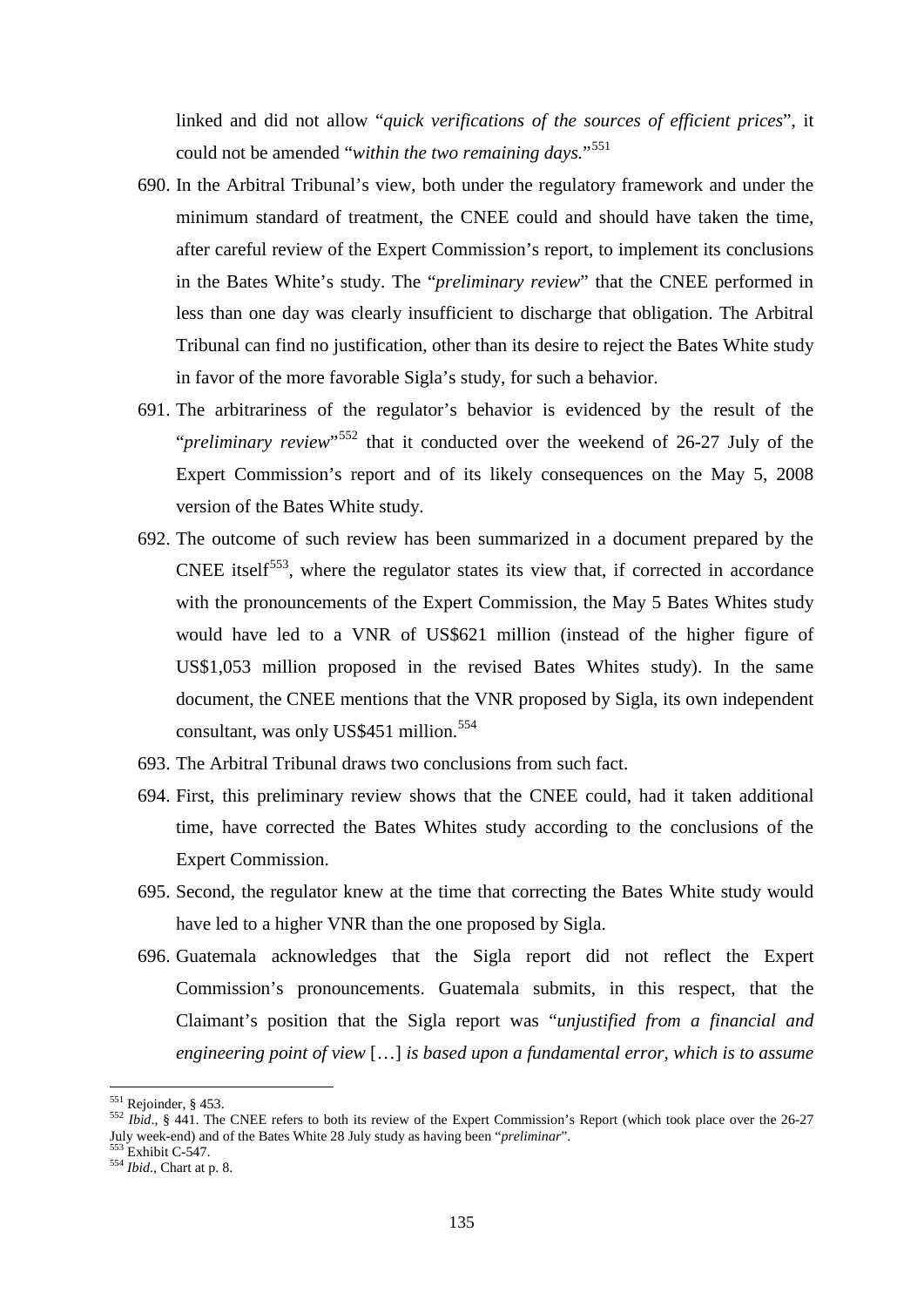*that the Sigla study had to reflect the Expert Commission's pronouncements*". According to Guatemala "*the Expert Commission was exclusively established for the purpose of verifying whether Bates White had incorporated the comments made by the CNEE into the tariff study so that it could comply with the Terms of Reference.*"[555](#page-135-0)

- 697. The Arbitral Tribunal, however, has already explained why Guatemala's view of the role of the Expert Commission is incorrect. [556](#page-135-1) The Expert Commission's role was not to verify that the distributor's consultant had accepted all the regulator's comments, but to opine on whether such comments did comport with the regulatory framework in case of disagreement.
- 698. As to Guatemala's view that the regulator was at liberty to fix the tariff based on a VAD study that did not reflect the Expert Commission's pronouncements, it is also incorrect. As a matter of fact, the regulatory framework only permits the CNEE to apply its own unilateral VAD study in two limited circumstances, which did not realize in the present case.<sup>[557](#page-135-2)</sup>
- 699. Guatemala also suggests that the difference between the VNR as proposed by Bates White and corrected by the CNEE and its preliminary study of the Expert Commission's report (US\$621 M vs. US\$451M) can be explained by the fact that the Expert Commission breached the Terms of Reference, in particular in respect of the FRC. The Arbitral Tribunal disagrees.
- 700. First of all, if the regulator disagreed with the Expert Commission's conclusions on the depreciation, it should in good faith have expressed such disagreement in a reasoned manner upon receipt of the Expert Commission's report.
- 701. Second, the Arbitral Tribunal has determined that the Terms of Reference did allow the Expert Commission to depart from the Terms of Reference if needed to ensure that the VAD report comport with the regulatory framework.<sup>[558](#page-135-3)</sup> This is what the Expert Commission did in a reasoned manner in respect of the depreciation<sup>[559](#page-135-4)</sup>. The Arbitral Tribunal sees no valid reason to revisit the Expert Commission's views in this regard.

<span id="page-135-0"></span> $555$  Rejoinder, § 465.

<span id="page-135-2"></span>

<span id="page-135-4"></span><span id="page-135-3"></span>

<span id="page-135-1"></span><sup>556</sup> See above, §§ 575 *et seq.*<br>
557 See above §§ 526 *et seq.*<br>
558 See above §§ 606-607.<br>
559 Expert Commission's Report (Exhibit C-246), pp. 89 *et seq.*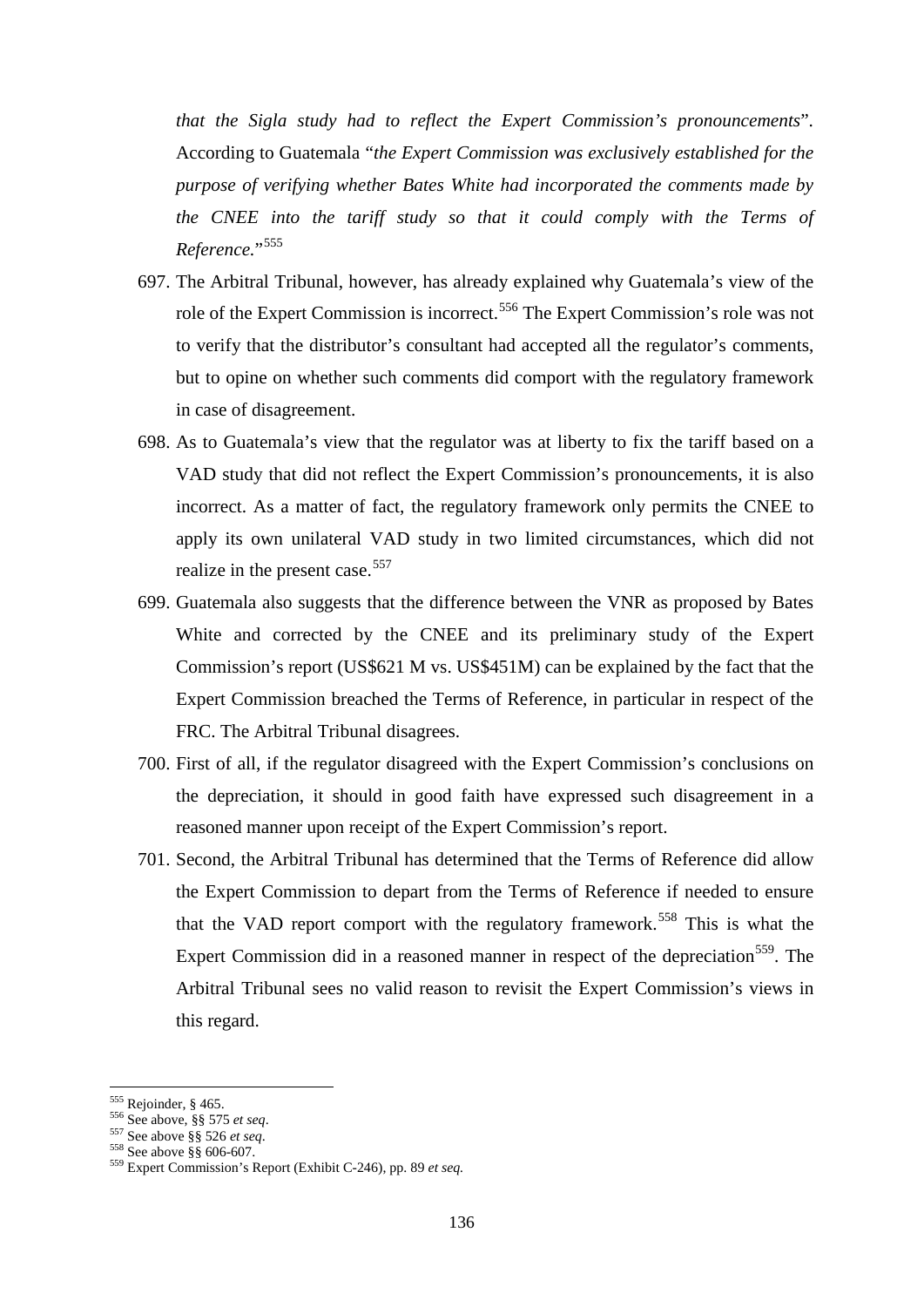- 702. It is all the more so that Mr. Damonte, Guatemala's own expert in calculating the losses suffered by EEGSA during the tariff period<sup>560</sup>, as well as the CNEE itself in fixing the tariffs applicable to DEORSA and  $DEOCSA<sup>561</sup>$  $DEOCSA<sup>561</sup>$  $DEOCSA<sup>561</sup>$ , have applied depreciation factors of less than 2, which are thus also not compliant with the formula established in the Terms of Reference. Such facts show, in the Arbitral tribunal's view, that a depreciation factor of less than 2 cannot be inconsistent with the regulatory framework. [562](#page-136-2)
- 703. Finally, Guatemala avers that Bates White's 28 July study "*failed to incorporate all the pronouncements issued by the Expert Commission and produced overinflated results.*"[563](#page-136-3)
- 704. As an initial matter, as said above  $564$ , the regulator's decision to reject the Bates White study and apply the Sigla study was not based on an alleged failure by Bates White to incorporate the Expert Commission's pronouncements.
- 705. In addition, Guatemala's contentions on such alleged failure is unconvincing. Guatemala avers that the substantial difference between the VNR calculated by Mr. Damonte and the one proposed by Bates White in the 28 July study shows that the latter was overinflated. However, such difference can at least in part be explained by the fact that the 28 July study applied the asset depreciation rate proposed by the Expert Commission (i.e. 8.3 percent), while Mr. Damonte applied a higher rate of 29.6 percent<sup>[565](#page-136-5)</sup>. Guatemala also avers that the 28 July study failed to incorporate all the international reference prices required by the Expert Commission, and that certain prices were excessive.<sup>[566](#page-136-6)</sup> However, as pointed out by the Claimant<sup>[567](#page-136-7)</sup>, the study contains explanations in this respect, which the Respondent has not established that there were unjustified or unreasonable. The Claimant also established that the 28

<sup>560</sup> Report RER-2, §§ 193 et seq.

<span id="page-136-2"></span><span id="page-136-1"></span><span id="page-136-0"></span><sup>&</sup>lt;sup>561</sup> Report RER-2, § 192.<br><sup>562</sup> Mr. Damonte, in his rebuttal expert report (Report RER-5, § 382), also suggests that the depreciation applied by the Expert Commission would include a "*conceptual error*" because it would lead to an IRR of 12.3 percent and 12.5 percent for the next 30 and 25 years, i.e. significantly more than the one established by the regulatory framework. However, article 79 LGE provides for an IRR up to 13 percent. In addition, pursuant to article 79 LGE, the consequence of a higher IRR would only be its reduction to the maximum amount permitted.<br><sup>563</sup> Respondent PHB, § 192.

<span id="page-136-5"></span>

<span id="page-136-4"></span><span id="page-136-3"></span><sup>564</sup> See above §§ 672-673.<br>
<sup>564</sup> See above §§ 672-673.<br>
<sup>565</sup> Report RER-2, Table 11 "Comparison between the different FRCs and the f factor employed" (Presentation of Damonte for the Hearings, p. 17).<br><sup>566</sup> Respondent PHB, §§ 206 and 113.

<span id="page-136-7"></span><span id="page-136-6"></span><sup>566</sup> Respondent PHB, §§ 206 and 113. <sup>567</sup> Claimant Reply PHB, §§ 105, 106, and 115.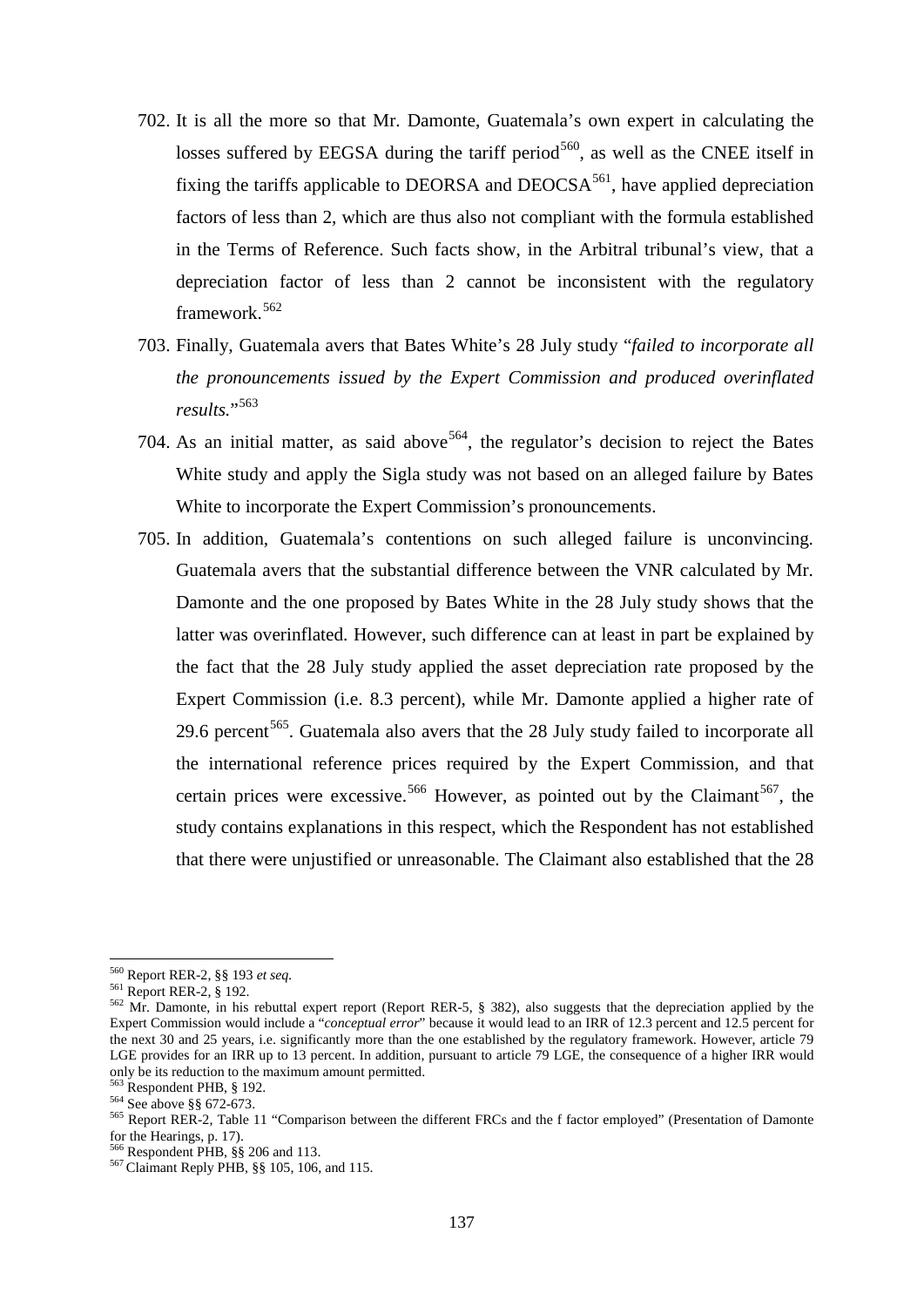July study properly incorporated the Expert Commission's finding with respect to certain legal fees<sup>[568](#page-137-0)</sup>.

- 706. Finally, Guatemala avers that "*more information was needed*" to correctly assess the 28 July study, which was still not an "*auditable model*". [569](#page-137-1) Again, no such complaint was made by the regulator at the time. In addition, as said above  $570$ , the regulator could not in good faith expect the consultant to provide a perfect model in the few days remaining before the starting date of the new tariff period. Furthermore, as it appears, the Sigla study also had similar flaws<sup>571</sup>, which did not prevent the regulator from applying it.
- 707. In sum, the Arbitral Tribunal finds that the CNEE decided to disregard the consultant's VAD study and apply its own unilateral VAD study when none of the two circumstances permitting such a decision under RLGE Article 98 was present.
- 708. The basis for the regulator's decision is that the consultant had failed to incorporate all the comments made by it in April 2008. Such basis is manifestly inconsistent with the regulatory framework and amounts to ignoring without reasons the pronouncements of the Expert Commission.
- 709. Because the regulator did not consider the Expert Commission as a neutral advisory body, but rather as the guardian of its own positions, the CNEE did not even consider the Expert Commission's pronouncements when fixing the tariff.
- 710. In doing so, the regulator has repudiated the two fundamental principles upon which the regulatory framework bases the tariff review process: first that, save in the limited cases provided in Article 98 RLGE, the tariff would be based on the VAD study prepared by the distributor's consultant; and, second, that any disagreement between the regulator and the distributor regarding such VAD study would be resolved by having regard to the pronouncements of a neutral Expert Commission.
- 711. The Arbitral Tribunal finds that such repudiation of the two fundamental regulatory principles applying to the tariff review process is arbitrary and breaches elementary standards of due process in administrative matters. Such behavior therefore breaches Guatemala's obligation to grant fair and equitable treatment under article 10.5 of CAFTA-DR. As shall be seen in subsequent sections of this award, the Arbitral

<span id="page-137-1"></span><span id="page-137-0"></span><sup>&</sup>lt;sup>568</sup> Respondent PHB, § 202; Claimant Reply PHB, § 107.<br><sup>569</sup> Respondent PHB, § 194.<br><sup>570</sup> See above §§ 686-687.<br><sup>571</sup> Claimant PHB, § 157.

<span id="page-137-2"></span>

<span id="page-137-3"></span>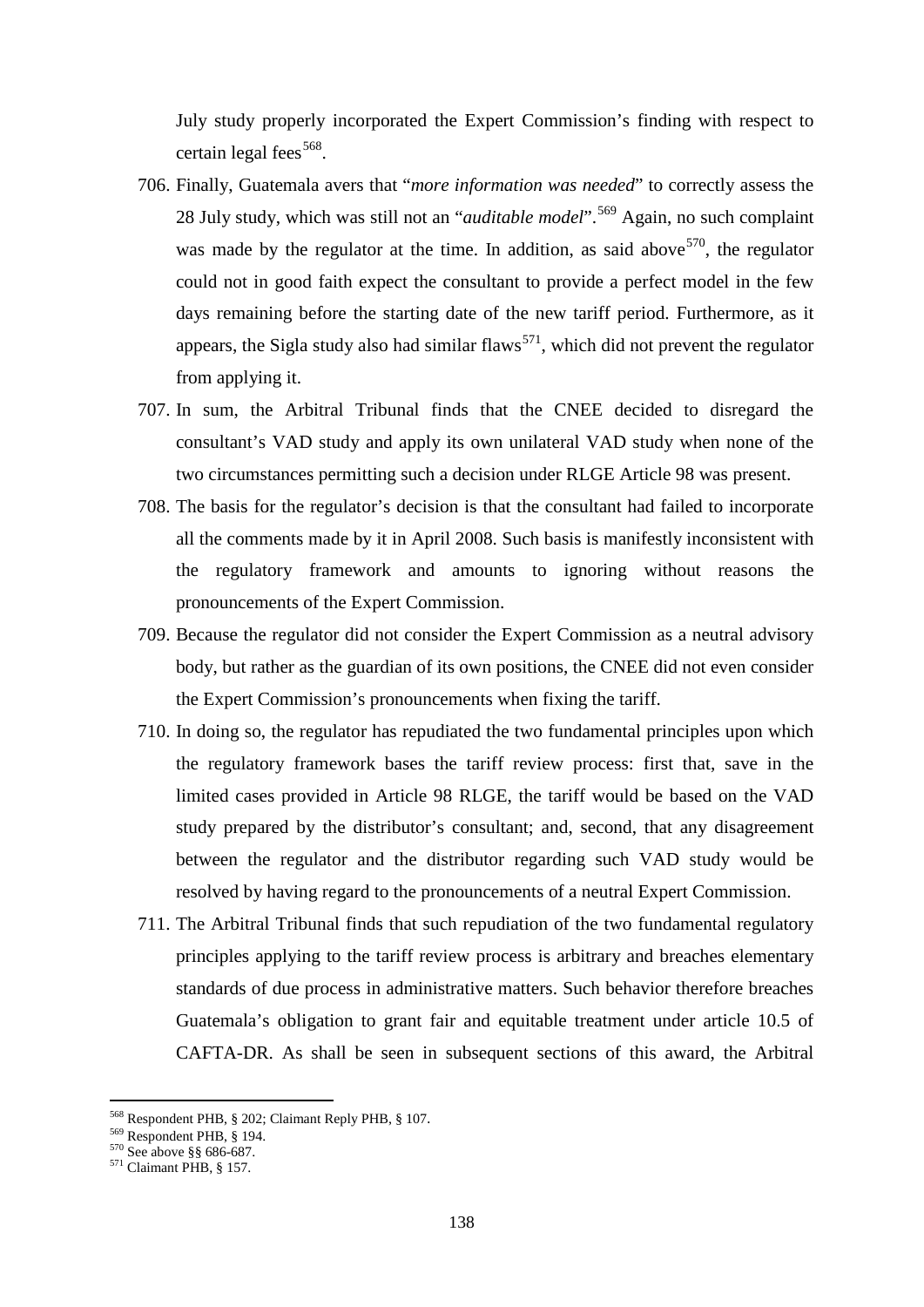Tribunal finds that such breach has caused damages to the Claimant, in respect of which the Claimant is entitled to compensation.

### **e) The alleged retaliation of Guatemala against EEGSA**

- 712. In its first Memorial, Claimant alleged that after having unilaterally set the electricity tariffs, the Respondent retaliated against the efforts of EEGSA to review the CNEE's decisions by (i) purporting to arrest senior managers of EEGSA on baseless charges, and (ii) harassing the Manager of Planning, Control and Regulation of EEGSA, Mr. Calleja, who had to leave the country<sup>[572](#page-138-0)</sup>.
- 713. The Arbitral Tribunal, first of all, finds no evidence in the record that the arrest warrants issued in August 2008 against the managers of Mr. Maté and Mr. Gómez were such retaliatory measures. It rather appears that such arrest warrants were in connection with an unrelated dispute between EEGSA and a private company who filed the criminal charges. In addition, the warrants were subsequently suspended and annulled by the Court of Appeals of Guatemala<sup>573</sup>.
- 714. As to the alleged harassment of Mr. Calleja, the Claimant submits that, after Mr. Calleja made declarations on the radio about the disputed actions of the CNEE, his car had been broken into and his laptop computer had been stolen. Claimant adds that "*the break-in appeared to be the work of professionals and had required someone to follow him*"<sup>574</sup>.
- 715. There is however no evidence that such events are attributable to the Respondent. As a consequence, Claimant's arguments in this respect are rejected.

# **IX. DAMAGES**

716. The Claimant submits that it is entitled to two heads of damages. First of all, the Claimant seeks recovery for its portion of the cash flow lost by EEGSA from August 2008 until October 2010 (such date being the date of EEGSA's sale to EPM) as a result of the application of a tariff based on the Sigla study (historical losses). Second, the Claimant seeks to be compensated for the depressed value at which it sold its shares in October 2010 (loss of value).

<span id="page-138-0"></span> $572$  Memorial, §§ 205 et seq.

<span id="page-138-2"></span><span id="page-138-1"></span><sup>573</sup> Counter-Memorial, §§ 457-458; Exhibit C-296; Statements CWS-6, §§ 66-72 and CWS-3, § 55.<br><sup>574</sup> Memorial, § 206; Statement CWS-3, § 55.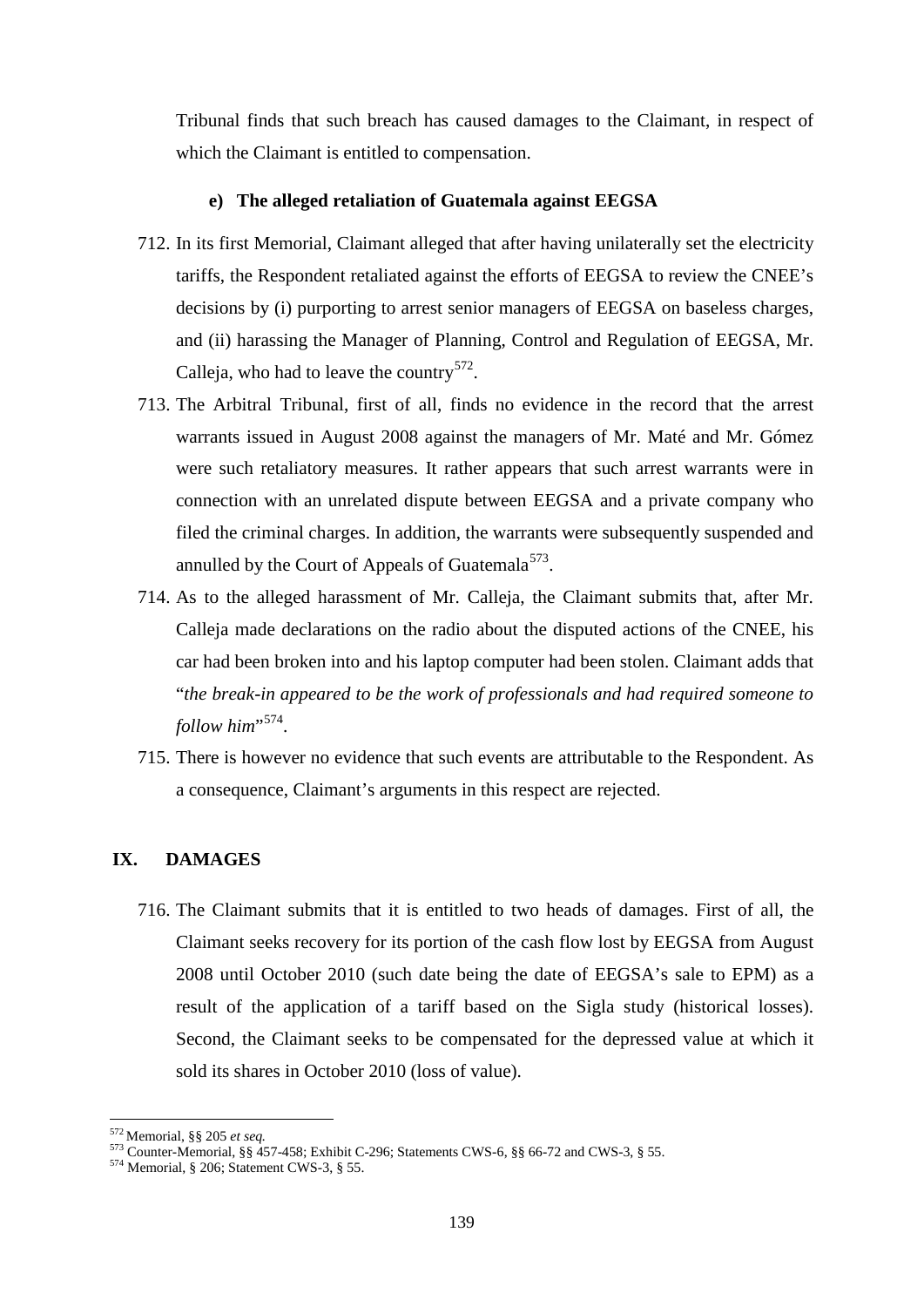- 717. On the first head of claim, the Claimant seeks US\$21,100,552. On the second head of claim, the Claimant seeks US\$222,484,783.<sup>[575](#page-139-0)</sup>
- 718. In support of its valuation, the Claimant relies on the expert evidence of Mr. Brent C. Kaczmarek of Navigant Consulting.[576](#page-139-1) The Respondent, on its side, relies on the expert evidence of Mr. Mario C. Damonte<sup>[577](#page-139-2)</sup>, as well as of Messrs. Manuel A. Abdala and Marcelo A. Schoeters.<sup>[578](#page-139-3)</sup>
- 719. As an initial matter, both Parties agree on the methodology to be applied to both heads of damages, i.e. the difference between an actual scenario (actual cash flows during the historical period and EEGSA's sale value to EPM) and a but for scenario (cash flows that would have been received during the historical period and the higher value to which EEGSA would have been sold to EPM in absence of breach).
- 720. The experts also agree on the DCF model to calculate the but for scenario, but disagree on certain inputs.
- 721. The Arbitral Tribunal will first (**1**) decide the points of disagreement between the Parties as to the inputs in the DCF model. Based on its findings, it will then (**2**) address the historical losses, and (**3**) the alleged loss of value in the sale to EPM. Finally, the Arbitral tribunal will address (**4**) interest and (**5**) costs.
	- 1. Valuation base and inputs
- 722. The Parties are essentially in disagreement on three important aspects of the but for scenario: (**b**) the value of the VNR, (**c**) the proper FRC and (**d**) the level of capital expenditures.
- 723. As an initial matter, the Arbitral Tribunal will decide the Parties' disagreement on whether the proper base of valuation should be the Bates White 5 May, 2008 report as corrected by Mr. Damonte or the 28 July, 2008 report (**a**).

# **a) Valuation base**

724. The first point of disagreement between the Parties is whether the but for scenario should be calculated, as Claimant contends, on the basis of the July 28, 2008 version

<span id="page-139-0"></span><sup>575</sup> Claimant PHB Reply, § 154.3; Report CER-5, §§ 135-141, Table 14. Claimant's expert, Mr. Kaczmarek revised the calculation of damages according to some observations of Respondent's expert, (adjusting the VNR from 2006 to 2008 and using the PPI instead of the CPI). This revision increased the valuation conclusions of Mr.Kaczmarek. 576 Reports CER-2 and RER-5. 577 Reports RER-1 and RER-4.

<span id="page-139-1"></span>

<span id="page-139-2"></span>

<span id="page-139-3"></span>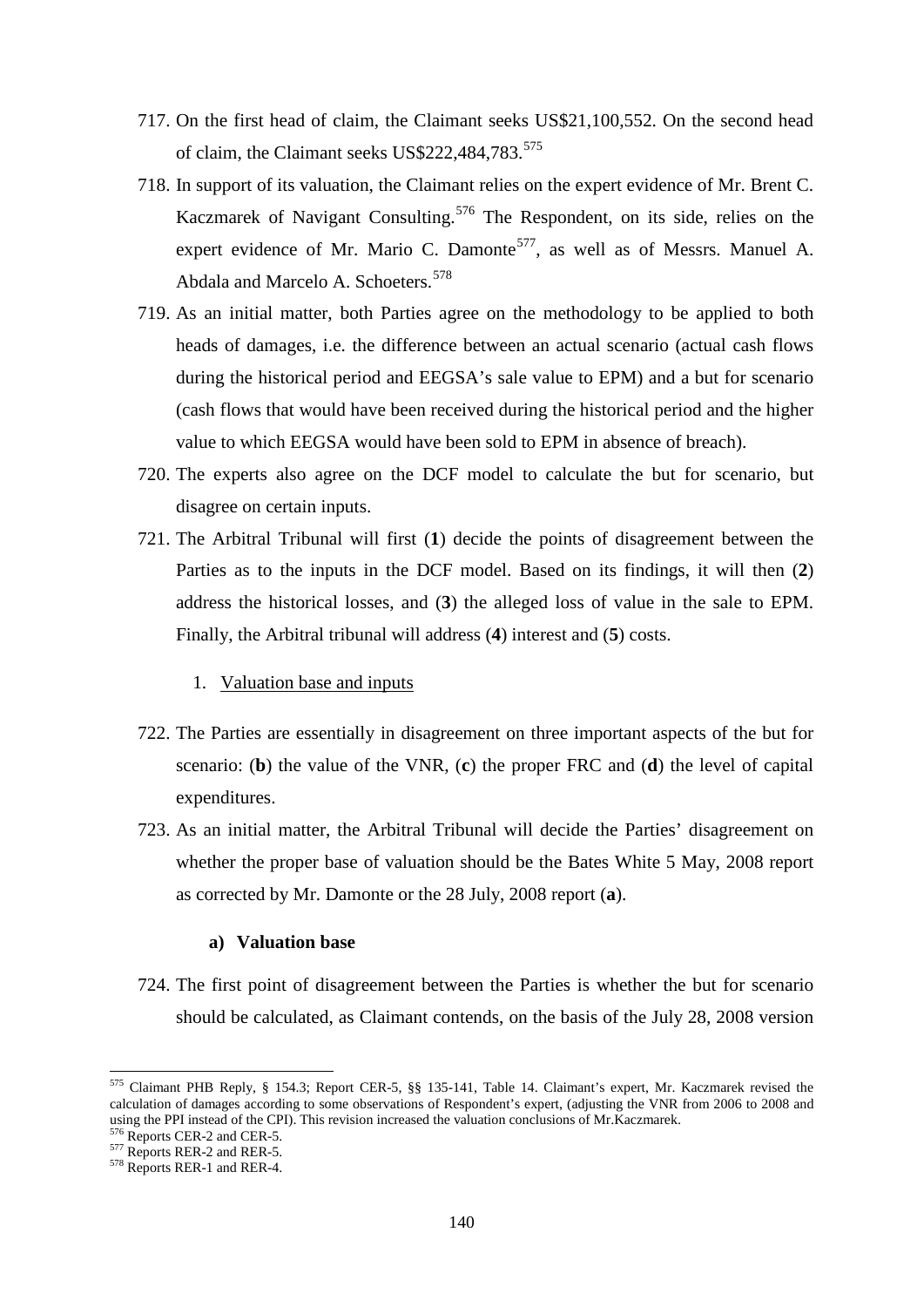of the Bates White study or on the basis of the May 5, 2008 version of such study, as corrected by Mr. Damonte based on the pronouncements of the Expert Commission.

- 725. The Arbitral Tribunal considers that there should not be any difference between one or the other. In the Tribunal's view, in order to be consistent with the regulatory framework, the valuation base should be the May 5, 2008 study, as amended in order to take into account the Expert Commission's pronouncements, subject to, as the case may be, any inconsistency between such pronouncements and the regulatory framework to which the regulator could in good faith have objected to.
- 726. It is however undisputed that, in correcting the Bates White May 2008 study, Mr. Damonte disregarded the Expert Commission pronouncements at least on one important question, i.e. the FRC.<sup>[579](#page-140-0)</sup> The Arbitral Tribunal, in earlier sections of this award<sup>580</sup>, has already decided that there is no reason to depart from the Expert Commission's pronouncement on this question. The Expert Commission's pronouncement on the FRC is in fact consistent with the regulatory framework and the regulator would have had no valid reason to object to it.
- 727. Because the May 2008 study as corrected by Mr. Damonte departs from the Expert Commission's pronouncement on this important question, the Arbitral Tribunal cannot usefully refer to it as a basis for assessing the but for scenario.
- 728. As a consequence, the Arbitral Tribunal will work on the basis of the July 28, 2008 version of the study, and assess whether Respondent's criticism to such study and the resulting but for scenario are reasonable on each of the three main areas of disagreement. The Tribunal considers that this approach will allow calculation of damages with a sufficient degree of certainty based on what the tariffs should have been had the CNEE complied with the regulatory framework.

### **b) The VNR**

729. Essentially, the Claimant bases its but for scenario on an asset base of the company (VNR) of US\$1,102 million as established in the Bates White 28 July study, while the Respondent adopts the lower figure of US\$629 million proposed by Mr. Damonte.

<span id="page-140-0"></span><sup>&</sup>lt;sup>579</sup> Transcript, Day 6, p. 1557, § 22 – p. 1558, § 15.<br><sup>580</sup> See above, §§ 699-702.

<span id="page-140-1"></span>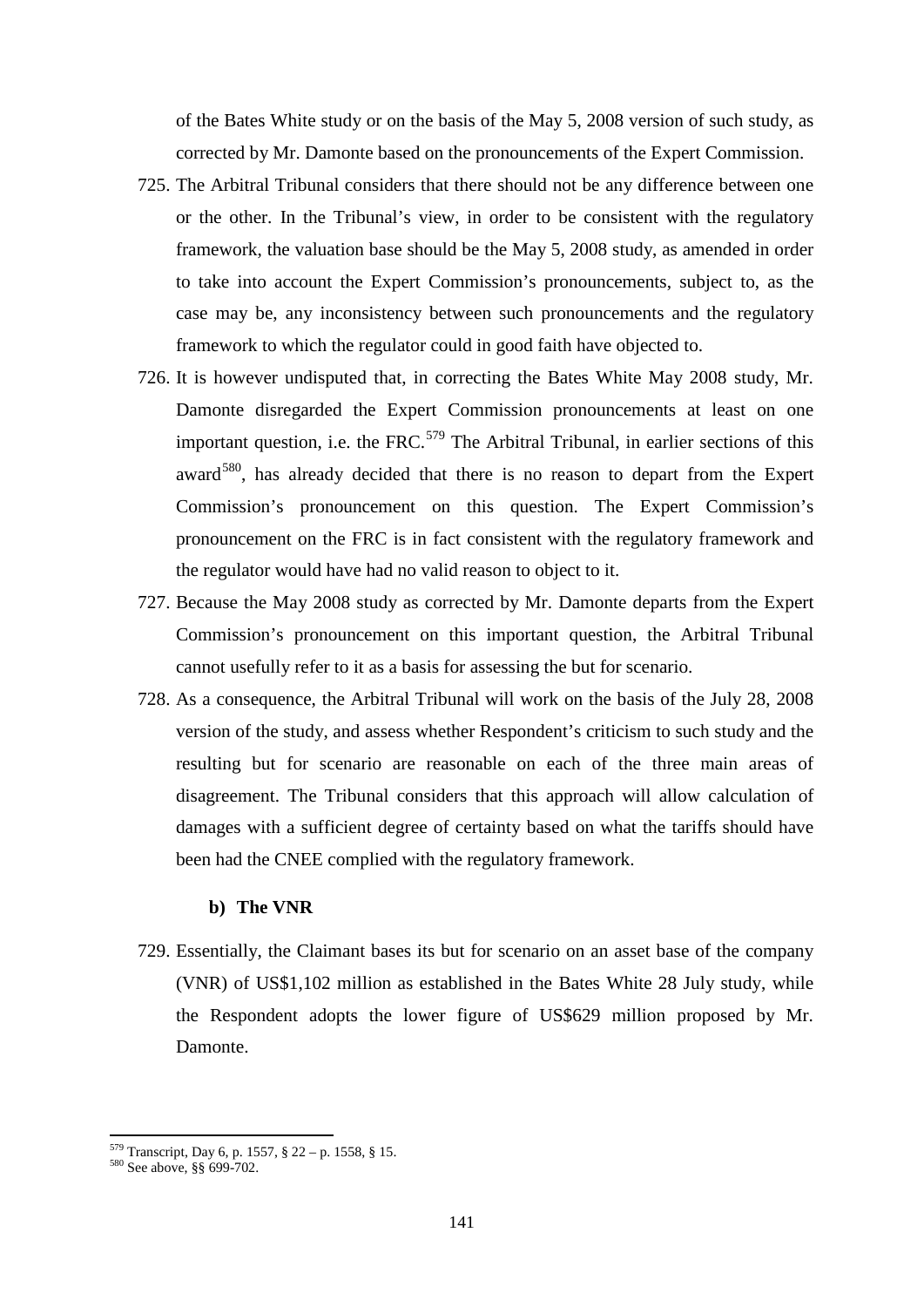- 730. According to Messrs. Abdala and Schoeter<sup>[581](#page-141-0)</sup>, the VNR proposed in the 28 July study is artificially high and does not incorporate all the corrections proposed by the Expert Commission. Mr. Damonte's evidence is to the same effect<sup>[582](#page-141-1)</sup>. Mr. Kaczmarek, to the contrary, opines that the VNR in force in 2008 (at the end of the previous tariff period) was US\$744.2 million, and that a deduction of more than US\$80 million on the VNR would not make sense<sup>583</sup>.
- 731. After careful review of the evidence, the Arbitral Tribunal is not convinced that the Bates White 28 July study failed to incorporate the Expert Commission's pronouncements or that there is any reason to depart from such pronouncements. The Respondent did not establish, other than by noting that there is an important difference between the accounting asset base and the regulatory asset base, that Bates White failed to properly incorporate the Expert Commission's pronouncements in its 28 July study. The Respondent however accepts that the regulatory framework is not based on the accounting asset base and that the regulatory base can be different. Nor did the Respondent establish that the regulator would have had any valid reasons to disregard the pronouncements of the Expert Commission regarding the asset base.
- 732. As a consequence, the Arbitral Tribunal will accept the VNR proposed by Mr. Kaczmarek.

#### **c) The FRC**

- 733. The difference between the Parties on the FRC is that the July 28 Bates White's study is based, as proposed by the Expert Commission, on an FRC which incorporates a lower rate of amortization (i.e. 1,09), thus leading to a higher VAD, while Mr. Damonte corrected the Bates White May 5 study on the basis of a higher factor of amortization (i.e. 1,42), which effect is thus to lower the  $VAD<sup>584</sup>$  $VAD<sup>584</sup>$  $VAD<sup>584</sup>$ .
- 734. The reason for this is that, according to the Respondent, "*the scheme proposed by the EC overcompensates the investor*"[585](#page-141-4) and is inconsistent with Bates White's Terms of Reference<sup>586</sup>.
- 735. The Arbitral Tribunal has however already decided<sup>[587](#page-141-6)</sup> that the decision of the Expert Commission on the FRC is reasonable and consistent with the regulatory framework.

<span id="page-141-6"></span><span id="page-141-0"></span><sup>&</sup>lt;sup>581</sup> Reports RER-1, §§ 47 *et seq.*, and RER-4, §§ 20 *et seq.*<br><sup>582</sup> Report RER-5, §§ 192 *et seq.* 

<span id="page-141-3"></span><span id="page-141-2"></span><span id="page-141-1"></span> $584$  Report CER-5, § 58 and Figure 3, Mr. Kaczmarek had calculated the VNR proposed by Damonte in US\$ 661.1 million.<br>  $584$  Report RER-5, Table 5.<br>  $585$  Report RER-4, § 29.<br>  $585$  Report RER-4, § 29.

<span id="page-141-5"></span><span id="page-141-4"></span>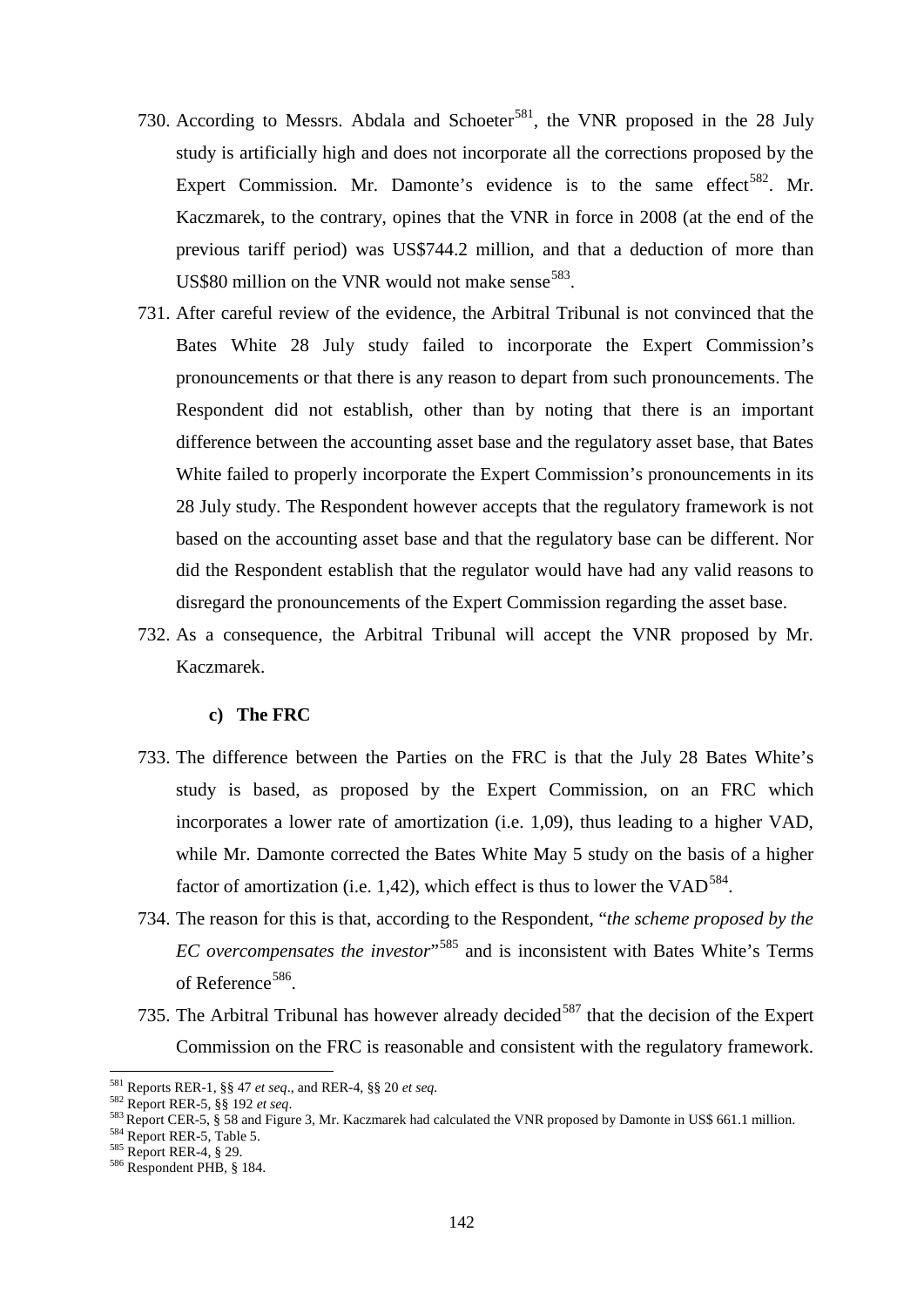The Arbitral Tribunal has further decided that the regulator would have had no valid reason to disregard such decision<sup>[588](#page-142-0)</sup>.

736. As a consequence, the Arbitral Tribunal accepts the FRC proposed by Mr. Kaczmarek.

#### **d) Capital expenditures**

- 737. The Parties are in disagreement on the proper level of capital expenditure of EEGSA. Respondent avers that "*Mr Kazmarek's model projects investments far below the needs of the company (US\$46.2 million per year). More importantly still, the projections are lower than those included in the Bates White model (US\$76.5*  million)."<sup>[589](#page-142-1)</sup>
- 738. The Claimant avers that, at the hearing, Respondent's experts Mssrs. Abdala and Schoeters acknowledged that, because Mr. Kaczmarek corrected its but for investments, "*there are no longer any significant differences between the parties as*  to the amount of investments EEGSA would have made."<sup>[590](#page-142-2)</sup>
- 739. However, Mr. Abdala explained at the hearing<sup>[591](#page-142-3)</sup> that his statement was premised on the adoption of the lower VNR as proposed by Mr. Damonte, whereas the higher asset base proposed by Mr. Kaczmarek would necessary warrant a higher level of capital expenditures.
- 740. The Arbitral Tribunal is not convinced that an increase of the regulatory asset base entails a proportional increase of the capital expenditures. It is in fact undisputed that the regulatory asset base may differ from the actual asset base<sup>[592](#page-142-4)</sup>. In addition, as noted by the Claimant<sup>593</sup>, the amount of capital expenditures proposed by Mr. Kaczmarek is twice as high as EEGSA's historical capital expenditures, which the Arbitral Tribunal finds reasonable.
- 741. Based on the foregoing, the Arbitral Tribunal accepts the capital expenditures proposed by Mr. Kaczmarek.

<sup>&</sup>lt;sup>587</sup> See above, § 726.

<span id="page-142-2"></span>

<span id="page-142-3"></span>

<span id="page-142-5"></span><span id="page-142-4"></span>

<span id="page-142-1"></span><span id="page-142-0"></span><sup>&</sup>lt;sup>588</sup> See above, §§ 699-702.<br>
<sup>589</sup> Respondent PHB, § 337.<br>
<sup>590</sup> Claimant PHB, § 181; Report RER-4, § 2.<br>
<sup>591</sup> Transcript, Day 6, p. 1528, §§ 8 *et seq.*<br>
<sup>592</sup> Transcript, Day 1, p. 31, § 22 - p. 32, § 8; p. 286, § 13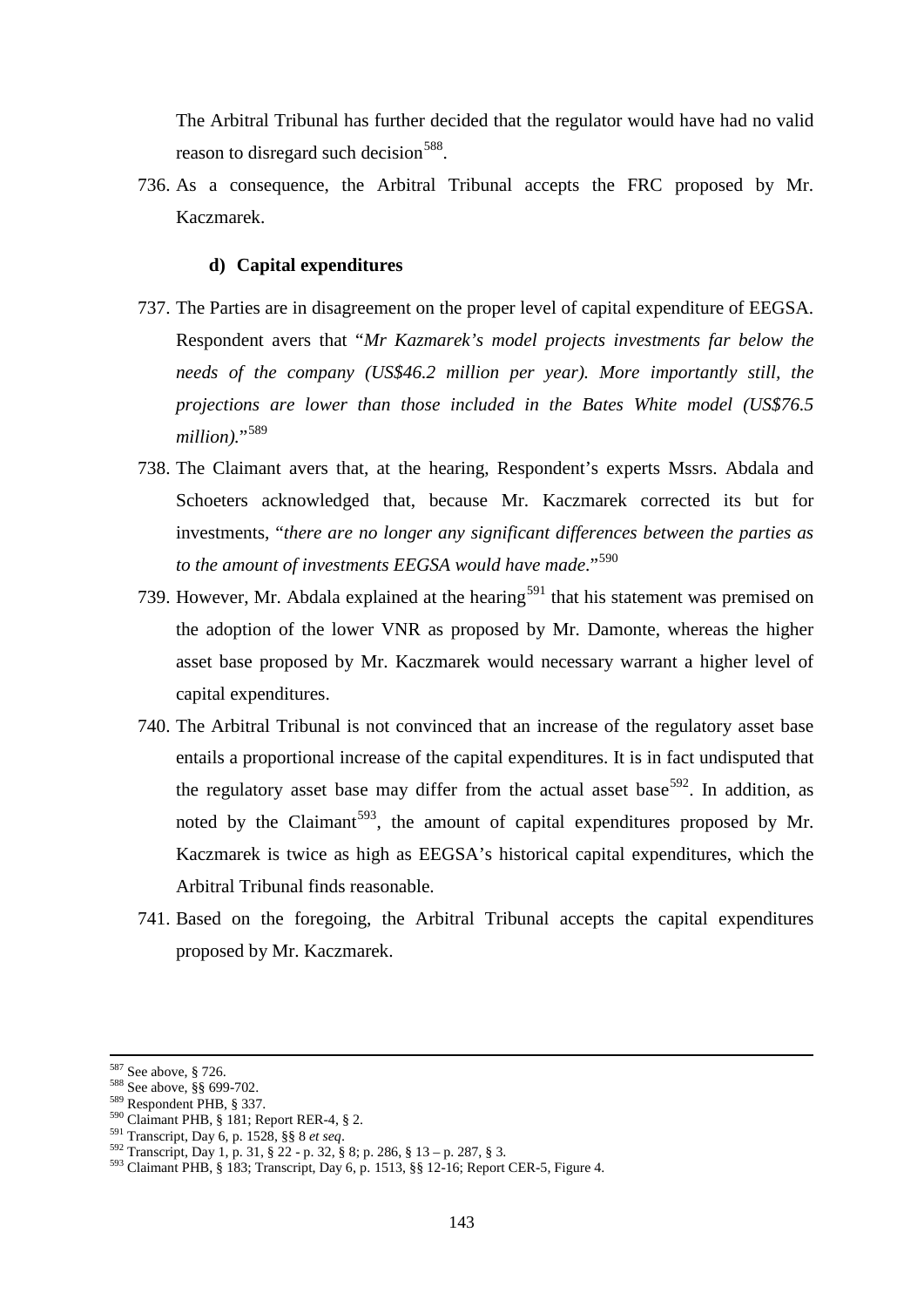### 2. Historical losses

- 742. The Arbitral Tribunal finds that Respondent's breach caused losses to the Claimant. Such damages amount to the (i) Claimant's share of the higher revenues that EEGSA would have received had the CNEE observed due process in the tariff review, (ii) to run from the moment the high revenues would have been first received until the moment when the Claimant sold its share in EEGSA. The amount of such losses must be quantified in the "but for" scenario discussed by the Parties, on the basis of what the tariffs should have been had the CNEE complied with the regulatory framework. As said in § 728 above, such assessment is properly made on the basis of the Bates White's July 28, 2008 study. The Arbitral Tribunal has accepted the Claimant's views on the three issues that are in dispute in respect of that study (i.e. the VNR, the FRC and the CAPEX). As a consequence, the Arbitral Tribunal accepts the Claimant's claim for its historical losses of US\$21,100,552.
	- 3. Loss of value
- 743. On October 21, 2010, DECA II (the holding company of EEGSA) was sold to EPM.
- 744. The Claimant avers that the decision to sell EEGSA was driven by the substantial losses suffered by the company as a consequence of the imposition of a low tariff based on the Sigla study<sup>[594](#page-143-0)</sup>, and that the sale price to EPM was substantially lowered as a consequence of such situation.<sup>[595](#page-143-1)</sup> The Claimant seeks US\$222,484,783 corresponding to its share of the lost value in the sale to EPM.<sup>[596](#page-143-2)</sup>
- 745. The Claimant relies, in its submissions that it decided to sell DECA II as a consequence of the CNEE's arbitrary actions, in the board of directors' meeting of EEGSA held on October 14, 2010.<sup>[597](#page-143-3)</sup>
- 746. Respondent, on the contrary, submits that the minutes of such board of directors' meeting were prepared after Teco had sent its notice of intent on January 9, 2009 and before this arbitration started, and therefore that they took into account the arguments that Teco would make in this arbitration.<sup>[598](#page-143-4)</sup> Moreover, the Respondent asserts that the fact that Teco did not try to sell its ownership stake for more than two years after

<span id="page-143-0"></span><sup>594</sup> Memorial, §§ 220-227.

<span id="page-143-3"></span>

<span id="page-143-2"></span><span id="page-143-1"></span><sup>595</sup> *Ibid.*, § 227.<br><sup>596</sup> Report CER-5, Table 14.<br><sup>597</sup> Reply, § 222; Claimant PHB, § 202; Exhibit C-353.<br><sup>598</sup> Rejoinder, § 474.

<span id="page-143-4"></span>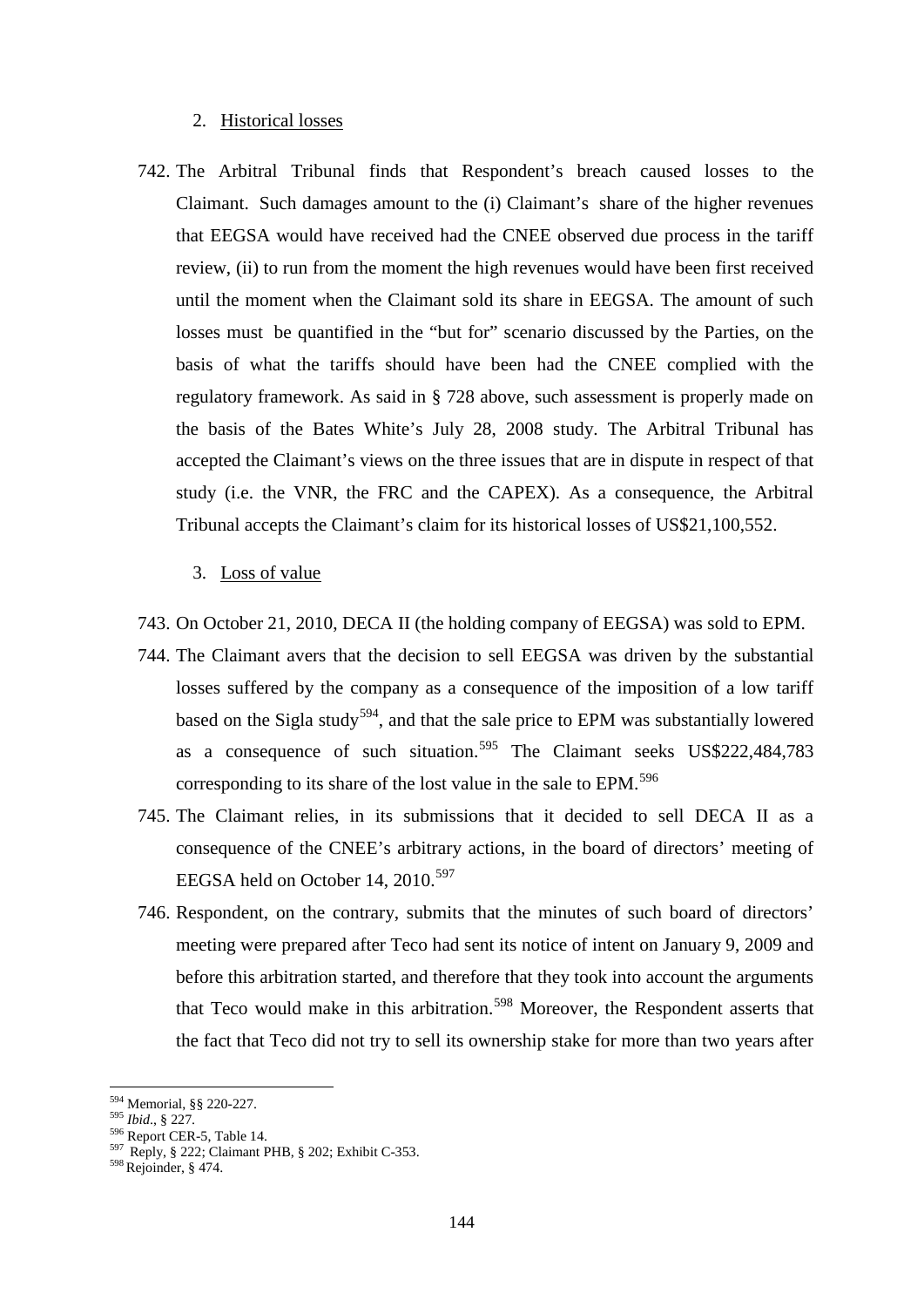the measures of the CNEE, and that it proceeded to sell only at the suggestion of its partner Iberdrola<sup>[599](#page-144-0)</sup> is sufficient to prove that the sale was not motivated by the CNEE's measures but responded exclusively to corporate policies that had nothing to do with EEGSA's tariff review process in  $2008$ .<sup>[600](#page-144-1)</sup>

- 747. The minutes of the October 14, 2010 board of directors' meeting of EEGSA state the following: "*The proposed sale provides us with an opportunity to exit a minority position in a business where we perceive risk to have meaningfully increased. As discussed at previous Board meetings, the Guatemalan government regulator, acting outside the process prescribed in the Guatemalan electricity law, imposed a significant reduction of the tariff rate for distribution (VAD) on EEGSA in its rate case in August 2008, the subject of the CAFTA claim discussed below. We believe there is continued risk of government interference in EEGSA business*."[601](#page-144-2)
- 748. The Arbitral Tribunal has no reasons to doubt that, as reflected in the minutes, the decision to divest was taken primarily as a consequence of the breach by the CNEE of the regulatory framework. It is certainly true that, as pointed out by the Respondent, the tariff had been into force for two years at that time. However, judicial proceedings had been pending before the Guatemalan courts until 2010 and it is understandable that Teco waited until then to take a decision to divest. It is also true that other considerations might have come into play, such as Iberdrola's own business decisions. However, this does not alter the fact that the breach by the CNEE of the regulatory framework has played an important role in Teco's decision to divest.
- 749. Nevertheless, as will be seen in further sections of this award, the Arbitral Tribunal finds no sufficient evidence of the existence and quantum of the losses that were allegedly suffered as a consequence of the sale.
- 750. It is undisputed that DECA II was sold to EPM for US\$605 million. The Parties are in slight disagreement on the share of the price that is attributed to EEGSA. According to Mr. Kaczmarek, such share is US\$562.4 million<sup>[602](#page-144-3)</sup>, while Messrs.

 $\overline{a}$ 

<span id="page-144-3"></span><span id="page-144-2"></span>

<span id="page-144-1"></span><span id="page-144-0"></span><sup>&</sup>lt;sup>599</sup> Respondent PHB, § 357; Transcript Day 2, p. 580, §§ 20 *et seq.*<br><sup>600</sup> Respondent Reply PHB, § 174; Exhibits R-132, R-130 and R-162.<br><sup>601</sup> Exhibit C-353.<br><sup>602</sup> Claimant PHB, § 168; Report CER-5, § 135, Table 13 (acc US\$474.8 million once the net debt is subtracted).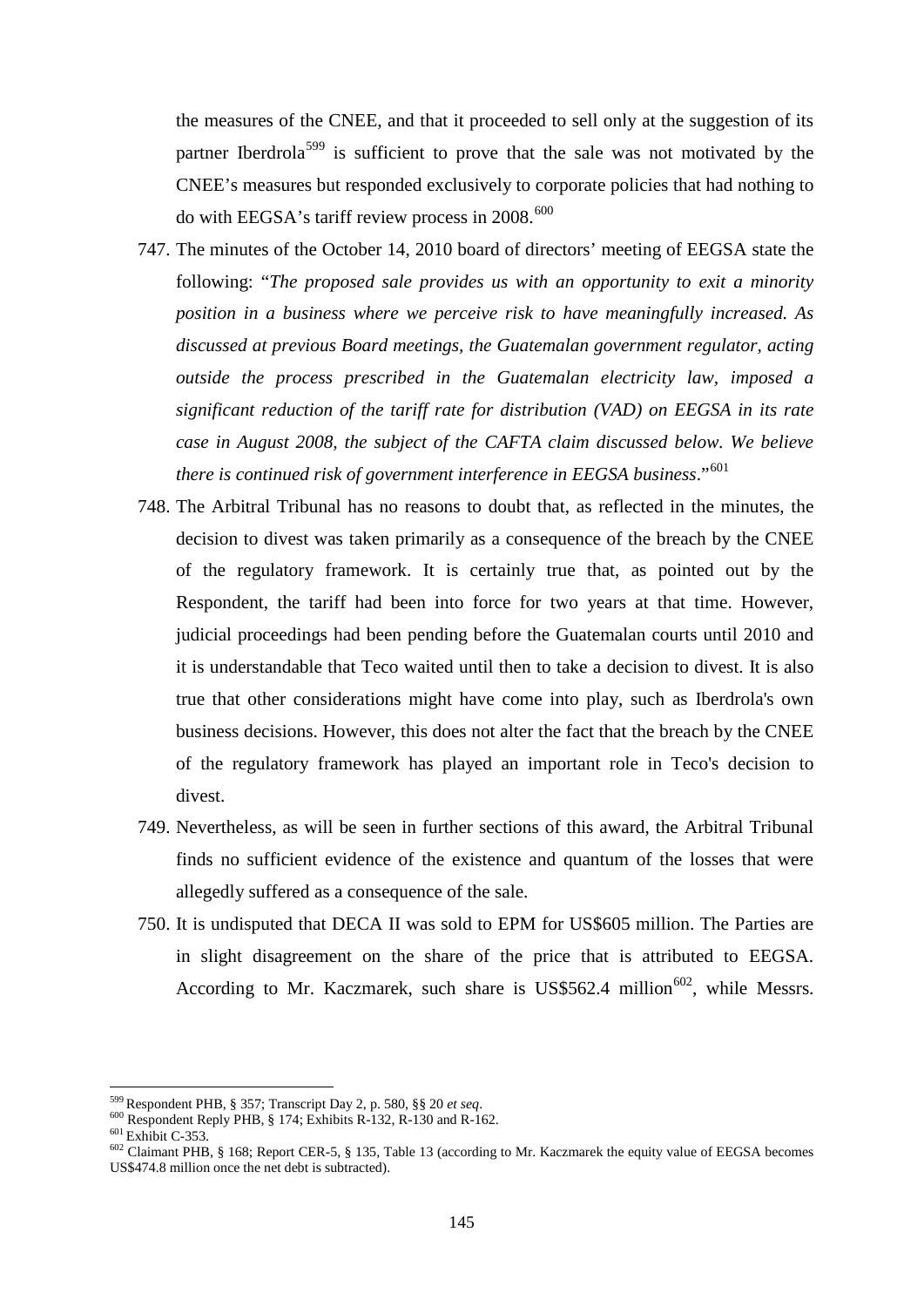Abdala and Schoeters submit that EEGSA's value in the sale was between US\$518 million and US\$582 million $603$ .

- 751. The Parties nevertheless differ substantially as to EEGSA's *but for* value. The Claimant asserts a value of US\$1,479.3 million<sup>[604](#page-145-1)</sup>, while the Respondent proposes a value of US\$594.9 million $605$ .
- 752. The Arbitral Tribunal accepts that the existing tariffs were taken into account in fixing the price of the transaction.
- 753. In an interview to the press on October 23, 2010, the CEO of EPM Mr. Federico Restrepo made the following statements: "Q. *The shareholders argued that there would be lower revenue and profitability due to the VAD. Despite this issue, you decided to buy?* A. *This is reflected in the value of the transaction. We bought on the basis that the current tariff model and layout is the one that exists. Clearly it has an impact on the final valuation and we had no expectation that it would be modified or changed*. Q. *You must start preparing for the VAD of the next five year period. Do you think it can improve with respect to the current one?* A. *Our valuation process of the company included various scenarios one of them being that the VAD – value received by distributors for the service – would not be modified. This is what we studied.* Q. *when you mention the valuation process, does it mean that the company would have costed more with another VAD?* A. *That is possible. For the same cost you receive more revenue, you have more cash of course.*"[606](#page-145-3)
- 754. Such statements show that the existing tariff were considered as a relevant factor in determining the price of the transaction. There is however no sufficient evidence that, had the 2008-2013 tariffs been higher, the transaction price would have reflected the higher revenues of the company until 2013. The interview of Mr. Restrepo only mentions as a "possibility" that with a higher VAD for the rest of the tariff period, the transaction price would have been higher. And there no evidence in

<span id="page-145-0"></span><sup>&</sup>lt;sup>603</sup> Report RER-4, § 32.

<span id="page-145-1"></span><sup>&</sup>lt;sup>604</sup> Report CER-5, §140, Table 13 (according to Mr. Kaczmarek the weighted average enterprise value of US\$1,479 is reduced to US\$1,391 once the net debt of EEGSA is subtracted); Mr. Kaczmarek Presentation, slides 12 and 39).<br><sup>605</sup> Report RER-4, § 76.<br><sup>606</sup> Exhibit R-133, Tribunal translation, in original in Spanish: "P: *Los accionista* 

<span id="page-145-3"></span><span id="page-145-2"></span>*rentabilidad por el VAD. ¿Aún con ese tema decidieron comprar?* R*: Eso se refleja en el valor de la transacción, nosotros compramos sobre la base de que el modelo y esquema tarifario que hay hoy es el que está; y por supuesto, eso tiene una incidencia en la valoración final y no tenemos ninguna expectativa que vaya a ver* (sic) *modificaciones en otro sentido.* P*: Deben empezar a prepararse para el VAD del próximo quinquenio. ¿Creen que puede mejorarse respecto al actual?* R*: Nuestro proceso de valoración - de la empresa - incluía varios escenarios y entre ellos el que no se modificaba (el VAD valor que cobran la distribuidoras por servicio – eso fue parte de lo que estudiamos.* P*: Cuando menciona el proceso de valoración ¿quiere decir que la empresa hubiera costado más con otro VAD?* R*: Es posible, para los mismos costos mayores ingresos genera; más caja, por supuesto*."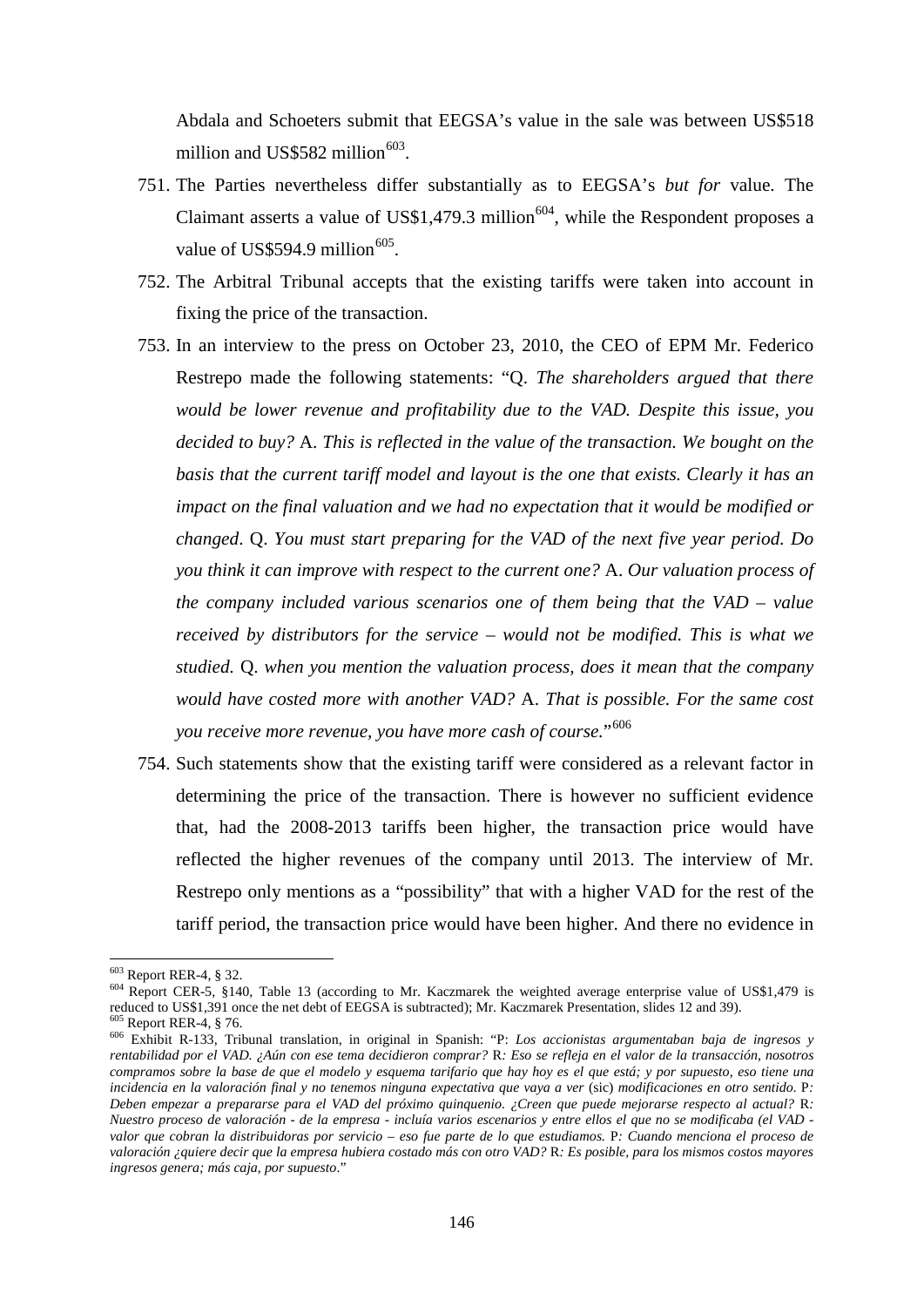the record of how the transaction price has been determined. The Arbitral Tribunal therefore ignores what other factors might have come into play and cannot conclude with sufficient certainty that an increase in revenues until 2013 would have been reflected in the purchase price and to what extent.

- 755. The Arbitral Tribunal also finds no evidence that, as submitted by the Claimant, the valuation of the company reflected the assumption that the tariffs would remain unchanged beyond 2013 and forever.
- 756. In fact, while Mr. Restrepo says in his interview that the purchaser assumed that the tariffs were likely to remain the same for future tariff periods, he also says that such a scenario was only one of those which were considered by the purchaser.
- 757. The Arbitral Tribunal agrees with the Respondent that the claim is in this respect speculative.[607](#page-146-0) The Respondent rightly points out that "*it is actually impossible to know what will happen with the tariffs in the future*."[608](#page-146-1)
- 758. The regulatory framework permits EEGSA to seek adjustments of the tariffs, and the VAD is recalculated every 5 years. As a consequence, there was nothing preventing the distributor from seeking an increase of the tariffs at the end of the 2008-2013 tariff period. In this respect, no information has been provided to the Arbitral Tribunal regarding the establishment of the 2013-2018 tariffs. Likewise, there is no indication that the distributor will be prevented from seeking a change in the tariffs in 2018.
- 759. Finally, the regulatory framework may change, with consequences on future tariff review processes as well as on the future level of the VAD.
- 760. As a consequence, the Arbitral Tribunal cannot accept that the sale price to EPM was based on the assumption that tariffs would remain forever unchanged post-2013.
- 761. As a consequence of the foregoing, the Arbitral Tribunal will reject the claim for loss of value.
	- 4. Interest
- 762. The Claimant seeks simple and compounded interest at the rate of 8.8 percent from August  $1<sup>st</sup>$ , 2008 (first day of the 2008-2013 tariff period) until full payment. The 8.8 percent interest rate corresponds to EEGSA's WACC in October 2010.<sup>[609](#page-146-2)</sup>

<span id="page-146-2"></span> $\overline{a}$ 

<span id="page-146-0"></span> $^{607}$  Counter-Memorial, § 38.<br> $^{608}$  Respondent PHB, § 354.

<span id="page-146-1"></span>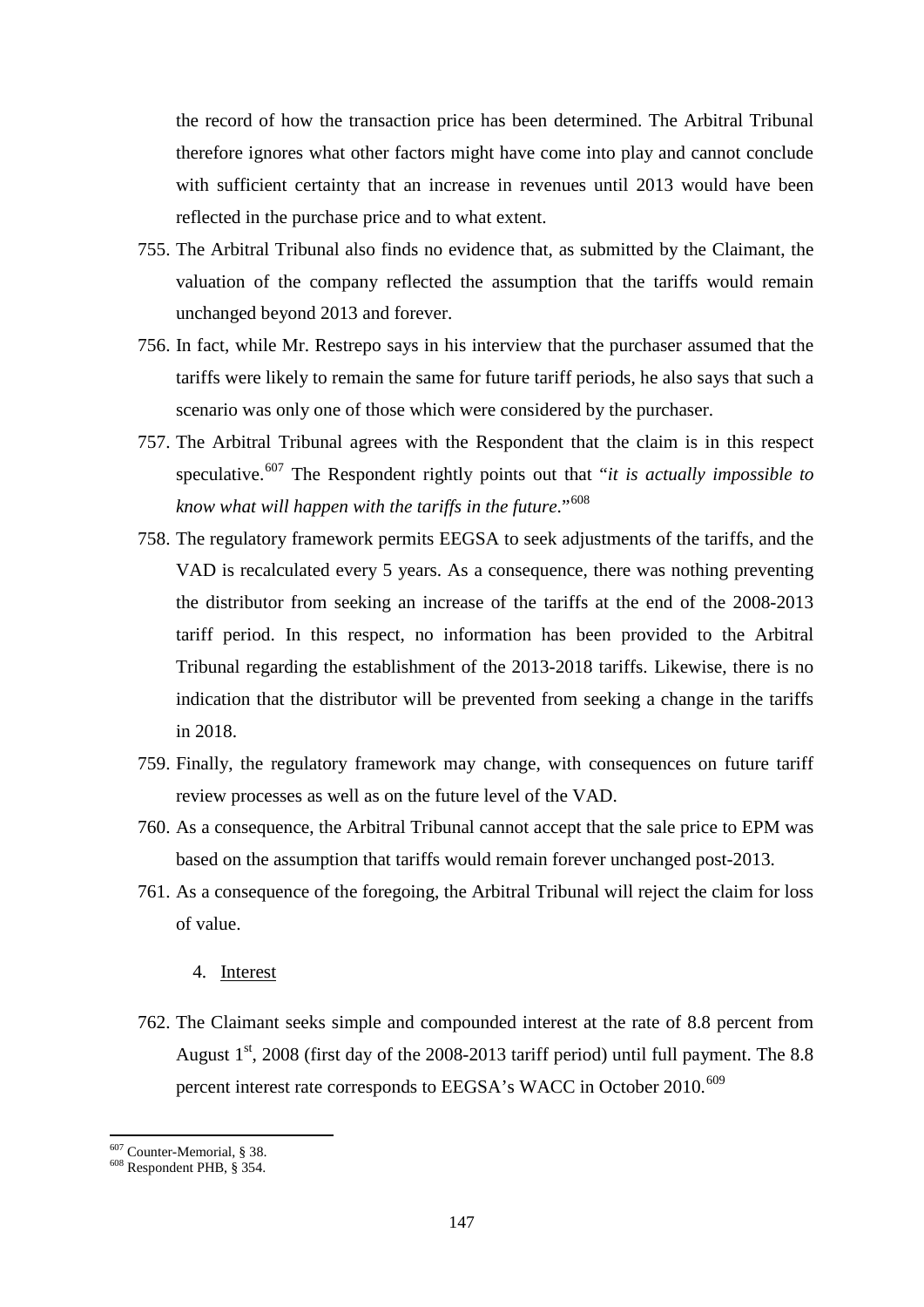- 763. The Respondent does not object to the request for pre-award interest. The Respondent also does not object to the claim for compounded interest.
- 764. In Respondent's submission, however, the pre-award interest "*must be adjusted to the WACC in effect before the TGH sale (since TGH even assumed an operating risk) and from 21 October onwards using an adjustment factor based on a risk-free rate, such as (for example) US 10-Year government bonds. On average, these bonds produced a yield of 3.3 percent during the period of August 2008-October 2010 and 2.8 during October 2010-December 2011.*"[610](#page-147-0)
- 765. The Arbitral Tribunal considers that interest should only accrue from the date of the sale of EEGSA to EPM in October 2010. As a matter of fact, because the US\$21,100,552 historical losses damages correspond to revenues that would have progressively flowed into EEGSA from August 2008 until October 2010, and because such amount has not been discounted to August  $2008<sup>611</sup>$ , calculating interest on the entire amount of the historical damages as from the first day of the tariff period would result in an unjust enrichment of the Claimant. As a consequence, interest shall only accrue from October 21, 2010.
- 766. The Arbitral Tribunal agrees with the Respondent that applying EEGSA's WACC post-October 2010 would not make sense since the Claimant had sold its interest in EEGSA and ceased to assume the company's operating risks. The Arbitral Tribunal thus agrees with the Respondent that a risk-free rate should be applied.
- 767. Because the loss suffered by the Claimant corresponds to the cost of borrowing money in the United States, the Arbitral Tribunal agrees with Mr. Kaczmarek's evidence<sup>[612](#page-147-2)</sup> that the proper interest should be based on the US Prime rate of interest plus a 2 percent premium in order to reflect a rate that is broadly available to the market.
- 768. As a consequence, the Arbitral Tribunal finds that the damages granted to the Claimant will bear pre and post-award interest at the US Prime rate of interest plus a 2 percent premium from October 21, 2010 until full payment. Such interest shall be compounded on an annual basis.

**.** 

<span id="page-147-0"></span><sup>&</sup>lt;sup>609</sup> Claimant PHB, § 202; Report CER-2, § 195.<br><sup>610</sup> Respondent Reply PHB, §175; Report RER-1, § 111.<br><sup>611</sup> Report CER-2, § 222; Exhibit C-415.

<span id="page-147-1"></span>

<span id="page-147-2"></span>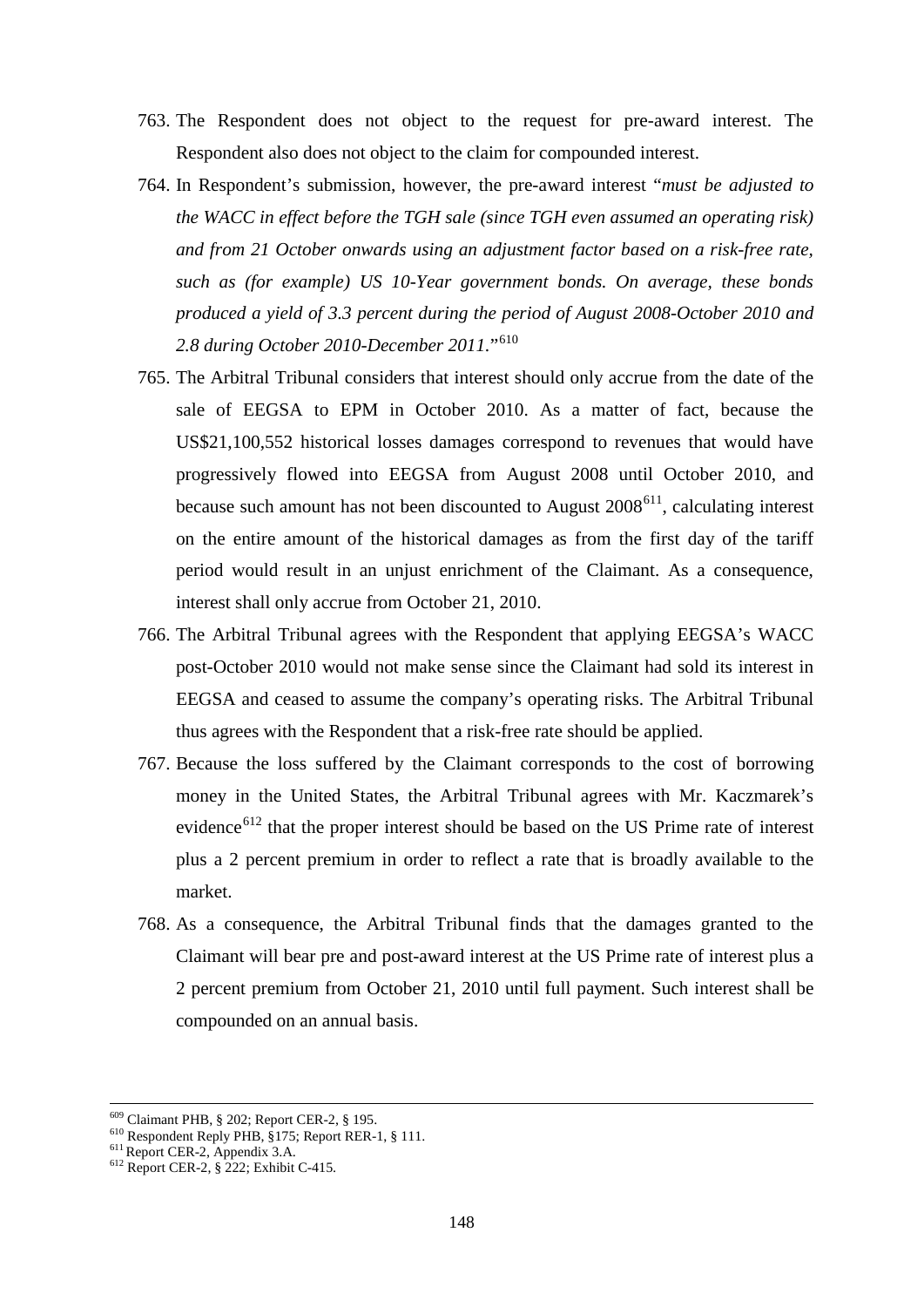## **X. The Costs**

- 769. Article 61(2) of the ICSID Convention provides that "*the Tribunal shall, except as the parties otherwise agree, assess the expenses incurred by the parties in connection with the proceedings, and shall decide how and by whom those expenses, the fees and the expenses of the members of the tribunal and the charges for the use of the facilities of the Centre shall be paid. Such decision shall form part of the award*."
- 770. Rule 28 of the Arbitration Rules provides that "*(1) Without prejudice to the final decision on the payment of the cost of the proceeding, the Tribunal may, unless otherwise agreed by the parties, decide:*

*(a) at any stage of the proceeding, the portion which each party shall pay, pursuant to Administrative and Financial Regulation 14, of the fees and expenses of the Tribunal and the charges for the use of the facilities of the Centre;*

*(b) with respect to any part of the proceeding, that the related costs (as determined by the Secretary-General) shall be borne entirely or in a particular share by one of the parties*."

- 771. Rule 47(1)(j) of the Arbitration Rules also provides that the award should contain "*any decision of the Tribunal regarding the costs of the proceeding*".
- 772. According to the timetable agreed by the Parties, each party presented its submissions on costs on July 24, 2013, and reply to submissions on costs on August 7, 2013. The Respondent submitted an updated claim for expenses on November 18, 2013, to take into account the payment of the third advance of fees and costs.
- 773. The Claimant submits that it incurred the following fees and expenses:
	- Legal fees and expenses: US\$6,327,903.29
	- Expert and consultant fees and expenses: US\$2,932,603.33
	- Arbitration expenses of TECO: US\$17,087.24
	- ICSID costs: US\$750,000

Total of incurred costs: US\$10,027,593.86

- 774. The Respondent submitted that it incurred the following fees and expenses:
	- Legal and expert fees: US\$4,370,638.10
	- Costs of witnesses and government representatives: US\$154,409.33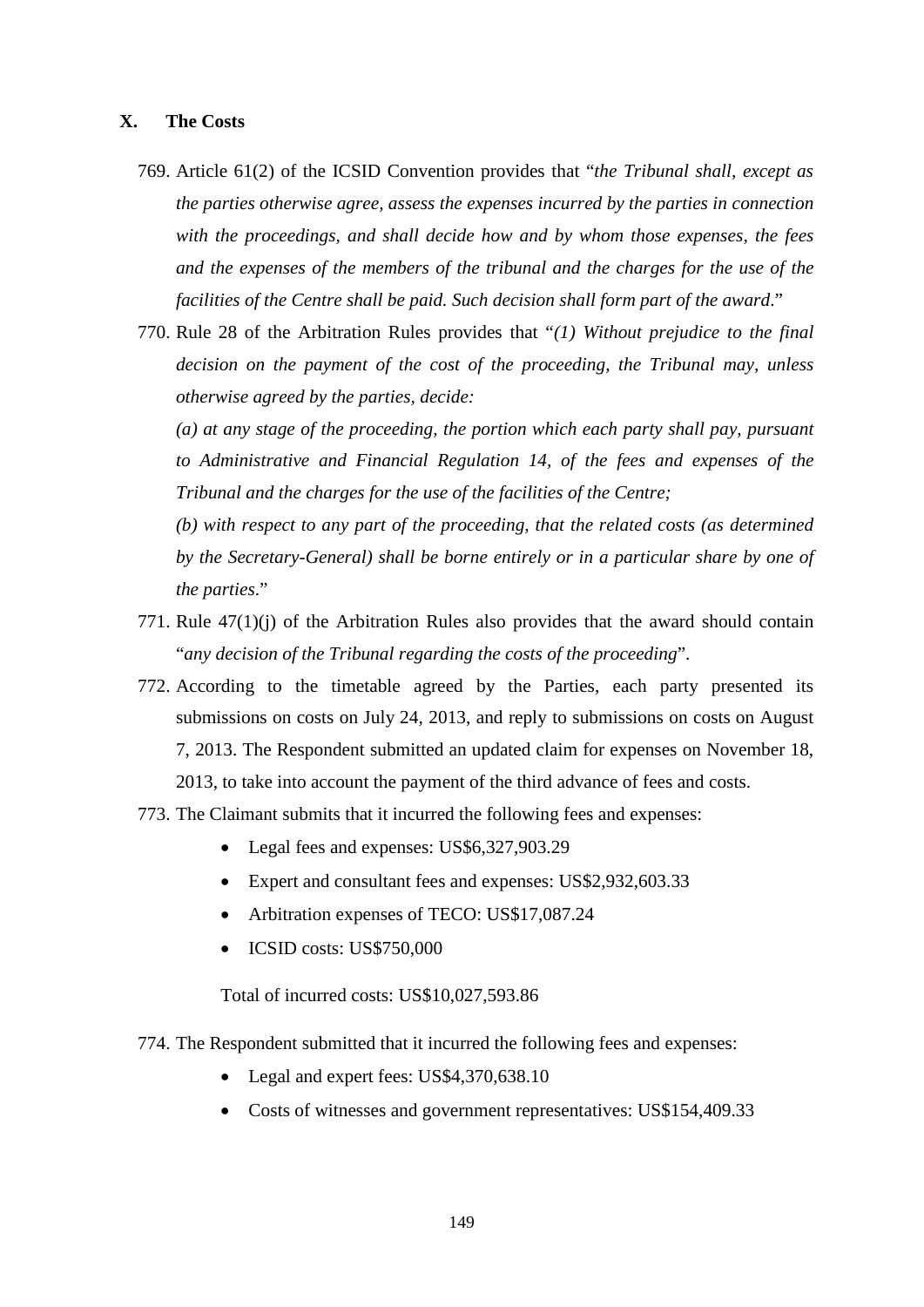• ICSID costs: US\$725,000.00 (reflecting the Respondent's payment of US\$250,000.00 as requested in the Secretary's letter of August 7, 2013, and confirmed by the Respondent in its letter of November 18, 2013).

Total of incurred costs: US\$5,250,047.43

- 775. The Arbitral Tribunal finds that such costs are justified and appropriate in view of the complexity of this case.
- 776. Each party requested that the other be ordered to support the entirely of its costs and expenses. Both parties submitted that the Arbitral Tribunal should apply the principle that costs follow the event<sup>613</sup>. Both parties also agree that, in assessing and apportioning the costs, the Arbitral Tribunal can exercise discretion<sup>[614](#page-149-1)</sup>.
- 777. The Arbitral Tribunal agrees with the Parties that the costs should be apportioned based on the principle the costs follow the event.
- 778. The Claimant has been successful in its arguments regarding jurisdiction, as well as in establishing the Respondent's responsibility. However, the Respondent has been partially successful on quantum.
- 779. Based on the foregoing, the Arbitral Tribunal decides that the Respondent will support the entirety of its costs and reimburse 75 percent of the costs supported by the Claimant, i.e.: US\$7,520,695.39

 $\overline{a}$ 

<span id="page-149-0"></span><sup>&</sup>lt;sup>613</sup> Claimant submission on costs, § 4; Respondent submission on costs, § 4.  $614$  Claimant submission on costs, § 2; Respondent submission on costs, § 2.

<span id="page-149-1"></span>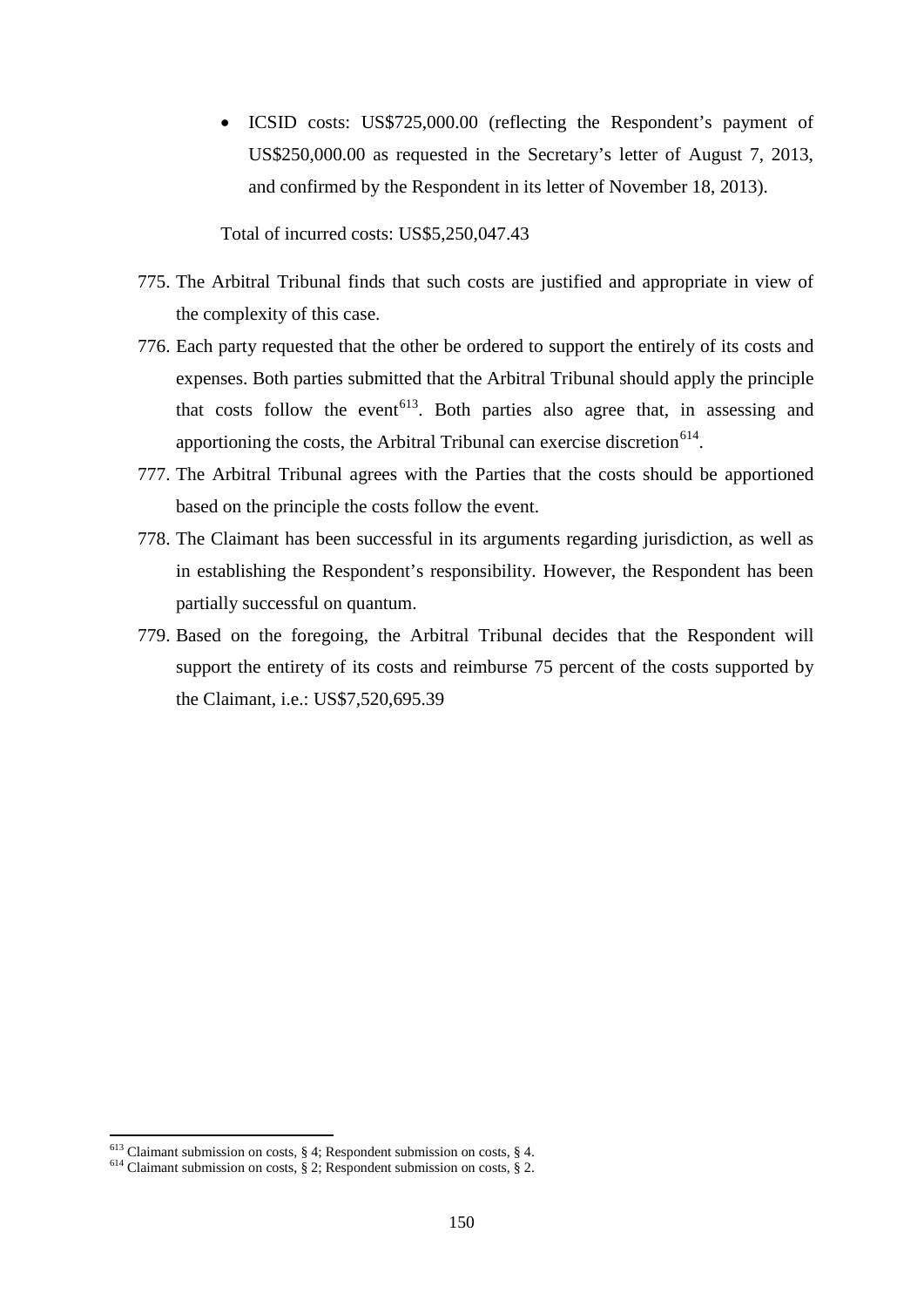## **DECISION**

780. The Arbitral Tribunal decides:

- A. That it has jurisdiction to decide on Teco's claims under the CAFTA-DR;
- B. That Guatemala has violated its obligation to accord to Teco's investment Fair and Equitable Treatment under Article 10.5 of the CAFTA-DR;
- C. That Guatemala shall pay US\$21,100,552 to Teco as damages;
- D. That the amount mentioned in section C above will bear interest at the US Prime rate plus a 2 percent premium as from October 21, 2010 until the date of full payment;
- E. That interest shall be compounded on an annual basis;
- F. That Guatemala shall support the entirety of its costs and expenses and pay US\$ US\$7,520,695.39 to Teco on account of its legal costs and expenses;
- G. That all any other claims and pleas for relief are rejected.